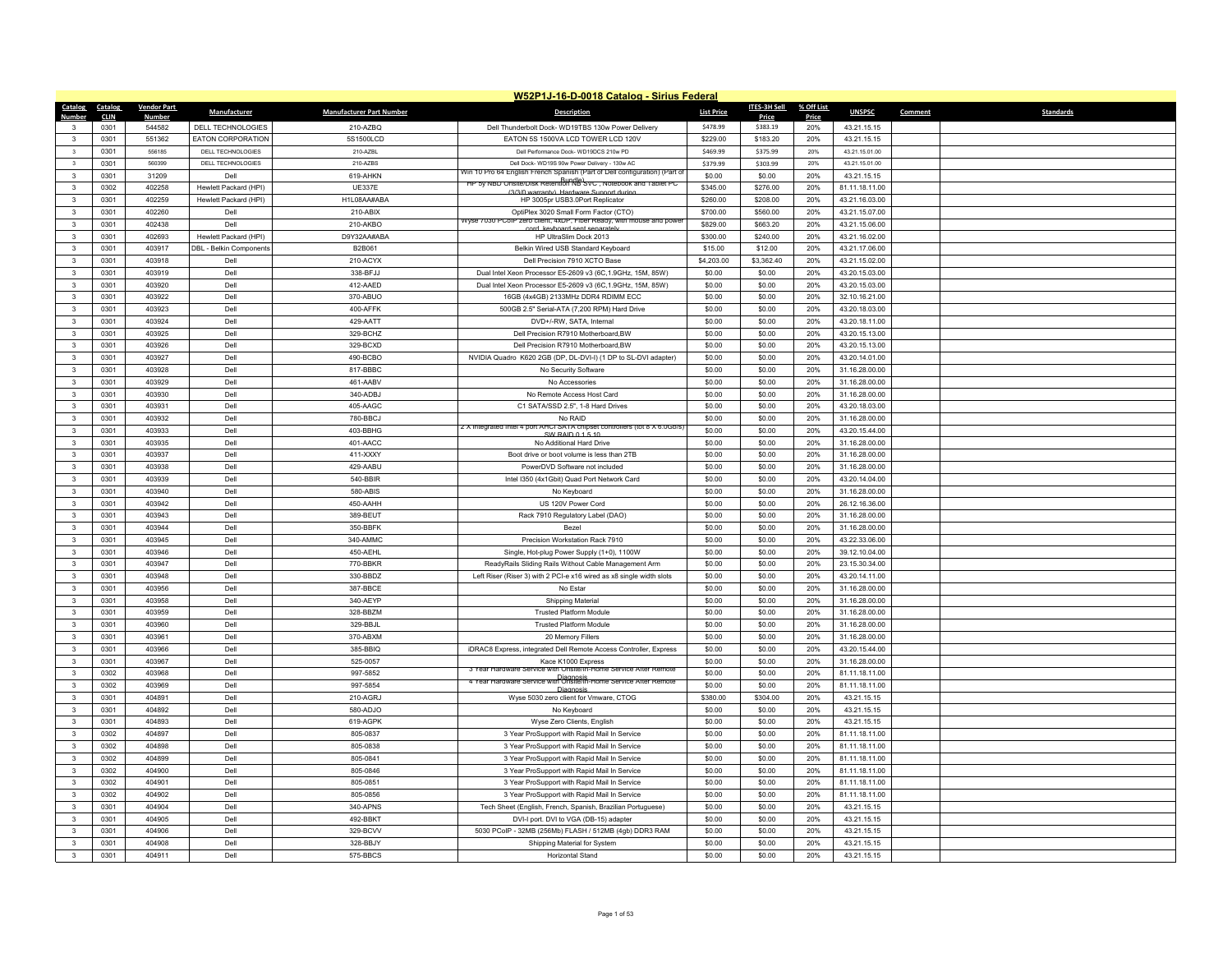|                                         |                     |                         |              |                                 | W52P1J-16-D-0018 Catalog - Sirius Federal                                                                           |                   |                  |              |                            |         |                                                                         |
|-----------------------------------------|---------------------|-------------------------|--------------|---------------------------------|---------------------------------------------------------------------------------------------------------------------|-------------------|------------------|--------------|----------------------------|---------|-------------------------------------------------------------------------|
| Catalog                                 | Catalog             | <b>Vendor Part</b>      | Manufacturer | <b>Manufacturer Part Number</b> | <b>Description</b>                                                                                                  | <b>List Price</b> | ITES-3H Sell     | % Off List   | <b>UNSPSC</b>              | Comment | <b>Standards</b>                                                        |
| Number<br>$\mathbf{3}$                  | <b>CLIN</b><br>0301 | <b>Number</b><br>404913 | Dell         | 389-BJJR                        | Agency Label                                                                                                        | \$0.00            | Price<br>\$0.00  | Price<br>20% | 43.21.15.15                |         |                                                                         |
| $\mathbf{3}$                            | 0301                | 404914                  | Dell         | 450-ACSQ                        | 30W AC Adpater                                                                                                      | \$0.00            | \$0.00           | 20%          | 43.21.15.15                |         |                                                                         |
| $\mathbf{3}$                            | 0301                | 405297                  | Dell         | 210-AFUC                        | Dell Latitude E5470 XCTOG                                                                                           | \$2,800.00        | \$2,240.00       | 20%          | 43.21.15.15                |         | Desktops, Workstations, or Notebooks - EPA Energy Star qualified; EPEAT |
| $\mathbf{3}$                            | 0301                | 405302                  | Dell         | 400-AHCC                        | M.2 256GB SATA Class 20 Solid State Drive                                                                           | \$0.00            | \$0.00           | 20%          | 43.21.15.15                |         | registered: NIST SP800-147 Compliant BIOS and UFFI firmware 2.5 or      |
| $\overline{\mathbf{3}}$                 | 0301                | 405303                  | Dell         | 575-BBFF                        | SSD Bracket for M2SATA                                                                                              | \$0.00            | \$0.00           | 20%          | 43.21.15.15                |         |                                                                         |
| 3                                       | 0301                | 405304                  | Dell         | 555-BCMT                        | Intel Dual Band Wireless 8260                                                                                       | \$0.00            | \$0.00           | 20%          | 43.21.15.15                |         |                                                                         |
| $\mathbf{3}$                            | 0301                | 405311                  | Dell         | 210-AFUE                        | Dell Latitude E5570 XCTOG                                                                                           | \$1,800.00        | \$1,440.00       | 20%          | 43.21.15.15                |         | Desktops, Workstations, or Notebooks - EPA Energy Star qualified; EPEAT |
| $\mathbf{3}$                            | 0301                | 405312                  | Dell         | 370-ACDE                        | 8GB (2x4GB) 2133MHz DDR4 Memory                                                                                     | \$0.00            | \$0.00           | 20%          | 43.21.15.15                |         | registered: NIST SP800-147 Compliant BIOS and LIFFL firmware 2.5 or     |
| $\mathbf{3}$                            | 0301                | 405315                  | Dell         | 555-BCNB                        | Intel Wireless 8260 Driver                                                                                          | \$0.00            | \$0.00           | 20%          | 43.21.15.15                |         |                                                                         |
| $\mathbf{3}$                            | 0301                | 405317                  | Dell         | 575-BBFI                        | HDD/SSD Bracket for 7MMPC15/P                                                                                       | \$0.00            | \$0.00           | 20%          | 43.21.15.15                |         |                                                                         |
| $\mathbf{3}$                            | 0301                | 405319                  | Dell         | 451-BBPB                        | Primary 3-cell 47W/HR Battery                                                                                       | \$0.00            | \$0.00           | 20%          | 43.21.15.15                |         |                                                                         |
| $\mathbf{3}$                            | 0301                | 405322                  | Dell         | 800-BBGF                        | BTO Standard shipment Air                                                                                           | \$0.00            | \$0.00           | 20%          | 43.21.15.15                |         |                                                                         |
| $\mathbf{3}$                            | 0301                | 405325                  | Dell         | 631-AARP                        | No Out-of-Band Systems Management                                                                                   | \$0.00            | \$0.00           | 20%          | 43.21.15.15                |         |                                                                         |
| $\overline{\mathbf{3}}$                 | 0301                | 405330                  | Dell         | 320-BBPU                        | Non Touch WWAN HD/FHD LCD Backcover                                                                                 | \$0.00            | \$0.00           | 20%          | 43.21.15.15                |         |                                                                         |
| $\mathbf{3}$                            | 0301                | 405334                  | Dell         | 525-BBCL                        | SupportAssist                                                                                                       | \$0.00            | \$0.00           | 20%          | 43.21.15.15                |         |                                                                         |
| $\mathbf{3}$                            | 0301                | 405375                  | Dell         | 210-AFLI                        | Dell Precision Tower 3620 XCTO BASE                                                                                 | \$4,988.97        | \$3,991.18       | 20%          | 43.21.15.15                |         |                                                                         |
| $\mathbf{3}$                            | 0301                | 405376                  | Dell         | 338-BIBP                        | Intel Xeon Processor E3-1270 v5 (Quad Core HT 3.6Ghz, 4.0GHz                                                        | \$0.00            | \$0.00           | 20%          | 43.21.15.15                |         |                                                                         |
| 3                                       | 0301                | 405377                  | Dell         | 389-BLMH                        | Intel Xeon Processor E3-1270 VS (Quad Core HT 3.6Ghz, 4.0GHz)                                                       | \$0.00            | \$0.00           | 20%          | 43.21.15.15                |         |                                                                         |
| $\overline{\mathbf{3}}$                 | 0301                | 405378                  | Dell         | 631-AARS                        | Turbo 8MB)<br>Intel Xeon Processor E3-1270 VS (Quad Core HT 3.6Ghz, 4.0GHz)                                         | \$0.00            | \$0.00           | 20%          | 43.21.15.15                |         |                                                                         |
| $\mathbf{3}$                            | 0301                | 405383                  | Dell         | 490-BCRX                        | Turbo 8MB)<br>NVIDIA Quadro K420 2GB (DP, DL-DVI-I) (1 DP to SL-DVI adapter)                                        | \$0.00            | \$0.00           | 20%          | 43.21.15.15                |         |                                                                         |
|                                         |                     |                         |              |                                 |                                                                                                                     |                   |                  |              |                            |         |                                                                         |
| $\mathbf{3}$<br>$\overline{\mathbf{3}}$ | 0301<br>0301        | 405384<br>405385        | Dell<br>Dell | 387-BBKN<br>321-BBVF            | <b>Energy Star</b><br>Dell Precision Tower 3620 Up to 85% efficient 290W Chassis                                    | \$0.00<br>\$0.00  | \$0.00<br>\$0.00 | 20%<br>20%   | 43.21.15.15<br>43.21.15.15 |         |                                                                         |
| $\mathbf{3}$                            | 0301                | 405386                  | Dell         | 450-AAFS                        | <b>US Power Cord</b>                                                                                                | \$0.00            | \$0.00           | 20%          | 43.21.15.15                |         |                                                                         |
|                                         |                     |                         |              |                                 |                                                                                                                     |                   |                  |              |                            |         |                                                                         |
| $\mathbf{3}$<br>$\mathbf{3}$            | 0301                | 405387                  | Dell<br>Dell | 370-ACIV                        | 32GB (4x8GB) 2133MHz DDR4 Non-ECC                                                                                   | \$0.00            | \$0.00           | 20%          | 43.21.15.15                |         |                                                                         |
|                                         | 0301                | 405388                  |              | 403-BBCE                        | Integrated Intel SATA Controller                                                                                    | \$0.00            | \$0.00           | 20%          | 43.21.15.15                |         |                                                                         |
| $\mathbf{3}$                            | 0301                | 405389                  | Dell<br>Dell | 422-0050                        | DDPE Enterprise Edition+Cloud License + ProSupport for Software 3 Year                                              | \$0.00            | \$0.00           | 20%          | 43.21.15.15                |         |                                                                         |
| $\mathbf{3}$<br>$\mathbf{3}$            | 0302                | 405390                  |              | 954-3475                        | DDPE Enterprise Edition+Cloud License + ProSupport for Software 3 Year                                              | \$0.00            | \$0.00           | 20%          | 81.11.18.11.00             |         |                                                                         |
|                                         | 0301                | 405391                  | Dell         | 449-BBKC                        | C5 M.2 SSD                                                                                                          | \$0.00            | \$0.00           | 20%          | 43.21.15.15                |         |                                                                         |
| $\mathbf{3}$                            | 0301                | 405392                  | Dell         | 400-AJUJ                        | M.2 1TB PCIe NVMe Class 40 Solid State Drive                                                                        | \$0.00            | \$0.00           | 20%          | 43.21.15.15                |         |                                                                         |
| $\mathbf{3}$                            | 0301                | 405393                  | Dell         | 412-AAHM                        | M.2 1TB PCIe NVMe Class 40 Solid State Drive<br>Dell Ultra-Speed Drive: 1 x 11B NVMe PCle x8 M.2 SSD card (Class 40 | \$0.00            | \$0.00           | 20%          | 43.21.15.15                |         |                                                                         |
| $\overline{\mathbf{3}}$                 | 0301                | 405396                  | Dell         | 400-ANRI                        | Dell Ultra-Speed Drive: 1 x 11 d RR Mar PCla'xs                            M.2 SSD card (Class 40,                  | \$0.00            | \$0.00           | 20%          | 43.21.15.15                |         |                                                                         |
| $\mathbf{3}$                            | 0301                | 405397                  | Dell         | 401-AATY                        | 1x 1TR non-hoot)                                                                                                    | \$0.00            | \$0.00           | 20%          | 43.21.15.15                |         |                                                                         |
| $\mathbf{3}$                            | 0301                | 405398                  | Dell         | 401-AADF                        | No Additional Hard Drive                                                                                            | \$0.00            | \$0.00           | 20%          | 43.21.15.15                |         |                                                                         |
| $\overline{\mathbf{3}}$                 | 0301                | 405400                  | Dell         | 411-XXYD                        | No Raid Configuration over 2TB                                                                                      | \$0.00            | \$0.00           | 20%          | 43.21.15.15                |         |                                                                         |
| $\overline{\mathbf{3}}$                 | 0301                | 405401                  | Dell         | 429-AAVR                        | 16x DVD +/- RW drive                                                                                                | \$0.00            | \$0.00           | 20%          | 43.21.15.15                |         |                                                                         |
| $\mathbf{3}$                            | 0301                | 405402                  | Dell         | 429-AAWK                        | 16x DVD +/- RW drive                                                                                                | \$0.00            | \$0.00           | 20%          | 43.21.15.15                |         |                                                                         |
| $\mathbf{3}$                            | 0301                | 405403                  | Dell         | 555-BBJO                        | No Network Card (Integrated NIC Included)                                                                           | \$0.00            | \$0.00           | 20%          | 43.21.15.15                |         |                                                                         |
| $\mathbf{3}$                            | 0301                | 405404                  | Dell         | 555-BBNG                        | No Wireless                                                                                                         | \$0.00            | \$0.00           | 20%          | 43.21.15.15                |         |                                                                         |
| $\mathbf{3}$                            | 0301                | 405405                  | Dell         | 492-BBFF                        | No Serial Port/PS2 Adapter                                                                                          | \$0.00            | \$0.00           | 20%          | 43.21.15.15                |         |                                                                         |
| $\mathbf{3}$                            | 0301                | 405406                  | Dell         | 631-AATX                        | Intel vPro Technology Enabled                                                                                       | \$0.00            | \$0.00           | 20%          | 43.21.15.15                |         |                                                                         |
| $\mathbf{3}$                            | 0301                | 405407                  | Dell         | 580-AAWY                        | US English Dell Smart Keyboard KB813                                                                                | \$0.00            | \$0.00           | 20%          | 43.21.15.15                |         |                                                                         |
| $\mathbf{3}$                            | 0301                | 405408                  | Dell         | 555-BBNI                        | No Wireless LAN Card                                                                                                | \$0.00            | \$0.00           | 20%          | 43.21.15.15                |         |                                                                         |
| $\overline{\mathbf{3}}$                 | 0301                | 405409                  | Dell         | 340-ASWP                        | Dell Precision T3620 Resource DVD                                                                                   | \$0.00            | \$0.00           | 20%          | 43.21.15.15                |         |                                                                         |
| $\mathbf{3}$                            | 0301                | 405410                  | Dell         | 340-AAMH                        | No Setup and Features Guide                                                                                         | \$0.00            | \$0.00           | 20%          | 43.21.15.15                |         |                                                                         |
| $\mathbf{3}$                            | 0301                | 405411                  | Dell         | 313-2198                        | No External Speaker                                                                                                 | \$0.00            | \$0.00           | 20%          | 43.21.15.15                |         |                                                                         |
| $\mathbf{3}$                            | 0301                | 405413                  | Dell         | 389-BHVY                        | Tower 3620 Regulatory Label DAO                                                                                     | \$0.00            | \$0.00           | 20%          | 43.21.15.15                |         |                                                                         |
| $\mathbf{3}$<br>$\overline{\mathbf{3}}$ | 0301<br>0301        | 405414<br>405415        | Dell<br>Dell | 389-BDCE                        | No UPC Label                                                                                                        | \$0.00<br>\$0.00  | \$0.00           | 20%<br>20%   | 43.21.15.15                |         |                                                                         |
|                                         |                     |                         |              | 409-BBCF                        | No Intel Technology enabled                                                                                         |                   | \$0.00           |              | 43.21.15.15                |         |                                                                         |
| $\mathbf{3}$                            | 0301                | 405416                  | Dell         | 389-BHJY                        | Intel XEON Processor Label<br>5Yr ProSupportFlex with 4HR /x24 Onsite & KYC Svc After Remote                        | \$0.00            | \$0.00           | 20%          | 43.21.15.15                |         |                                                                         |
| $\mathbf{3}$                            | 0302                | 405417                  | Dell         | 804-1354                        | 5Yr ProSupportFlex with 4HR 7x24 Onsite & KYC Svc After Remote                                                      | \$0.00            | \$0.00           | 20%          | 81.11.18.11.00             |         |                                                                         |
| $\mathbf{3}$                            | 0302                | 405418                  | Dell         | 804-2514                        | 5Yr ProSupportFlex with 4HR 7x24 Onsite & KYC Svc After Remote                                                      | \$0.00            | \$0.00           | 20%          | 81.11.18.11.00             |         |                                                                         |
| $\mathbf{3}$                            | 0302                | 405419                  | Dell         | 975-3462                        | 5Yr ProSupportFlex with 4HR 7x24 Onsite & KYC Svc After Remote                                                      | \$0.00            | \$0.00           | 20%          | 81.11.18.11.00             |         |                                                                         |
| $\mathbf{3}$                            | 0302                | 405420                  | Dell         | 997-2808                        | 5Yr ProSupportFlex with 4HR 7x24 Onsite & KYC Svc After Remote                                                      | \$0.00            | \$0.00           | 20%          | 81.11.18.11.00             |         |                                                                         |
| $\overline{\mathbf{3}}$                 | 0302                | 405421                  | Dell         | 997-6838                        | 5Yr ProSupportFlex with 4HR 7x24 Onsite & KYC Svc After Remote                                                      | \$0.00            | \$0.00           | 20%          | 81.11.18.11.00             |         |                                                                         |
| $\overline{\mathbf{3}}$                 | 0302                | 405422                  | Dell         | 997-6848                        | 5Yr ProSupportFlex with 4HR 7x24 Onsite & KYC Svc After Remote                                                      | \$0.00            | \$0.00           | 20%          | 81.11.18.11.00             |         |                                                                         |
| $\mathbf{3}$                            | 0302                | 405423                  | Dell         | 998-2517                        | Diagnosis                                                                                                           | \$0.00            | \$0.00           | 20%          | 81.11.18.11.00             |         |                                                                         |
| $\mathbf{3}$                            | 0301                | 405431                  | Dell         | 370-ACDF                        | 16GB (2x8GB) 2133MHz DDR4 Memory                                                                                    | \$0.00            | \$0.00           | 20%          | 43.21.15.15                |         |                                                                         |
| $\mathbf{3}$                            | 0301                | 405433                  | Dell         | 583-BCTX                        | Internal Dual Pointing Keyboard Shroud 82 E5470                                                                     | \$0.00            | \$0.00           | 20%          | 43.21.15.15                |         |                                                                         |
| $\mathbf{3}$                            | 0302                | 405438                  | Dell         | 997-8328                        | Onsite/In-Home Service After Remote Diagnosis 1 Year                                                                | \$0.00            | \$0.00           | 20%          | 81.11.18.11.00             |         |                                                                         |
| $\overline{\mathbf{3}}$                 | 0302                | 405439                  | Dell         | 997-8332                        | Onsite/In-Home Service After Remote Diagnosis 2 Year Extended                                                       | \$0.00            | \$0.00           | 20%          | 81.11.18.11.00             |         |                                                                         |
| $\mathbf{3}$                            | 0301                | 405440                  | Dell         | 346-BBRI                        | Smart Card Reader only Palmrest                                                                                     | \$0.00            | \$0.00           | 20%          | 43.21.15.15                |         |                                                                         |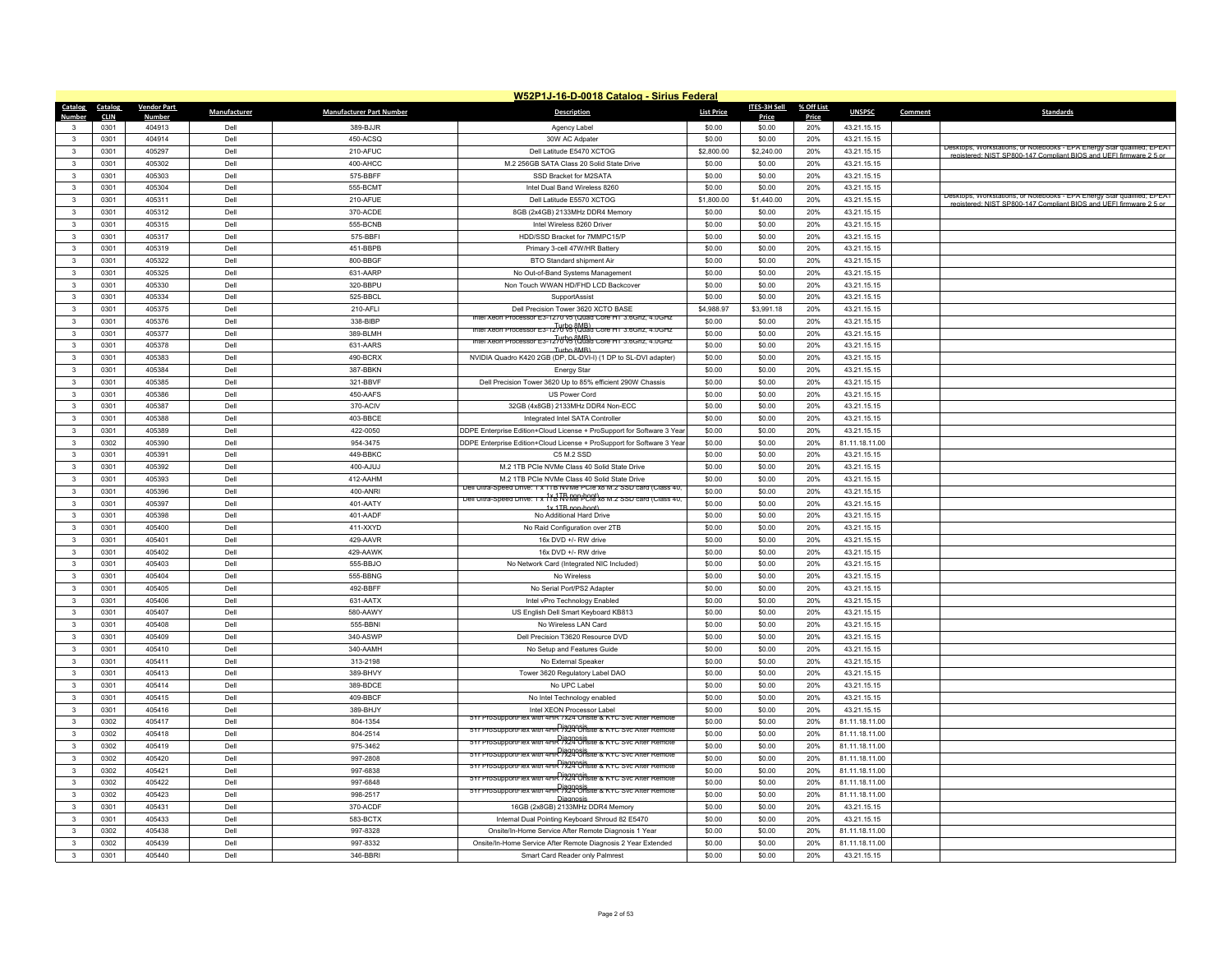|                         |             |                    |                                       |                                 | W52P1J-16-D-0018 Catalog - Sirius Federal                                                                               |                   |              |            |                |         |                                                                                                                                                |
|-------------------------|-------------|--------------------|---------------------------------------|---------------------------------|-------------------------------------------------------------------------------------------------------------------------|-------------------|--------------|------------|----------------|---------|------------------------------------------------------------------------------------------------------------------------------------------------|
| Catalog                 | Catalog     | <b>Vendor Part</b> | Manufacturer                          | <b>Manufacturer Part Number</b> | <b>Description</b>                                                                                                      | <b>List Price</b> | ITES-3H Sell | % Off List | <b>UNSPSC</b>  | Comment | <b>Standards</b>                                                                                                                               |
| Number                  | <b>CLIN</b> | <b>Number</b>      |                                       |                                 |                                                                                                                         |                   | Price        | Price      |                |         |                                                                                                                                                |
| $\mathbf{3}$            | 0302        | 405441             | Dell                                  | 984-1892                        | Keep Your Hard Drive 3 Year                                                                                             | \$0.00            | \$0.00       | 20%        | 81.11.18.11.00 |         |                                                                                                                                                |
| $\mathbf{3}$            | 0301        | 405442             | Dell                                  | 450-AAYU                        | 90 Watt AC Adaptor                                                                                                      | \$0.00            | \$0.00       | 20%        | 43.21.15.15    |         |                                                                                                                                                |
| $\mathbf{3}$            | 0301        | 405446             | Dell                                  | 580-ACLI                        | Internal Dual Pointing Keyboard                                                                                         | \$0.00            | \$0.00       | 20%        | 43.21.15.15    |         |                                                                                                                                                |
| $\mathbf{3}$            | 0301        | 405447             | Dell                                  | 583-BCTJ                        | Internal Keyboard Shroud 106 E5570                                                                                      | \$0.00            | \$0.00       | 20%        | 43.21.15.15    |         |                                                                                                                                                |
| $\mathbf{3}$            | 0301        | 405449             | Dell                                  | 400-AIIU                        | 500GB (7200 Rpm) Serial ATA Hard Drive                                                                                  | \$0.00            | \$0.00       | 20%        | 43.21.15.15    |         |                                                                                                                                                |
| -3                      | 0301        | 405453             | Dell                                  | 387-BBKF                        | Energy Star 6.1                                                                                                         | \$0.00            | \$0.00       | 20%        | 43 21 15 15    |         |                                                                                                                                                |
| $\mathbf{3}$            | 0301        | 405459             | Dell                                  | 346-BBRQ                        | Smart Card Reade                                                                                                        | \$0.00            | \$0.00       | 20%        | 43.21.15.15    |         |                                                                                                                                                |
| $\mathbf{3}$            | 0301        | 405461             | Dell                                  | 338-BHYJ                        | CPUL6UMAI5-6440HVPC15                                                                                                   | \$0.00            | \$0.00       | 20%        | 43.21.15.15    |         |                                                                                                                                                |
| $\mathbf{3}$            | 0301        | 405462             | Dell                                  | 340-AQNE                        | MIX SHIP Shuttle Config<br>39.6cm (15.6) HD (1<br>366x/68) Non-Touch Anti-Glare LCD with Camera                         | \$0.00            | \$0.00       | 20%        | 43 21 15 15    |         |                                                                                                                                                |
| $\mathbf{3}$            | 0301        | 405464             | Dell                                  | 391-BCDK                        | and Mic                                                                                                                 | \$0.00            | \$0.00       | 20%        | 43.21.15.15    |         |                                                                                                                                                |
| $\overline{\mathbf{3}}$ | 0301        | 405465             | Dell                                  | 340-AJFC                        | Kickstart Product Registration                                                                                          | \$0.00            | \$0.00       | 20%        | 43.21.15.15    |         |                                                                                                                                                |
| $\mathbf{3}$            | 0301        | 405466             | Dell<br>SMK-Link Electronic           | 340-AOCS                        | System Shipment Latitude E5570                                                                                          | \$0.00            | \$0.00       | 20%        | 43 21 15 15    |         |                                                                                                                                                |
| $\mathbf{3}$            | 0301        | 405492             | Corporation                           | <b>VP3805-TAA</b>               | SMK-LINK TAA wired Smart Card Reader                                                                                    | \$24.99           | \$19.99      | 20%        | 43.21.15.15    |         |                                                                                                                                                |
| $\overline{\mathbf{3}}$ | 0301        | 412881             | Digi International                    | AW-USB-14                       | ANYWHEREUSB14 WITH MULTIHOST CONNECTION                                                                                 | \$1,821.00        | \$1,456.80   | 20%        | 43.21.15.15    |         |                                                                                                                                                |
| $\overline{\mathbf{3}}$ | 0301        | 412882             | Digi International<br>vestern Digital | AW-USB-5                        | ANYWHEREUSB/5 GEN 2                                                                                                     | \$500.00          | \$400.00     | 20%        | 43.21.15.15    |         |                                                                                                                                                |
| $\overline{\mathbf{3}}$ | 0301        | 412934             | Cornoratio                            | WD20FFRX                        | WD 2TB INTELLIPOWER 64MB 3.5IN WD RED SATA 6GB/S                                                                        | \$163.00          | \$130.40     | 20%        | 43.21.15.15    |         |                                                                                                                                                |
| $\overline{\mathbf{3}}$ | 0301        | 412937             | <b>Axiom Memory Solutions</b>         | AXHD3205427A38M                 | 320GB 2.5IN SATA 6.0GB/S NB HD                                                                                          | \$88.00           | \$70.40      | 20%        | 43.21.15.15    |         |                                                                                                                                                |
| $\mathbf{3}$            | 0301        | 412938             | Intel                                 | SSDSC2BB160G401                 | 160GB OEM DC S3500 HD SSD SATA 2.5 20NM                                                                                 | \$216.28          | \$173.02     | 20%        | 43.21.15.15    |         |                                                                                                                                                |
| $\mathbf{3}$            | 0301        | 413162             | Sony Electronics, Inc.                | SR64UY2A/TQ                     | 64GB MICRO SDXC CLASS 10 UHS-1 R70<br>Kingston - DDR4 - 16 GB - SO-DIMM 260-bin - 2133 MHz / PC4-17000                  | \$45.29           | \$36.23      | 20%        | 43 21 15 15    |         |                                                                                                                                                |
| $\overline{\mathbf{3}}$ | 0301        | 413202             | Kingston Technology                   | KCP421SD8/16                    | CI 15 - 1 2 V - unbuffered - non-EC0                                                                                    | \$198.00          | \$158.40     | 20%        | 43.21.15.15    |         |                                                                                                                                                |
| $\mathbf{3}$            | 0301        | 413464             | Dell                                  | 210-AIIN                        | Dell 24 Monitor P2417H, TAA                                                                                             | \$319.99          | \$255.99     | 20%        | 43.21.15.15    |         | Displays - EPA Energy Star qualified and EPEAT registered                                                                                      |
| $\overline{\mathbf{3}}$ | 0301        | 413690             | Samsung                               | S24F650PI                       | 23 6INCH/1920X1080/250CD/M2                                                                                             | \$332.50          | \$266.00     | 20%        | 43.21.15.15    |         | Displays - EPA Energy Star qualified and EPEAT registered                                                                                      |
| $\mathbf{3}$            | 0301        | 413735             | Samsung                               | MZ-75E500B/AM                   | SAMSUNG 500GB SSD 850 EVO 5 YR WARR                                                                                     | \$269.99          | \$215.99     | 20%        | 43.21.15.15    |         |                                                                                                                                                |
| $\mathbf{3}$            | 0301        | 414241             | Intel                                 | SSDSC2BB800G601                 | SSD DC S3510 800GB 2.5IN SATA MLC<br>5030 PCoIP - 32MB (256Mb) FLASH / 512MB (4gb) DDR3 RAM - Fiber                     | \$662.81          | \$530.25     | 20%        | 43.21.15.15    |         |                                                                                                                                                |
| $\mathbf{R}$            | 0301        | 414295             | Dell                                  | 329-BCVU                        | Ready (329-BCVU)                                                                                                        | \$0.00            | \$0.00       | 20%        | 43.21.15.15    |         |                                                                                                                                                |
| $\mathbf{3}$            | 0301        | 414308             | Dell                                  | SNPCPC7GC/32G                   | 32GB DIMM 2Rx4 DDR4 RDIMM 2400MHz A8711888                                                                              | \$430.43          | \$344.34     | 20%        | 43 21 15 15    |         |                                                                                                                                                |
| $\mathbf{3}$            | 0301        | 415095             | Kingston Technology                   | SUV400S37/480G                  | 480GB SSDNOW UV400 SATA 3 2.5 7MM                                                                                       | \$235.00          | \$188.00     | 20%        | 43.21.15.15    |         |                                                                                                                                                |
| $\overline{\mathbf{3}}$ | 0301        | 415096             | Kingston Technology                   | SUV400S37/120G                  | 120GB SSDNOW UV400 SATA 3 2.5 7MM                                                                                       | \$86.00           | \$68.80      | 20%        | 43.21.15.15    |         |                                                                                                                                                |
| $\mathbf{3}$            | 0301        | 415166             | Dell<br>Hewlett Packard               | U2412M                          | Dell UltraSharp 24 Monitor - U2412M                                                                                     | \$389.99          | \$311.99     | 20%        | 43.21.15.15    |         | Displays - EPA Energy Star qualified and EPEAT registered                                                                                      |
| $\mathbf{3}$            | 0301        | 416905             | Enternrise (HPF                       | F8B30A#201                      | HP INC.: HP SmartCard SIPRNet Solution for US Government                                                                | \$493.21          | \$394.57     | 20%        | 43.21.15.15    |         |                                                                                                                                                |
| $\overline{3}$          | 0301        | 417250             | Samsung<br>ewlett Packar              | MZ-75E4T0B/AM                   | 4TB 2.5 SATA SSD-850 EVO Series<br>IEWLETT PACKARD ENTERPRISE : HP 600GB 12G SAS 15K 2.5in S                            | \$2,299.99        | \$1,839.99   | 20%        | 43.21.15.15    |         |                                                                                                                                                |
| $\mathbf{3}$            | 0301        | 417416             | Enternrise (HPF                       | 759212-B21                      | <b>ENT HDD</b>                                                                                                          | \$1.109.00        | \$887.20     | 20%        | 43 21 15 15    |         | Desktops, Workstations, or Notebooks - EPA Energy Star qualified; EPEAT                                                                        |
| $\mathbf{3}$            | 0301        | 419800             | Dell                                  | 210-AGVJ-Q355039                | Mobile Precision 7510 XGSA BASE                                                                                         | \$2,961.09        | \$2,368.87   | 20%        | 43.21.15.15    |         | registered: NIST SP800-147 Compliant BIOS and UEEL firmware 2.5 or<br>Desktops, Workstations, or Notebooks - EPA Energy Star qualified; EPEA I |
| $\overline{3}$          | 0301        | 419804             | Dell<br>Western Digital               | 210-AGVJ-Q355334                | Mobile Precision 7510 XGSA BASE                                                                                         | \$3,499.00        | \$2,799.20   | 20%        | 43.21.15.15    |         | registered: NIST SP800-147 Compliant BIOS and UFFI firmware 2.5 or                                                                             |
| $\mathbf{3}$            | 0301        | 420315             | ornorat                               | WD6002FRYZ                      | WESTERN DIGITAL : WD RE 6TB 7200 RPM 6GB/s 128 MB                                                                       | \$320.00          | \$256.00     | 20%        | 43.20.18.03.00 |         |                                                                                                                                                |
| $\mathbf{3}$            | 0301        | 420400             | Dell                                  | A7990613                        | Dell 8GB Certified Memory Module - 2RX8 DDR3 RDIMM 1600MHz                                                              | \$119.99          | \$95.99      | 20%        | 43.21.15.15    |         |                                                                                                                                                |
| $\mathbf{3}$            | 0301        | 420517             | Axiom Memory Solutions                | AXG95580                        | 512GB C560 MOBILE SSD 6GB/S SATA III TAA                                                                                | \$305.00          | \$244.00     | 20%        | 43.21.15.15    |         |                                                                                                                                                |
| $\mathbf{3}$            | 0301        | 421461             | Cisco<br>SMK-Link Electron            | UCS-SD480GBKSS-FV               | 480GB 2.5 in Enterprise Value 6G SATA SSD(1FWPD)-PM86<br>SMK-LINK : The VP3800 from SMK-LinkTM is a TAA-compliant, WHQL | \$1,031.00        | \$824.80     | 20%        | 43.20.18.03.00 |         |                                                                                                                                                |
| $\mathbf{3}$            | 0301        | 421883             | Corporation                           | VP3800-TAA                      | certified 104-key USB computer keyboard featuring an integrated PC/SC                                                   | \$79.99           | \$63.99      | 20%        | 32.10.16.17.00 |         |                                                                                                                                                |
| $\mathbf{3}$            | 0301        | 424290             | <b>Allied Telesis</b>                 | AT-MMC2000/SC-90                | 10/100/1000T 1000X/SC MINI MEDIA CONVRT<br>DELL MARKETING L.P. : Wyse 3030 LT thin client, CTOG (210-AITR)              | \$382.00          | \$305.60     | 20%        | 43.21.15.15    |         | Desktops, Workstations, or Notebooks - EPA Energy Star qualified; EPEAT                                                                        |
| 3                       | 0301        | 426742             | Dell                                  | 739520080                       | <del>rell KE21 &amp; Wiked Multi-Media Keyboard English Black (580-AD ICC V) vs</del>                                   | \$25,000.00       | \$20,000.00  | 20%        | 43.21.19.02.00 |         | registered: NIST SP800-147 Compliant BIOS and LIFFL firmware 2.5 or                                                                            |
| $\overline{\mathbf{3}}$ | 0302        | 426743             | Dell                                  | 739520085                       | Maintenance associated with Wyse 3030 LT Thin Client                                                                    | \$740.00          | \$592.00     | 20%        | 81.11.18.11.00 |         |                                                                                                                                                |
| $\overline{3}$          | 0301        | 427276             | Samsung                               | P-GT-2HXXT0L                    | 3YR FROM DOP BREAK/FIX & ACCIDENTL DAMAG<br>Latitude 5414, BASE XCTO (The 210-AJRK is the same as the Latitude          | \$149.99          | \$119.99     | 20%        | 43.21.15.03    |         | Desktops, Workstations, or Notebooks - EPA Energy Star qualified; EPEAT                                                                        |
| $\mathbf{3}$            | 0301        | 427828             | Dell                                  | 210-AJRK                        | Rugged notebook It is FPFAT Registered 6/5/2014 )                                                                       | \$9,594.18        | \$7,675.34   | 20%        | 43.21.15.15    |         | registered: NIST SP800-147 Compliant BIOS and UFFI firmware 2.5 or                                                                             |
| $\mathbf{3}$            | 0301        | 427829             | Dell                                  | 370-ACPO                        | 32GB (2x16GB) 2133Mhz DDR4 Memory (Part of Bundle)                                                                      | \$0.00            | \$0.00       | 20%        | 43.21.15.15    |         |                                                                                                                                                |
| $\mathbf{3}$            | 0301        | 427830             | Dell                                  | 580-ABYR                        | Sealed Internal RGB Backlit English Keyboard (Part of Bundle)                                                           | \$0.00            | \$0.00       | 20%        | 43.21.15.15    |         |                                                                                                                                                |
| $\mathbf{3}$            | 0301        | 427831             | Dell                                  | 340-AJPV                        | TPM Enabled (Part of Bundle)                                                                                            | \$0.00            | \$0.00       | 20%        | 43.21.15.15    |         |                                                                                                                                                |
| $\mathbf{3}$            | 0301        | 427833             | Dell                                  | 555-BCZH                        | Intel Dual-Band Wireless-AC 8260 Driver (Part of Bundle)                                                                | \$0.00            | \$0.00       | 20%        | 43.21.15.15    |         |                                                                                                                                                |
| $\mathbf{3}$            | 0301        | 427834             | Dell                                  | 400-ANBG                        | 512GB Self Encrypted Solid State Drive (Part of Bundle)                                                                 | \$0.00            | \$0.00       | 20%        | 43.21.15.15    |         |                                                                                                                                                |
| $\mathbf{3}$            | 0301        | 427835             | Dell                                  | 451-BBWD                        | 9-cell (97Wh) Lithium Ion Battery With ExpressCharge (Part of Bundle)                                                   | \$0.00            | \$0.00       | 20%        | 43.21.15.15    |         |                                                                                                                                                |
| $\mathbf{3}$            | 0301        | 427836             | Dell                                  | 590-TEVW                        | Docking connector for Rugged Docking Station only (Part of Bundle)                                                      | \$0.00            | \$0.00       | 20%        | 43.21.15.15    |         |                                                                                                                                                |
| $\mathbf{3}$            | 0301        | 427837             | Dell                                  | 540-BBLW                        | No PCMCIA Card or ExpressCard Reader (Part of Bundle)                                                                   | \$0.00            | \$0.00       | 20%        | 43.21.15.15    |         |                                                                                                                                                |
| $\mathbf{3}$            | 0301        | 427838             | Dell                                  | 429-AAYC                        | Tray load DVD Drive (Reads and Writes to DVD/CD) (Part of Bundle)                                                       | \$0.00            | \$0.00       | 20%        | 43.21.15.15    |         |                                                                                                                                                |
| $\mathbf{3}$            | 0301        | 427840             | Dell                                  | 808-6784                        | ProSupport: Next Business Day Onsite, 3 Years (Part of Bundle)                                                          | \$0.00            | \$0.00       | 20%        | 43.21.15.15    |         |                                                                                                                                                |
| $\mathbf{3}$            | 0301        | 427841             | Dell                                  | 808-6805                        | Dell Limited Hardware Warranty Initial Year (Part of Bundle)                                                            | \$0.00            | \$0.00       | 20%        | 43.21.15.15    |         |                                                                                                                                                |
| $\mathbf{3}$            | 0301        | 427842             | Dell                                  | 808-6809                        | ProSupport: 7X24 Technical Support, 3 Years (Part of Bundle)                                                            | \$0.00            | \$0.00       | 20%        | 43.21.15.15    |         |                                                                                                                                                |
| $\mathbf{3}$            | 0301        | 427844             | Dell                                  | 340-BICE                        | Quick Setup Guide (English) (Part of Bundle)                                                                            | \$0.00            | \$0.00       | 20%        | 43.21.15.15    |         |                                                                                                                                                |
| $\mathbf{3}$            | 0301        | 427847             | Dell                                  | 340-AFRW                        | ODM Info (Part of Bundle)                                                                                               | \$0.00            | \$0.00       | 20%        | 43.21.15.15    |         |                                                                                                                                                |
| $\mathbf{R}$            | 0301        | 427848             | Del                                   | 340-BIRL                        | Shipping Material for Latitude 14 Rugged (5414) (Part of Bundle)                                                        | \$0.00            | \$0.00       | 20%        | 43.21.15.15    |         |                                                                                                                                                |
| $\overline{\mathbf{3}}$ | 0301        | 427849             | Del                                   | 429-AAGQ                        | PowerDVD Software not included (Part of Bundle)                                                                         | \$0.00            | \$0.00       | 20%        | 43.21.15.15    |         |                                                                                                                                                |
| $\mathbf{3}$            | 0301        | 427851             | Dell                                  | 590-TEVT                        | No Additional Serial Ports (Part of Bundle)                                                                             | \$0.00            | \$0.00       | 20%        | 43.21.15.15    |         |                                                                                                                                                |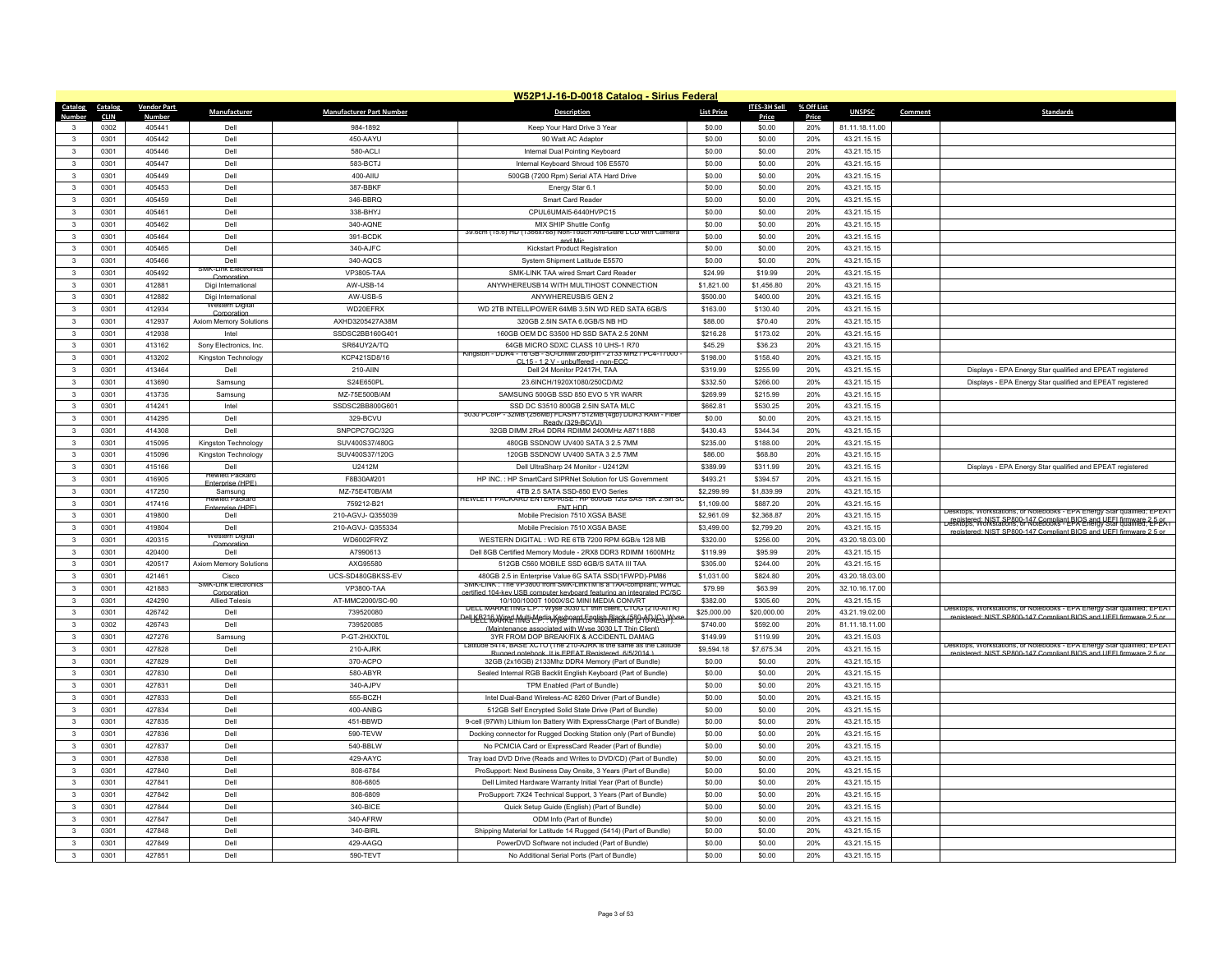|                 |             |                    |              |                                 | W52P1J-16-D-0018 Catalog - Sirius Federal                                                                                                |                   |              |            |                |         |                                                                                                                                                    |
|-----------------|-------------|--------------------|--------------|---------------------------------|------------------------------------------------------------------------------------------------------------------------------------------|-------------------|--------------|------------|----------------|---------|----------------------------------------------------------------------------------------------------------------------------------------------------|
| Catalog Catalog |             | <b>Vendor Part</b> | Manufacturer | <b>Manufacturer Part Number</b> | <b>Description</b>                                                                                                                       | <b>List Price</b> | ITES-3H Sell | % Off List | <b>UNSPSC</b>  | Comment | <b>Standards</b>                                                                                                                                   |
| Number          | <b>CLIN</b> | <b>Number</b>      |              |                                 |                                                                                                                                          |                   | Price        | Price      |                |         |                                                                                                                                                    |
| $\mathbf{3}$    | 0301        | 427852             | Dell         | 389-BJTI                        | Intel Core i7 Processor Label (Part of Bundle)<br>14.0" HD (1366x/68)Non-Touch,with Microphone only (This is part of the                 | \$0.00            | \$0.00       | 20%        | 43.21.15.15    |         |                                                                                                                                                    |
| $\mathbf{R}$    | 0301        | 427853             | Dell         | 391-BCRU                        | Dell Latitude 5414 Rugged Lanton which was specifically reg                                                                              | \$0.00            | \$0.00       | 20%        | 43 21 15 15    |         |                                                                                                                                                    |
| $\mathbf{3}$    | 0301        | 427855             | Dell         | 340-AAUC                        | Dell Digital Delivery Cirrus Client (Part of Bundle)<br>Adobe Reader 11 (This software is part of a Dell Configuration and is not        | \$0.00            | \$0.00       | 20%        | 43.21.15.15    |         |                                                                                                                                                    |
| $\mathbf{3}$    | 0301        | 427856             | Dell         | 640-BBDI                        | sold separately )                                                                                                                        | \$0.00            | \$0.00       | 20%        | 43.21.15.15    |         |                                                                                                                                                    |
| $\mathbf{R}$    | 0301        | 427857             | Dell         | 640-BBEU                        | Dell Data Protection Protected Workspace (Part of Bundle)                                                                                | \$0.00            | \$0.00       | 20%        | 43.21.15.15    |         |                                                                                                                                                    |
| 3               | 0301        | 427859             | Dell         | 492-BBCU                        | E5 90W AC Adapter, 3-pin (Part of Bundle)                                                                                                | \$0.00            | \$0.00       | 20%        | 43 21 15 15    |         |                                                                                                                                                    |
| 3               | 0301        | 427860             | Dell         | 389-BKNC                        | Regulatory Label for Non Rubber Keyboard with WLAN (Part of Bundle)<br>3 Years Premium Panel Limited Warranty-Advanced Exchange (Part of | \$0.00            | \$0.00       | 20%        | 43.21.15.15    |         |                                                                                                                                                    |
| $\mathbf{R}$    | 0301        | 428426             | Dell         | 806-2755                        | 3 Years Premium Panel Limited Warranty-Advanced Exchange (Part of                                                                        | \$0.00            | \$0.00       | 20%        | 43.21.15.15    |         |                                                                                                                                                    |
| 3               | 0301        | 428427             | Dell         | 806-2763                        | Bundle)                                                                                                                                  | \$0.00            | \$0.00       | 20%        | 43.21.15.15    |         |                                                                                                                                                    |
| $\mathbf{3}$    | 0301        | 428514             | Dell         | 210-ACQM-Q364079                | Dell Precision Tower 5810 XCTO Base (210-ACQM                                                                                            | \$20,000.00       | \$16,000.00  | 20%        | 43.21.15.15    |         | Desktops, Workstations, or Notebooks - EPA Energy Star qualified; EPEAT<br>Desktops, Workstations, or Notebooks - EPIQ Energy 5 EL HULMARE, 2-P-EA |
| $\mathbf{3}$    | 0301        | 428515             | Dell         | 210-ACQM                        | Dell Precision Tower 5810 XCTO Base (210-ACQM (Part of Bundle)                                                                           | \$0.00            | \$0.00       | 20%        | 43.21.15.15    |         | registered: NIST SP800-147 Compliant RIOS and LIFFL firmware 2.5 or                                                                                |
| 3               | 0301        | 428517             | Dell         | 580-AADF                        | US English (QWERTY Dell KB-522 Wired Business Multimedia USB<br>NVIDIA Quadro M6000 24GB (580P, DCFL/Part (2 BPP 8 E-DVI adapter         | \$0.00            | \$0.00       | 20%        | 43.21.15.15    |         |                                                                                                                                                    |
| $\mathbf{3}$    | 0301        | 428518             | Dell         | 490-BDDQ                        | (490-BDDO (Part of Bundle)                                                                                                               | \$0.00            | \$0.00       | 20%        | 43.21.15.15    |         |                                                                                                                                                    |
| 3               | 0301        | 428519             | Dell         | 400-AJWG                        | 2.5" 1TB SATA Class 20 Solid State Drive (400-AJWG (Part of Bundle)                                                                      | \$0.00            | \$0.00       | 20%        | 43.21.15.15    |         |                                                                                                                                                    |
| $\mathbf{R}$    | 0301        | 428521             | Dell         | 321-BCEM                        | Dell Precision Tower 5810 685W TPM Chassis, v2, BW (321-BCEM (Par<br>of Bundle)                                                          | \$0.00            | \$0.00       | 20%        | 43.21.15.15    |         | Desktops, Workstations, or Notebooks - EPA Energy Star qualified; EPEAT<br>registered: NIST SP800-147 Compliant BIOS and UFFI firmware 2.5 o       |
| $\mathbf{3}$    | 0301        | 428522             | Dell         | 429-AAPG                        | 16X DVD+/-RW Drive (429-AAPG (Part of Bundle)                                                                                            | \$0.00            | \$0.00       | 20%        | 43.21.15.15    |         |                                                                                                                                                    |
| 3               | 0301        | 428524             | Dell         | 997-7163                        | Dell Limited Hardware Warranty Plus Service (997-7163 (Part of Bundle)                                                                   | \$0.00            | \$0.00       | 20%        | 43.21.15.15    |         |                                                                                                                                                    |
| $\mathbf{R}$    | 0301        | 428527             | Dell         | 340-AUKD                        | Placemat Documentation (340-AUKD (Part of Bundle)                                                                                        | \$0.00            | \$0.00       | 20%        | 43.21.15.15    |         |                                                                                                                                                    |
| $\mathbf{3}$    | 0301        | 428528             | Dell         | 338-BJMG                        | Xeon Processor E5-268/W v4 (12C, 3.0GHz, 3.5GHz Turt                                                                                     | \$0.00            | \$0.00       | 20%        | 43.21.15.15    |         |                                                                                                                                                    |
| 3               | 0301        | 428531             | Dell         | 328-BBEO                        | 2400MHz 30MB 160W/338-BJMG (Part of Bundle)<br>Shipping Material for System (328-BBEO (Part of Bundle)                                   | \$0.00            | \$0.00       | 20%        | 43.21.15.15    |         |                                                                                                                                                    |
| 3               | 0301        | 428533             | Dell         | 401-AASQ                        | <u>ו 215 ב.ס את 12Gpps וטולו הוא הוא דו 1.215 באפריה של 1.215 ב.</u>                                                                     | \$0.00            | \$0.00       | 20%        | 43.21.15.15    |         |                                                                                                                                                    |
| $\mathbf{3}$    | 0301        | 428536             | Dell         | 389-BFJR                        | (Part of Bundle)<br>Regulatory Label (389-BFJR (Part of Bundle)                                                                          | \$0.00            | \$0.00       | 20%        | 43.21.15.15    |         |                                                                                                                                                    |
| 3               | 0301        | 428549             | Dell         | 370-ACQV                        | 32GB (4x8GB 2400MHz DDR4 RDIMM ECC (370-ACQV (Part of Bundle                                                                             | \$0.00            | \$0.00       | 20%        | 43.21.15.15    |         |                                                                                                                                                    |
| 3               | 0301        | 428550             | Dell         | 580- AADF                       | US English (QWERTY Dell KB-522 Wired Business Multimedia USB                                                                             | \$0.00            | \$0.00       | 20%        | 43.21.15.15    |         |                                                                                                                                                    |
| 3               | 0301        | 428551             | Dell         | 490-BCXW                        | NVIDIA Quadro M4000 898 (4 DP - AADF (Part of Bundle)<br>NVIDIA Quadro M4000 898 (4 DP - (1 DP to SL-DVI adapter - (490-BCXW             | \$0.00            | \$0.00       | 20%        | 43.21.15.15    |         |                                                                                                                                                    |
| $\mathbf{3}$    | 0301        | 428553             | Dell         | 403-BBGU                        | wegaRAID SAS 9341-8i 12GB/st-cfle SATASSAS controller - SW RAID บ                                                                        | \$0.00            | \$0.00       | 20%        | 43.21.15.15    |         |                                                                                                                                                    |
| $\mathbf{3}$    | 0301        | 428555             | Dell         | 540-BBHC                        | 1.5.10 (403-RRGLL (Part of Bundle)<br>Intel X540-T2 10GbE NIC, Dual Port, Copper (540-BBHC (Part of Bundle)                              | \$0.00            | \$0.00       | 20%        | 43.21.15.15    |         |                                                                                                                                                    |
| $\mathbf{3}$    | 0301        | 428559             | Dell         | 997-7165                        | Insite/In-Home Service After Remote Diagnosis, 3 Years (997-7165) (Pa                                                                    | \$0.00            | \$0.00       | 20%        |                |         |                                                                                                                                                    |
| $\mathbf{3}$    |             |                    |              |                                 | of Bundle                                                                                                                                |                   |              |            | 43.21.15.15    |         |                                                                                                                                                    |
|                 | 0301        | 428560             | Dell         | 631-AAID                        | No Out-of-Band Systems Management (631-AAID) (Part of Bundle)<br>C11A SATA SSD or SAS SSD 2.5 inch BOOT, plus 1 SAS 2.5 inch Hard        | \$0.00            | \$0.00       | 20%        | 43.21.15.15    |         |                                                                                                                                                    |
| 3               | 0301        | 428564             | Dell         | 449-BBJI                        | Cyberlink Media Suite Essentials for Windows 10 and DVD drive (without                                                                   | \$0.00            | \$0.00       | 20%        | 43.21.15.15    |         |                                                                                                                                                    |
| $\mathbf{R}$    | 0301        | 428566             | Dell         | 658-BBTV                        | ledia) (658-BBTV) (This software is nart of a Dell Configuration                                                                         | \$0.00            | \$0.00       | 20%        | 43.21.15.15    |         |                                                                                                                                                    |
| $\mathbf{3}$    | 0301        | 430810             | Samsung      | MZ-75E1T0B/AM                   | SAMSUNG 1TB SSD 850 EVO 5YR WARR                                                                                                         | \$539.99          | \$431.99     | 20%        | 81.11.18.12    |         |                                                                                                                                                    |
| $\mathbf{3}$    | 0301        | 431335             | Samsung      | MZ-75E500E                      | 500GB 850 EVO SSD HD SATA3 2.5                                                                                                           | \$269.99          | \$215.99     | 20%        | 43.21.15.03    |         | Desktops, Workstations, or Notebooks - EPA Energy Star qualified; EPEAT                                                                            |
| $\mathbf{3}$    | 0301        | 431727             | Dell         | 210-AFLI-Q366296                | Dell Precision Tower 3620 XCTO BASE (210-AFLI)<br>32GB (4X8GB) 2400MHz DDR4 UDIMM Non-ECC (370-ADQO) (Part of                            | \$4,890.75        | \$3,912.60   | 20%        | 43.21.15.15    |         | registered: NIST SP800-147 Compliant BIOS and UEFI firmware 2.5 or                                                                                 |
| 3               | 0301        | 431728             | Dell         | 370-ADQO                        | M.2 256GB PCIe NVMe Class 40 Solid State Drive (400-AJXD) (Part of                                                                       | \$0.00            | \$0.00       | 20%        | 43.21.15.15    |         |                                                                                                                                                    |
| $\mathbf{3}$    | 0301        | 431729             | Dell         | 400-AJXD                        | Dinsite/In-Home Service After Remote Diagnosis 4 Years (997-2812) (Par                                                                   | \$0.00            | \$0.00       | 20%        | 43.21.15.15    |         |                                                                                                                                                    |
| $\mathbf{3}$    | 0301        | 431731             | Dell         | 997-2812                        | Dell Precision Tower 3620 Up to 9U% efficient 365W Chassis, v2 (338-                                                                     | \$0.00            | \$0.00       | 20%        | 43.21.15.15    |         | Desktops, Workstations, or Notebooks - EPA Energy Star qualified; EPEAT                                                                            |
| 3               | 0301        | 431733             | Dell         | 338-BLOJ                        | rth Gen Intel Core  /-//00k?duad Core 4.2GBz, 4.5Ghz   urbo, 8MB, w                                                                      | \$0.00            | \$0.00       | 20%        | 43 21 15 15    |         | registered: NIST SP800-147 Compliant BIOS and UFFI firmware 2.5 or                                                                                 |
| $\mathbf{3}$    | 0301        | 431734             | Dell         | 338-BLOG                        | HD Graphics 630) (338-BLOG) (Part of Bundle).                                                                                            | \$0.00            | \$0.00       | 20%        | 43.21.15.15    |         |                                                                                                                                                    |
| 3               | 0301        | 431736             | Dell         | 981-5573                        | Keep Your Hard Drive, 4 Year (981-5573) (Part of Bundle)                                                                                 | \$0.00            | \$0.00       | 20%        | 43.21.15.15    |         |                                                                                                                                                    |
| 3               | 0301        | 431738             | Dell         | 401-AAMX                        | Additional Drive: 3.5 inch 2TB SATA 7.2k RPM HDD (401-AAMX) (Part o<br>Bundle)                                                           | \$0.00            | \$0.00       | 20%        | 43.21.15.15    |         |                                                                                                                                                    |
| $\mathbf{3}$    | 0301        | 431740             | Dell         | 210-AKNC-Q366296                | Mobile Precision 5520 XCTOG BASE                                                                                                         | \$5,200.34        | \$4,160.27   | 20%        | 43.21.15.15    |         | Desktops, Workstations, or Notebooks - EPA Energy Star qualified; EPEAT<br>nistered: NIST SP800-147 Compliant RIOS and LIFFI firm                  |
| 3               | 0301        | 431741             | Dell         | 370-ADHQ                        | 32GB (2x16GB) 2400MHz DDR4 Non-ECC SDRAM (Part of Bundle)                                                                                | \$0.00            | \$0.00       | 20%        | 43.21.15.15    |         |                                                                                                                                                    |
| 3               | 0301        | 431744             | Dell         | 400-AOSO                        | 512GB M.2 PCle Solid State Drive Class 40 (Part of Bundle)                                                                               | \$0.00            | \$0.00       | 20%        | 43.21.15.15    |         |                                                                                                                                                    |
| $\mathbf{3}$    | 0301        | 431745             | Dell         | 412-AAHG                        | Thermal Pad for M.2 PCIE SSD, MPWS (Part of Bundle)                                                                                      | \$0.00            | \$0.00       | 20%        | 43.21.15.15    |         |                                                                                                                                                    |
| $\mathbf{3}$    | 0301        | 431749             | Dell         | 340-AASE                        | No Setup and Features Guide (Part of Bundle)                                                                                             | \$0.00            | \$0.00       | 20%        | 43.21.15.15    |         |                                                                                                                                                    |
| 3               | 0301        | 431750             | Dell         | 429-AATO                        | No Removable CD/DVD Drive (Part of Bundle)                                                                                               | \$0.00            | \$0.00       | 20%        | 43.21.15.15    |         |                                                                                                                                                    |
| $\mathbf{R}$    | 0301        | 431751             | Dell         | 451-BCBT                        | 56WHr, 3-cell Lithium Ion Battery (Part of Bundle)                                                                                       | \$0.00            | \$0.00       | 20%        | 43.21.15.15    |         |                                                                                                                                                    |
| $\mathbf{3}$    | 0301        | 431754             | Dell         | 329-BDGX                        | Intel Core i7-7820HQ w/Intel HD Graphics 630 (Part of Bundle)                                                                            | \$0.00            | \$0.00       | 20%        | 43.21.15.15    |         |                                                                                                                                                    |
| $\mathbf{3}$    | 0301        | 431755             | Dell         | 981-2233                        | Keep Your Hard Drive, 4 Year (Part of Bundle)                                                                                            | \$0.00            | \$0.00       | 20%        | 43.21.15.15    |         |                                                                                                                                                    |
| $\mathbf{R}$    | 0301        | 431756             | Dell         | 452-BBZQ                        | Driver for Trinity IE Dock (Part of Bundle)                                                                                              | \$0.00            | \$0.00       | 20%        | 43.21.15.15    |         |                                                                                                                                                    |
| $\mathbf{3}$    | 0301        | 431757             | Dell         | 452-BCPK                        | Docking Station, 180W, US (Part of Bundle)                                                                                               | \$0.00            | \$0.00       | 20%        | 43.21.15.15    |         |                                                                                                                                                    |
| 3               | 0301        | 431758             | Dell         | 328-BCLP                        | SHUTTLE Ship Material (Part of Bundle)                                                                                                   | \$0.00            | \$0.00       | 20%        | 43.21.15.15    |         |                                                                                                                                                    |
| $\mathbf{R}$    | 0301        | 431760             | Dell         | 391-BDBB                        | 15.6 UltraSharp FHD IPS (1920x1080) Wide View Anti-Glare LED-backli                                                                      | \$0.00            | \$0.00       | 20%        | 43.21.15.15    |         |                                                                                                                                                    |
| 3               | 0301        | 431761             | Dell         | 640-BBOO                        | with Premium Panel Guarantee (This is nart of the DFI L Mobile Precision<br>System driver for 5520 (Part of Bundle)                      | \$0.00            | \$0.00       | 20%        | 43 21 15 15    |         |                                                                                                                                                    |
| $\mathbf{3}$    | 0301        | 431762             | Dell         | 492-BBXM                        | 130w Power Adapter (Part of Bundle)                                                                                                      | \$0.00            | \$0.00       | 20%        | 43.21.15.15    |         |                                                                                                                                                    |
| $\mathbf{R}$    | 0301        | 431763             | Dell         | 800-BBGS                        | BTO Standard Shipment (M) (Part of Bundle)                                                                                               | \$0.00            | \$0.00       | 20%        | 43.21.15.15    |         |                                                                                                                                                    |
| $\mathbf{R}$    | 0301        | 433227             | Dell         | 210-AIHZ                        | Dell 27 Monitor - P2717H                                                                                                                 | \$377.19          | \$301.75     | 20%        | 43 21 15 15    |         | Displays - EPA Energy Star qualified and EPEAT registered                                                                                          |
| $\mathbf{3}$    | 0302        | 433228             | Dell         | 809-8410                        | 3 Years Premium Panel Limited Warranty-Advanced Exchange (Part of                                                                        | \$0.00            | \$0.00       | 20%        | 81.11.18.11.00 |         |                                                                                                                                                    |
| $\mathbf{R}$    | 0302        | 433229             | Dell         | 809-8411                        | Bundle)<br>3 Years Premium Panel Limited Warranty-Advanced Exchange (Part of                                                             | \$0.00            | \$0.00       | 20%        | 81.11.18.11.00 |         |                                                                                                                                                    |
|                 |             | 433593             | Dell         |                                 | Dell Latitude 5480, XCTOG (Base model, DELL Latitude 5480 is EPEAT                                                                       |                   |              |            |                |         | Jesktops, Workstations, or Notebooks - EPA Energy Star qualified; EPEAT                                                                            |
| $\mathbf{R}$    | 0301        |                    |              | 210-AKKJ-Q367315                | Registered (Gold, 1/6/2016). The suffix 0367315 is a vendor notation that                                                                | \$3,450.00        | \$2,760.00   | 20%        | 43.21.15.15    |         | registered: NIST SP800-147 Compliant BIOS and LIFFI firmware 2.5 or                                                                                |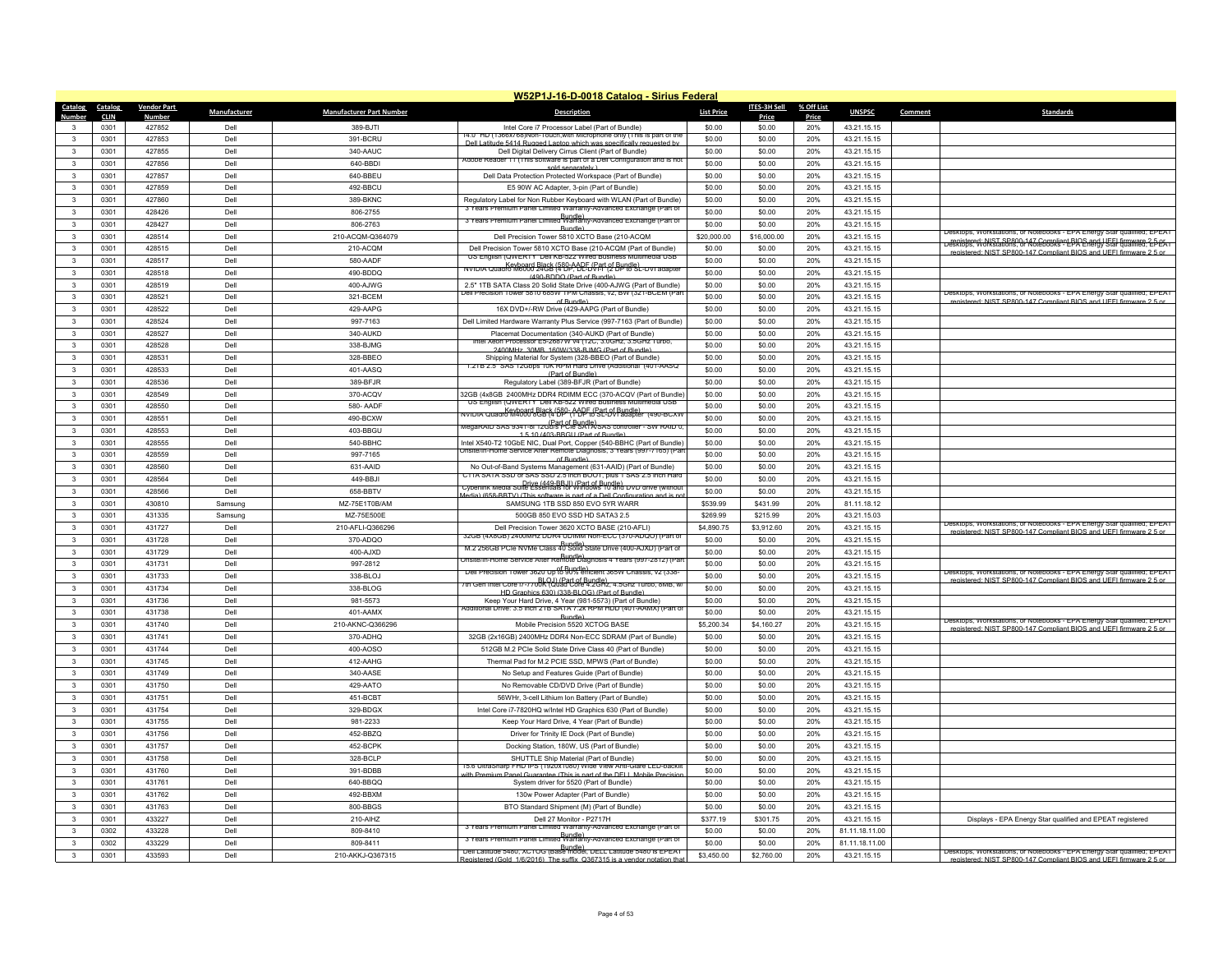|                              | W52P1J-16-D-0018 Catalog - Sirius Federal |                        |                        |                                      |                                                                                                                                              |                          |                          |            |                            |         |                                                                         |  |
|------------------------------|-------------------------------------------|------------------------|------------------------|--------------------------------------|----------------------------------------------------------------------------------------------------------------------------------------------|--------------------------|--------------------------|------------|----------------------------|---------|-------------------------------------------------------------------------|--|
| Catalog                      | Catalog                                   | <b>Vendor Part</b>     | Manufacturer           | <b>Manufacturer Part Number</b>      | <b>Description</b>                                                                                                                           | <b>List Price</b>        | ITES-3H Sell             | % Off List | <b>UNSPSC</b>              | Comment | <b>Standards</b>                                                        |  |
| Numhei                       | <b>CLIN</b>                               | <b>Numbe</b><br>433594 |                        |                                      | itel Core Ib-73000 (Dual Co                                                                                                                  |                          | Price<br>\$0.00          | Price      |                            |         |                                                                         |  |
| $\mathbf{R}$                 | 0301<br>0301                              | 433595                 | Dell<br>Dell           | 379-BCPQ<br>338-BKOR                 | vPro) Windows 10/Linux only (Part of Bundle)                                                                                                 | \$0.00                   |                          | 20%        | 43.21.15.15                |         |                                                                         |  |
|                              |                                           |                        | Dell                   |                                      | Intel HD Graphics 620 for Ki5-7300UV, GSA BCC (Part of Bundle)                                                                               | \$0.00                   | \$0.00<br>\$0.00         | 20%        | 43.21.15.15                |         |                                                                         |  |
| 3                            | 0301                                      | 433596                 |                        | 409-BBKS                             | Intel Rapid Storage Technology (Part of Bundle)                                                                                              | \$0.00                   |                          | 20%        | 43.21.15.15                |         |                                                                         |  |
| 3                            | 0301                                      | 433597                 | Dell                   | 631-ABEI                             | No Out-of-Band Systems Management (Part of Bundle)                                                                                           | \$0.00                   | \$0.00                   | 20%        | 43.21.15.15                |         |                                                                         |  |
| 3                            | 0301                                      | 433598                 | Dell                   | 370-ADIB                             | 8GB DDR4 Memory, 1X8GB, 2400, Non-ECC (Part of Bundle)                                                                                       | \$0.00                   | \$0.00                   | 20%        | 43.21.15.15                |         |                                                                         |  |
| 3                            | 0301                                      | 433599                 | Dell                   | 400-AOWH                             | 2.5" 500G 7200RPM 7mm FIPS HDD (Part of Bundle)                                                                                              | \$0.00                   | \$0.00                   | 20%        | 43.21.15.15                |         |                                                                         |  |
| 3                            | 0301                                      | 433600                 | Dell                   | 320-BCCQ                             | Non-Touch FHD (1920 x 1080) LCD w/ HD Cam (WIGIG) (Part of Bundle)                                                                           | \$0.00                   | \$0.00                   | 20%        | 43.21.15.15                |         |                                                                         |  |
| 3                            | 0301                                      | 433601                 | Dell                   | 583-BDNU                             | Single Point Keyboard US-English without backlight (Part of Bundle)<br>ntel Tri-Band Wireless-AC 18265 WiGig + Wi-Fi + BT4.2 Wireless Driver | \$0.00                   | \$0.00                   | 20%        | 43.21.15.15                |         |                                                                         |  |
| 3                            | 0301                                      | 433602                 | Dell                   | 555-BDFU                             | (Part of Bu                                                                                                                                  | \$0.00                   | \$0.00                   | 20%        | 43.21.15.15                |         |                                                                         |  |
| $\mathbf{3}$                 | 0301                                      | 433603                 | Dell                   | 555-BDGC                             | 18265 WIGIG Wireless Card (Part of Bundle)                                                                                                   | \$0.00                   | \$0.00                   | 20%        | 43.21.15.15                |         |                                                                         |  |
| 3                            | 0301                                      | 433604                 | Dell<br>Dell           | 451-BBXU                             | 3 cell, 51WHR Primary Battery (Part of Bundle)                                                                                               | \$0.00<br>\$0.00         | \$0.00                   | 20%        | 43.21.15.15                |         |                                                                         |  |
| 3<br>$\mathbf{3}$            | 0301                                      | 433605                 |                        | 492-BBXF                             | E5 65W 7.4mm AC Adapter (Part of Bundle)                                                                                                     |                          | \$0.00                   | 20%        | 43.21.15.15                |         |                                                                         |  |
| 3                            | 0301<br>0301                              | 433606<br>433607       | Dell<br>Dell           | 346-BCEN<br>340-BKJC                 | Single Pointing Palmrest Smart Card only (Part of Bundle)                                                                                    | \$0.00<br>\$0.00         | \$0.00<br>\$0.00         | 20%<br>20% | 43.21.15.15                |         |                                                                         |  |
|                              |                                           |                        | Dell                   |                                      | Quick Reference Guide (Part of Bundle)                                                                                                       | \$0.00                   |                          |            | 43.21.15.15                |         |                                                                         |  |
| $\mathbf{3}$<br>$\mathbf{3}$ | 0301                                      | 433608                 | Dell                   | 387-BBLZ                             | ESTAR 6.1 (Part of Bundle)                                                                                                                   |                          | \$0.00                   | 20%        | 43.21.15.15                |         |                                                                         |  |
| 3                            | 0301<br>0301                              | 433609<br>433610       | Dell                   | 658-BDKD<br>340-BKGB                 | Windows 10 Software (Part of Dell Configuration) (Part of Bundle)                                                                            | \$0.00<br>\$0.00         | \$0.00<br>\$0.00         | 20%<br>20% | 43.21.15.15<br>43.21.15.15 |         |                                                                         |  |
| 3                            | 0301                                      | 433611                 | Dell                   | 389-BLSV                             | Shuttle Packaging - GSA (Part of Bundle)                                                                                                     | \$0.00                   |                          | 20%        |                            |         |                                                                         |  |
| $\mathbf{3}$                 | 0301                                      | 433612                 | Dell                   | 650-AAAM                             | Intel Core i5 Label (Part of Bundle)                                                                                                         | \$0.00                   | \$0.00<br>\$0.00         | 20%        | 43.21.15.15                |         |                                                                         |  |
| $\mathbf{3}$                 |                                           |                        |                        |                                      | No Security Software (Part of Bundle)                                                                                                        |                          |                          |            | 43.21.15.15                |         |                                                                         |  |
|                              | 0301                                      | 441323                 | Dell                   | 210-AIYT                             | Dell UltraSharp 29 Ultrawide Monitor - U2917W                                                                                                | \$399.99                 | \$319.99                 | 20%        | 43.21.15.15                |         | Displays - EPA Energy Star qualified and EPEAT registered               |  |
| $\mathbf{3}$<br>$\mathbf{3}$ | 0301<br>0301                              | 441513<br>441954       | Dell<br>Dell           | 210-AFLH-Q370603<br>210-AKKJ-Q371897 | <b>Bundle Solution</b><br>Dell Latitude 5480, XCTOG                                                                                          | \$1,862.67<br>\$4,500.00 | \$1,490.14<br>\$3,600.00 | 20%<br>20% | 43.21.15.15<br>43.21.15.15 |         | Desktops, Workstations, or Notebooks - EPA Energy Star qualified: EPEAT |  |
| $\mathbf{3}$                 | 0301                                      | 441955                 | Dell                   | 379-BCPT                             | ntel Core i7-7820HQ (Quad Core, 2.9GHz up to 3.9GHz, 8M Cache, 35W                                                                           | \$0.00                   | \$0.00                   | 20%        | 43.21.15.15                |         | egistered: NIST SP800-147 Compliant BIOS and LIFFI firmware 2.5 or      |  |
| 3                            | 0301                                      | 441956                 | Dell                   | 338-BKOH                             | NVIDIA Ger orce 930MX 1020MHz 64 Bit for Ki7-7820HV Thounderbolt                                                                             | \$0.00                   | \$0.00                   | 20%        | 43.21.15.15                |         |                                                                         |  |
| $\mathbf{R}$                 | 0301                                      | 441957                 | Dell                   | 370-ADHY                             | Processor GSA                                                                                                                                | \$0.00                   | \$0.00                   | 20%        |                            |         |                                                                         |  |
| $\mathbf{3}$                 | 0301                                      | 441958                 | Dell                   | 400-ANUY                             | 32GB DDR4 Memory,2X16GB,2400,Non-ECC                                                                                                         | \$0.00                   | \$0.00                   | 20%        | 43.21.15.15<br>43 21 15 15 |         |                                                                         |  |
| $\mathbf{3}$                 | 0301                                      | 441959                 | Dell                   | 575-BBKU                             | M.2 512GB SATA Class 20 Solid State Drive<br>M.2 512GB SATA Class 20 Solid State Drive                                                       | \$0.00                   | \$0.00                   | 20%        | 43.21.15.15                |         |                                                                         |  |
| $\mathbf{3}$                 | 0301                                      | 441960                 | Dell                   |                                      |                                                                                                                                              | \$0.00                   | \$0.00                   | 20%        |                            |         |                                                                         |  |
|                              | 0301                                      | 441961                 | Dell                   | 320-BCEM<br>325-BCFN                 | Non-Touch FHD (1920 x 1080) LCD w/ HD Cam (WLAN)<br>Non-Touch FHD (1920 x 1080) LCD w/ HD Cam (WLAN) (Part of Bundle)                        | \$0.00                   | \$0.00                   | 20%        | 43.21.15.15                |         |                                                                         |  |
| 3<br>$\mathbf{3}$            |                                           |                        |                        |                                      |                                                                                                                                              |                          |                          |            | 43.21.15.15                |         |                                                                         |  |
| $\mathbf{3}$                 | 0301                                      | 441962                 | Dell                   | 391-BCZU                             | Non-Touch FHD (1920 x 1080) LCD w/ HD Cam (WLAN)                                                                                             | \$0.00                   | \$0.00                   | 20%        | 43.21.15.15                |         |                                                                         |  |
| 3                            | 0301<br>0301                              | 441963<br>441964       | Dell<br>Dell           | 583-BDNW<br>555-BDFV                 | Dual Point Keyboard English with backlight (Part of Bundle)<br>Qualcomm QCA61x4A 802.11ac Wireless Driver                                    | \$0.00<br>\$0.00         | \$0.00<br>\$0.00         | 20%<br>20% | 43.21.15.15<br>43.21.15.15 |         |                                                                         |  |
| $\mathbf{3}$                 | 0301                                      | 441965                 | Dell                   | 555-BCMW                             | Qualcomm QCA61x4A 802.11ac Dual Band (2x2) Wireless Adapter+                                                                                 | \$0.00                   | \$0.00                   | 20%        | 43.21.15.15                |         |                                                                         |  |
| $\mathbf{3}$                 | 0301                                      | 441966                 | Dell                   | 451-BCCK                             | Bluetooth 4 1<br>4 cell, 60WHR Long Life Cycle Primary Battery                                                                               | \$0.00                   | \$0.00                   | 20%        | 43.21.15.15                |         |                                                                         |  |
| $\mathbf{R}$                 | 0301                                      | 441967                 | Dell                   | 492-BBXJ                             | E5 90W 7.4mm AC Adapter (Part of Bundle)                                                                                                     | \$0.00                   | \$0.00                   | 20%        | 43.21.15.15                |         |                                                                         |  |
| $\mathbf{3}$                 | 0301                                      | 441968                 | Dell                   | 346-BCEO                             | Dual Pointing Palmrest Smart Card only TBT                                                                                                   | \$0.00                   | \$0.00                   | 20%        | 43.21.15.15                |         |                                                                         |  |
| 3                            | 0301                                      | 442296                 | Axiom Memory Solutions | AXHD3TB7235A36D                      | 3TB DT HD 3.5IN SATA 6GB/S 7.2K RPM                                                                                                          | \$180.00                 | \$144.00                 | 20%        | 43.21.15.15                |         |                                                                         |  |
| 3                            | 0301                                      | 442297                 | Axiom Memory Solutions | AXHD4TB7235A36D                      | 4TB DT HD 3.5IN SATA 6GB/S 7.2KRPM                                                                                                           | \$245.00                 | \$196.00                 | 20%        | 43.21.15.15                |         |                                                                         |  |
| $\mathbf{3}$                 | 0301                                      | 442298                 | Axiom Memory Solutions | AXHD1TB5425A38M                      | 1TB 2.5IN SATA 6.0GB/S NB HD                                                                                                                 | \$122.00                 | \$97.60                  | 20%        | 43.21.15.15                |         |                                                                         |  |
| 3                            | 0301                                      | 442299                 | Axiom Memory Solutions | AXHD2TB5425A33M                      | 2TB HD SATA 5.4K 2.5 6GBS 32MB 9.5MM NB                                                                                                      | \$180.00                 | \$144.00                 | 20%        | 43.21.15.15                |         |                                                                         |  |
| 3                            | 0301                                      | 442300                 | Axiom Memory Solutions | AXHD8TB7235A34D                      | 8TB HD SATA 7.2K 3.5 6GB/S 256MB CACHE                                                                                                       | \$606.00                 | \$484.80                 | 20%        | 43.21.15.15                |         |                                                                         |  |
| $\mathbf{3}$                 | 0301                                      | 442493                 | Dell                   | 210-AKKJ-Q372473                     | Dell Latitude 5480, XCTOG                                                                                                                    | \$5,256.00               | \$4,204.80               | 20%        | 43.21.15.15                |         | Desktops, Workstations, or Notebooks - EPA Energy Star qualified; EPEAT |  |
| 3                            | 0301                                      | 444291                 | Dell                   | 379-BCRT                             | ntel Xeon E3-1535M v6 (Quad Core Xeon 3.10GHz, 4.20GHz Turbo, 8M                                                                             | \$0.00                   | \$0.00                   | 20%        | 43.21.15.15                |         | d: NIST SP800-147 Compliant RIOS and LIFFL fin                          |  |
| $\mathbf{3}$                 | 0301                                      | 444292                 | Dell                   | 619-AMUU                             | 45W w/Intel HD Graphics 630<br>Windows 10 Pro for Workstations (up to 4 Cores) English (Part of Bundle)                                      | \$0.00                   | \$0.00                   | 20%        | 43.21.15.15                |         |                                                                         |  |
| $\mathbf{3}$                 | 0301                                      | 444293                 | Dell                   | 338-BLDD                             | Intel Xeon E3-1535M v6 with TBT 3 for Win10 & Linux only                                                                                     | \$0.00                   | \$0.00                   | 20%        | 43.21.15.15                |         |                                                                         |  |
| $\mathbf{3}$                 | 0301                                      | 444294                 | Dell                   | 490-BDJV                             | NVIDIA Quadro M2200 w/4GB GDDR5                                                                                                              | \$0.00                   | \$0.00                   | 20%        | 43.21.15.15                |         |                                                                         |  |
| 3                            | 0301                                      | 444295                 | Dell                   | 490-BDJW                             | NVIDIA Quadro M2200 w/4GB GDDR5                                                                                                              | \$0.00                   | \$0.00                   | 20%        | 43.21.15.15                |         |                                                                         |  |
| $\mathbf{3}$                 | 0301                                      | 444296                 | Dell                   | 319-BBEK                             | 15.6" UltraSharp FHD IPS(1920x1080)AG LED-bckit w/                                                                                           | \$0.00                   | \$0.00                   | 20%        | 43.21.15.15                |         |                                                                         |  |
| 3                            | 0301                                      | 444297                 | Dell                   | 320-BCDQ                             | . Grnt(72% color gamyt)Cam & Mic Non-to-Lieb-Cart of Bundle)                                                                                 | \$0.00                   | \$0.00                   | 20%        | 43.21.15.15                |         |                                                                         |  |
| 3                            | 0301                                      | 444298                 | Dell                   | 391-BDDI                             | . Grat(72% color camut) Cam & Mic Non-to-LEb-Cent of Bundle)<br>Grnt(72% color gamut)Cam & Mic Non-touch (Part of Bundle                     | \$0.00                   | \$0.00                   | 20%        | 43.21.15.15                |         |                                                                         |  |
| $\mathbf{3}$                 | 0301                                      | 444299                 | Dell                   | 370-ADIJ                             | 16GB (2x8GB) 2400MHz DDR4 ECC SDRAM                                                                                                          | \$0.00                   | \$0.00                   | 20%        | 43.21.15.15                |         |                                                                         |  |
| $\mathbf{3}$                 | 0301                                      | 444300                 | Dell                   | 400-AOSN                             | 512GB M.2 PCIe Solid State Drive Class 50                                                                                                    | \$0.00                   | \$0.00                   | 20%        | 43.21.15.15                |         |                                                                         |  |
| $\mathbf{3}$                 | 0301                                      | 444301                 | Dell                   | 401-AAPS                             | 1TB 2.5 inch 7200 rpm SATA Hard Drive                                                                                                        | \$0.00                   | \$0.00                   | 20%        | 43.21.15.15                |         |                                                                         |  |
| $\mathbf{3}$                 | 0301                                      | 444302                 | Dell                   | 780-BBFE                             | No RAID (Part of Bundle)                                                                                                                     | \$0.00                   | \$0.00                   | 20%        | 43.21.15.15                |         |                                                                         |  |
| 3                            | 0301                                      | 444303                 | Dell                   | 580-AFTU                             | Internal Dual Pointing Backlit Keyboard, English (Part of Bundle)                                                                            | \$0.00                   | \$0.00                   | 20%        | 43.21.15.15                |         |                                                                         |  |
| $\mathbf{3}$                 | 0301                                      | 444304                 | Dell                   | 580-AFVD                             | Internal Dual Pointing Backlit Keyboard, English (Part of Bundle)                                                                            | \$0.00                   | \$0.00                   | 20%        | 43.21.15.15                |         |                                                                         |  |
| $\mathbf{R}$                 | 0301                                      | 444305                 | Dell                   | 346-BCFO                             | Palm Rest with Smart Card Reader                                                                                                             | \$0.00                   | \$0.00                   | 20%        | 43.21.15.15                |         |                                                                         |  |
| 3                            | 0301                                      | 444306                 | Dell                   | 555-BDGG                             | Intel WiFi Link 8265 2x2 802.11ac+BT4.1 (vPro)                                                                                               | \$0.00                   | \$0.00                   | 20%        | 43 21 15 15                |         |                                                                         |  |
| $\mathbf{3}$                 | 0301                                      | 444307                 | Dell                   | 451-BBUV                             | 6 Cell (91 Whr) Long Life Cycle Lithium Ion Polymer Battery                                                                                  | \$0.00                   | \$0.00                   | 20%        | 43.21.15.15                |         |                                                                         |  |
| $\mathbf{3}$                 | 0301                                      | 444308                 | Dell                   | 450-AGCM                             | 180W AC Adapter 7.4mm                                                                                                                        | \$0.00                   | \$0.00                   | 20%        | 43.21.15.15                |         |                                                                         |  |
| 3                            | 0301                                      | 444309                 | Dell                   | 631-ABEL                             | No Out-of-Band Systems Management (Part of Bundle)                                                                                           | \$0.00                   | \$0.00                   | 20%        | 43.21.15.15                |         |                                                                         |  |
|                              |                                           |                        |                        |                                      |                                                                                                                                              |                          |                          |            |                            |         |                                                                         |  |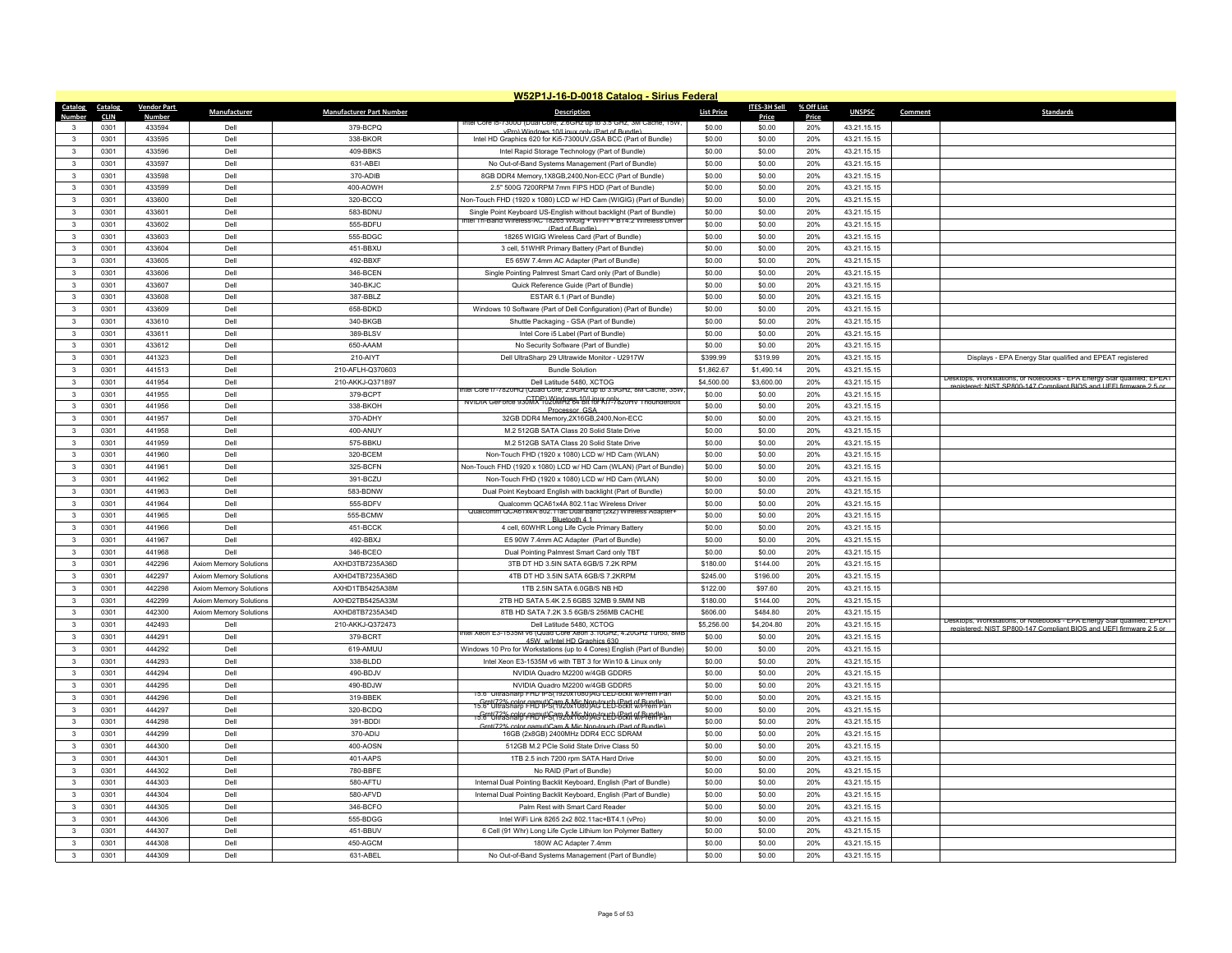|                              |                     |                    |                       |                                 | W52P1J-16-D-0018 Catalog - Sirius Federal                                                                |                      |                      |              |                            |         |                                                                         |
|------------------------------|---------------------|--------------------|-----------------------|---------------------------------|----------------------------------------------------------------------------------------------------------|----------------------|----------------------|--------------|----------------------------|---------|-------------------------------------------------------------------------|
| Catalog                      | Catalog             | <b>Vendor Part</b> | Manufacturer          | <b>Manufacturer Part Number</b> | <b>Description</b>                                                                                       | <b>List Price</b>    | ITES-3H Sell         | % Off List   | <b>UNSPSC</b>              | Comment | <b>Standards</b>                                                        |
| Number<br>3                  | <b>CLIN</b><br>0301 | Number<br>444310   | Dell                  | 430-XYGV                        | Resource DVD not Included                                                                                | \$0.00               | Price<br>\$0.00      | Price<br>20% | 43.21.15.15                |         |                                                                         |
| $\mathbf{3}$                 | 0301                | 444311             | Dell                  | 620-AARI                        | No OS Media Kit (Part of Bundle)                                                                         | \$0.00               | \$0.00               | 20%          | 43.21.15.15                |         |                                                                         |
| $\mathbf{3}$                 | 0301                | 444312             | Dell                  | 340-BKOO                        | Placemat                                                                                                 | \$0.00               | \$0.00               | 20%          | 43.21.15.15                |         |                                                                         |
|                              |                     |                    |                       |                                 |                                                                                                          |                      |                      |              |                            |         |                                                                         |
| $\mathbf{3}$<br>$\mathbf{R}$ | 0301<br>0301        | 444313<br>444314   | Dell<br>Dell          | 387-BBMB<br>555-BDFW            | Energy Star (Part of Bundle)                                                                             | \$0.00               | \$0.00               | 20%<br>20%   | 43.21.15.15                |         |                                                                         |
|                              | 0301                | 444315             | Dell                  | 450-AGCN                        | Intel Dual-Band Wireless-AC 8265 Wi-Fi + BT 4.2 Driver (2x2) (vPro)                                      | \$0.00<br>\$0.00     | \$0.00<br>\$0.00     | 20%          | 43.21.15.15                |         |                                                                         |
| 3<br>3                       |                     |                    |                       |                                 | US Power Cord                                                                                            |                      |                      |              | 43.21.15.15                |         |                                                                         |
| $\mathbf{R}$                 | 0301<br>0301        | 444316<br>444317   | Dell<br>Dell          | 328-BCLV                        | <b>GSA Shuttle</b>                                                                                       | \$0.00<br>\$0.00     | \$0.00               | 20%<br>20%   | 43.21.15.15                |         |                                                                         |
|                              |                     | 444318             |                       | 340-AQZU                        | <b>GSA Shuttle</b>                                                                                       |                      | \$0.00<br>\$0.00     |              | 43.21.15.15                |         |                                                                         |
| 3<br>$\mathbf{3}$            | 0301                |                    | Dell<br>Dell          | 389-BRFX                        | Regulatory Anatel Label                                                                                  | \$0.00<br>\$0.00     |                      | 20%          | 43.21.15.15                |         |                                                                         |
|                              | 0301                | 444322             |                       | 631-ABHD                        | Windows 10 (Part of a Dell Bundle; Not a standalone product)                                             |                      | \$0.00               | 20%          | 43.21.15.15                |         | Desktops, workstations, or Notebooks - EPA Energy Star qualified; EPEAT |
| $\mathbf{3}$<br>3            | 0301<br>0302        | 444336<br>444337   | Dell<br>Dell          | 210-AKKG-Q374119                | Dell Precision 7520 XGA Type C SC Base<br>ears Hardware Service with Onsite/In-Home Service After Remot  | \$4,732.58<br>\$0.00 | \$3,786.06<br>\$0.00 | 20%<br>20%   | 43.21.15.15<br>81.11.23.06 |         | egistered: NIST SP800-147 Compliant BIOS and LIFFL firm<br>vare 2.5 or  |
| $\mathbf{3}$                 |                     | 444338             | Dell                  | 812-3147                        | Diagnosis (Part of Bundle)<br>The Years Hardware Service with Unsite/In-Home Service After Remote        |                      |                      | 20%          |                            |         |                                                                         |
|                              | 0302                |                    |                       | 812-3167                        | Diagnosis (Part of Bundle)<br>Z Years Extended Battery Service for Years 2 and 3 of System Life (Part of | \$0.00               | \$0.00               |              | 81.11.23.06                |         |                                                                         |
| $\mathbf{3}$                 | 0302                | 444339             | Dell                  | 988-5552                        | Bundle)                                                                                                  | \$0.00               | \$0.00               | 20%          | 81.11.23.06                |         |                                                                         |
| 3                            | 0301                | 444360             | Hewlett Packard (HPI) | Z3Z16AV                         | CTO Z8 G4 WK                                                                                             | \$1,710.00           | \$1,368.00           | 20%          | 43.21.15.15                |         |                                                                         |
| $\mathbf{3}$                 | 0301                | 444361             | Hewlett Packard (HPI) | 2LH05AV#ABA                     | CTO W10P 64 WS PLUS                                                                                      | \$600.00             | \$480.00             | 20%          | 43.21.15.15                |         |                                                                         |
| 3                            | 0301                | 444362             | Hewlett Packard (HPI) | 2DL86AV                         | CTO INTEL 6136 XEON X/3.0 12C                                                                            | \$9,000.00           | \$7,200.00           | 20%          | 43.21.15.15                |         |                                                                         |
| 3                            | 0301                | 444363             | Hewlett Packard (HPI) | Z5L04AV                         | CTO Z8 G4 90 1125W WW CHAS 100V 15A                                                                      | \$1,500.00           | \$1,200.00           | 20%          | 43.21.15.15                |         |                                                                         |
| $\mathbf{3}$                 | 0301                | 444364             | Hewlett Packard (HPI) | Z7X71AV                         | CTO REM GRAPH S/W RGS FOR Z                                                                              | \$2.00               | \$1.60               | 20%          | 43.23.27.02                |         |                                                                         |
| 3                            | 0301                | 444365             | Hewlett Packard (HPI) | Z3Z34AV#ABA                     | CTO Z8 G4 1125W CKIT                                                                                     | \$10.00              | \$8.00               | 20%          | 43.21.15.15                |         |                                                                         |
| 3                            | 0301                | 444366             | Hewlett Packard (HPI) | Z5K34AV                         | CTO PREM FIO 2XUSB3.1 TYPEC 2XUSB3 TYPEA                                                                 | \$180.00             | \$144.00             | 20%          | 43.21.15.15                |         |                                                                         |
| $\mathbf{3}$                 | 0301                | 444367             | Hewlett Packard (HPI) | Z5J37AV                         | CTO NVIDIA QUADRO P4000 8GB 4 DP GRAPH                                                                   | \$1,800.00           | \$1,440.00           | 20%          | 43.21.15.15                |         |                                                                         |
| 3                            | 0301                | 444368             | Hewlett Packard (HPI) | 2XE95AV                         | CTO NO ADPT NEEDED                                                                                       | \$2.00               | \$1.60               | 20%          | 43.21.15.15                |         |                                                                         |
| 3                            | 0301                | 444369             | Hewlett Packard (HPI) | Z5K06AV                         | CTO Z TURBO DR M.2 1TB SSD                                                                               | \$1,600.00           | \$1,280.00           | 20%          | 43.21.15.15                |         |                                                                         |
| $\mathbf{3}$                 | 0301                | 444370             | Hewlett Packard (HPI) | Z5P76AV                         | CTO OPERATING SYS LD TO M.2                                                                              | \$2.00               | \$1.60               | 20%          | 43.21.15.15                |         |                                                                         |
| 3                            | 0301                | 444371             | Hewlett Packard (HPI) | Z5J85AV                         | CTO 4TB 7200 SATA ENT 3.5                                                                                | \$1,100.00           | \$880.00             | 20%          | 43.21.15.15                |         |                                                                         |
| $\mathbf{3}$                 | 0301                | 444372             | Hewlett Packard (HPI) | 1AX94AV#ABA                     | CTO USB SCARD CCID KYBD                                                                                  | \$80.00              | \$64.00              | 20%          | 43.21.15.15                |         |                                                                         |
| $\mathbf{3}$                 | 0301                | 444373             | Hewlett Packard (HPI) | 1AX83AV                         | CTO 32GB 2X16GB DDR4-2666 ECC REG 1CPU                                                                   | \$1,600.00           | \$1,280.00           | 20%          | 43.21.15.15                |         |                                                                         |
| $\mathbf{3}$                 | 0301                | 444374             | Hewlett Packard (HPI) | 1AK58AV                         | CTO OP USB MSE                                                                                           | \$20.00              | \$16.00              | 20%          | 43.21.15.15                |         |                                                                         |
| 3                            | 0301                | 444375             | Hewlett Packard (HPI) | Z5K32AV                         | CTO 9.5 DVDWR 1ST ODD                                                                                    | \$120.00             | \$96.00              | 20%          | 43.21.15.15                |         |                                                                         |
| 3                            | 0301                | 444376             | Hewlett Packard (HPI) | Z5K65AV                         | CTO SGL UNIT TWR PACKAGING                                                                               | \$49.00              | \$39.20              | 20%          | 43.21.15.15                |         |                                                                         |
| 3                            | 0301                | 444377             | Hewlett Packard (HPI) | Z3Z31AV#ABA                     | CTO 3/3/3 WTY                                                                                            | \$135.00             | \$108.00             | 20%          | 43.21.15.15                |         |                                                                         |
| $\mathbf{3}$                 | 0301                | 444378             | Hewlett Packard (HPI) | 1NC53AV                         | CTO Z8 STD COOLING SOLUTION 1CPU                                                                         | \$80.00              | \$64.00              | 20%          | 43.21.15.15                |         |                                                                         |
| $\mathbf{3}$                 | 0301                | 444379             | Hewlett Packard (HPI) | <b>UE342E</b>                   | CARE PACK 3YR NBD/DISK RETENTION WS ONLY                                                                 | \$30.00              | \$24.00              | 20%          | 43.21.15.15                |         |                                                                         |
| 3                            | 0301                | 444754             | Hewlett Packard (HPI) | 1TT51AV                         | CTO 650 G3 RCTOD I7-7600U WAN FHD DP BL                                                                  | \$2,399.99           | \$1,919.99           | 20%          | 43.21.15.15                |         |                                                                         |
| $\mathbf{3}$                 | 0301                | 444755             | Hewlett Packard (HPI) | Y8C94AV                         | CTO CORE I7 G7 LBL                                                                                       | \$5.00               | \$4.00               | 20%          | 43.21.15.15                |         |                                                                         |
| 3                            | 0301                | 444756             | Hewlett Packard (HPI) | X9H52AV                         | CTO SGX PERMANENT DISABLE IOPT                                                                           | \$5.00               | \$4.00               | 20%          | 43.21.15.15                |         |                                                                         |
| 3                            | 0301                | 444757             | Hewlett Packard (HPI) | X5B28AV#ABA                     | CTO W10P 64                                                                                              | \$359.99             | \$287.99             | 20%          | 43.21.15.15                |         |                                                                         |
| $\mathbf{3}$                 | 0301                | 444758             | Hewlett Packard (HPI) | 2GT55AV                         | CTO CONVERT TPM TO 2.0 FIPS 140-2                                                                        | \$5.00               | \$4.00               | 20%          | 43.21.15.15                |         |                                                                         |
| 3                            | 0301                | 444759             | Hewlett Packard (HPI) | X9H42AV                         | CTO NO VPRO AMT SUPPORTED                                                                                | \$5.00               | \$4.00               | 20%          | 43.21.15.15                |         |                                                                         |
| 3                            | 0301                | 444760             | Hewlett Packard (HPI) | X7B43AV                         | CTO ESTAR ENABLE IOPT                                                                                    | \$5.00               | \$4.00               | 20%          | 43.21.15.15                |         |                                                                         |
| $\mathbf{3}$                 | 0301                | 444761             | Hewlett Packard (HPI) | X4N52AV                         | CTO RS-232 SER PT                                                                                        | \$4.99               | \$3.99               | 20%          | 43.21.15.15                |         |                                                                         |
| 3                            | 0301                | 444762             | Hewlett Packard (HPI) | X4N79AV                         | CTO INTEGRATED HD 720P DM WEBCAM                                                                         | \$14.99              | \$11.99              | 20%          | 43.21.15.15                |         |                                                                         |
| 3                            | 0301                | 444763             | Hewlett Packard (HPI) | X4N51AV                         | CTO 8GB 2X4GB DDR4 2133                                                                                  | \$199.99             | \$159.99             | 20%          | 43.21.15.15                |         |                                                                         |
| $\mathbf{3}$                 | 0301                | 444764             | Hewlett Packard (HPI) | X4N57AV                         | CTO 256GB SATA3 SED OPAL2 TLC SSD                                                                        | \$356.99             | \$285.59             | 20%          | 43.21.15.15                |         |                                                                         |
| $\mathbf{3}$                 | 0301                | 444765             | Hewlett Packard (HPI) | X4N90AV#ABA                     | CTO DUAL POINT BL SR                                                                                     | \$72.99              | \$58.39              | 20%          | 43.21.15.15                |         |                                                                         |
| 3                            | 0301                | 444766             | Hewlett Packard (HPI) | X4N46AV                         | CTO DVD+/-RW SM DL                                                                                       | \$29.99              | \$23.99              | 20%          | 43.21.15.15                |         |                                                                         |
| $\mathbf{3}$                 | 0301                | 444767             | Hewlett Packard (HPI) | X4N82AV                         | CTO INTEL 8265 AC 2X2 NVP + BT 4.2 WW                                                                    | \$19.99              | \$15.99              | 20%          | 43.21.15.15                |         |                                                                         |
| $\mathbf{3}$                 | 0301                | 444768             | Hewlett Packard (HPI) | X4N39AV                         | CTO NO WWAN                                                                                              | \$5.00               | \$4.00               | 20%          | 43.21.15.15                |         |                                                                         |
| 3                            | 0301                | 444769             | Hewlett Packard (HPI) | X4N53AV                         | CTO FPR                                                                                                  | \$9.99               | \$7.99               | 20%          | 43.21.15.15                |         |                                                                         |
| $\mathbf{3}$                 | 0301                | 444770             | Hewlett Packard (HPI) | X4N32AV                         | CTO NO NEAR FLD COMMUNICATION NO NFC                                                                     | \$5.00               | \$4.00               | 20%          | 43.21.15.15                |         |                                                                         |
| $\mathbf{3}$                 | 0301                | 444771             | Hewlett Packard (HPI) | X4N00AV                         | CTO 65W SMART NPFC AC ADPT                                                                               | \$16.99              | \$13.59              | 20%          | 43.21.15.15                |         |                                                                         |
| 3                            | 0301                | 444772             | Hewlett Packard (HPI) | X4N89AV#ABA                     | CTO COUNTRY LOCALIZATION                                                                                 | \$5.00               | \$4.00               | 20%          | 43.21.15.15                |         |                                                                         |
| $\mathbf{R}$                 | 0301                | 444773             | Hewlett Packard (HPI) | X4N86AV#ABA                     | CTO C5 1.0M PWR CORD                                                                                     | \$5.00               | \$4.00               | 20%          | 43.21.15.15                |         |                                                                         |
| 3                            | 0301                | 444774             | Hewlett Packard (HPI) | X4N02AV                         | CTO 3 CELL 48WHR LONG LIFE                                                                               | \$42.99              | \$34.39              | 20%          | 43.21.15.15                |         |                                                                         |
| $\mathbf{3}$                 | 0301                | 444775             | Hewlett Packard (HPI) | Y0Q44AV#ABA                     | CTO 3/3/0 WTY                                                                                            | \$169.99             | \$135.99             | 20%          | 43.21.15.15                |         |                                                                         |
| $\mathbf{R}$                 | 0301                | 444776             | Hewlett Packard (HPI) | QY776AA#ABA                     | <b>USB KYBD</b>                                                                                          | \$39.99              | \$31.99              | 20%          | 43.21.15.15                |         | Desktops, Workstations, or Notebooks - EPA Energy Star qualified; EPEAT |
| 3                            | 0301                | 446770             | Dell                  | 210-AKIN-Q376395                | OptiPlex 7050 Mini Tower BTX                                                                             | \$10,000.00          | \$8,000.00           | 20%          | 43.21.15.15                |         | registered: NIST SP800-147 Compliant BIOS and UFFI firmware 2.5 or      |
| $\mathbf{3}$                 | 0301                | 446778             | Dell                  | 812-3926                        | ProSupport Plus: Accidental Damage Service, 3 Years                                                      | \$0.00               | \$0.00               | 20%          | 43.21.15.15                |         |                                                                         |
| 3                            | 0301                | 446779             | Dell                  | 812-3927                        | ProSupport Plus: Keep Your Hard Drive, 3 Years                                                           | \$0.00               | \$0.00               | 20%          | 43.21.15.15                |         |                                                                         |
| 3                            | 0301                | 446780             | Dell                  | 812-3928                        | ProSupport Plus: Next Business Day Onsite 3 Years                                                        | \$0.00               | \$0.00               | 20%          | 43.21.15.15                |         |                                                                         |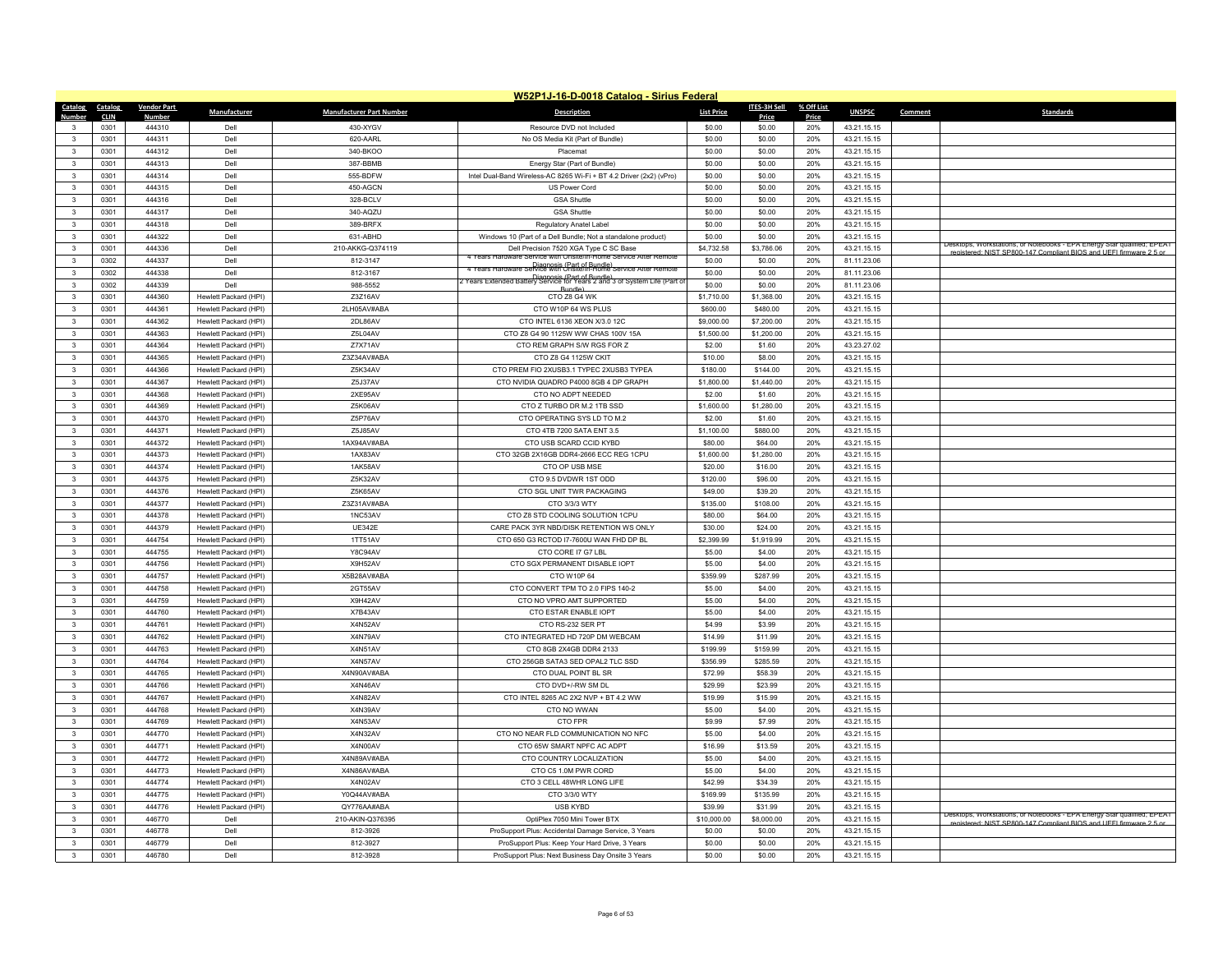|                        |                     |                         |                       |                                 | W52P1J-16-D-0018 Catalog - Sirius Federal                                                                                                      |                   |                 |              |               |         |                                                                                                                                                                                                                   |
|------------------------|---------------------|-------------------------|-----------------------|---------------------------------|------------------------------------------------------------------------------------------------------------------------------------------------|-------------------|-----------------|--------------|---------------|---------|-------------------------------------------------------------------------------------------------------------------------------------------------------------------------------------------------------------------|
| Catalog                | Catalog             | <b>Vendor Part</b>      | Manufacturer          | <b>Manufacturer Part Number</b> | <b>Description</b>                                                                                                                             | <b>List Price</b> | ITES-3H Sell    | % Off List   | <b>UNSPSC</b> | Comment | <b>Standards</b>                                                                                                                                                                                                  |
| Number<br>$\mathbf{3}$ | <b>CLIN</b><br>0301 | <b>Number</b><br>446781 | Dell                  | 812-3929                        | ProSupport Plus: 7x24 Technical Support, 3 Years                                                                                               | \$0.00            | Price<br>\$0.00 | Price<br>20% | 43.21.15.15   |         |                                                                                                                                                                                                                   |
| $\mathbf{3}$           | 0301                | 446783                  | Dell                  | 375-5900                        | CFI.Information.BIOS.DT.TPM.ACT.Factory Install                                                                                                | \$0.00            | \$0.00          | 20%          | 43.21.15.15   |         |                                                                                                                                                                                                                   |
| $\mathbf{3}$           | 0301                | 446785                  | Dell                  | 371-5872                        | CFI, Information, Bios, TPM SEC, ON, Factory Install                                                                                           | \$0.00            | \$0.00          | 20%          | 43.21.15.15   |         |                                                                                                                                                                                                                   |
| $\mathbf{3}$           | 0301                | 446786                  | Dell                  | 371-2304                        | CFI, Information, Bios, Desktop, TPM, Enable, Factory Install                                                                                  | \$0.00            | \$0.00          | 20%          | 43.21.15.15   |         |                                                                                                                                                                                                                   |
| $\mathbf{3}$           | 0301                | 446787                  | Dell                  | 372-9365                        | CFI, Information, Estar, CFI, Allowed, Factory Install                                                                                         | \$0.00            | \$0.00          | 20%          | 43.21.15.15   |         |                                                                                                                                                                                                                   |
| 3                      | 0301                | 446788                  | Dell                  | 371-5873                        | CFI.Information.Bios.Notebook.TPM.ACTVT.Factory Install                                                                                        | \$0.00            | \$0.00          | 20%          | 43.21.15.15   |         |                                                                                                                                                                                                                   |
| 3                      | 0301                | 446789                  | Dell                  | 376-1503                        | CFI, Information, Label, Small, 8596, Factory Install                                                                                          | \$0.00            | \$0.00          | 20%          | 43.21.15.15   |         |                                                                                                                                                                                                                   |
| $\mathbf{R}$           | 0301                | 446791                  | Dell                  | 379-2065                        | CFI, Information, BIOS, AGM MDT, AUTO, Factory Install                                                                                         | \$0.00            | \$0.00          | 20%          | 43.21.15.15   |         |                                                                                                                                                                                                                   |
| 3                      | 0301                | 446793                  | Dell                  | 936-5289                        | SI A Mamt Services                                                                                                                             | \$0.00            | \$0.00          | 20%          | 43.21.15.15   |         |                                                                                                                                                                                                                   |
| $\mathbf{3}$           | 0301                | 446794                  | Dell                  | 378-2297                        | CFI, Information, WIN10, 64BIT, VLA, Factory Install                                                                                           | \$0.00            | \$0.00          | 20%          | 43.21.15.15   |         |                                                                                                                                                                                                                   |
| $\mathbf{3}$           | 0301                | 446795                  | Dell                  | 376-6666                        | CFI, Information, GPTBR, PART, DNR, Factory Install                                                                                            | \$0.00            | \$0.00          | 20%          | 43.21.15.15   |         |                                                                                                                                                                                                                   |
| 3                      | 0301                | 446796                  | Dell                  | 378-7743                        | CFI, Information, IMAGE IS WIN10 64BIT, Factory Install                                                                                        | \$0.00            | \$0.00          | 20%          | 43.21.15.15   |         |                                                                                                                                                                                                                   |
| $\mathbf{3}$           | 0301                | 446797                  | Dell                  | 378-6896                        | CFI, Image, WIN, International, 8596, Factory Install                                                                                          | \$0.00            | \$0.00          | 20%          | 43.21.15.15   |         |                                                                                                                                                                                                                   |
| $\mathbf{3}$           | 0301                | 446798                  | Dell                  | 998-7046                        | IDIQ Contract PM Support (Part of Bundle)                                                                                                      | \$0.00            | \$0.00          | 20%          | 43.21.15.15   |         |                                                                                                                                                                                                                   |
| 3                      | 0301                | 446800                  | Dell                  | 364-9118                        | CFI Information Swizzle, No Up, Foot, Factory Install                                                                                          | \$0.00            | \$0.00          | 20%          | 43.21.15.15   |         |                                                                                                                                                                                                                   |
| $\mathbf{3}$           | 0301                | 446802                  | Dell                  | 366-1550                        | Custom Project Fee for Federal                                                                                                                 | \$0.00            | \$0.00          | 20%          | 43.21.15.15   |         |                                                                                                                                                                                                                   |
| 3                      | 0301                | 446803                  | Dell                  | 366-1416                        | Image Load                                                                                                                                     | \$0.00            | \$0.00          | 20%          | 43.21.15.15   |         |                                                                                                                                                                                                                   |
| 3                      | 0301                | 446804                  | Dell                  | 366-0131                        | Custom BIOS Setting Service                                                                                                                    | \$0.00            | \$0.00          | 20%          | 43.21.15.15   |         |                                                                                                                                                                                                                   |
| $\mathbf{3}$           | 0301                | 446823                  | Dell                  | 210-AKOK-Q376461                | OptiPlex 7050 Small Form Factor XCTO                                                                                                           | \$2,795.99        | \$2,236.79      | 20%          | 43.21.15.15   |         | Desktops, Workstations, or Notebooks - EPA Energy Star qualified; EPEAT                                                                                                                                           |
| 3                      | 0301                | 446824                  | Dell                  | 370-ADJU                        | 8GB (1x8GB) 2400MHz DDR4 Memory                                                                                                                | \$0.00            | \$0.00          | 20%          | 43.21.15.15   |         | registered: NIST SP800-147 Compliant BIOS and UFFI firmware 2.5 or                                                                                                                                                |
| $\mathbf{3}$           | 0301                | 446825                  | Dell                  | 580-AFDH                        | Dell KB813 Smart Card Keyboard for US (English) (Part of Bundle)                                                                               | \$0.00            | \$0.00          | 20%          | 43.21.15.15   |         |                                                                                                                                                                                                                   |
| $\mathbf{3}$           | 0301                | 446828                  | Dell                  | 400-ANPO                        | 500GB 2.5inch Serial ATA (7,200 Rpm) Hard Drive                                                                                                | \$0.00            | \$0.00          | 20%          | 43.21.15.15   |         |                                                                                                                                                                                                                   |
| 3                      | 0301                | 446830                  | Dell                  | 329-BDHJ                        | OptiPlex /050 SFF with 180W up to 85% efficient Power Supply (80Plus<br><b>Bronze</b> )                                                        | \$0.00            | \$0.00          | 20%          | 43.21.15.15   |         |                                                                                                                                                                                                                   |
| 3                      | 0301                | 446833                  | Dell                  | 325-BBRK                        | DVD-ROM Bezel, Small Form Factor                                                                                                               | \$0.00            | \$0.00          | 20%          | 43.21.15.15   |         |                                                                                                                                                                                                                   |
| $\mathbf{3}$           | 0301                | 446834                  | Dell                  | 429-AAVN                        | 8x DVD-ROM 9.5mm Optical Disk Drive                                                                                                            | \$0.00            | \$0.00          | 20%          | 43.21.15.15   |         |                                                                                                                                                                                                                   |
| 3                      | 0301                | 446838                  | Dell                  | 812-3900                        | ProSupport: 7x24 Technical Support, 5 Years                                                                                                    | \$0.00            | \$0.00          | 20%          | 43.21.15.15   |         |                                                                                                                                                                                                                   |
| $\mathbf{3}$           | 0301                | 446839                  | Dell                  | 812-3910                        | ProSupport: Next Business Day Onsite 5 Years                                                                                                   | \$0.00            | \$0.00          | 20%          | 43.21.15.15   |         |                                                                                                                                                                                                                   |
| $\mathbf{3}$           | 0301                | 446840                  | Dell                  | 631-ABGH                        | No Out-of-Band Systems Management (Part of Bundle)                                                                                             | \$0.00            | \$0.00          | 20%          | 43.21.15.15   |         |                                                                                                                                                                                                                   |
| $\mathbf{3}$           | 0301                | 446841                  | Dell                  | 861-BBEQ                        | Dell 22 Monitor - P2217H, 54.6cm (21.5"), HAS, VGA, HDMI, DP (Part of                                                                          | \$0.00            | \$0.00          | 20%          | 43.21.15.15   |         |                                                                                                                                                                                                                   |
| 3                      | 0301                | 446843                  | Dell                  | 340-ABKW                        | Bundle)<br>No Quick Reference Guide                                                                                                            | \$0.00            | \$0.00          | 20%          | 43.21.15.15   |         |                                                                                                                                                                                                                   |
| 3                      | 0301                | 446844                  | Dell                  | 338-BHUG                        | Intel Core i5-6600 (QC/6MB/41/3.3GHz/65W); supports Windows<br>7/8 1/10/Linux                                                                  | \$0.00            | \$0.00          | 20%          | 43.21.15.15   |         |                                                                                                                                                                                                                   |
| 3                      | 0301                | 446845                  | Dell                  | 980-7554                        | Keep Your Hard Drive, 5 Year                                                                                                                   | \$0.00            | \$0.00          | 20%          | 43.21.15.15   |         |                                                                                                                                                                                                                   |
| $\mathbf{3}$           | 0301                | 446846                  | Dell                  | 340-BKFK                        | Ship Material for Opti 5050 SFF                                                                                                                | \$0.00            | \$0.00          | 20%          | 43.21.15.15   |         |                                                                                                                                                                                                                   |
| $\mathbf{3}$           | 0301                | 446851                  | Dell                  | 389-BRPU                        | MOD,LBL,REG,SFF,MEX,EPA,7050                                                                                                                   | \$0.00            | \$0.00          | 20%          | 43.21.15.15   |         |                                                                                                                                                                                                                   |
| 3                      | 0301                | 446853                  | Dell                  | 575-BBGD                        | Bracket for 2.5 inch Hard Drive Disk, Small Form Factor, OptiPlex (Part of<br>Rundle)                                                          | \$0.00            | \$0.00          | 20%          | 43.21.15.15   |         |                                                                                                                                                                                                                   |
| $\mathbf{3}$           | 0301                | 446896                  | Dell                  | 210-AKOK-Q376531                | OptiPlex 7050 Small Form Factor XCTO                                                                                                           | \$2,499.99        | \$1,999.99      | 20%          | 43.21.15.15   |         | Desktops, Workstations, or Notebooks - EPA Energy Star qualified; EPEAT<br>registered: NIST SP800-147 Compliant BIOS and LIEEL firmware 2.5 o                                                                     |
| 3                      | 0301                | 446912                  | Dell                  | 210-AIIH                        | Dell 22 Monitor P2217H                                                                                                                         | \$349.99          | \$279.99        | 20%          | 43.21.15.15   |         |                                                                                                                                                                                                                   |
| 3                      | 0301                | 448623                  | Hewlett Packard (HPI) | 1N722UT#ABA                     | HP ProDesk 400 G3<br>- Mini desktop - 1 x Core (565001 / 2.5 GHz - RAM<br>GB - SSD 256 GB - HDGraphics 530 - GigF - Win 7 Pro 64-bit (include: | \$1,589.99        | \$1,271.99      | 20%          | 43.21.15.15   |         | Desktops, Workstations, or Notebooks - EPA Energy Star qualified; EPEAT                                                                                                                                           |
| $\mathbf{3}$           | 0301                | 450313                  | Dell                  | 210-ANSM-Q379397                | Wyse 5060 thin client, CTOG Custom                                                                                                             | \$580.00          | \$464.00        | 20%          | 43.21.15.15   |         | Principle HIST SPR00-147 Compliant BIOS and UEEL firmware 2-5-25<br>Desktops, Workstations, or Notebooks - EPA Energy Star qualified; EPEAT                                                                       |
| 3                      | 0301                | 450314                  | Dell                  | 210-ANSM                        | Wyse 5060 thin client, CTOG                                                                                                                    | \$0.00            | \$0.00          | 20%          | 43.21.15.15   |         | registered: NIST SP800-147 Compliant BIOS and UEEL firmware 2.5 or Notebooks - EPA Energy Star Gualities: LPEAT<br>registered: NIST SP800-147 Compliant BIOS and LIFFLfir                                         |
| 3                      | 0301                | 450315                  | Dell                  | 619-AMIG                        | Wyse ThinOS, English, Does NOT support PCoIP                                                                                                   | \$0.00            | \$0.00          | 20%          | 43.21.15.15   |         |                                                                                                                                                                                                                   |
| $\mathbf{3}$           | 0301                | 450316                  | Dell                  | 321-BDEY                        | Wyse 5060 thin client with TPM 1.2                                                                                                             | \$0.00            | \$0.00          | 20%          | 43.21.15.15   |         | Desktops, Workstations, or Notebooks - EPA Energy Star qualified; EPEAT<br>Lered: NIST SP800-147 Compliant BIOS and LIFFL firm                                                                                    |
| 3                      | 0301                | 450317                  | Dell                  | 450-AFWW                        | 65W AC Adapter                                                                                                                                 | \$0.00            | \$0.00          | 20%          | 43.21.15.15   |         |                                                                                                                                                                                                                   |
| 3                      | 0301                | 450318                  | Dell                  | 340-APZS                        | English and French, Shipping Docs                                                                                                              | \$0.00            | \$0.00          | 20%          | 43.21.15.15   |         |                                                                                                                                                                                                                   |
| $\mathbf{3}$           | 0301                | 450319                  | Dell                  | 340-BJRJ                        | Tech Sheet (English, French, Spanish, Brazilian Portuguese)                                                                                    | \$0.00            | \$0.00          | 20%          | 43.21.15.15   |         |                                                                                                                                                                                                                   |
| $\mathbf{3}$           | 0301                | 450320                  | Dell                  | 389-BREN                        | Regulatory label                                                                                                                               | \$0.00            | \$0.00          | 20%          | 43.21.15.15   |         |                                                                                                                                                                                                                   |
| 3                      | 0301                | 450321                  | Dell                  | 340-BJRK                        | Shipping Material for System                                                                                                                   | \$0.00            | \$0.00          | 20%          | 43.21.15.15   |         |                                                                                                                                                                                                                   |
| $\mathbf{3}$           | 0301                | 450322                  | Dell                  | $370 - ADKO$                    | 4GB (1X4GB) 1600MHz DDR3L Memory                                                                                                               | \$0.00            | \$0.00          | 20%          | 43.21.15.15   |         |                                                                                                                                                                                                                   |
| $\mathbf{3}$           | 0301                | 450323                  | Dell                  | 400-AQEW                        | <b>8GB SATA FLASH</b>                                                                                                                          | \$0.00            | \$0.00          | 20%          | 43.21.15.15   |         |                                                                                                                                                                                                                   |
| $\mathbf{3}$           | 0301                | 451048                  | Dell                  | 210-ACQN-380339                 | Dell Precision Tower 7810 XCTO Custom                                                                                                          | \$3,864.00        | \$3,091.20      | 20%          | 43.21.15.15   |         | Desktops, Workstations, or Notebooks - EPA Energy Star qualified; EPEAT<br>registered: NIST SP800-147 Compliant BIOS and UEEL firmware 2-DeSktops, Workstations, or Notebooks - EPA Energy Star qualified; 2-DEAT |
| $\mathbf{3}$           | 0301                | 451049                  | Dell                  | 210-ACQN                        | Dell Precision Tower 7810 XCTO Base                                                                                                            | \$0.00            | \$0.00          | 20%          | 43.21.15.15   |         | istered: NIST SP800-147 Compliant RIOS and LIFFI firmware 2.5 or                                                                                                                                                  |
| $\mathbf{3}$           | 0301                | 451050                  | Dell                  | 338-BFIX                        | Intel Xeon Processor E5-2620 v3 (6C, 2.4GHz, Turbo, HT, 15M, 85W)                                                                              | \$0.00            | \$0.00          | 20%          | 43.21.15.15   |         |                                                                                                                                                                                                                   |
| $\mathbf{3}$           | 0301                | 451051                  | Dell                  | 412-AADK                        | Intel Xeon Processor E5-2620 v3 (6C, 2.4GHz, Turbo, HT, 15M, 85W)                                                                              | \$0.00            | \$0.00          | 20%          | 43.21.15.15   |         |                                                                                                                                                                                                                   |
| $\mathbf{R}$           | 0301                | 451052                  | Dell                  | 619-AMSU                        | Windows 10 Pro for Workstations (4 Cores Plus) Multi - English, French,<br>Spanish (Part of Bundle)                                            | \$0.00            | \$0.00          | 20%          | 43.21.15.15   |         |                                                                                                                                                                                                                   |
| 3                      | 0301                | 451053                  | Dell                  | 321-BCEN                        | Dell Precision Tower 7810 825W Chassis, v2, BW                                                                                                 | \$0.00            | \$0.00          | 20%          | 43.21.15.15   |         | Desktops, Workstations, or Notebooks - EPA Energy Star qualified; EPEAT<br>egistered: NIST SP800-147 Compliant BIOS and LIFFL fire                                                                                |
| $\mathbf{3}$           | 0301                | 451054                  | Dell                  | 490-BEJS                        | Quadro P400, 2GB, 3 mDP (Precision 5810/7810/7910)                                                                                             | \$0.00            | \$0.00          | 20%          | 43.21.15.15   |         |                                                                                                                                                                                                                   |
| $\mathbf{R}$           | 0301                | 451055                  | Dell                  | 631-AAHW                        | No Out-of-Band Systems Management (Part of Bundle)                                                                                             | \$0.00            | \$0.00          | 20%          | 43.21.15.15   |         |                                                                                                                                                                                                                   |
| 3                      | 0301                | 451056                  | Dell                  | 400-AIJM                        | 1TB 3.5" Serial-ATA (7.200 RPM) Hard Drive                                                                                                     | \$0.00            | \$0.00          | 20%          | 43.21.15.15   |         |                                                                                                                                                                                                                   |
| $\mathbf{3}$           | 0301                | 451057                  | Dell                  | 449-BBEX                        | C1 SATA 3.5 Inch, 1-2 Hard Drives                                                                                                              | \$0.00            | \$0.00          | 20%          | 43.21.15.15   |         |                                                                                                                                                                                                                   |
| 3                      | 0301                | 451058                  | Dell                  | 403-BBHF                        | Integrated Intel AHCI chipset SATA controller (6 x 6.0Gb/s) - SW RAID<br>0/1/5/10                                                              | \$0.00            | \$0.00          | 20%          | 43.21.15.15   |         |                                                                                                                                                                                                                   |
| 3                      | 0301                | 451059                  | Dell                  | 429-AAPD                        | 8x Slimline DVD-ROM Drive                                                                                                                      | \$0.00            | \$0.00          | 20%          | 43.21.15.15   |         |                                                                                                                                                                                                                   |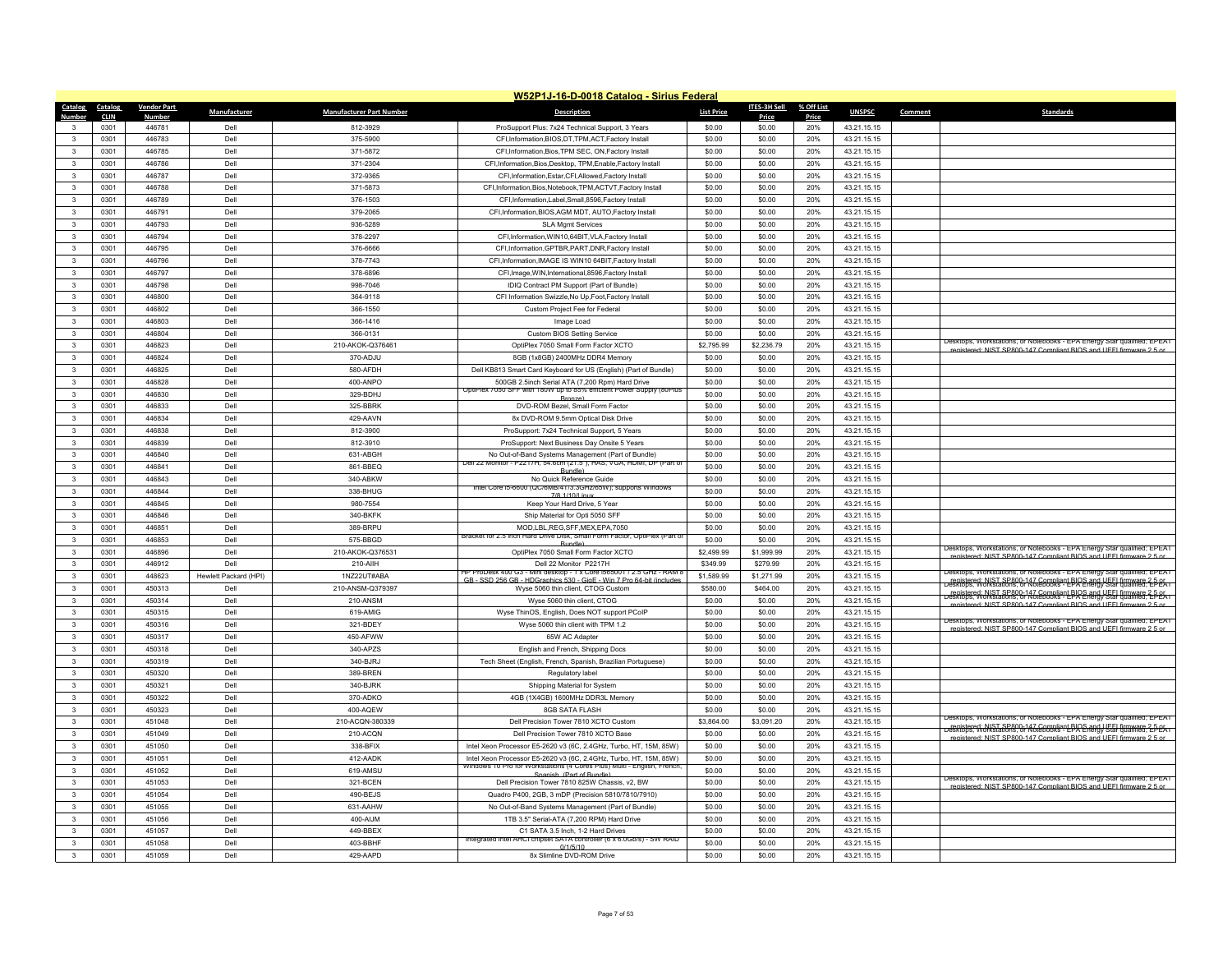|                         | W52P1J-16-D-0018 Catalog - Sirius Federal |                        |              |                                 |                                                                                                                                                         |                   |                  |              |                            |         |                                                                                                                                                |  |
|-------------------------|-------------------------------------------|------------------------|--------------|---------------------------------|---------------------------------------------------------------------------------------------------------------------------------------------------------|-------------------|------------------|--------------|----------------------------|---------|------------------------------------------------------------------------------------------------------------------------------------------------|--|
| Catalog                 | Catalog                                   | <b>Vendor Part</b>     | Manufacturer | <b>Manufacturer Part Number</b> | <b>Description</b>                                                                                                                                      | <b>List Price</b> | ITES-3H Sell     | % Off List   | <b>UNSPSC</b>              | Comment | <b>Standards</b>                                                                                                                               |  |
| Number                  | <b>CLIN</b><br>0301                       | <b>Numbe</b><br>451060 | Dell         | 520-AADR                        | Internal Speaker (Part of Bundle)                                                                                                                       | \$0.00            | Price<br>\$0.00  | Price<br>20% | 43.21.15.15                |         |                                                                                                                                                |  |
| $\mathbf{R}$            | 0301                                      | 451061                 | Dell         | 340-AUKC                        | Quick Reference Guide                                                                                                                                   | \$0.00            | \$0.00           | 20%          | 43.21.15.15                |         |                                                                                                                                                |  |
| 3                       | 0301                                      | 451062                 | Dell         | 389-BFJM                        | Tower 7810 Regulatory Label DAO (Part of Bundle)                                                                                                        | \$0.00            | \$0.00           | 20%          | 43.21.15.15                |         |                                                                                                                                                |  |
| $\mathbf{3}$            | 0301                                      | 451063                 | Dell         | 389-BFJN                        | Tower 7810 Regulatory Label DAO (Part of Bundle)                                                                                                        | \$0.00            | \$0.00           | 20%          | 43.21.15.15                |         |                                                                                                                                                |  |
| $\mathbf{3}$            | 0301                                      | 452591                 | Samsung      | MZ-76P1T0E                      | Samsung 860 PRO MZ-76P110E - Solid state drive - encrypted - 1 1B -                                                                                     | \$799.99          | \$639.99         | 20%          | 43.21.15.03                |         |                                                                                                                                                |  |
| 3                       | 0301                                      | 452723                 | Dell         | 400-ANMR                        | <u>,jpterpel 5, 3 strate OTA: Seblat Audient al SB 5 ?SA sit AFS 3 JSE MCC 1. .</u>                                                                     | \$4,915.94        | \$3.932.75       | 20%          | 43.21.15.15                |         |                                                                                                                                                |  |
| $\mathbf{3}$            | 0301                                      | 453083                 | Samsung      | DC49H                           | inch Hot-plug Drive PX04SV Cus Kit<br>DC49H 49IN LED LCD DISP 19X10 8MS (EPEAT Registered)                                                              | \$1,250.00        | \$1,000.00       | 20%          | 43.21.15.03                |         |                                                                                                                                                |  |
| $\mathbf{3}$            | 0301                                      | 454002                 | Samsung      | MZ-N6E250BW                     | 250GB 860 EVO SSD M.2 SATA 2280 INT SGL TAA                                                                                                             | \$174.99          | \$139.99         | 20%          | 43.21.15.03                |         |                                                                                                                                                |  |
| 3                       | 0301                                      | 454003                 | Samsung      | MZ-N6F500BW                     | 500GB 860 EVO SSD M.2 SATA 2280 INT SGL TAA                                                                                                             | \$249.90          | \$199.92         | 20%          | 43.21.15.03                |         |                                                                                                                                                |  |
| $\mathbf{3}$            | 0301                                      | 454292                 | Dell         | 210-AKJE-Q382523                | OptiPlex 5050 SFF XCTO - Custom Configuration                                                                                                           | \$3,999.99        | \$3,199.99       | 20%          | 43.21.15.15                |         | Jesktops, Workstations, or Notebooks - EPA Energy Star qualified; EPEAT                                                                        |  |
| 3                       | 0301                                      | 454293                 | Dell         | 210-AKJE                        | OptiPlex 5050 SFF XCTO                                                                                                                                  | \$0.00            | \$0.00           | 20%          | 43.21.15.15                |         | registered: NIST SP800-147 Compliant BIOS and UFFI firmware 2.5 or                                                                             |  |
| 3                       | 0301                                      | 454294                 | Dell         | 370-ADWR                        | 16GB (1X16GB) 2400MHz DDR4 UDIMM Non-ECC                                                                                                                | \$0.00            | \$0.00           | 20%          | 43.21.15.15                |         |                                                                                                                                                |  |
| $\mathbf{3}$            | 0301                                      | 454295                 | Dell         | 580-ADJC                        | Dell KB216 Wired Multi-Media Keyboard English Black                                                                                                     | \$0.00            | \$0.00           | 20%          | 43.21.15.15                |         |                                                                                                                                                |  |
| 3                       | 0301                                      | 454296                 | Dell         | 658-BCSB                        | Microsoft(R) Office 30 Days Trial (Part of Bundle; Not sold as standalone<br>product)                                                                   | \$0.00            | \$0.00           | 20%          | 43.21.15.15                |         |                                                                                                                                                |  |
| $\mathbf{3}$            | 0301                                      | 454297                 | Dell         | 640-BBLW                        | Dell(TM) Digital Delivery Cirrus Client                                                                                                                 | \$0.00            | \$0.00           | 20%          | 43.21.15.15                |         |                                                                                                                                                |  |
| $\mathbf{3}$            | 0301                                      | 454299                 | Dell         | 658-BBRB                        | <b>Waves Maxx Audio</b>                                                                                                                                 | \$0.00            | \$0.00           | 20%          | 43.21.15.15                |         |                                                                                                                                                |  |
| 3                       | 0301                                      | 454300                 | Dell         | 658-BCUV                        | Dell Developed Recovery Environmen                                                                                                                      | \$0.00            | \$0.00           | 20%          | 43.21.15.15                |         |                                                                                                                                                |  |
| $\mathbf{3}$            | 0301                                      | 454302                 | Dell         | 329-BDIO                        | OptiPlex 5050 SFF with 180W up to 85% efficient Power Supply (80Plus<br>Bronze)                                                                         | \$0.00            | \$0.00           | 20%          | 43.21.15.15                |         |                                                                                                                                                |  |
| $\mathbf{3}$            | 0301                                      | 454303                 | Dell         | 275-BBBW                        | Dell MS116 Wired Mouse, Black                                                                                                                           | \$0.00            | \$0.00           | 20%          | 43.21.15.15                |         |                                                                                                                                                |  |
| $\mathbf{3}$            | 0301                                      | 454305                 | Dell         | 800-BBIO                        | Desktop BTO Standard shipment (Part of Bundle; Not sold as standalon<br>שפו בווחונפס Haroware warranty Pf09! לפולים (Product ו- שפום שפות השפות שפום as | \$0.00            | \$0.00           | 20%          | 43.21.15.15                |         |                                                                                                                                                |  |
| $\mathbf{3}$            | 0301                                      | 454306                 | Dell         | 804-9043                        | standalone product)<br>Disite/In-Home Service After Remote Diagnosis 3 Years (Part of Bundle                                                            | \$0.00            | \$0.00           | 20%          | 43.21.15.15                |         |                                                                                                                                                |  |
| $\overline{\mathbf{3}}$ | 0301                                      | 454307                 | Dell         | 804-9044                        | Not sold as standalone product)                                                                                                                         | \$0.00            | \$0.00           | 20%          | 43.21.15.15                |         |                                                                                                                                                |  |
| $\mathbf{3}$            | 0301                                      | 454309                 | Dell         | 631-ABFC                        | Intel Standard Manageability                                                                                                                            | \$0.00            | \$0.00           | 20%          | 43.21.15.15                |         |                                                                                                                                                |  |
| $\mathbf{3}$            | 0301                                      | 454310                 | Dell         | 340-BKFG                        | Documentation, English, French, Dell OptiPlex Small Form Factor 5050                                                                                    | \$0.00            | \$0.00           | 20%          | 43.21.15.15                |         |                                                                                                                                                |  |
| $\mathbf{3}$            | 0301                                      | 454312                 | Dell         | 461-AAEE                        | Chassis Intrusion Switch SFF                                                                                                                            | \$0.00            | \$0.00           | 20%          | 43.21.15.15                |         |                                                                                                                                                |  |
| 3                       | 0301                                      | 454314                 | Dell         | 817-BBBB                        | No FGA                                                                                                                                                  | \$0.00            | \$0.00           | 20%          | 43.21.15.15                |         |                                                                                                                                                |  |
| $\mathbf{3}$            | 0301                                      | 454316                 | Dell         | 389-BRLN                        | Regulatory Label                                                                                                                                        | \$0.00            | \$0.00           | 20%          | 43.21.15.15                |         |                                                                                                                                                |  |
| $\mathbf{3}$            | 0301                                      | 454317                 | Dell         | 551-BBBJ                        | No Intel Responsive                                                                                                                                     | \$0.00            | \$0.00           | 20%          | 43.21.15.15                |         |                                                                                                                                                |  |
| 3                       | 0301                                      | 454318                 | Dell         | 389-BLST                        | Intel Core i7 Processor Label                                                                                                                           | \$0.00            | \$0.00           | 20%          | 43.21.15.15                |         |                                                                                                                                                |  |
| 3<br>$\mathbf{3}$       | 0301                                      | 454328<br>454333       | Dell<br>Dell | 379-4212                        | CFI, Information, WIN10, UPDATE, RS2.FACT                                                                                                               | \$0.00            | \$0.00           | 20%          | 43.21.15.15                |         |                                                                                                                                                |  |
| 3                       | 0301<br>0301                              | 454343                 | Dell         | 376-7963<br>366-0133            | CFI, Information, BIOS, MEDCRD, 9010A, Factory Install<br>Custom Asset Tag (Part of bundle from factory)                                                | \$0.00<br>\$0.00  | \$0.00<br>\$0.00 | 20%<br>20%   | 43.21.15.15<br>43.21.15.15 |         |                                                                                                                                                |  |
| $\mathbf{3}$            | 0301                                      | 454344                 | Dell         | 366-0147                        | mage Load - Custom Image, Factory Install (Part of bundle; not sold as a                                                                                | \$0.00            | \$0.00           | 20%          | 43.21.15.15                |         |                                                                                                                                                |  |
| $\mathbf{3}$            | 0301                                      | 454368                 | Dell         | 210-AKJU-Q382534                | standalone product)<br>Dell Latitude 5280 XCTOG Custom                                                                                                  | \$2,194.03        | \$1,755.22       | 20%          | 43.21.15.15                |         | Desktops, Workstations, or Notebooks - EPA Energy Star qualified; EPEAT                                                                        |  |
| 3                       | 0301                                      | 454369                 | Dell         | 210-AK.IU                       | Dell Latitude 5280 XCTOG                                                                                                                                | \$0.00            | \$0.00           | 20%          | 43 21 15 15                |         | registered: NIST SP800-147 Compliant BIOS and UEFL firmware 2-5 or<br>Desktops, Workstations, or Notebooks - EPA Energy Star qualified; EPEA i |  |
| $\mathbf{3}$            | 0301                                      | 454370                 | Dell         | 370-ADHW                        | 16GB, 1x16GB, 2400Mhz DDR4 Memory                                                                                                                       | \$0.00            | \$0.00           | 20%          | 43.21.15.15                |         | registered: NIST SP800-147 Compliant BIOS and LIFFL firm                                                                                       |  |
| $\mathbf{3}$            | 0301                                      | 454372                 | Dell         | 400-AOWD                        | 2.5" 7mm 500GB 7200rpm HDD                                                                                                                              | \$0.00            | \$0.00           | 20%          | 43.21.15.15                |         |                                                                                                                                                |  |
| 3                       | 0301                                      | 454373                 | Dell         | 575-BBKS                        | 7MM HDD/SDD Hard Drive Bracket Latitude 5280                                                                                                            | \$0.00            | \$0.00           | 20%          | 43.21.15.15                |         |                                                                                                                                                |  |
| $\mathbf{3}$            | 0301                                      | 454374                 | Dell         | 800-BBGU                        | BTO Standard Shipment (VS)                                                                                                                              | \$0.00            | \$0.00           | 20%          | 43.21.15.15                |         |                                                                                                                                                |  |
| $\mathbf{3}$            | 0301                                      | 454375                 | Dell         | 346-BCDY                        | Smart Card Reader only Palmrest                                                                                                                         | \$0.00            | \$0.00           | 20%          | 43.21.15.15                |         |                                                                                                                                                |  |
| 3                       | 0301                                      | 454377                 | Dell         | 525BBCI                         | SupportAssist                                                                                                                                           | \$0.00            | \$0.00           | 20%          | 43.21.15.15                |         |                                                                                                                                                |  |
| $\mathbf{3}$            | 0301                                      | 454378                 | Dell         | 658-BDKK                        | Dell Latitude 5280 SRV                                                                                                                                  | \$0.00            | \$0.00           | 20%          | 43.21.15.15                |         |                                                                                                                                                |  |
| $\mathbf{3}$            | 0301                                      | 454379                 | Dell         | 338-BKPP                        | CPU,UMA,KVI5-7300U,GSA,BCC                                                                                                                              | \$0.00            | \$0.00           | 20%          | 43.21.15.15                |         |                                                                                                                                                |  |
| 3                       | 0301                                      | 454380                 | Dell         | 452-BCPU                        | Dell Dock - WD15 with 130W Adapter                                                                                                                      | \$0.00            | \$0.00           | 20%          | 43.21.15.15                |         |                                                                                                                                                |  |
| $\overline{\mathbf{3}}$ | 0301                                      | 454382                 | Dell         | 320-BCCN                        | Non Touch LCD Backcover, WWAN                                                                                                                           | \$0.00            | \$0.00           | 20%          | 43.21.15.15                |         |                                                                                                                                                |  |
| 3                       | 0301                                      | 454383                 | Dell         | 325-BCFK                        | Non-Touch bezel with camera                                                                                                                             | \$0.00            | \$0.00           | 20%          | 43.21.15.15                |         |                                                                                                                                                |  |
| $\mathbf{R}$            | 0301                                      | 454384                 | Dell         | 391-BDFM                        | 31.8cm (12.5") Non-Touch Anti-Glare HD (1366 x 768)                                                                                                     | \$0.00            | \$0.00           | 20%          | 43.21.15.15                |         | Desktops, Workstations, or Notebooks - EPA Energy Star qualified; EPEAT                                                                        |  |
| $\mathbf{3}$            | 0301                                      | 455048                 | Dell         | 210-AMDT-Q382872                | Precision 7820 Tower XCTO Custom                                                                                                                        | \$4,407.86        | \$3,526.29       | 20%          | 43.21.15.15                |         | registered: NIST SP800-147 Compliant BIOS and UFEL firmware 2-5-05.<br>Desktops: Workstations. or Notebooks - EPA Energy Stal qualified: EPEAT |  |
| 3                       | 0301                                      | 455049                 | Dell         | 210-AMDT                        | Precision 7820 Tower XCTO Base<br>Dual Intel Xeon Silver 4110 2.1GHz, 3.0GHz Turbo, 8C, 9.6GT/s 2UPT.                                                   | \$0.00            | \$0.00           | 20%          | 43.21.15.15                |         | registered: NIST SP800-147 Compliant BIOS and UFFI firmware 2.5 or                                                                             |  |
| $\mathbf{3}$            | 0301                                      | 455050                 | Dell         | 330-BBJV                        | Dual Intel Xeon Silver 4110 2.13 H2 2.30 CRP 1000, 8C, 9.6G 1/8 20PI                                                                                    | \$0.00            | \$0.00           | 20%          | 43.21.15.15                |         |                                                                                                                                                |  |
| $\mathbf{3}$            | 0301                                      | 455051                 | Dell         | 338-BMWW                        | Dual Intel Xeon Silver 4110 2. HTH 2. 300 BD R4-2400 C. 9.6G 1/8 20PI.                                                                                  | \$0.00            | \$0.00           | 20%          | 43.21.15.15                |         |                                                                                                                                                |  |
| 3                       | 0301                                      | 455053                 | Dell         | 412-AAKL                        | Dual Intel Xeon Silver 4110 2.14 18 990 DDR4-2400 c, 9.6G 1/8 20PI,                                                                                     | \$0.00            | \$0.00           | 20%          | 43.21.15.15                |         |                                                                                                                                                |  |
| 3<br>$\mathbf{3}$       | 0301<br>0301                              | 455055<br>455056       | Dell<br>Dell | 575-BBPB<br>329-BDNV            | 11M Cache HT (85W) DDR4-2400<br>Dell Precision 7820 Tower 950W Chassis                                                                                  | \$0.00<br>\$0.00  | \$0.00<br>\$0.00 | 20%<br>20%   | 43.21.15.15<br>43.21.15.15 |         |                                                                                                                                                |  |
| $\mathbf{3}$            | 0301                                      | 455057                 | Dell         | 490-BDTR                        | NVIDIA Quadro P400, 2GB, 3 mDP (7X20T)                                                                                                                  | \$0.00            | \$0.00           | 20%          | 43.21.15.15                |         |                                                                                                                                                |  |
| $\mathbf{3}$            | 0301                                      | 455058                 | Dell         | 370-ADTK                        | 32GB (4x8GB) 2666MHz DDR4 RDIMM ECC                                                                                                                     | \$0.00            | \$0.00           | 20%          | 43.21.15.15                |         |                                                                                                                                                |  |
| $\mathbf{3}$            | 0301                                      | 455059                 | Dell         | 631-ABML                        | No Out-of-Band Systems Management                                                                                                                       | \$0.00            | \$0.00           | 20%          | 43.21.15.15                |         |                                                                                                                                                |  |
|                         | 0301                                      | 455060                 | Dell         | 449-BBLT                        | Boot Hard Drive                                                                                                                                         | \$0.00            | \$0.00           | 20%          | 43.21.15.15                |         |                                                                                                                                                |  |
| 3                       | 0301                                      | 455061                 | Dell         | 403-BBRL                        | Integrated Intel AHCI chipset SATA                                                                                                                      | \$0.00            | \$0.00           | 20%          | 43.21.15.15                |         |                                                                                                                                                |  |
| $\mathbf{R}$            | 0301                                      | 455062                 | Dell         | 400-ASSK                        | 3.5" 1TB 7200rpm SATA Hard Drive                                                                                                                        | \$0.00            | \$0.00           | 20%          | 43.21.15.15                |         |                                                                                                                                                |  |
| $\mathbf{R}$            | 0301                                      | 455063                 | Dell         | 400-AKZR                        | No Hard Drive                                                                                                                                           | \$0.00            | \$0.00           | 20%          | 43.21.15.15                |         |                                                                                                                                                |  |
|                         |                                           |                        |              |                                 |                                                                                                                                                         |                   |                  |              |                            |         |                                                                                                                                                |  |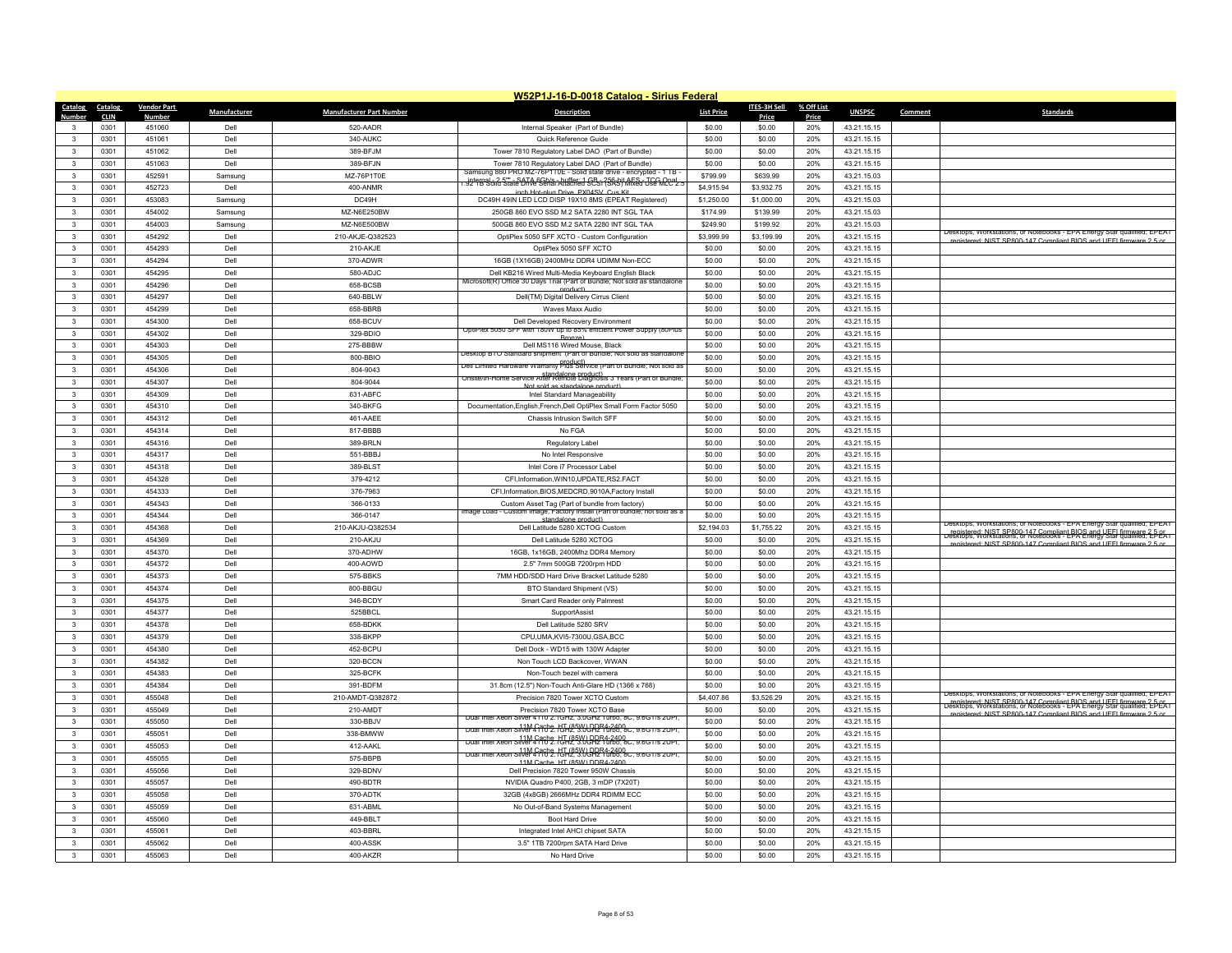|                        |              |                    |              |                                 | W52P1J-16-D-0018 Catalog - Sirius Federal                                                           |                   |                  |            |                            |         |                                                                                                                                                |
|------------------------|--------------|--------------------|--------------|---------------------------------|-----------------------------------------------------------------------------------------------------|-------------------|------------------|------------|----------------------------|---------|------------------------------------------------------------------------------------------------------------------------------------------------|
| Catalog                | Catalog      | <b>Vendor Part</b> | Manufacturer | <b>Manufacturer Part Number</b> | <b>Description</b>                                                                                  | <b>List Price</b> | ITES-3H Sell     | % Off List | <b>UNSPSC</b>              | Comment | <b>Standards</b>                                                                                                                               |
| Number<br>$\mathbf{3}$ | <b>CLIN</b>  | <b>Number</b>      |              |                                 |                                                                                                     |                   | Price            | Price      |                            |         |                                                                                                                                                |
| $\mathbf{3}$           | 0301<br>0301 | 455068<br>455069   | Dell<br>Dell | 429-ABEP<br>429-ABFR            | Slim filler panel (no opt.)<br>No Optical                                                           | \$0.00<br>\$0.00  | \$0.00<br>\$0.00 | 20%<br>20% | 43.21.15.15<br>43.21.15.15 |         |                                                                                                                                                |
| $\mathbf{3}$           | 0301         | 455070             | Dell         | 340-BYIW                        | Placemat 7820 Tower DAO                                                                             | \$0.00            | \$0.00           | 20%        | 43.21.15.15                |         |                                                                                                                                                |
| $\mathbf{3}$           | 0301         | 455071             | Dell         | 658-BDQM                        | <b>Dell Precision Optimizer</b>                                                                     | \$0.00            | \$0.00           | 20%        | 43.21.15.15                |         |                                                                                                                                                |
| $\mathbf{R}$           | 0301         | 455072             | Dell         | 328-BCRU                        | MOD, SHP MTL, MATIRA, 3,5, DAO                                                                      | \$0.00            | \$0.00           | 20%        | 43.21.15.15                |         |                                                                                                                                                |
| 3                      | 0301         | 455074             | Dell         | 389-CGJW                        | 7820 Tower Regulatory Label (DAO)                                                                   | \$0.00            | \$0.00           | 20%        | 43 21 15 15                |         |                                                                                                                                                |
| 3                      | 0301         | 455484             | Dell         | 210-AKOK-Q382926                | OptiPlex 7050 SFF XCTO Custom                                                                       | \$1,058.36        | \$846.69         | 20%        | 43.21.15.15                |         | Desktops, Workstations, or Notebooks - EPA Energy Star qualified; EPEAT                                                                        |
| $\mathbf{R}$           | 0301         | 455485             | Dell         | 210-AKOK                        | OptiPlex 7050 SFF XCTO                                                                              | \$0.00            | \$0.00           | 20%        | 43.21.15.15                |         | registered: NIST SP800-147 Compliant BIOS and LIFEL firmware 2.5 or                                                                            |
| 3                      | 0301         | 455486             | Dell         | 338-BKYW                        | Intel Core i3-7100 (DC/3MB/4T/3.9GHz/65W); supports Windows 10/Linux                                | \$0.00            | \$0.00           | 20%        | 43.21.15.15                |         |                                                                                                                                                |
| $\mathbf{3}$           | 0301         | 455487             | Dell         | 490-BBFG                        | Intel Integrated Graphics                                                                           | \$0.00            | \$0.00           | 20%        | 43.21.15.15                |         |                                                                                                                                                |
| $\mathbf{3}$           | 0301         | 455488             | Dell         | 370-ADJT                        | 4GB 1x4GB 2400MHz DDR4 Memory                                                                       | \$0.00            | \$0.00           | 20%        | 43.21.15.15                |         |                                                                                                                                                |
| 3                      | 0301         | 455491             | Dell         | 632-BBBJ                        | CMS Software not included                                                                           | \$0.00            | \$0.00           | 20%        | 43.21.15.15                |         |                                                                                                                                                |
| $\mathbf{3}$           | 0301         | 455494             | Dell         | 385-BBCR                        | No Media Card Reader Selected                                                                       | \$0.00            | \$0.00           | 20%        | 43.21.15.15                |         |                                                                                                                                                |
| 3                      | 0301         | 455505             | Dell         | 812-3887                        | 3 Years Hardware Service with Onsite/In-Home Service After Remote                                   | \$0.00            | \$0.00           | 20%        | 43.21.15.15                |         |                                                                                                                                                |
| 3                      | 0301         | 456104             | Dell         | 490-BDSV                        | Diagnosis<br>NVIDIA NVS 310 1GB, 2 DP (2 DP to DVI-I adapters) (7X20T)                              | \$0.00            | \$0.00           | 20%        | 43.21.15.15                |         |                                                                                                                                                |
| $\mathbf{3}$           | 0301         | 456226             | Dell         | 338-BIDT                        | ith Gen Intel Core ib-6500 (Quad Core 3.2GHz, 3.6Ghz Turbo, 6MB                                     | \$0.00            | \$0.00           | 20%        | 43.21.15.15                |         |                                                                                                                                                |
| 3                      | 0301         | 456228             | Dell         | 490-BDYG                        | HD Graphics 530)<br>NVIDIA Quadro P600, 2GB, 4 mDP                                                  | \$0.00            | \$0.00           | 20%        | 43.21.15.15                |         |                                                                                                                                                |
| 3                      | 0301         | 456229             | Dell         | 401-AAQL                        | 1TB 2.5" SATA (7,200 RPM) Hard Drive                                                                | \$0.00            | \$0.00           | 20%        | 43.21.15.15                |         |                                                                                                                                                |
| $\mathbf{3}$           | 0301         | 456231             | Dell         | 429-AAVS                        | 8X Slimline DVD +/-RW drive                                                                         | \$0.00            | \$0.00           | 20%        | 43.21.15.15                |         |                                                                                                                                                |
| 3                      | 0301         | 456232             | Dell         | 340-ATHM                        | Quick Reference Guide, Win 10 (Part of bundle from factory)                                         | \$0.00            | \$0.00           | 20%        | 43.21.15.15                |         |                                                                                                                                                |
| 3                      | 0301         | 459792             | EMC          | D3SP-S6X800X-SSD                | UNITY SYSPACK 6X800GB FLASH 25X2.5                                                                  | \$20,750.00       | \$16,600.00      | 20%        | 43.21.15.15                |         | Desktops, workstations, or ivotebooks - EPA Energy Star qualified; EPEAT                                                                       |
| $\mathbf{3}$           | 0301         | 459798             | EMC          | 458-002-287                     | STORAGE M&R FOR UNITY=IC                                                                            | \$0.00            | \$0.00           | 20%        | 43.21.15.15                |         | registered: NIST SP800-147 Compliant RIOS and LIFFL firmware 2.5 or                                                                            |
| 3                      | 0301         | 459799             | <b>EMC</b>   | 456-113-338                     | STORAGE M&R FOR UNITY LIC=IC                                                                        | \$0.00            | \$0.00           | 20%        | 43.21.15.15                |         |                                                                                                                                                |
| 3                      | 0301         | 459800             | <b>EMC</b>   | D3SP-L9X2000-NL                 | UNITY SYSPACK 9X2TB NLSAS 12X3.5                                                                    | \$5,780.00        | \$4,624.00       | 20%        | 43.21.15.15                |         |                                                                                                                                                |
| $\mathbf{3}$           | 0301         | 459801             | FMC          | D3FC-PS12FX-200                 | UNITY 200GB FAST CACHE 12X3.5 DRIVE                                                                 | \$1,100.00        | \$880.00         | 20%        | 43.21.15.15                |         |                                                                                                                                                |
| $\mathbf{3}$           | 0301         | 460336             | Samsung      | S24H650GDN                      | SAMSUNG: 24inch/1920x1080/4 (GTG) ms/250cd/m2/fully adj. stand.                                     | \$366.00          | \$292.80         | 20%        | 43.21.15.03                |         | Displays - EPA Energy Star qualified and EPEAT registered                                                                                      |
| $\mathbf{3}$           | 0301         | 479920             | Dell         | 210-AKXH                        | PLS nanel VGA/HDMI/DP/LISB bub<br>Dell Mobile Precision Workstation 5520 XCTO                       | \$3,947.25        | \$3,157.80       | 20%        | 43.21.15.01.00             |         | Desktops, Workstations, or Notebooks - EPA Energy Star qualified; EPEAT                                                                        |
| $\mathbf{3}$           | 0301         | 479921             | Dell         | 379-BCVC                        | htel Core i/-6820HQ (Quad Core 2./0GHz, 3.60GHz, lurbo, 8MB 45W                                     | \$0.00            | \$0.00           | 20%        | 43.21.15.01.00             |         | registered: NIST SP800-147 Compliant BIOS and LIFFI firmware 2.5 or                                                                            |
| $\mathbf{3}$           | 0301         | 479924             | Dell         | 634-BENZ                        | w/Intel HD Graphics 530<br>No Dell Data Protection   Endpoint Security Suite Software               | \$0.00            | \$0.00           | 20%        | 43.21.15.01.00             |         |                                                                                                                                                |
| 3                      | 0301         | 479925             | Dell         | 490-BDQB                        | Nvidia Quadro M1200 w/4GB GDDR5                                                                     | \$0.00            | \$0.00           | 20%        | 43.21.15.01.00             |         |                                                                                                                                                |
| $\mathbf{3}$           | 0301         | 479927             | Dell         | 338-BMNL                        | Intel Core i7-6820HQ w/Intel HD Graphics 530                                                        | \$0.00            | \$0.00           | 20%        | 43.21.15.15                |         |                                                                                                                                                |
| $\mathbf{3}$           | 0301         | 479928             | Dell         | 346-BCEZ                        | Palmrest Keyboard                                                                                   | \$0.00            | \$0.00           | 20%        | 43.21.15.01.00             |         |                                                                                                                                                |
| $\mathbf{3}$           | 0301         | 479932             | Dell         | 400-AOZD                        | Additional 2TB 2.5 inch 5400rpm HDD                                                                 | \$0.00            | \$0.00           | 20%        | 43.21.15.01.00             |         |                                                                                                                                                |
| $\mathbf{3}$           | 0301         | 479933             | Dell         | 575-BBHS                        | Additional 2TB 2.5 inch 5400rpm HDD                                                                 | \$0.00            | \$0.00           | 20%        | 43.21.15.01.00             |         |                                                                                                                                                |
| 3                      | 0301         | 479934             | Dell         | 580-AEJK                        | Internal Single Pointing Backlit Keyboard, English                                                  | \$0.00            | \$0.00           | 20%        | 43.21.15.01.00             |         |                                                                                                                                                |
| $\mathbf{3}$           | 0301         | 479935             | Dell         | 555-BDGM                        | Dell Wireless 1820 Card (802.11AC Dual-Band Wi-Fi + Bluetooth 4.2), 2x2                             | \$0.00            | \$0.00           | 20%        | 43.21.15.01.00             |         |                                                                                                                                                |
| $\mathbf{3}$           | 0301         | 479937             | Dell         | 470-ABVP                        | 130w Power Adapter                                                                                  | \$0.00            | \$0.00           | 20%        | 43.21.15.01.00             |         |                                                                                                                                                |
| 3                      | 0301         | 479939             | Dell         | 631-ABFW                        | No Out-of-Band Systems Management                                                                   | \$0.00            | \$0.00           | 20%        | 43.21.15.01.00             |         |                                                                                                                                                |
| $\mathbf{3}$           | 0301         | 479940             | Dell         | 640-BBRC                        | <b>Dell Precision Optimize</b>                                                                      | \$0.00            | \$0.00           | 20%        | 43.21.15.01.00             |         |                                                                                                                                                |
| 3                      | 0301         | 479942             | Dell         | 817-BBBP                        | No Energy Star                                                                                      | \$0.00            | \$0.00           | 20%        | 43.21.15.01.00             |         |                                                                                                                                                |
| 3                      | 0301         | 479946             | Dell         | 328-BCLO                        | Mix Model Shipping Material                                                                         | \$0.00            | \$0.00           | 20%        | 31.16.28.00.00             |         |                                                                                                                                                |
| $\mathbf{3}$           | 0301         | 479947             | Dell         | 340-AAPP                        | Mix Model Shipping Material                                                                         | \$0.00            | \$0.00           | 20%        | 43.21.15.15                |         |                                                                                                                                                |
| 3                      | 0301         | 479950             | Dell         | 555-BDIH                        | Dell Wireless 1820,5520                                                                             | \$0.00            | \$0.00           | 20%        | 43.21.15.01.00             |         |                                                                                                                                                |
| 3                      | 0301         | 479952             | Dell         | 389-BHGE                        | Intel Core i7 Label                                                                                 | \$0.00            | \$0.00           | 20%        | 43.21.15.01.00             |         |                                                                                                                                                |
| $\mathbf{3}$           | 0301         | 479957             | Dell         | 658-BBMR                        | Windows 10 (Part of a configuration; not sold as a standalone item)                                 | \$0.00            | \$0.00           | 20%        | 43.21.15.01.00             |         |                                                                                                                                                |
| $\mathbf{3}$           | 0301         | 479965             | Dell         | 537-BBBD                        | US Power Cord                                                                                       | \$0.00            | \$0.00           | 20%        | 43.21.15.01.00             |         |                                                                                                                                                |
| 3                      | 0301         | 479966             | Dell         | 804-9773                        | 3 Year Hardware Service with Onsite/In-Home Service After Remote                                    | \$0.00            | \$0.00           | 20%        | 43.21.15.01.00             |         |                                                                                                                                                |
| $\mathbf{3}$           | 0301         | 479967             | Dell         | 804-9778                        | Diagnosis<br>3 Year Hardware Service with Onsite/In-Home Service After Remote<br>Diagnosis          | \$0.00            | \$0.00           | 20%        | 43.21.15.01.00             |         |                                                                                                                                                |
| $\mathbf{3}$           | 0301         | 479968             | Dell         | 983-8342                        | Federal Keep Your Hard Drive Service, 3 YEARS                                                       | \$0.00            | \$0.00           | 20%        | 43.21.15.01.00             |         |                                                                                                                                                |
| $\mathbf{3}$           | 0301         | 479969             | Dell         | 429-AAUP                        | USB External DVD+/-RW Drive                                                                         | \$0.00            | \$0.00           | 20%        | 43.21.15.01.00             |         |                                                                                                                                                |
| $\mathbf{R}$           | 0301         | 481045             | Dell         | 210-AOIS                        | Dell Precision 5530 BASE                                                                            | \$3,897.00        | \$3,117.60       | 20%        | 43.21.15.15                |         | Desktops, Workstations, or Notebooks - EPA Energy Star qualified; EPEAT<br>registered: NIST SP800-147 Compliant RIOS and LIFFI firmware 2.5 or |
| $\mathbf{3}$           | 0301         | 481046             | Dell         | 379-BDCG                        | Intel Core i7-8850H (Six Core 2.60GHz, 4.30GHz Turbo, 9MB 45W)                                      | \$0.00            | \$0.00           | 20%        | 43.21.15.01.00             |         |                                                                                                                                                |
| 3                      | 0301         | 481048             | Dell         | 329-BDTO                        | Intel Core I/-8850H Six Core 2,60GHz, 4,30GHz Turbo, 9MB 45W,<br>w/Nvidia Quadro P1000 w/4GB GDDR5  | \$0.00            | \$0.00           | 20%        | 43.21.15.15                |         |                                                                                                                                                |
| $\mathbf{R}$           | 0301         | 481049             | Dell         | 490-BEMC                        | Nvidia Quadro P1000 w/4GB GDDDR5                                                                    | \$0.00            | \$0.00           | 20%        | 43.21.15.01.00             |         |                                                                                                                                                |
| 3                      | 0301         | 481050             | Dell         | 320-BCON                        | 15.6" UltraSharp FHD IGZO4, 1920x1080, AG, NT, w/Prem Panel Gua                                     | \$0.00            | \$0.00           | 20%        | 43.21.15.15                |         |                                                                                                                                                |
| $\mathbf{3}$           | 0301         | 481051             | Dell         | 391-BDRV                        | 15.6" UltraSharp FAB" G204, 9920*1080, AG, NY, W/Prem Panel Guar<br>72% Color Gamut, Platinum Silve | \$0.00            | \$0.00           | 20%        | 43.21.15.01.00             |         |                                                                                                                                                |
| $\mathbf{R}$           | 0301         | 481052             | Dell         | 370-AEDS                        | 32GB, 2x16GB, 2400MHz DDR4 Non-ECC                                                                  | \$0.00            | \$0.00           | 20%        | 43.21.15.15                |         |                                                                                                                                                |
| 3                      | 0301         | 481053             | Dell         | 400-AWYR                        | M 2 512GB NVMe PCIe Class 40 SSD                                                                    | \$0.00            | \$0.00           | 20%        | 43 21 15 01 00             |         |                                                                                                                                                |
| $\mathbf{3}$           | 0301         | 481054             | Dell         | 401-AAVZ                        | Additional 2.5" 2TB 5400RPM SATA Hard Drive                                                         | \$0.00            | \$0.00           | 20%        | 43.21.15.01.00             |         |                                                                                                                                                |
| $\mathbf{R}$           | 0301         | 481055             | Dell         | 575-BBTL                        | Additional 2.5" 2TB 5400RPM SATA Hard Drive                                                         | \$0.00            | \$0.00           | 20%        | 43.21.15.01.00             |         |                                                                                                                                                |
| 3                      | 0301         | 481056             | Dell         | 580-AEEY                        | Internal US English Keyboard, Backlit for TAA                                                       | \$0.00            | \$0.00           | 20%        | 43.21.15.01.00             |         |                                                                                                                                                |
|                        |              |                    |              |                                 |                                                                                                     |                   |                  |            |                            |         |                                                                                                                                                |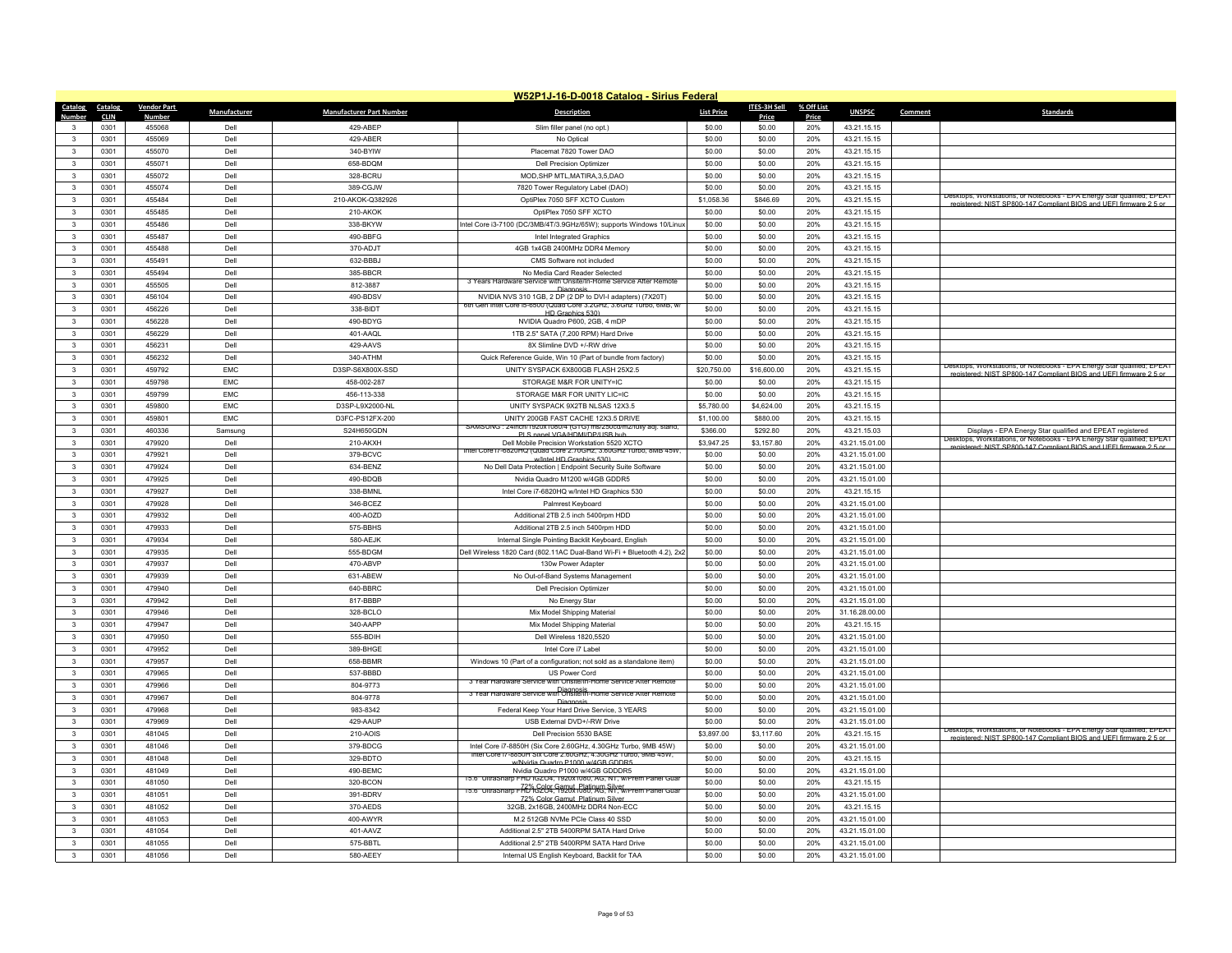|                              | W52P1J-16-D-0018 Catalog - Sirius Federal |                    |                                                |                                 |                                                                                                                                    |                      |                      |            |                            |                                                                         |  |  |
|------------------------------|-------------------------------------------|--------------------|------------------------------------------------|---------------------------------|------------------------------------------------------------------------------------------------------------------------------------|----------------------|----------------------|------------|----------------------------|-------------------------------------------------------------------------|--|--|
| Catalog                      | Catalog                                   | <b>Vendor Part</b> | Manufacturer                                   | <b>Manufacturer Part Number</b> | <b>Description</b>                                                                                                                 | <b>List Price</b>    | <b>ITES-3H Sell</b>  | % Off List | <b>UNSPSC</b>              | Comment<br><b>Standards</b>                                             |  |  |
| Numher                       | <b>CLIN</b>                               | <b>Numbe</b>       |                                                |                                 |                                                                                                                                    |                      | Price                | Price      |                            |                                                                         |  |  |
| 3                            | 0301                                      | 481057             | Dell                                           | 346-BBTP                        | Palmrest for English Keyboard - TAA only<br>Intel Dual Band Wireless AC 9260 802.11ac MU-MIMO 2x2 + Bluetooth                      | \$0.00               | \$0.00               | 20%        | 43.21.15.01.00             |                                                                         |  |  |
| $\mathbf{R}$                 | 0301                                      | 481058             | Dell                                           | 555-BEEQ                        | 5.0 vPm                                                                                                                            | \$0.00               | \$0.00               | 20%        | 43.21.15.01.00             |                                                                         |  |  |
| $\mathbf{3}$                 | 0301                                      | 481059             | Dell                                           | 451-BBXZ                        | 3-cell (56Wh) Lithium Ion battery with ExpressCharge                                                                               | \$0.00               | \$0.00               | 20%        | 43.21.15.01.00             |                                                                         |  |  |
| $\mathbf{3}$                 | 0301                                      | 481060             | Dell                                           | 631-ABSY                        | No Out-of-Band Systems Management                                                                                                  | \$0.00               | \$0.00               | 20%        | 43.21.15.01.00             |                                                                         |  |  |
| $\mathbf{3}$                 | 0301                                      | 481061             | Dell                                           | 430-XYKU                        | Resource DVD not Included                                                                                                          | \$0.00               | \$0.00               | 20%        | 43.21.15.01.00             |                                                                         |  |  |
| 3                            | 0301                                      | 481062             | Dell                                           | 340-CDUH                        | Placemat English, French, Spanish                                                                                                  | \$0.00               | \$0.00               | 20%        | 43.21.15.15                |                                                                         |  |  |
| $\mathbf{3}$                 | 0301                                      | 481063             | Dell                                           | 387-BBMC                        | <b>Energy Star</b>                                                                                                                 | \$0.00               | \$0.00               | 20%        | 43.21.15.01.00             |                                                                         |  |  |
| $\mathbf{3}$                 | 0301                                      | 481064             | Dell                                           | 328-BCVD                        | <b>GSA Shuttle</b>                                                                                                                 | \$0.00               | \$0.00               | 20%        | 43.21.15.15                |                                                                         |  |  |
| 3                            | 0301                                      | 481065             | Dell                                           | 328-BCVE                        | GSA Shuttle<br>AC 9260 802.11ac MU-MIMO 2x2 + Bluetoot<br>Intel Dual Band Wireless                                                 | \$0.00               | \$0.00               | 20%        | 43.21.15.15                |                                                                         |  |  |
| $\overline{\mathbf{3}}$      | 0301                                      | 481066             | Dell                                           | 631-ABRI                        | 5.0 vPro Drive                                                                                                                     | \$0.00               | \$0.00               | 20%        | 43.21.15.01.00             |                                                                         |  |  |
| 3                            | 0301                                      | 481067             | Dell                                           | 389-CGBC                        | Intel Core i7 Processor Label<br>Dell Applications Windows 10 (Part of a configuration; not sold as a                              | \$0.00               | \$0.00               | 20%        | 43.21.15.01.00             |                                                                         |  |  |
| 3                            | 0301                                      | 481068             | Dell                                           | 631-ABSI                        | Dell Applications Windows 10 <sup>-</sup> (Part of a configuration; not sold as a                                                  | \$0.00               | \$0.00               | 20%        | 43.21.15.01.00             |                                                                         |  |  |
| $\overline{\mathbf{3}}$      | 0301                                      | 481069             | Dell                                           | 658-BDVK                        | 3 Year Hardware Service with Onsite/In-Home Service Atter Remote                                                                   | \$0.00               | \$0.00               | 20%        | 43.21.15.01.00             |                                                                         |  |  |
| 3                            | 0301                                      | 481070             | Dell                                           | 823-3888                        | 3 Year Hardware Service with Onsite/In-Home Service After Remote                                                                   | \$0.00               | \$0.00               | 20%        | 43.21.15.01.00             |                                                                         |  |  |
| $\mathbf{3}$                 | 0301                                      | 481071             | Dell                                           | 823-3893                        | Diagnosis                                                                                                                          | \$0.00               | \$0.00               | 20%        | 43.21.15.01.00             | Ktops, workstations, or ivotebooks - EPA Energy Star qualified; EPEAT   |  |  |
| $\mathbf{3}$                 | 0301                                      | 481073             | Dell                                           | 210-AOIS-Q399815                | Dell Precision 5530 BASE (Custom Configuration)                                                                                    | \$3,897.00           | \$3,117.60           | 20%        | 43.21.15.15                | registered: NIST SP800-147 Compliant BIOS and UFEL firmware 2-5-05      |  |  |
| 3                            | 0301                                      | 481329             | Dell                                           | 210-ANXH                        | Dell Precision 7530 Type C SC Base                                                                                                 | \$2,736.53           | \$2,189.22           | 20%        | 43.21.15.15                | registered: NIST SP800-147 Compliant BIOS and LIFEL firm                |  |  |
| 3                            | 0301                                      | 481330             | Dell                                           | 379-BDCI                        | Intel Core i5-8400H (Quad Core 2.50GHz, 4.20GHz Turbo, 8MB 45W)<br>Intel Core is 8400H, Quad Core 2.50GHz, 4.20GHz Turbo, 8MB 45W, | \$0.00               | \$0.00               | 20%        | 43.21.15.01.00             |                                                                         |  |  |
| $\mathbf{3}$                 | 0301                                      | 481334             | Dell                                           | 338-BOGW                        | w/Intel HD GFX                                                                                                                     | \$0.00               | \$0.00               | 20%        | 43.21.15.15                |                                                                         |  |  |
| $\mathbf{3}$                 | 0301                                      | 481335             | Dell                                           | 490-BEJG                        | Intel HD GFX                                                                                                                       | \$0.00               | \$0.00               | 20%        | 43.21.15.01.00             |                                                                         |  |  |
| $\mathbf{3}$                 | 0301                                      | 481336             | Dell                                           | 490-BEJH                        | Intel HD GFX                                                                                                                       | \$0.00               | \$0.00               | 20%        | 43.21.15.01.00             |                                                                         |  |  |
| $\mathbf{3}$                 | 0301                                      | 481337             | Dell                                           | 319-BBFB                        | 15.6" FHD 1920x1080 AG non-touch, No Mic, 45% color gamut IPS                                                                      | \$0.00               | \$0.00               | 20%        | 43.21.15.15                |                                                                         |  |  |
| 3                            | 0301                                      | 481338             | Dell                                           | 320-BCNU                        | 15.6" FHD 1920x1080 AG non-touch, No Mic, 45% color gamut IPS                                                                      | \$0.00               | \$0.00               | 20%        | 43.21.15.15                |                                                                         |  |  |
| 3                            | 0301                                      | 481339             | Dell                                           | 391-BDRF                        | 15.6" FHD 1920x1080 AG non-touch, No Mic, 45% color gamut IPS                                                                      | \$0.00               | \$0.00               | 20%        | 43.21.15.01.00             |                                                                         |  |  |
| $\mathbf{3}$                 | 0301                                      | 481340             | Dell                                           | 370-ADFW                        | 16GB, DDR4-2666MHz SDRAM, 2 DIMMS, Non-ECC                                                                                         | \$0.00               | \$0.00               | 20%        | 43.21.15.15                |                                                                         |  |  |
| 3                            | 0301                                      | 481345             | Dell                                           | 580-AGVB                        | Internal Dual Pointing Non-Backlit Keyboard, US English                                                                            | \$0.00               | \$0.00               | 20%        | 43.21.15.01.00             |                                                                         |  |  |
| $\mathbf{3}$                 | 0301                                      | 481346             | Dell                                           | 580-AHCG                        | Internal Dual Pointing Non-Backlit Keyboard, US English                                                                            | \$0.00               | \$0.00               | 20%        | 43.21.15.01.00             |                                                                         |  |  |
| $\mathbf{3}$                 | 0301                                      | 481347             | Dell                                           | 346-BCUB                        | Palm Rest, with Smart card only                                                                                                    | \$0.00               | \$0.00               | 20%        | 43.21.15.01.00             |                                                                         |  |  |
| 3                            | 0301                                      | 481350             | Dell                                           | 451-BCFT                        | 4-cell 64Wh Lithium Ion battery with ExpressCharge                                                                                 | \$0.00               | \$0.00               | 20%        | 43.21.15.01.00             |                                                                         |  |  |
| $\mathbf{3}$                 | 0301                                      | 481351             | Dell                                           | 450-AHDF                        | 180W AC Adapter 7.4mm                                                                                                              | \$0.00               | \$0.00               | 20%        | 43.21.15.01.00             |                                                                         |  |  |
| $\mathbf{3}$                 | 0301                                      | 481352<br>481355   | Dell<br>Dell                                   | 631-ABTC<br>340-CBUX            | No Out-of-Band Systems Management                                                                                                  | \$0.00<br>\$0.00     | \$0.00               | 20%        | 43.21.15.01.00             |                                                                         |  |  |
| 3                            | 0301                                      |                    |                                                |                                 | Placemat English: French: Spanish<br>Qualcomm QCA61x4A 802.11ac Dual Band, 2x2, Wireless Adapter                                   |                      | \$0.00               | 20%        | 43.21.15.15                |                                                                         |  |  |
| $\mathbf{3}$                 | 0301                                      | 481358             | Dell                                           | 555-BEBF                        | <b>Sluetooth 4.2 Driv</b>                                                                                                          | \$0.00               | \$0.00               | 20%        | 43.21.15.01.00             |                                                                         |  |  |
| $\mathbf{3}$                 | 0301                                      | 481367             | Dell                                           | 328-BCUK                        | <b>GSA Shuttle</b>                                                                                                                 | \$0.00               | \$0.00               | 20%        | 43.21.15.15                |                                                                         |  |  |
| 3                            | 0301                                      | 481370             | Dell                                           | 389-CXKY                        | <b>GSA Shuttle</b>                                                                                                                 | \$0.00               | \$0.00               | 20%        | 43.21.15.01.00             |                                                                         |  |  |
| $\mathbf{3}$                 | 0301                                      | 481372             | Dell                                           | 389-CGBB                        | Intel Core i5 Label<br>Dell Applications Windows 10 (Part of a configuration: not sold as a                                        | \$0.00               | \$0.00               | 20%        | 43.21.15.01.00             |                                                                         |  |  |
| 3                            | 0301                                      | 481374             | Dell                                           | 631-ABSH                        | standalone item                                                                                                                    | \$0.00               | \$0.00               | 20%        | 43.21.15.01.00             |                                                                         |  |  |
| 3<br>$\mathbf{3}$            | 0301<br>0301                              | 481383             | Dell<br>Dell                                   | 575-BBSX                        | M.2 SSD Bracket                                                                                                                    | \$0.00               | \$0.00               | 20%        | 43.21.15.01.00             |                                                                         |  |  |
|                              |                                           | 481385             |                                                | 812-3157                        | 3 Years Hardware Service with Onsite Service After Remote Diagnosis                                                                | \$0.00               | \$0.00               | 20%        | 43.21.15.01.00             |                                                                         |  |  |
| $\mathbf{3}$                 | 0301                                      | 481386             | Dell                                           | 429-ABFL                        | Dell USB Slim DVD +/- RW Drive - DW316                                                                                             | \$75.46              | \$60.37              | 20%        | 43.21.15.01.00             | Desktops, Workstations, or Notebooks - EPA Energy Star qualified; EPEAT |  |  |
| 3                            | 0301<br>0301                              | 481387<br>481515   | Dell                                           | 210-ANXH-Q400133<br>6KX78AV     | Dell Precision 7530 Type C SC Base (Custom Configuration)<br>INC. : HP RCTO DSC P1000 4GB E-2176M FHD220 for HD Camera             | \$4,613.92           | \$3,691.14           | 20%<br>20% | 43.21.15.15                | ered: NIST SP800-147 Compliant RIOS and LIFFI firmware 2.5 or           |  |  |
| $\mathbf{3}$<br>$\mathbf{3}$ | 0301                                      | 481517             | Hewlett Packard (HPI)<br>Hewlett Packard (HPI) | 1AF06AV                         | 15 G5 Base NB PC<br>HP INC. : Intel Xeon Label (Not a standalone item)                                                             | \$2,874.00<br>\$1.00 | \$2,299.20<br>\$0.80 | 20%        | 43.21.15.15<br>43.21.15.15 |                                                                         |  |  |
| $\mathbf{3}$                 | 0301                                      | 481518             | Hewlett Packard (HPI)                          | X9H35AV                         | HP INC.: eStar Enable IOPT                                                                                                         | \$1.00               | \$0.80               | 20%        | 43.21.15.15                |                                                                         |  |  |
| $\mathbf{3}$                 | 0301                                      | 481519             |                                                | 5NM48AV                         |                                                                                                                                    |                      |                      | 20%        |                            |                                                                         |  |  |
| $\mathbf{3}$                 | 0301                                      | 481520             | Hewlett Packard (HPI)                          | 2YX90AV                         | HP INC.: 64GB (2x32GB) DDR4 2666<br>HP INC.: Integrated HD 720p DM Webcam                                                          | \$1,179.00<br>\$8.43 | \$943.20<br>\$6.74   | 20%        | 43.21.15.15<br>43.21.15.15 |                                                                         |  |  |
| 3                            | 0301                                      | 481521             | Hewlett Packard (HPI)<br>Hewlett Packard (HPI) | 2YX63AV                         | HP INC.: 1TB SATA TLC SSD                                                                                                          | \$910.00             | \$728.00             | 20%        | 43.21.15.15                |                                                                         |  |  |
| $\mathbf{R}$                 | 0301                                      | 481522             | Hewlett Packard (HPI)                          | 3AX17AV#ABA                     | HP INC.: Dual Point BL SR ClIb U.S. - English localization                                                                         | \$60.90              | \$48.72              | 20%        | 43.21.15.15                |                                                                         |  |  |
| 3                            | 0301                                      | 481523             | Hewlett Packard (HPI)                          | 2YX35AV                         | HP INC.: No Near Field Communication (No NFC)                                                                                      | \$1.00               | \$0.80               | 20%        | 43.21.15.15                |                                                                         |  |  |
| $\mathbf{3}$                 | 0301                                      | 481524             | Hewlett Packard (HPI)                          | 2YX92AV                         | HP INC.: Intel 9560 ac 2x2 +BT 5 WW                                                                                                | \$22.00              | \$17.60              | 20%        | 43.21.15.15                |                                                                         |  |  |
| $\mathbf{3}$                 | 0301                                      | 481525             | Hewlett Packard (HPI)                          | 2YX41AV                         | HP INC.: No WWAN                                                                                                                   | \$1.00               | \$0.80               | 20%        | 43.21.15.15                |                                                                         |  |  |
| 3                            | 0301                                      | 481526             | Hewlett Packard (HPI)                          | 2YX96AV#ABA                     | HP INC.: Country Localization U.S. - English localization                                                                          | \$1.00               | \$0.80               | 20%        | 43.21.15.15                |                                                                         |  |  |
| $\mathbf{3}$                 | 0301                                      | 481527             | Hewlett Packard (HPI)                          | 2YW97AV                         | HP INC.: 150 Watt Smart Slim AC Adapter                                                                                            | \$47.30              | \$37.84              | 20%        | 43.21.15.15                |                                                                         |  |  |
| $\mathbf{3}$                 | 0301                                      | 481528             | Hewlett Packard (HPI)                          | 3CG52AV#ABA                     | HP INC.: C5 1.0m tag Power Cord U.S. - English localization                                                                        | \$1.89               | \$1.51               | 20%        | 43.21.15.15                |                                                                         |  |  |
| 3                            | 0301                                      | 481529             | Hewlett Packard (HPI)                          | 2YW98AV                         | HP INC.: 4 Cell 90 WHr Long Life                                                                                                   | \$108.47             | \$86.78              | 20%        | 43.21.15.15                |                                                                         |  |  |
| $\overline{\mathbf{3}}$      | 0301                                      | 481530             | Hewlett Packard (HPI)                          | 3CG49AV#ABA                     | HP INC.: 3/3/0 Warranty U.S. - English localization                                                                                | \$219.00             | \$175.20             | 20%        | 43.21.15.15                |                                                                         |  |  |
| $\mathbf{3}$                 | 0301                                      | 481531             | Hewlett Packard (HPI)                          | 2YX32AV                         | HP INC.: AMT Enabled                                                                                                               | \$1.00               | \$0.80               | 20%        | 43.21.15.15                |                                                                         |  |  |
| 3                            | 0301                                      | 481532             | Hewlett Packard (HPI)                          | 2YX60AV                         | HP INC.: SEC Fingerprint Sensor                                                                                                    | \$13.13              | \$10.50              | 20%        | 43.21.15.15                |                                                                         |  |  |
| $\mathbf{R}$                 | 0301                                      | 481533             | Hewlett Packard (HPI)                          | 2KY02AV                         | HP INC.: DIB No Adobe Software                                                                                                     | \$1.00               | \$0.80               | 20%        | 43.21.15.15                |                                                                         |  |  |
| $\mathbf{3}$                 | 0301                                      | 481646             | Hewlett Packard (HPI)                          | 2YX58AV                         | HP INC : 8GB (2x4GB) DDR4 2666                                                                                                     | \$200.00             | \$160.00             | 20%        | 43.21.15.15                |                                                                         |  |  |
| 3                            | 0301                                      | 481647             | Hewlett Packard (HPI)                          | 2YX08AV                         | HP INC.: 500GB 7200RPM SED-OPAL2                                                                                                   | \$130.75             | \$104.60             | 20%        | 43.21.15.15                |                                                                         |  |  |
|                              |                                           |                    |                                                |                                 |                                                                                                                                    |                      |                      |            |                            |                                                                         |  |  |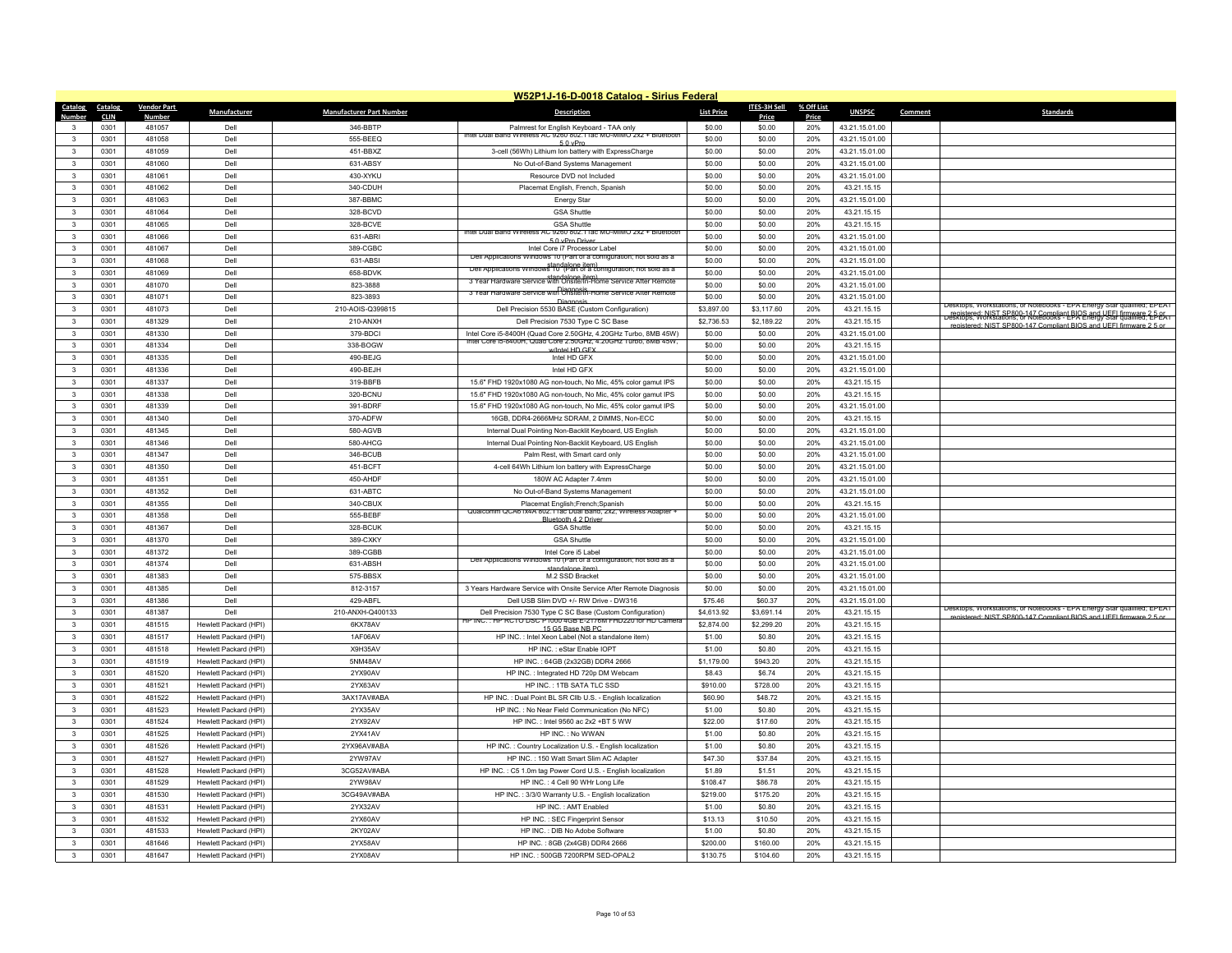|                              |              |                    |                        |                                 | W52P1J-16-D-0018 Catalog - Sirius Federal                                                                      |                   |                  |            |                |                                                                          |
|------------------------------|--------------|--------------------|------------------------|---------------------------------|----------------------------------------------------------------------------------------------------------------|-------------------|------------------|------------|----------------|--------------------------------------------------------------------------|
| Catalog Catalog              |              | <b>Vendor Part</b> | Manufacturer           | <b>Manufacturer Part Number</b> | <b>Description</b>                                                                                             | <b>List Price</b> | ITES-3H Sell     | % Off List | <b>UNSPSC</b>  | Comment<br><b>Standards</b>                                              |
| Number                       | <b>CLIN</b>  | <b>Number</b>      |                        |                                 |                                                                                                                |                   | Price            | Price      |                | Desktops, workstations, or ivotebooks - EPA Energy Star qualified; EPEAT |
| 3                            | 0301         | 485635             | Dell                   | 210-ANMK                        | Dell Latitude 5590 XCTO                                                                                        | \$2,204.00        | \$1,763.20       | 20%        | 43.21.15.15    | registered: NIST SP800-147 Compliant RIOS and LIFFI firmware 2.5 or      |
| $\mathbf{3}$                 | 0301         | 485636             | Dell                   | 379-BCXH                        | 8th Gen Intel Core i5-8350U (Quad Core, 6M Cache, 1.7GHz, 15W, vPro)                                           | \$0.00            | \$0.00           | 20%        | 43.21.15.01.00 |                                                                          |
| $\mathbf{3}$                 | 0301         | 485640             | Dell                   | 421-9984                        | Dell Encryption Personal, 1 Year                                                                               | \$0.00            | \$0.00           | 20%        | 43.21.15.01.00 |                                                                          |
| $\mathbf{3}$                 | 0301         | 485641             | Dell                   | 954-3455                        | Dell Encryption Personal, 1 Year<br>ntel 8th Gen Core i5-8350U (Quad Core, 3.6GHz, 6M cache, 15W, vPro)        | \$0.00            | \$0.00           | 20%        |                |                                                                          |
| $\mathbf{3}$                 | 0301         | 485642             | Dell                   | 338-BOVW                        | with Intel UHD 620 Graphics                                                                                    | \$0.00            | \$0.00           | 20%        | 43.21.15.15    |                                                                          |
| 3                            | 0301         | 485644             | Dell                   | 370-ADHX                        | 16GB 2x8GB 2400MHz DDR4 Non-ECC                                                                                | \$0.00            | \$0.00           | 20%        | 43.21.15.15    |                                                                          |
| 3                            | 0301         | 485645             | Dell                   | 400-AOTJ                        | M.2 512GB SATA Class 20 Solid State Drive                                                                      | \$0.00            | \$0.00           | 20%        | 43.21.15.15    |                                                                          |
| $\mathbf{R}$                 | 0301         | 485647             | Dell                   | 320-BCJS                        | 15.6" HD (1366 x /68) Non-Touch Anti-Glare, Microphone only, WLAN<br>Canabl                                    | \$0.00            | \$0.00           | 20%        | 43.21.15.15    |                                                                          |
| $\mathbf{3}$                 | 0301         | 485648             | Dell                   | 325-BCTP                        |                                                                                                                | \$0.00            | \$0.00           | 20%        | 43.21.15.01.00 |                                                                          |
| $\mathbf{3}$                 | 0301         | 485649             | Dell                   | 391-BDKM                        | 15.6" HD (1366 x /68) Non-Touch Anti-Glare, Microphone only, WLAN<br>Canable                                   | \$0.00            | \$0.00           | 20%        | 43.21.15.15    |                                                                          |
| $\mathbf{3}$                 | 0301         | 485650             | Dell                   | 583-BEFB                        | Dual Pointing English Keyboard                                                                                 | \$0.00            | \$0.00           | 20%        | 43.21.15.15    |                                                                          |
| 3                            | 0301         | 485657             | Dell                   | 346-BCPE                        | Dual Pointing Palmrest, Smart Card only                                                                        | \$0.00            | \$0.00           | 20%        | 43.21.15.15    |                                                                          |
| $\mathbf{3}$                 | 0301         | 485668             | Dell                   | 658-BDTQ                        | Windows System Software                                                                                        | \$0.00            | \$0.00           | 20%        | 43.21.15.15    |                                                                          |
| $\mathbf{3}$                 | 0301         | 485673             | Dell                   | 340-BYSK                        | Quick Reference Guide                                                                                          | \$0.00            | \$0.00           | 20%        | 43.21.15.15    |                                                                          |
| $\mathbf{3}$                 | 0301         | 485681             | Dell                   | 340-BYSG                        | MIX Shuttle SHIP (FED)                                                                                         | \$0.00            | \$0.00           | 20%        | 43.21.15.15    |                                                                          |
| $\overline{\mathbf{3}}$      | 0301         | 485684             | Axiom Memory Solutions | H6Y77AA-AX                      | AXIOM : AXIOM 8GB DDR3L-1600 LOW VOItage SODIMM for HP                                                         | \$89.00           | \$71.20          | 20%        | 43.21.16.03.00 |                                                                          |
| $\mathbf{3}$                 | 0301         | 486751             | Dell                   | 210-AMRM                        | H6Y77AA 693374-001<br>Precision 7920 Tower XCTO Base                                                           | \$26,609.00       | \$21,287.20      | 20%        | 43.21.15.15    | Desktops, Workstations, or Notebooks - EPA Energy Star qualified; EPEAT  |
| 3                            | 0301         | 486752             | Dell                   | 338-BLXJ                        | Dual Intel Xeon Gold 6128 3.4GHz, 3. / GHz Turbo, 6C, 10.4GT/s                                                 | \$0.00            | \$0.00           | 20%        | 43.21.15.01.00 | registered: NIST SP800-147 Compliant BIOS and LIFFL firmware 2.5 or      |
| $\mathbf{3}$                 | 0301         | 486753             | Dell                   | 338-BMHT                        | Dual Intel Xeon Gold 6128 3.4GHz 4.15W) DDR4-2666<br>Dual Intel Xeon Gold 6128 3.4GHz 4.17GHz 1006.6C.10.4GT/s | \$0.00            | \$0.00           | 20%        | 43.21.15.01.00 |                                                                          |
| $\mathbf{3}$                 | 0301         | 486756             | Dell                   | 605-BBMN                        | 2UPL19 25MB Cache HT (115W) DDR4-2666<br>Ubuntu Linux 16.04                                                    | \$0.00            | \$0.00           | 20%        | 43.21.15.01.00 |                                                                          |
|                              |              |                    |                        |                                 |                                                                                                                |                   |                  |            |                |                                                                          |
| $\mathbf{3}$<br>$\mathbf{3}$ | 0301<br>0301 | 486758<br>486759   | Dell<br>Dell           | 490-BDWZ<br>321-BCZZ            | NVIDIA Quadro P2000, 5GB, 4 DP (7X20T)<br>Dell Precision 7920T Chassis                                         | \$0.00<br>\$0.00  | \$0.00<br>\$0.00 | 20%<br>20% | 43.21.15.15    |                                                                          |
|                              |              |                    |                        |                                 |                                                                                                                |                   |                  |            | 43.21.15.15    |                                                                          |
| $\mathbf{3}$                 | 0301         | 486760             | Dell                   | 370-ADTS                        | 64GB 8x8GB DDR4 2666MHz RDIMM ECC                                                                              | \$0.00            | \$0.00           | 20%        | 43.21.15.15    |                                                                          |
| $\mathbf{3}$                 | 0301         | 486765             | Dell                   | 400-AUPF                        | 2.5" 256GB SATA Class 20 Solid State Drive                                                                     | \$0.00            | \$0.00           | 20%        | 43.21.15.15    |                                                                          |
| $\mathbf{R}$                 | 0301         | 486769             | Dell                   | 400-AVDX                        | No Additional Storage                                                                                          | \$0.00            | \$0.00           | 20%        | 43.21.15.01.00 |                                                                          |
| 3                            | 0301         | 486775             | Dell                   | 325-BCTX                        | 8X DVD+/-RW Slimline                                                                                           | \$0.00            | \$0.00           | 20%        | 43.21.15.15    |                                                                          |
| $\mathbf{3}$                 | 0301         | 486776             | Dell                   | 429-ABDW                        | 8X DVD+/-RW Slimline                                                                                           | \$0.00            | \$0.00           | 20%        | 43.21.15.01.00 |                                                                          |
| $\mathbf{R}$                 | 0301         | 486785             | Dell                   | 340-BVYE                        | Placemat 7920 Tower DAO                                                                                        | \$0.00            | \$0.00           | 20%        | 43.21.15.01.00 |                                                                          |
| 3                            | 0301         | 486789             | Dell                   | 412-AALD                        | Dual Processor Air Heatpipe                                                                                    | \$0.00            | \$0.00           | 20%        | 43.21.15.15    |                                                                          |
| $\mathbf{3}$                 | 0301         | 486790             | Dell                   | 412-AALE                        | Dual Processor Air Heatpipe                                                                                    | \$0.00            | \$0.00           | 20%        | 43.21.15.15    |                                                                          |
| $\mathbf{3}$                 | 0301         | 486792             | Dell                   | 389-CGHR                        | 7920 Tower Regulatory Label (DAO)                                                                              | \$0.00            | \$0.00           | 20%        | 43.21.15.01.00 |                                                                          |
| $\mathbf{3}$                 | 0301         | 486794             | Dell                   | 328-BCRF                        | Ship Material Tower 7920                                                                                       | \$0.00            | \$0.00           | 20%        | 43.21.15.15    |                                                                          |
| $\mathbf{3}$                 | 0301         | 486798             | Dell                   | 804-1347                        | 5 Years ProSupport Flex with Next Business Day Onsite & Keep Your                                              | \$0.00            | \$0.00           | 20%        | 43.21.15.01.00 |                                                                          |
| $\mathbf{3}$                 | 0301         | 486799             | Dell                   | 804-2534                        | 5 Years ProSupport Flex with Next Business Day Onsite & Keep Your                                              | \$0.00            | \$0.00           | 20%        | 43.21.15.01.00 |                                                                          |
| 3                            | 0301         | 486800             | Dell                   | 822-3520                        | Components Service<br>S Years ProSupport Flex with Next Business Day Onsite & Keep Your                        | \$0.00            | \$0.00           | 20%        | 43.21.15.01.00 |                                                                          |
| $\overline{\mathbf{3}}$      | 0301         | 486801             | Dell                   | 989-3449                        | 5 Years ProSupport Flex with Next Business Day Onsite & Keep Your                                              | \$0.00            | \$0.00           | 20%        | 43.21.15.15    |                                                                          |
| $\mathbf{3}$                 | 0301         | 486803             | Dell                   | 999-4121                        | 5 Years ProSupport Flex with Next Business Day Onsite & Keep Your                                              | \$0.00            | \$0.00           | 20%        | 31.16.23.00.00 |                                                                          |
| 3                            | 0301         | 487040             | Dell                   | 338-BMXT                        | Dual Intel Xeon Silver 4114 2.20 PP. 3.0 CH2 Turbo, 10C, 9.6G 1/s 2UPI,                                        | \$0.00            | \$0.00           | 20%        | 43.21.15.15    |                                                                          |
| $\overline{\mathbf{3}}$      | 0301         | 487041             | Dell                   | 338-BMXX                        | Siver 4 (14 2.25 Hz. 3.00 Hz Turbo, 10 c, 9.6G T/s 2UP<br><b>Dual Intel Xeon</b>                               | \$0.00            | \$0.00           | 20%        | 43.21.15.15    |                                                                          |
| $\mathbf{3}$                 | 0301         | 487049             | Dell                   | 321-BDWB                        | 14MB Cache HT (85W) DDR4-2400<br>Precision 7820 Tower 950W PCIe FlexBay Chassis                                | \$0.00            | \$0.00           | 20%        | 43.21.15.15    |                                                                          |
| 3                            | 0301         | 487050             | Dell                   | 370-AESW                        | 32GB 4x8GB DDR4 2933 RDIMM ECC                                                                                 | \$0.00            | \$0.00           | 20%        | 43.21.15.15    |                                                                          |
| $\mathbf{3}$                 | 0301         | 487053             | Dell                   | 414-BBBV                        | Intel NVMe PCIe SSD (Front PCIe FlexBay)                                                                       | \$0.00            | \$0.00           | 20%        | 43.21.15.01.00 |                                                                          |
| $\mathbf{3}$                 | 0301         | 487054             | Del                    | 321-BDWI                        | Intel Integrated controller (RS1-e) with 1-2 Front FlexBay NVMe PCle                                           | \$0.00            | \$0.00           | 20%        | 43.21.15.15    |                                                                          |
| $\mathbf{3}$                 | 0301         | 487055             | Dell                   | 400-AVDR                        | Drives v2<br>M.2 1TB PCIe NVMe SED (OPAL 2.0) Class 40 Solid State Drive                                       | \$0.00            | \$0.00           | 20%        | 43.21.15.01.00 |                                                                          |
| $\mathbf{A}$                 |              |                    | Dell                   |                                 |                                                                                                                |                   |                  |            |                |                                                                          |
|                              | 0301         | 487056             |                        | 401-ABGM                        | M.2 1TB PCIe NVMe SED (OPAL 2.0) Class 40 Solid State Drive                                                    | \$0.00            | \$0.00           | 20%        | 43.21.15.01.00 |                                                                          |
| 3                            | 0301         | 487062             | Dell                   | 325-BCUD                        | 8X DVD+/-RW Slimline                                                                                           | \$0.00            | \$0.00           | 20%        | 43.21.15.15    |                                                                          |
| 3<br>$\mathbf{R}$            | 0301         | 487070             | Dell<br>Dell           | 470-AAKG                        | US 125V Power Cord                                                                                             | \$0.00            | \$0.00           | 20%        | 43.21.15.01.00 |                                                                          |
|                              | 0301         | 487084             |                        | 997-5896                        | 5 Years ProSupport with Next Business Day Onsite Service                                                       | \$0.00            | \$0.00           | 20%        | 43.21.15.15    |                                                                          |
| 3                            | 0301         | 487085             | Dell                   | 997-5966                        | 5 Years ProSupport with Next Business Day Onsite Service                                                       | \$0.00            | \$0.00           | 20%        | 43.21.15.15    |                                                                          |
| $\mathbf{3}$                 | 0301         | 487086             | Dell                   | 444-BBBG                        | Windows 10 (Part of a configuration; not sold as a standalone item)                                            | \$0.00            | \$0.00           | 20%        | 31.15.17.06.00 |                                                                          |
| $\mathbf{3}$                 | 0301         | 487087             | Dell                   | 444-BBBS                        | Windows 10 (Part of a configuration; not sold as a standalone item)                                            | \$0.00            | \$0.00           | 20%        | 31.15.17.06.00 | Desktops, Workstations, or Notebooks - EPA Energy Star qualified; EPEAT  |
| 3                            | 0301         | 487160             | Dell                   | 210-ANXK                        | Dell Precision 7730 Type C SC Base                                                                             | \$7,818.86        | \$6,255.09       | 20%        | 43.21.15.15    | registered: NIST SP800-147 Compliant RIOS and LIFFI firmware 2.5 or      |
| $\mathbf{3}$                 | 0301         | 487161             | Dell                   | 379-BDCM                        | Intel Core i9-8950HK (Six Core 2.90GHz, 4.80GHz Turbo, 12MB 45W)                                               | \$0.00            | \$0.00           | 20%        | 43.21.15.01.00 |                                                                          |
| $\mathbf{3}$                 | 0301         | 487162             | Dell                   | 619-ANUL                        | Windows 10 Pro, 64bit English, French, Spanish                                                                 | \$0.00            | \$0.00           | 20%        | 43.21.15.15    |                                                                          |
| 3                            | 0301         | 487165             | Dell                   | 338-BOBH                        | Intel Core I9-8950HK, Six Core 2.90GHz, 4.80GHz Turbo, 12MB 45W,<br>w/Intel HD GEX                             | \$0.00            | \$0.00           | 20%        | 43.21.15.15    |                                                                          |
| $\overline{\mathbf{3}}$      | 0301         | 487166             | Dell                   | 490-BEGD                        | Nvidia Quadro P5200 w/16GB GDDR5                                                                               | \$0.00            | \$0.00           | 20%        | 43.21.15.15    |                                                                          |
| $\mathbf{3}$                 | 0301         | 487167             | Dell                   | 490-BEJW                        | Nvidia Quadro P5200 w/16GB GDDR5                                                                               | \$0.00            | \$0.00           | 20%        | 43.21.15.15    |                                                                          |
| 3                            | 0301         | 487169             | Dell                   | 450-AHDI                        | E5 C13 Power Cord 1M for North America                                                                         | \$0.00            | \$0.00           | 20%        | 43.21.15.01.00 |                                                                          |
| $\mathbf{R}$                 | 0301         | 487172             | Dell                   | 320-BCNO                        | 17.3" UltraSharp UHD IGZO 3840x2160 AG NT, No WWAN, Cam/Mic                                                    | \$0.00            | \$0.00           | 20%        | 43.21.15.15    |                                                                          |
|                              | 0301         | 487173             | Dell                   | 391-BDRR                        | 17.3" Ultrasharp UHBMG20964005-180%GNP No Www. Cam/Mic.                                                        | \$0.00            | \$0.00           | 20%        | 43.21.15.01.00 |                                                                          |
| 3                            | 0301         | 487174             | Dell                   | 370-AEQO                        | 32GB, 2x16GB, DDR4-2933MH2 SuperSpeed SORAM, 2 DIMMS, Non-                                                     | \$0.00            | \$0.00           | 20%        | 43.21.15.15    |                                                                          |
|                              |              |                    |                        |                                 | ECC.                                                                                                           |                   |                  |            |                |                                                                          |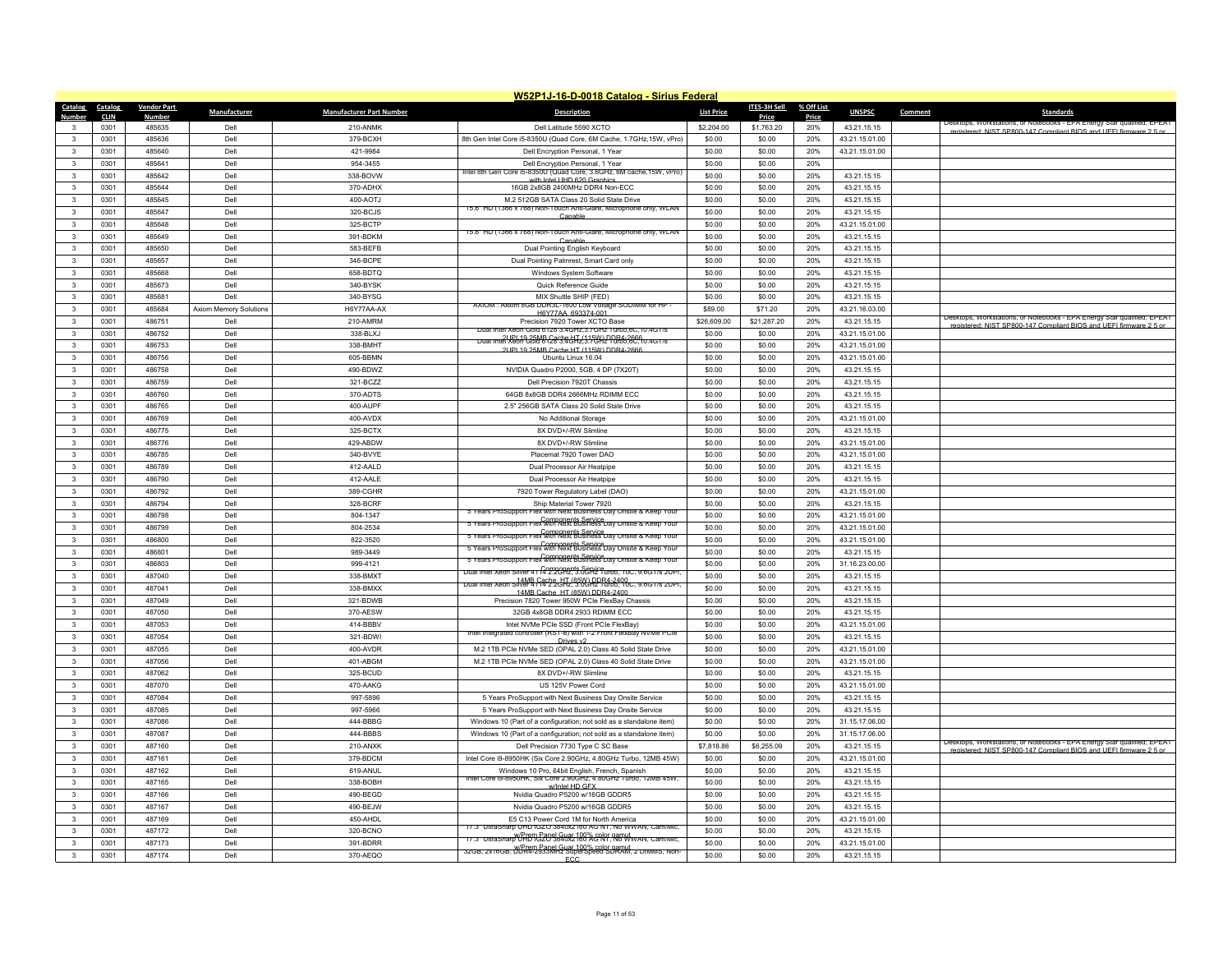|                                         |              |                    |              |                                 | W52P1J-16-D-0018 Catalog - Sirius Federal                                                    |                   |                  |            |                               |         |                                                                                                                                                |
|-----------------------------------------|--------------|--------------------|--------------|---------------------------------|----------------------------------------------------------------------------------------------|-------------------|------------------|------------|-------------------------------|---------|------------------------------------------------------------------------------------------------------------------------------------------------|
| Catalog                                 | Catalog      | <b>Vendor Part</b> | Manufacturer | <b>Manufacturer Part Number</b> | <b>Description</b>                                                                           | <b>List Price</b> | ITES-3H Sell     | % Off List | <b>UNSPSC</b>                 | Comment | <b>Standards</b>                                                                                                                               |
| Number                                  | <b>CLIN</b>  | <b>Number</b>      |              |                                 |                                                                                              |                   | Price            | Price      |                               |         |                                                                                                                                                |
| $\mathbf{3}$<br>$\mathbf{3}$            | 0301<br>0301 | 487176<br>487180   | Dell<br>Dell | 401-ABNW<br>580-AGUZ            | Additional 1TB M.2 NVMe PCIe SSD Class 40                                                    | \$0.00<br>\$0.00  | \$0.00<br>\$0.00 | 20%<br>20% | 43.21.15.01.00<br>43.21.15.15 |         |                                                                                                                                                |
|                                         |              | 487182             | Dell         | 346-BCSO                        | Internal Dual Pointing Backlit Keyboard, US English                                          | \$0.00            |                  |            |                               |         |                                                                                                                                                |
| $\mathbf{3}$                            | 0301         |                    |              |                                 | Palm Rest, with Smart card only                                                              |                   | \$0.00           | 20%        | 43.21.15.15                   |         |                                                                                                                                                |
| $\mathbf{3}$<br>$\overline{\mathbf{3}}$ | 0301         | 487184<br>487185   | Dell<br>Dell | 556-BBCD<br>451-BCFS            | No Mobile Broadband Card                                                                     | \$0.00            | \$0.00           | 20%<br>20% | 43.21.15.01.00<br>43.21.15.15 |         |                                                                                                                                                |
|                                         | 0301<br>0301 | 487186             | Dell         | 450-AHEP                        | 6-cell 97Wh Lithium Ion battery with ExpressCharge<br>240W AC Adapte                         | \$0.00<br>\$0.00  | \$0.00<br>\$0.00 | 20%        | 43.21.15.01.00                |         |                                                                                                                                                |
| $\mathbf{3}$<br>$\mathbf{3}$            | 0301         | 487189             | Dell         | 340-CCWR                        | Placemat English; French; Spanish                                                            | \$0.00            | \$0.00           | 20%        | 43.21.15.15                   |         |                                                                                                                                                |
| $\mathbf{R}$                            | 0301         | 487190             | Dell         | 387-BBNH                        |                                                                                              | \$0.00            | \$0.00           | 20%        | 43.21.15.01.00                |         |                                                                                                                                                |
| $\mathbf{3}$                            | 0301         | 487196             | Dell         | 328-BCUM                        | <b>Energy Star</b><br><b>GSA Shuttle</b>                                                     | \$0.00            | \$0.00           | 20%        | 43.21.15.15                   |         |                                                                                                                                                |
| $\mathbf{3}$                            | 0301         | 487197             | Dell         | 328-BCUN                        | <b>GSA Shuttle</b>                                                                           | \$0.00            | \$0.00           | 20%        | 43.21.15.15                   |         |                                                                                                                                                |
| $\mathbf{3}$                            | 0301         | 487201             | Dell         | 389-CXFX                        | Intel Core i9 Label for Non-Vpro                                                             | \$0.00            | \$0.00           | 20%        | 43.21.15.01.00                |         |                                                                                                                                                |
| $\mathbf{3}$                            | 0301         | 487202             | Dell         | 631-ABQE                        | Dell Applications Windows 10                                                                 | \$0.00            | \$0.00           | 20%        | 43.21.15.15                   |         |                                                                                                                                                |
| $\mathbf{3}$                            | 0301         | 487207             | Dell         | 800-BBGH                        | Standard Shipment (EL)                                                                       | \$0.00            | \$0.00           | 20%        | 43.21.15.15                   |         |                                                                                                                                                |
| $\mathbf{3}$                            | 0301         | 487208             | Dell         | 575-BBST                        | M.2 SSD Bracket                                                                              | \$0.00            | \$0.00           | 20%        | 43.21.15.15                   |         |                                                                                                                                                |
| $\mathbf{3}$                            | 0301         | 487209             | Dell         | 823-3810                        | 3 Years Hardware Service with Onsite Service After Remote Diagnosis                          | \$0.00            | \$0.00           | 20%        | 43.21.15.01.00                |         |                                                                                                                                                |
| $\overline{\mathbf{3}}$                 | 0301         | 487210             | Dell         | 823-3812                        | 3 Years Hardware Service with Onsite Service After Remote Diagnosis                          | \$0.00            | \$0.00           | 20%        | 43.21.15.01.00                |         |                                                                                                                                                |
| $\mathbf{3}$                            | 0301         | 487211             | Dell         | 983-8332                        | Keep Your Hard Drive, 3 Years                                                                | \$0.00            | \$0.00           | 20%        | 43.21.15.15                   |         |                                                                                                                                                |
| 3                                       | 0301         | 487633             | Dell         | 338-BMEH                        | ntel Xeon Gold 6148 2.4GHz, 3.7GHz Turbo 20C, 10.4GT/s 3UPI, 27MB                            | \$0.00            | \$0.00           | 20%        | 43.21.15.01.00                |         |                                                                                                                                                |
| $\overline{\mathbf{3}}$                 | 0301         | 487638             | Dell         | 490-BDWH                        | Cache, HT (150W) DDR4-2666<br>Radeon Pro WX 2100, 2GB, DP, 2 mDP (7X20T)                     | \$0.00            | \$0.00           | 20%        | 43.21.15.15                   |         |                                                                                                                                                |
| $\mathbf{3}$                            | 0301         | 487645             | Dell         | 400-ASSQ                        | 2.5" 500GB SATA 7200rpm HDD                                                                  | \$0.00            | \$0.00           | 20%        | 43.21.15.15                   |         |                                                                                                                                                |
| $\mathbf{3}$                            | 0301         | 487655             | Dell         | 429-ABEL                        | Slim filler panel (no opt.)                                                                  | \$0.00            | \$0.00           | 20%        | 43.21.15.01.00                |         |                                                                                                                                                |
| $\overline{\mathbf{3}}$                 | 0301         | 488610             | Dell         | 210-AMDT-Q404830                | Precision 7820 Tower XCTO Base                                                               | \$7,333.86        | \$5,867.09       | 20%        | 43.21.15.15                   |         | Desktops, Workstations, or Notebooks - EPA Energy Star qualified; EPEAT                                                                        |
| $\overline{\mathbf{3}}$                 | 0301         | 488620             | Dell         | 490-BDTP                        | NVIDIA Quadro P4000, 8GB 4 DP (7X20T)                                                        | \$0.00            | \$0.00           | 20%        | 43.21.15.15                   |         | stered: NIST SP800-147 Compliant RIOS and LIFFL firm                                                                                           |
| $\mathbf{3}$                            | 0301         | 488627             | Dell         | 400-AYQE                        | 2.5" 1TB SATA Class 20 Solid State Drive                                                     | \$0.00            | \$0.00           | 20%        | 43.21.15.01.00                |         |                                                                                                                                                |
| $\mathbf{3}$                            | 0301         | 488644             | Dell         | 387-BBMX                        | Energy-Star for 7820 Tower                                                                   | \$0.00            | \$0.00           | 20%        | 43.21.15.01.00                |         |                                                                                                                                                |
| $\overline{\mathbf{3}}$                 | 0301         | 488657             | Dell         | 980-9194                        | Keep Your Hard Drive, 5 Years                                                                | \$0.00            | \$0.00           | 20%        | 43.21.15.15                   |         |                                                                                                                                                |
| $\mathbf{3}$                            | 0301         | 488744             | Del          | 210-ANJK                        | Precision 5820 Tower XCTO Base                                                               | \$9,949.96        | \$7,959.97       | 20%        | 43.21.15.15                   |         | Desktops, Workstations, or Notebooks - EPA Energy Star qualified; EPEAT                                                                        |
| $\mathbf{3}$                            | 0301         | 488745             | Dell         | 338-BNBR                        | tel Xeon W-2125 (4.0GHz, 4.5GHz Turbo, 4C, 8.25MB Cache, HT,                                 | \$0.00            | \$0.00           | 20%        | 43.21.15.15                   |         | registered: NIST SP800-147 Compliant BIOS and LIFFI firmware 2.5 or                                                                            |
| $\mathbf{3}$                            | 0301         | 488746             | Dell         | 412-AALF                        | The Xeon W-2125 (4.0GHz, 4.5GHz Turbo, 4C, 8.25MB Cache, HT,                                 | \$0.00            | \$0.00           | 20%        | 43.21.15.15                   |         |                                                                                                                                                |
| $\mathbf{3}$                            | 0301         | 488747             | Dell         | 619-AMUB                        | (120W)) DDR4-2666<br>Windows 10 Pro for Workstation (up to 4 Cores) Multi - English, French, | \$0.00            | \$0.00           | 20%        | 43.21.15.15                   |         |                                                                                                                                                |
| $\mathbf{3}$                            | 0301         | 488750             | Dell         | 490-BECC                        | Radeon Pro WX 2100, 2GB, DP, 2 mDP (5820T)                                                   | \$0.00            | \$0.00           | 20%        | 43.21.15.15                   |         |                                                                                                                                                |
| $\overline{\mathbf{3}}$                 | 0301         | 488751             | Dell         | 321-BDCP                        | Precision 5820 Tower 425W Chassis                                                            | \$0.00            | \$0.00           | 20%        | 43.21.15.15                   |         |                                                                                                                                                |
| $\mathbf{3}$                            | 0301         | 488752             | Dell         | 370-ADTE                        | 16GB (2x8GB) 2666MHz RDIMM ECC                                                               | \$0.00            | \$0.00           | 20%        | 43.21.15.01.00                |         |                                                                                                                                                |
| $\overline{\mathbf{3}}$                 | 0301         | 488766             | Dell         | 580-AEYY                        | Dell KM636 Wireless Keyboard & Mouse Black                                                   | \$0.00            | \$0.00           | 20%        | 43.21.15.01.00                |         |                                                                                                                                                |
| $\overline{\mathbf{3}}$                 | 0301         | 488771             | Dell         | 340-BYNM                        | Placemat 5820 Tower MUI DAO                                                                  | \$0.00            | \$0.00           | 20%        | 43.21.15.15                   |         |                                                                                                                                                |
| $\overline{\mathbf{3}}$                 | 0301         | 488773             | Dell         | 387-BBMZ                        | Energy-Star for 5820 Tower                                                                   | \$0.00            | \$0.00           | 20%        | 43.21.15.01.00                |         |                                                                                                                                                |
| $\mathbf{3}$                            | 0301         | 488775             | Dell         | 389-CGKG                        | T5820 425W Regulatory Label (DAO)                                                            | \$0.00            | \$0.00           | 20%        | 43.21.15.15                   |         |                                                                                                                                                |
| $\mathbf{3}$                            | 0301         | 488785             | Dell         | 997-7168                        | 5 Years Hardware Warranty with Onsite/In-Home Service after Remote                           | \$7,625.29        | \$6,100.23       | 20%        | 43.21.15.15                   |         |                                                                                                                                                |
| $\overline{\mathbf{3}}$                 | 0301         | 488898             | Dell         | 338-BOBG                        | Diagnosis<br>htel Core i7-8850H, Six Core 2.60GHz, 4.30GHz Turbo, 9MB 45W, w/Int             | \$0.00            | \$0.00           | 20%        | 43.21.15.15                   |         |                                                                                                                                                |
| $\mathbf{3}$                            | 0301         | 488899             | Dell         | 490-BEGB                        | HD GFX<br>Nvidia Quadro P3200 w/6GB GDDR5                                                    | \$0.00            | \$0.00           | 20%        | 43.21.15.15                   |         |                                                                                                                                                |
| $\overline{\mathbf{3}}$                 | 0301         | 488900             | Dell         | 490-BELL                        | Nvidia Quadro P3200 w/6GB GDDR5                                                              | \$0.00            | \$0.00           | 20%        | 43.21.15.15                   |         |                                                                                                                                                |
| $\overline{\mathbf{3}}$                 | 0301         | 488901             | Dell         | 319-BBEV                        | 7.3" UltraSharp FHD IPS 1920x1080 AG, NT, No Mic or Camera, w/Pren                           | \$0.00            | \$0.00           | 20%        | 43.21.15.15                   |         |                                                                                                                                                |
| $\overline{\mathbf{3}}$                 | 0301         | 488902             | Dell         | 320-BCNP                        | דר.ש " Ultrasharp ו-HD PS ל-1920 ה-1920 ה-12% (Color ∩americ camera. w/Pren                  | \$0.00            | \$0.00           | 20%        | 43.21.15.15                   |         |                                                                                                                                                |
| $\mathbf{3}$                            | 0301         | 488903             | Dell         | 391-BDRT                        | 17.3" UltraSharp FHD PS 1920x1030 AG, NT, No Mic or Camera, w/Pren                           | \$0.00            | \$0.00           | 20%        | 43.21.15.01.00                |         |                                                                                                                                                |
| $\mathbf{3}$                            | 0301         | 488904             | Dell         | 370-AEQP                        | 64GB, 4x16GB, DDR4-2933MHz 30perSpeed SDRAM, 4 DIMMS, Non-<br><b>ECC</b>                     | \$0.00            | \$0.00           | 20%        | 43.21.15.15                   |         |                                                                                                                                                |
| $\mathbf{3}$                            | 0301         | 488905             | Dell         | 400-AWYO                        | M.2 1TB PCle NVMe Class 40 Solid State Drive                                                 | \$0.00            | \$0.00           | 20%        | 43.21.15.01.00                |         |                                                                                                                                                |
| $\mathbf{3}$                            | 0301         | 488907             | Dell         | 555-BEBG                        | Intel Dual Band Wireless AC 9260 802.11ac MU-MIMO 2x2 + Bluetooth                            | \$0.00            | \$0.00           | 20%        | 43.21.15.01.00                |         |                                                                                                                                                |
| $\overline{\mathbf{3}}$                 | 0301         | 488908             | Del          | 823-0011                        | 3 Years ProSupportFlex with Next Business Day Onsite & KYHD                                  | \$0.00            | \$0.00           | 20%        | 43.21.15.01.00                |         |                                                                                                                                                |
| $\mathbf{3}$                            | 0301         | 488909             | Dell         | 823-3883                        | Service Fed<br>3 Years ProSupportFlex with Next Business Day Onsite & KYHD<br>Service Fed    | \$0.00            | \$0.00           | 20%        | 43.21.15.01.00                |         |                                                                                                                                                |
| $\mathbf{3}$                            | 0301         | 488910             | Dell         | 210-AKJW                        | Mobile Precision 7720 XCTO BASE                                                              | \$2,556.29        | \$2,045.03       | 20%        | 43.21.15.15                   |         | Desktops, Workstations, or Notebooks - EPA Energy Star qualified; EPEAT<br>registered: NIST SP800-147 Compliant RIOS and LIFFI firmware 2.5 or |
| $\mathbf{3}$                            | 0301         | 488911             | Dell         | 379-BDHI                        | htel Core i5-6300HQ (Quad Core 2.30GHz, 3.20GHz Turbo, 6MB 35W                               | \$0.00            | \$0.00           | 20%        | 43.21.15.01.00                |         |                                                                                                                                                |
| $\mathbf{3}$                            | 0301         | 488912             | Dell         | 338-BQOO                        | Intel Core Processor i5-6300HD, 4 Core, 6M Cache, 2.30GHz, 3.2GHz<br>Turbo 45V               | \$0.00            | \$0.00           | 20%        | 43.21.15.15                   |         |                                                                                                                                                |
| $\mathbf{3}$                            | 0301         | 488913             | Dell         | 490-BDKG                        | Nvidia Quadro P3000 w/6GB GDDR5                                                              | \$0.00            | \$0.00           | 20%        | 43.21.15.15                   |         |                                                                                                                                                |
| $\mathbf{3}$                            | 0301         | 488914             | Dell         | 490-BDKH                        | Nvidia Quadro P3000 w/6GB GDDR5                                                              | \$0.00            | \$0.00           | 20%        | 43.21.15.15                   |         |                                                                                                                                                |
| $\overline{\mathbf{3}}$                 | 0301         | 488915             | Dell         | 319-BBEE                        | 17.3" HD+ TN(1600x900) AG LED-backlit (42% color gamut) w/Mic                                | \$0.00            | \$0.00           | 20%        | 31.15.17.06.00                |         |                                                                                                                                                |
| $\mathbf{3}$                            | 0301         | 488916             | Dell         | 391-BDCJ                        | 17.3" HD+ TN(1600x900) AG LED-backlit (42% color gamut) w/Mic                                | \$0.00            | \$0.00           | 20%        | 43.21.15.15                   |         |                                                                                                                                                |
| $\mathbf{R}$                            | 0301         | 488917             | Dell         | 370-ADHS                        | 8GB, 1x8GB, DDR4 2400MHz Non-ECC SDRAM                                                       | \$0.00            | \$0.00           | 20%        | 43.21.15.15                   |         |                                                                                                                                                |
| $\mathbf{3}$                            | 0301         | 488918             | Dell         | 400-AOSE                        | 2.5" 500GB 7200RPM SATA HDD                                                                  | \$0.00            | \$0.00           | 20%        | 43.21.15.01.00                |         |                                                                                                                                                |
| $\mathbf{3}$                            | 0301         | 488919             | Dell         | 580-AFTO                        | Internal Dual Pointing Keyboard, English                                                     | \$0.00            | \$0.00           | 20%        | 43.21.15.15                   |         |                                                                                                                                                |
| $\mathbf{3}$                            | 0301         | 488920             | Dell         | 580-AFTV                        | Internal Dual Pointing Keyboard, English                                                     | \$0.00            | \$0.00           | 20%        | 43.21.15.15                   |         |                                                                                                                                                |
| $\mathbf{3}$                            | 0301         | 488921             | Dell         | 451-BBPQ                        | 6-cell (91 Whr) Lithium Ion Polymer Battery with ExpressCharge                               | \$0.00            | \$0.00           | 20%        | 43.21.15.15                   |         |                                                                                                                                                |
|                                         |              |                    |              |                                 |                                                                                              |                   |                  |            |                               |         |                                                                                                                                                |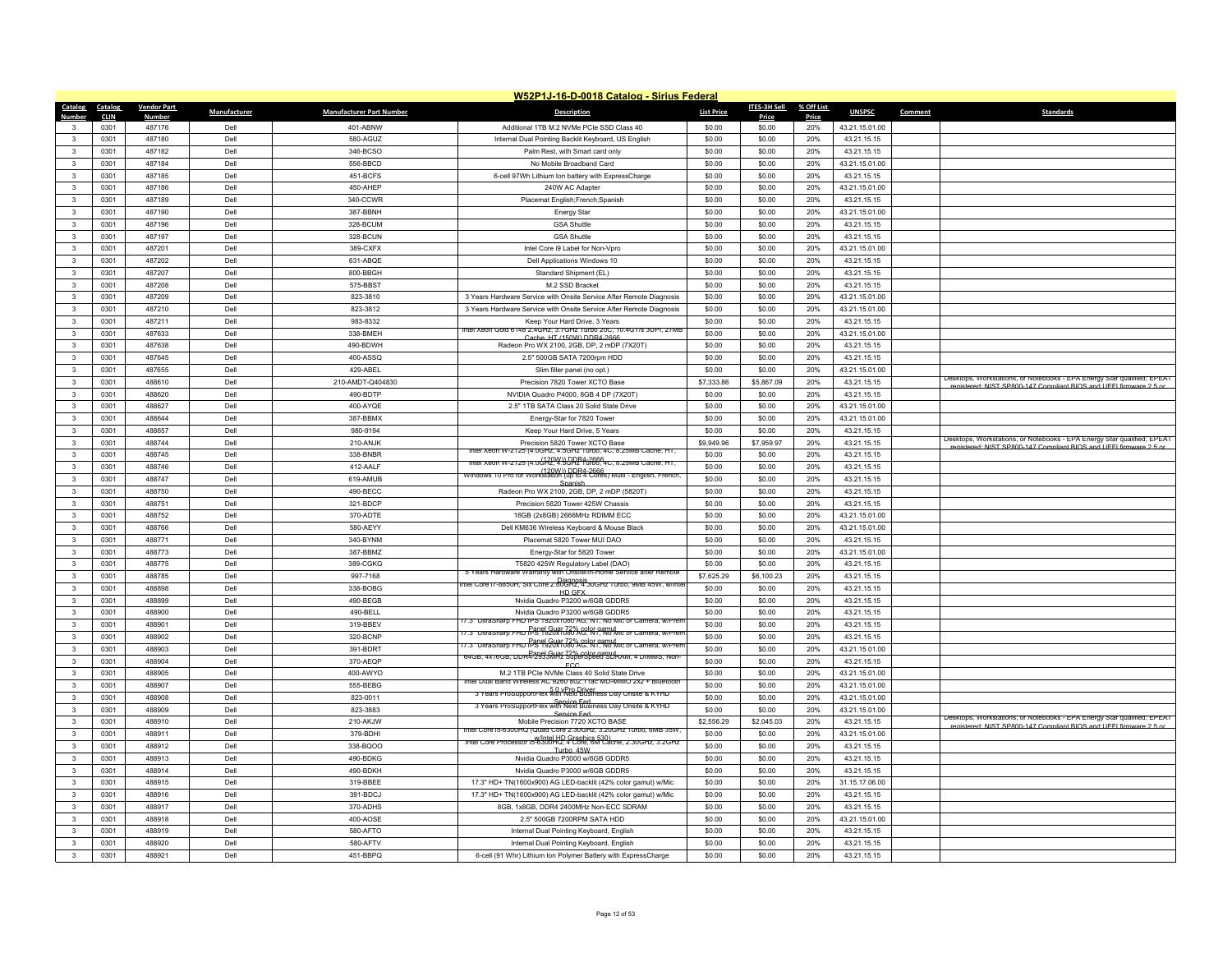|                         | W52P1J-16-D-0018 Catalog - Sirius Federal |                         |                     |                                 |                                                                                                 |                   |                        |              |                |                                                                                                                                                |  |
|-------------------------|-------------------------------------------|-------------------------|---------------------|---------------------------------|-------------------------------------------------------------------------------------------------|-------------------|------------------------|--------------|----------------|------------------------------------------------------------------------------------------------------------------------------------------------|--|
| <b>Catalog</b>          | Catalog                                   | <b>Vendor Part</b>      | <b>Manufacturer</b> | <b>Manufacturer Part Number</b> | <b>Description</b>                                                                              | <b>List Price</b> | ITES-3H Sell           | % Off List   | <b>UNSPSC</b>  | <b>Standards</b><br>Comment                                                                                                                    |  |
| Number<br>3             | <b>CLIN</b><br>0301                       | <u>Number</u><br>488922 | Dell                | $450-AFXO$                      | 240W AC Adapter 7.4mm                                                                           | \$0.00            | <b>Price</b><br>\$0.00 | Price<br>20% | 43.21.15.15    |                                                                                                                                                |  |
| $\mathbf{3}$            | 0301                                      | 488923                  | Dell                | 346-BCFD                        | Palm Rest with Smart Card Reader                                                                | \$0.00            | \$0.00                 | 20%          | 43.21.15.01.00 |                                                                                                                                                |  |
| 3                       | 0301                                      | 488925                  | Dell                | 340-BKNI                        | Placemat ENG/FR                                                                                 | \$0.00            | \$0.00                 | 20%          | 43.21.15.15    |                                                                                                                                                |  |
| 3                       | 0301                                      | 488926                  | Dell                | 330-1838                        | US Power Cord                                                                                   | \$0.00            | \$0.00                 | 20%          | 43.21.15.01.00 |                                                                                                                                                |  |
| $\mathbf{3}$            | 0301                                      | 488927                  | Dell                | 328-BCLC                        | <b>GSA Shuttle</b>                                                                              | \$0.00            | \$0.00                 | 20%          | 31.16.28.00.00 |                                                                                                                                                |  |
| $\mathbf{3}$            | 0301                                      | 488928                  | Dell                | 328-BCLD                        | <b>GSA Shuttle</b>                                                                              | \$0.00            | \$0.00                 | 20%          | 31.16.28.00.00 |                                                                                                                                                |  |
| $\mathbf{3}$            | 0301                                      | 488929                  | Dell                | 389-BHIB                        | Intel Core i5 Label                                                                             | \$0.00            | \$0.00                 | 20%          | 43.21.15.01.00 |                                                                                                                                                |  |
| $\mathbf{3}$            | 0301                                      | 488930                  | Dell                | 804-5016                        | 3 Years Hardware Ser<br>ice with Onsite/In-Home Service After Rem                               | \$0.00            | \$0.00                 | 20%          | 43.21.15.01.00 |                                                                                                                                                |  |
| $\mathbf{3}$            | 0301                                      | 488931                  | Dell                | 804-5018                        | Diagnosis<br>3 Years Hardware Service with Onsite/In-Home Service After Remote                  | \$0.00            | \$0.00                 | 20%          | 43.21.15.01.00 |                                                                                                                                                |  |
| $\mathbf{3}$            | 0301                                      | 488932                  | Dell                | 631-ABHC                        | <b>Diagnosis</b><br>Windows 10                                                                  | \$0.00            | \$0.00                 | 20%          | 43.21.15.15    |                                                                                                                                                |  |
| $\mathbf{3}$            | 0301                                      | 488933                  | Dell                | 452-BBDB                        | Dell Docking Space                                                                              | \$0.00            | \$0.00                 | 20%          | 43.21.15.01.00 |                                                                                                                                                |  |
| $\mathbf{3}$            | 0301                                      | 489707                  | Dell                | 210-AOBM                        | OptiPlex 5260 AIO CTO                                                                           | \$2,422.18        | \$1,937.74             | 20%          | 43.21.15.15    | Desktops, Workstations, or Notebooks - EPA Energy Star qualified; EPEAT                                                                        |  |
| $\mathbf{3}$            | 0301                                      | 489708                  | Dell                | 338-BOCM                        | Intel Core 17-8700 (6 Cores/12MB/121/up to 4.6GHz/65W); supports                                | \$0.00            | \$0.00                 | 20%          | 43.21.15.15    | registered: NIST SP800-147 Compliant BIOS and LIFEL firmware 2.5 or                                                                            |  |
| $\mathbf{3}$            | 0301                                      | 489709                  | Dell                | 370-ADZK                        | Windows 10/Linux<br>32GB 2X16GB DDR4 2666MHz Non-ECC                                            | \$0.00            | \$0.00                 | 20%          | 43.21.15.15    |                                                                                                                                                |  |
| 3                       | 0301                                      | 489710                  | Dell                | 401-AANH                        | No Additional Hard Drive                                                                        | \$0.00            | \$0.00                 | 20%          | 43.21.15.15    |                                                                                                                                                |  |
| $\mathbf{3}$            | 0301                                      | 489712                  | Dell                | 400-AHZI                        | 2.5" 1TB 7200rpm Hard Disk Drive                                                                | \$0.00            | \$0.00                 | 20%          | 43.21.15.15    |                                                                                                                                                |  |
| $\mathbf{3}$            | 0301                                      | 489713                  | Dell                | 340-AFMQ                        | No Wireless Drive                                                                               | \$0.00            | \$0.00                 | 20%          | 31.16.28.00.00 |                                                                                                                                                |  |
| 3                       | 0301                                      | 489714                  | Dell                | 329-BDSB                        | 260 AIO 21.5" FHD 1920x1080 IPS Touch, Camera, Integrated Graphic                               | \$0.00            | \$0.00                 | 20%          | 43.21.15.15    |                                                                                                                                                |  |
| $\mathbf{3}$            | 0301                                      | 489715                  | Dell                | 325-BCZQ                        | <b>Bronze PSU</b><br>No Cable Cover                                                             | \$0.00            | \$0.00                 | 20%          | 43.21.15.15    |                                                                                                                                                |  |
| $\mathbf{3}$            | 0301                                      | 489716                  | Dell                | 379-BBCY                        | No Additional Cable                                                                             | \$0.00            | \$0.00                 | 20%          | 43.21.15.15    |                                                                                                                                                |  |
| 3                       | 0301                                      | 489717                  | Dell                | 575-BBTI                        | OptiPlex All-in-One Basic Stand                                                                 | \$0.00            | \$0.00                 | 20%          | 43.21.15.01.00 |                                                                                                                                                |  |
| $\mathbf{3}$            | 0301                                      | 489718                  | Dell                | 658-BDVR                        | Windows 10 Non-Embedded without IR Camera                                                       | \$0.00            | \$0.00                 | 20%          | 43.21.15.01.00 |                                                                                                                                                |  |
| $\mathbf{3}$            | 0301                                      | 489720                  | Dell                | 391-BDPU                        | OptiPlex All-in-One Touch Panel                                                                 | \$0.00            | \$0.00                 | 20%          | 43.21.15.15    |                                                                                                                                                |  |
| 3                       | 0301                                      | 489722                  | Dell                | 429-ABGY                        | No External ODD                                                                                 | \$0.00            | \$0.00                 | 20%          | 43.21.15.01.00 |                                                                                                                                                |  |
| $\mathbf{3}$            | 0301                                      | 489725                  | Dell                | 340-CDZI                        | Documentation, MUI, OptiPlex 5260                                                               | \$0.00            | \$0.00                 | 20%          | 43.21.15.15    |                                                                                                                                                |  |
| $\mathbf{3}$            | 0301                                      | 489726                  | Dell                | 389-CXIC                        | Regulatory Label, Touch                                                                         | \$0.00            | \$0.00                 | 20%          | 43.21.15.01.00 |                                                                                                                                                |  |
| 3                       | 0301                                      | 489727                  | Dell                | 340-CEEE                        | Package MOD for DAO Fixed/HAS config or no stand config                                         | \$0.00            | \$0.00                 | 20%          | 43.21.15.15    |                                                                                                                                                |  |
| $\overline{\mathbf{3}}$ | 0301                                      | 489729                  | Dell                | 631-ABRQ                        | No Out-of-Band Systems Management                                                               | \$0.00            | \$0.00                 | 20%          | 43.21.15.01.00 |                                                                                                                                                |  |
| $\mathbf{3}$            | 0301                                      | 489730                  | Dell                | 804-1401                        | 3 Years ProSupportFlex with Next Business Day Onsite & KYC                                      | \$0.00            | \$0.00                 | 20%          | 43.21.15.01.00 |                                                                                                                                                |  |
| 3                       | 0301                                      | 489731                  | Dell                | 822-3564                        | 3 Years ProSupportFlex with Next Business Day Onsite & KYC                                      | \$0.00            | \$0.00                 | 20%          | 43.21.15.01.00 |                                                                                                                                                |  |
| $\mathbf{3}$            | 0301                                      | 489732                  | Dell                | 955-4547                        | 3 Years ProSupportFlex with Next Business Day Onsite & KYC                                      | \$0.00            | \$0.00                 | 20%          |                |                                                                                                                                                |  |
| $\mathbf{3}$            | 0301                                      | 489733                  | Dell                | 997-8533                        | 3 Years ProSupportFlex with Next Business Day Onsite & KYC                                      | \$0.00            | \$0.00                 | 20%          | 43.21.15.15    |                                                                                                                                                |  |
| $\mathbf{3}$            | 0301                                      | 489828                  | Dell                | 338-BNKW                        | Service Fed<br>Intel UHD Graphics 620 with Thunderbolt 3 with Core I5-8350U vPro                | \$0.00            | \$0.00                 | 20%          | 43.21.15.15    |                                                                                                                                                |  |
| $\mathbf{R}$            | 0301                                      | 489829                  | Dell                | 451-BBYE                        | (4-cell) 60 Whr Express Charge Capable                                                          | \$0.00            | \$0.00                 | 20%          | 43.21.15.01.00 |                                                                                                                                                |  |
| 3                       | 0301                                      | 489830                  | Dell                | 580-AD.IM                       | Dell KM636 Wireless Keyboard & Mouse English, Black                                             | \$0.00            | \$0.00                 | 20%          | 43.21.15.15    |                                                                                                                                                |  |
| $\mathbf{3}$            | 0301                                      | 489831                  | Dell                | 804-2179                        | 5 Years ProSupport with Next Business Day Onsite Service                                        | \$0.00            | \$0.00                 | 20%          | 43.21.15.01.00 |                                                                                                                                                |  |
| $\mathbf{R}$            | 0301                                      | 489832                  | Dell                | 804-2180                        | 5 Years ProSupport with Next Business Day Onsite Service                                        | \$0.00            | \$0.00                 | 20%          | 43.21.15.01.00 |                                                                                                                                                |  |
| $\mathbf{3}$            | 0301                                      | 489833                  | Dell                | 980-9314                        | Keep Your Hard Drive.5 Years                                                                    | \$0.00            | \$0.00                 | 20%          | 43.21.15.15    |                                                                                                                                                |  |
| $\mathbf{3}$            | 0301                                      | 489836                  | Dell                | 370-AEBI                        | 32GB 2x16GB DDR4 2666MHz UDIMM Non-ECC                                                          | \$0.00            | \$0.00                 | 20%          | 43.21.15.15    |                                                                                                                                                |  |
| $\mathbf{3}$            | 0301                                      | 489843                  | Dell                | 492-BBFS                        | DP to DVI (Single Link) Adapter                                                                 | \$0.00            | \$0.00                 | 20%          | 43.21.15.15    |                                                                                                                                                |  |
| $\mathbf{3}$            | 0301                                      | 489856                  | Dell                | 382-BBFT                        | Optional DisplayPort for SFF                                                                    | \$0.00            | \$0.00                 | 20%          | 43.21.15.01.00 |                                                                                                                                                |  |
| $\mathbf{3}$            | 0301                                      | 490009                  | Dell                | 379-BDCL                        | Intel Core i5-8300H (Quad Core 2.30GHz, 4.00GHz Turbo, 8MB 45W)                                 | \$0.00            | \$0.00                 | 20%          | 43.21.15.01.00 |                                                                                                                                                |  |
| $\mathbf{3}$            | 0301                                      | 490010                  | Dell                | 338-BOGQ                        | Intel Core is-8300H, Quad Core 2.30GHz, 4.00GHz Turbo, 8MB 45W,<br>w/Intel HD GFX               | \$0.00            | \$0.00                 | 20%          | 43.21.15.15    |                                                                                                                                                |  |
| 3                       | 0301                                      | 490011                  | Dell                | 370-AEDR                        | 8GB, 1x8GB, 2666MHz DDR4 Non-ECC                                                                | \$0.00            | \$0.00                 | 20%          | 43.21.15.15    |                                                                                                                                                |  |
| $\overline{\mathbf{3}}$ | 0301                                      | 490012                  | Dell                | 400-ALI                         | 2.5" 500GB 7200RPM SATA Hard Drive                                                              | \$0.00            | \$0.00                 | 20%          | 43.21.15.15    |                                                                                                                                                |  |
| $\mathbf{3}$            | 0301                                      | 490014                  | Dell                | 575-BBSW                        | 2.5" Hard Drive Bracket                                                                         | \$0.00            | \$0.00                 | 20%          | 43.21.15.15    |                                                                                                                                                |  |
| 3                       | 0301                                      | 490330                  | Dell                | 619-AMSD                        | Windows 10 Pro for Workstation (4 Cores Plus) English                                           | \$0.00            | \$0.00                 | 20%          | 43.21.15.15    |                                                                                                                                                |  |
| $\mathbf{3}$            | 0301                                      | 490331                  | Dell                | 338-BOGV                        | ntel Xeon E-2176M, Six Core Xeon 2.70GHz, 4.40GHz Turbo, 12MB<br>45W w/Intel HD GFX             | \$0.00            | \$0.00                 | 20%          | 43.21.15.15    |                                                                                                                                                |  |
| $\mathbf{3}$            | 0301                                      | 490332                  | Dell                | 490-BEJE                        | NVIDIA Quadro P2000 w/4GB GDDR5                                                                 | \$0.00            | \$0.00                 | 20%          | 43.21.15.15    |                                                                                                                                                |  |
| $\mathbf{3}$            | 0301                                      | 490333                  | Dell                | 490-BEJF                        | NVIDIA Quadro P2000 w/4GB GDDR5                                                                 | \$0.00            | \$0.00                 | 20%          | 43.21.15.15    |                                                                                                                                                |  |
| $\mathbf{3}$            | 0301                                      | 490334                  | Dell                | 319-BBEZ                        | 15.6" UltraSharp FHD IPS, 1920x1080 AG, NT, Mic, w/Prem Panel Guar                              | \$0.00            | \$0.00                 | 20%          | 43.21.15.15    |                                                                                                                                                |  |
| $\mathbf{3}$            | 0301                                      | 490335                  | Dell                | 391-BDRI                        | 15.6" UltraSharp FHD IPS, 1920x10801AG, NT, Mic, w/Prem Panel Guar<br>72% color as              | \$0.00            | \$0.00                 | 20%          | 43.21.15.01.00 |                                                                                                                                                |  |
| 3                       | 0301                                      | 490337                  | Dell                | 340-CBRX                        | USB Media Resource, Mobile Precision 7530                                                       | \$0.00            | \$0.00                 | 20%          | 43.21.15.15    |                                                                                                                                                |  |
| $\mathbf{R}$            | 0301                                      | 490339                  | Dell                | 812-3186                        | 5 Years Hardware Service with Onsite Service After Remote Diagnosis                             | \$0.00            | \$0.00                 | 20%          |                |                                                                                                                                                |  |
| 3                       | 0301                                      | 490340                  | Dell                | 980-5714                        | Keep Your Hard Drive, 5 Years                                                                   | \$0.00            | \$0.00                 | 20%          | 43.21.15.15    |                                                                                                                                                |  |
| $\mathbf{3}$            | 0301                                      | 490341                  | Dell                | 210-AOZN                        | Precision 3630 Tower CTO BASE                                                                   | \$4,236.01        | \$3,388.81             | 20%          | 43.21.15.15    | Desktops, Workstations, or Notebooks - EPA Energy Star qualified; EPEAT<br>registered: NIST SP800-147 Compliant BIOS and LIFEL firmware 2.5 or |  |
| $\mathbf{R}$            | 0301                                      | 490342                  | Dell                | 338-BOSQ                        | Intel Xeon E-2174G, 4 Core HT, 8MB Cache, 3.8Ghz, 4.7GHz Turbo w                                | \$0.00            | \$0.00                 | 20%          | 43.21.15.15    |                                                                                                                                                |  |
| 3                       | 0301                                      | 490343                  | Dell                | 412-AAOU                        | Intel Xeon E-2174G, 4 Core HI, Sraphics 630, 3.8Ghz, 4.7GHz Turbo w/<br><b>UHD Graphics 630</b> | \$0.00            | \$0.00                 | 20%          | 43.21.15.01.00 |                                                                                                                                                |  |
| $\mathbf{3}$            | 0301                                      | 490344                  | Dell                | 490-BEKO                        | NVIDIA Quadro P2000, 5GB, 4 DP                                                                  | \$0.00            | \$0.00                 | 20%          | 43.21.15.15    |                                                                                                                                                |  |
| 3                       | 0301                                      | 490345                  | Dell                | 321-BDPK                        | Precision 3630 Tower with 300W up to 90% efficient PSU (80Plus Gold)<br>no SD card reader       | \$0.00            | \$0.00                 | 20%          | 43.21.15.15    |                                                                                                                                                |  |
| 3                       | 0301                                      | 490346                  | Dell                | 370-AEFW                        | 32GB 2x16GB DDR4 2666MHz UDIMM Non-ECC                                                          | \$0.00            | \$0.00                 | 20%          | 43.21.15.15    |                                                                                                                                                |  |
|                         |                                           |                         |                     |                                 |                                                                                                 |                   |                        |              |                |                                                                                                                                                |  |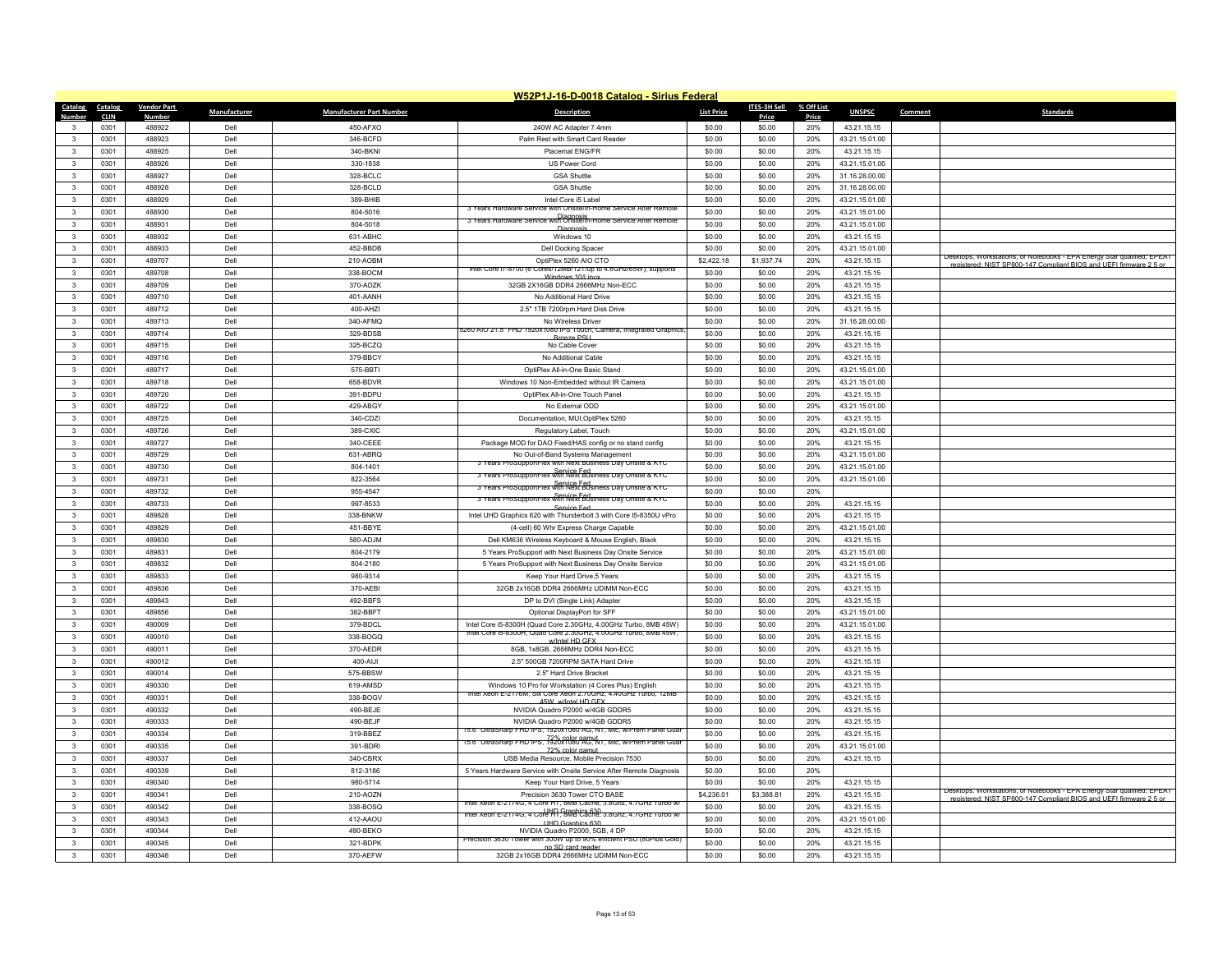|                                         | W52P1J-16-D-0018 Catalog - Sirius Federal |                    |              |                                 |                                                                                                                                        |                   |              |            |                |         |                                                                                                                                               |  |
|-----------------------------------------|-------------------------------------------|--------------------|--------------|---------------------------------|----------------------------------------------------------------------------------------------------------------------------------------|-------------------|--------------|------------|----------------|---------|-----------------------------------------------------------------------------------------------------------------------------------------------|--|
| Catalog                                 | Catalog                                   | <b>Vendor Part</b> | Manufacturer | <b>Manufacturer Part Number</b> | <b>Description</b>                                                                                                                     | <b>List Price</b> | ITES-3H Sell | % Off List | <b>UNSPSC</b>  | Comment | <b>Standards</b>                                                                                                                              |  |
| Number                                  | <b>CLIN</b>                               | <b>Number</b>      |              |                                 |                                                                                                                                        |                   | Price        | Price      |                |         |                                                                                                                                               |  |
| $\mathbf{3}$                            | 0301                                      | 490347             | Dell         | 631-ABTO                        | No Out-of-Band Systems Management                                                                                                      | \$0.00            | \$0.00       | 20%        | 43.21.15.01.00 |         |                                                                                                                                               |  |
| $\mathbf{3}$                            | 0301                                      | 490349             | Dell         | 449-BBMJ                        | C2 2.5 inch Boot HD with optional 1-3 2.5 inch HD                                                                                      | \$0.00            | \$0.00       | 20%        | 43.21.15.15    |         |                                                                                                                                               |  |
| $\mathbf{3}$                            | 0301                                      | 490350             | Dell         | 400-AXXQ                        | 2.5" 512GB SATA Class 20 Solid State Drive                                                                                             | \$0.00            | \$0.00       | 20%        | 43.21.15.01.00 |         |                                                                                                                                               |  |
| $\mathbf{3}$                            | 0301                                      | 490355             | Dell         | 325-BDBE                        | 8x DVD+/-RW 9.5mm Optical Disk Drive                                                                                                   | \$0.00            | \$0.00       | 20%        | 43.21.15.15    |         |                                                                                                                                               |  |
| $\overline{\mathbf{3}}$                 | 0301                                      | 490356             | Dell         | 450-AHED                        | US Power Cord                                                                                                                          | \$0.00            | \$0.00       | 20%        | 43.21.15.01.00 |         |                                                                                                                                               |  |
| 3                                       | 0301                                      | 490357             | Dell         | 340-CFFJ                        | Quick Start Guide                                                                                                                      | \$0.00            | \$0.00       | 20%        | 43.21.15.15    |         |                                                                                                                                               |  |
| $\mathbf{3}$                            | 0301                                      | 490358             | Dell         | 620-ABFD                        | Windows 10 Pro, WKSTA OS Recovery 64bit - USB                                                                                          | \$0.00            | \$0.00       | 20%        | 43.21.15.15    |         |                                                                                                                                               |  |
| $\mathbf{3}$                            | 0301                                      | 490361             | Dell         | 340-CBUU                        | Shipping Material for MT DAO                                                                                                           | \$0.00            | \$0.00       | 20%        | 43.21.15.15    |         |                                                                                                                                               |  |
| $\mathbf{3}$                            | 0301                                      | 490362             | Dell         | 340-CBVE                        | Shipping Material for MT DAO                                                                                                           | \$0.00            | \$0.00       | 20%        | 43.21.15.15    |         |                                                                                                                                               |  |
| $\mathbf{3}$                            | 0301                                      | 490363             | Dell         | 389-CUOQ                        | Precision 3630, 300W Reg Label DAO                                                                                                     | \$0.00            | \$0.00       | 20%        | 43.21.15.01.00 |         |                                                                                                                                               |  |
| $\mathbf{3}$                            | 0301                                      | 490368             | Dell         | 492-BCLP                        | No Additional Port                                                                                                                     | \$0.00            | \$0.00       | 20%        | 43.21.15.15    |         |                                                                                                                                               |  |
| $\mathbf{3}$                            | 0301                                      | 490369             | Dell         | 997-2813                        | 5 Years Hardware Ser<br>ce with Onsite/In-Home Service After Remote<br>Diagne                                                          | \$0.00            | \$0.00       | 20%        | 43.21.15.15    |         |                                                                                                                                               |  |
| $\mathbf{3}$                            | 0301                                      | 490370             | Dell         | 210-ALXM                        | Precision 7920 Rack XCTO Base                                                                                                          | \$8,632.00        | \$6,905.60   | 20%        | 43.20.21.05.00 |         | Desktops, Workstations, or Notebooks - EPA Energy Star qualified; EPEAT<br>registered: NIST SP800-147 Compliant BIOS and UEEI firmware 2.5 or |  |
| $\overline{\mathbf{3}}$                 | 0301                                      | 490371             | Dell         | 338-BMIZ                        | intel Xeon Silver 4110 2.1GHz, 3.0GHz Turbo, 8C, 9.6GT/s 2OPI, 11ME                                                                    | \$0.00            | \$0.00       | 20%        | 43.21.15.01.00 |         |                                                                                                                                               |  |
| $\mathbf{3}$                            | 0301                                      | 490372             | Dell         | 370-ADSJ                        | Intel Xeon Silver 4110 2.1GHz, 3.0GHz Turbo, 8C, 9.6G1/s 2UPI, 11MB                                                                    | \$0.00            | \$0.00       | 20%        | 43.21.15.01.00 |         |                                                                                                                                               |  |
| $\overline{\mathbf{3}}$                 | 0301                                      | 490374             | Dell         | 329-BDMU                        | Cache HT (85W) DDR4-2400<br>Dell Precision R7920 Chassis                                                                               | \$0.00            | \$0.00       | 20%        | 43.21.15.01.00 |         |                                                                                                                                               |  |
| $\mathbf{3}$                            | 0301                                      | 490375             | Dell         | 329-BDMV                        | Dell Precision R7920 Chassis                                                                                                           | \$0.00            | \$0.00       | 20%        | 43.21.15.01.00 |         |                                                                                                                                               |  |
| $\mathbf{3}$                            | 0301                                      | 490376             | Dell         | 389-CGBJ                        | Dell Precision R7920 Chassis                                                                                                           | \$0.00            | \$0.00       | 20%        | 43.21.15.01.00 |         |                                                                                                                                               |  |
| $\overline{\mathbf{3}}$                 | 0301                                      | 490377             | Dell         | 470-ACNW                        | Dell Precision R7920 Chassis                                                                                                           | \$0.00            | \$0.00       | 20%        | 43.21.15.01.00 |         |                                                                                                                                               |  |
|                                         |                                           |                    |              |                                 |                                                                                                                                        |                   |              |            |                |         |                                                                                                                                               |  |
| $\mathbf{3}$                            | 0301                                      | 490378             | Dell         | 750-AAVV                        | Dell Precision R7920 Chassis                                                                                                           | \$0.00            | \$0.00       | 20%        | 43.21.15.01.00 |         |                                                                                                                                               |  |
| $\mathbf{3}$                            | 0301                                      | 490379             | Dell         | 370-ADTO                        | 48GB 6x8GB DDR4 2666MHz RDIMM ECC                                                                                                      | \$0.00            | \$0.00       | 20%        | 43.21.15.15    |         |                                                                                                                                               |  |
| $\mathbf{3}$                            | 0301                                      | 490380             | Dell         | 450-AGTL                        | Dual, Hot-plug, Redundant Power Supply (1+1), 1600W                                                                                    | \$0.00            | \$0.00       | 20%        | 43.21.15.15    |         |                                                                                                                                               |  |
| $\mathbf{3}$                            | 0301                                      | 490381             | Dell         | 449-BBLL                        | C5 SATA HDD/SSD Drives with RAID 0,1,5,10 (with PERC Controllers)<br>PERC H740P HW RAID Card 12Gbps SAS /SATA(6.0Gb/s) 8GB cache       | \$0.00            | \$0.00       | 20%        | 43.21.15.01.00 |         |                                                                                                                                               |  |
| $\mathbf{3}$                            | 0301                                      | 490382             | Dell         | 403-BBQJ                        | PERC H740P RM RAID Card 12Gbps SAS SATA(6.0Gb/s) 8GB cache                                                                             | \$0.00            | \$0.00       | 20%        | 43.21.15.01.00 |         |                                                                                                                                               |  |
| $\mathbf{3}$                            | 0301                                      | 490383             | Dell         | 403-BBRE                        | RAID 0/1/5/10 (Windows 7 not supported)                                                                                                | \$0.00            | \$0.00       | 20%        | 43.21.15.01.00 |         |                                                                                                                                               |  |
| $\overline{\mathbf{3}}$                 | 0301                                      | 490384             | Dell         | 400-AYKX                        | 2.5" 1TB SATA Class 20 Solid State Drive                                                                                               | \$0.00            | \$0.00       | 20%        | 43.21.15.01.00 |         |                                                                                                                                               |  |
| $\mathbf{3}$                            | 0301                                      | 490385             | Dell         | 575-BBOG                        | 2.5" 1TB SATA Class 20 Solid State Drive                                                                                               | \$0.00            | \$0.00       | 20%        | 43.21.15.15    |         |                                                                                                                                               |  |
| $\mathbf{3}$                            | 0301                                      | 490390             | Dell         | 400-ATYN                        | No Drive Selected                                                                                                                      | \$0.00            | \$0.00       | 20%        | 43.21.15.15    |         |                                                                                                                                               |  |
| $\mathbf{3}$                            | 0301                                      | 490395             | Dell         | 429-ABBM                        | Slimline DVD+/-RW SATA                                                                                                                 | \$0.00            | \$0.00       | 20%        | 43.21.15.01.00 |         |                                                                                                                                               |  |
| $\mathbf{3}$                            | 0301                                      | 490396             | Dell         | 470-ACJY                        | Slimline DVD+/-RW SATA                                                                                                                 | \$0.00            | \$0.00       | 20%        | 43.21.15.01.00 |         |                                                                                                                                               |  |
| $\overline{3}$                          | 0301                                      | 490397             | Dell         | 780-BBCM                        | RAID <sub>5</sub>                                                                                                                      | \$0.00            | \$0.00       | 20%        | 43.21.15.01.00 |         |                                                                                                                                               |  |
| $\mathbf{3}$                            | 0301                                      | 490398             | Dell         | 540-BBZR                        | Intel I350 (4x1Gbit) Quad Port Network Daughter Card                                                                                   | \$0.00            | \$0.00       | 20%        | 43.21.15.01.00 |         |                                                                                                                                               |  |
| $\mathbf{3}$                            | 0301                                      | 490399             | Dell         | 997-5857                        | 5 Years Hardware Warranty with Onsite/In-Home Service after Remote                                                                     | \$0.00            | \$0.00       | 20%        | 43.21.15.15    |         |                                                                                                                                               |  |
| $\mathbf{3}$                            | 0301                                      | 490400             | Dell         | 461-AAEW                        | Diagnosi<br>Trusted Platform Module 2.0                                                                                                | \$0.00            | \$0.00       | 20%        | 43.21.15.15    |         |                                                                                                                                               |  |
| 3                                       | 0301                                      | 490401             | Dell         | 389-CGBI                        | 7920 Rack Regulatory Label                                                                                                             | \$0.00            | \$0.00       | 20%        | 43.21.15.01.00 |         |                                                                                                                                               |  |
| $\overline{\mathbf{3}}$                 | 0301                                      | 490402             | Dell         | 389-CGFM                        | 7920 Rack Regulatory Label                                                                                                             | \$0.00            | \$0.00       | 20%        | 43.21.15.01.00 |         |                                                                                                                                               |  |
| $\mathbf{3}$                            | 0301                                      | 490403             | Dell         | 340-BTBI                        | Placemat 7920 Rack DAO                                                                                                                 | \$0.00            | \$0.00       | 20%        | 43.21.15.01.00 |         |                                                                                                                                               |  |
|                                         | 0301                                      | 490404             | Dell         | 340-BVQC                        | Placemat 7920 Rack DAO                                                                                                                 | \$0.00            | \$0.00       | 20%        | 43.21.15.01.00 |         |                                                                                                                                               |  |
| $\mathbf{3}$<br>$\overline{\mathbf{3}}$ | 0301                                      | 490405             | Dell         | 430-XYMD                        |                                                                                                                                        | \$0.00            | \$0.00       | 20%        |                |         |                                                                                                                                               |  |
|                                         |                                           |                    |              |                                 | Resource DVD 7920 Rack                                                                                                                 |                   |              |            | 43.21.15.01.00 |         |                                                                                                                                               |  |
| $\mathbf{3}$                            | 0301                                      | 490408             | Dell         | 770-BBMN                        | ReadyRails Sliding Rails With Cable Management Arm                                                                                     | \$0.00            | \$0.00       | 20%        | 23.15.30.34.00 |         |                                                                                                                                               |  |
| $\mathbf{3}$                            | 0301                                      | 490409             | Dell         | 328-BCQW                        | Ship Material 7920 Rack                                                                                                                | \$0.00            | \$0.00       | 20%        | 43.21.15.15    |         |                                                                                                                                               |  |
| $\mathbf{3}$                            | 0301                                      | 490410             | Dell         | 350-BBMK                        | <b>Bezel</b>                                                                                                                           | \$0.00            | \$0.00       | 20%        | 43.21.15.01.00 |         |                                                                                                                                               |  |
| $\mathbf{3}$                            | 0301                                      | 490411             | Dell         | 350-BBML                        | Bezel                                                                                                                                  | \$0.00            | \$0.00       | 20%        | 43.21.15.01.00 |         |                                                                                                                                               |  |
| $\mathbf{3}$                            | 0301                                      | 490412             | Dell         | 321-BCSJ                        | Chassis with up to 8 x 2.5" SAS/SATA Hard Drives for 1CPU Configuration                                                                | \$0.00            | \$0.00       | 20%        | 43.21.15.01.00 |         |                                                                                                                                               |  |
| $\overline{\mathbf{3}}$                 | 0301                                      | 490413             | Dell         | 631-ABKJ                        | OpenManage DVD Kit, Poweredge R740<br>Intel Core Xeon E-2176M (Six Core, 2.70GHz, 4.40GHz Turbo, 12MB                                  | \$0.00            | \$0.00       | 20%        | 43.21.15.15    |         |                                                                                                                                               |  |
| $\mathbf{3}$                            | 0301                                      | 490448             | Dell         | 379-BDCH                        | 45W)                                                                                                                                   | \$0.00            | \$0.00       | 20%        | 43.21.15.01.00 |         |                                                                                                                                               |  |
| $\mathbf{3}$                            | 0301                                      | 490450             | Dell         | 401-ABPV                        | 2.5 inch 512GB Class 20 SATA Solid State Drive                                                                                         | \$0.00            | \$0.00       | 20%        | 43.21.15.01.00 |         |                                                                                                                                               |  |
| $\mathbf{3}$                            | 0301                                      | 490451             | Dell         | 338-BOME                        | Intel Xeon CPU label                                                                                                                   | \$0.00            | \$0.00       | 20%        | 43.21.15.15    |         |                                                                                                                                               |  |
| $\mathbf{3}$                            | 0301                                      | 490452             | Dell         | 658-BDYP                        | Dell Applications for Windows 10                                                                                                       | \$0.00            | \$0.00       | 20%        | 43.21.15.01.00 |         |                                                                                                                                               |  |
| $\mathbf{3}$                            | 0301                                      | 490481             | Dell         | 391-BDLO                        | 14.0" FHD (1920 x 1080), Anti-Giare, IR CAM/Mic, WLAN w/ASA, Narrov<br>Border Carbon Fiber back On-ce                                  | \$0.00            | \$0.00       | 20%        | 43.21.15.15    |         |                                                                                                                                               |  |
| $\overline{\mathbf{3}}$                 | 0301                                      | 490482             | Dell         | 555-BBEU                        | No Wireless LAN Card                                                                                                                   | \$0.00            | \$0.00       | 20%        | 43.21.15.15    |         |                                                                                                                                               |  |
| $\mathbf{3}$                            | 0301                                      | 490483             | Dell         | 555-BBCX                        | No Wireless LAN Card                                                                                                                   | \$0.00            | \$0.00       | 20%        | 43.21.15.15    |         |                                                                                                                                               |  |
| $\mathbf{3}$                            | 0301                                      | 490484             | Dell         | 452-BDDU                        | Jell Business Dock - WD15 with 180W adapter with DiB mDP to DP cable                                                                   | \$269.99          | \$215.99     | 20%        | 43.21.15.15    |         |                                                                                                                                               |  |
| $\mathbf{3}$                            | 0301                                      | 490930             | Dell         | 338-BMEG                        | Dual Intel Xeon Gold 6146 3.2GHz, 4.2GHz Turbo, 12C, 10.46GT/s 3UPI                                                                    | \$0.00            | \$0.00       | 20%        | 43.21.15.01.00 |         |                                                                                                                                               |  |
| $\overline{\mathbf{3}}$                 | 0301                                      | 490931             | Dell         | 338-BMIF                        | Dual Intel Xeon Gold 6146 3.2GH <u>e (165W) DDR4-2666</u><br>Dual Intel Xeon Gold 6146 3.2GH <u>e (165W) DDR4-2666, 10.46GT/s</u> 3UPI | \$0.00            | \$0.00       | 20%        | 43.21.15.01.00 |         |                                                                                                                                               |  |
| $\overline{\mathbf{3}}$                 | 0301                                      | 490933             | Dell         | 490-BDRH                        | 24 75MB Cache (165W) DDR4-2667<br>NVIDIA Quadro P4000, 8GB, 4 DP (7920 Rack)                                                           | \$0.00            | \$0.00       | 20%        | 43.21.15.01.00 |         |                                                                                                                                               |  |
| $\mathbf{3}$                            | 0301                                      | 490934             | Dell         | 370-ADVJ                        | 128GB 8x16GB DDR4 2666MHz RDIMM ECC                                                                                                    | \$0.00            | \$0.00       | 20%        | 43.21.15.15    |         |                                                                                                                                               |  |
|                                         |                                           |                    | Dell         | 403-BBRD                        | Zx integrated intel 4 port SATA controllers (8 ports @ 6.0Gbps) SW RAID                                                                | \$0.00            |              |            |                |         |                                                                                                                                               |  |
| 3<br>$\mathbf{3}$                       | 0301                                      | 490936             |              |                                 | 0.1.5.10 (on 4 ports on                                                                                                                |                   | \$0.00       | 20%        | 43.21.15.01.00 |         |                                                                                                                                               |  |
|                                         | 0301                                      | 490937             | Dell         | 400-ASTG                        | 2.5" 512GB SATA Class 20 Solid State Drive                                                                                             | \$0.00            | \$0.00       | 20%        | 43.21.15.01.00 |         |                                                                                                                                               |  |
| 3                                       | 0301                                      | 490938             | Del          | 429-ABDZ                        | No Optical                                                                                                                             | \$0.00            | \$0.00       | 20%        | 43.21.15.01.00 |         |                                                                                                                                               |  |
| $\mathbf{3}$                            | 0301                                      | 490939             | Dell         | 490-BBVO                        | Remote Access Host Card, Quad Display, Tera2, Full Height                                                                              | \$0.00            | \$0.00       | 20%        | 43.21.15.01.00 |         |                                                                                                                                               |  |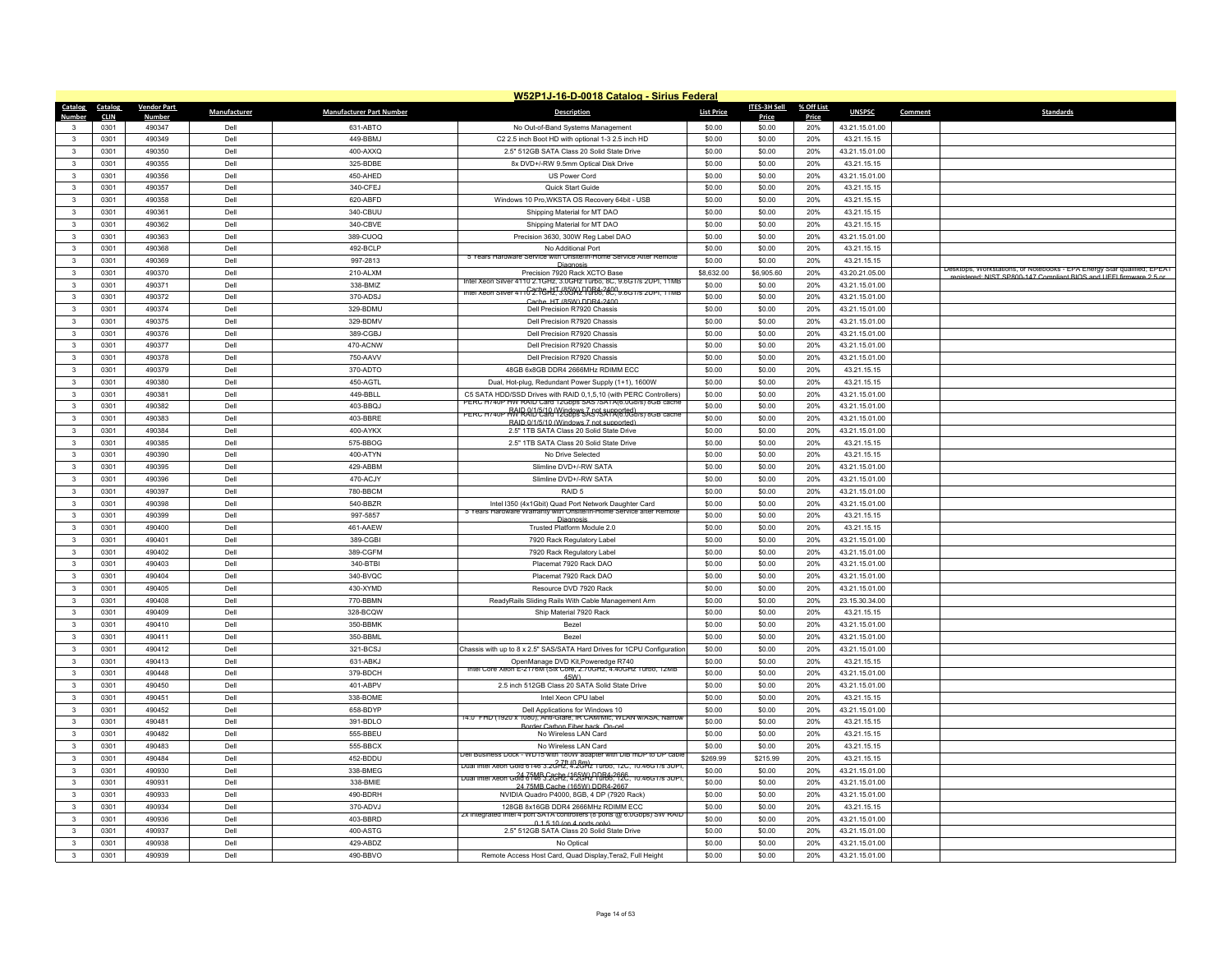|                         | W52P1J-16-D-0018 Catalog - Sirius Federal |                        |                               |                                      |                                                                                                                          |                            |                           |            |                                  |                                                                                                                                               |  |  |
|-------------------------|-------------------------------------------|------------------------|-------------------------------|--------------------------------------|--------------------------------------------------------------------------------------------------------------------------|----------------------------|---------------------------|------------|----------------------------------|-----------------------------------------------------------------------------------------------------------------------------------------------|--|--|
| Catalog                 | Catalog                                   | <b>Vendor Part</b>     | Manufacturer                  | <b>Manufacturer Part Number</b>      | <b>Description</b>                                                                                                       | <b>List Price</b>          | ITES-3H Sell              | % Off List | <b>UNSPSC</b>                    | Comment<br><b>Standards</b>                                                                                                                   |  |  |
| Numhei                  | <b>CLIN</b>                               | <b>Numbe</b><br>490940 |                               | 540-BBZS                             | ιτει χ/ τυ υ                                                                                                             | \$0.00                     | Price                     | Price      |                                  |                                                                                                                                               |  |  |
| $\mathbf{R}$            | 0301<br>0301                              | 490997                 | Dell<br>Dell                  |                                      | Daughter Card                                                                                                            |                            | \$0.00                    | 20%        | 43.21.15.01.00                   | Jesktops, Workstations, or Notebooks - EPA Energy Star qualified; EPEAT                                                                       |  |  |
|                         | 0301                                      | 491093                 | Dell                          | 210-ALXM-Q405942<br>210-ALXM-Q405970 | Precision 7920 Rack XCTO Base (Custom)<br>Precision 7920 Rack XCTO Base - Custom                                         | \$19,844.00<br>\$11,208.67 | \$15,875.20<br>\$8,966.94 | 20%<br>20% | 43.20.21.05.00<br>43.20.21.05.00 | Fenistered: NIST SP800-147 Compliant BIOS and UEEL firmware 2-DEAT<br>Desktops. Workstations, or Notebooks - EPA Energy Star qualified; EDEAT |  |  |
| $\mathbf{3}$            |                                           |                        |                               |                                      | on Gold 6134 3.2GHz, 3.7GHz Turbo, 8C, 10.4GT/s 3UPI                                                                     |                            |                           |            |                                  | registered: NIST SP800-147 Compliant BIOS and UFFI firmware 2.5 or                                                                            |  |  |
| $\mathbf{3}$            | 0301                                      | 491094                 | Dell                          | 338-BMDY                             | 24 75MB Cache, HT (130W) DDR4-2666                                                                                       | \$0.00                     | \$0.00                    | 20%        | 43.21.15.01.00                   |                                                                                                                                               |  |  |
| $\mathbf{3}$            | 0301                                      | 491095                 | Dell                          | 450-AGTJ                             | Dual, Hot-plug, Redundant Power Supply (1+1), 1100W<br>Jeli Ultra-Speed Drive Duo PCIe SSD X8 Card, 1 M.Z 51ZGB PCIE NVM | \$0.00                     | \$0.00                    | 20%        | 43.21.15.15                      |                                                                                                                                               |  |  |
| 3                       | 0301                                      | 491096                 | Dell                          | 401-ABGY                             | Dell Ultra-Speed Drive Duas 49 Seld State Drive<br>Dell Ultra-Speed Drive Duas 49 Card State Drive                       | \$0.00                     | \$0.00                    | 20%        | 43.21.15.01.00                   |                                                                                                                                               |  |  |
| $\mathbf{3}$            | 0301                                      | 491097                 | Dell                          | 414-BBBT                             | Class 40 Solid State Driv                                                                                                | \$0.00                     | \$0.00                    | 20%        | 43.21.15.01.00                   |                                                                                                                                               |  |  |
| $\mathbf{3}$            | 0302                                      | 491098                 | Dell                          | 997-5918                             | 3 Years ProSupport Plus with Next Business Day Onsite Service                                                            | \$0.00                     | \$0.00                    | 20%        | 81.11.18.11.00                   |                                                                                                                                               |  |  |
| 3                       | 0302                                      | 491099                 | Dell                          | 997-5927                             | 3 Years ProSupport Plus with Next Business Day Onsite Service                                                            | \$0.00                     | \$0.00                    | 20%        | 81.11.18.11.00                   |                                                                                                                                               |  |  |
| $\overline{\mathbf{3}}$ | 0302                                      | 491100                 | Dell                          | 997-5939                             | 3 Years ProSupport Plus with Next Business Day Onsite Service                                                            | \$0.00                     | \$0.00                    | 20%        | 81.11.18.11.00                   |                                                                                                                                               |  |  |
| 3                       | 0302                                      | 491101                 | Dell                          | 997-5953                             | 3 Years ProSupport Plus with Next Business Day Onsite Service                                                            | \$0.00                     | \$0.00                    | 20%        | 81.11.18.11.00                   |                                                                                                                                               |  |  |
| 3                       | 0301                                      | 491103                 | Dell                          | 405-AAQD                             | C1Z Dell Ultra-Speed Drive Duo Boot, 1-2 PCIe NVMe Solid State Drives                                                    | \$0.00                     | \$0.00                    | 20%        | 43.21.15.01.00                   |                                                                                                                                               |  |  |
| $\mathbf{A}$            | 0301                                      | 491104                 | Dell                          | 770-BBKQ                             | No Rack Rails                                                                                                            | \$0.00                     | \$0.00                    | 20%        | 43.21.15.01.00                   |                                                                                                                                               |  |  |
| 3                       | 0301                                      | 492184                 | Del                           | 391-BDRS                             | 17.3" HD+ 1600x900 AG non-touch, No Mic, 42% color gamut                                                                 | \$0.00                     | \$0.00                    | 20%        | 43.21.15.01.00                   | Desktops, Workstations, or Notebooks - EPA Energy Star qualified; EPEAT                                                                       |  |  |
| $\mathbf{3}$            | 0301                                      | 492670                 | Dell                          | 210-ALXM-288558                      | Precision 7920 Rack XCTO Base<br>,010 6130 2.1GMZ, 3.7GMZ TUNOO, 16C,                                                    | \$15,948.00                | \$12,758.40               | 20%        | 43.20.21.05.00                   | registered: NIST SP800-147 Compliant BIOS and UFFI firmware 2.5 or                                                                            |  |  |
| $\mathbf{3}$            | 0301                                      | 492671                 | Dell                          | 338-BMDV                             | Dual Intel Xeon Gold 81502.1GHz (325 Yr 2008-2666, 10.4G1/s 3UPT)                                                        | \$0.00                     | \$0.00                    | 20%        | 43.21.15.01.00                   |                                                                                                                                               |  |  |
| 3                       | 0301                                      | 492672                 | Dell                          | 338-BMHL                             | 22MR Cache, HT (125W) DDR4-2667                                                                                          | \$0.00                     | \$0.00                    | 20%        | 43.21.15.01.00                   |                                                                                                                                               |  |  |
| 3                       | 0301                                      | 492673                 | Dell                          | 490-BDRQ                             | NVIDIA Quadro P5000, 16GB, 4 DP, DL-DVI-D (7920 Rack)                                                                    | \$0.00                     | \$0.00                    | 20%        | 43.21.15.01.00                   |                                                                                                                                               |  |  |
| $\mathbf{3}$            | 0301                                      | 492675                 | Dell                          | 400-ASSJ                             | 2.5" 1TB 7200rpm SATA Hard Drive                                                                                         | \$0.00                     | \$0.00                    | 20%        | 43.21.15.01.00                   |                                                                                                                                               |  |  |
| $\mathbf{3}$            | 0301                                      | 492677                 | Dell                          | 350-BBMM                             | Bezel w/QYSNC                                                                                                            | \$0.00                     | \$0.00                    | 20%        | 43.21.15.15                      |                                                                                                                                               |  |  |
| 3                       | 0301                                      | 492942                 | Dell                          | 338-BIKC                             | Intel Celeron G3900 2.8GHz, 2M cache, 2C/2T, no turbo (51W)                                                              | \$0.00                     | \$0.00                    | 20%        | 43.21.15.15                      |                                                                                                                                               |  |  |
| $\mathbf{3}$            | 0301                                      | 492943                 | Dell                          | 412-AAGT                             | Intel Celeron G3900 2.8GHz, 2M cache, 2C/2T, no turbo (51W)                                                              | \$0.00                     | \$0.00                    | 20%        | 43.21.15.01.00                   |                                                                                                                                               |  |  |
| 3                       | 0301                                      | 492944                 | Dell                          | 370-AEKN                             | 8GB 2666MT/s DDR4 ECC UDIMM                                                                                              | \$0.00                     | \$0.00                    | 20%        | 43.21.15.15                      |                                                                                                                                               |  |  |
| 3                       | 0301                                      | 492945                 | Dell                          | 542-BBCQ                             | On-Board LOM 1GBE Dual Port (BCM5720 GbE LOM)                                                                            | \$0.00                     | \$0.00                    | 20%        | 43.21.15.01.00                   |                                                                                                                                               |  |  |
| $\mathbf{R}$            | 0301                                      | 492946                 | Dell                          | 385-BBIJ                             | iDRAC8, Basic                                                                                                            | \$0.00                     | \$0.00                    | 20%        | 43.21.15.01.00                   |                                                                                                                                               |  |  |
| 3                       | 0301                                      | 492948                 | Dell                          | 528-BBCY                             | Dynamic Host Configuration Protocol Enabled                                                                              | \$0.00                     | \$0.00                    | 20%        | 43.21.15.01.00                   |                                                                                                                                               |  |  |
| $\mathbf{3}$            | 0301                                      | 492949                 | Dell                          | 806-0205                             | 3 Year ProSupport with NBD On-site Service                                                                               | \$0.00                     | \$0.00                    | 20%        | 81.11.18.11.00                   |                                                                                                                                               |  |  |
| $\mathbf{3}$            | 0301                                      | 492950                 | Dell                          | 806-0369                             | 3 Year ProSupport with NBD On-site Service                                                                               | \$0.00                     | \$0.00                    | 20%        | 81.11.18.11.00                   |                                                                                                                                               |  |  |
| 3                       | 0301                                      | 493105                 | Dell                          | 210-AOSR                             | Dell Latitude 5491                                                                                                       | \$2.183.28                 | \$1,746.62                | 20%        | 43.21.15.15                      | Desktops, Workstations, or Notebooks - EPA Energy Star qualified; EPEAT<br>registered: NIST SP800-147 Compliant BIOS and UFFI firmware 2.5 or |  |  |
| $\mathbf{3}$            | 0301                                      | 493106                 | Dell                          | 379-BDCF                             | 8th Generation Intel Core i5-8400H Processor (4 Core, 8MB Cache,                                                         | \$0.00                     | \$0.00                    | 20%        | 43.21.15.01.00                   |                                                                                                                                               |  |  |
| $\mathbf{3}$            | 0301                                      | 493107                 | Del                           | 338-BOFY                             | Intel Core is 8400H with Intel UHL 630 Graphics with DisplayPort over<br><b>LISB Type-C</b>                              | \$0.00                     | \$0.00                    | 20%        | 43.21.15.15                      |                                                                                                                                               |  |  |
| 3                       | 0301                                      | 493108                 | Dell                          | 631-ABTH                             | No Out-of-Band Systems Management                                                                                        | \$0.00                     | \$0.00                    | 20%        | 43.21.15.01.00                   |                                                                                                                                               |  |  |
| $\mathbf{3}$            | 0301                                      | 493109                 | Dell                          | 370-AECX                             | 8GB, 1x8GB, DDR4 Non-ECC                                                                                                 | \$0.00                     | \$0.00                    | 20%        | 43.21.15.15                      |                                                                                                                                               |  |  |
| 3                       | 0301                                      | 493110                 | Dell                          | 400-AWTJ                             | M.2 512GB SATA Class 20 Solid State Drive                                                                                | \$0.00                     | \$0.00                    | 20%        | 43.21.15.01.00                   |                                                                                                                                               |  |  |
| 3                       | 0301                                      | 493111                 | Dell                          | 320-BCJW                             | 4" FHD 1920 x 1080 Anti-Glare Non-Touch, WVA Camera & Microphone                                                         | \$0.00                     | \$0.00                    | 20%        | 43.21.15.15                      |                                                                                                                                               |  |  |
| $\mathbf{3}$            | 0301                                      | 493112                 | Dell                          | 391-BDSC                             | I4" FHD 1920 x 1080 Anti-Glare Non-Touch, WVA Camera & Microphone<br>WI AN/WWAN Canable                                  | \$0.00                     | \$0.00                    | 20%        | 43.21.15.01.00                   |                                                                                                                                               |  |  |
| 3                       | 0301                                      | 493113                 | Dell                          | 583-BEHW                             | Dual Point Keyboard English US with backlight                                                                            | \$0.00                     | \$0.00                    | 20%        | 43.21.15.15                      |                                                                                                                                               |  |  |
| 3                       | 0301                                      | 493114                 | Dell                          | 555-BEHC                             | Wireless Driver, QCA61x4A WLAN card                                                                                      | \$0.00                     | \$0.00                    | 20%        | 43.21.15.01.00                   |                                                                                                                                               |  |  |
| $\mathbf{3}$            | 0301                                      | 493115                 | Dell                          | 451-BBXV                             | 4 Cell 68Whr ExpressCharge Capable Battery                                                                               | \$0.00                     | \$0.00                    | 20%        | 43.21.15.15                      |                                                                                                                                               |  |  |
| $\mathbf{3}$            | 0301                                      | 493116                 | Dell                          | 346-BCVL                             | Palmrest for Smart Card only, Dual Point, USB over Type C                                                                | \$0.00                     | \$0.00                    | 20%        | 43.21.15.15                      |                                                                                                                                               |  |  |
| 3                       | 0301                                      | 493117                 | Dell                          | 340-CCWM                             | Quick Reference Guide                                                                                                    | \$0.00                     | \$0.00                    | 20%        | 43.21.15.15                      |                                                                                                                                               |  |  |
| $\mathbf{3}$            | 0301                                      | 493118                 | Dell                          | 340-CDSK                             | MIX Shuttle SHIP (FED)                                                                                                   | \$0.00                     | \$0.00                    | 20%        | 43.21.15.15                      |                                                                                                                                               |  |  |
| $\mathbf{3}$            | 0301                                      | 493119                 | Dell                          | 658-BDUY                             | Additional System Software for Windows Operating System                                                                  | \$0.00                     | \$0.00                    | 20%        | 43.21.15.15                      |                                                                                                                                               |  |  |
| $\mathbf{3}$            | 0301                                      | 493130                 | Dell                          | 210-AOSR-Q406179                     | Dell Latitude 5491 - Custom                                                                                              | \$2,458.25                 | \$1,966.60                | 20%        | 43.21.15.15                      | Desktops, Workstations, or Notebooks - EPA Energy Star qualified; EPEAT<br>registered: NIST SP800-147 Compliant BIOS and UFFI firmware 2.5 or |  |  |
| $\mathbf{R}$            | 0301                                      | 493131                 | Dell                          | 338-BMEB                             | ntel Xeon Gold 6138 2.0GHz, 3.7GHz Turbo, 20C, 10.4GT/s 3UPI, 27MB<br>Cache, HT (125W) DDR4-2666                         | \$0.00                     | \$0.00                    | 20%        | 43.21.15.01.00                   |                                                                                                                                               |  |  |
| $\mathbf{3}$            | 0301                                      | 493132                 | Dell                          | 490-BFHQ                             | Nvidia Quadro RTX4000, 8GB, 3DP, VirtualLink (XX20T)                                                                     | \$0.00                     | \$0.00                    | 20%        | 43.21.15.01.00                   |                                                                                                                                               |  |  |
| 3                       | 0301                                      | 493133                 | Dell                          | 321-BENT                             | Precision 7920 Tower Chassis (BC PCIe) CL                                                                                | \$0.00                     | \$0.00                    | 20%        | 43.21.15.15                      |                                                                                                                                               |  |  |
| $\mathbf{R}$            | 0301                                      | 493134                 | Dell                          | 321-BDFD                             | Intel Integrated controller (RST-e) with 1-2 Front FlexBay NVMe Drives                                                   | \$0.00                     | \$0.00                    | 20%        | 43.21.15.15                      |                                                                                                                                               |  |  |
| 3                       | 0301                                      | 493135                 | Dell                          | 321-BDFE                             | Intel Integrated controller (RST-e) with 1-2 Front FlexBay NVMe Drives                                                   | \$0.00                     | \$0.00                    | 20%        | 43 21 15 15                      |                                                                                                                                               |  |  |
| $\mathbf{3}$            | 0301                                      | 493136                 | Dell                          | 401-ABJR                             | M.2 1TB PCIe NVMe Class 40 Solid State Drive                                                                             | \$0.00                     | \$0.00                    | 20%        | 43.21.15.01.00                   |                                                                                                                                               |  |  |
| $\mathbf{3}$            | 0301                                      | 493137                 | Dell                          | 470-ACOX                             | 16x Half Height DVD-/+RW Cables                                                                                          | \$0.00                     | \$0.00                    | 20%        | 43.21.15.01.00                   |                                                                                                                                               |  |  |
| 3                       | 0301                                      | 493163                 | <b>Axiom Memory Solutions</b> | AXG51593398/1                        | 16GB DDR3-1600 LV RDIMM TAA COMPLIANT                                                                                    | \$424.00                   | \$339.20                  | 20%        | 43.21.15.15                      |                                                                                                                                               |  |  |
| $\mathbf{3}$            | 0301                                      | 493164                 | Western Digital<br>Cornora    | WDS200T2B0A                          | WESTERN DIGITAL : WD Blue 2TB 3D NAND PC SSD, 2.5 inch                                                                   | \$492.00                   | \$393.60                  | 20%        | 43.20.18.03.00                   |                                                                                                                                               |  |  |
| $\mathbf{3}$            | 0301                                      | 493195                 | Del                           | 210-ANOP                             | Dell Latitude 7290, XCTO, GSA                                                                                            | \$2,510.13                 | \$2,008.10                | 20%        | 43.20.21.05.00                   | Desktops, Workstations, or Notebooks - EPA Energy Star qualified; EPEAT<br>registered: NIST SP800-147 Compliant BIOS and UFFI firmware 2.5 or |  |  |
| 3                       | 0301                                      | 493196                 | Dell                          | 338-BNFM                             | Intel UHD Graphics 620 with Displayport over USB Type C with Core ib                                                     | \$0.00                     | \$0.00                    | 20%        | 43.21.15.15                      |                                                                                                                                               |  |  |
| $\overline{\mathbf{3}}$ | 0301                                      | 493197                 | Dell                          | 631-ABOC                             | Intel vPro Technology Advanced Management Features                                                                       | \$0.00                     | \$0.00                    | 20%        | 43.21.15.15                      |                                                                                                                                               |  |  |
| 3                       | 0301                                      | 493198                 | Dell                          | 391-BDLN                             | 12.5" HD 1366 x 768 Anti-Glare.Non_Touch HD CAM/Mic. WLAN/WWAI<br>canable. Mag Alloy hack                                | \$0.00                     | \$0.00                    | 20%        | 43.21.15.15                      |                                                                                                                                               |  |  |
| 3                       | 0301                                      | 493199                 | Dell                          | 555-BDVW                             | Intel Dual-Band Wireless-AC 8265 Wi-Fi + BT 4.2 Wireless Driver (2x2)                                                    | \$0.00                     | \$0.00                    | 20%        | 43.21.15.15                      |                                                                                                                                               |  |  |
| $\mathbf{R}$            | 0301                                      | 493200                 | Dell                          | 555-BDGD                             | Intel Dual-Band Wireless-AC 8265 Wi-Fi + BT 4.2 Wireless Card (2x2)                                                      | \$0.00                     | \$0.00                    | 20%        | 43.21.15.15                      |                                                                                                                                               |  |  |
|                         | 0301                                      | 493201                 | <b>Del</b>                    | 346-BCQM                             | Single Point, ENG backlit included, Smartcard only with Displayport over<br>Tyne C                                       | \$0.00                     | \$0.00                    | 20%        | 43.21.15.15                      |                                                                                                                                               |  |  |
| 3                       | 0301                                      | 493202                 | Dell                          | 340-BYPC                             | Quick Reference Guide, English/French                                                                                    | \$0.00                     | \$0.00                    | 20%        | 43.21.15.15                      |                                                                                                                                               |  |  |
|                         |                                           |                        |                               |                                      |                                                                                                                          |                            |                           |            |                                  |                                                                                                                                               |  |  |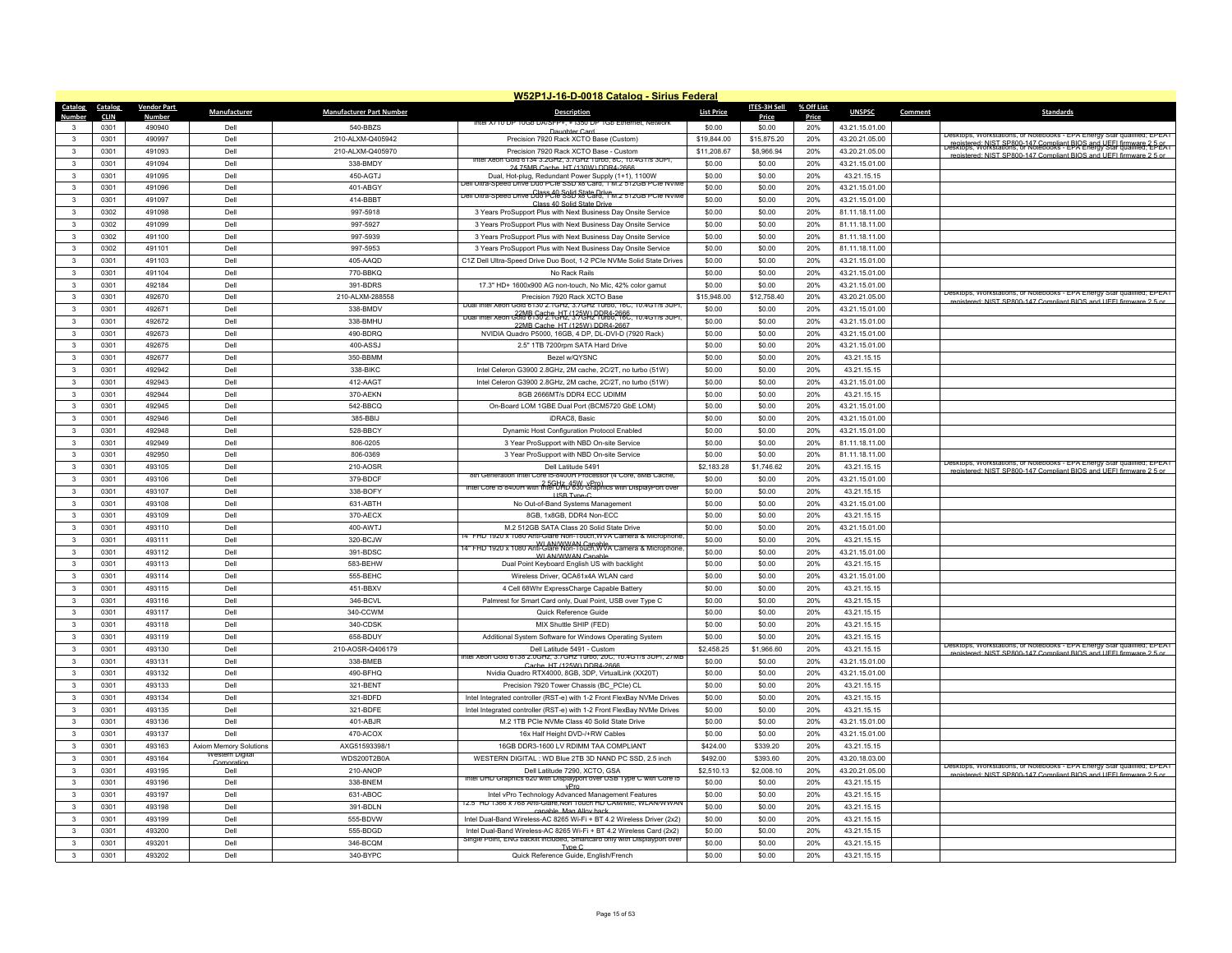|                              | W52P1J-16-D-0018 Catalog - Sirius Federal |                    |                                            |                                 |                                                                                                                                 |                   |                  |            |                               |         |                                                                                                                                                  |  |
|------------------------------|-------------------------------------------|--------------------|--------------------------------------------|---------------------------------|---------------------------------------------------------------------------------------------------------------------------------|-------------------|------------------|------------|-------------------------------|---------|--------------------------------------------------------------------------------------------------------------------------------------------------|--|
| Catalog                      | Catalog                                   | <b>Vendor Part</b> | Manufacturer                               | <b>Manufacturer Part Number</b> | <b>Description</b>                                                                                                              | <b>List Price</b> | ITES-3H Sell     | % Off List | <b>UNSPSC</b>                 | Comment | <b>Standards</b>                                                                                                                                 |  |
| Number                       | <b>CLIN</b>                               | <b>Number</b>      |                                            |                                 |                                                                                                                                 |                   | Price            | Price      |                               |         |                                                                                                                                                  |  |
| $\mathbf{3}$                 | 0301                                      | 493203             | Dell                                       | 389-CGJO                        | 8th Gen Intel Core i5 vPro Label                                                                                                | \$0.00            | \$0.00           | 20%        | 43.21.15.01.00                |         |                                                                                                                                                  |  |
| $\mathbf{3}$                 | 0301                                      | 493204<br>493205   | Dell<br>Dell                               | 658-BDSG<br>340-BYPP            | Software for Windows 10                                                                                                         | \$0.00<br>\$0.00  | \$0.00           | 20%<br>20% | 43.21.15.15                   |         |                                                                                                                                                  |  |
| $\mathbf{3}$                 | 0301                                      |                    |                                            |                                 | MIX Shuttle SHIP (FED)<br>Intel Core (9-9940X 3.3GHz, 4.5GHz Turbo, 14C, 19.25MB Cache, HT,                                     |                   | \$0.00           |            | 43.21.15.15                   |         |                                                                                                                                                  |  |
| $\mathbf{3}$<br>$\mathbf{R}$ | 0301<br>0301                              | 493218<br>493219   | Dell<br>Dell                               | 338-BRYO                        | Intel Core i9-9940X 3.3GHz, 4.5GHz Turbo, 14C, 19.25MB Cache, HT,                                                               | \$0.00            | \$0.00           | 20%<br>20% | 43.21.15.15<br>43.21.15.01.00 |         |                                                                                                                                                  |  |
|                              | 0301                                      | 493220             | Dell                                       | 389-CGEV<br>490-BEBH            | (165W) DDR4-2666 Non-ECC<br>NVIDIA Quadro P4000, 8GB, 4 DP (5820T)                                                              | \$0.00<br>\$0.00  | \$0.00<br>\$0.00 | 20%        | 43.21.15.01.00                |         |                                                                                                                                                  |  |
| 3<br>$\mathbf{3}$            | 0301                                      | 493221             | Dell                                       | 321-BDTZ                        | Precision 5820 Tower Core X 950W PCIe FlexBay Chassis                                                                           | \$0.00            | \$0.00           | 20%        | 43.21.15.15                   |         |                                                                                                                                                  |  |
| $\mathbf{R}$                 | 0301                                      | 493222             | Dell                                       | 370-AEER                        | 64GB 4x16GB DDR4 2666MHz UDIMM Non-ECC                                                                                          | \$0.00            | \$0.00           | 20%        | 43.21.15.15                   |         |                                                                                                                                                  |  |
| 3                            | 0301                                      | 493223             | Dell                                       | 400-AUOW                        | 4TB 5400rpm 3.5 SATA Hard Drive                                                                                                 | \$0.00            | \$0.00           | 20%        | 43.21.15.01.00                |         |                                                                                                                                                  |  |
| $\mathbf{3}$                 | 0301                                      | 493225             | Dell                                       | 389-CGKH                        | T5820 950W Regulatory Label (DAO)                                                                                               | \$0.00            | \$0.00           | 20%        | 43.21.15.15                   |         |                                                                                                                                                  |  |
| $\mathbf{3}$                 | 0301                                      | 493226             | Dell                                       | 997-7188                        | 3 Years ProSupport with Next Business Day Onsite Service                                                                        | \$0.00            | \$0.00           | 20%        | 81.11.18.11.00                |         |                                                                                                                                                  |  |
| 3                            | 0301                                      | 493227             | Dell                                       | 997-7208                        | 3 Years ProSupport with Next Business Day Onsite Service                                                                        | \$0.00            | \$0.00           | 20%        | 81.11.18.11.00                |         |                                                                                                                                                  |  |
| $\mathbf{3}$                 | 0301                                      | 493241             | Dell                                       | 210-ANOP-Q406242                | Dell Latitude 7290, XCTO, GSA - Custom                                                                                          | \$2,683.35        | \$2,146.68       | 20%        | 43.20.21.05.00                |         | Desktops, Workstations, or Notebooks - EPA Energy Star qualified; EPEAT                                                                          |  |
| $\mathbf{3}$                 | 0301                                      | 493335             | Dell                                       | 210-ANWH-C                      | Dell Latitude 5290 2-in-1 XCTOG Base (Custom Configuration)                                                                     | \$2,633.27        | \$2,106.62       | 20%        | 43.21.15.15                   |         | registered: NIST SP800-147 Compliant BIOS and UEEL firmware 2-DeCATE.<br>Desktops, Workstations, or Notebooks - EPA Energy Star qualified; EPEAT |  |
| 3                            | 0301                                      | 493336             | Dell                                       | 210-ANWH                        | Dell Latitude 5290 2-in-1 XCTOG Base                                                                                            | \$0.00            | \$0.00           | 20%        | 43.21.15.15                   |         | registered: NIST SP800-147 Compliant BIOS and UFFI firmware 2.5 or                                                                               |  |
| $\mathbf{3}$                 | 0301                                      | 493337             | Dell                                       | 338-BPJL                        | Intel Core i5 vPro CPU I5-8350U Thunderbolt 16GB                                                                                | \$0.00            | \$0.00           | 20%        | 43.21.15.15                   |         |                                                                                                                                                  |  |
| $\mathbf{3}$                 | 0301                                      | 493338             | Dell                                       | 631-ABOF                        | Intel vPro Technology Advanced Management Features                                                                              | \$0.00            | \$0.00           | 20%        | 43.21.15.15                   |         |                                                                                                                                                  |  |
| 3                            | 0301                                      | 493339             | Dell                                       | 631-ABOL                        | Intel vPro Technology Advanced Management Features                                                                              | \$0.00            | \$0.00           | 20%        | 43.21.15.15                   |         |                                                                                                                                                  |  |
| $\mathbf{3}$                 | 0301                                      | 493340             | Dell                                       | 370-AEHM                        | 16GB LPDDR3 2133MHz                                                                                                             | \$0.00            | \$0.00           | 20%        | 43.21.15.15                   |         |                                                                                                                                                  |  |
| 3                            | 0301                                      | 493341             | Dell                                       | 391-BDMR                        | 12.3" WUXGA+ 1920 x 1280 Touch 3:2                                                                                              | \$0.00            | \$0.00           | 20%        | 43.21.15.15                   |         |                                                                                                                                                  |  |
| $\mathbf{3}$                 | 0301                                      | 493342             | Dell                                       | 555-BDWE                        | Intel Dual-Band Wireless-AC 8265 Driver                                                                                         | \$0.00            | \$0.00           | 20%        | 43.21.15.15                   |         |                                                                                                                                                  |  |
| $\mathbf{3}$                 | 0301                                      | 493343             | Dell                                       | 470-ACHO                        | Intel Dual Band Wireless AC 8265 (802.11ac) 2x2 + Bluetooth 4.2                                                                 | \$0.00            | \$0.00           | 20%        | 43.21.15.01.00                |         |                                                                                                                                                  |  |
| 3                            | 0301                                      | 493344             | Dell                                       | 555-BDIB                        | Intel Dual Band Wireless AC 8265 (802.11ac) 2x2 + Bluetooth 4.2                                                                 | \$0.00            | \$0.00           | 20%        | 43.21.15.01.00                |         |                                                                                                                                                  |  |
| 3                            | 0301                                      | 493345             | Dell                                       | 575-BBMD                        | Intel Dual Band Wireless AC 8265 (802.11ac) 2x2 + Bluetooth 4.2                                                                 | \$0.00            | \$0.00           | 20%        | 43.21.15.15                   |         |                                                                                                                                                  |  |
| $\mathbf{3}$                 | 0301                                      | 493346             | Dell                                       | 451-BBZD                        | 42 WHr Polymer, ExpressCharge Capable                                                                                           | \$0.00            | \$0.00           | 20%        | 43.21.15.15                   |         |                                                                                                                                                  |  |
| 3                            | 0301                                      | 493347             | Dell                                       | 492-BBXR                        | 65W Adapter, USB Type-C                                                                                                         | \$0.00            | \$0.00           | 20%        | 43.21.15.01.00                |         |                                                                                                                                                  |  |
| $\mathbf{3}$                 | 0301                                      | 493348             | Dell                                       | 340-BZEB                        | Placemat, FRE/ENG                                                                                                               | \$0.00            | \$0.00           | 20%        | 43.21.15.15                   |         |                                                                                                                                                  |  |
| $\mathbf{3}$                 | 0301                                      | 493349             | Dell                                       | 387-BBIT                        | <b>Energy Star</b>                                                                                                              | \$0.00            | \$0.00           | 20%        | 43.21.15.01.00                |         |                                                                                                                                                  |  |
| 3                            | 0301                                      | 493350             | Dell                                       | 328-BCPV                        | Shuttle Packaging - GSA                                                                                                         | \$0.00            | \$0.00           | 20%        | 43.21.15.15                   |         |                                                                                                                                                  |  |
| 3                            | 0301                                      | 493351             | Dell                                       | 328-BCQN                        | Shuttle Packaging - GSA                                                                                                         | \$0.00            | \$0.00           | 20%        | 43.21.15.15                   |         |                                                                                                                                                  |  |
| $\mathbf{3}$                 | 0301                                      | 493352             | Dell                                       | 389-CGNW                        | Regulatory Label, 8265 WL+NFC GSA                                                                                               | \$0.00            | \$0.00           | 20%        | 43.21.15.01.00                |         |                                                                                                                                                  |  |
| 3                            | 0301                                      | 493354             | Dell                                       | 409-BCUT                        | Intel Rapid Storage Technology                                                                                                  | \$0.00            | \$0.00           | 20%        | 43.21.15.01.00                |         |                                                                                                                                                  |  |
| $\mathbf{3}$                 | 0301                                      | 493355             | Dell                                       | 631-ABOH                        | <b>WIN10</b>                                                                                                                    | \$0.00            | \$0.00           | 20%        | 43.21.15.15                   |         |                                                                                                                                                  |  |
| $\mathbf{3}$                 | 0301                                      | 493356             | Dell                                       | 319-BBDX                        | Integrated HD Webcam                                                                                                            | \$0.00            | \$0.00           | 20%        | 43.21.15.15                   |         |                                                                                                                                                  |  |
| 3                            | 0301                                      | 493357             | Dell                                       | 824-4763                        | 1 Year Hardware Warranty with Onsite/In-Home Service after Remote                                                               | \$0.00            | \$0.00           | 20%        | 81.11.18.12.00                |         |                                                                                                                                                  |  |
| $\mathbf{3}$                 | 0301                                      | 493358             | Dell                                       | 824-4780                        | 1 Year Hardware Warranty with Onsite/In-Home Service after Remote<br>Diganopic                                                  | \$0.00            | \$0.00           | 20%        | 81.11.18.12.00                |         |                                                                                                                                                  |  |
| $\mathbf{3}$                 | 0301                                      | 493359             | Dell                                       | 580-AGQM                        | Latitude 5290 Travel Keyboard, ENG                                                                                              | \$0.00            | \$0.00           | 20%        | 43.21.15.15                   |         |                                                                                                                                                  |  |
| 3                            | 0301                                      | 493360             | Dell                                       | 320-BCLM                        | Back Cover w/smart card, finger print reader, NFC, and Thunderbolt (Ful<br>Security)                                            | \$0.00            | \$0.00           | 20%        | 43.21.15.15                   |         |                                                                                                                                                  |  |
| $\mathbf{3}$                 | 0301                                      | 493361             | lewlett Packard<br><b>Faterprise (HPF)</b> | 2TL37AV                         | CTO RCTOU I5-8350U FHD DP BL FPR CAM 650                                                                                        | \$1,500.00        | \$1,200.00       | 20%        | 43.21.15.15                   |         |                                                                                                                                                  |  |
| $\overline{\mathbf{3}}$      | 0301                                      | 493363             | <b>Figterieti Packard</b>                  | 2GN90AV#ABA                     | CTO W10P 64                                                                                                                     | \$400.00          | \$320.00         | 20%        | 43.21.15.15                   |         |                                                                                                                                                  |  |
| 3                            | 0301                                      | 493364             | <b>Frewrett Packard</b>                    | 2GN61AV                         | CTO INTEGRATED HD 720P DM CAM                                                                                                   | \$10.00           | \$8.00           | 20%        | 43.21.15.15                   |         |                                                                                                                                                  |  |
| $\mathbf{3}$                 | 0301                                      | 493365             | <b>Fretorett PackaFd</b>                   | 2GN43AV                         | CTO 8GB 1X8GB DDR4 2400                                                                                                         | \$300.00          | \$240.00         | 20%        | 43.21.15.15                   |         |                                                                                                                                                  |  |
| $\mathbf{3}$                 | 0301                                      | 493366             | <b>Faterprise (HPF)</b>                    | 2GN53AV                         | CTO 256GB SSD PCIE NVME VALUE                                                                                                   | \$300.00          | \$240.00         | 20%        | 43.21.15.15                   |         |                                                                                                                                                  |  |
| $\mathbf{3}$                 | 0301                                      | 493367             | Fnterprise (HPF)<br>Flewlett Packard       | 2GN26AV                         | CTO NO OP DISC DR                                                                                                               | \$3.00            | \$2.40           | 20%        | 43.21.15.15                   |         |                                                                                                                                                  |  |
| $\mathbf{3}$                 | 0301                                      | 493368             | <b>Figteriet Packard</b>                   | 2GN60AV                         | CTO VGA PT                                                                                                                      | \$7.00            | \$5.60           | 20%        | 43.21.15.15                   |         |                                                                                                                                                  |  |
| $\mathbf{3}$                 | 0301                                      | 493369             | Frewrett Packard                           | 2GN25AV                         | CTO NO NEAR FLD COMM NO NFC                                                                                                     | \$3.00            | \$2.40           | 20%        | 43.21.15.15                   |         |                                                                                                                                                  |  |
| 3                            | 0301                                      | 493370             | Frewrett Packard                           | 2GN63AV                         | CTO INTEL 8265 AC 2X2 + BT 4.2 WW                                                                                               | \$30.00           | \$24.00          | 20%        | 43.21.15.15                   |         |                                                                                                                                                  |  |
| $\mathbf{3}$                 | 0301                                      | 493371             | Enterprise (HPF                            | 2GN33AV                         | CTO NO WWAN                                                                                                                     | \$3.00            | \$2.40           | 20%        | 43.21.15.15                   |         |                                                                                                                                                  |  |
| $\overline{\mathbf{3}}$      | 0301                                      | 493372             | <b>Faterari se (HPF</b>                    | 2GN47AV                         | CTO FPR                                                                                                                         | \$10.00           | \$8.00           | 20%        | 43.21.15.15                   |         |                                                                                                                                                  |  |
| $\mathbf{3}$                 | 0301                                      | 493373             | <b>Frewrett Packard</b>                    | 2GN46AV                         | CTO ACTIVE SMARTCARD                                                                                                            | \$3.00            | \$2.40           | 20%        | 43.21.15.15                   |         |                                                                                                                                                  |  |
| $\mathbf{3}$                 | 0301                                      | 493374             | <b>Figteriet Packard</b>                   | 2GZ43AV                         | CTO 3C 48 WHR LONG LIFE                                                                                                         | \$45.00           | \$36.00          | 20%        | 43.21.15.15                   |         |                                                                                                                                                  |  |
| $\mathbf{3}$                 | 0301                                      | 493375             | Frewreri Packard                           | 2GM94AV                         | CTO 45 W SMART NPFC AC ADPT                                                                                                     | \$10.00           | \$8.00           | 20%        | 43.21.15.15                   |         |                                                                                                                                                  |  |
| $\mathbf{3}$                 | 0301                                      | 493376             | <b>Faterprise (HPF)</b>                    | 2GN74AV#ABA                     | CTO 1M C5 PWR CORD                                                                                                              | \$3.00            | \$2.40           | 20%        | 43.21.15.15                   |         |                                                                                                                                                  |  |
| $\mathbf{3}$                 | 0301                                      | 493377             | Enterprise (HPE)                           | 2GN80AV#ABA                     | CTO DUAL POINT BL SR                                                                                                            | \$90.00           | \$72.00          | 20%        | 43.21.15.15                   |         |                                                                                                                                                  |  |
| $\mathbf{3}$                 | 0301                                      | 493378             | Frewreri se (HPF)                          | 2GN71AV#ABA                     | CTO 3/3/0 WTY                                                                                                                   | \$180.00          | \$144.00         | 20%        | 43.21.15.15                   |         |                                                                                                                                                  |  |
| $\mathbf{3}$<br>$\mathbf{R}$ | 0301                                      | 493379             | Frewrett Packard                           | 2GN23AV                         | CTO AMT ENABLED                                                                                                                 | \$3.00            | \$2.40           | 20%        | 43.21.15.15                   |         |                                                                                                                                                  |  |
|                              | 0301                                      | 493380             | <b>Fretorett PackaFd</b>                   | 2GN79AV#ABA                     | CTO COUNTRY LOCALIZATION                                                                                                        | \$3.00            | \$2,40           | 20%        | 43.21.15.15                   |         |                                                                                                                                                  |  |
| 3                            | 0301                                      | 493381             | Fnterprise (HPF)                           | 1QE38AV                         | CTO CORE I5 VPRO G8 LBL<br>5 Years ProSupport Flex with Next Business Day Onsite & Keep Your                                    | \$3.00            | \$2,40           | 20%        | 43.21.15.15                   |         |                                                                                                                                                  |  |
| $\mathbf{3}$                 | 0301                                      | 494272             | Dell                                       | 980-9204                        | <b>Hard Drive Service</b>                                                                                                       | \$0.00            | \$0.00           | 20%        | 81.11.18.11.00                |         |                                                                                                                                                  |  |
| 3                            | 0301                                      | 494416<br>494854   | Dell                                       | 490-BFHO                        | Dual Nvidia Quadro RTX4000, 8GB, 3DP, VirtualLink (XX20T)<br>tel Core 17-8700K, 6 Core, 12MB Cache, 3.7GHz, 4.7Ghz Turbo w/ UHI | \$0.00            | \$0.00           | 20%        | 43.21.15.01.00                |         |                                                                                                                                                  |  |
| 3                            | 0301                                      |                    | Dell                                       | 338-BOVQ                        | Graphics 630                                                                                                                    | \$0.00            | \$0.00           | 20%        | 43.21.15.15                   |         |                                                                                                                                                  |  |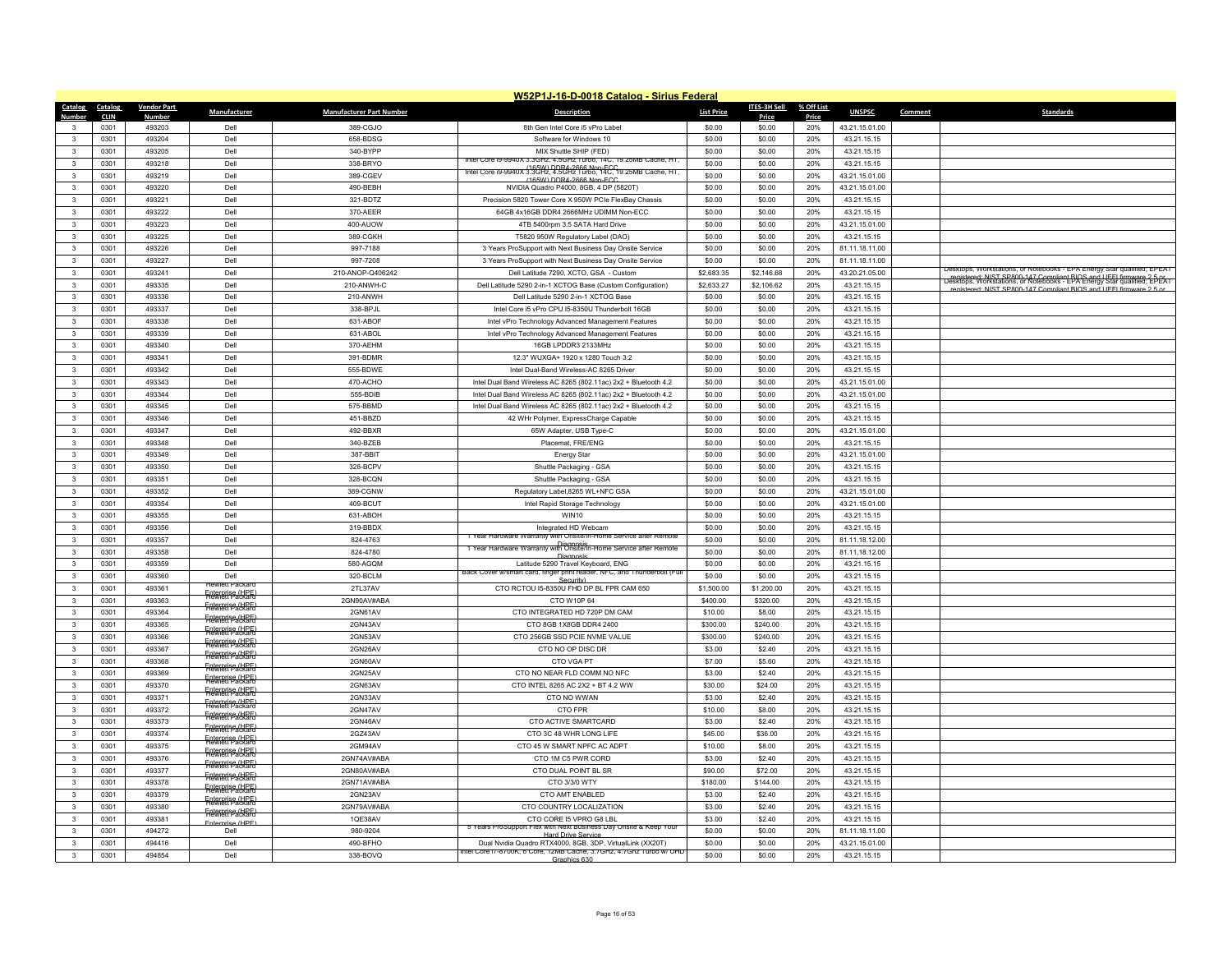|                              |              |                    |              |                                 | W52P1J-16-D-0018 Catalog - Sirius Federal                                                                                            |                   |                  |            |                               |         |                                                                                                                                               |
|------------------------------|--------------|--------------------|--------------|---------------------------------|--------------------------------------------------------------------------------------------------------------------------------------|-------------------|------------------|------------|-------------------------------|---------|-----------------------------------------------------------------------------------------------------------------------------------------------|
| Catalog                      | Catalog      | <b>Vendor Part</b> | Manufacturer | <b>Manufacturer Part Number</b> | Description                                                                                                                          | <b>List Price</b> | ITES-3H Sell     | % Off List | <b>UNSPSC</b>                 | Comment | <b>Standards</b>                                                                                                                              |
| Number                       | <b>CLIN</b>  | <b>Number</b>      |              |                                 | ttel Core 17-8700K, 6 Core, 12MB (                                                                                                   |                   | Price            | Price      |                               |         |                                                                                                                                               |
| $\mathbf{3}$                 | 0301<br>0301 | 494855<br>494857   | Dell<br>Dell | 412-AAOT<br>400-AIWF            | Granhics 630                                                                                                                         | \$0.00<br>\$0.00  | \$0.00<br>\$0.00 | 20%<br>20% | 43.21.15.01.00                |         |                                                                                                                                               |
| $\mathbf{3}$<br>$\mathbf{3}$ |              | 494858             | Del          |                                 | 2.5" 1TB 7200RPM SATA Hard Disk Drive                                                                                                | \$0.00            |                  | 20%        | 43.21.15.01.00                |         |                                                                                                                                               |
|                              | 0301         |                    |              | 570-AACQ                        | Dell USB Laser 6-Button Mouse                                                                                                        |                   | \$0.00           |            | 43.21.15.01.00                |         |                                                                                                                                               |
| $\mathbf{3}$<br>$\mathbf{R}$ | 0301         | 494859<br>494860   | Dell<br>Dell | 555-BEGY                        | Intel I210 1Gb Ethernet Adapter (1X1GbE)                                                                                             | \$0.00<br>\$0.00  | \$0.00           | 20%<br>20% | 43.21.15.01.00                |         |                                                                                                                                               |
|                              | 0301<br>0301 | 494861             | Dell         | 387-BBCG<br>338-BOMC            | No Estar<br>Coffee Lake I7 CPU label                                                                                                 | \$0.00            | \$0.00<br>\$0.00 | 20%        | 31.16.28.00.00<br>43.21.15.15 |         |                                                                                                                                               |
| 3<br>$\mathbf{3}$            | 0301         | 494923             | Dell         | 210-AOKJ                        | Optiplex 7060 Mini Tower XCTO                                                                                                        | \$2,500.00        | \$2,000.00       | 20%        | 43.21.15.15                   |         | Desktops, Workstations, or Notebooks - EPA Energy Star qualified; EPEAT                                                                       |
| $\mathbf{R}$                 | 0301         | 494924             | Dell         | 338-BNZU                        | Intel Core is 8500 (6 Cores/9MB/61/up to 4.1GHz/65W); supports                                                                       | \$0.00            | \$0.00           | 20%        | 43.21.15.15                   |         | registered: NIST SP800-147 Compliant BIOS and HEEL firmware 2.5 or                                                                            |
| 3                            | 0301         | 494926             | Dell         | 325-BCXM                        | Windows 10/Linux<br>8x DVD+/-RW 9.5mm Optical Disk Drive                                                                             | \$0.00            | \$0.00           | 20%        | 43.21.15.15                   |         |                                                                                                                                               |
| $\mathbf{3}$                 | 0301         | 494927             | Dell         | 401-AAKW                        | Additional 2.5 inch 500GB 7200rpm SATA Hard Disk Drive                                                                               | \$0.00            | \$0.00           | 20%        | 43.21.15.01.00                |         |                                                                                                                                               |
| $\mathbf{3}$                 | 0301         | 494928             | Dell         | 470-ABRL                        | Additional 2.5 inch 500GB 7200rpm SATA Hard Disk Drive                                                                               | \$0.00            | \$0.00           | 20%        | 43.21.15.01.00                |         |                                                                                                                                               |
| 3                            | 0301         | 494929             | Dell         | 490-BEFS                        | NVIDIA GeForce GT 730, 2GB, FH (DP/DP)                                                                                               | \$0.00            | \$0.00           | 20%        | 43.21.15.01.00                |         |                                                                                                                                               |
| $\mathbf{3}$                 | 0301         | 494931             | Dell         | 575-BBGL                        | 2.5" 1TB 7200rpm Hard Disk Drive                                                                                                     | \$0.00            | \$0.00           | 20%        | 43.21.15.15                   |         |                                                                                                                                               |
| $\mathbf{3}$                 | 0301         | 494939             | Dell         | 340-CDYY                        | MOD,PLCMT,QSG,7060,MT,DAO1                                                                                                           | \$0.00            | \$0.00           | 20%        | 43.21.15.15                   |         |                                                                                                                                               |
| 3                            | 0301         | 494940             | Dell         | 631-ABQO                        | No Out-of-Band Systems Management                                                                                                    | \$0.00            | \$0.00           | 20%        | 43.21.15.15                   |         |                                                                                                                                               |
| $\mathbf{3}$                 | 0301         | 494941             | Dell         | 389-CXGK                        | Regulatory Label 7060 Mini Tower                                                                                                     | \$0.00            | \$0.00           | 20%        | 43.21.15.01.00                |         |                                                                                                                                               |
| 3                            | 0301         | 494942             | Dell         | 450-AAOJ                        | System Power Cord (US)                                                                                                               | \$0.00            | \$0.00           | 20%        | 43.21.15.15                   |         |                                                                                                                                               |
| 3                            | 0301         | 494944             | Dell         | 340-CDWT                        | Ship Material for OptiPlex Tower                                                                                                     | \$0.00            | \$0.00           | 20%        | 43.21.15.15                   |         |                                                                                                                                               |
| $\mathbf{3}$                 | 0301         | 494949             | Dell         | 210-AOKJ-Q406959                | Optiplex 7060 Mini Tower XCTO - Custom                                                                                               | \$2,500.56        | \$2,000.45       | 20%        | 43.21.15.15                   |         | Jesktops, Workstations, or Notebooks - EPA Energy Star qualified; EPEA I                                                                      |
| 3                            | 0301         | 494950             | Dell         | 329-BDSK                        | JotiPlex 7060 Tower with 260W up to 85% efficient Power Supply (80Plu                                                                | \$0.00            | \$0.00           | 20%        | 43.21.15.15                   |         | registered: NIST SP800-147 Compliant BIOS and UFFI firmware 2.5 or                                                                            |
| $\mathbf{3}$                 | 0301         | 494995             | Dell         | 412-AAKK                        | <u>Rronze) ו-Rronze</u><br>, http://www.nter.xeon.com/soci/terminalsocient/state="http://www.nter.com                                | \$0.00            | \$0.00           | 20%        | 43.21.15.01.00                |         |                                                                                                                                               |
| $\mathbf{3}$                 | 0301         | 494996             | Dell         | 490-BDTI                        | 19.25MR Cache, HT (115W) DDR4-2666<br>NVIDIA Quadro P5000 16GB, 4 DP, DL-DVI-D, (7X20T)                                              | \$0.00            | \$0.00           | 20%        | 43.21.15.01.00                |         |                                                                                                                                               |
| 3                            | 0301         | 494997             | Dell         | 370-AESL                        | 64GB 4x16GB DDR4 2933 RDIMMECC                                                                                                       | \$0.00            | \$0.00           | 20%        | 43.21.15.15                   |         |                                                                                                                                               |
| 3                            | 0301         | 494998             | Dell         | 400-AUOZ                        | 2.5" 512GB SATA Class 20 Solid State Drive                                                                                           | \$0.00            | \$0.00           | 20%        | 43.21.15.01.00                |         |                                                                                                                                               |
| $\mathbf{3}$                 | 0301         | 494999             | Dell         | 540-BBZY                        | 1Gbit NIC add-in card (PCIe- Intel)                                                                                                  | \$0.00            | \$0.00           | 20%        | 43.21.15.01.00                |         |                                                                                                                                               |
| $\mathbf{3}$                 | 0301         | 495043             | Dell         | 210-ARYY-Q407034                | Dell Latitude 7200 2-in-1 - Custom                                                                                                   | \$3,203.99        | \$2,563.19       | 20%        | 43.21.15.15                   |         | Desktops, Workstations, or Notebooks - EPA Energy Star qualified; EPEAT                                                                       |
| $\mathbf{3}$                 | 0301         | 495044             | Dell         | 379-BDKO                        | ration Intel Core 1/-8665U Processor (4 Core.8MB                                                                                     | \$0.00            | \$0.00           | 20%        | 43.21.15.01.00                |         | egistered: NIST SP800-147 Compliant BIOS and UEEL firmware 2.5 o                                                                              |
| $\mathbf{3}$                 | 0301         | 495045             | Dell         | 338-BRMK                        | ntegrated Intel <del>CAO 620 GHz 15W, vPro Canable)</del><br>htegrated Intel CAO 620 GHzphics , i <i>f-8</i> 6650, 16GB memory, with | \$0.00            | \$0.00           | 20%        | 43.21.15.15                   |         |                                                                                                                                               |
| $\mathbf{3}$                 | 0301         | 495046             | Dell         | 631-ACCJ                        | FPR/SCR/NEC_WLAN+WWAN.canable<br>Intel vPro Technology Advanced Management Features (for vPro CPU)                                   | \$0.00            | \$0.00           | 20%        | 43.21.15.01.00                |         |                                                                                                                                               |
| 3                            | 0301         | 495047             | Dell         | 631-ACCT                        | Intel vPro Technology Advanced Management Features (for vPro CPU,                                                                    | \$0.00            | \$0.00           | 20%        | 43.21.15.01.00                |         |                                                                                                                                               |
| $\mathbf{3}$                 | 0301         | 495048             | Dell         | 370-AENY                        | vPro Canable)<br>16GB, onboard, LPDDR3, 2133MHz                                                                                      | \$0.00            | \$0.00           | 20%        | 43.21.15.15                   |         |                                                                                                                                               |
| $\mathbf{3}$                 | 0301         | 495049             | Dell         | 400-BDKN                        | M.2 512GB PCIe NVMe Class 35 Solid State Drive                                                                                       | \$0.00            | \$0.00           | 20%        | 43.21.15.01.00                |         |                                                                                                                                               |
| $\mathbf{3}$                 | 0301         | 495050             | Dell         | 555-BESD                        | Intel Dual Band Wireless AC 9560 (802.11ac) 2x2                                                                                      | \$0.00            | \$0.00           | 20%        | 43.21.15.01.00                |         |                                                                                                                                               |
| $\mathbf{3}$                 | 0301         | 495051             | Dell         | 451-BCLQ                        | 2 Cell 38Whr ExpressCharge Capable Battery                                                                                           | \$0.00            | \$0.00           | 20%        | 43.21.15.15                   |         |                                                                                                                                               |
| 3                            | 0301         | 495052             | Dell         | 391-BEHY                        | 12.3" FHD Touch (1920 x 1280) Anti-Glare Anti-Smudge                                                                                 | \$0.00            | \$0.00           | 20%        | 43.21.15.01.00                |         |                                                                                                                                               |
| $\mathbf{3}$                 | 0301         | 495053             | Dell         | 319-BBFT                        | IR Camera                                                                                                                            | \$0.00            | \$0.00           | 20%        | 43.21.15.15                   |         |                                                                                                                                               |
| $\mathbf{3}$                 | 0301         | 495054             | Dell         | 325-BDKU                        | IR Camera                                                                                                                            | \$0.00            | \$0.00           | 20%        | 43.21.15.15                   |         |                                                                                                                                               |
| 3                            | 0301         | 495055             | Dell         | 319-BBBY                        | Camera option available                                                                                                              | \$0.00            | \$0.00           | 20%        | 43.21.15.15                   |         |                                                                                                                                               |
| $\mathbf{3}$                 | 0301         | 495056             | Dell         | 800-BBQK                        | Standard Shipment (VS)                                                                                                               | \$0.00            | \$0.00           | 20%        | 43.21.15.01.00                |         |                                                                                                                                               |
| 3                            | 0301         | 495057             | Dell         | 555-BEWD                        | Intel 9560AC Wireless Driver with Bluetooth                                                                                          | \$0.00            | \$0.00           | 20%        | 43.21.15.01.00                |         |                                                                                                                                               |
| 3                            | 0301         | 495058             | Dell         | 389-CGNO                        | Intel Core i7 vPRO Labe                                                                                                              | \$0.00            | \$0.00           | 20%        | 43.21.15.01.00                |         |                                                                                                                                               |
| $\mathbf{3}$                 | 0301         | 495059             | Dell         | 340-CMMG                        | Mix Config SHIP Material                                                                                                             | \$0.00            | \$0.00           | 20%        | 43.21.15.15                   |         |                                                                                                                                               |
| $\mathbf{3}$                 | 0301         | 495060             | Dell         | 389-DQLO                        | Regulatory Label for WLAN 9560 + NFC                                                                                                 | \$0.00            | \$0.00           | 20%        | 43.21.15.01.00                |         |                                                                                                                                               |
| $\mathbf{3}$                 | 0301         | 495061             | Dell         | 340-CLXK                        | Quick Reference Guide                                                                                                                | \$0.00            | \$0.00           | 20%        | 43.21.15.15                   |         |                                                                                                                                               |
| $\mathbf{3}$                 | 0301         | 495062             | Dell         | 658-BEHV                        | Additional Software Windows 10 - Not sold as a standalone item                                                                       | \$0.00            | \$0.00           | 20%        | 43.21.15.01.00                |         |                                                                                                                                               |
| $\mathbf{3}$                 | 0301         | 495063             | Dell         | 750-AATZ                        | Dell Active Pen - PN557W                                                                                                             | \$0.00            | \$0.00           | 20%        | 43.21.15.01.00                |         |                                                                                                                                               |
| 3                            | 0301         | 495065             | Dell         | 807-7366                        | 3 Years Hardware Service with Onsite/In-Home Service After Remote<br>Diagnosis                                                       | \$0.00            | \$0.00           | 20%        | 81.11.18.11.00                |         |                                                                                                                                               |
| $\mathbf{3}$                 | 0301         | 495089             | Dell         | 210-AOSI-Q407080                | Dell Mobile Precision Workstation 3530 XCTOG - Custom                                                                                | \$2,414.00        | \$1,931.20       | 20%        | 43.21.15.15                   |         | Jesktops, Workstations, or Notebooks - EPA Energy Star qualified; EPEAT<br>registered: NIST SP800-147 Compliant BIOS and UFFI firmware 2.5 or |
| $\mathbf{3}$                 | 0301         | 495090             | Dell         | 379-BDCQ                        | Intel Core Processor I/-8850H (6 Core, 9MB Cache, 2.60GHz, 4.3GHz                                                                    | \$0.00            | \$0.00           | 20%        | 43.21.15.01.00                |         |                                                                                                                                               |
| $\mathbf{3}$                 | 0301         | 495091             | Dell         | 329-BDUV                        | Turbo, 35W), yPro.<br>Intel Core Processor i/-8850H with Nyidia Quadro P600 Graphics,<br>Thunderbolt                                 | \$0.00            | \$0.00           | 20%        | 43.21.15.15                   |         |                                                                                                                                               |
| $\mathbf{R}$                 | 0301         | 495092             | Dell         | 490-BEMW                        | Nvidia Quadro P600 w/4GB GDDR5                                                                                                       | \$0.00            | \$0.00           | 20%        | 43.21.15.01.00                |         |                                                                                                                                               |
| $\mathbf{3}$                 | 0301         | 495093             | Dell         | 320-BCOL                        | 15.6" FHD WVA, 1920x1080, Anti-Glare Non-Touch, 45% color gamut                                                                      | \$0.00            | \$0.00           | 20%        | 43.21.15.15                   |         |                                                                                                                                               |
| $\mathbf{3}$                 | 0301         | 495094             | Dell         | 325-BCYT                        | 15.6" FHD WVA, 1920 508 Anti-Glare Non-Touch, 45% color gamut,                                                                       | \$0.00            | \$0.00           | 20%        | 43.21.15.15                   |         |                                                                                                                                               |
| $\mathbf{3}$                 | 0301         | 495095             | Dell         | 391-BEPX                        | 15.6" FHD WVA, 1920 41080, Anti-Glare Non-Touch, 45% color gamut,<br>Mic only No WWAN Support                                        | \$0.00            | \$0.00           | 20%        | 43.21.15.01.00                |         |                                                                                                                                               |
| $\mathbf{3}$                 | 0301         | 495096             | Dell         | 400-AWZL                        | M.2 256GB SATA Class 20 Solid State Drive                                                                                            | \$0.00            | \$0.00           | 20%        | 43.21.15.01.00                |         |                                                                                                                                               |
| $\mathbf{3}$                 | 0301         | 495097             | Dell         | 575-BBTE                        | M.2 256GB SATA Class 20 Solid State Drive                                                                                            | \$0.00            | \$0.00           | 20%        | 43.21.15.01.00                |         |                                                                                                                                               |
| $\mathbf{R}$                 | 0301         | 495098             | Dell         | 346-BCUK                        | DP Palmrest w/ Smart Card only + Thunderbolt                                                                                         | \$0.00            | \$0.00           | 20%        | 43.21.15.15                   |         |                                                                                                                                               |
| 3                            | 0301         | 495099             | Dell         | 346-BCUQ                        | DP Palmrest w/ Smart Card only + Thunderbolt                                                                                         | \$0.00            | \$0.00           | 20%        | 43.21.15.15                   |         |                                                                                                                                               |
| $\mathbf{3}$                 | 0301         | 495100             | Dell         | 555-BCYM                        | Intel Dual Band Wireless AC 9560, 802.11ac, MU-MIMO Dual Band 2x2                                                                    | \$0.00            | \$0.00           | 20%        | 43.21.15.15                   |         |                                                                                                                                               |
| 3                            | 0301         | 495101             | Dell         | 555-BEFI                        | Intel Dual Band Wireless AC 9560, 802.11ac, MU-MIMO Dual Band 2x2<br>No Bluetooth                                                    | \$0.00            | \$0.00           | 20%        | 43.21.15.01.00                |         |                                                                                                                                               |
| $\mathbf{R}$                 | 0301         | 495102             | Dell         | 451-BBXX                        | 4 Cell 68Whr ExpressCharge Capable Battery                                                                                           | \$0.00            | \$0.00           | 20%        | 43.21.15.15                   |         |                                                                                                                                               |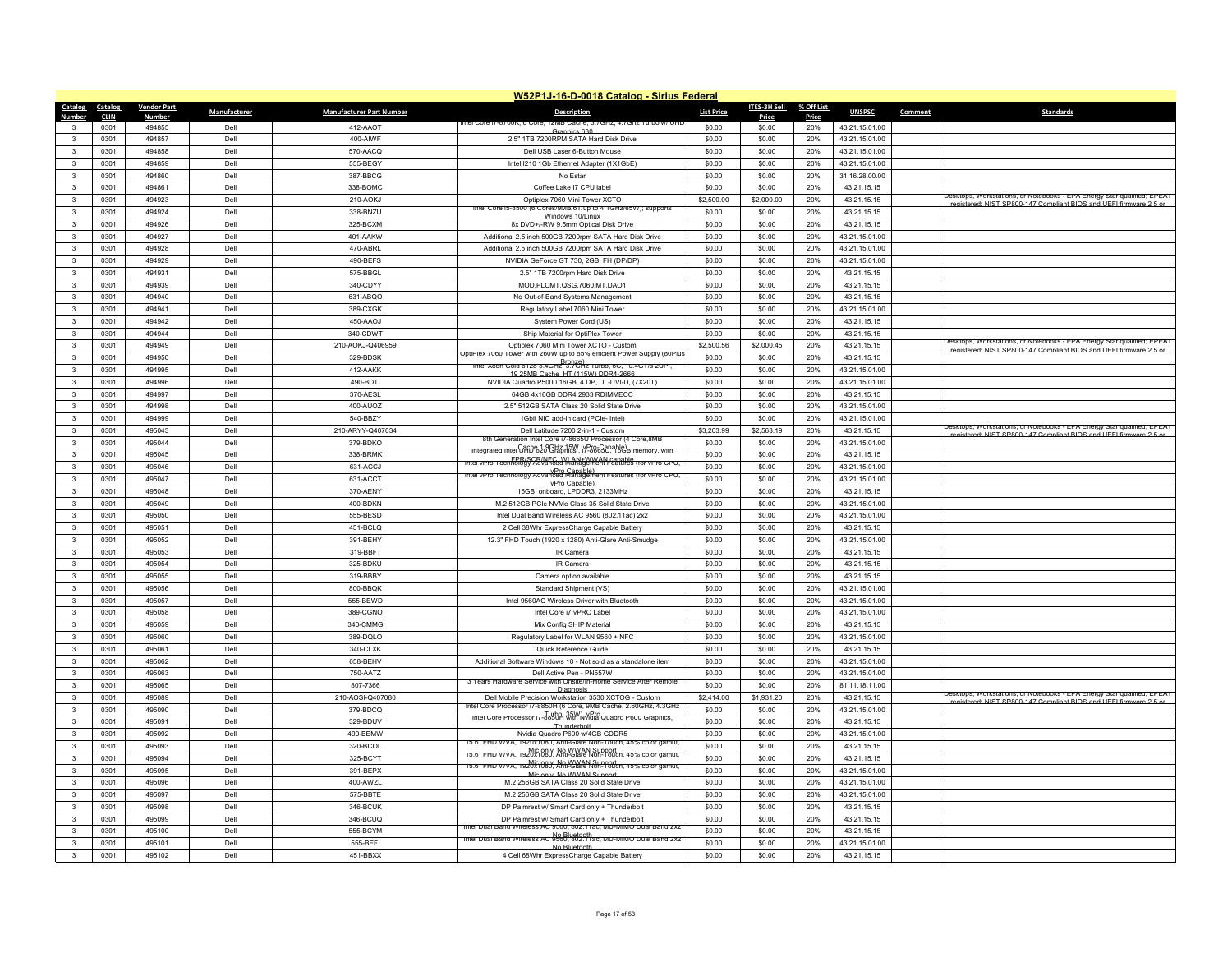|                              | W52P1J-16-D-0018 Catalog - Sirius Federal |                         |              |                                 |                                                                                                                                         |                   |                  |              |                                  |         |                                                                                                                                               |  |
|------------------------------|-------------------------------------------|-------------------------|--------------|---------------------------------|-----------------------------------------------------------------------------------------------------------------------------------------|-------------------|------------------|--------------|----------------------------------|---------|-----------------------------------------------------------------------------------------------------------------------------------------------|--|
| Catalog                      | Catalog                                   | <b>Vendor Part</b>      | Manufacturer | <b>Manufacturer Part Number</b> | <b>Description</b>                                                                                                                      | <b>List Price</b> | ITES-3H Sell     | % Off List   | <b>UNSPSC</b>                    | Comment | <b>Standards</b>                                                                                                                              |  |
| Number<br>3                  | <b>CLIN</b><br>0301                       | <b>Number</b><br>495103 | Dell         | 450-AHDT                        | 130 Watt E4 AC Adapter                                                                                                                  | \$0.00            | Price<br>\$0.00  | Price<br>20% | 43.21.15.15                      |         |                                                                                                                                               |  |
| $\mathbf{3}$                 | 0301                                      | 495104                  | Dell         | 631-ABSI                        | Intel MF Disabled                                                                                                                       | \$0.00            | \$0.00           | 20%          | 43.21.15.01.00                   |         |                                                                                                                                               |  |
| $\mathbf{3}$                 | 0301                                      | 495105                  | Dell         | 340-CDSG                        | Quick Reference Guide, English, French, Dutch, Spanish                                                                                  | \$0.00            | \$0.00           | 20%          | 43.21.15.15                      |         |                                                                                                                                               |  |
|                              |                                           |                         |              |                                 |                                                                                                                                         |                   |                  |              |                                  |         |                                                                                                                                               |  |
| $\mathbf{3}$<br>$\mathbf{3}$ | 0301<br>0301                              | 495106                  | Dell<br>Dell | 450-AAHL                        | Power Cord for 3-pin Adapter (US)<br>Intel Dual Band Wireless AC 9560, 802.11ac, MU-MIMO Dual Band 2x2                                  | \$0.00            | \$0.00           | 20%<br>20%   | 43.21.15.15                      |         |                                                                                                                                               |  |
|                              | 0301                                      | 495107<br>495108        | Dell         | 555-BEGD<br>328-BCVP            | No Bluetooth Drive                                                                                                                      | \$0.00<br>\$0.00  | \$0.00<br>\$0.00 | 20%          | 43.21.15.01.00<br>43.21.15.15    |         |                                                                                                                                               |  |
| 3<br>3                       |                                           |                         |              |                                 | <b>GSA Shuttle</b>                                                                                                                      |                   |                  |              |                                  |         |                                                                                                                                               |  |
| $\mathbf{R}$                 | 0301<br>0301                              | 495109<br>495110        | Dell<br>Dell | 328-BCVT<br>631-ABSJ            | <b>GSA Shuttle</b>                                                                                                                      | \$0.00<br>\$0.00  | \$0.00           | 20%<br>20%   | 43.21.15.15                      |         |                                                                                                                                               |  |
|                              | 0301                                      | 495111                  | Dell         | 804-2747                        | Dell Applications Windows 10 - Not sold as a standalone item.                                                                           | \$0.00            | \$0.00<br>\$0.00 | 20%          | 43.21.15.01.00<br>81.11.18.11.00 |         |                                                                                                                                               |  |
| 3<br>$\mathbf{3}$            |                                           |                         | Dell         |                                 | 3Yr ProSupportFlex with Next Business Day Onsite & KYHD Service                                                                         |                   |                  |              |                                  |         |                                                                                                                                               |  |
|                              | 0301                                      | 495112                  |              | 822-3523                        | 3Yr ProSupportFlex with Next Business Day Onsite & KYHD Service                                                                         | \$0.00            | \$0.00           | 20%          | 81.11.18.12.00                   |         |                                                                                                                                               |  |
| $\mathbf{3}$                 | 0301<br>0301                              | 495113<br>495177        | Dell<br>Dell | 997-1129<br>400-AWYP            | 3Yr ProSupportFlex with Next Business Day Onsite & KYHD Service<br>M.2 256GB PCIe NVMe Class 40 SSD                                     | \$0.00<br>\$0.00  | \$0.00<br>\$0.00 | 20%<br>20%   | 81.11.18.11.00<br>43.21.15.01.00 |         |                                                                                                                                               |  |
| 3<br>$\mathbf{3}$            |                                           |                         | Dell         |                                 |                                                                                                                                         |                   |                  |              |                                  |         |                                                                                                                                               |  |
|                              | 0301                                      | 495178                  |              | 812-3187                        | 5 Years ProSupport with Next Business Day Onsite Service                                                                                | \$0.00            | \$0.00           | 20%          | 81.11.23.06                      |         |                                                                                                                                               |  |
| $\mathbf{3}$                 | 0301                                      | 495179                  | Dell         | 812-3188                        | 5 Years ProSupport with Next Business Day Onsite Service                                                                                | \$0.00            | \$0.00           | 20%          | 81.11.23.06                      |         |                                                                                                                                               |  |
| 3                            | 0301                                      | 495181                  | Dell         | 490-BEGC                        | Nvidia Quadro P4200 w/8GB GDDR5                                                                                                         | \$0.00            | \$0.00           | 20%          | 43.21.15.01.00                   |         |                                                                                                                                               |  |
| $\mathbf{3}$                 | 0301                                      | 495182                  | Dell         | 370-AELM                        | 64GB, 2x32GB, 2666MHz DDR4 Non-ECC<br>6 Cell (97Whr) Long Life Cycle Lithium Ion Polymer Battery(3 Years                                | \$0.00            | \$0.00           | 20%          | 43.21.15.15                      |         |                                                                                                                                               |  |
| 3                            | 0301                                      | 495183                  | Dell         | 451-BCKZ                        | Warranty)                                                                                                                               | \$0.00            | \$0.00           | 20%          | 43.21.15.15                      |         | Desktops, Workstations, or Notebooks - EPA Energy Star qualified; EPEAT                                                                       |  |
| 3                            | 0301                                      | 495213                  | Dell         | 210-ANJK-Q407111                | Precision 5820 Tower   Precision 5820 Tower XCTO Base - Custom<br>Processor   Intel Xeon W-2123 (3.6GHz, 3.9GHz Turbo, 4C, 8.25MB       | \$4,262.62        | \$3,410.10       | 20%          | 43.20.21.05.00                   |         | egistered: NIST SP800-147 Compliant BIOS and UFFI firmware 2.5 or                                                                             |  |
| $\mathbf{3}$                 | 0301                                      | 495214                  | Dell         | 338-BNBX                        | Cache HT (120W) ) DDR4-266                                                                                                              | \$0.00            | \$0.00           | 20%          | 43.21.15.15                      |         |                                                                                                                                               |  |
| 3                            | 0301                                      | 495215                  | Dell         | 490-BEBS                        | Video Card   NVIDIA Quadro P1000, 4GB, 4 mDP (5820T)                                                                                    | \$0.00            | \$0.00           | 20%          | 43.21.15.01.00                   |         |                                                                                                                                               |  |
| 3                            | 0301                                      | 495216                  | Dell         | 370-ADVE                        | Memory   32GB 2x16GB DDR4 2666MHz RDIMM ECC                                                                                             | \$0.00            | \$0.00           | 20%          | 43.21.15.15                      |         |                                                                                                                                               |  |
| $\mathbf{3}$                 | 0301                                      | 495217                  | Dell         | 658-BBVS                        | Optical Software   CMS Essentials DVD with Media                                                                                        | \$0.00            | \$0.00           | 20%          | 43.21.15.15                      |         |                                                                                                                                               |  |
| 3                            | 0301                                      | 495218                  | Dell         | 480-ADTF                        | Monitors   Dell UltraSharp 24 Monitor - U2412M                                                                                          | \$0.00            | \$0.00           | 20%          | 43.21.15.01.00                   |         | Desktops, Workstations, or Notebooks - EPA Energy Star qualified; EPEAT                                                                       |  |
| $\mathbf{3}$                 | 0301                                      | 495224                  | Dell         | 210-AQPU-Q407115                | Dell Latitude 5420 Rugged - Custom                                                                                                      | \$5,365.57        | \$4,292.46       | 20%          | 43.21.15.15                      |         | registered: NIST SP800-147 Compliant BIOS and UFFI firmware 2.5 or                                                                            |  |
| $\mathbf{3}$                 | 0301                                      | 495225                  | Dell         | 379-BDHD                        | 8th Gen Intel Core I/-8650U Processor (Quad Core, 8M Cache<br>Intel Core 17-8650U Processor Base with AMD Radeon RX540 Graphics         | \$0.00            | \$0.00           | 20%          | 43.21.15.01.00                   |         |                                                                                                                                               |  |
| 3                            | 0301                                      | 495226                  | Dell         | 338-BPTH                        | 128 Rit                                                                                                                                 | \$0.00            | \$0.00           | 20%          | 43.21.15.15                      |         |                                                                                                                                               |  |
| $\mathbf{3}$                 | 0301                                      | 495227                  | Dell         | 631-ABWH                        | No Out-of-Band Systems Management                                                                                                       | \$0.00            | \$0.00           | 20%          | 43.21.15.01.00                   |         |                                                                                                                                               |  |
| $\mathbf{3}$                 | 0301                                      | 495228                  | Dell         | 370-AEMN                        | 8GB, 2x4GB, 2400MHz DDR4 Non-ECC                                                                                                        | \$0.00            | \$0.00           | 20%          | 43.21.15.15                      |         |                                                                                                                                               |  |
| $\mathbf{3}$                 | 0301                                      | 495229                  | Dell         | 400-BBTW                        | M.2 256GB PCIe NVMe Class 40 Solid State Drive                                                                                          | \$0.00            | \$0.00           | 20%          | 43.21.15.01.00                   |         |                                                                                                                                               |  |
| 3                            | 0301                                      | 495230                  | Dell         | 391-BDXO                        | 14" FHD WVA (1920 x 1080) Anti-Glare Non-Touch                                                                                          | \$0.00            | \$0.00           | 20%          | 43.21.15.01.00                   |         |                                                                                                                                               |  |
| 3                            | 0301                                      | 495231                  | Del          | 319-BBGG                        | No Camera or Microphone                                                                                                                 | \$0.00            | \$0.00           | 20%          | 43.21.15.15                      |         |                                                                                                                                               |  |
| 3                            | 0301                                      | 495232                  | Dell         | 389-DOPP                        | Sealed Internal Non-Backlit Keyboard                                                                                                    | \$0.00            | \$0.00           | 20%          | 43.21.15.01.00                   |         |                                                                                                                                               |  |
| $\mathbf{3}$                 | 0301                                      | 495233                  | Dell         | 451-BCHG                        | 3 Cell 51Whr ExpressCharge Capable Battery                                                                                              | \$0.00            | \$0.00           | 20%          | 43.21.15.15                      |         |                                                                                                                                               |  |
| $\mathbf{3}$                 | 0301                                      | 495234                  | Dell         | 492-BCNQ                        | 90W Rugged AC Adapter, 7.4mm Elbow Barrel                                                                                               | \$0.00            | \$0.00           | 20%          | 43.21.15.01.00                   |         |                                                                                                                                               |  |
| 3                            | 0301                                      | 495235                  | Dell         | 346-BFVD                        | ouch FIPS 201 Fingerprint Rdr, FIPS 201 Contacted Smar                                                                                  | \$0.00            | \$0.00           | 20%          | 43.21.15.15                      |         |                                                                                                                                               |  |
| $\mathbf{3}$                 | 0301                                      | 495236                  | Dell         | 389-DOOP                        | rouch FIPS 2011 Contactless Smart C201 NEC.<br>Touch FIPS 2011 Finaerbrint Rdr. F1PS 201 Contacted Smart                                | \$0.00            | \$0.00           | 20%          | 43.21.15.01.00                   |         |                                                                                                                                               |  |
| 3                            | 0301                                      | 495237                  | Dell         | 389-DOQY                        | rouch FIPS 2011 Contactless Smart C201 만등C<br>Touch FIPS 2011 Engerprint Rar, FIPS 201 만등Chtacted Smart                                 | \$0.00            | \$0.00           | 20%          | 43.21.15.01.00                   |         |                                                                                                                                               |  |
| 3                            | 0301                                      | 495238                  | Dell         | 590-TFX7                        | ouch FIPS 2011 Contactless Smart C201 NEC.<br>Iouch FIPS 2011 Ingerprint Rdr.FIPS 201 Contacted Smar<br>Card Contactless Smart Card NFC | \$0.00            | \$0.00           | 20%          | 43.21.15.15                      |         |                                                                                                                                               |  |
| $\mathbf{3}$                 | 0301                                      | 495239                  | Dell         | 451-BCHH                        | 2nd 3 Cell 51Whr ExpressCharge Capable Battery                                                                                          | \$0.00            | \$0.00           | 20%          | 43.21.15.15                      |         |                                                                                                                                               |  |
| 3                            | 0301                                      | 495240                  | Dell         | 590-TEYB                        | Additional RJ45, VGA                                                                                                                    | \$0.00            | \$0.00           | 20%          | 43.21.15.15                      |         |                                                                                                                                               |  |
| 3                            | 0301                                      | 495241                  | Dell         | 640-BBRG                        | Dell Applications for Windows 10 - Not sold as a standalone item                                                                        | \$0.00            | \$0.00           | 20%          | 43.21.15.01.00                   |         |                                                                                                                                               |  |
| $\mathbf{3}$                 | 0301                                      | 495242                  | Dell         | 340-CHGB                        | Quick Referene Guide                                                                                                                    | \$0.00            | \$0.00           | 20%          | 43.21.15.15                      |         |                                                                                                                                               |  |
| 3                            | 0301                                      | 495243                  | Dell         | 340-AGIN                        | Safety/Environment and Regulatory Guide (English/Spanish)                                                                               | \$0.00            | \$0.00           | 20%          | 43.21.15.15                      |         |                                                                                                                                               |  |
| 3                            | 0301                                      | 495244                  | Dell         | 328-BCXL                        | Shuttle SHIP Material                                                                                                                   | \$0.00            | \$0.00           | 20%          | 43.21.15.15                      |         |                                                                                                                                               |  |
| $\mathbf{3}$                 | 0301                                      | 495245                  | Dell         | 340-CKTD                        | Shuttle SHIP Material                                                                                                                   | \$0.00            | \$0.00           | 20%          | 43.21.15.15                      |         |                                                                                                                                               |  |
| $\mathbf{3}$                 | 0301                                      | 495246                  | Dell         | 540-BCIH                        | Factory Installed Rigid handle for the tied sku                                                                                         | \$0.00            | \$0.00           | 20%          | 43.21.15.01.00                   |         |                                                                                                                                               |  |
| 3                            | 0301                                      | 495247                  | Dell         | 387-BBNJ                        | <b>Energy Star Certified</b>                                                                                                            | \$0.00            | \$0.00           | 20%          | 43.21.15.01.00                   |         |                                                                                                                                               |  |
| $\mathbf{3}$                 | 0301                                      | 495493                  | Dell         | 210-ARYF-Q407359                | Dell Latitude 7300 - Custom                                                                                                             | \$2,472.65        | \$1,978.12       | 20%          | 43.21.15.15                      |         | Desktops, Workstations, or Notebooks - EPA Energy Star qualified; EPEAT<br>registered: NIST SP800-147 Compliant BIOS and UFFI firmware 2.5 or |  |
| $\mathbf{3}$                 | 0301                                      | 495494                  | Dell         | 379-BDLC                        | 8th Generation Intel Core in-8365U Processor (4 Core 6MB)                                                                               | \$0.00            | \$0.00           | 20%          | 43.21.15.01.00                   |         |                                                                                                                                               |  |
| $\mathbf{3}$                 | 0301                                      | 495495                  | Dell         | 338-BQWX                        | Integrated Intel UHD 620 Graphics for ib-8365 Processor, WLAN/WWAN<br>2x2 Antenn:                                                       | \$0.00            | \$0.00           | 20%          | 43.21.15.15                      |         |                                                                                                                                               |  |
| $\mathbf{3}$                 | 0301                                      | 495496                  | Dell         | 631-ACCQ                        | Intel AMT Disabled (for vPro CPU, vPro Disabled)                                                                                        | \$0.00            | \$0.00           | 20%          | 43.21.15.01.00                   |         |                                                                                                                                               |  |
| $\mathbf{3}$                 | 0301                                      | 495497                  | Dell         | 370-AECY                        | 8GB, 2x4GB, DDR4 Non-ECC                                                                                                                | \$0.00            | \$0.00           | 20%          | 43.21.15.15                      |         |                                                                                                                                               |  |
| $\mathbf{3}$                 | 0301                                      | 495498                  | Dell         | 400-BDYP                        | M.2 256GB PCIe NVMe Class 40 Solid State Drive                                                                                          | \$0.00            | \$0.00           | 20%          | 43.21.15.01.00                   |         |                                                                                                                                               |  |
| $\mathbf{3}$                 | 0301                                      | 495499                  | Dell         | 320-BDBC                        | 13.3" HD (1366 x /68) AG, Non-Touch, No Camera/Mic only, WLAN                                                                           | \$0.00            | \$0.00           | 20%          | 43.21.15.15                      |         |                                                                                                                                               |  |
| 3                            | 0301                                      | 495500                  | Dell         | 320-BDBL                        | Capable, Carbon Fiber<br>13.3" HD (1366 x 768) AG, Non-Touch, No Camera/Mic only, WLAN                                                  | \$0.00            | \$0.00           | 20%          | 43.21.15.15                      |         |                                                                                                                                               |  |
| $\mathbf{3}$                 | 0301                                      | 495501                  | Dell         | 325-BDJF                        | 13.3" HD (1366 x 768) AG, Non-Touch, No Camera/Mic only, WLAN                                                                           | \$0.00            | \$0.00           | 20%          | 43.21.15.15                      |         |                                                                                                                                               |  |
| $\mathbf{R}$                 | 0301                                      | 495502                  | Dell         | 391-BEKS                        | 13.3" HD (1366 x /68) AG, Non-Touch, No Camera/Mic only, WLAN                                                                           | \$0.00            | \$0.00           | 20%          | 43.21.15.01.00                   |         |                                                                                                                                               |  |
| 3                            | 0301                                      | 495503                  | Dell         | 346-BFIV                        | Canable, Carbon Fibe<br>FIPS 201 Contacted SC Reader, Carbon Fiber                                                                      | \$0.00            | \$0.00           | 20%          | 43.21.15.15                      |         |                                                                                                                                               |  |
| $\mathbf{3}$                 | 0301                                      | 495504                  | Dell         | 583-BFLY                        | Single Pointing US English Keyboard with Backlight                                                                                      | \$0.00            | \$0.00           | 20%          | 43.21.15.15                      |         |                                                                                                                                               |  |
| 3                            | 0301                                      | 495505                  | Dell         | 451-BCIZ                        | 3 Cell 42Whr ExpressCharge Capable Battery                                                                                              | \$0.00            | \$0.00           | 20%          | 43.21.15.15                      |         |                                                                                                                                               |  |
| 3                            | 0301                                      | 495506                  | Dell         | 340-CMBE                        | Quick Reference Guide                                                                                                                   | \$0.00            | \$0.00           | 20%          | 43.21.15.15                      |         |                                                                                                                                               |  |
|                              |                                           |                         |              |                                 |                                                                                                                                         |                   |                  |              |                                  |         |                                                                                                                                               |  |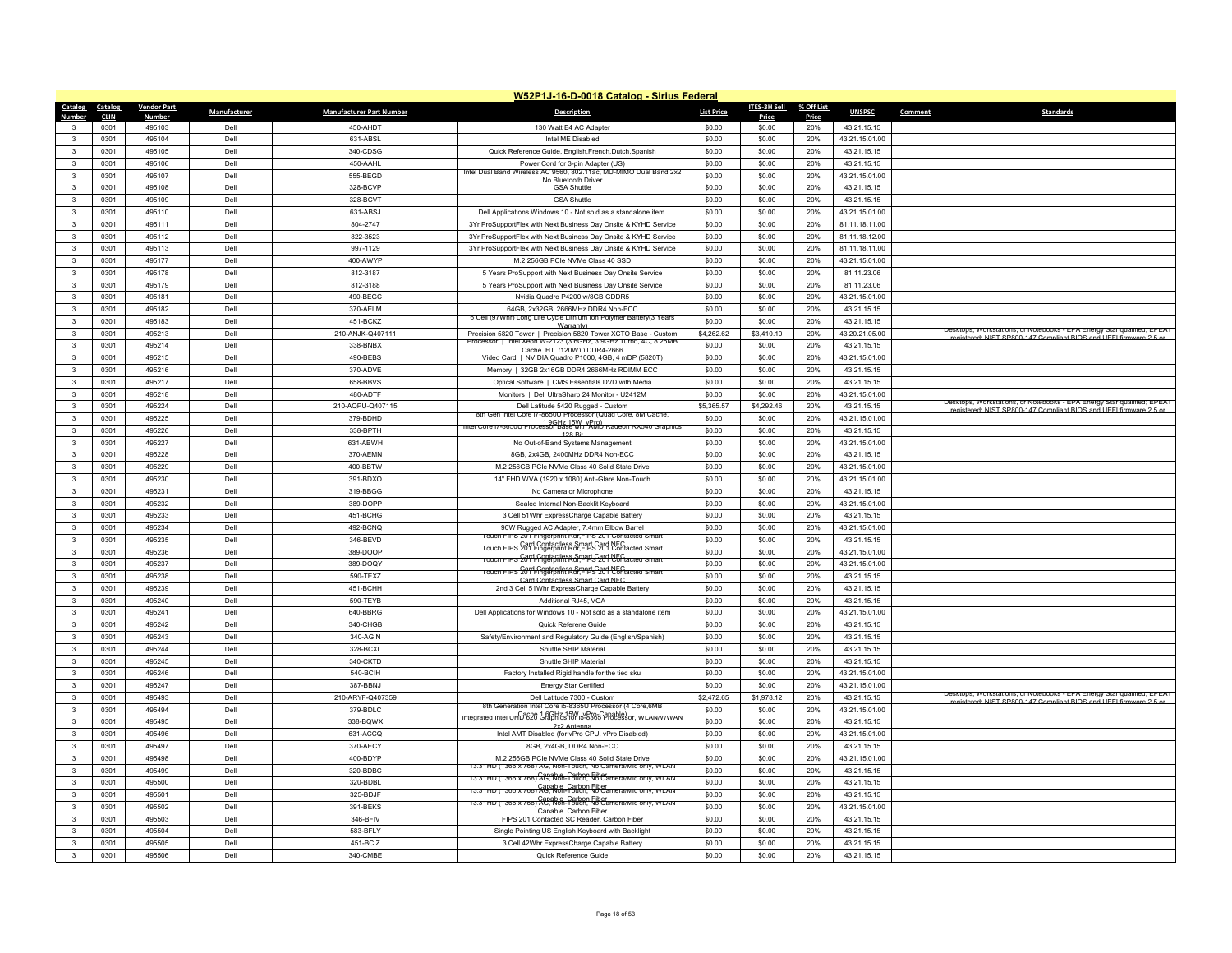|                         | W52P1J-16-D-0018 Catalog - Sirius Federal |                         |              |                                 |                                                                                                                                                 |                   |                  |              |                                  |                                                                                                                                                                                                                            |  |  |
|-------------------------|-------------------------------------------|-------------------------|--------------|---------------------------------|-------------------------------------------------------------------------------------------------------------------------------------------------|-------------------|------------------|--------------|----------------------------------|----------------------------------------------------------------------------------------------------------------------------------------------------------------------------------------------------------------------------|--|--|
| Catalog                 | Catalog                                   | <b>Vendor Part</b>      | Manufacturer | <b>Manufacturer Part Number</b> | <b>Description</b>                                                                                                                              | <b>List Price</b> | ITES-3H Sell     | % Off List   | <b>UNSPSC</b>                    | <b>Standards</b><br>Comment                                                                                                                                                                                                |  |  |
| Number<br>3             | <b>CLIN</b><br>0301                       | <b>Number</b><br>495507 | Dell         | 387-BBNR                        | <b>Energy Star</b>                                                                                                                              | \$0.00            | Price<br>\$0.00  | Price<br>20% | 43.21.15.01.00                   |                                                                                                                                                                                                                            |  |  |
| $\mathbf{3}$            | 0301                                      | 495508                  | Dell         | 658-BEEP                        | Software for Windows 10 - Not sold as a standalone item                                                                                         | \$0.00            | \$0.00           | 20%          | 43.21.15.01.00                   |                                                                                                                                                                                                                            |  |  |
| $\mathbf{3}$            | 0301                                      | 495509                  | Dell         | 800-BBQQ                        | BTO Standard Shipment (XL)                                                                                                                      | \$0.00            | \$0.00           | 20%          | 43.21.15.01.00                   |                                                                                                                                                                                                                            |  |  |
| $\mathbf{3}$            | 0301                                      | 495510                  | Dell         | 340-CMFJ                        | MIX Shuttle SHIP GROUP, FED                                                                                                                     | \$0.00            | \$0.00           | 20%          | 43.21.15.15                      |                                                                                                                                                                                                                            |  |  |
| $\mathbf{R}$            | 0301                                      | 495511                  | Dell         | 389-DPGZ                        |                                                                                                                                                 | \$0.00            | \$0.00           | 20%          | 43.21.15.01.00                   |                                                                                                                                                                                                                            |  |  |
| 3                       | 0301                                      | 495512                  | Dell         | 634-BTFN                        | Regulatory Label, FCC<br>Foxit PhantomPDF 30 Day Trial                                                                                          | \$0.00            | \$0.00           | 20%          | 43.21.15.01.00                   |                                                                                                                                                                                                                            |  |  |
| 3                       | 0301                                      | 495513                  | Dell         | 814-3619                        | 3 Years ProSupport with Next Business Day Onsite Service                                                                                        | \$0.00            | \$0.00           | 20%          | 81.11.18.12.00                   |                                                                                                                                                                                                                            |  |  |
| $\mathbf{R}$            | 0301                                      | 495514                  | Dell         | 814-3632                        | 3 Years ProSupport with Next Business Day Onsite Service                                                                                        | \$0.00            | \$0.00           | 20%          | 81.11.18.12.00                   |                                                                                                                                                                                                                            |  |  |
| 3                       | 0301                                      | 495515                  | Dell         | 814-3646                        | 3 Years ProSupport with Next Business Day Onsite Service                                                                                        | \$0.00            | \$0.00           | 20%          | 81.11.18.12.00                   |                                                                                                                                                                                                                            |  |  |
| $\mathbf{3}$            | 0301                                      | 496029                  | Dell         | 400-AWFM                        | 3.5" 1TB 7200rpm SATA Hard Disk Drive                                                                                                           | \$0.00            | \$0.00           | 20%          | 43.21.15.01.00                   |                                                                                                                                                                                                                            |  |  |
| $\mathbf{3}$            | 0301                                      | 496046                  | Dell         | 984-0092                        | Keep Your Hard Drive, 3 Years                                                                                                                   | \$0.00            | \$0.00           | 20%          | 81.11.18.11.00                   |                                                                                                                                                                                                                            |  |  |
| 3                       | 0301                                      | 496048                  | Dell         | 379-BDCS                        | tel Xeon Processor E-2176M (Six Core, 12MB Cache, 2.70GHz                                                                                       | \$0.00            | \$0.00           | 20%          | 43.21.15.01.00                   |                                                                                                                                                                                                                            |  |  |
| $\mathbf{3}$            | 0301                                      | 496049                  | Dell         | 329-BDUU                        | Intel Xeon Processor E-2176M with Nyidia Quadro P600 Graphics,                                                                                  | \$0.00            | \$0.00           | 20%          | 43.21.15.15                      |                                                                                                                                                                                                                            |  |  |
| $\mathbf{3}$            | 0301                                      | 496050                  | Dell         | 320-BCOJ                        | Thunderbolt<br>15.6" HD, 1366x768, Anti-Glare Non-Touch, 45% color gamut, Camera &                                                              | \$0.00            | \$0.00           | 20%          | 43.21.15.15                      |                                                                                                                                                                                                                            |  |  |
| $\mathbf{3}$            | 0301                                      | 496051                  | Dell         | 325-BCYS                        | Mic_No WWAN Support<br>15.6" HD, 1366x768, Anti-Glare Non-Touch, 45% color gamut, Camera &                                                      | \$0.00            | \$0.00           | 20%          | 43.21.15.15                      |                                                                                                                                                                                                                            |  |  |
| $\mathbf{3}$            | 0301                                      | 496052                  | Dell         | 391-BDSK                        |                                                                                                                                                 | \$0.00            | \$0.00           | 20%          |                                  |                                                                                                                                                                                                                            |  |  |
| $\mathbf{3}$            | 0301                                      | 496053                  | Dell         | 575-BBTD                        | Mic_No WWAN Sunnort<br>M.2 1TB PCIe NVMe Class 40 Solid State Drive                                                                             | \$0.00            | \$0.00           | 20%          | 43.21.15.01.00<br>43.21.15.01.00 |                                                                                                                                                                                                                            |  |  |
| 3                       | 0301                                      | 496054                  | Dell         | 583-BEFD                        |                                                                                                                                                 | \$0.00            |                  | 20%          |                                  |                                                                                                                                                                                                                            |  |  |
| $\mathbf{3}$            | 0301                                      | 496055                  | Dell         |                                 | Dual Pointing Backlit Keyboard with Number Pad (US English)                                                                                     |                   | \$0.00<br>\$0.00 | 20%          | 43.21.15.15                      |                                                                                                                                                                                                                            |  |  |
|                         |                                           |                         |              | 451-BBXY                        | 6 Cell 92Whr ExpressCharge Capable Battery<br>ntel Dual Band Wireless AC 9560, 802.11ac, MU-MIMO Dual Band 2x2                                  | \$0.00            |                  |              | 43.21.15.15                      |                                                                                                                                                                                                                            |  |  |
| $\mathbf{3}$            | 0301                                      | 496056                  | Dell         | 555-BEGC                        | Bluetooth 5.0 Driver                                                                                                                            | \$0.00            | \$0.00           | 20%          | 43.21.15.01.00                   |                                                                                                                                                                                                                            |  |  |
| $\mathbf{3}$            | 0301                                      | 496057                  | Dell         | 650-0028                        | McAfee Small Business Security 30 Day Free Trial                                                                                                | \$0.00            | \$0.00           | 20%          | 43.21.15.01.00                   |                                                                                                                                                                                                                            |  |  |
| $\mathbf{3}$            | 0301                                      | 496193                  | Dell         | 400-ACDV                        | 1.2TB 10K 2.5in SAS Hard Drive, PS61x0/ PS41x0, Customer Kit                                                                                    | \$802.00          | \$641.60         | 20%          | 43.21.15.01.00                   | Desktops, Workstations, or Notebooks - EPA Energy Star qualified; EPEAT                                                                                                                                                    |  |  |
| $\mathbf{3}$            | 0301                                      | 496784                  | Dell         | 210-AOTT                        | OptiPlex 3060 SFF XCTO<br>Intel Core i5-8400 (6 Cores/9MB/61/up to 4.0GHz/65W); supports                                                        | \$1,680.34        | \$1,344.27       | 20%          | 43.21.15.15                      | registered: NIST SP800-147 Compliant BIOS and UFFI firmware 2.5 or                                                                                                                                                         |  |  |
| 3                       | 0301                                      | 496785                  | Dell         | 338-BNZS                        | Windows 10/Library to 85% efficient Power                                                                                                       | \$0.00            | \$0.00           | 20%          | 43.21.15.15                      |                                                                                                                                                                                                                            |  |  |
| $\mathbf{R}$            | 0301                                      | 496791                  | Dell         | 329-BDRC                        | Sunnly (80Plus Bronze)                                                                                                                          | \$0.00            | \$0.00           | 20%          | 43.21.15.15                      |                                                                                                                                                                                                                            |  |  |
| 3                       | 0301                                      | 496793                  | Dell         | 658-BDVY                        | Windows 10 Non-Embedded - Not sold as a standalone item                                                                                         | \$0.00            | \$0.00           | 20%          | 43.21.15.01.00                   |                                                                                                                                                                                                                            |  |  |
| $\mathbf{3}$            | 0301                                      | 496796                  | Dell         | 631-ABSG                        | No Out-of-Band Systems Management                                                                                                               | \$0.00            | \$0.00           | 20%          | 43.21.15.01.00                   |                                                                                                                                                                                                                            |  |  |
| $\mathbf{R}$            | 0301                                      | 496798                  | Dell         | 389-CMVL                        | SFF: EPA Regulatory LBL for Mexico                                                                                                              | \$0.00            | \$0.00           | 20%          | 43.21.15.01.00                   |                                                                                                                                                                                                                            |  |  |
| 3                       | 0301                                      | 496801                  | Dell         | 340-CDWO                        | Documentation, English, Spanish, Dell OptiPlex 3060<br>3 Years Hardware Service with Onsite/In-Home Service After Remote                        | \$0.00            | \$0.00           | 20%          | 43.21.15.15                      |                                                                                                                                                                                                                            |  |  |
| $\mathbf{3}$            | 0301                                      | 496803                  | Dell         | 803-8583                        | 3 Years Hardware Service with Onsite/In-Home Service After Remote                                                                               | \$0.00            | \$0.00           | 20%          | 43.21.15.01.00                   |                                                                                                                                                                                                                            |  |  |
| $\mathbf{3}$            | 0301                                      | 496804                  | Dell         | 803-8590                        | Diagnosis                                                                                                                                       | \$0.00            | \$0.00           | 20%          | 43.21.15.01.00                   | Jesktops, Workstations, or Notebooks - EPA Energy Star qualified; EPEAT                                                                                                                                                    |  |  |
| $\mathbf{3}$            | 0301                                      | 496805                  | Dell         | 210-AOTT-Q408028                | OptiPlex 3060 SFF XCTO - Custom<br>ntel Xeon Gold 5122 3.6GHz, 3.7GHz Turbo, 4C, 10.4GT/s 2UPT, 16.5Mb                                          | \$1,685.65        | \$1,348.52       | 20%          | 43.21.15.15                      | registered: NIST SP800-147 Compliant BIOS and LIFFL firmware 2.5 or                                                                                                                                                        |  |  |
| $\mathbf{3}$            | 0301                                      | 496856                  | Dell         | 338-BLXG                        | ntel Core i7-8700, 6 Cache, HT (105W) DDR4-2666.<br>htel Core i7-8700, 6 Core, 12MB Cache, 3.20GHz, 4.6Ghz Turbo w/ UHD                         | \$0.00            | \$0.00           | 20%          | 43.21.15.01.00                   |                                                                                                                                                                                                                            |  |  |
| $\mathbf{3}$            | 0301                                      | 496857                  | Dell         | 338-BOSL                        | Graphics 630<br>Intel Core I/-8700, 6 Core, 12MB Cache, 3.20GHz, 4.6Ghz Turbo w/ UHD                                                            | \$0.00            | \$0.00           | 20%          | 43.21.15.15                      |                                                                                                                                                                                                                            |  |  |
| 3                       | 0301                                      | 496858                  | Dell         | 412-AAOV                        | Graphics 630                                                                                                                                    | \$0.00            | \$0.00           | 20%          | 43.21.15.01.00                   |                                                                                                                                                                                                                            |  |  |
| $\overline{\mathbf{3}}$ | 0301                                      | 496859                  | Dell         | 490-BEKP                        | NVIDIA Quadro P1000, 4GB, 4 mDP to DP adapter                                                                                                   | \$0.00            | \$0.00           | 20%          | 43.21.15.01.00                   |                                                                                                                                                                                                                            |  |  |
| $\mathbf{3}$            | 0301                                      | 496861                  | Dell         | 429-AAZJ                        | 6x Slimline Blu-Ray Writer                                                                                                                      | \$0.00            | \$0.00           | 20%          | 43.21.15.01.00                   |                                                                                                                                                                                                                            |  |  |
| 3                       | 0301                                      | 496864                  | Dell         | 997-2836                        | 3 Years ProSupport with Next Business Day Onsite Service                                                                                        | \$0.00            | \$0.00           | 20%          | 81.11.18.11.00                   |                                                                                                                                                                                                                            |  |  |
| $\overline{\mathbf{3}}$ | 0301                                      | 496865                  | Dell         | 997-6782                        | 3 Years ProSupport with Next Business Day Onsite Service                                                                                        | \$0.00            | \$0.00           | 20%          | 81.11.18.11.00                   |                                                                                                                                                                                                                            |  |  |
| $\mathbf{3}$            | 0301                                      | 497087                  | Dell         | 490-BDTH                        | Radeon Pro WX 5100, 8GB, 4 DP (7X20T)                                                                                                           | \$0.00            | \$0.00           | 20%          | 43.21.15.01.00                   |                                                                                                                                                                                                                            |  |  |
| 3                       | 0301                                      | 497088                  | Dell         | 400-ASSO                        | 3.5" 2TB 7200rpm SATA Hard Drive                                                                                                                | \$0.00            | \$0.00           | 20%          | 43.21.15.01.00                   |                                                                                                                                                                                                                            |  |  |
| $\mathbf{3}$            | 0301                                      | 497089                  | Dell         | 429-ABDT                        | 8X DVD-ROM Slimline                                                                                                                             | \$0.00            | \$0.00           | 20%          | 43.21.15.01.00                   | Jesktops, Workstations, or Notebooks - EPA Energy Star qualified; EPEAT                                                                                                                                                    |  |  |
| $\mathbf{3}$            | 0301                                      | 497092                  | Dell         | Q408343-210-ALXM                | Precision 7920 Rack XCTO Base - Custom                                                                                                          | \$9,344.56        | \$7,475.65       | 20%          | 43.21.19.02.00                   | registered: NIST SP800-147 Compliant BIOS and UEFI firmware 2.5 or                                                                                                                                                         |  |  |
| $\mathbf{3}$            | 0301                                      | 497093                  | Dell         | 630-ABGO                        | Microsoft Office Professional 2019 - Not sold as a standalone item                                                                              | \$0.00            | \$0.00           | 20%          | 43.21.15.01.00                   |                                                                                                                                                                                                                            |  |  |
| $\mathbf{R}$            | 0301                                      | 497094                  | Dell         | 450-AGT                         | Single, Hot-plug Power Supply (1+0), 1100W<br>OptiPlex 7060 Tower with 260W up to 92% efficient Power Supply (80Plus                            | \$0.00            | \$0.00           | 20%          | 43.21.15.15                      |                                                                                                                                                                                                                            |  |  |
| 3                       | 0301                                      | 497238                  | Dell         | 329-BDSP                        | <b>Plating</b>                                                                                                                                  | \$0.00            | \$0.00           | 20%          | 43.21.15.15                      |                                                                                                                                                                                                                            |  |  |
| 3                       | 0301                                      | 497239                  | Dell         | 570-AADI                        | Mouse included with Keyboard                                                                                                                    | \$0.00            | \$0.00           | 20%          | 43.21.15.01.00                   |                                                                                                                                                                                                                            |  |  |
| $\mathbf{R}$            | 0301                                      | 497241                  | Dell         | 555-BEEY                        | 2nd Intel Gigabit NIC PCIe Card (Full Height)<br>Intel Core I9-8950HK, Six Core 2.90GHz, 4.80GHz Turbo, 12MB 45W                                | \$0.00            | \$0.00           | 20%          | 43.21.15.01.00                   |                                                                                                                                                                                                                            |  |  |
| 3                       | 0301                                      | 497267                  | Dell         | 338-BOGT                        | w/Intel HD GFX                                                                                                                                  | \$0.00            | \$0.00           | 20%          | 43.21.15.15                      |                                                                                                                                                                                                                            |  |  |
| $\mathbf{3}$            | 0301                                      | 497268                  | Dell         | 490-BEJB                        | NVIDIA Quadro P3200 w/6GB GDDR5                                                                                                                 | \$0.00            | \$0.00           | 20%          | 43.21.15.01.00                   |                                                                                                                                                                                                                            |  |  |
| $\mathbf{3}$            | 0301                                      | 497269                  | Dell         | 490-BEJC                        | NVIDIA Quadro P3200 w/6GB GDDR5                                                                                                                 | \$0.00            | \$0.00           | 20%          | 43.21.15.01.00                   |                                                                                                                                                                                                                            |  |  |
| 3                       | 0301                                      | 497311                  | Dell         | 580-AFHW                        | Dell KB522 Business Multimedia Keyboard (US)                                                                                                    | \$0.00            | \$0.00           | 20%          | 43.21.15.15                      |                                                                                                                                                                                                                            |  |  |
| $\mathbf{3}$            | 0301                                      | 497415                  | Dell         | 210-ASKG-Q408688                | Latitude 5500 GSA Base - Custom Configuration                                                                                                   | \$3,153.85        | \$2,523.08       | 20%          | 43.21.15.15                      | Desktops, Workstations, or Notebooks - EPA Energy Star qualified; EPEAT<br>registered: NIST SP800-147 Compliant BIOS and UEEL firmware 2-5-PC.<br>Desktops, Workstations, or Notebooks - EPA Energy Star qualified; EPEA i |  |  |
| $\mathbf{3}$            | 0301                                      | 497416                  | Dell         | 210-ASKG                        | Latitude 5500 GSA Base - Quote heade                                                                                                            | \$0.00            | \$0.00           | 20%          | 43.21.15.15                      | registered: NIST SP800-147 Compliant BIOS and UFFI firmware 2.5 or                                                                                                                                                         |  |  |
| 3                       | 0301                                      | 497417                  | Dell         | 379-BDI F                       | 8th Generation Intel Core i/-8665U Processor (4 Core,8MB<br>Cache 1 9GHz 15W vPro-Canable                                                       | \$0.00            | \$0.00           | 20%          | 43.21.15.01.00                   |                                                                                                                                                                                                                            |  |  |
| $\overline{\mathbf{3}}$ | 0301                                      | 497418                  | Dell         | 338-BRKI                        | Radeon 540X with Thunderbolt for Intel 8th Gen Core i7 8665                                                                                     | \$0.00            | \$0.00           | 20%          | 43.21.15.15                      |                                                                                                                                                                                                                            |  |  |
| $\mathbf{3}$            | 0301                                      | 497419                  | Dell         | 631-ACBI                        | Intel vPro Active Management Technology (for vPro CPU, vPro Capable)                                                                            | \$0.00            | \$0.00           | 20%          | 43.21.15.01.00                   |                                                                                                                                                                                                                            |  |  |
| 3                       | 0301                                      | 497420                  | Dell         | 370-AECT                        | 16GB 1x16GB DDR4 Non-FCC                                                                                                                        | \$0.00            | \$0.00           | 20%          | 43.21.15.15                      |                                                                                                                                                                                                                            |  |  |
| $\mathbf{R}$            | 0301                                      | 497421                  | Dell         | 400-BDXK                        | M.2 256GB PCIe NVMe Class 40 Opal 2.0 Self Encrypting Solid State<br>Drive<br>15.6" HD (1366 x /68) Anti-Glare Non-Touch, Microphone only, WLAN | \$0.00            | \$0.00           | 20%          | 43.21.15.01.00                   |                                                                                                                                                                                                                            |  |  |
|                         | 0301                                      | 497422                  | Dell         | 391-BEIQ                        | Canable                                                                                                                                         | \$0.00            | \$0.00           | 20%          | 43.21.15.01.00                   |                                                                                                                                                                                                                            |  |  |
| 3                       | 0301                                      | 497423                  | Dell         | 583-BFBO                        | Dual Pointing Backlit US English Keyboard with 10 Key Numeric Keypad                                                                            | \$0.00            | \$0.00           | 20%          | 43.21.15.15                      |                                                                                                                                                                                                                            |  |  |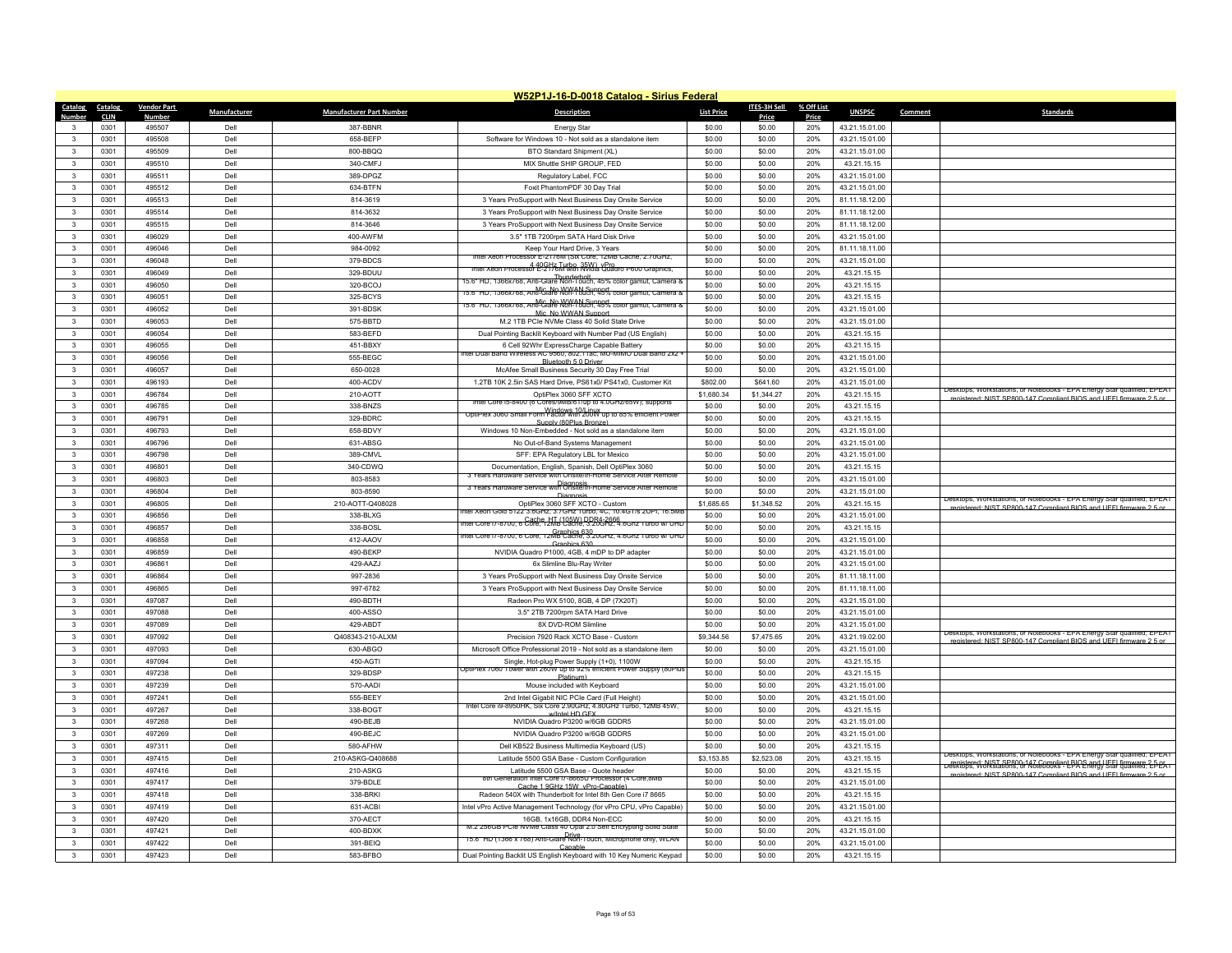|                         | W52P1J-16-D-0018 Catalog - Sirius Federal |                    |              |                                 |                                                                                                                                       |                   |              |            |                |         |                                                                                                                                               |
|-------------------------|-------------------------------------------|--------------------|--------------|---------------------------------|---------------------------------------------------------------------------------------------------------------------------------------|-------------------|--------------|------------|----------------|---------|-----------------------------------------------------------------------------------------------------------------------------------------------|
| Catalog                 | Catalog                                   | <b>Vendor Part</b> | Manufacturer | <b>Manufacturer Part Number</b> | <b>Description</b>                                                                                                                    | <b>List Price</b> | ITES-3H Sell | % Off List | <b>UNSPSC</b>  | Comment | <b>Standards</b>                                                                                                                              |
| Number                  | <b>CLIN</b>                               | <b>Numbe</b>       |              |                                 | Driver for Intel Dual Band Wireless AC 9560 (802.11ac) 2x2 + Bluetooth                                                                |                   | Price        | Price      |                |         |                                                                                                                                               |
| 3                       | 0301                                      | 497424             | Dell         | 555-BFUN                        |                                                                                                                                       | \$0.00            | \$0.00       | 20%        | 43.21.15.01.00 |         |                                                                                                                                               |
| $\mathbf{3}$            | 0301                                      | 497425             | Dell         | 555-BEDV                        | Intel Dual Band Wireless AC 9560 (802.11ac) 2x2 + Bluetooth 5.0                                                                       | \$0.00            | \$0.00       | 20%        | 43.21.15.01.00 |         |                                                                                                                                               |
| 3                       | 0301                                      | 497426             | Dell         | 451-BCIQ                        | 3 Cell 51Whr ExpressChargeTM Capable Battery                                                                                          | \$0.00            | \$0.00       | 20%        | 43.21.15.15    |         |                                                                                                                                               |
| $\mathbf{3}$            | 0301                                      | 497427             | Dell         | 346-BFEN                        | Dual Pointing, Contacted SmartCard Reader, Thunderbolt 3                                                                              | \$0.00            | \$0.00       | 20%        | 43 21 15 15    |         |                                                                                                                                               |
| $\overline{\mathbf{3}}$ | 0301                                      | 497428             | Dell         | 658-BEGF                        | Additional System Software for Win OS                                                                                                 | \$0.00            | \$0.00       | 20%        | 43.21.15.01.00 |         |                                                                                                                                               |
| $\mathbf{3}$            | 0301                                      | 497429             | Dell         | 340-CMER                        | MIX Shuttle SHIP                                                                                                                      | \$0.00            | \$0.00       | 20%        | 43.21.15.15    |         |                                                                                                                                               |
| 3                       | 0301                                      | 497431             | Dell         | 321-BFI H                       | Latitude 5500 bottom door                                                                                                             | \$0.00            | \$0.00       | 20%        | 43.21.15.15    |         |                                                                                                                                               |
| $\overline{3}$          | 0301                                      | 497432             | Dell         | 387-BBNO                        | <b>Energy Star Certified</b>                                                                                                          | \$0.00            | \$0.00       | 20%        | 43.21.15.01.00 |         |                                                                                                                                               |
| $\mathbf{3}$            | 0301                                      | 497433             | Dell         | 450-AAEN                        | E5 UK Power Cord                                                                                                                      | \$0.00            | \$0.00       | 20%        | 43.21.15.15    |         |                                                                                                                                               |
| $\mathbf{3}$            | 0301                                      | 497434             | Dell         | 340-CMFK                        | Setup and Features Guide                                                                                                              | \$0.00            | \$0.00       | 20%        | 43.21.15.15    |         |                                                                                                                                               |
| $\mathbf{3}$            | 0302                                      | 497435             | Dell         | 997-8346                        | 4 Years ProSupport with Next Business Day Onsite Service                                                                              | \$0.00            | \$0.00       | 20%        | 81.11.18.11.00 |         |                                                                                                                                               |
| $\mathbf{3}$            | 0302                                      | 497436             | Dell         | 997-8349                        | 4 Years ProSupport with Next Business Day Onsite Service                                                                              | \$0.00            | \$0.00       | 20%        | 81.11.18.11.00 |         |                                                                                                                                               |
| $\mathbf{3}$            | 0302                                      | 497437             | Dell         | 997-8357                        | 4 Years ProSupport with Next Business Day Onsite Service                                                                              | \$0.00            | \$0.00       | 20%        | 81.11.18.11.00 |         |                                                                                                                                               |
| 3                       | 0302                                      | 497438             | Dell         | 981-5693                        | Keep Your Hard Drive, 4 Years                                                                                                         | \$0.00            | \$0.00       | 20%        | 81.11.18.11.00 |         |                                                                                                                                               |
| $\mathbf{3}$            | 0301                                      | 497826             | Dell         | 401-ABGV                        | Dell Ultra-Speed Drive Duo PCIe SSD x8 Card, 2 M.2 11B PCIe NVMe                                                                      | \$0.00            | \$0.00       | 20%        | 43.21.15.01.00 |         |                                                                                                                                               |
| $\mathbf{3}$            | 0301                                      | 497827             | Dell         | 780-BCIK                        | Class 50 Solid State Dri<br>RAID <sub>1</sub>                                                                                         | \$0.00            | \$0.00       | 20%        |                |         |                                                                                                                                               |
|                         |                                           | 497828             | Dell         | 780-BCIP                        | RAID <sub>1</sub>                                                                                                                     | \$0.00            | \$0.00       | 20%        | 43.21.15.01.00 |         |                                                                                                                                               |
| $\mathbf{3}$            | 0301                                      |                    |              |                                 | C2Z Dell Ultra-Speed Drive Duo RAID 0 or 1, 2 PCIe NVMe Solid State                                                                   |                   |              |            | 43.21.15.01.00 |         |                                                                                                                                               |
| $\overline{\mathbf{3}}$ | 0301                                      | 497829             | Dell         | 405-AAQE                        | Drive                                                                                                                                 | \$0.00            | \$0.00       | 20%        | 43.21.15.01.00 |         |                                                                                                                                               |
| 3                       | 0301                                      | 498730             | Dell         | 321-BENR                        | Precision 7820 Tower 950W Chassis CL                                                                                                  | \$0.00            | \$0.00       | 20%        | 43.21.15.15    |         | Jesktops, Workstations, or Notebooks - EPA Energy Star qualified; EPEAT                                                                       |
| $\mathbf{3}$            | 0301                                      | 498796             | Dell         | <b>210-ASCN</b>                 | Dell Latitude 5401<br>9th Generation Intel Core i7-9850H Processor (6 Core, 12MB Cache, 2.6                                           | \$3,701.00        | \$2,960.80   | 20%        | 43.21.15.15    |         | registered: NIST SP800-147 Compliant BIOS and HEEL firmware 2.5 or                                                                            |
| $\overline{3}$          | 0301                                      | 498797             | Dell         | 379-BDOW                        | Nvidia GeForce MX SHz 4 6GHz Turbo, 35W vPro)                                                                                         | \$0.00            | \$0.00       | 20%        | 43.21.15.01.00 |         |                                                                                                                                               |
| $\mathbf{3}$            | 0301                                      | 498798             | Dell         | 338-BRRS                        | 9850H                                                                                                                                 | \$0.00            | \$0.00       | 20%        | 43.21.15.15    |         |                                                                                                                                               |
| $\mathbf{3}$            | 0301                                      | 498799             | Dell         | 631-ACBZ                        | Intel MF disabled                                                                                                                     | \$0.00            | \$0.00       | 20%        | 43.21.15.01.00 |         |                                                                                                                                               |
| $\overline{3}$          | 0301                                      | 498800             | Dell         | 400-BEDC                        | M.2 1TB PCIe NVMe Class 40 Solid State Drive                                                                                          | \$0.00            | \$0.00       | 20%        | 43.21.15.01.00 |         |                                                                                                                                               |
| $\mathbf{3}$            | 0301                                      | 498801             | Dell         | 391-BEMD                        | 4" FHD (1920 x 1080) Anti-Glare Non Touch, IR Camera & Microphone<br>WI AN/WWAN Canable                                               | \$0.00            | \$0.00       | 20%        | 43.21.15.01.00 |         |                                                                                                                                               |
| $\mathbf{3}$            | 0301                                      | 498802             | Dell         | 583-BFKP                        | Dual Pointing Backlit US English Keyboard                                                                                             | \$0.00            | \$0.00       | 20%        | 43.21.15.15    |         |                                                                                                                                               |
| $\mathbf{3}$            | 0301                                      | 498803             | Dell         | 451-BCKB                        | 4 Cell 68Whr ExpressCharge Capable Battery                                                                                            | \$0.00            | \$0.00       | 20%        | 43.21.15.15    |         |                                                                                                                                               |
| $\mathbf{3}$            | 0301                                      | 498804             | Dell         | 492-BCOZ                        | 130W E5 Type C Power Adapter                                                                                                          | \$0.00            | \$0.00       | 20%        | 43.21.15.01.00 |         |                                                                                                                                               |
| $\mathbf{3}$            | 0301                                      | 498805             | Del          | 346-BFLO                        | Dual Pointing, Touch Fingerprint Reader, Contacted SmartCard Reader<br>Thunderbolt 3                                                  | \$0.00            | \$0.00       | 20%        | 43.21.15.15    |         |                                                                                                                                               |
| $\mathbf{3}$            | 0301                                      | 498806             | Dell         | 658-BEGI                        | Windows System Software - Not sold as a standalone item                                                                               | \$0.00            | \$0.00       | 20%        | 43.21.15.01.00 |         |                                                                                                                                               |
| $\overline{\mathbf{3}}$ | 0301                                      | 498807             | Dell         | 340-CMID                        | Latitude 5401 Quick Start Guide                                                                                                       | \$0.00            | \$0.00       | 20%        | 43.21.15.15    |         |                                                                                                                                               |
| 3                       | 0301                                      | 498808             | Dell         | 340-CMHT                        | System Shipment, Latitude 5401                                                                                                        | \$0.00            | \$0.00       | 20%        | 43.21.15.15    |         |                                                                                                                                               |
| 3                       | 0301                                      | 498809             | Dell         | 321-BEMJ                        | Latitude 5401 Bottom Door                                                                                                             | \$0.00            | \$0.00       | 20%        | 43.21.15.15    |         |                                                                                                                                               |
| $\overline{3}$          | 0301                                      | 498810             | Dell         | 340-CKVM                        | Intel Core i7 Processor Label                                                                                                         | \$0.00            | \$0.00       | 20%        | 43.21.15.15    |         |                                                                                                                                               |
| $\mathbf{3}$            | 0301                                      | 498811             | Dell         | 997-8344                        | 3 Years ProSupport with Next Business Day Onsite Service                                                                              | \$0.00            | \$0.00       | 20%        | 81.11.18.11.00 |         |                                                                                                                                               |
| $\mathbf{3}$            | 0301                                      | 498812             | Dell         | 997-8354                        | 3 Years ProSupport with Next Business Day Onsite Service                                                                              | \$0.00            | \$0.00       | 20%        | 81.11.18.11.00 |         |                                                                                                                                               |
| $\overline{\mathbf{3}}$ | 0301                                      | 499201             | Dell         | 386-BBBB                        | Remote Access Host Card, Dual Display, Tera2, Full Height                                                                             | \$0.00            | \$0.00       | 20%        | 43.21.15.01.00 |         |                                                                                                                                               |
| $\mathbf{3}$            | 0301                                      | 499202             | Dell         | 210-APXG                        | Precision 3930 Rack XCTO Base                                                                                                         | \$4,359.20        | \$3,487.36   | 20%        | 43.21.15.15    |         | Desktops, Workstations, or Notebooks - EPA Energy Star qualified; EPEAT                                                                       |
| $\mathbf{3}$            |                                           |                    |              |                                 | ntel Core (7-8700, 6 Core, 12MB Cache, 3.20GHz, 4.6Ghz, lurbo w/ HD                                                                   |                   |              |            |                |         | enistered: NIST SP800-147 Compliant RIOS and LIFFI firmware 2.5 or                                                                            |
|                         | 0301                                      | 499203             | Dell         | 338-BPQU                        | Graphics 630                                                                                                                          | \$0.00            | \$0.00       | 20%        | 43.21.15.15    |         |                                                                                                                                               |
| $\mathbf{3}$            | 0301                                      | 499207             | Dell         | 370-AEFX                        | 32GB 4x8GB DDR4 2666MHz UDIMM Non-ECC                                                                                                 | \$0.00            | \$0.00       | 20%        | 43.21.15.15    |         |                                                                                                                                               |
| $\mathbf{3}$            | 0301                                      | 499208             | Dell         | 490-BEOZ                        | NVIDIA Quadro P2000, 5GB, 4 DP                                                                                                        | \$0.00            | \$0.00       | 20%        | 43.21.15.01.00 |         |                                                                                                                                               |
| 3                       | 0301                                      | 499209             | Dell         | 631-ABVP                        | Standard Management                                                                                                                   | \$0.00            | \$0.00       | 20%        | 43.21.15.01.00 |         |                                                                                                                                               |
| 3                       | 0301                                      | 499210             | Dell         | 400-AZYX                        | 2.5" 512GB SATA Class 20 Solid State Drive                                                                                            | \$0.00            | \$0.00       | 20%        | 43.21.15.01.00 |         |                                                                                                                                               |
| $\overline{\mathbf{3}}$ | 0301                                      | 499218             | Dell         | 429-ABFO                        | External tray ODD - DW316                                                                                                             | \$0.00            | \$0.00       | 20%        | 43.21.15.01.00 |         |                                                                                                                                               |
| 3                       | 0301                                      | 499223             | Dell         | 528-BCGM                        | Dell Precision Optimizer Premium Perpetual                                                                                            | \$0.00            | \$0.00       | 20%        | 43.21.15.01.00 |         |                                                                                                                                               |
| $\mathbf{3}$            | 0301                                      | 499226             | Dell         | 770-BCVT                        | ReadyRails Static Rails Without Cable Management Arm                                                                                  | \$0.00            | \$0.00       | 20%        | 43.21.15.01.00 |         |                                                                                                                                               |
| $\overline{\mathbf{3}}$ | 0301                                      | 499230             | Dell         | 389-DOMD                        | Intel Core i7 Label                                                                                                                   | \$0.00            | \$0.00       | 20%        | 43.21.15.01.00 |         |                                                                                                                                               |
| $\mathbf{3}$            | 0301                                      | 499232             | Dell         | 819-5048                        | 3 Years ProSupport with Next Business Day Onsite Service                                                                              | \$0.00            | \$0.00       | 20%        | 81.11.18.12.00 |         |                                                                                                                                               |
| $\mathbf{3}$            | 0301                                      | 499233             | Dell         | 819-5050                        | 3 Years ProSupport with Next Business Day Onsite Service                                                                              | \$0.00            | \$0.00       | 20%        | 81.11.18.12.00 |         |                                                                                                                                               |
| $\mathbf{3}$            | 0301                                      | 499279             | Dell         | 210-APXG-Q409687                | Precision 3930 Rack XCTO Base - Custom                                                                                                | \$4,359.98        | \$3,487.98   | 20%        | 43.21.15.15    |         | Desktops, Workstations, or Notebooks - EPA Energy Star qualified; EPEAT<br>registered: NIST SP800-147 Compliant BIOS and UFFI firmware 2.5 or |
| $\mathbf{3}$            | 0301                                      | 499432             | Dell         | 401-ABNT                        | Additional 512GB M.2 NVMe PCIe SSD Class 40                                                                                           | \$0.00            | \$0.00       | 20%        | 43.21.15.01.00 |         |                                                                                                                                               |
| 3                       | 0301                                      | 499433             | Dell         | 400-AWYN                        | Additional 512GB M.2 NVMe PCIe SSD Class 40                                                                                           | \$0.00            | \$0.00       | 20%        | 43.21.15.01.00 |         |                                                                                                                                               |
| $\mathbf{3}$            | 0301                                      | 499434             | Dell         | 640-BBQR                        | Not selected                                                                                                                          | \$0.00            | \$0.00       | 20%        | 43.21.15.15    |         |                                                                                                                                               |
| $\mathbf{3}$            | 0301                                      | 499435             | Dell         | 804-1373                        | 3 Years ProSupportFlex with Next Business Day Onsite & KYC                                                                            | \$0.00            | \$0.00       | 20%        | 81.11.18.11.00 |         |                                                                                                                                               |
| $\mathbf{3}$            | 0301                                      | 499436             | Dell         | 812-3166                        | Service Fed<br>3 Years ProSupportFlex with Next Business Day Onsite & KYC                                                             | \$0.00            | \$0.00       | 20%        | 81.11.23.06    |         |                                                                                                                                               |
| $\mathbf{3}$            | 0301                                      | 499437             | Dell         | 822-3432                        | 3 Years ProSupportFlex with Next Business Day Onsite & KYC                                                                            | \$0.00            | \$0.00       | 20%        | 81.11.18.12.00 |         |                                                                                                                                               |
| $\mathbf{3}$            | 0301                                      | 499522             | Dell         | 338-BMDZ                        | <u>риантиен хеол Gold 6136 3.0GRz,3.7GHz типо,12С,10.4G1/9</u>                                                                        | \$0.00            | \$0.00       | 20%        | 43.21.15.01.00 |         |                                                                                                                                               |
|                         |                                           |                    |              |                                 | Dual Intel Xeon Gold 81 56 3.0 44 5 3.2 9 44 20 45 10.4 5 17 5                                                                        |                   |              |            |                |         |                                                                                                                                               |
| 3                       | 0301                                      | 499523             | Dell         | 338-BMHX                        | 3LIPL24 75MB Cache HT (150W) DDR4-2666                                                                                                | \$0.00            | \$0.00       | 20%        | 43.21.15.01.00 |         |                                                                                                                                               |
| $\mathbf{3}$            | 0301                                      | 499827             | Dell         | 370-ADTF                        | 192GB 12x16GB DDR4 2666MHz RDIMM FCC                                                                                                  | \$0.00            | \$0.00       | 20%        | 43.21.15.01.00 |         |                                                                                                                                               |
| $\mathbf{3}$            | 0301                                      | 499828             | Dell         | 540-BBZQ                        | Intel X550 Quad Port Network Daughter Card (2x10GbE, 2x1Gbit)<br>3 Years ProSupport Flex with Next Business Day Onsite & KYC Service- | \$0.00            | \$0.00       | 20%        | 43.21.15.01.00 |         |                                                                                                                                               |
| 3                       | 0301                                      | 499829             | Dell         | 804-1345                        | 3 Years Prosupport Fiex with Next Business Day Onsite & KYC Service-                                                                  | \$0.00            | \$0.00       | 20%        | 81.11.18.11.00 |         |                                                                                                                                               |
| 3                       | 0301                                      | 499830             | Dell         | 822-3518                        | <b>FED LOW</b>                                                                                                                        | \$0.00            | \$0.00       | 20%        | 81.11.18.12.00 |         |                                                                                                                                               |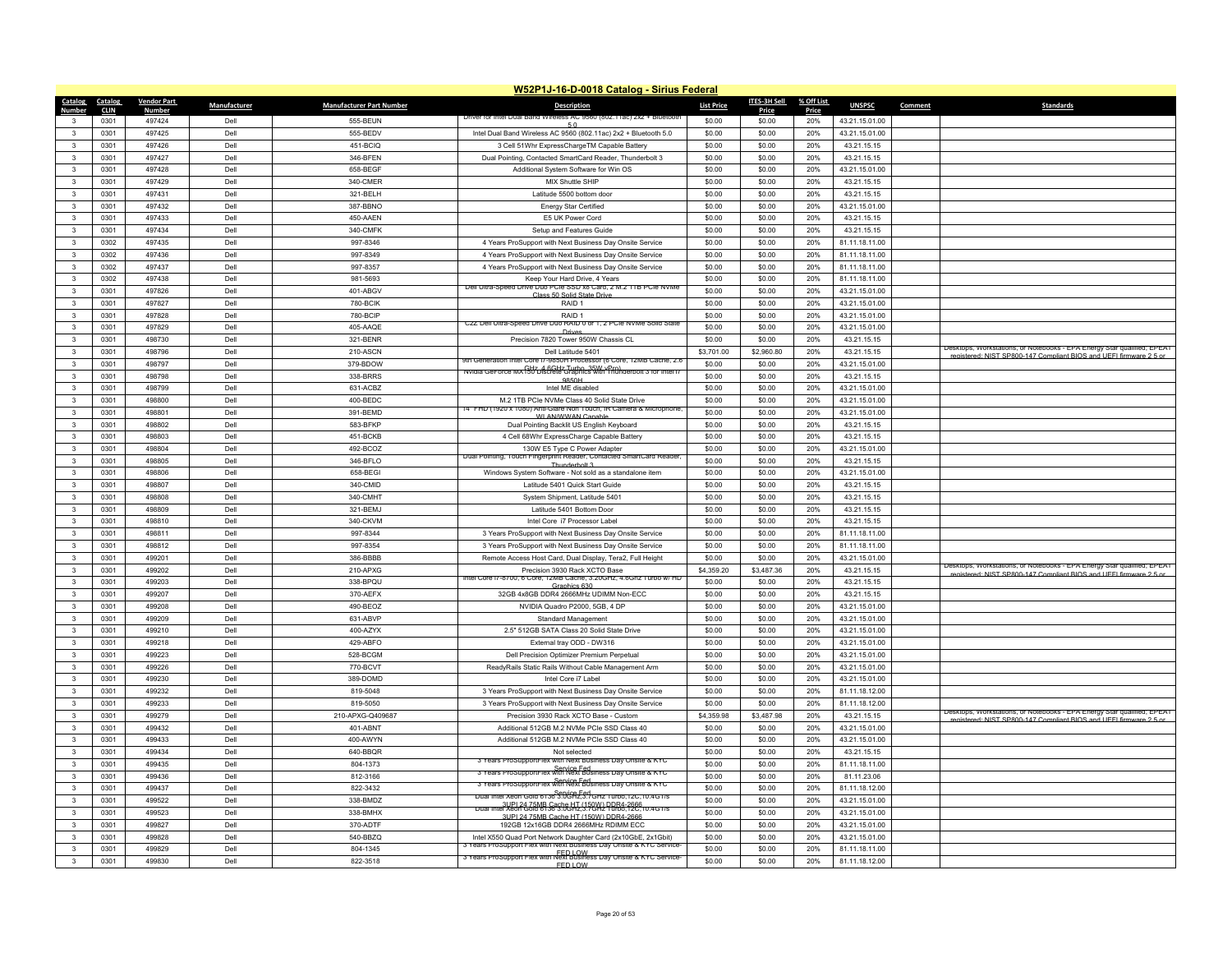|                              | W52P1J-16-D-0018 Catalog - Sirius Federal |                    |                       |                                 |                                                                                                                              |                   |              |            |                |                                                                                                                                               |  |
|------------------------------|-------------------------------------------|--------------------|-----------------------|---------------------------------|------------------------------------------------------------------------------------------------------------------------------|-------------------|--------------|------------|----------------|-----------------------------------------------------------------------------------------------------------------------------------------------|--|
| Catalog                      | Catalog                                   | <b>Vendor Part</b> | Manufacturer          | <b>Manufacturer Part Number</b> | <b>Description</b>                                                                                                           | <b>List Price</b> | ITES-3H Sell | % Off List | <b>UNSPSC</b>  | Comment<br><b>Standards</b>                                                                                                                   |  |
| Number                       | <b>CLIN</b>                               | <b>Number</b>      |                       |                                 | 3 Years ProSupport Flex<br>Day Onsite & KYC Service                                                                          |                   | Price        | Price      |                |                                                                                                                                               |  |
| 3                            | 0301                                      | 499831             | Dell                  | 975-6023                        | <b>FED LOW</b>                                                                                                               | \$0.00            | \$0.00       | 20%        | 81.11.18.11.00 |                                                                                                                                               |  |
| $\mathbf{3}$<br>$\mathbf{3}$ | 0301                                      | 499832<br>499834   | Dell<br>Dell          | 365-0651                        | System Details Asset Label                                                                                                   | \$0.00            | \$0.00       | 20%<br>20% | 43.21.15.01.00 | Jesktops, Workstations, or Notebooks - EPA Energy Star qualified; EPEAT                                                                       |  |
|                              | 0301                                      |                    |                       | 210-AOWE-Q410192                | Precision 3430 Small Form Factor CTO BASE - Custom                                                                           | \$1,704.34        | \$1,363.47   |            | 43.21.15.15    | registered: NIST SP800-147 Compliant BIOS and UEEL firmware 2.5 or<br>Desktops, Workstations, or Notebooks - EPA Energy Star qualified; EPEAT |  |
| $\mathbf{3}$<br>$\mathbf{R}$ | 0301                                      | 499835             | Dell                  | 210-AOWE                        | Precision 3430 Small Form Factor CTO BASE                                                                                    | \$0.00            | \$0.00       | 20%        | 43.21.15.15    | registered: NIST SP800-147 Compliant BIOS and UFFI firmware 2.5 or                                                                            |  |
|                              | 0301                                      | 499836             | Dell                  | 370-AEFV                        | 16GB (2x8GB) 2666MHz DDR4 UDIMM Non-ECC                                                                                      | \$0.00            | \$0.00       | 20%        | 43.21.15.15    |                                                                                                                                               |  |
| 3                            | 0301                                      | 499837             | Dell                  | 490-BEJZ                        | NVIDIA Quadro P400, 2GB, 3 mDP to DP adapter                                                                                 | \$0.00            | \$0.00       | 20%        | 43.21.15.01.00 |                                                                                                                                               |  |
| 3                            | 0301                                      | 499838             | Dell                  | 400-AXXW                        | 2.5" 256GB Class 20 SATA Solid State Drive                                                                                   | \$0.00            | \$0.00       | 20%        | 43.21.15.01.00 |                                                                                                                                               |  |
| $\mathbf{R}$                 | 0301                                      | 499839             | Dell                  | 379-BDBI                        | Dell Watchdog Timer                                                                                                          | \$0.00            | \$0.00       | 20%        | 43.21.15.01.00 |                                                                                                                                               |  |
| 3                            | 0301                                      | 499840             | Dell                  | 379-BDCN                        | Dell Watchdog Timer                                                                                                          | \$0.00            | \$0.00       | 20%        | 43.21.15.01.00 |                                                                                                                                               |  |
| $\mathbf{3}$                 | 0301                                      | 499841             | Dell                  | 658-BDYV                        | MOD-SRV, SW, PWS, 3430<br>recision 3430 Small Form Factor W/ 200W up to 92% emclent PSO                                      | \$0.00            | \$0.00       | 20%        | 43.21.15.01.00 |                                                                                                                                               |  |
| $\mathbf{3}$                 | 0301                                      | 499842             | Dell                  | 321-BDOR                        | (80Plus Platinum                                                                                                             | \$0.00            | \$0.00       | 20%        | 43.21.15.15    |                                                                                                                                               |  |
| 3                            | 0301                                      | 499844             | Dell                  | 429-ABFG                        | 8x DVD-ROM 9.5mm Optical Disk Drive                                                                                          | \$0.00            | \$0.00       | 20%        | 43.21.15.01.00 |                                                                                                                                               |  |
| $\mathbf{3}$                 | 0301                                      | 499845             | Dell                  | 450-ADHU                        | US Power Cord                                                                                                                | \$0.00            | \$0.00       | 20%        | 43.21.15.15    |                                                                                                                                               |  |
| $\mathbf{3}$                 | 0301                                      | 499846             | Dell                  | 631-ABSR                        | No Out-of-Band Systems Management                                                                                            | \$0.00            | \$0.00       | 20%        | 43.21.15.01.00 |                                                                                                                                               |  |
| 3                            | 0301                                      | 499847             | Dell                  | 340-CEDH                        | Quick Start Guide                                                                                                            | \$0.00            | \$0.00       | 20%        | 43.21.15.15    |                                                                                                                                               |  |
| $\mathbf{3}$                 | 0301                                      | 499848             | Dell                  | 412-AAOM                        | Dell Precision Tower Heatsink                                                                                                | \$0.00            | \$0.00       | 20%        | 43.21.15.01.00 |                                                                                                                                               |  |
| 3                            | 0301                                      | 499849             | Dell                  | 984-1782                        | Keep Your Hard Drive, 3 Year                                                                                                 | \$0.00            | \$0.00       | 20%        | 81.11.18.11.00 |                                                                                                                                               |  |
| 3                            | 0301                                      | 499850             | Dell                  | 449-BBMB                        | C2 2.5 1-2 HD                                                                                                                | \$0.00            | \$0.00       | 20%        | 43.21.15.15    |                                                                                                                                               |  |
| $\mathbf{3}$                 | 0301                                      | 499851             | Dell                  | 340-CBUS                        | MOD, SHP MTL, PWS, P9, SFF, DAO                                                                                              | \$0.00            | \$0.00       | 20%        | 43.21.15.15    |                                                                                                                                               |  |
| 3                            | 0301                                      | 499853             | Dell                  | 389-CXGL                        | Precision 3430 Reg Label                                                                                                     | \$0.00            | \$0.00       | 20%        | 43.21.15.01.00 |                                                                                                                                               |  |
| $\mathbf{3}$                 | 0301                                      | 499871             | Dell                  | 631-ACCC                        | Intel vPro Technology Enabled                                                                                                | \$0.00            | \$0.00       | 20%        | 43.21.15.01.00 |                                                                                                                                               |  |
| $\mathbf{3}$                 | 0301                                      | 499872             | Dell                  | 555-BEXP                        | Wireless Drivers for Intel 9560 + Bluetooth 5.0                                                                              | \$0.00            | \$0.00       | 20%        | 43.21.15.01.00 |                                                                                                                                               |  |
| 3                            | 0301                                      | 499873             | Dell                  | 346-BFLK                        | Dual Pointing, Contacted SmartCard Reader, Thunderbolt 3                                                                     | \$0.00            | \$0.00       | 20%        | 43.21.15.15    |                                                                                                                                               |  |
| 3                            | 0301                                      | 499874             | Dell                  | 800-BBQF                        | BTO Standard Shipment (MED)                                                                                                  | \$0.00            | \$0.00       | 20%        | 43.21.15.01.00 |                                                                                                                                               |  |
| $\mathbf{3}$                 | 0301                                      | 499875             | Dell                  | 389-DQKQ                        | Intel Core i7 Label for Vpro                                                                                                 | \$0.00            | \$0.00       | 20%        | 43.21.15.01.00 |                                                                                                                                               |  |
| 3                            | 0301                                      | 499876             | Dell                  | 338-BRRW                        | Intel UHD Graphics 630 with Thunderbolt 3 for Intel i7 9850H                                                                 | \$0.00            | \$0.00       | 20%        | 43.21.15.15    |                                                                                                                                               |  |
| $\mathbf{3}$                 | 0301                                      | 499878             | Dell                  | 583-BFMK                        | Single Pointing Non-Backlit US English Keyboard                                                                              | \$0.00            | \$0.00       | 20%        | 43.21.15.15    |                                                                                                                                               |  |
| $\mathbf{3}$                 | 0301                                      | 499880             | Dell                  | 451-BCKC                        | 3 Cell 51Whr ExpressCharge Capable Battery                                                                                   | \$0.00            | \$0.00       | 20%        | 43.21.15.15    |                                                                                                                                               |  |
| $\mathbf{3}$                 | 0301                                      | 499881             | Dell                  | 346-BFLU                        | Single Pointing, Contacted SmartCard Reader, Thunderbolt 3<br>Red Hat Enterprise Linux WS v/.5 with 1 YR RHN - Not sold as a | \$0.00            | \$0.00       | 20%        | 43.21.15.15    |                                                                                                                                               |  |
| 3                            | 0301                                      | 500083             | Dell                  | 634-BRFB                        | Dell Ultra-Speed Drive Duo PCIe SSD x8 Card, 1 M.2 11 B PCIe NVMe                                                            | \$0.00            | \$0.00       | 20%        | 43.21.15.01.00 |                                                                                                                                               |  |
| 3                            | 0301                                      | 500084             | Dell                  | 401-ABGL                        | Class 40 Solid State Drive                                                                                                   | \$0.00            | \$0.00       | 20%        | 43.21.15.01.00 |                                                                                                                                               |  |
| 3                            | 0301                                      | 500085             | Dell                  | 658-BDWR                        | Dell Precision Optimizer (supports RHEL)<br>Intel Core is-8500, 6 Core, 9MB Cache, 3.0GHz, 4.1Ghz Turbo w/UHD                | \$0.00            | \$0.00       | 20%        | 43.21.15.01.00 |                                                                                                                                               |  |
| $\mathbf{3}$                 | 0301                                      | 500697             | Dell                  | 338-BOSJ                        | Graphics 630                                                                                                                 | \$0.00            | \$0.00       | 20%        | 43.21.15.15    |                                                                                                                                               |  |
| $\mathbf{3}$                 | 0301                                      | 500698             | Dell                  | 490-BELD                        | NVIDIA Quadro P400, 2GB, 3 mDP to DP adapter                                                                                 | \$0.00            | \$0.00       | 20%        | 43.21.15.01.00 |                                                                                                                                               |  |
| 3                            | 0301                                      | 500700             | Dell                  | 449-BBMI                        | C1 3.5 inch Boot HD with optional 1-2 3.5 inch HD                                                                            | \$0.00            | \$0.00       | 20%        | 43.21.15.15    |                                                                                                                                               |  |
| $\mathbf{3}$                 | 0301                                      | 500701             | Dell                  | 400-ARXJ                        | 3.5" 1TB 7200rpm SATA Hard Disk Drive                                                                                        | \$0.00            | \$0.00       | 20%        | 43.21.15.01.00 |                                                                                                                                               |  |
| 3                            | 0301                                      | 500702             | Dell                  | 338-BOLZ                        | Coffee Lake I5 CPU label                                                                                                     | \$0.00            | \$0.00       | 20%        | 43.21.15.15    |                                                                                                                                               |  |
| 3                            | 0301                                      | 500704             | Dell                  | 492-BCLL                        | Additional HDMI 2.0 Port<br>3 Years ProSupport Flex with Next Business Day Onsite & KYHD Service                             | \$0.00            | \$0.00       | 20%        | 43.21.15.01.00 |                                                                                                                                               |  |
| $\mathbf{3}$                 | 0301                                      | 500705             | Dell                  | 804-2512                        | 3 Years ProSupport Flex with Next Business Day Onsite & KYHD Service-                                                        | \$0.00            | \$0.00       | 20%        | 81.11.18.11.00 |                                                                                                                                               |  |
| 3                            | 0301                                      | 500706             | Dell                  | 822-3536                        | <b>FEDLOW</b>                                                                                                                | \$0.00            | \$0.00       | 20%        | 81.11.18.12.00 |                                                                                                                                               |  |
| 3                            | 0301                                      | 500752             | Dell                  | 575-BBTQ                        | 2.5" HDD/SSD carrier for 7920 Rack (Kit)                                                                                     | \$42.56           | \$34.05      | 20%        | 43.21.15.01.00 |                                                                                                                                               |  |
| $\mathbf{3}$                 | 0301                                      | 501133             | Hewlett Packard (HPI) | 2DL60AV                         | HP   Intel 3106 Xeon1.7 8C                                                                                                   | \$860.00          | \$688.00     | 20%        | 43.21.15.15    |                                                                                                                                               |  |
| 3                            | 0301                                      | 501134             | Hewlett Packard (HPI) | 2SQ77AV                         | HP   AMD Radeon Pro WX 3100 4GB GFX                                                                                          | \$360.00          | \$288.00     | 20%        | 43.21.15.15    |                                                                                                                                               |  |
| 3                            | 0301                                      | 501135             | Hewlett Packard (HPI) | Z3Z50AV                         | HP   Operating System Load to SATA/SAS                                                                                       | \$1.50            | \$1.20       | 20%        | 43.21.15.15    |                                                                                                                                               |  |
| $\mathbf{3}$                 | 0301                                      | 501136             | Hewlett Packard (HPI) | Z5J70AV                         | HP   2TB 7200 SATA 3.5                                                                                                       | \$285.00          | \$228.00     | 20%        | 43.21.15.15    |                                                                                                                                               |  |
| $\mathbf{3}$                 | 0301                                      | 501137             | Hewlett Packard (HPI) | Z5J17AV                         | HP   Base FIO 4xUSB3 TypeA                                                                                                   | \$65.00           | \$52.00      | 20%        | 43.21.15.15    | Desktops, Workstations, or Notebooks - EPA Energy Star qualified; EPEAT                                                                       |  |
| 3                            | 0301                                      | 501220             | Dell                  | 210-ASFQ                        | Mobile Precision 7740 CTOG BASE<br>tel Core Processor i / -9850H, 6 Core, 12M Cache, 2.60GHz up to                           | \$4,562.09        | \$3,649.67   | 20%        | 43.21.15.15    | registered: NIST SP800-147 Compliant RIOS and LIFFI firmware 2.5 or                                                                           |  |
| $\mathbf{3}$                 | 0301                                      | 501221             | Dell                  | 379-BDOD                        | 4 6GHz Turbo 45W VPro True 7.500Hz up to                                                                                     | \$0.00            | \$0.00       | 20%        | 43.21.15.01.00 |                                                                                                                                               |  |
| $\mathbf{3}$                 | 0301                                      | 501222             | Dell                  | 329-BENG                        | 4.6GHz Turbo. 45W vPr                                                                                                        | \$0.00            | \$0.00       | 20%        | 43.21.15.15    |                                                                                                                                               |  |
| $\mathbf{3}$                 | 0301                                      | 501223             | Dell                  | 490-BFEH                        | Intel HD GFX                                                                                                                 | \$0.00            | \$0.00       | 20%        | 43.21.15.01.00 |                                                                                                                                               |  |
| $\mathbf{3}$                 | 0301                                      | 501224             | Dell                  | 490-BFEI                        | Intel HD GFX<br>17.3" UltraSharp FHD IPS 1920x1080 AG, NT, No Cam/Mic, w/Prem                                                | \$0.00            | \$0.00       | 20%        | 43.21.15.01.00 |                                                                                                                                               |  |
| $\mathbf{3}$                 | 0301                                      | 501225             | Dell                  | 319-BBGL                        | 17.3" UltraSharp FRL GPS 1920 RBG AG, NT, No Cam/Mic, w/Prem                                                                 | \$0.00            | \$0.00       | 20%        | 43.21.15.15    |                                                                                                                                               |  |
| 3                            | 0301                                      | 501226             | Dell                  | 320-BDEE                        | Panel Guard 100% R&G B.Garbon Fiber                                                                                          | \$0.00            | \$0.00       | 20%        | 43.21.15.15    |                                                                                                                                               |  |
| $\mathbf{R}$                 | 0301                                      | 501227             | Dell                  | 391-BENV                        | Panel Guar 100% sRGB Carbon Fiber                                                                                            | \$0.00            | \$0.00       | 20%        | 43.21.15.01.00 |                                                                                                                                               |  |
| 3                            | 0301                                      | 501228             | Dell                  | 400-BDWT                        | M.2 256GB PCIe NVMe Class 40 Solid State Drive                                                                               | \$0.00            | \$0.00       | 20%        | 43.21.15.01.00 |                                                                                                                                               |  |
| $\mathbf{3}$                 | 0301                                      | 501229             | Dell                  | 580-AIDG                        | Internal Dual Pointing Non-Backlit Keyboard, US English                                                                      | \$0.00            | \$0.00       | 20%        | 43.21.15.01.00 |                                                                                                                                               |  |
| $\mathbf{R}$                 | 0301                                      | 501230             | Dell                  | 346-BFOY                        | 7740 Smart Card only                                                                                                         | \$0.00            | \$0.00       | 20%        | 43.21.15.15    |                                                                                                                                               |  |
| 3                            | 0301                                      | 501231             | Dell                  | 631-ACEP                        | Intel ME Disabled                                                                                                            | \$0.00            | \$0.00       | 20%        | 43.21.15.01.00 |                                                                                                                                               |  |
| $\mathbf{3}$                 | 0301                                      | 501232             | Dell                  | 340-CMIL                        | Quick Setup Guide for Mobile Precision 7740<br>Qualcomm QCA61x4A 802.11ac Dual Band, 2x2, Wireless Adapter +                 | \$0.00            | \$0.00       | 20%        | 43.21.15.15    |                                                                                                                                               |  |
| 3                            | 0301                                      | 501233             | Dell                  | 555-BFBW                        | Rluetooth 4.2 Driv                                                                                                           | \$0.00            | \$0.00       | 20%        | 43.21.15.01.00 |                                                                                                                                               |  |
| 3                            | 0301                                      | 501234             | Dell                  | 575-BBZD                        | No Bracket                                                                                                                   | \$0.00            | \$0.00       | 20%        | 43.21.15.01.00 |                                                                                                                                               |  |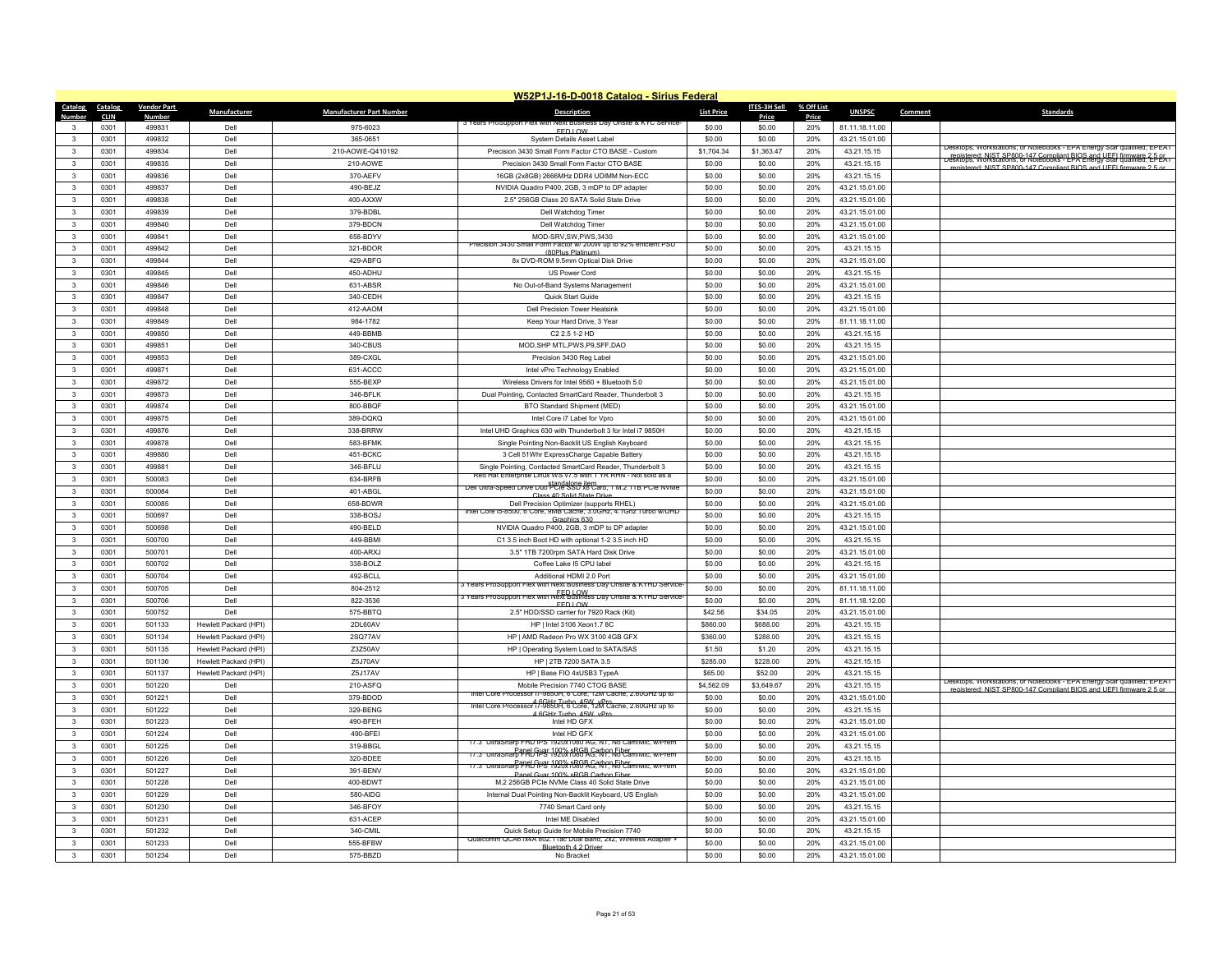|                         | W52P1J-16-D-0018 Catalog - Sirius Federal |                        |              |                                 |                                                                                    |                      |                 |              |                               |         |                                                                                                                                                 |  |
|-------------------------|-------------------------------------------|------------------------|--------------|---------------------------------|------------------------------------------------------------------------------------|----------------------|-----------------|--------------|-------------------------------|---------|-------------------------------------------------------------------------------------------------------------------------------------------------|--|
| Catalog                 | Catalog                                   | <b>Vendor Part</b>     | Manufacturer | <b>Manufacturer Part Number</b> | <b>Description</b>                                                                 | <b>List Price</b>    | ITES-3H Sell    | % Off List   | <b>UNSPSC</b>                 | Comment | <b>Standards</b>                                                                                                                                |  |
| Numhei                  | <b>CLIN</b><br>0301                       | <b>Numbe</b><br>501236 | Dell         | 328-BDCR                        | Shuttle Packaging - TAA                                                            | \$0.00               | Price<br>\$0.00 | Price<br>20% | 43.21.15.15                   |         |                                                                                                                                                 |  |
| $\mathbf{R}$            | 0301                                      | 501237                 | Dell         | 631-ACEY                        | Dell Applications Windows 10 - Not sold as a standalone item.                      | \$0.00               | \$0.00          | 20%          | 43.21.15.01.00                |         |                                                                                                                                                 |  |
| $\mathbf{3}$            | 0301                                      | 501238                 | Dell         | 354-BBBP                        | <b>Bottom Cover</b>                                                                | \$0.00               | \$0.00          | 20%          | 43.21.15.01.00                |         |                                                                                                                                                 |  |
| $\mathbf{3}$            | 0301                                      | 501239                 | Dell         | 823-3842                        | 3 Years ProSupport Plus with Next Business Day Onsite Service                      | \$0.00               | \$0.00          | 20%          | 81.11.18.12.00                |         |                                                                                                                                                 |  |
| $\mathbf{3}$            | 0301                                      | 501240                 | Dell         | 823-3850                        | 3 Years ProSupport Plus with Next Business Day Onsite Service                      | \$0.00               | \$0.00          | 20%          | 81.11.18.12.00                |         |                                                                                                                                                 |  |
| $\mathbf{R}$            | 0301                                      | 501241                 | Dell         | 823-3858                        | 3 Years ProSupport Plus with Next Business Day Onsite Service                      | \$0.00               | \$0.00          | 20%          | 81.11.18.12.00                |         |                                                                                                                                                 |  |
| $\mathbf{3}$            | 0301                                      | 501242                 | Dell         | 823-3868                        | 3 Years ProSupport Plus with Next Business Day Onsite Service                      | \$0.00               | \$0.00          | 20%          | 81.11.18.12.00                |         |                                                                                                                                                 |  |
| $\mathbf{3}$            | 0301                                      | 501243                 | Dell         | 997-8367                        | 3 Years ProSupport Plus with Next Business Day Onsite Service                      | \$0.00               | \$0.00          | 20%          | 81.11.18.11.00                |         |                                                                                                                                                 |  |
| 3                       | 0301                                      | 501279                 | Dell         | 210-AQCN                        | Dell 24 Monitor - P2419H, Dell 24 Monitor - P2419H, TAA                            | \$269.99             | \$215.99        | 20%          | 43.21.15.15                   |         | Displays - EPA Energy Star qualified and EPEAT registered                                                                                       |  |
| $\overline{\mathbf{3}}$ | 0301                                      | 501752                 | Dell         | 210-AMDT-Q412022                | Precision 7820 Tower XCTO Base - Custom                                            | \$19,632.25          | \$15,705.80     | 20%          | 43.20.21.05.00                |         | tops, Workstations, or Notebooks - EPA Energy Star qualified; EPEA                                                                              |  |
| 3                       | 0301                                      | 501822                 | Del          | 210-ASGI                        | Mobile Precision 7540 CTOG BASE                                                    | \$4,582.25           | \$3,665.80      | 20%          | 43.21.15.15                   |         | espistered: NIST SP800-147 Compliant BIQ∧   JEEI firmware 2-P-eA                                                                                |  |
| 3                       | 0301                                      | 501823                 | Dell         | 379-BDOE                        | Intel Core Processor (9-9980HK, 8 Core, 16MB Cache, 2,40GHz up to                  | \$0.00               | \$0.00          | 20%          | 43.21.15.01.00                |         | registered: NIST SP800-147 Compliant RIOS and LIFFL firms<br>are 2.5 or                                                                         |  |
| $\overline{\mathbf{3}}$ | 0301                                      | 501824                 | Dell         | 329-BELI                        | Intel Core Processor is-9980 AK, 8 Cope, 16 MB Cache, 2.4 UGHz up to               | \$0.00               | \$0.00          | 20%          | 43.21.15.15                   |         |                                                                                                                                                 |  |
| 3                       | 0301                                      | 501825                 | Dell         | 490-BFDZ                        | 5.00GHz Turbo 45W<br>NVIDIA Quadro RTX 3000 w/6GB GDDR6                            | \$0.00               | \$0.00          | 20%          | 43.21.15.01.00                |         |                                                                                                                                                 |  |
| $\mathbf{3}$            | 0301                                      | 501826                 | Dell         | 490-BFEB                        | NVIDIA Quadro RTX 3000 w/6GB GDDR6                                                 | \$0.00               | \$0.00          | 20%          | 43.21.15.01.00                |         |                                                                                                                                                 |  |
| $\mathbf{3}$            | 0301                                      | 501827                 | Dell         | 319-BBGJ                        | arp FHD, 1920X1080 AG, NT, W/Prem Pane                                             | \$0.00               | \$0.00          | 20%          | 43.21.15.15                   |         |                                                                                                                                                 |  |
| 3                       | 0301                                      | 501828                 | Dell         | 320-BDEC                        | <u>15.6" UltraSharp RRGB 192020050 RG, IRS, Cam Mic Janel Guar 100%</u>            | \$0.00               | \$0.00          | 20%          | 43.21.15.15                   |         |                                                                                                                                                 |  |
| 3                       | 0301                                      | 501829                 | Dell         | 391-BENX                        | 15.6" UltraSharp FRGP G202050 50 RG RS Capp Mic Panel Guar 100%                    | \$0.00               | \$0.00          | 20%          | 43.21.15.01.00                |         |                                                                                                                                                 |  |
| $\mathbf{3}$            | 0301                                      | 501830                 | Dell         | 400-BDWU                        | sRGB Carbon Fiber IPS Cam/Mic<br>M.2 512GB PCIe NVMe Class 40 Solid State Drive    | \$0.00               | \$0.00          | 20%          | 43.21.15.01.00                |         |                                                                                                                                                 |  |
| 3                       | 0301                                      | 501831                 | Dell         | 346-BFOV                        | Palmrest with Smart Card only                                                      | \$0.00               | \$0.00          | 20%          | 43.21.15.15                   |         |                                                                                                                                                 |  |
| $\mathbf{3}$            | 0301                                      | 501832                 | Dell         | 631-ACDQ                        |                                                                                    | \$0.00               | \$0.00          | 20%          |                               |         |                                                                                                                                                 |  |
| $\mathbf{3}$            | 0301                                      | 501833                 | Dell         | 340-CMIK                        | No Out-of-Band Systems Management                                                  | \$0.00               | \$0.00          | 20%          | 43.21.15.01.00<br>43.21.15.15 |         |                                                                                                                                                 |  |
| $\mathbf{3}$            | 0301                                      | 501834                 | Dell         | 387-BBNU                        | Quick Setup Guide for Mobile Precision 7540<br><b>ENERGY STAR Qualified</b>        | \$0.00               | \$0.00          | 20%          | 43.21.15.01.00                |         |                                                                                                                                                 |  |
| $\mathbf{3}$            | 0301                                      | 501835                 | Dell         | 575-BBZC                        | No Bracket                                                                         | \$0.00               | \$0.00          | 20%          | 43.21.15.01.00                |         |                                                                                                                                                 |  |
| $\mathbf{3}$            | 0301                                      | 501836                 | Dell         | 631-ACDO                        |                                                                                    |                      | \$0.00          | 20%          | 43.21.15.01.00                |         |                                                                                                                                                 |  |
| 3                       | 0301                                      | 501837                 | Dell         | 354-BBBQ                        | Dell Applications Windows 10 - Not sold as a standalone item.                      | \$0.00<br>\$0.00     | \$0.00          | 20%          | 43.21.15.01.00                |         |                                                                                                                                                 |  |
| $\mathbf{3}$            | 0301                                      | 501838                 | Dell         | 328-BDGM                        | <b>Bottom Cover</b><br>Mix Model Packaging                                         | \$0.00               | \$0.00          | 20%          | 43.21.15.15                   |         |                                                                                                                                                 |  |
| $\mathbf{3}$            |                                           |                        | Dell         |                                 |                                                                                    |                      | \$0.00          | 20%          |                               |         |                                                                                                                                                 |  |
| 3                       | 0301<br>0301                              | 501839<br>501840       | Dell         | 340-CKVO<br>210-ASGI-Q412086    | Intel Core i9 Processor Label<br>Mobile Precision 7540 CTOG BASE - Custom          | \$0.00<br>\$4,235.90 | \$3,388.72      | 20%          | 43.21.15.15<br>43.21.15.15    |         | Jesktops, Workstations, or Notebooks - EPA Energy Star qualified; EPEAT                                                                         |  |
| $\overline{\mathbf{3}}$ | 0301                                      | 501846                 | Dell         | 210-ARSD                        | Dell Latitude 7400 2-in-1                                                          | \$3,279.00           | \$2,623.20      | 20%          | 43.21.15.15                   |         | registered: NIST SP800-147 Compliant BIOS and UEEL firmware 2-5-05<br>Desktops, Workstations, or Notebooks - EPA Energy Star qualified; EPEA i  |  |
| $\overline{\mathbf{3}}$ | 0301                                      | 501847                 | Del          | 379-BDKQ                        | 8th Generation Intel Core i/-8665U Processor (4 Core,8ME                           | \$0.00               | \$0.00          | 20%          | 43.21.15.01.00                |         | registered: NIST SP800-147 Compliant BIOS and LIFFI firmware 2.5 or                                                                             |  |
| 3                       | 0301                                      | 501848                 | Dell         | 329-BECC                        | 17-8665U Vpro, UMA, CPM, thunderbolt, 16G, palmrest with smart card                | \$0.00               | \$0.00          | 20%          | 43.21.15.15                   |         |                                                                                                                                                 |  |
| $\mathbf{3}$            | 0301                                      | 501849                 | Dell         | 631-ABYO                        | reader & touch finger printe<br>Intel vPro Technology Advanced Management Features | \$0.00               | \$0.00          | 20%          | 43.21.15.01.00                |         |                                                                                                                                                 |  |
| 3                       | 0301                                      | 501850                 | Dell         | 631-ABYQ                        | Intel vPro Technology Advanced Management Features                                 | \$0.00               | \$0.00          | 20%          | 43.21.15.01.00                |         |                                                                                                                                                 |  |
| 3                       | 0301                                      | 501851                 | Dell         | 370-AESY                        | 16GB LPDDR3 2133MHz                                                                | \$0.00               | \$0.00          | 20%          | 43.21.15.15                   |         |                                                                                                                                                 |  |
| $\mathbf{3}$            | 0301                                      | 501852                 | Dell         | 400-BDKF                        | M.2 256GB PCIe NVMe Class 40 Solid State Drive                                     | \$0.00               | \$0.00          | 20%          | 43.21.15.01.00                |         |                                                                                                                                                 |  |
| 3                       | 0301                                      | 501853                 | Dell         | 575-BBXQ                        | M.2 256GB PCIe NVMe Class 40 Solid State Drive                                     | \$0.00               | \$0.00          | 20%          | 43.21.15.01.00                |         |                                                                                                                                                 |  |
| $\mathbf{3}$            | 0301                                      | 501854                 | Dell         | 658-BEDL                        | Control Vault 3, vpro                                                              | \$0.00               | \$0.00          | 20%          | 43.21.15.01.00                |         |                                                                                                                                                 |  |
| $\mathbf{3}$            | 0301                                      | 501855                 | Dell         | 391-BFCK                        | 14" FHD (1920x 1080)<br>Touch AR+AS. IR Cam & Prox Sensor, Mic. SLF                | \$0.00               | \$0.00          | 20%          | 43.21.15.01.00                |         |                                                                                                                                                 |  |
| $\mathbf{3}$            | 0301                                      | 501856                 | Dell         | 391-BEKB                        | 14" FHD (1920x 1080) Touch ARTAS, IR Cam & Prox Sensor, Mic, SLP                   | \$0.00               | \$0.00          | 20%          | 43.21.15.01.00                |         |                                                                                                                                                 |  |
| 3                       | 0301                                      | 501857                 | Dell         | 583-BCUX                        | Internal Single Point, Backlit, Keyboard Included, English                         | \$0.00               | \$0.00          | 20%          | 43.21.15.15                   |         |                                                                                                                                                 |  |
| $\mathbf{3}$            | 0301                                      | 501858                 | Dell         | 555-BESO                        | Intel 9560AC Wireless Driver with Bluetooth                                        | \$0.00               | \$0.00          | 20%          | 43.21.15.01.00                |         |                                                                                                                                                 |  |
| $\mathbf{3}$            | 0301                                      | 501859                 | Dell         | 451-BCIC                        | 4 Cell 52 Whr ExpressCharge Capable                                                | \$0.00               | \$0.00          | 20%          | 43.21.15.15                   |         |                                                                                                                                                 |  |
| $\mathbf{3}$            | 0301                                      | 501860                 | Dell         | 492-BCOR                        | 65W E5 Type-C Power Adapte                                                         | \$0.00               | \$0.00          | 20%          | 43.21.15.01.00                |         |                                                                                                                                                 |  |
| $\mathbf{3}$            | 0301                                      | 501861                 | Dell         | 346-BCML                        | Palmrest - Thunderbolt                                                             | \$0.00               | \$0.00          | 20%          | 43.21.15.01.00                |         |                                                                                                                                                 |  |
| $\mathbf{3}$            | 0301                                      | 501862                 | Dell         | 340-CLJI                        | Shuttle Packaging                                                                  | \$0.00               | \$0.00          | 20%          | 43.21.15.15                   |         |                                                                                                                                                 |  |
| $\mathbf{3}$            | 0301                                      | 501863                 | Dell         | 340-CLRC                        | Shuttle Packaging                                                                  | \$0.00               | \$0.00          | 20%          | 43.21.15.15                   |         |                                                                                                                                                 |  |
| $\mathbf{R}$            | 0301                                      | 501864                 | Dell         | 387-BBNM                        | <b>ENERGY STAR Qualified</b>                                                       | \$0.00               | \$0.00          | 20%          | 43.21.15.01.00                |         |                                                                                                                                                 |  |
| $\mathbf{3}$            | 0301                                      | 501865                 | Dell         | 340-CLGX                        | Quick Reference Guide                                                              | \$0.00               | \$0.00          | 20%          | 43.21.15.15                   |         |                                                                                                                                                 |  |
| $\mathbf{3}$            | 0301                                      | 501866                 | Dell         | 389-DPGO                        | Additional Software VPro                                                           | \$0.00               | \$0.00          | 20%          | 43.21.15.01.00                |         |                                                                                                                                                 |  |
| $\mathbf{3}$            | 0301                                      | 501867                 | Dell         | 658-BEER                        | Additional Software VPro                                                           | \$0.00               | \$0.00          | 20%          | 43.21.15.01.00                |         |                                                                                                                                                 |  |
| 3                       | 0301                                      | 501868                 | Dell         | 354-BBBE                        | <b>Bottom Cover</b>                                                                | \$0.00               | \$0.00          | 20%          | 43.21.15.01.00                |         |                                                                                                                                                 |  |
| $\mathbf{3}$            | 0301                                      | 501871                 | Dell         | 210-ARSD-Q412095                | Dell Latitude 7400 2-in-1 - Custom                                                 | \$3,298.00           | \$2,638.40      | 20%          | 43.21.15.15                   |         | Desktops, Workstations, or Notebooks - EPA Energy Star qualified; EPEAT                                                                         |  |
| $\mathbf{3}$            | 0301                                      | 502301                 | Dell         | 210-ANJK-Q412417                | Precision 5820 Tower XCTO Base - Custom                                            | \$7,020.96           | \$5,616.77      | 20%          | 43.20.21.05.00                |         | registered: NIST SP800-147 Compliant BIOS and UEEL firmware 2-5-05.<br>Desktops, Workstations, or Notebooks - EPA Energy Star qualified; EPEA i |  |
| 3                       | 0301                                      | 502302                 | Dell         | 338-BRYN                        | , Intel Core i9-9980XE 3.0GHz, 4.5GHz Turbo, 18C, 24.75MB Cache, HT                | \$0.00               | \$0.00          | 20%          | 43.21.15.15                   |         | registered: NIST SP800-147 Compliant BIOS and UFFI firmware 2.5 or                                                                              |  |
| $\overline{\mathbf{3}}$ | 0301                                      | 502303                 | Dell         | 321-BEQZ                        | (165W) DDR4-2666 Non-EC0<br>Precision 5820 Tower Core X 950W RTX Chassis           | \$0.00               | \$0.00          | 20%          | 43.21.15.15                   |         |                                                                                                                                                 |  |
| $\mathbf{3}$            | 0301                                      | 502371                 | Dell         | 338-BNBN                        | Intel Xeon W-2133 (3.6GHz, 3.9GHz Turbo, 6C, 8.25MB Cache, HT,                     | \$0.00               | \$0.00          | 20%          | 43.21.15.15                   |         |                                                                                                                                                 |  |
| 3                       | 0301                                      | 502372                 | Dell         | 490-BFBI                        | (140W)) DDR4-2666<br>NVIDIA Quadro P2000, 5GB, 4 DP (5820T)                        | \$0.00               | \$0.00          | 20%          | 43.21.15.01.00                |         |                                                                                                                                                 |  |
| $\mathbf{R}$            | 0301                                      | 502374                 | Dell         | 822-3553                        | Years ProSupport Flex with Next Business Day Onsite & KYHD Service                 | \$0.00               | \$0.00          | 20%          | 43.21.15.15                   |         |                                                                                                                                                 |  |
|                         | 0301                                      | 502375                 | <b>Del</b>   | 975-6022                        | FED LOW<br>Tears ProSupport Flex with Next Business Day Onsite & KYHD Service      | \$0.00               | \$0.00          | 20%          | 81.11.18.11.00                |         |                                                                                                                                                 |  |
| 3                       | 0301                                      | 502833                 | Dell         | 210-AMRM-301871                 | FED LOW<br>Precision 7920 Tower XCTO (Custom Configuration)                        | \$35,000.00          | \$28,000.00     | 20%          | 43.21.15.15                   |         | Desktops, Workstations, or Notebooks - EPA Energy Star qualified; EPEAT                                                                         |  |
|                         |                                           |                        |              |                                 |                                                                                    |                      |                 |              |                               |         | registered: NIST SP800-147 Compliant RIOS and LIFFI firmware 2.5 or                                                                             |  |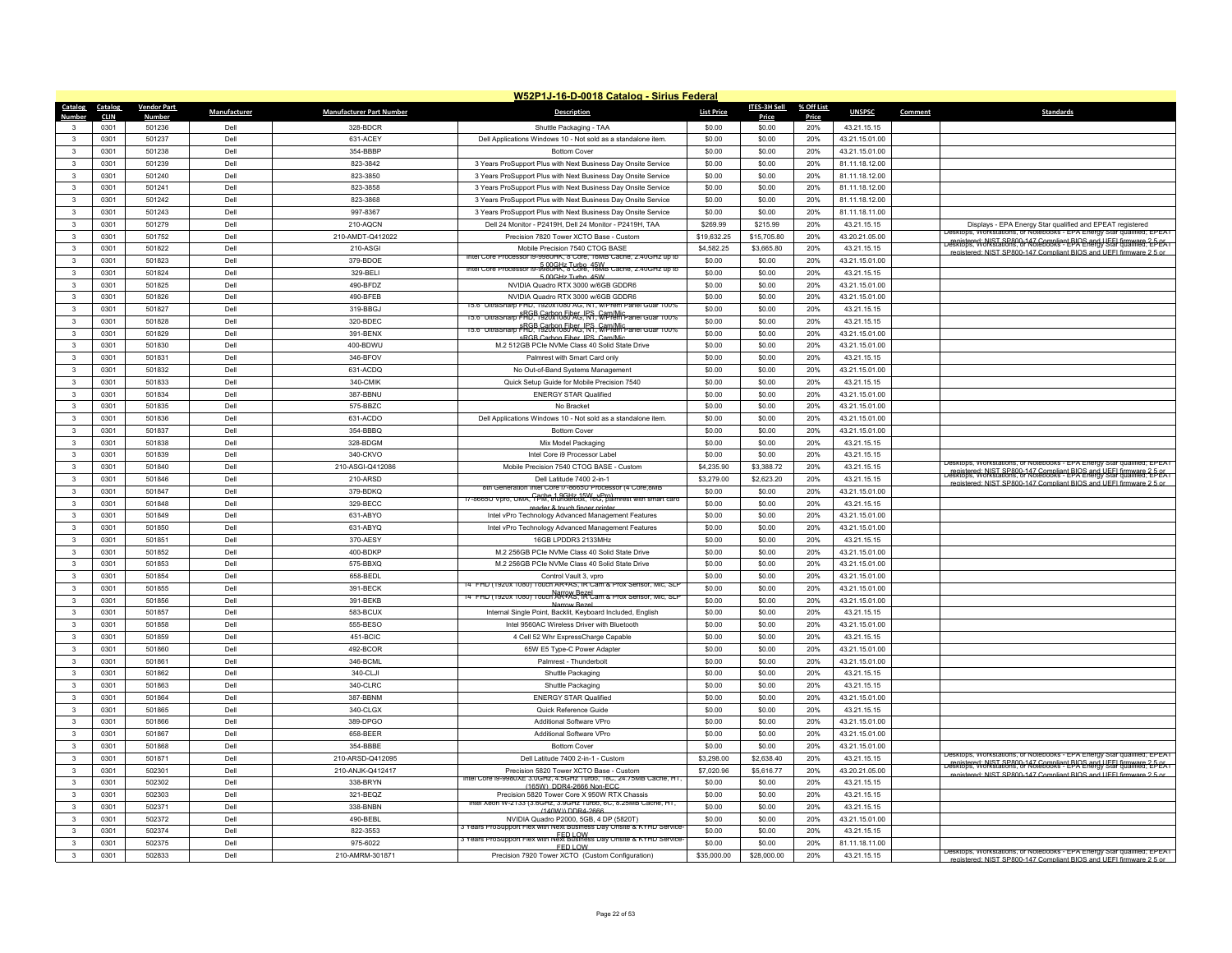|                   | W52P1J-16-D-0018 Catalog - Sirius Federal |                    |              |                                 |                                                                                                                               |                   |                  |            |                |                                                                                                                                               |  |  |
|-------------------|-------------------------------------------|--------------------|--------------|---------------------------------|-------------------------------------------------------------------------------------------------------------------------------|-------------------|------------------|------------|----------------|-----------------------------------------------------------------------------------------------------------------------------------------------|--|--|
| Catalog Catalog   |                                           | <b>Vendor Part</b> | Manufacturer | <b>Manufacturer Part Number</b> | <b>Description</b>                                                                                                            | <b>List Price</b> | ITES-3H Sell     | % Off List | <b>UNSPSC</b>  | <b>Standards</b><br>Comment                                                                                                                   |  |  |
| Number            | <b>CLIN</b>                               | <b>Number</b>      |              |                                 |                                                                                                                               |                   | Price            | Price      |                |                                                                                                                                               |  |  |
| 3<br>$\mathbf{R}$ | 0301<br>0301                              | 502834<br>502835   | Dell<br>Dell | 370-AESC<br>490-BFFG            | 256GB 8x32GB DDR4 2933MHz RDIMM ECC Memory<br>Nvidia Quadro RTX6000, 24GB, 4DP, VirtualLink (XX20T)                           | \$0.00<br>\$0.00  | \$0.00<br>\$0.00 | 20%<br>20% | 43.21.15.15    |                                                                                                                                               |  |  |
| $\mathbf{3}$      |                                           | 502836             | Dell         | 400-BDWI                        |                                                                                                                               |                   |                  | 20%        | 43.21.15.01.00 |                                                                                                                                               |  |  |
|                   | 0301                                      |                    |              |                                 | U.2 Intel Optane SSD 905P 960GB Solid State Drive                                                                             | \$0.00            | \$0.00           |            | 43.21.15.01.00 |                                                                                                                                               |  |  |
| $\mathbf{3}$      | 0301                                      | 502837             | Dell         | 540-BBZX                        | Intel X550-T2 10GbE NIC, Dual Port, Copper                                                                                    | \$0.00            | \$0.00           | 20%        | 43.21.15.01.00 |                                                                                                                                               |  |  |
| $\mathbf{R}$      | 0301                                      | 502838             | Dell         | 401-ABPP                        | M.2 2TB PCle NVMe Class 40 Solid State Drive<br>1/6254 3.1GHZ, 4.0GHZ TUIDO, 18C, 10.4GT/S                                    | \$0.00            | \$0.00           | 20%        | 43.21.15.01.00 |                                                                                                                                               |  |  |
| 3                 | 0301                                      | 502839             | Dell         | 338-BSML                        | Intel Xeon Cold 6254 3.1GHz, 4.0CHz 10DB4-2933.2nd Jrs 3UPI,                                                                  | \$0.00            | \$0.00           | 20%        | 43.21.15.15    |                                                                                                                                               |  |  |
| 3                 | 0301                                      | 502840             | Dell         | 338-BSNI                        | 24 75MR Cache, HT (200W) DDR4-2933 1st                                                                                        | \$0.00            | \$0.00           | 20%        | 43.21.15.15    |                                                                                                                                               |  |  |
| $\mathbf{R}$      | 0301                                      | 502843             | Dell         | 377-9269                        | CFI.Information.SCCM-PRE.PRE-U.Factory Install                                                                                | \$0.00            | \$0.00           | 20%        | 43.21.15.01.00 |                                                                                                                                               |  |  |
| 3                 | 0301                                      | 502844             | Dell         | 380-4434                        | CFI, Information, WIN10, UPDATE, RS5, Factory Install                                                                         | \$0.00            | \$0.00           | 20%        | 43.21.15.01.00 |                                                                                                                                               |  |  |
| $\mathbf{3}$      | 0301                                      | 502845             | Dell         | 380-5543                        | CFI, Information, BIOS, AGM SCCM, AUTO, Factory Install                                                                       | \$0.00            | \$0.00           | 20%        | 43.21.15.01.00 |                                                                                                                                               |  |  |
| $\mathbf{3}$      | 0301                                      | 502846             | Dell         | 366-0383                        | Asset Tag, Custom, RU, CONUS                                                                                                  | \$0.00            | \$0.00           | 20%        | 43.21.15.15    |                                                                                                                                               |  |  |
| 3                 | 0301                                      | 502847             | Dell         | 366-0385                        | BIOS Setting, Custom, RU, CONUS                                                                                               | \$0.00            | \$0.00           | 20%        | 43.21.15.15    |                                                                                                                                               |  |  |
| $\mathbf{3}$      | 0301                                      | 502848             | Dell         | 366-0389                        | Image Load, Custom, RU, CONUS<br>Intel Core Processor i/-9/50H, 6 Core, 12M Cache, 2.60GHz up to                              | \$0.00            | \$0.00           | 20%        | 43.21.15.15    |                                                                                                                                               |  |  |
| $\mathbf{3}$      | 0301                                      | 503146             | Dell         | 379-BDOF                        | intel Core Processor i7-9750H, 6 Core, 12M Cache, 2.60GHz up to                                                               | \$0.00            | \$0.00           | 20%        | 43.21.15.01.00 |                                                                                                                                               |  |  |
| 3                 | 0301                                      | 503147             | Dell         | 329-RENE                        | 4.5GHz Turbo 45W                                                                                                              | \$0.00            | \$0.00           | 20%        | 43.21.15.15    |                                                                                                                                               |  |  |
| $\mathbf{3}$      | 0301                                      | 503148             | Dell         | 490-BFED                        | Nvidia Quadro RTX 4000 w/8GB GDDR6                                                                                            | \$0.00            | \$0.00           | 20%        | 43.21.15.01.00 |                                                                                                                                               |  |  |
| 3                 | 0301                                      | 503149             | Dell         | 490-BFEG                        | Nvidia Quadro RTX 4000 w/8GB GDDR6<br>17.3"UltraSharp FHD 1920x1080 AG,NT,w/Prem Panel Guar 100% sRGE                         | \$0.00            | \$0.00           | 20%        | 43.21.15.01.00 | Desktops, Workstations, or Notebooks - EPA Energy Star qualified; EPEAT                                                                       |  |  |
| 3                 | 0301                                      | 503150             | Dell         | 319-BBGK                        | 7.3"Ultrasharp Carbon Fiber JPS IR Cam/Mic No WWAN                                                                            | \$0.00            | \$0.00           | 20%        | 43.21.15.15    | registered: NIST SP800-147 Compliant BIOS and UEEL firmware 2-5-1-<br>Desktops, Workstations, or Notebooks - EPA Energy Star qualified; EPEAT |  |  |
| $\mathbf{3}$      | 0301                                      | 503151             | Dell         | 320-BDEH                        | Carbon Fiber IPS IR Cam/Mic No WWAN                                                                                           | \$0.00            | \$0.00           | 20%        | 43.21.15.15    | registered: NIST SP800-147 Compliant BIOS and UFFI firmware 2.5 or                                                                            |  |  |
| 3                 | 0301                                      | 503152             | Dell         | 370-AEZK                        | 32GB, 2x16GB, DDR4 3200MHz Non-ECC Memory                                                                                     | \$0.00            | \$0.00           | 20%        | 43.21.15.15    |                                                                                                                                               |  |  |
| 3                 | 0301                                      | 503153             | Dell         | 400-BDWQ                        | M.2 1TB PCIe NVMe Class 40 Solid State Drive                                                                                  | \$0.00            | \$0.00           | 20%        | 43.21.15.01.00 |                                                                                                                                               |  |  |
| $\mathbf{3}$      | 0301                                      | 503154             | Dell         | 346-BFPC                        | 7740 Smart Card, Fingerprint reader, & NFC                                                                                    | \$0.00            | \$0.00           | 20%        | 43.21.15.15    |                                                                                                                                               |  |  |
| 3                 | 0301                                      | 503155             | Dell         | 555-BEUK                        | Intel Wi-Fi 6 AX200 2x2 .11ax 160MHz + Bluetooth 5.0                                                                          | \$0.00            | \$0.00           | 20%        | 43.21.15.01.00 |                                                                                                                                               |  |  |
| 3                 | 0301                                      | 503156             | Dell         | 555-BFBV                        | Intel Wi-Fi 6 AX200 2x2 .11ax 160MHz + Bluetooth 5.0 Driver                                                                   | \$0.00            | \$0.00           | 20%        | 43.21.15.01.00 | Jesktops, Workstations, or Notebooks - EPA Energy Star qualified; EPEAT                                                                       |  |  |
| $\mathbf{3}$      | 0301                                      | 503302             | Dell         | 321-BENQ                        | Precision 7920 Tower Chassis CL                                                                                               | \$0.00            | \$0.00           | 20%        | 43.21.15.15    | d: NIST SP800-147 Compliant RIOS and LIFFL firm                                                                                               |  |  |
| 3                 | 0301                                      | 504815             | Dell         | 490-BDQY                        | NVIDIA Quadro P400, 2GB, 3 mDP (7920 Rack)                                                                                    | \$0.00            | \$0.00           | 20%        | 43.21.15.01.00 | Desktops, Workstations, or Notebooks - EPA Energy Star qualified; EPEAT                                                                       |  |  |
| $\mathbf{3}$      | 0301                                      | 504885             | Dell         | 210-ALXM-304870                 | Precision 7920 Rack XCTO Base (Custom Configuration)                                                                          | \$12,946.67       | \$10,357.34      | 20%        | 43.20.21.05.00 | registered: NIST SP800-147 Compliant BIOS and UFEL firmware 2-DeSktops, Workstations, or Notebooks - EPA Energy Star qualified; EDEAT         |  |  |
| $\mathbf{3}$      | 0301                                      | 505001             | Dell         | 210-ASEC-Q414213                | OptiPlex 7070 SFF XCTO (Custom Configuration)<br>ntel Core i5-9500 (6 Cores/9MB/61/3.0GHz to 4.4GHz/65W); supports            | \$1,829.20        | \$1,463.36       | 20%        | 43.21.15.15    | registered: NIST SP800-147 Compliant BIOS and UFFI firmware 2.5 or                                                                            |  |  |
| $\mathbf{3}$      | 0301                                      | 505002             | Dell         | 338-BRSY                        | Windows 10/Linux                                                                                                              | \$0.00            | \$0.00           | 20%        | 43.21.15.15    |                                                                                                                                               |  |  |
| 3                 | 0301                                      | 505003             | Dell         | 400-BEUS                        | M.2 256GB PCIe NVMe Class 40 Solid State Drive                                                                                | \$0.00            | \$0.00           | 20%        | 43.21.15.01.00 |                                                                                                                                               |  |  |
| $\mathbf{3}$      | 0301                                      | 505004             | Dell         | 412-AAQT                        | M.2 256GB PCIe NVMe Class 40 Solid State Drive                                                                                | \$0.00            | \$0.00           | 20%        | 43.21.15.01.00 |                                                                                                                                               |  |  |
| 3                 | 0301                                      | 505005             | Dell         | 773-BBBC                        | M.2 256GB PCIe NVMe Class 40 Solid State Drive                                                                                | \$0.00            | \$0.00           | 20%        | 43.21.15.01.00 |                                                                                                                                               |  |  |
| $\mathbf{3}$      | 0301                                      | 505006             | Dell         | 631-ACCZ                        | Intel vPro Technology Enabled<br>OptiPlex 7070 Small Form Factor with 200W up to 85% efficient Power                          | \$0.00            | \$0.00           | 20%        | 43.21.15.01.00 | Desktops, Workstations, or Notebooks - EPA Energy Star qualified; EPEAT                                                                       |  |  |
| $\mathbf{3}$      | 0301                                      | 505009             | Dell         | 329-BEJY                        | Supply (80Plus Bronze)                                                                                                        | \$0.00            | \$0.00           | 20%        | 43.21.15.15    | registered: NIST SP800-147 Compliant BIOS and UFFI firmware 2.5 or                                                                            |  |  |
| 3                 | 0301                                      | 505012             | Dell         | 658-BBLB                        | Dell Applications for Windows 10 non EMB                                                                                      | \$0.00            | \$0.00           | 20%        | 43.21.15.01.00 |                                                                                                                                               |  |  |
| $\mathbf{3}$      | 0301                                      | 505013             | Dell         | 658-BEHB                        | Dell Applications for Windows 10 non EMB                                                                                      | \$0.00            | \$0.00           | 20%        | 43.21.15.01.00 |                                                                                                                                               |  |  |
| 3                 | 0301                                      | 505019             | Dell         | 750-ABKW                        | Quick Setup Guide for OptiPlex 7070 Small Form Factor                                                                         | \$0.00            | \$0.00           | 20%        | 43.21.15.01.00 |                                                                                                                                               |  |  |
| 3                 | 0301                                      | 505020             | Dell         | 430-XYIX                        | Cyberlink Software for Windows 8/10 without media                                                                             | \$0.00            | \$0.00           | 20%        | 43.21.15.15    |                                                                                                                                               |  |  |
| $\mathbf{3}$      | 0301                                      | 505021             | Dell         | 389-DQJX                        | <b>EPA Regulatory Label</b>                                                                                                   | \$0.00            | \$0.00           | 20%        | 43.21.15.01.00 |                                                                                                                                               |  |  |
| 3                 | 0301                                      | 505022             | Dell         | 389-DQKS                        | Intel Core i5 Label for Vpro                                                                                                  | \$0.00            | \$0.00           | 20%        | 43.21.15.01.00 |                                                                                                                                               |  |  |
| 3                 | 0301                                      | 505023             | Dell         | 382-BBHX                        | No Additional Add In Cards                                                                                                    | \$0.00            | \$0.00           | 20%        | 43.21.15.01.00 | Desktops, Workstations, or Notebooks - EPA Energy Star qualified; EPEAT                                                                       |  |  |
| $\mathbf{3}$      | 0301                                      | 505749             | Dell         | 210-ANXH-Q414654                | Dell Precision 7530 Type C SC Base (Custom Configuration)                                                                     | \$5,000.00        | \$4,000.00       | 20%        | 43.21.15.15    | enistered: NIST SP800-147 Compliant BIOS and LIFFI firmware 2.5 or                                                                            |  |  |
| 3                 | 0301                                      | 505837             | Dell         | 210-ASKF -Q414831               | Latitude 5400 GSA Base (Custom Configuration)                                                                                 | \$3,944.86        | \$3,155.89       | 20%        | 43.21.15.15    |                                                                                                                                               |  |  |
| 3                 | 0301                                      | 505838             | Dell         | 338-BRLX                        | Intel UHD Graphics 620 with Thunderbolt for Intel 8th Gen Core i7 8665                                                        | \$0.00            | \$0.00           | 20%        | 43.21.15.15    |                                                                                                                                               |  |  |
| $\mathbf{3}$      | 0301                                      | 505839             | Dell         | 631-ACBK                        | Intel AMT Disabled (for vPro CPU, vPro Disabled)                                                                              | \$0.00            | \$0.00           | 20%        | 43.21.15.01.00 |                                                                                                                                               |  |  |
| $\mathbf{3}$      | 0301                                      | 505840             | Dell         | 370-AECV                        | 32GB, 2x16GB, DDR4 Non-ECC                                                                                                    | \$0.00            | \$0.00           | 20%        | 43.21.15.15    |                                                                                                                                               |  |  |
| 3                 | 0301                                      | 505841             | Dell         | 400-BDXF                        | M.2 1TB PCIe NVMe Class 40 Solid State Drive<br>14" FHD WVA (1920 x 1080) Anti-Glare Non-Touch, Microphone only,              | \$0.00            | \$0.00           | 20%        | 43.21.15.01.00 |                                                                                                                                               |  |  |
| $\mathbf{3}$      | 0301                                      | 505842             | Dell         | 391-BEIU                        | WI AN Capable                                                                                                                 | \$0.00            | \$0.00           | 20%        | 43.21.15.01.00 |                                                                                                                                               |  |  |
| $\mathbf{3}$      | 0301                                      | 505843             | Dell         | 451-BCIP                        | 4 Cell 68Whr ExpressChargeTM Capable Battery                                                                                  | \$0.00            | \$0.00           | 20%        | 43.21.15.15    |                                                                                                                                               |  |  |
| $\mathbf{3}$      | 0301                                      | 505844             | Dell         | 346-BFJS                        | Dual Pointing, Contacted SmartCard Reader, Thunderbolt 3                                                                      | \$0.00            | \$0.00           | 20%        | 43.21.15.15    |                                                                                                                                               |  |  |
| $\mathbf{3}$      | 0301                                      | 505845             | Dell         | 658-BEGG                        | Additional System Software for Win OS                                                                                         | \$0.00            | \$0.00           | 20%        | 43.21.15.01.00 |                                                                                                                                               |  |  |
| $\mathbf{3}$      | 0301                                      | 505846             | Dell         | 340-CMDX                        | MIX Shuttle SHIP                                                                                                              | \$0.00            | \$0.00           | 20%        | 43.21.15.15    |                                                                                                                                               |  |  |
| 3                 | 0301                                      | 505847             | Dell         | 340-CLYF                        | Latitude 5400 Quick Start Guide                                                                                               | \$0.00            | \$0.00           | 20%        | 43.21.15.15    |                                                                                                                                               |  |  |
| $\mathbf{R}$      | 0301                                      | 505848             | Dell         | 321-BEKW                        | Latitude 5400 bottom door<br>5 Years Hardware Warranty with Onsite/In-Home Service after Remote                               | \$0.00            | \$0.00           | 20%        | 43.21.15.15    |                                                                                                                                               |  |  |
| 3                 | 0301                                      | 505849             | Dell         | 997-8335                        | Diganoe                                                                                                                       | \$0.00            | \$0.00           | 20%        | 81.11.18.11.00 | Desktops, Workstations, or Notebooks - EPA Energy Star qualified; EPEAT                                                                       |  |  |
| $\mathbf{3}$      | 0301                                      | 506450             | Dell         | 210-AMDT-Q415085                | Precision 7820 Tower XCTO Base (Custom Configuration)<br>5 Years ProSupport Plus with 4-Hour /X24 Onsite Service After Remote | \$5,241.00        | \$4,192.80       | 20%        | 43.21.15.15    | registered: NIST SP800-147 Compliant RIOS and LIEEL firmware 2.5 or                                                                           |  |  |
| $\mathbf{R}$      | 0301                                      | 506451             | Dell         | 819-0011                        | 5 Years ProSupport Plus with 4-Hour / X24 Onsite Service After Remote                                                         | \$0.00            | \$0.00           | 20%        | 81.11.18.12.00 |                                                                                                                                               |  |  |
| 3                 | 0301                                      | 506452             | Dell         | 819-0013                        | Diagnosis<br>S Years ProSupport Plus with 4-Hour /X24 Onsite Service After Remote                                             | \$0.00            | \$0.00           | 20%        | 81.11.18.12.00 |                                                                                                                                               |  |  |
| $\mathbf{3}$      | 0301                                      | 506453             | Dell         | 997-5903                        | Diagnosis<br>S Years ProSupport Plus with 4-Hour /X24 Onsite Service After Remote                                             | \$0.00            | \$0.00           | 20%        | 81.11.18.11.00 |                                                                                                                                               |  |  |
| 3                 | 0301                                      | 506454             | Dell         | 997-5930                        | 5 Years ProSupport Plus with 4-Hour 7X24 Onsite Service After Remote                                                          | \$0.00            | \$0.00           | 20%        | 81.11.18.11.00 |                                                                                                                                               |  |  |
| 3                 | 0301                                      | 506455             | Dell         | 997-5956                        | Diagnosis                                                                                                                     | \$0.00            | \$0.00           | 20%        | 81.11.18.11.00 |                                                                                                                                               |  |  |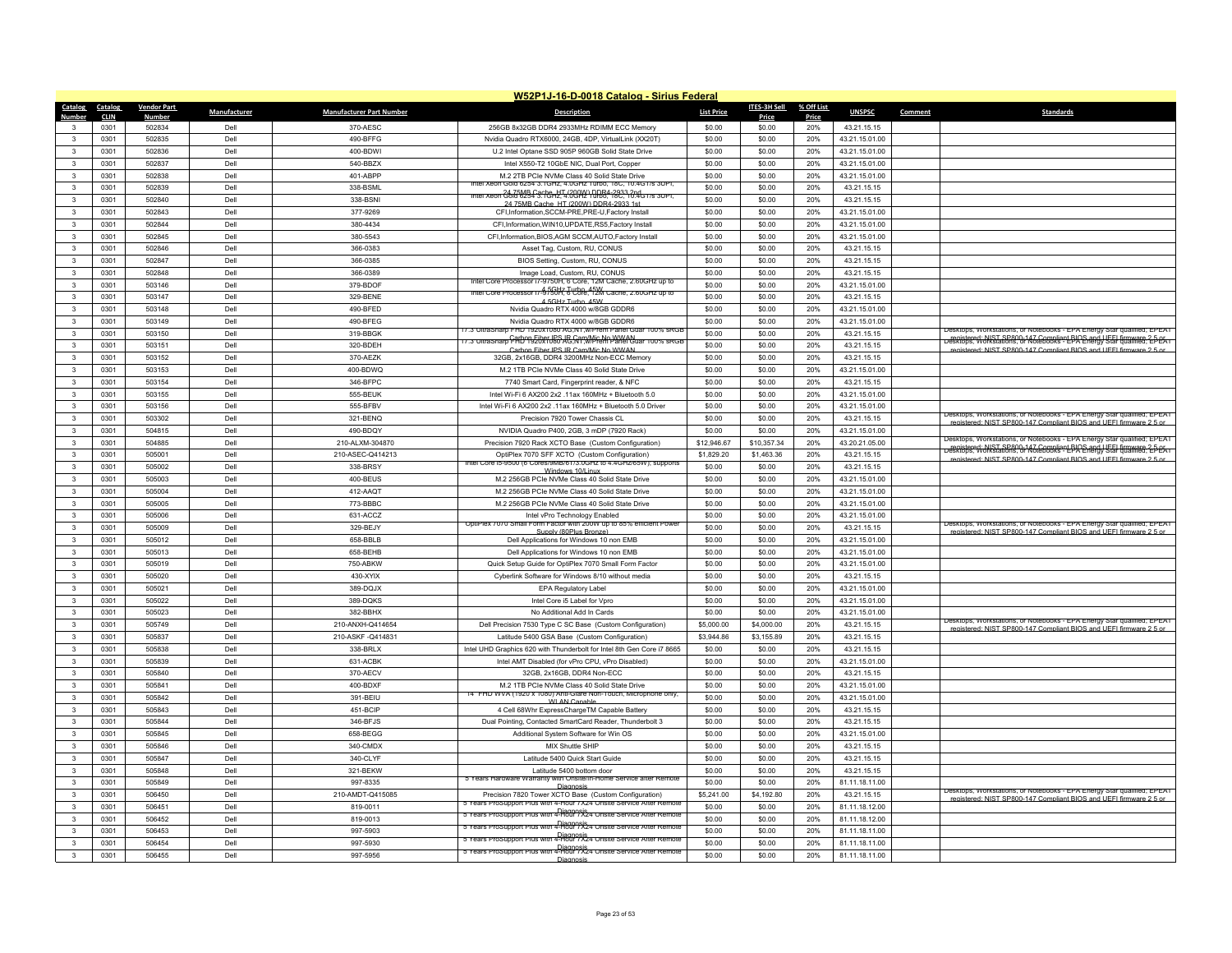|                                         | W52P1J-16-D-0018 Catalog - Sirius Federal |                    |              |                                 |                                                                                                                                     |                       |                       |            |                                  |         |                                                                                                                                                  |
|-----------------------------------------|-------------------------------------------|--------------------|--------------|---------------------------------|-------------------------------------------------------------------------------------------------------------------------------------|-----------------------|-----------------------|------------|----------------------------------|---------|--------------------------------------------------------------------------------------------------------------------------------------------------|
| Catalog                                 | Catalog                                   | <b>Vendor Part</b> | Manufacturer | <b>Manufacturer Part Number</b> | <b>Description</b>                                                                                                                  | <b>List Price</b>     | <b>ITES-3H Sell</b>   | % Off List | <b>UNSPSC</b>                    | Comment | Standard:                                                                                                                                        |
| Numhei                                  | <b>CLIN</b>                               | Numbe<br>506488    | Dell         | 490-BFOO                        |                                                                                                                                     | \$0.00                | Price<br>\$0.00       | Price      |                                  |         |                                                                                                                                                  |
| $\mathbf{R}$                            | 0301<br>0301                              | 506497             | Dell         |                                 | Nvidia Quadro P2200, 5GB, 4 DP                                                                                                      | \$4,039.00            | \$3,231.20            | 20%<br>20% | 43.21.15.01.00                   |         | Desktops, Workstations, or Notebooks - EPA Energy Star qualified; EPEAT                                                                          |
| 3                                       | 0301                                      | 506498             | Dell         | 210-ASGI-Q415124<br>379-BDOB    | Mobile Precision 7540 CTOG BASE (Custom Configuration)<br>Intel Core Processor i9-9880H, 8 Core, 16MB Cache, 2.30GHz up to          | \$0.00                | \$0.00                | 20%        | 43.21.15.15<br>43.21.15.01.00    |         | ered: NIST SP800-147 Compliant BIOS and LIFFL firm                                                                                               |
| $\mathbf{3}$                            | 0301                                      | 506499             | Dell         | 329-BELO                        | Intel Core Processor 19-9880Hz Turbo, 45W, vPro-                                                                                    | \$0.00                | \$0.00                | 20%        | 43.21.15.15                      |         |                                                                                                                                                  |
| $\mathbf{R}$                            | 0301                                      | 506500             | Dell         | 490-BFDT                        | 4 80GHz Turbo 45W vPro<br>NVIDIA Quadro T2000 w/4GB GDDR5                                                                           | \$0.00                | \$0.00                | 20%        | 43.21.15.01.00                   |         |                                                                                                                                                  |
| $\mathbf{R}$                            | 0301                                      | 506501             | Dell         | 490-REEF                        | NVIDIA Quadro T2000 w/4GB GDDR5                                                                                                     | \$0.00                | \$0.00                | 20%        | 43 21 15 01 00                   |         |                                                                                                                                                  |
| $\mathbf{3}$                            | 0301                                      | 506586             | Dell         | 210-AKJW-Q415250                | Mobile Precision 7720 XCTO BASE (Custom Configuration)                                                                              | \$3,854.27            | \$3,083.42            | 20%        | 43.21.15.15                      |         | Desktops, Workstations, or Notebooks - EPA Energy Star qualified; EPEAT                                                                          |
| $\mathbf{3}$                            | 0301                                      | 506604             | Dell         | 210-ANWH-Q415250                | Dell Latitude 5290 2-in-1 XCTOG Base (Custom Configuration)                                                                         | \$2,348.25            | \$1,878.60            | 20%        | 43.21.15.15                      |         | registered: NIST SP800-147 Compliant BIOS and UFEL firmware 2-5-05.<br>Desktops, Workstations, or Notebooks - EPA Energy Stal dualities: 2-5-05. |
| 3                                       | 0301                                      | 506619             | Dell         | 338-BSHD                        | Intel Xeon Gold 6242 2.8G, 16C/32T, 10.4GT/s, 22M Cache, Turbo, HT                                                                  | \$0.00                | \$0.00                | 20%        | 43.21.15.15                      |         | registered: NIST SP800-147 Compliant BIOS and UFFI firmware 2.5 or                                                                               |
| $\overline{\mathbf{3}}$                 | 0301                                      | 506621             | Dell         | 400-BDNJ                        | 150W) DDR4-2933<br>960GB SSD SATA Read Intensive 6Gbps 512e 2.5in Hot Plug S4510                                                    | \$0.00                | \$0.00                | 20%        | 43.21.15.01.00                   |         |                                                                                                                                                  |
|                                         |                                           |                    |              |                                 | Drive 1 DWPD 1752 TBW                                                                                                               |                       |                       |            |                                  |         |                                                                                                                                                  |
| 3<br>$\mathbf{R}$                       | 0301<br>0301                              | 506654<br>507029   | Del<br>Dell  | 330-BBHN<br>210-ALXM-Q415153    | Riser Config 2, 1 x 16 LP<br>Precision 7920 Rack XCTO (Custom Configuration)                                                        | \$0.00<br>\$8,827.00  | \$0.00<br>\$7,061.60  | 20%<br>20% | 43.21.15.01.00<br>43.20.21.05.00 |         | Desktops, Workstations, or Notebooks - EPA Energy Star qualified; EPEAT                                                                          |
| $\mathbf{R}$                            | 0301                                      | 507339             | Dell         | 658-BEOK                        | Image Restore Dell SupportAssist OS Recovery Tool                                                                                   | \$0.00                | \$0.00                | 20%        | 43.21.15.01.00                   |         | registered: NIST SP800-147 Compliant BIOS and HEEL firmware 2.5 or                                                                               |
| 3                                       | 0301                                      | 508013             | Del          | 400-BFPF                        | Dell 7.68TB SSD value SAS Read Intensive 12Gbps 512e 2.5in Hot-plug                                                                 | \$5,708.47            | \$4,566.78            | 20%        |                                  |         |                                                                                                                                                  |
|                                         |                                           | 508065             | Del          |                                 | Thtel Core 19-9820X 3.3GHz, 4.2GHz Turbo, 10C, 16.5MB Cache, HT,                                                                    |                       |                       |            | 43.21.15.01.00                   |         |                                                                                                                                                  |
| $\mathbf{3}$<br>$\mathbf{3}$            | 0301                                      | 508066             | Dell         | 338-BRYP                        | (165W) DDR4-2666 Non-ECC<br>Precision 5820 Tower Core X 950W PCIe FlexBay RTX Chassis                                               | \$0.00                | \$0.00                | 20%        | 43.21.15.15                      |         |                                                                                                                                                  |
| 3                                       | 0301<br>0301                              | 508426             | Dell         | 321-BERC<br>338-BOFO            | intel Xeon W-2195 (2.3GHz, 4.3GHz Turbo, 18C, 24.75MB Cache, HT                                                                     | \$0.00<br>\$0.00      | \$0.00<br>\$0.00      | 20%<br>20% | 43.21.15.15<br>43.21.15.15       |         |                                                                                                                                                  |
|                                         |                                           | 508427             | Dell         | 321-BERB                        | (140W)) DDR4-2666                                                                                                                   | \$0.00                | \$0.00                |            |                                  |         |                                                                                                                                                  |
| 3                                       | 0301<br>0301                              | 508428             | Dell         |                                 | Precision 5820 Tower 950W PCIe FlexBay RTX Chassis<br>64GB 4x16GB DDR4 2666MHz RDIMM FCC Memory                                     | \$0.00                | \$0.00                | 20%<br>20% | 43.21.15.15                      |         |                                                                                                                                                  |
| 3                                       |                                           |                    |              | 370-AELW                        |                                                                                                                                     |                       |                       |            | 43.21.15.15                      |         | Desktops, Workstations, or Notebooks - EPA Energy Star qualified; EPEA I                                                                         |
| 3                                       | 0301                                      | 509215             | Dell         | 210-ASFQ-Q416882                | Mobile Precision 7740 CTOG BASE (Custom Configuration)<br>tel Core Processor in-9400H (4 Core, 8M Cache, 2,50GHz up to 4,3GF        | \$3,526.20            | \$2,820.96            | 20%        | 43.21.15.15                      |         | registered: NIST SP800-147 Compliant BIOS and UFFI firmware 2.5 or                                                                               |
| $\mathbf{3}$<br>3                       | 0301                                      | 509216             | Dell<br>Dell | 379-BDOC                        | ntel Core Processor is-940UH, 4 Core, 8M Cache, 2.50GHz up to 4.3GH.                                                                | \$0.00                | \$0.00                | 20%        | 43.21.15.01.00                   |         |                                                                                                                                                  |
|                                         | 0301                                      | 509217             |              | 329-BEMT                        | Turbo 45W vPn                                                                                                                       | \$0.00                | \$0.00                | 20%        | 43.21.15.15                      |         |                                                                                                                                                  |
| 3                                       | 0301                                      | 509218             | Dell         | 490-BFDQ                        | Nvidia Quadro RTX 3000 w/6GB GDDR6                                                                                                  | \$0.00                | \$0.00                | 20%        | 43.21.15.01.00                   |         |                                                                                                                                                  |
| 3                                       | 0301                                      | 509219             | Dell         | 490-BFEJ                        | Nvidia Quadro RTX 3000 w/6GB GDDR6                                                                                                  | \$0.00                | \$0.00                | 20%        | 43.21.15.01.00                   |         |                                                                                                                                                  |
| 3                                       | 0301<br>0301                              | 509220             | Dell<br>Dell | 370-AFCP<br>340-CKVN            | 32GB,4x8GB, DDR4 2666MHz Non-ECC Memory<br>Intel Core i5 Processor Label                                                            | \$0.00<br>\$0.00      | \$0.00<br>\$0.00      | 20%<br>20% | 43.21.15.15<br>43 21 15 15       |         |                                                                                                                                                  |
| 3<br>$\mathbf{3}$                       | 0301                                      | 509221<br>509381   | Dell         | 338-BTOR                        | Intel Core ib-9500, 6 Core, 9MB Cache, 3.0Ghz, 4.4 Ghz Turbo w/UHD                                                                  | \$0.00                | \$0.00                | 20%        |                                  |         |                                                                                                                                                  |
| 3                                       |                                           |                    |              |                                 | Intel Core is-9500, 6 Core, 9MB Cache, 3.0Ghz, 4.4 Ghz Turbo w/UHD                                                                  |                       |                       |            | 43.21.15.15                      |         |                                                                                                                                                  |
|                                         | 0301<br>0301                              | 509382<br>509383   | Del<br>Dell  | 412-AAPR                        | Graphics 630<br>3930 Rack Refresh Chassis                                                                                           | \$0.00<br>\$0.00      | \$0.00<br>\$0.00      | 20%<br>20% | 43.21.15.01.00                   |         |                                                                                                                                                  |
| 3<br>$\mathbf{3}$                       |                                           |                    |              | 321-BEUW                        |                                                                                                                                     |                       |                       |            | 43.21.15.15                      |         |                                                                                                                                                  |
|                                         | 0301                                      | 509385             | Dell         | 490-BEOS                        | Radeon Pro WX 4100, 4GB, 4 mDP to DP adapter                                                                                        | \$0.00                | \$0.00                | 20%        | 43.21.15.01.00                   |         |                                                                                                                                                  |
| 3<br>3                                  | 0301<br>0301                              | 509386<br>509390   | Del<br>Dell  | 449-BBLH<br>400-BBIP            | C1 SATA HDD/SSD Drives<br>2.5" 1TB 7200mm Hard Disk Drive                                                                           | \$0.00<br>\$0.00      | \$0.00<br>\$0.00      | 20%<br>20% | 43.21.15.01.00<br>43.21.15.01.00 |         |                                                                                                                                                  |
| $\mathbf{3}$                            | 0301                                      | 509394             | Dell         | 330-BBMD                        | Riser 1A: PCle Riser (1x x16 or 2x x8)                                                                                              | \$0.00                | \$0.00                | 20%        | 43.21.15.15                      |         |                                                                                                                                                  |
| 3                                       | 0301                                      | 509395             | Dell         | 450-AHDU                        | <b>US Power Cord</b>                                                                                                                | \$0.00                | \$0.00                | 20%        | 43.21.15.01.00                   |         |                                                                                                                                                  |
| 3                                       | 0301                                      | 509396             | Dell         | 325-BDDT                        | Bezel with Dust Filter                                                                                                              | \$0.00                | \$0.00                | 20%        | 43.21.15.15                      |         |                                                                                                                                                  |
| $\mathbf{3}$                            | 0301                                      | 509397             | Dell         | 325-BDDU                        | Bezel with Dust Filter                                                                                                              | \$0.00                | \$0.00                | 20%        | 43.21.15.15                      |         |                                                                                                                                                  |
| 3                                       | 0301                                      | 509398             | Del          | 340-CHGV                        | Quick Reference Guide, 3930 Rack                                                                                                    | \$0.00                | \$0.00                | 20%        | 43.21.15.15                      |         |                                                                                                                                                  |
| 3                                       | 0301                                      | 509399             | Dell         | 387-BBN                         | <b>ENERGY STAR Qualified</b>                                                                                                        | \$0.00                | \$0.00                | 20%        | 43.21.15.01.00                   |         |                                                                                                                                                  |
| $\mathbf{3}$                            | 0301                                      | 509401             | Dell         | 450-AHUG                        | No Additional Power Supply                                                                                                          | \$0.00                | \$0.00                | 20%        | 43.21.15.01.00                   |         |                                                                                                                                                  |
| 3                                       | 0301                                      | 509402             | Dell         | 328-BCWP                        | Ship Material 3930 Rack                                                                                                             | \$0.00                | \$0.00                | 20%        | 43.21.15.15                      |         |                                                                                                                                                  |
|                                         |                                           |                    |              |                                 |                                                                                                                                     |                       |                       |            |                                  |         |                                                                                                                                                  |
| 3<br>$\mathbf{3}$                       | 0301<br>0301                              | 509406<br>509407   | Dell<br>Dell | 389-DRIL<br>819-5034            | Intel Core i5 Label<br>3 Years Hardware War<br>anty with Onsite/In-Home                                                             | \$0.00<br>\$0.00      | \$0.00<br>\$0.00      | 20%<br>20% | 43.21.15.01.00<br>81.11.18.12.00 |         |                                                                                                                                                  |
| 3                                       |                                           |                    |              |                                 | 3 Years Hardware Warranty with Onsite/In-Home Service after Remote                                                                  |                       |                       |            |                                  |         |                                                                                                                                                  |
| $\mathbf{3}$                            | 0301<br>0301                              | 509408<br>510173   | Dell<br>Dell | 819-5036<br>210-ASGZ            | Diagnosis<br>Precision 3431 SFF CTO BASE (Header)                                                                                   | \$0.00<br>\$0.00      | \$0.00<br>\$0.00      | 20%<br>20% | 81.11.18.12.00<br>43.21.15.15    |         | Desktops, Workstations, or Notebooks - EPA Energy Star qualified; EPEAT                                                                          |
| $\mathbf{R}$                            | 0301                                      | 510174             | Dell         | 210-ASGZ-Q417984                |                                                                                                                                     | \$1,676.00            | \$1,340.80            | 20%        | 43.21.15.15                      |         | registered: NIST SP800-147 Compliant BIOS and UEEL firmware 2-5-25<br>Desktops, Workstations, or Notebooks - EPA Energy Star qualified; 2-5-25   |
| 3                                       | 0301                                      | 510175             | Dell         | 400-BFGQ                        | Precision 3431 SFF CTO BASE (Custom Configuration)<br>2.5" 256GB SATA Class 20 Solid State Drive                                    | \$0.00                | \$0.00                | 20%        | 43.21.15.01.00                   |         | registered: NIST SP800-147 Compliant BIOS and LIFFL firmul                                                                                       |
| $\mathbf{3}$                            | 0301                                      | 510177             | Dell         | 338-BRYU                        | Intel Core 17-9700, 8 Core, 12MB Cache, 3.0GHz, 4.7 GHz Turbo w/UHD                                                                 | \$0.00                | \$0.00                | 20%        | 43.21.15.15                      |         |                                                                                                                                                  |
| $\mathbf{R}$                            | 0301                                      | 511890             | Dell         | 210-ALXM-Q419099                | Dell   Precision 7920 Rack   Precision 7920 Rack XCTO Base (Custom                                                                  | \$9,694.00            | \$7,755.20            | 20%        | 43.20.21.05.00                   |         | Desktops, Workstations, or Notebooks - EPA Energy Star qualified; EPEAT                                                                          |
|                                         | 0301                                      | 511891             | Dell         | 338-BSLL                        | Configuration)<br>Dell   Processor   Dual Intel Xeon Gold 5222 3.8GHz, 3.9GHz Turbo, 4C                                             | \$0.00                | \$0.00                | 20%        | 43.21.15.15                      |         | registered: NIST SP800-147 Compliant BIOS and UFFI firmware 2.5 or                                                                               |
| 3                                       |                                           |                    |              |                                 | .<br>Dell 10.4GT/s.2UPL 16.5MB Cache, HT (105W) DDR4-2933.<br>Dell Operating System Recovery Options   Windows 10 Pro for           |                       |                       |            |                                  |         |                                                                                                                                                  |
| $\mathbf{3}$<br>$\mathbf{3}$            | 0301                                      | 511892             | Dell         | 620-ABHP                        | Workstation OS Recovery Media 64bit - USB                                                                                           | \$0.00                | \$0.00                | 20%        | 43.21.15.01.00                   |         |                                                                                                                                                  |
|                                         | 0301<br>0301                              | 511893<br>512284   | Dell<br>Dell | 385-BBMS<br>210-AMRM-Q419287    | Dell   USB 3.0, R740 Kit<br>Precision 7920 Tower XCTO Base - (Custom Configuration)                                                 | \$60.67<br>\$4,622.81 | \$48.54<br>\$3.698.25 | 20%<br>20% | 43.21.15.01.00<br>43.21.15.15    |         | Desktops, Workstations, or Notebooks - EPA Energy Star qualified; EPEAT                                                                          |
| $\mathbf{3}$<br>$\mathbf{3}$            | 0301                                      |                    | Dell         | 490-BDWR                        |                                                                                                                                     |                       | \$0.00                | 20%        |                                  |         | I: NIST SP800-147 Compliant RIOS and LIFFLfill                                                                                                   |
| $\mathbf{3}$                            |                                           | 512285             |              |                                 | Radeon Pro WX 3100, 4GB, DP, 2 mDP (7X20T)                                                                                          | \$0.00                |                       |            | 43.21.15.15                      |         | Desktops, Workstations, or Notebooks - EPA Energy Star qualified; EPEAT                                                                          |
|                                         | 0301<br>0301                              | 512286<br>512287   | Dell<br>Dell | 210-ASGI-Q416822<br>575-BB7F    | Mobile Precision 7540 CTOG BASE (Custom Configuration)                                                                              | \$2,488.15<br>\$0.00  | \$1,990.52<br>\$0.00  | 20%<br>20% | 43.21.15.15                      |         | registered: NIST SP800-147 Compliant BIOS and UFFI firmware 2.5 or                                                                               |
| 3                                       |                                           |                    |              | 555-BEBU                        | <b>Bracket</b><br>Intel Wi-Fi 6 AX200 2x2 11ax 160MHz Driver no Bluetooth                                                           | \$0.00                |                       |            | 43.21.15.01.00                   |         |                                                                                                                                                  |
| $\overline{\mathbf{3}}$<br>$\mathbf{R}$ | 0301                                      | 512288             | Dell         |                                 |                                                                                                                                     |                       | \$0.00                | 20%        | 43.21.15.01.00                   |         | Desktops, Workstations, or Notebooks - EPA Energy Star qualified; EPEAT                                                                          |
|                                         | 0301<br>0301                              | 512554             | Dell<br>Dell | 210-AMRM-Q419375<br>338-BUHU    | Precision 7920 Tower XCTO Base (Custom Configuration)<br>itel Xeon Gold 6226 2.7GHz, 3.7GHz Turbo, 12C, 10.4GT/s 3UPI,              | \$8,369.00<br>\$0.00  | \$6,695.20<br>\$0.00  | 20%<br>20% | 43.21.15.15                      |         | registered: NIST SP800-147 Compliant BIOS and UEEI firmware 2.5 or                                                                               |
| $\mathbf{R}$<br>$\mathbf{R}$            | 0301                                      | 512555<br>512902   | Dell         | 338-BQXB                        | ntegrated inter 19 25MB Cache, HT (125W) DDR4-2933.<br>Tregrated inter UHD 620 Graphics for i7-8665 Processor, WLAN/WWAN            | \$0.00                | \$0.00                | 20%        | 43.21.15.15<br>43.21.15.15       |         |                                                                                                                                                  |
|                                         | 0301                                      | 512903             | Del          | 631-ACCP                        | 4x4 Antenna                                                                                                                         | \$0.00                | \$0.00                | 20%        |                                  |         |                                                                                                                                                  |
|                                         |                                           |                    |              |                                 | Intel vPro Active Management Technology (for vPro CPU, vPro Capable)<br>13.3" HD (1366 x /68) AG, Non-Touch, 2./mm HD Cam/Mic, WLAN |                       |                       |            | 43.21.15.01.00                   |         |                                                                                                                                                  |
| 3                                       | 0301                                      | 512904             | Dell         | 320-BDBK                        | Canable, Carbon Fiber                                                                                                               | \$0.00                | \$0.00                | 20%        | 43.21.15.15                      |         |                                                                                                                                                  |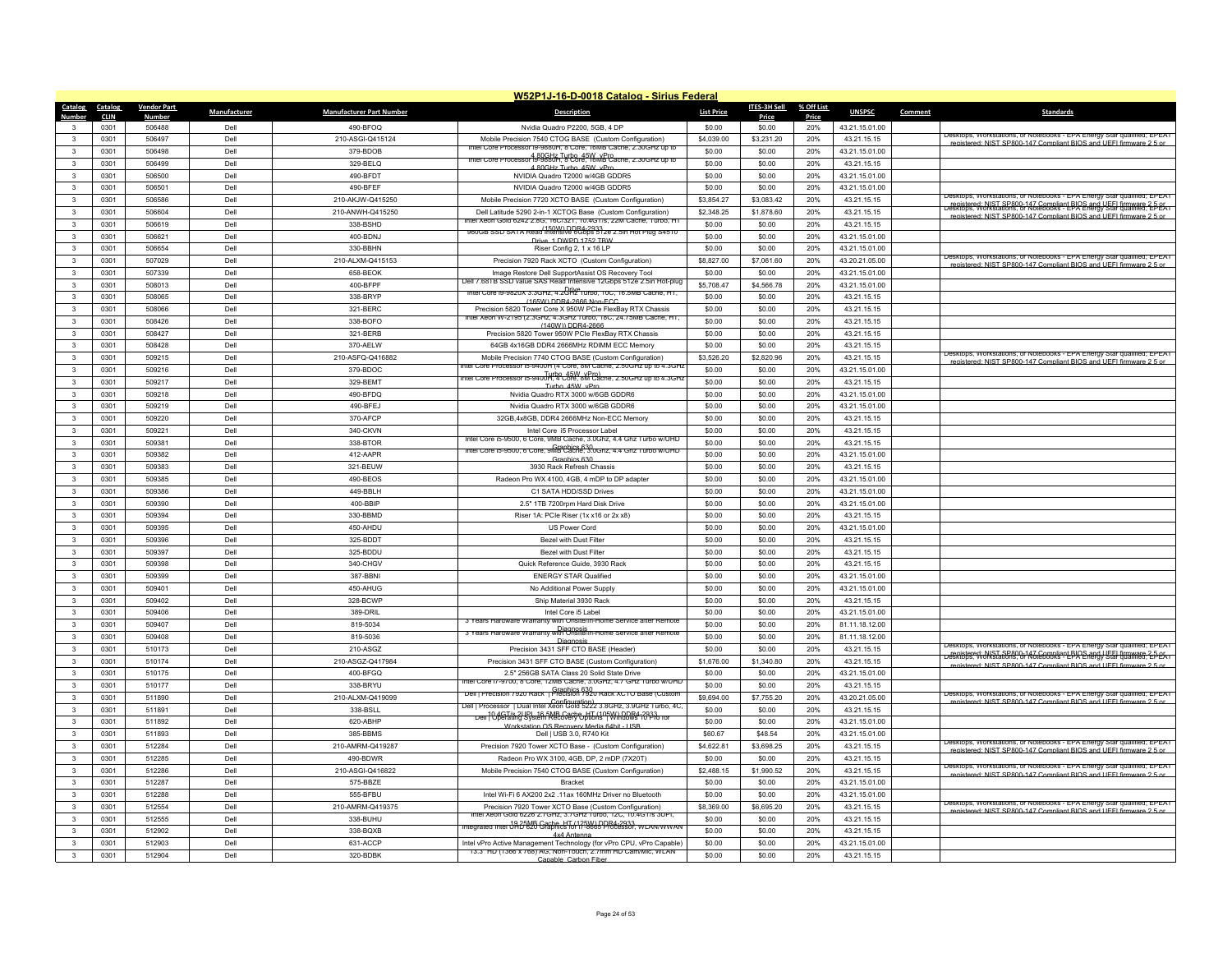|                   |             |                    |              |                                 | W52P1J-16-D-0018 Catalog - Sirius Federal                                                                                      |                   |              |            |                |         |                                                                                                                                               |
|-------------------|-------------|--------------------|--------------|---------------------------------|--------------------------------------------------------------------------------------------------------------------------------|-------------------|--------------|------------|----------------|---------|-----------------------------------------------------------------------------------------------------------------------------------------------|
| Catalog           | Catalog     | <b>Vendor Part</b> | Manufacturer | <b>Manufacturer Part Number</b> | <b>Description</b>                                                                                                             | <b>List Price</b> | ITES-3H Sell | % Off List | <b>UNSPSC</b>  | Comment | <b>Standards</b>                                                                                                                              |
| Number            | <b>CLIN</b> | <b>Number</b>      |              |                                 | 13.3" HD (1366 X 768) AG, NON-TOUCH, 2.7mm HD Cam/MIC, WEAN                                                                    |                   | <b>Price</b> | Price      |                |         |                                                                                                                                               |
| 3<br>$\mathbf{3}$ | 0301        | 512905             | Dell         | 325-BDJG                        | Canable, Carbon Fib                                                                                                            | \$0.00            | \$0.00       | 20%        | 43.21.15.15    |         |                                                                                                                                               |
|                   | 0301        | 512906             | Dell         | 555-BEWX                        | Intel Dual Band Wireless Driver 9560 (802.11ac) 2x2, NO Bluetooth                                                              | \$0.00            | \$0.00       | 20%        | 43.21.15.01.00 |         | Jesktops, Workstations, or Notebooks - FPA Energy Star qualified: FPEAT                                                                       |
| 3                 | 0301        | 513037             | Dell         | 210-AGSI-Q419505                | Mobile Precision 7540 CTOG BASE - (Custom Configuration)                                                                       | \$3,951.90        | \$3,161.52   | 20%        | 43.21.19.02.00 |         | registered: NIST SP800-147 Compliant BIOS and UFFI firmware 2.5 or                                                                            |
| 3                 | 0301        | 513038             | Dell         | 528-CHEB                        | VMware Carbon Black Cloud Endpoint Standard NGAV, B-EDR, 3 Years                                                               | \$0.00            | \$0.00       | 20%        | 43.21.15.01.00 |         |                                                                                                                                               |
| $\mathbf{3}$      | 0301        | 513039             | Dell         | 400-BEBW                        | M.2 512GB PCIe NVMe C40 Opal 2.0 SED                                                                                           | \$0.00            | \$0.00       | 20%        | 43.21.15.01.00 |         | <b>Jeskions, Workstations, or Noteppoks - FPA FREQV Star qualities: FPFAT</b>                                                                 |
| $\mathbf{3}$      | 0301        | 513128             | Dell         | 210-ASGI-Q419609                | Mobile Precision 7540 CTOG BASE (Custom Configuration)<br>Intel Xeon E-2276M, 6 Core Xeon, 12M Cache, 2.80GHz up to 4.70GHz    | \$4,217.48        | \$3,373.98   | 20%        | 43.21.15.15    |         | registered: NIST SP800-147 Compliant BIOS and UEEL firmware 2.5 or                                                                            |
| 3                 | 0301        | 513129             | Dell         | 329-BEMD                        | Turbo 45W vPro                                                                                                                 | \$0.00            | \$0.00       | 20%        | 43.21.15.15    |         |                                                                                                                                               |
| $\mathbf{3}$      | 0301        | 513130             | Dell         | 490-BFDX                        | NVIDIA Quadro T1000 w/4GB GDDR5                                                                                                | \$0.00            | \$0.00       | 20%        | 43.21.15.01.00 |         |                                                                                                                                               |
| $\mathbf{3}$      | 0301        | 513131             | Dell         | 370-AELO                        | 32GB, 4x8GB, DDR4 2666MHz ECC Memory                                                                                           | \$0.00            | \$0.00       | 20%        | 43.21.15.15    |         |                                                                                                                                               |
| $\mathbf{3}$      | 0301        | 513132             | Dell         | 555-BBMZ                        | No Wireless Card                                                                                                               | \$0.00            | \$0.00       | 20%        | 43.21.15.01.00 |         |                                                                                                                                               |
| $\mathbf{3}$      | 0301        | 513269             | Del          | 210-ASVR                        | PowerEdge R6515 Server                                                                                                         | \$11,476.00       | \$9,180.80   | 20%        | 43.21.15.15    |         | Windows Based Server - EPA Energy Star registered; STIG supported OS                                                                          |
| $\mathbf{3}$      | 0301        | 513270             | Dell         | 379-BDTF                        | Chassis with up to 8x2.5" Drives                                                                                               | \$0.00            | \$0.00       | 20%        | 43.21.15.01.00 |         |                                                                                                                                               |
| $\mathbf{3}$      | 0301        | 513271             | Dell         | 321-BERO                        | 2.5" Chassis with up to 8 Hot Plug Hard Drives                                                                                 | \$0.00            | \$0.00       | 20%        | 43.21.15.15    |         |                                                                                                                                               |
| $\mathbf{3}$      | 0301        | 513272             | Dell         | 340-CMZJ                        | PowerEdge R6515 Shipping                                                                                                       | \$0.00            | \$0.00       | 20%        | 43.21.15.15    |         |                                                                                                                                               |
| 3                 | 0301        | 513273             | Dell         | 343-BBMT                        | PowerEdge R6515 x8 Drive Shipping Material                                                                                     | \$0.00            | \$0.00       | 20%        | 43 21 15 15    |         |                                                                                                                                               |
| $\mathbf{3}$      | 0301        | 513274             | Dell         | 338-BSWG                        | AMD EPYC 7402P 2.80GHz, 24C/48T, 128M Cache (180W) DDR4-3200                                                                   | \$0.00            | \$0.00       | 20%        | 43.21.15.15    |         |                                                                                                                                               |
| $\mathbf{3}$      | 0301        | 513275             | Dell         | 412-AASC                        | Heatsink for CPU equal to or greater than 180W                                                                                 | \$0.00            | \$0.00       | 20%        | 43.21.15.01.00 |         |                                                                                                                                               |
| 3                 | 0301        | 513276             | Dell         | 370-AEVR                        | 3200MT/s RDIMMs                                                                                                                | \$0.00            | \$0.00       | 20%        | 43 21 15 15    |         |                                                                                                                                               |
| $\mathbf{3}$      | 0301        | 513277             | Dell         | 370-AEVN                        | 32GB RDIMM, 3200MT/s, Dual Rank                                                                                                | \$0.00            | \$0.00       | 20%        | 43.21.15.15    |         |                                                                                                                                               |
| 3                 | 0301        | 513278             | Dell         | 611-BBBF                        | No Operating System                                                                                                            | \$0.00            | \$0.00       | 20%        | 43.21.15.01.00 |         |                                                                                                                                               |
| 3                 | 0301        | 513279             | Dell         | 385-BBOU                        | iDRAC9, Express X5                                                                                                             | \$0.00            | \$0.00       | 20%        | 43.21.15.01.00 |         |                                                                                                                                               |
| $\mathbf{3}$      | 0301        | 513280             | Dell         | 330-BBNN                        | Riser Config 2, 2x16 LP PCIe slot                                                                                              | \$0.00            | \$0.00       | 20%        | 43.21.15.15    |         |                                                                                                                                               |
| 3                 | 0301        | 513281             | Dell         | 374-BBWT                        | PCIe Blank Filler, R6515 / R7515                                                                                               | \$0.00            | \$0.00       | 20%        | 43.21.15.01.00 |         |                                                                                                                                               |
| 3                 | 0301        | 513282             | Dell         | 429-ABJH                        | DVD +/-RW, SATA, Internal                                                                                                      | \$0.00            | \$0.00       | 20%        | 43.21.15.01.00 |         |                                                                                                                                               |
| $\mathbf{3}$      | 0301        | 513283             | Dell         | 384-BCFW                        | Standard Fan                                                                                                                   | \$0.00            | \$0.00       | 20%        | 43.21.15.01.00 |         |                                                                                                                                               |
| 3                 | 0301        | 513284             | Dell         | 450-AGZI                        | Single, Hot-plug Power Supply (1+0), 550W                                                                                      | \$0.00            | \$0.00       | 20%        | 43.21.15.01.00 |         |                                                                                                                                               |
| $\mathbf{3}$      | 0301        | 513285             | Dell         | 350-BBBW                        | No Bezel for x4 and x8 chassis                                                                                                 | \$0.00            | \$0.00       | 20%        | 43.21.15.15    |         |                                                                                                                                               |
| $\mathbf{3}$      | 0301        | 513286             | Dell         | 350-BBWL                        | No Bezel for x4 and x8 chassis                                                                                                 | \$0.00            | \$0.00       | 20%        | 43.21.15.01.00 |         |                                                                                                                                               |
| $\mathbf{3}$      |             |                    |              |                                 |                                                                                                                                |                   |              |            |                |         |                                                                                                                                               |
|                   | 0301        | 513288             | Dell         | 384-BCJB                        | PowerEdge R6515 Motherboard, with 2 x 1Gb Onboard LOM (BCM5720)                                                                | \$0.00            | \$0.00       | 20%        | 43.21.15.01.00 |         |                                                                                                                                               |
| 3                 | 0301        | 513289             | Dell         | 389-DUHK                        | PowerEdge R6515 CCC,CE and BIS Marking<br>3 Years Basic Hardware Warranty Repair 5x10 HW-Only 5x10 NBD On                      | \$0.00            | \$0.00       | 20%        | 43.21.15.01.00 |         |                                                                                                                                               |
| $\mathbf{3}$      | 0302        | 513290             | Del          | 827-1533                        | 3 Years Basic Hardware Warranty Repair 5x10 HW-Only 5x10 NBD On-                                                               | \$0.00            | \$0.00       | 20%        | 81.11.18.12.00 |         |                                                                                                                                               |
| 3                 | 0302        | 513291             | Dell         | 827-1538                        |                                                                                                                                | \$0.00            | \$0.00       | 20%        | 81.11.18.12.00 |         | Desktops, Workstations, or Notebooks - EPA Energy Star qualified; EPEAT                                                                       |
| $\mathbf{3}$      | 0301        | 513292             | Dell         | 210-ALXM-316552                 | Precision 7920 Rack XCTO Base (Custom Configuration)<br>Dual Intel Xeon Gold 6242 2.8GHz, 3.9GHz Turbo, 16C, 10.4GT/s 3UPT     | \$17,798.00       | \$14,238.40  | 20%        | 43.20.21.05.00 |         | registered: NIST SP800-147 Compliant BIOS and UFFI firmware 2.5 or                                                                            |
| $\mathbf{3}$      | 0301        | 513293             | Dell         | 338-BSLU                        | Dual Intel Xeon Gold 6242 2.8GHz (150W) DDR4-2933<br>العام 16C, 10.4G I/Is 30PI, 2006 242 2.8GHz (3.9GHz Turbo, 16C, 10.4G I/s | \$0.00            | \$0.00       | 20%        | 43.21.15.15    |         |                                                                                                                                               |
| 3                 | 0301        | 513294             | Dell         | 338-BSNT                        | 22MR Cache HT (150W) DDR4-2933                                                                                                 | \$0.00            | \$0.00       | 20%        | 43 21 15 15    |         |                                                                                                                                               |
| $\mathbf{3}$      | 0301        | 513296             | Dell         | 492-BBDI                        | C13 to C14, PDU Style, 12 AMP, 6.5 Feet (2m) Power Cord, US                                                                    | \$0.00            | \$0.00       | 20%        | 43.21.15.01.00 |         | Desktops, Workstations, or Notebooks - EPA Energy Star qualified: EPEAT                                                                       |
| $\mathbf{3}$      | 0301        | 513409             | Del          | 210-AQQB-Q419693-1              | Dell Latitude 7424 Rugged (Custom Configuration)                                                                               | \$5,528.43        | \$4,422.74   | 20%        | 43.21.15.15    |         | registered: NIST SP800-147 Compliant BIOS and UEEL firmware 2-DEA Level of New Yorkstations, or Notebooks - EPA Energy Star qualified; EDEA L |
| 3                 | 0301        | 513410             | Dell         | 210-AQQB                        | Dell Latitude 7424 Rugged (Header)<br>th Gen Intel Core i3-7130U Processor (Dual Core, 3M Cache                                | \$0.00            | \$0.00       | 20%        | 43.21.15.15    |         | ered: NIST SP800-147 Compliant BIOS and UFFI firmware 2.5                                                                                     |
| $\mathbf{3}$      | 0301        | 513411             | Dell         | 379-BDHB                        | 27GHz 15W                                                                                                                      | \$0.00            | \$0.00       | 20%        | 43.21.15.01.00 |         |                                                                                                                                               |
| 3                 | 0301        | 513412             | Dell         | 338-BPVM                        | ntel Core i3-7130U Processor Base with Integrated Intel HD 620 Graphics                                                        | \$0.00            | \$0.00       | 20%        | 43.21.15.15    |         |                                                                                                                                               |
| 3                 | 0301        | 513413             | Dell         | 370-AEVI                        | 8GB, 2x4GB, 2666MHz DDR4 Non-ECC                                                                                               | \$0.00            | \$0.00       | 20%        | 43.21.15.15    |         |                                                                                                                                               |
| $\mathbf{3}$      | 0301        | 513414             | Dell         | 391-BDWJ                        | 14" FHD WVA (1920 x 1080) Embedded Touch, Outdoor-Readable<br>Scree                                                            | \$0.00            | \$0.00       | 20%        | 43.21.15.01.00 |         |                                                                                                                                               |
| 3                 | 0301        | 513415             | Dell         | 319-BBFP                        | <b>RGB Camera</b>                                                                                                              | \$0.00            | \$0.00       | 20%        | 43.21.15.15    |         |                                                                                                                                               |
| $\mathbf{3}$      | 0301        | 513416             | Dell         | 389-DORM                        | Sealed Internal RGB Backlit English Keyboard                                                                                   | \$0.00            | \$0.00       | 20%        | 43.21.15.01.00 |         |                                                                                                                                               |
| $\mathbf{3}$      | 0301        | 513417             | Dell         | 555-BEPE                        | Intel Dual Band Wireless AC 8265 (802.11ac) 2x2 + Bluetooth 4.2 Driver                                                         | \$0.00            | \$0.00       | 20%        | 43.21.15.01.00 |         |                                                                                                                                               |
| 3                 | 0301        | 513418             | Dell         | 575-BBYW                        | Intel Dual Band Wireless AC 8265 (802.11ac) 2x2                                                                                | \$0.00            | \$0.00       | 20%        | 43.21.15.01.00 |         |                                                                                                                                               |
| 3                 | 0301        | 513419             | Dell         | 346-BEVH                        | Limited Security - Contacted Smartcard Reader, Contactless Smartcard<br>Poodc                                                  | \$0.00            | \$0.00       | 20%        | 43.21.15.15    |         |                                                                                                                                               |
| $\mathbf{3}$      | 0301        | 513420             | Dell         | 640-BBRL                        | Dell Applications for Windows 10                                                                                               | \$0.00            | \$0.00       | 20%        | 43.21.15.01.00 |         |                                                                                                                                               |
| 3                 | 0301        | 513421             | Dell         | 340-CJNK                        | Quick Referene Guide                                                                                                           | \$0.00            | \$0.00       | 20%        | 43.21.15.15    |         |                                                                                                                                               |
| $\mathbf{3}$      | 0301        | 513422             | Dell         | 328-BCXU                        | Shuttle SHIP Material                                                                                                          | \$0.00            | \$0.00       | 20%        | 43.21.15.15    |         |                                                                                                                                               |
| $\mathbf{3}$      | 0301        | 513423             | Dell         | 325-BDEH                        | Dummy Airbay Cover                                                                                                             | \$0.00            | \$0.00       | 20%        | 43.21.15.15    |         |                                                                                                                                               |
| 3                 | 0301        | 513424             | Dell         | 429-AAYP                        | No Optical Disk Drive                                                                                                          | \$0.00            | \$0.00       | 20%        | 43.21.15.15    |         |                                                                                                                                               |
| 3                 | 0301        | 513425             | Dell         | 590-TEZN                        | Additional RJ45, Serial                                                                                                        | \$0.00            | \$0.00       | 20%        | 43.21.15.15    |         |                                                                                                                                               |
| 3                 | 0301        | 513426             | Del          | 590-TEZJ                        | Primary HD Only, 7424                                                                                                          | \$0.00            | \$0.00       | 20%        | 43.21.15.15    |         |                                                                                                                                               |
| $\mathbf{R}$      | 0301        | 513427             | Dell         | 590-TEZC                        | No PCMCIA Card or ExpressCard Reader                                                                                           | \$0.00            | \$0.00       | 20%        | 43.21.15.15    |         |                                                                                                                                               |
| $\mathbf{3}$      | 0301        | 513428             | Dell         | 804-0500                        | 3 Years ProSupport with Next Business Day Onsite Service                                                                       | \$0.00            | \$0.00       | 20%        | 43.21.15.01.00 |         |                                                                                                                                               |
| $\mathbf{R}$      | 0301        | 513429             | Dell         | 997-6988                        | 3 Years ProSupport with Next Business Day Onsite Service                                                                       | \$0.00            | \$0.00       | 20%        | 81.11.18.11.00 |         |                                                                                                                                               |
| $\mathbf{R}$      | 0301        | 513430             | Dell         | 997-6995                        | 3 Years ProSupport with Next Business Day Onsite Service                                                                       | \$0.00            | \$0.00       | 20%        | 81.11.18.11.00 |         |                                                                                                                                               |
| $\mathbf{R}$      | 0301        | 513432             | Dell         | 210-AQQB-Q419693-2              | Dell Latitude 7424 Rugged (Custom Configuration)                                                                               | \$5,723.43        | \$4,578.74   | 20%        | 43.21.15.15    |         | Desktops, Workstations, or Notebooks - EPA Energy Star qualified; EPEAT                                                                       |
|                   | 0301        | 513455             | Del          | 379-BDHC                        | 8th Gen Intel Core ib-8350U Processor (Quad Core, 6M Cache                                                                     | \$0.00            | \$0.00       | 20%        | 43.21.15.01.00 |         | registered: NIST SP800-147 Compliant BIOS and UFFI firmware 2.5 or                                                                            |
| 3                 | 0301        | 513456             | Dell         | 338-BPVN                        | Intel Core is-8350U Processor Base with Integrated Intel UHD 620                                                               | \$0.00            | \$0.00       | 20%        | 43.21.15.15    |         |                                                                                                                                               |
|                   |             |                    |              |                                 | Graphics                                                                                                                       |                   |              |            |                |         |                                                                                                                                               |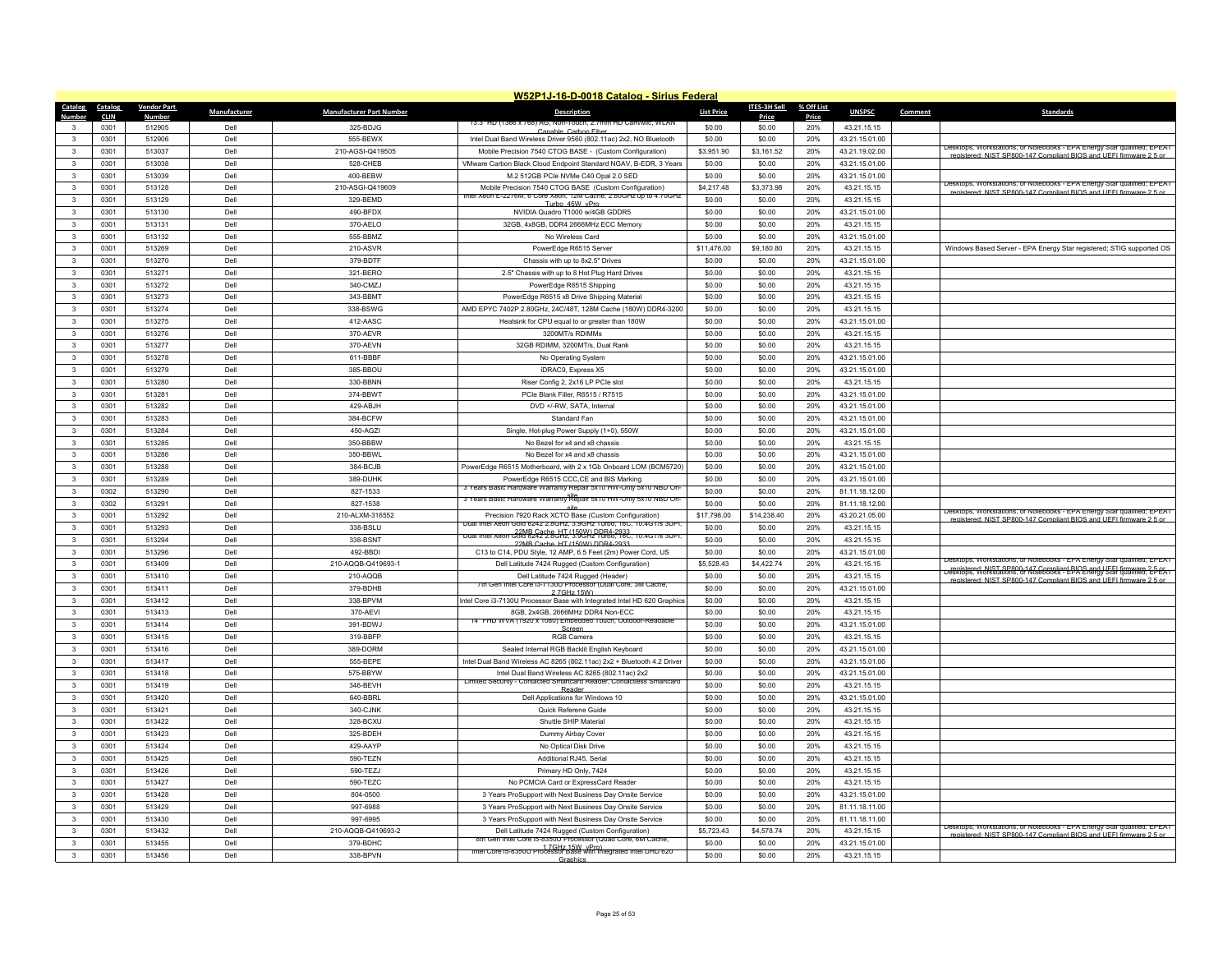|                         | W52P1J-16-D-0018 Catalog - Sirius Federal |                        |                    |                                 |                                                                                                                                      |                   |                     |              |                                  |         |                                                                                                                                                                                                              |
|-------------------------|-------------------------------------------|------------------------|--------------------|---------------------------------|--------------------------------------------------------------------------------------------------------------------------------------|-------------------|---------------------|--------------|----------------------------------|---------|--------------------------------------------------------------------------------------------------------------------------------------------------------------------------------------------------------------|
| Catalog                 | Catalog                                   | <b>Vendor Part</b>     | Manufacturer       | <b>Manufacturer Part Number</b> | <b>Description</b>                                                                                                                   | <b>List Price</b> | <b>ITES-3H Sell</b> | % Off List   | <b>UNSPSC</b>                    | Comment | <b>Standards</b>                                                                                                                                                                                             |
| Numhei                  | <b>CLIN</b><br>0301                       | <b>Numbe</b><br>513457 | Dell               | 370-AEVG                        | 16GB, 2x8GB, 2666MHz DDR4 Non-ECC                                                                                                    | \$0.00            | Price<br>\$0.00     | Price<br>20% | 43.21.15.15                      |         |                                                                                                                                                                                                              |
| $\mathbf{R}$            | 0301                                      | 513458                 | Del                | 997-6989                        | 3 Years Mail In Service                                                                                                              | \$0.00            | \$0.00              | 20%          | 81.11.18.11.00                   |         |                                                                                                                                                                                                              |
| $\mathbf{3}$            | 0301                                      | 513573                 | Dell               | 210-ASGI-Q419779                | Mobile Precision 7540 CTOG BASE (Custom Configuration)                                                                               | \$4,446.90        | \$3.557.52          | 20%          | 43.21.15.15                      |         | Jesktops, Workstations, or Notebooks - EPA Energy Star qualified; EPEAT                                                                                                                                      |
| $\mathbf{3}$            | 0301                                      | 513574                 | Dell               | 370-AFZN                        | 16GB, 2x8GB, DDR4 3200MHz Non-ECC Memory                                                                                             | \$0.00            | \$0.00              | 20%          | 43.21.15.15                      |         | registered: NIST SP800-147 Compliant BIOS and UFFI firmware 2.5 or                                                                                                                                           |
| $\mathbf{3}$            | 0301                                      | 513613                 | Dell               | 329-BEMZ                        | Intel Core Processor (9-9880H, 8 Core, 16MB Cache, 2,30GHz up to                                                                     | \$0.00            | \$0.00              | 20%          | 43.21.15.15                      |         |                                                                                                                                                                                                              |
| $\mathbf{R}$            | 0301                                      | 513734                 | Dell               | 658-BBVY                        | 4 80GHz Turbo 45W vPro<br>CMS Essentials BD with Media                                                                               | \$0.00            | \$0.00              | 20%          | 43 21 15 15                      |         |                                                                                                                                                                                                              |
| $\mathbf{3}$            | 0301                                      | 513742                 | Dell               | 210-ASE-Q419802                 | OptiPlex 7070 SFF XCTO (Custom Configuration)                                                                                        | \$2,361.35        | \$1,889.08          | 20%          | 43.21.15.15                      |         | Desktops, Workstations, or Notebooks - EPA Energy Star qualified; EPEAT                                                                                                                                      |
| $\mathbf{3}$            | 0301                                      | 513743                 | Dell               | 338-BRTC                        | rocessor I Intel Core (7-9700 (8 Cores/12MB/81/3.0GHz to<br>4 7GHz/65W): supports Windows 10/Linux                                   | \$0.00            | \$0.00              | 20%          | 43.21.15.15                      |         | registered: NIST SP800-147 Compliant BIOS and LIFFI firmware 2.5 or                                                                                                                                          |
| $\mathbf{3}$            | 0301                                      | 513744                 | Dell               | 370-AEBL                        | 8GB 2X4GB 2666MHz DDR4 Memory                                                                                                        | \$0.00            | \$0.00              | 20%          | 43.21.15.15                      |         |                                                                                                                                                                                                              |
| $\overline{\mathbf{3}}$ | 0301                                      | 513745                 | Dell               | 400-BFU                         | Hard Drive   M.2 1TB PCIe NVMe Class 40 Solid State Drive                                                                            | \$0.00            | \$0.00              | 20%          | 43.21.15.01.00                   |         |                                                                                                                                                                                                              |
| $\mathbf{3}$            | 0301                                      | 513790                 | Dell               | 210-ASDO-Q419847                | OptiPlex 5070 MT XCTO - (Custom Configuration)                                                                                       | \$1,403.36        | \$1,122.69          | 20%          | 43.21.15.15                      |         | Desktops, workstations, or Notebooks - EPA Energy Star qualified; EPEAT                                                                                                                                      |
| $\mathbf{3}$            | 0301                                      | 513791                 | Dell               | 210-ASDO                        | OptiPlex 5070 MT XCTO (Custom Configuration)                                                                                         | \$0.00            | \$0.00              | 20%          | 43.21.15.15                      |         | registered: NIST SP800-147 Compliant BIOS and UFEL firmware 2-DeSktops, Workstations, or Notebooks - EPA Energy Star qualified; EDEAT<br>registered: NIST SP800-147 Compliant RIOS and LIFFI firmware 2.5 or |
| $\mathbf{R}$            | 0301                                      | 513792                 | Dell               | 338-BRSX                        | intel Core i3-9100 (4 Cores/6MB/41/3.6GHz to 4.2GHz/65W); supports<br>Windows 10/Linux                                               | \$0.00            | \$0.00              | 20%          | 43.21.15.15                      |         |                                                                                                                                                                                                              |
| $\mathbf{3}$            | 0301                                      | 513795                 | Del                | 329-BEIN                        | OptiPlex 5070 Tower (Bronze)                                                                                                         | \$0.00            | \$0.00              | 20%          | 43.21.15.15                      |         |                                                                                                                                                                                                              |
| $\mathbf{3}$            | 0301                                      | 513798                 | Dell               | 461-AAEF                        | Chassis Intrusion Switch                                                                                                             | \$0.00            | \$0.00              | 20%          | 43.21.15.15                      |         |                                                                                                                                                                                                              |
| $\mathbf{A}$            | 0301                                      | 513803                 | Dell               | 340-CMEZ                        | Quick Setup Guide 5070 Tower                                                                                                         | \$0.00            | \$0.00              | 20%          | 43.21.15.15                      |         |                                                                                                                                                                                                              |
| $\mathbf{3}$            | 0301                                      | 513805                 | Dell               | 389-DOJO                        | MT: EPA Regulatory LBL for Mexico                                                                                                    | \$0.00            | \$0.00              | 20%          | 43.21.15.01.00                   |         |                                                                                                                                                                                                              |
| 3                       | 0301                                      | 514509                 | 10ZiG Technology   | 5948QV-4400TAA                  | 5948QV ZERO 4GB RAM 4GB DOM - TAA                                                                                                    | \$699.00          | \$559.20            | 20%          | 43.21.15.15                      |         |                                                                                                                                                                                                              |
| $\mathbf{R}$            | 0301                                      | 514664                 | Seagate Technology | ST3000NC000                     | 3TB 7200RPM 64MB CACHE SATA                                                                                                          | \$198.59          | \$158.87            | 20%          | 43.20.18.03.00                   |         | Jesktops, Workstations, or Notebooks - EPA Energy Star qualified; EPEAT                                                                                                                                      |
| 3                       | 0301                                      | 515002                 | Dell               | 210-ANJK-Q420482                | Precision 5820 Tower XCTO Base (Custom Configuration)<br>ung System   Red Hat Enterprise Linux WS V8.0 With 1 YR RHP                 | \$14,788.29       | \$11,830.63         | 20%          | 43.21.15.15                      |         | registered: NIST SP800-147 Compliant BIOS and UFFI firmware 2.5 or                                                                                                                                           |
| $\mathbf{3}$            | 0301                                      | 515005                 | Del                | 634-BVNL                        | (Not sold as a standalone product)                                                                                                   | \$0.00            | \$0.00              | 20%          | 43.21.15.01.00                   |         |                                                                                                                                                                                                              |
| $\mathbf{R}$            | 0301                                      | 515006                 | Dell               | 321-BFGL                        | Precision 5820 Tower 950W Chassis CI                                                                                                 | \$0.00            | \$0.00              | 20%          | 43.21.15.15                      |         |                                                                                                                                                                                                              |
| 3                       | 0301                                      | 515008                 | Dell               | 370-ADVO                        | 128GB, 4x32GB, DDR4, 2666 MHz, RDIMM, ECC Memory<br>Hard Drive Controllers   MegaRAID SAS 9460-16i 12Gb/s PCIe                       | \$0.00            | \$0.00              | 20%          | 43.21.15.15                      |         |                                                                                                                                                                                                              |
| $\mathbf{3}$            | 0301                                      | 515019                 | Dell               | 403-BBRG                        | SATA/SAS HW RAID controller (4GB cache)<br>Hard Drive Controllers   MegaRAID SAS (460-16112Gb/s PC1e                                 | \$0.00            | \$0.00              | 20%          | 43.21.15.01.00                   |         |                                                                                                                                                                                                              |
| $\mathbf{3}$            | 0301                                      | 515020                 | Dell               | 403-BBRH                        | SATA/SAS HW RAID controller (4GB cache)<br>Tardware Support Services   3 Years ProSupport Plus with Next Busines                     | \$0.00            | \$0.00              | 20%          | 43.21.15.01.00                   |         |                                                                                                                                                                                                              |
| 3<br>$\mathbf{3}$       | 0302                                      | 515041                 | Dell<br>Dell       | 997-7232                        | nay Onsite Service<br>Throughout Services 13 Years ProSupport Plus with Next Business                                                | \$0.00            | \$0.00              | 20%          | 81.11.18.11.00                   |         |                                                                                                                                                                                                              |
| $\mathbf{R}$            | 0302                                      | 515042                 |                    | 997-7242                        | Day Onsite Service<br>Hardware Support Services   3 Years ProSupport Plus with Next Busines                                          | \$0.00            | \$0.00              | 20%          | 81.11.18.11.00                   |         |                                                                                                                                                                                                              |
| $\mathbf{R}$            | 0302<br>0302                              | 515043<br>515044       | Dell<br>Dell       | 997-7252                        | Day Onsite Service<br>Hardware Support Services   3 Years ProSupport Plus with Next Busines                                          | \$0.00<br>\$0.00  | \$0.00<br>\$0.00    | 20%<br>20%   | 81.11.18.11.00                   |         |                                                                                                                                                                                                              |
| $\mathbf{3}$            | 0301                                      | 515128                 | Dell               | 997-7272<br>210-ASKG-Q420547    | Day Onsite Service<br>Latitude 5500 Base (Custom Configuration)                                                                      | \$2,534.93        | \$2,027.94          | 20%          | 81.11.18.11.00<br>43.21.15.15    |         | Desktops, Workstations, or Notebooks - EPA Energy Star qualified; EPEAT                                                                                                                                      |
| $\mathbf{3}$            | 0301                                      | 515129                 | Dell               | 338-BRKM                        | Intel UHD Graphics 620 with Displayport over Type-C for Intel 8th Gen                                                                | \$0.00            | \$0.00              | 20%          | 43.21.15.15                      |         | enistered: NIST SP800-147 Compliant RIOS and LIFFL firmware 2.5                                                                                                                                              |
| 3                       | 0301                                      | 515130                 | Dell               | 400-BDXG                        | Core i5 8365<br>M.2 256GB PCIe NVMe Class 35 Solid State Drive                                                                       | \$0.00            | \$0.00              | 20%          | 43.21.15.01.00                   |         |                                                                                                                                                                                                              |
| $\overline{\mathbf{3}}$ | 0301                                      | 515131                 | Dell               | 391-BE.I.I                      | VVA (1920 x 1080) Anti-Glare Non-Touch, Camera &                                                                                     | \$0.00            | \$0.00              | 20%          | 43.21.15.01.00                   |         |                                                                                                                                                                                                              |
| $\mathbf{3}$            | 0301                                      | 515132                 | <b>Del</b>         | 346-BFI H                       | Microphone WI AN/WWAN Capabl<br>Dual Pointing, Contacted SmartCard Reader, Displayport over Type-C                                   | \$0.00            | \$0.00              | 20%          | 43.21.15.15                      |         |                                                                                                                                                                                                              |
| 3                       | 0301                                      | 515914                 | Dell               | 210-ASFQ-Q420948                | Mobile Precision 7740 CTOG BASE (Custom Configuration)                                                                               | \$6,692.18        | \$5,353.74          | 20%          | 43.21.15.15                      |         | Desktops, Workstations, or Notebooks - EPA Energy Star qualified; EPEAT<br>NIST SP800-147 Compliant BIOS and LIFFL firm                                                                                      |
| $\mathbf{R}$            | 0301                                      | 515915                 | Dell               | 319-BBGI                        | 17.3" UltraSharp FHD 1920x1080 AG, NT, w/Prem Panel Guar 100%<br>sRGB Carbon Fiber, IPS, Cam/Mio                                     | \$0.00            | \$0.00              | 20%          | 43.21.15.15                      |         |                                                                                                                                                                                                              |
| $\mathbf{3}$            | 0301                                      | 516086                 | Dell               | 210-ARVY-Q421022                | Dell Mobile Precision Workstation 3540 CTOG (Custom Configuration)                                                                   | \$2,191.00        | \$1,752.80          | 20%          | 43.21.15.15                      |         | Desktops, Workstations, or Notebooks - EPA Energy Star qualified; EPEAT<br>nistered: NIST SP800-147 Compliant BIOS and LIFFL firm                                                                            |
| $\mathbf{3}$            | 0301                                      | 516087                 | Dell               | 379-BDKH                        | Intel Core ib-8365U Processor (4 Core, 6MB Cache, 1.6GHz, 4.1GHz<br>Turbo 15W vPro)                                                  | \$0.00            | \$0.00              | 20%          | 43.21.15.01.00                   |         |                                                                                                                                                                                                              |
| $\mathbf{R}$            | 0301                                      | 516089                 | Dell               | 329-BFCL                        | Intel Core Processor i5-8365 with Intel UHD Graphics 620                                                                             | \$0.00            | \$0.00              | 20%          | 43.21.15.15                      |         |                                                                                                                                                                                                              |
| $\mathbf{R}$            | 0301                                      | 516090                 | Dell               | 490-BEZR                        | Video Card   Integrated Intel UHD 620 Graphics                                                                                       | \$0.00            | \$0.00              | 20%          | 43.21.15.01.00                   |         |                                                                                                                                                                                                              |
| 3                       | 0301                                      | 516091                 | Dell               | 320-BCYR                        | LCD   15.6" HD, 1366x/68, Anti-Glare Non-Touch, 45% color gamut.<br>LCD   15.6" HD, 1366X768, Anti-Glare Non-Touch, 45% color gamut, | \$0.00            | \$0.00              | 20%          | 43.21.15.15                      |         |                                                                                                                                                                                                              |
| $\mathbf{R}$            | 0301                                      | 516092                 | Dell               | 325-BD.IB                       | 15.6" HD, 1366x/68, Anti-Glare Non-Touch, 45% color gamut, Camera &                                                                  | \$0.00            | \$0.00              | 20%          | 43.21.15.15                      |         |                                                                                                                                                                                                              |
| 3                       | 0301                                      | 516093                 | Dell               | 391-BEHL                        | Mic. No WWAN Support.                                                                                                                | \$0.00            | \$0.00              | 20%          | 43.21.15.01.00                   |         |                                                                                                                                                                                                              |
| $\mathbf{3}$            | 0301                                      | 516094                 | Dell               | 370-AETP                        | 16GB, 1x16GB, DDR4 2400MHz Non-ECC Memory<br>Hard Drive   M.2 256GB PCIe NVMe Class 40 Opal 2.0 Self Encrypting                      | \$0.00            | \$0.00              | 20%          | 43.21.15.15                      |         |                                                                                                                                                                                                              |
| 3                       | 0301                                      | 516095                 | Dell               | 400-BFUY                        | Hard Drive   M.2 256GB PCR NVMe Class 40 Opal 2.0 Self Encrypting                                                                    | \$0.00            | \$0.00              | 20%          | 43.21.15.01.00                   |         |                                                                                                                                                                                                              |
| $\mathbf{R}$            | 0301                                      | 516096                 | Dell               | 575-BBXZ                        | PalmRest   Dual Pointing, Colid State Drive<br>PalmRest   Dual Pointing, Couch Finderprint Reader, Contacted                         | \$0.00            | \$0.00              | 20%          | 43.21.15.01.00                   |         |                                                                                                                                                                                                              |
| $\mathbf{3}$            | 0301                                      | 516098                 | Dell               | 346-BFLG                        | SmartCard Reader, Disnlaynort over Tyne C                                                                                            | \$0.00            | \$0.00              | 20%          | 43.21.15.15                      |         |                                                                                                                                                                                                              |
| 3                       | 0301                                      | 516100                 | Dell               | 451-BCIO                        | 4 Cell 68Whr ExpressCharge Capable Battery                                                                                           | \$0.00            | \$0.00              | 20%          | 43.21.15.15                      |         |                                                                                                                                                                                                              |
| 3                       | 0301                                      | 516101                 | Dell               | 450-AGDR                        | Power Supply   90W E5 Type C Power Adapter                                                                                           | \$0.00            | \$0.00              | 20%          | 43.21.15.15                      |         |                                                                                                                                                                                                              |
| $\mathbf{3}$            | 0301                                      | 516104                 | Dell               | 340-CLUB                        | Quick Setup Guide for Mobile Precision 3540<br>Wireless Driver   Driver for Qualcomm QCA61x4A 802.11ac Dual Band                     | \$0.00            | \$0.00              | 20%          | 43.21.15.15                      |         |                                                                                                                                                                                                              |
| 3                       | 0301<br>0301                              | 516107<br>516109       | Dell<br>Dell       | 555-BEUM<br>354-BBBG            | (2x2) Wireless Adapter+ Bluetooth 4.2                                                                                                | \$0.00<br>\$0.00  | \$0.00<br>\$0.00    | 20%<br>20%   | 43.21.15.01.00                   |         |                                                                                                                                                                                                              |
| 3<br>$\mathbf{A}$       | 0301                                      | 516111                 | Dell               | 389-DPPX                        | Back Cover   Bottom door<br>FCC Label + Regulatory Label                                                                             | \$0.00            | \$0.00              | 20%          | 43.21.15.01.00<br>43.21.15.01.00 |         |                                                                                                                                                                                                              |
| 3                       | 0301                                      | 516113                 | Del                | 328-BCZV                        | Packaging Material                                                                                                                   | \$0.00            | \$0.00              | 20%          | 43.21.15.15                      |         |                                                                                                                                                                                                              |
| $\mathbf{3}$            | 0301                                      | 516114                 | Dell               | 328-BCZW                        | <b>Packaging Material</b>                                                                                                            | \$0.00            | \$0.00              | 20%          | 43.21.15.15                      |         |                                                                                                                                                                                                              |
| $\mathbf{3}$            | 0301                                      | 516119                 | Dell               | 631-ACBL                        | Dell Applications Windows 10 (Not sold as a standalone product)                                                                      | \$0.00            | \$0.00              | 20%          | 43.21.15.01.00                   |         |                                                                                                                                                                                                              |
| 3                       | 0302                                      | 516124                 | Dell               | 997-1075                        | 3 Years Hardware Service with Onsite/In-Home Service After Remote                                                                    | \$0.00            | \$0.00              | 20%          | 81.11.18.11.00                   |         |                                                                                                                                                                                                              |
| 3                       | 0301                                      | 516351                 | Dell               | 210-ASGI-Q421234                | Diganos<br>Mobile Precision 7540 CTOG BASE (Custom Configuration)                                                                    | \$4,374.90        | \$3,499.92          | 20%          | 43.21.15.15                      |         | Desktops, Workstations, or Notebooks - EPA Energy Star qualified; EPEAT                                                                                                                                      |
| $\mathbf{r}$            | 0301                                      | 517578                 | Dell               | 210-ARVY-Q421999                | Dell Mobile Precision Workstation 3540 CTOG (Custom Configuration)                                                                   | \$2,171.00        | \$1,736.80          | 20%          | 43.21.15.15                      |         | Legistered: NIST SP800-147 Compliant BIOS and UFEL firmware 2-D-PA I                                                                                                                                         |
|                         | 0301                                      | 517698                 | Dell               | 210-ASCN-Q422042                | Dell Latitude 5401 XCTOG (Custom Configuration)                                                                                      | \$5,938.99        | \$4,751.19          | 20%          | 43.21.15.15                      |         | registered: NIST SP800-147 Compliant BIOS and UEEL firmware 2-5-PK<br>registered: NIST SP800-147 Compliant BIOS and LIFFI firmware 2.5 or                                                                    |
| 3                       | 0301                                      | 517699                 | Dell               | 400-BEDE                        | M.2 512GB PCIe NVMe Class 35 Solid State Drive                                                                                       | \$0.00            | \$0.00              | 20%          | 43.21.15.01.00                   |         |                                                                                                                                                                                                              |
|                         |                                           |                        |                    |                                 |                                                                                                                                      |                   |                     |              |                                  |         |                                                                                                                                                                                                              |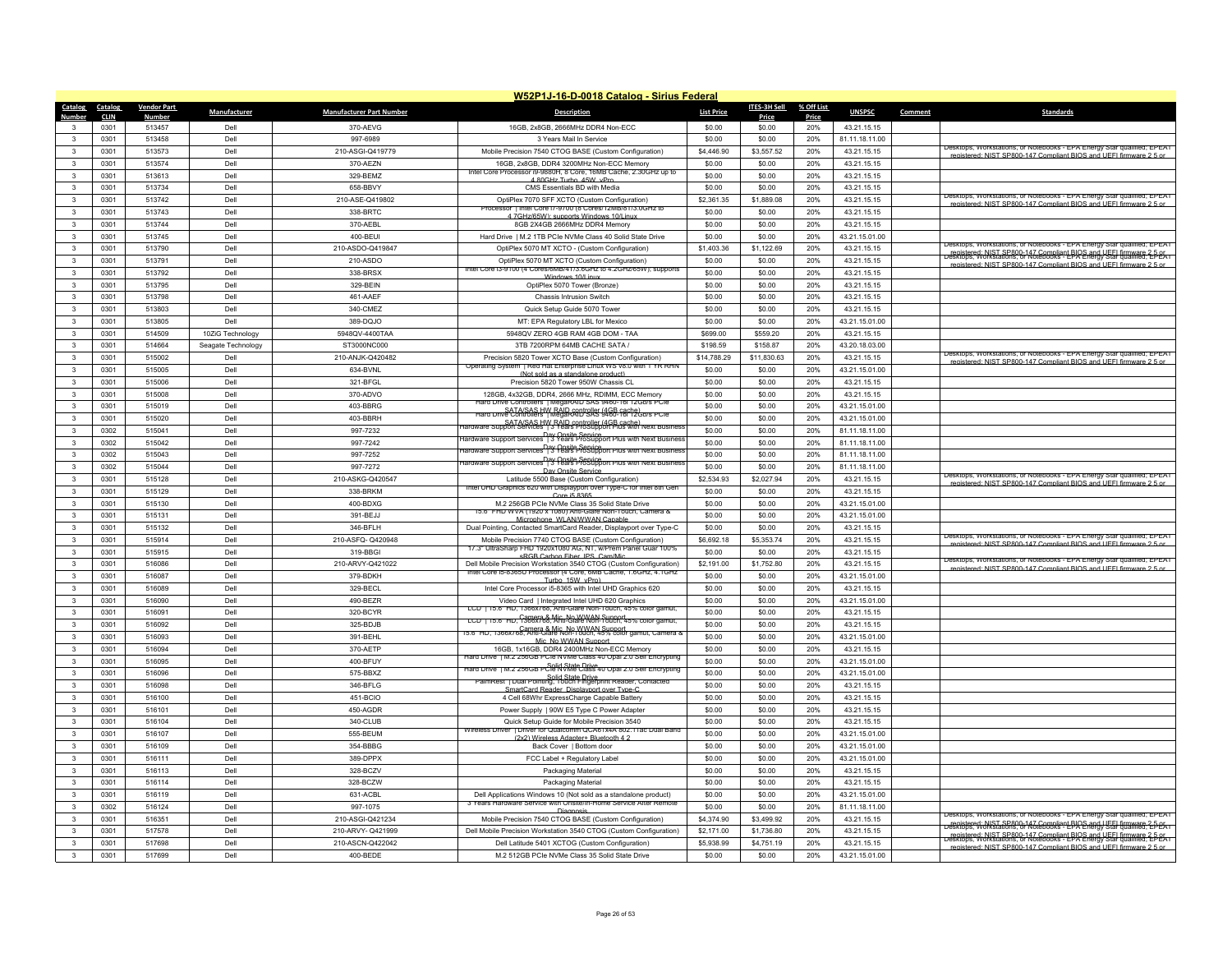|                              |                     |                         |              |                                 | W52P1J-16-D-0018 Catalog - Sirius Federal                                                                                                        |                   |                      |              |                               |        |                                                                                                                                                                                                                       |
|------------------------------|---------------------|-------------------------|--------------|---------------------------------|--------------------------------------------------------------------------------------------------------------------------------------------------|-------------------|----------------------|--------------|-------------------------------|--------|-----------------------------------------------------------------------------------------------------------------------------------------------------------------------------------------------------------------------|
| Catalog                      | Catalog             | <b>Vendor Part</b>      | Manufacturer | <b>Manufacturer Part Number</b> | <b>Description</b>                                                                                                                               | <b>List Price</b> | ITES-3H Sell         | % Off List   | <b>UNSPSC</b>                 | Commen | <b>Standards</b>                                                                                                                                                                                                      |
| Number<br>3                  | <b>CLIN</b><br>0302 | <b>Number</b><br>517700 | Dell         | 804-2601                        | rears ProSupport Fiex with Next B<br>ss Dav Onsite & KYHD Si                                                                                     | \$0.00            | Price<br>\$0.00      | Price<br>20% | 81.11.18.12.00                |        |                                                                                                                                                                                                                       |
| $\mathbf{3}$                 | 0302                | 517701                  | Dell         | 822-3556                        | 3 Years ProSupport Flex with Next Business Day Onsite & KYHD Service                                                                             | \$0.00            | \$0.00               | 20%          | 81.11.18.12.00                |        |                                                                                                                                                                                                                       |
| 3                            | 0302                | 517702                  | Del          | 822-3558                        | FED LOW FED LOW STRING & KYHD Service                                                                                                            | \$0.00            | \$0.00               | 20%          | 81.11.18.12.00                |        |                                                                                                                                                                                                                       |
| 3                            | 0302                | 517703                  | Dell         | 984-1952                        | FED LOW FROM UNITED STATES TO SUPPORT THE STATES OF STATES TO SERVICE                                                                            | \$0.00            | \$0.00               | 20%          | 43.20.21.05.00                |        |                                                                                                                                                                                                                       |
| $\mathbf{3}$                 | 0301                | 518238                  | Dell         | 210-AN.IK-Q422327               | FFD LOW                                                                                                                                          | \$6,930.29        | \$5,544.23           | 20%          | 43.21.15.15                   |        | Jesktops, Workstations, or Notebooks - EPA Energy<br>Star qualified: EPEAT                                                                                                                                            |
| $\mathbf{3}$                 | 0301                | 518239                  | Dell         | 321-BFOX                        | Precision 5820 Tower XCTO (Custom Configuration)<br>Precision 5820 Tower 950W RTX Chassis                                                        | \$0.00            | \$0.00               | 20%          | 43.21.15.15                   |        | registered: NIST SP800-147 Compliant BIOS and UFFI firmware 2.5 or                                                                                                                                                    |
| 3                            | 0301                | 518265                  | Dell         | 210-ARYO-Q422336                | Dell Latitude 7400 (Custom Configuration)                                                                                                        | \$2,659.43        |                      | 20%          |                               |        | Desktops, Workstations, or Notebooks - EPA Energy Star qualified; EPEAT                                                                                                                                               |
| $\mathbf{3}$                 | 0301                | 518266                  | Dell         | 379-BDI D                       | eration Intel Core is-8265U Processor (4 Core,6ME                                                                                                | \$0.00            | \$2,127.54<br>\$0.00 | 20%          | 43.21.15.15<br>43.21.15.01.00 |        | registered: NIST SP800-147 Compliant BIOS and LIFEL firmware 2.5 or                                                                                                                                                   |
| $\mathbf{3}$                 |                     |                         |              |                                 | ntegrated Intel UHD 620 Graphics for b-8265 Processor, WLAN/WWAN                                                                                 |                   |                      |              |                               |        |                                                                                                                                                                                                                       |
|                              | 0301                | 518267                  | Dell         | 338-BROT                        | 2x2 Antenna                                                                                                                                      | \$0.00            | \$0.00               | 20%          | 43.21.15.15                   |        |                                                                                                                                                                                                                       |
| $\mathbf{3}$                 | 0301                | 518268                  | Dell         | 631-ACCO                        | No Out-of-Band Systems Management - No vPro                                                                                                      | \$0.00            | \$0.00               | 20%          | 43.21.15.01.00                |        |                                                                                                                                                                                                                       |
| $\mathbf{3}$                 | 0301                | 518269                  | Dell         | 370-AECW                        | 4GB, 1x4GB, DDR4 Non-ECC                                                                                                                         | \$0.00            | \$0.00               | 20%          | 43.21.15.15                   |        |                                                                                                                                                                                                                       |
| $\mathbf{3}$                 | 0301                | 518270                  | Dell         | 400-BDYL                        | M.2 1TB PCIe NVMe Class 40 Solid State Drive<br>14.0" HD (1366 x /68) AG. Non-Touch, 2./mm Cam/Mic, WLAN Capable                                 | \$0.00            | \$0.00               | 20%          | 43.21.15.01.00                |        |                                                                                                                                                                                                                       |
| 3                            | 0301                | 518271                  | Dell         | 320-BDBQ                        | A.U" HD (1366 x 768) AG, Non-Touch, 2.7mm Cam/Mic, WLAN Capable                                                                                  | \$0.00            | \$0.00               | 20%          | 43.21.15.15                   |        |                                                                                                                                                                                                                       |
| $\mathbf{3}$                 | 0301                | 518272                  | Dell         | 320-BDBS                        |                                                                                                                                                  | \$0.00            | \$0.00               | 20%          | 43.21.15.15                   |        |                                                                                                                                                                                                                       |
| 3                            | 0301                | 518273                  | Dell         | 325-BDJI                        | 4.0" HD (1366 X /68) AG. Non-1000 Fiber Cam/Mic. WLAN Capable                                                                                    | \$0.00            | \$0.00               | 20%          | 43 21 15 15                   |        |                                                                                                                                                                                                                       |
| $\mathbf{3}$                 | 0301                | 518274                  | Dell         | 391-BEOG                        | Carbon Fiber                                                                                                                                     | \$0.00            | \$0.00               | 20%          | 43.21.15.01.00                |        |                                                                                                                                                                                                                       |
| $\mathbf{3}$                 | 0301                | 518275                  | Dell         | 346-BFMO                        | FIPS 201 Contacted SC Reader, Carbon Fiber                                                                                                       | \$0.00            | \$0.00               | 20%          | 43.21.15.15                   |        |                                                                                                                                                                                                                       |
| 3                            | 0301                | 518276                  | Dell         | 583-BFMJ                        | Single Pointing US English Keyboard with Backlight<br>Qualcomm QCA61x4A 802.11ac Dual Band (2x2) Wireless Driver+                                | \$0.00            | \$0.00               | 20%          | 43 21 15 15                   |        |                                                                                                                                                                                                                       |
| $\mathbf{3}$                 | 0301                | 518277                  | Dell         | 555-BEWZ                        | Bluetooth 4.2                                                                                                                                    | \$0.00            | \$0.00               | 20%          | 43.21.15.01.00                |        |                                                                                                                                                                                                                       |
| 3                            | 0301                | 518278                  | Del          | 340-CMFD                        | Quick Reference Guide                                                                                                                            | \$0.00            | \$0.00               | 20%          | 43.21.15.15                   |        |                                                                                                                                                                                                                       |
| 3                            | 0301                | 518279                  | Dell         | 658-BEGN                        | Software for Windows 16 (Not sold as standalone product)                                                                                         | \$0.00            | \$0.00               | 20%          | 43.21.15.01.00                |        |                                                                                                                                                                                                                       |
| $\mathbf{3}$                 | 0301                | 518280                  | Dell         | 340-CMFQ                        | MIX Shuttle SHIP                                                                                                                                 | \$0.00            | \$0.00               | 20%          | 43.21.15.15                   |        |                                                                                                                                                                                                                       |
| 3                            | 0301                | 518281                  | Del          | 387-BBNT                        | <b>ENERGY STAR Qualified</b>                                                                                                                     | \$0.00            | \$0.00               | 20%          | 43.21.15.01.00                |        |                                                                                                                                                                                                                       |
| 3                            | 0302                | 518282                  | Dell         | 804-2166                        | 3 Years Hardware Warranty with Onsite/In-Home Service after Remote<br>Diagnosis                                                                  | \$0.00            | \$0.00               | 20%          | 81.11.18.12.00                |        |                                                                                                                                                                                                                       |
| $\mathbf{3}$                 | 0301                | 518283                  | Dell         | 210-AOII-Q422345                | Wyse 5070 thin client (Custom Configuration)                                                                                                     | \$812.76          | \$650.21             | 20%          | 43.21.15.15                   |        | Desktops, Workstations, or Notebooks - EPA Energy Star qualified; EPEAT<br>d: NIST SP800-147 Compliant BIOS and LIFFL firm                                                                                            |
| 3                            | 0301                | 518284                  | Dell         | 611-BBBE                        | No-OS Partition Removed (611-BBBE)                                                                                                               | \$0.00            | \$0.00               | 20%          | 43.21.15.01.00                |        |                                                                                                                                                                                                                       |
| $\mathbf{3}$                 | 0301                | 518286                  | Dell         | 401-ABKQ                        | 128GB Solid State Drive (401-ABKQ)                                                                                                               | \$0.00            | \$0.00               | 20%          | 43.21.15.01.00                |        |                                                                                                                                                                                                                       |
| $\mathbf{3}$                 | 0301                | 518296                  | StarTech.com | 25SATSAS35HD                    | Turn almost any 2.5 SATA/SAS drive into a 3.5 drive - 2.5 to 3.5 Hard<br>Drive Adapter - 2.5 to 3.5 Hard Drive Enclosure - 2.5 to 3.5 SSD Adapte | \$35.99           | \$28.79              | 20%          | 31.15.17.06.00                |        |                                                                                                                                                                                                                       |
| $\mathbf{3}$                 | 0301                | 518406                  | Del          | 210-AQPU-Q422398                | Dell Latitude 5420 Rugged- (Custom Configuration)                                                                                                | \$2,345.00        | \$1,876.00           | 20%          | 43.21.15.15                   |        | Desktops, Workstations, or Notebooks - EPA Energy Star qualified; EPEAT                                                                                                                                               |
| 3                            | 0301                | 518407                  | Dell         | 210-AQPU                        | Dell Latitude 5420 Rugged                                                                                                                        | \$0.00            | \$0.00               | 20%          | 43.21.15.15                   |        | registered: NIST SP800-147 Compliant BIOS and UFEL firmware 2.5 or<br>Desktops, Workstations, or Notebooks - EPA Energy Star qualified: EPEA i<br>registered: NIST SP800-147 Compliant BIOS and LIFFL firm            |
| $\mathbf{3}$                 | 0301                | 518408                  | Del          | 338-BPTK                        | Intel Core i5-8350U Processor Base with Integrated Intel UHD 620<br>Granhic                                                                      | \$0.00            | \$0.00               | 20%          | 43.21.15.15                   |        |                                                                                                                                                                                                                       |
| 3                            | 0301                | 518409                  | Dell         | 400-BBII                        | M.2 128GB PCIe NVMe Class 35 Solid State Drive                                                                                                   | \$0.00            | \$0.00               | 20%          | 43.21.15.01.00                |        |                                                                                                                                                                                                                       |
| $\mathbf{3}$                 | 0301                | 518410                  | Del          | 346-BEVE                        | No Security Options                                                                                                                              | \$0.00            | \$0.00               | 20%          | 43.21.15.15                   |        |                                                                                                                                                                                                                       |
| $\mathbf{3}$                 | 0301                | 518411                  | Dell         | 590-TEYE                        | No Security Options                                                                                                                              | \$0.00            | \$0.00               | 20%          | 43.21.15.15                   |        |                                                                                                                                                                                                                       |
| 3                            | 0301                | 518412                  | Dell         | 590-TFYD                        | Additional RJ45, Serial                                                                                                                          | \$0.00            | \$0.00               | 20%          | 43 21 15 15                   |        |                                                                                                                                                                                                                       |
| $\mathbf{3}$                 | 0301                | 518717                  | Dell         | 210-ASGI-Q422616                | Mobile Precision 7540 CTOG BASE (Custom Configuration)                                                                                           | \$3,737.70        | \$2,990.16           | 20%          | 43.21.15.15                   |        | Desktops, Workstations, or Notebooks - EPA Energy Star qualified; EPEAT                                                                                                                                               |
| $\mathbf{3}$                 | 0301                | 519433                  | Del          | 210-ALXM-Q422733                | Precision 7920 Rack XCTO Base (Custom Configuration)                                                                                             | \$15,605.67       | \$12,484.54          | 20%          | 43.20.21.05.00                |        | registered: NIST SP800-147 Compliant BIOS and UFEL firmware 2-5-05.<br>Desktops, Workstations, or Notebooks - EPA Energy Star qualified; EPEAT<br>registered: NIST SP800-147 Compliant BIOS and LIFFI firmware 2.5 or |
| 3                            | 0301                | 519436                  | Dell         | 338-BWQG                        | ssor 1 Dual Intel Xeon Gold 6226R 2.9GHz, (3.9GHz, lurbo, 16C                                                                                    | \$0.00            | \$0.00               | 20%          | 43.21.15.15                   |        |                                                                                                                                                                                                                       |
| $\mathbf{3}$                 | 0301                | 519437                  | Dell         | 338-BWTD                        |                                                                                                                                                  | \$0.00            | \$0.00               | 20%          | 43.21.15.15                   |        |                                                                                                                                                                                                                       |
| 3                            | 0301                | 519444                  | Dell         | 490-BFON                        | 10 4GT/s 2UPI 22MB Cache HT (150W)DDR4-2933<br>Video Card   Nvidia Quadro RTX 4000, 8GB, 3DP, VirtualLink (7920R)                                | \$0.00            | \$0.00               | 20%          | 43.21.15.01.00                |        |                                                                                                                                                                                                                       |
| 3                            | 0301                | 519446                  | Dell         | 400-ASSN                        | 2.5" 2TB 7,200rpm SATA Hard Drive AG-Enterprise Class                                                                                            | \$0.00            | \$0.00               | 20%          | 43.21.15.15                   |        |                                                                                                                                                                                                                       |
| $\mathbf{3}$                 | 0301                | 519493                  | Dell         | 210-ARYO-Q422733                | Dell Latitude 7400 (Custom Configuration)                                                                                                        | \$2,670.86        | \$2,136.69           | 20%          | 43.21.15.15                   |        | Desktops, Workstations, or Notebooks - EPA Energy Star qualified; EPEAT                                                                                                                                               |
| 3                            | 0301                | 519495                  | Dell         | 338-BROR                        | Graphics   Integrated Intel UHD 620 Graphics for i/-8665 Processor,                                                                              | \$0.00            | \$0.00               | 20%          | 43.21.15.15                   |        | registered: NIST SP800-147 Compliant BIOS and LIFFL firmula                                                                                                                                                           |
| $\mathbf{3}$                 | 0301                | 519497                  | Dell         | 370-AECU                        | WI AN/WWAN 4x4 Antenna<br>2400MHz Memory   16GB, 2x8GB, DDR4 Non-ECC                                                                             | \$0.00            | \$0.00               | 20%          | 43.21.15.15                   |        |                                                                                                                                                                                                                       |
| $\mathbf{3}$                 | 0301                | 520000                  | Dell         | 210-AMRM-Q422897                | Precision 7920 Tower XCTO Base (Custom Configuration)                                                                                            | \$6,248.00        | \$4,998.40           | 20%          | 43.21.15.15                   |        | Desktops, Workstations, or Notebooks - EPA Energy Star qualified: EPEAT                                                                                                                                               |
| 3                            | 0301                | 520006                  | Dell         | 370-AESP                        | 32GB 2x16GB DDR4 2933MHz RDIMM ECC Memory                                                                                                        | \$0.00            | \$0.00               | 20%          | 43.21.15.15                   |        | red: NIST SP800-147 Compliant BIOS and LIFFL firm                                                                                                                                                                     |
| 3                            | 0301                | 520375                  | Dell         | 210-ASGI-Q422996                | Mobile Precision 7540 CTOG BASE (Custom Configuration)                                                                                           | \$4,569.90        | \$3,655.92           | 20%          | 43.21.15.15                   |        | Desktops, Workstations, or Notebooks - EPA Energy Star qualified; EPEAT                                                                                                                                               |
| $\mathbf{3}$                 | 0301                | 520376                  | Dell         | 631-ACPX                        | <b>UBUNTU</b>                                                                                                                                    | \$0.00            | \$0.00               | 20%          | 43.21.15.01.00                |        | registered: NIST SP800-147 Compliant BIOS and LIFFL firms                                                                                                                                                             |
| 3                            | 0301                | 520427                  | Dell         | 210-AMRM -Q423057               | Precision 7920 Tower XCTO Base- (Custom Configuration)                                                                                           | \$12,631.33       | \$10,105.06          | 20%          | 43.21.15.15                   |        | Jesktops, Workstations, or Notebooks - EPA Energy Star qualified; EPEAT                                                                                                                                               |
| $\mathbf{3}$                 | 0301                | 520428                  | Dell         | 338-BUI                         | Dual Intel Xeon Gold 6226 2.7GHz. 3.7GHz Turbo, 12C, 10.4GT/s 3UP                                                                                | \$0.00            | \$0.00               | 20%          | 43.21.15.15                   |        | registered: NIST SP800-147 Compliant BIOS and UFFI firmware 2.5 or                                                                                                                                                    |
| $\mathbf{3}$                 | 0301                | 520676                  | Dell         | 210-AOIJ-Q423188                | 19 25MR Cache HT(125W) DDR4-2933<br>Wyse 5070 thin client extended chassis, CTOG (Custom Configuration)                                          | \$848.00          | \$678.40             | 20%          | 43.21.15.15                   |        | Desktops, Workstations, or Notebooks - EPA Energy Star qualified; EPEAT                                                                                                                                               |
| $\mathbf{R}$                 | 0301                | 520677                  | Dell         | 490-BEFO                        | AMD Embedded Radeon E9173 (1x DisplayPort + 2x mini DisplayPort)                                                                                 | \$0.00            | \$0.00               | 20%          | 43.21.15.15                   |        | tered: NIST SP800-147 Compliant BIOS and LIFFI firm                                                                                                                                                                   |
| 3                            | 0301                | 520678                  | Dell         | 329-BDQE                        | Wyse 5070 thin client extended, Intel Pentium Silver Processor J5005,                                                                            | \$0.00            | \$0.00               | 20%          | 43.21.15.15                   |        |                                                                                                                                                                                                                       |
| 3                            | 0302                | 520679                  | Del          | 805-0853                        | 16G eMMC CAC<br>ProSupport: 7x24 Technical Support, 3 Years Extended                                                                             | \$0.00            | \$0.00               | 20%          | 81.11.18.12.00                |        |                                                                                                                                                                                                                       |
| $\mathbf{R}$                 | 0302                | 520680                  | Dell         | 815-7786                        | roSupport: Next Business Day Onsite Service After Remote Diagnosis, 3                                                                            | \$0.00            | \$0.00               | 20%          | 81.11.18.12.00                |        |                                                                                                                                                                                                                       |
|                              |                     |                         |              |                                 | <b>Years Extended</b>                                                                                                                            |                   |                      |              |                               |        |                                                                                                                                                                                                                       |
| $\mathbf{3}$<br>$\mathbf{R}$ | 0301                | 520681                  | Dell         | 340-BZEY                        | Tech Sheet (English, French, Spanish, Brazilian Portuguese)                                                                                      | \$0.00            | \$0.00               | 20%          | 43.21.15.15                   |        |                                                                                                                                                                                                                       |
|                              | 0301                | 520682                  | Dell<br>Dell | 2.7GHz                          | Intel Pentium Silver Processor J5005                                                                                                             | \$0.00            | \$0.00               | 20%          | 43.20.18.00.00                |        |                                                                                                                                                                                                                       |
| $\mathbf{R}$<br>$\mathbf{R}$ | 0301                | 520683                  |              | 385-BBOD                        | Smart Card/CAC Reader                                                                                                                            | \$0.00            | \$0.00               | 20%          | 43.21.15.01.00                |        |                                                                                                                                                                                                                       |
|                              | 0301                | 520684                  | Dell         | 340-BZGC                        | Shipping Material for 5070 Extended                                                                                                              | \$0.00            | \$0.00               | 20%          | 43.21.15.15                   |        |                                                                                                                                                                                                                       |
|                              | 0301                | 520685                  | Del          | 389-CGOM                        | Regulatory Label with 130W AC Adapter, GSA                                                                                                       | \$0.00            | \$0.00               | 20%          | 43.21.15.01.00                |        |                                                                                                                                                                                                                       |
| 3                            | 0301                | 520686                  | Dell         | 492-BBYG                        | 130W AC Adapter                                                                                                                                  | \$0.00            | \$0.00               | 20%          | 43.21.15.01.00                |        |                                                                                                                                                                                                                       |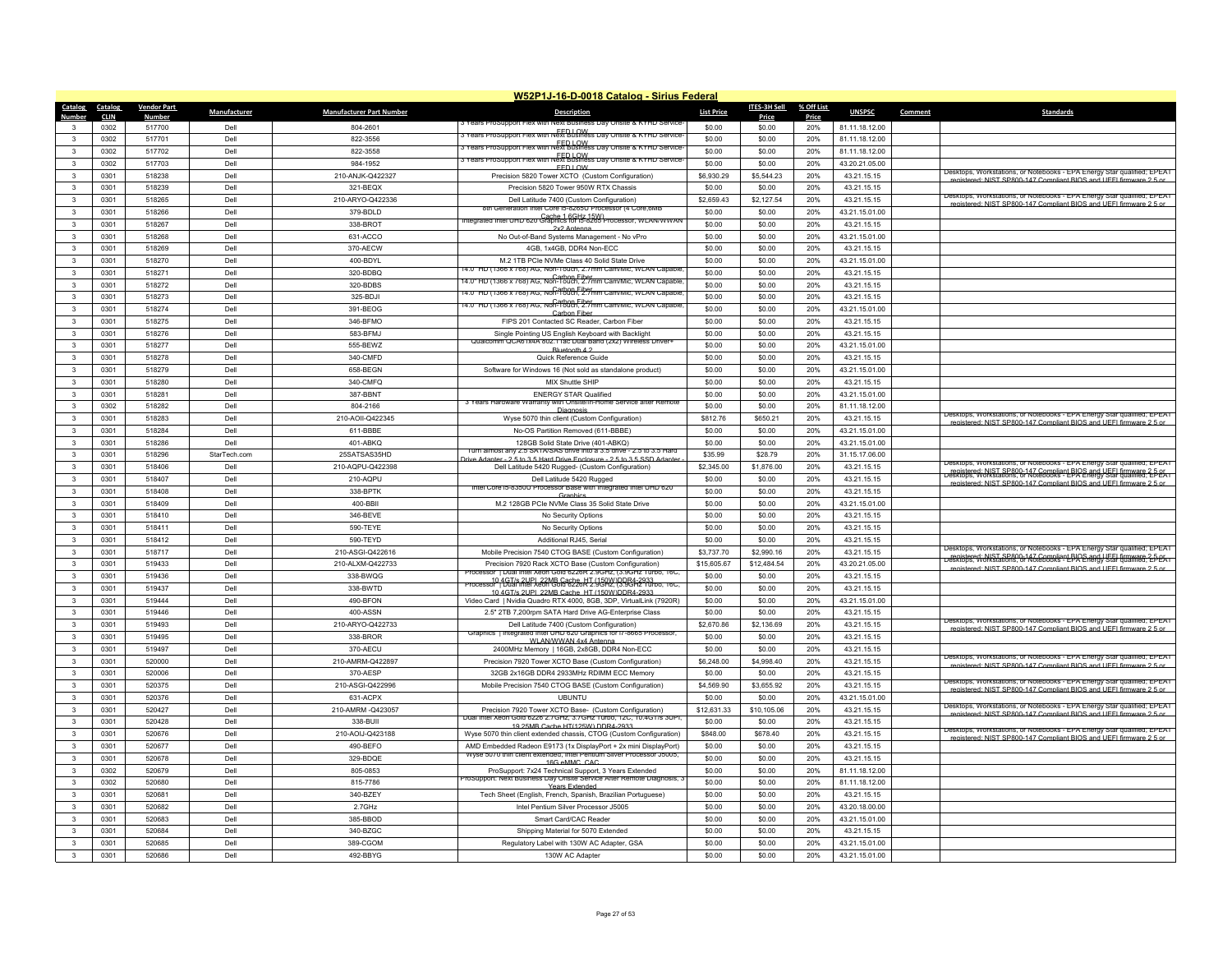|                              |              |                    |                       |                                 | W52P1J-16-D-0018 Catalog - Sirius Federal                                                                                                          |                       |                       |            |                                  |                                                                                                                                                  |
|------------------------------|--------------|--------------------|-----------------------|---------------------------------|----------------------------------------------------------------------------------------------------------------------------------------------------|-----------------------|-----------------------|------------|----------------------------------|--------------------------------------------------------------------------------------------------------------------------------------------------|
| Catalog                      | Catalog      | <b>Vendor Part</b> | Manufacturer          | <b>Manufacturer Part Number</b> | <b>Description</b>                                                                                                                                 | <b>List Price</b>     | ITES-3H Sell          | % Off List | <b>UNSPSC</b>                    | Comment<br><b>Standards</b>                                                                                                                      |
| Number                       | <b>CLIN</b>  | <u>Number</u>      |                       |                                 |                                                                                                                                                    |                       | <b>Price</b>          | Price      |                                  |                                                                                                                                                  |
| 3<br>$\mathbf{3}$            | 0301         | 520703             | Dell                  | 210-AOJP-Q423206                | PowerEdge R840 Server (Custom Configuration)<br>24 x 2.5" Chassis, 12 SAS/SATA bays + 12 NVME/SAS/SATA bays, No                                    | \$189,108.00          | \$151,286.40          | 20%        | 43.21.15.15                      | Windows Based Server - EPA Energy Star registered; STIG supported OS                                                                             |
|                              | 0301         | 520704             | Dell                  | 321-BDNS                        | (22) 1.92TB SSD SAS Mixed GSe 12Configuration                                                                                                      | \$0.00                | \$0.00                | 20%        | 43.21.15.15                      |                                                                                                                                                  |
| 3                            | 0301         | 520705             | Dell                  | 400-BCOM                        | Dell Recommended Emulex LPL 3002 Dual Port 32Gb Fibre Channel                                                                                      | \$0.00<br>\$0.00      | \$0.00                | 20%        | 43.21.15.01.00                   |                                                                                                                                                  |
| 3                            | 0301         | 520706             | Dell                  | 406-BBMO                        | <b>HBA PCIe Low Profile</b>                                                                                                                        |                       | \$0.00                | 20%        | 43.21.15.01.00                   |                                                                                                                                                  |
| $\mathbf{3}$                 | 0301         | 520707             | Dell                  | 340-COPU                        | PowerEdge R840 Ship Material, DAO                                                                                                                  | \$0.00                | \$0.00                | 20%        | 43.21.15.15                      |                                                                                                                                                  |
| $\mathbf{3}$                 | 0301         | 520708             | Dell                  | 389-DSPR                        | PowerEdge R840 CE and BIS Marking, No CCC Marking<br>(2) Dell 11B. NVMe. Read Intensive Express Flash, 2.5 SFF Drive, U.2.                         | \$0.00                | \$0.00                | 20%        | 43.21.15.01.00                   |                                                                                                                                                  |
| 3                            | 0301<br>0301 | 520709<br>520743   | Dell<br>Dell          | 400-BELY                        | P4510 with Carrier                                                                                                                                 | \$0.00                | \$0.00                | 20%<br>20% | 43.21.15.01.00                   | esktops, Workstations, or Notebooks - EPA Energy Star qualified; EPEAT                                                                           |
| $\mathbf{3}$                 |              |                    |                       | 210-ASGI-Q423231                | Mobile Precision 7540 CTOG BASE (Custom Configuration)                                                                                             | \$4,120.90            | \$3,296.72            |            | 43.21.15.15                      | registered: NIST SP800-147 Compliant BIOS and UFFI firmware 2.5 or                                                                               |
| $\mathbf{3}$                 | 0301         | 520744             | Dell                  | 400-AWZH                        | M.2 512GB NVMe PCle Class 50 SSD<br>Dual Intel Xeon Silver 4210R 2 4GHz (3 2GHz Turbo, 10C, 9 6GT/s                                                | \$0.00                | \$0.00                | 20%        | 43.21.15.01.00                   |                                                                                                                                                  |
| $\mathbf{3}$<br>$\mathbf{3}$ | 0301         | 521282             | Dell                  | 338-BWQF                        | <u>Duar inter xeoff SiMe7 4246R2.4GHZ 1992GH2 R84-249 oc., 9.6GT/s</u>                                                                             | \$0.00                | \$0.00                | 20%        | 43.21.15.15                      |                                                                                                                                                  |
| $\mathbf{3}$                 | 0301<br>0301 | 521283<br>521293   | Dell<br>Dell          | 338-BWTB<br>210-AKWP-Q423627    | 2LIPL13 75MBCache HT/100W) DDR4-240<br>PowerEdge R940 Server (Custom Configuration)                                                                | \$0.00<br>\$39,594.00 | \$0.00<br>\$31,675.20 | 20%<br>20% | 43.21.15.15<br>43.21.15.01.00    |                                                                                                                                                  |
| $\mathbf{3}$                 | 0301         | 521294             | Dell                  | 340-COUY                        | PowerEdge R940 Shipping Material                                                                                                                   | \$0.00                | \$0.00                | 20%        | 43.21.15.15                      | Windows Based Server - EPA Energy Star registered; STIG supported OS                                                                             |
| $\mathbf{3}$                 | 0301         |                    | Dell                  |                                 | 2x Intel Xeon Gold 5215 2.5G, 10C/201, 10.4G1/s, 13./5M Cache, Turbo,                                                                              | \$0.00                |                       | 20%        |                                  |                                                                                                                                                  |
| 3                            | 0301         | 521295<br>521297   | Dell                  | 338-BSGG<br>389-DTBX            | HT (85W) DDR4-2666                                                                                                                                 | \$0.00                | \$0.00<br>\$0.00      | 20%        | 43.21.15.15<br>43.21.15.01.00    |                                                                                                                                                  |
|                              |              |                    |                       |                                 | PowerEdge R940 CE, CCC, BIS Marking<br>3 Years Basic Hardware warranty Repair: 5X10 HW-Only, 5X10 NBD                                              |                       |                       |            |                                  |                                                                                                                                                  |
| $\mathbf{3}$<br>$\mathbf{3}$ | 0302<br>0301 | 521298<br>521361   | Dell<br>Dell          | 813-8250<br>210-ASEC-Q423713    | Oneite                                                                                                                                             | \$0.00                | \$0.00<br>\$2,679.94  | 20%<br>20% | 81.11.18.12.00                   | Desktops, Workstations, or Notebooks - EPA Energy Star qualified; EPEAT                                                                          |
| 3                            | 0301         | 521368             | Dell                  | 401-ABVT                        | OptiPlex 7070 SFF XCTO (Custom Configuration)<br>Additional Hard Drive   Additional M.2 1TB NVMe PCIE SSD Class 40                                 | \$3,349.93<br>\$0.00  | \$0.00                | 20%        | 43.21.15.15<br>43.21.15.01.00    | registered: NIST SP800-147 Compliant BIOS and UEEL firm<br>vare 2.5 or                                                                           |
| $\mathbf{3}$                 |              |                    |                       |                                 |                                                                                                                                                    |                       |                       |            |                                  |                                                                                                                                                  |
|                              | 0301         | 521376             | Dell                  | 406-BBPJ                        | Add-in Cards   Zoom2 Dual M.2 SSD PCIe Card (Low Profile)                                                                                          | \$0.00                | \$0.00                | 20%        | 43.21.15.01.00                   | Jesktops, Workstations, or Notebooks - FPA Energy Star qualified: FPEAT                                                                          |
|                              | 0301         | 521729             | Dell                  | 210-AOII-Q423812                | Wyse 5070 thin client, CTOG (Custom Configuration)                                                                                                 | \$1,602.99            | \$1,282.39            | 20%        | 43.21.15.15                      | registered: NIST SP800-147 Compliant BIOS and UFFI firmware 2.5 or                                                                               |
| 3<br>$\mathbf{3}$            | 0301         | 521909             | Tripp-lite            | PS361206                        | Power Strip 120V 5-15R 12 Outlet 6feet Cord 36 Inch Length Metal                                                                                   | \$73.50               | \$58.80               | 20%        | 39.12.10.11                      | Desktops, Workstations, or Notebooks - EPA Energy Star qualified; EPEAT                                                                          |
|                              | 0301         | 521983             | Dell                  | 210-AVUE-Q423999                | Dell Mobile Precision Workstation 5550 CTOG (Custom Configuration)                                                                                 | \$4,658.00            | \$3,726.40            | 20%        | 43.21.15.15                      | red: NIST SP800-147 Compliant RIOS and LIFFI firmware 2.5 or                                                                                     |
| 3                            | 0301         | 521984             | Dell                  | 370-AFFE                        | 32GB, 2X16GB, DDR4 2933Mhz Non-ECC Memory                                                                                                          | \$0.00                | \$0.00                | 20%        | 43.21.15.15                      |                                                                                                                                                  |
| 3                            | 0301<br>0301 | 521985             | Dell                  | 490-BFEX                        | NVIDIA Quadro T1000<br>ntel AX201 2x2 + Bluetooth 5.1 Driver   Intel AX201 2x2 + Bluetooth 5.1                                                     | \$0.00                | \$0.00                | 20%        | 43.21.15.01.00                   |                                                                                                                                                  |
| 3                            |              | 521986             | Dell                  | 555-BFTD                        | Driver                                                                                                                                             | \$0.00                | \$0.00                | 20%        | 43.21.15.01.00                   |                                                                                                                                                  |
| $\mathbf{3}$                 | 0301         | 521987             | Dell                  | 451-BCQH                        | 3-cell 56Whr Lithium Ion battery with ExpressCharge                                                                                                | \$0.00                | \$0.00                | 20%        | 43.21.15.15                      |                                                                                                                                                  |
| $\mathbf{3}$<br>$\mathbf{3}$ | 0301         | 521988             | Dell<br>Dell          | 387-BBOR                        | No Mouse   ENERGY STAR Qualified<br>el Dual Band Wireless AX201 2x2 + Bluetooth 5.1 vPro Tintel Dua                                                | \$0.00                | \$0.00                | 20%        | 43.21.15.01.00                   |                                                                                                                                                  |
|                              | 0301         | 521989             |                       | 555-BFVQ                        | Band Wireless AX201 2x2 + Bluetooth 5 1 vPro                                                                                                       | \$0.00                | \$0.00                | 20%        | 43.21.15.01.00                   |                                                                                                                                                  |
| $\mathbf{3}$                 | 0301         | 521990             | Dell                  | 450-AJLH                        | Black Power Cord (US)                                                                                                                              | \$0.00                | \$0.00                | 20%        | 43.21.15.01.00                   |                                                                                                                                                  |
| 3                            | 0301         | 521991             | Dell                  | 379-BDZB                        | Black Power Cord (US)   EPEAT 2018 Registered (Gold)<br>Dell Limited Hardware Warranty Plus Service??ProSupport: /x2-                              | \$0.00                | \$0.00                | 20%        | 43.21.15.01.00                   |                                                                                                                                                  |
| $\mathbf{3}$<br>3            | 0302<br>0302 | 521993<br>521994   | Dell<br>Dell          | 804-9792<br>804-9793            | Technical Support, 3 Years 22ProSupport: Next Business Day Onsite, 3<br>Dell'Umited Hardware Warranty Pius Service ProSupport: /x24   echnici      | \$0.00<br>\$0.00      | \$0.00<br>\$0.00      | 20%<br>20% | 81.11.18.12.00<br>81.11.18.12.00 |                                                                                                                                                  |
| $\mathbf{3}$                 | 0301         |                    | Dell                  | 631-ACMY                        | Sunnort 3 Years ProSunnort: Next Rusiness Day Onsite 3 Years Than                                                                                  | \$0.00                |                       | 20%        |                                  |                                                                                                                                                  |
| $\mathbf{3}$                 |              | 521995             |                       |                                 | Intel vPro Technology Enabled                                                                                                                      |                       | \$0.00                |            | 43.21.15.01.00                   |                                                                                                                                                  |
| 3                            | 0301<br>0301 | 521996<br>521997   | Dell<br>Dell          | 340-CQEB<br>379-BDWS            | Quick Setup Guide for Mobile Precision 5550<br>ntel Core Processor (/-10850 (6 Core, 12MB Cache, 2./0 GHz to 5.10                                  | \$0.00<br>\$0.00      | \$0.00<br>\$0.00      | 20%<br>20% | 43.21.15.15<br>43.21.15.01.00    |                                                                                                                                                  |
| $\mathbf{3}$                 | 0301         | 521998             | Dell                  | 329-BEZB                        | Intel Core Processor (7-1085076 Core, 12MB Cache, 2.70 GHz to 5.10                                                                                 | \$0.00                | \$0.00                | 20%        | 43.21.15.15                      |                                                                                                                                                  |
| 3                            | 0301         | 521999             | Dell                  | 354-BBCO                        | GHz 45W vPro) Lintel Core i7-10850H NVIDIA Quadro T1000 4GB<br><b>Bottom Door</b>                                                                  | \$0.00                | \$0.00                | 20%        | 43.21.15.01.00                   |                                                                                                                                                  |
| 3                            | 0301         | 522000             | Dell                  | 340-CRJH                        | Quick Start Guide for USB Type-C to USB Type-A/HDMI Dongle??Mix                                                                                    | \$0.00                | \$0.00                | 20%        | 43.21.15.15                      |                                                                                                                                                  |
| $\mathbf{3}$                 | 0301         | 522001             | Dell                  | 340-CRLL                        | Model Packaging??TAA Information??USB Type-C to USB Type-A/HDM<br>Modick Start Guide for USB Type-C to USB Type-A/HDMI Dongle??Mix                 | \$0.00                | \$0.00                | 20%        | 43.21.15.15                      |                                                                                                                                                  |
| 3                            | 0301         | 522002             | Dell                  | 470-AEKZ                        | Model Packaging??TAA Information??USB Type-C to USB Type-A/HDML                                                                                    | \$0.00                | \$0.00                | 20%        | 43.21.15.01.00                   |                                                                                                                                                  |
| 3                            | 0301         | 522003             | Dell                  | 389-DQBW                        | ng22TAA Information22LISB Type-C to LISB Type-A/HDM<br>Model Packa<br>Regulatory Label included FCC Label                                          | \$0.00                | \$0.00                | 20%        | 43.21.15.01.00                   |                                                                                                                                                  |
| $\mathbf{3}$                 | 0301         | 522004             | Dell                  | 340-CPOZ                        | Intel Core i7 Label for vPro   Intel Core i7 Label for vPro                                                                                        | \$0.00                | \$0.00                | 20%        | 43.21.15.15                      |                                                                                                                                                  |
| 3                            | 0301         | 522005             | Dell                  | 850-5377                        | Intel Core i/ Label for vPro TCFI Routing SKU Image Load, Custom, RU                                                                               | \$0.00                | \$0.00                | 20%        | 31.16.28.00.00                   |                                                                                                                                                  |
| $\mathbf{3}$                 | 0301         | 522006             | Dell                  | 391-BFID                        | CONUS??Asset Tag_Custom_RU_CONUS??BIOS Setting_Custom_RU<br>15.6" UltraSharp FHD+ IG2O4. 1920x1200.AG.NT. WiPrem Panel Guar.                       | \$0.00                | \$0.00                | 20%        | 43.21.15.01.00                   |                                                                                                                                                  |
| $\mathbf{3}$                 | 0301         | 522007             | Dell                  | 631-ACMX                        | No Productivity tor Federal and Premier   SupportAssist System Driver to                                                                           | \$0.00                | \$0.00                | 20%        | 43.21.15.01.00                   |                                                                                                                                                  |
| 3                            | 0301         | 522008             | Dell                  | 640-BBSC                        | No Mobile Precision 5550 Dell(TM) Digital Delivery Circus Client Dell<br>No Productivity for Federal and Premier   SupportAssist System Univer for | \$0.00                | \$0.00                | 20%        | 43.21.15.01.00                   |                                                                                                                                                  |
| 3                            | 0301         | 522009             | Dell                  | 658-BESU                        | Mobile Precision 5550 Dell/TM) Digital Delivery Cirrus Client Dell<br>No Productivity for Federal and Premier   SupportAssist System Univer for    | \$0.00                | \$0.00                | 20%        | 43.21.15.01.00                   |                                                                                                                                                  |
| 3                            | 0301         | 522010             | Dell                  | 492-BCWZ                        | No Productivity for Pederal and Premier   1300 Levi Circus Client Dell<br>No Productivity for Pederal and Premier   1300 Levi Cype C Power Adapte  | \$0.00                | \$0.00                | 20%        | 43.21.15.01.00                   |                                                                                                                                                  |
| 3                            | 0301         | 522035             | Dell                  | 210-AKWP-Q424032                | (FPFAT)<br>PowerEdge R940 Server (Custom Configuration)                                                                                            | \$182,884.35          | \$146,307.48          | 20%        | 43.21.15.01.00                   | Windows Based Server - EPA Energy Star registered; STIG supported OS                                                                             |
| $\mathbf{3}$                 | 0301         | 522036             | Dell                  | 338-BLWW                        | 2x Intel Xeon Platinum 8176M 2.1G,28C/561,10.4G1/s, 38M                                                                                            | \$0.00                | \$0.00                | 20%        | 43.21.15.01.00                   |                                                                                                                                                  |
| $\mathbf{3}$                 | 0301         | 522037             | Dell                  | 374-BBRS                        | Upg to 4 Intel Xeon Platinum 81/86MVDDR4-2666, 10.4GT/s, 38M                                                                                       | \$0.00                | \$0.00                | 20%        | 43.21.15.01.00                   |                                                                                                                                                  |
| $\mathbf{R}$                 | 0301         | 522038             | Dell                  | 370-ADNG                        | Cache Turbo HT (165W)DDR4-2666<br>(16) 64GB LRDIMM, 2666MT/s, Quad Rank, BCC                                                                       | \$0.00                | \$0.00                | 20%        | 43.21.15.01.00                   |                                                                                                                                                  |
| 3                            | 0301         | 522039             | Dell                  | 400-AZOY                        | (14) 1.61B SSD SAS Mix Use 12Gbps 512e 2.5in Hot-plug AG Drive, 3                                                                                  | \$0.00                | \$0.00                | 20%        | 43.21.15.01.00                   |                                                                                                                                                  |
| $\mathbf{3}$                 | 0301         | 522040             | Dell                  | 389-DTCG                        | DWPD 8760 TBW<br>PowerEdge R940 CE and BIS Marking, No CCC Marking                                                                                 | \$0.00                | \$0.00                | 20%        | 43.21.15.01.00                   |                                                                                                                                                  |
| 3                            | 0302         | 522041             | Dell                  | 804-6756                        | ProDeploy Plus Dell Server R Series 4U                                                                                                             | \$0.00                | \$0.00                | 20%        | 81.11.18.12.00                   |                                                                                                                                                  |
| $\mathbf{3}$                 | 0302         | 522042             | Dell                  | 804-6757                        | ProDeploy Plus Dell Server R Series 4U                                                                                                             | \$0.00                | \$0.00                | 20%        | 81.11.18.12.00                   |                                                                                                                                                  |
| $\mathbf{R}$                 | 0301         | 522160             | Hewlett Packard (HPI) | 7YB13UT#ABA                     | SBUY PRO 600 G5 AIO NT I39100/4GB/500GB                                                                                                            | \$1,021.00            | \$816.80              | 20%        | 43.20.18.00.00                   | Desktops, Workstations, or Notebooks - EPA Energy Star qualified; EPEAT                                                                          |
| 3                            | 0301         | 522553             | Dell                  | 210-AVUE-Q424365                | Dell Mobile Precision Workstation 5550 CTOG (Custom Configuration)                                                                                 | \$4,658.00            | \$3,726.40            | 20%        | 43.21.15.15                      | registered: NIST SP800-147 Compliant BIOS and UEEL firmware 2-DEA Lessktops, Workstations, or Notebooks - LPA Energy Star qualified; LPEA L      |
| $\mathbf{R}$                 | 0301         | 522554             | Dell                  | 210-ASFQ-Q424371                | Mobile Precision 7740 CTOG BASE (Custom Configuration)                                                                                             | \$3,831.40            | \$3,065.12            | 20%        | 43.21.15.15                      | registered: NIST SP800-147 Compliant BIOS and UFFI firmware 2-5-PAT<br>Desktops, Workstations, or Notebooks - LPA Energy Star qualified; 2-5-PAT |
|                              | 0301         | 522760             | Advantech Co., Ltd    | SQF-S25M8-1T-SAE                | 1TB SQF 2.5 SATA SSD 830-40-85C DEGREE                                                                                                             | \$830.00              | \$664.00              | 20%        | 43.21.15.09                      | registered: NIST SP800-147 Compliant BIOS and UFFI firmware 2.5 or                                                                               |
| 3                            | 0301         | 523106             | Dell                  | 210-AVUT-Q424622                | Mobile Precision 7750 CTOG BASE (Custom Configuration)                                                                                             | \$2,992.40            | \$2,393.92            | 20%        | 43.21.15.15                      | Desktops, Workstations, or Notebooks - EPA Energy Star qualified; EPEAT                                                                          |
|                              |              |                    |                       |                                 |                                                                                                                                                    |                       |                       |            |                                  | registered: NIST SP800-147 Compliant BIOS and LIFFI firmware 2.5 or                                                                              |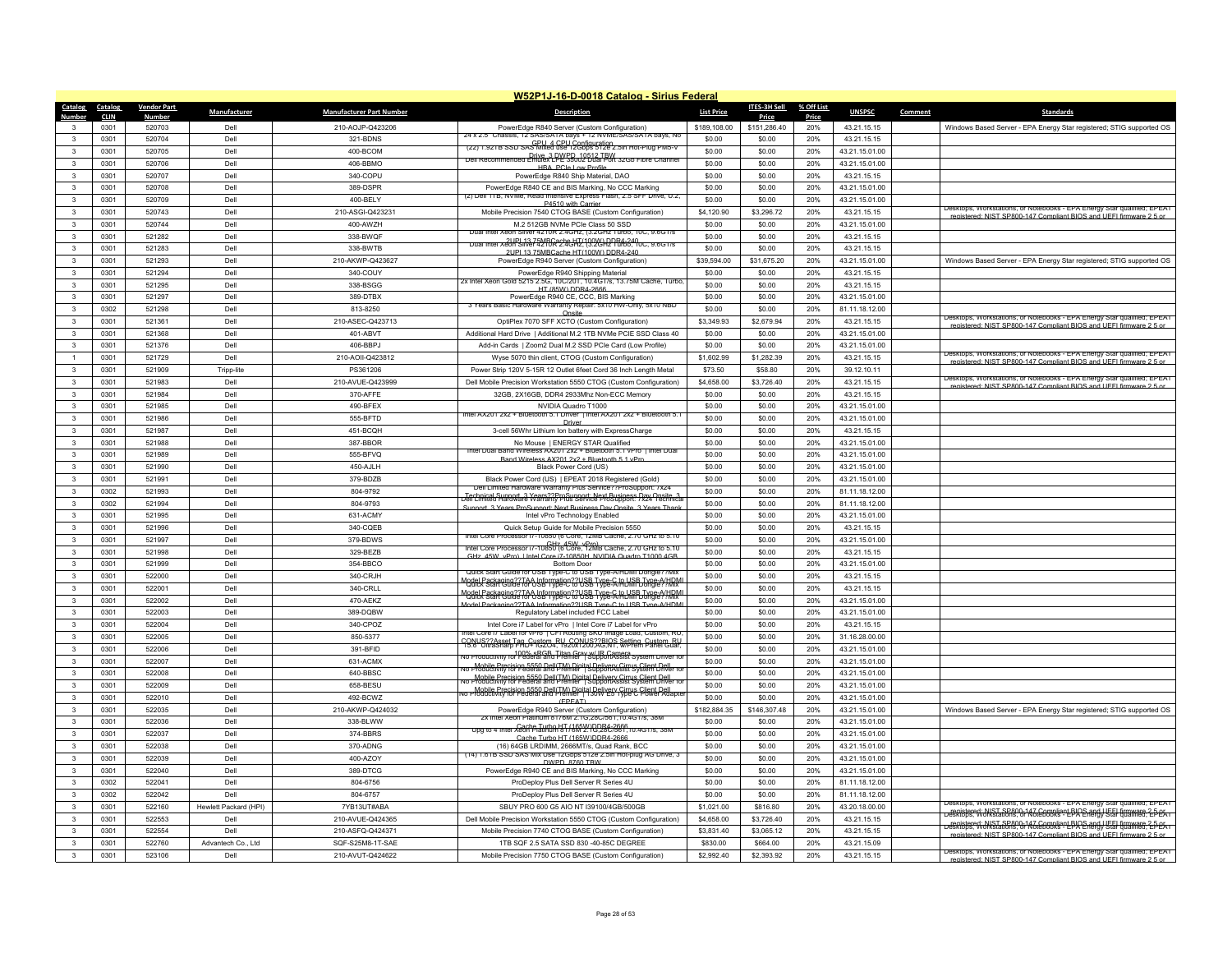|                         |              |                    |                           |                                 | W52P1J-16-D-0018 Catalog - Sirius Federal                                                                   |                   |                  |            |                                  |                                                                         |
|-------------------------|--------------|--------------------|---------------------------|---------------------------------|-------------------------------------------------------------------------------------------------------------|-------------------|------------------|------------|----------------------------------|-------------------------------------------------------------------------|
| Catalog Catalog         |              | <b>Vendor Part</b> | Manufacturer              | <b>Manufacturer Part Number</b> | <b>Description</b>                                                                                          | <b>List Price</b> | ITES-3H Sell     | % Off List | <b>UNSPSC</b>                    | <b>Standards</b><br>Comment                                             |
| Number                  | <b>CLIN</b>  | <b>Number</b>      |                           |                                 |                                                                                                             |                   | Price            | Price      |                                  |                                                                         |
| $\mathbf{3}$            | 0301         | 523107             | Dell                      | 370-AFFD                        | 16GB, 2X8GB, DDR4 2933Mhz Non-ECC Memory                                                                    | \$0.00            | \$0.00           | 20%        | 43.21.15.15                      |                                                                         |
| $\mathbf{3}$            | 0301         | 523110             | Dell                      | 490-BFUX                        | NVIDIA Quadro T1000 w/4GB GDDR6                                                                             | \$0.00            | \$0.00           | 20%        | 43.21.15.01.00                   |                                                                         |
| $\mathbf{3}$            | 0301         | 523111             | Dell                      | 490-BFVE                        | Thermal pad for for Quadro T1000                                                                            | \$0.00            | \$0.00           | 20%        | 43.21.15.01.00                   |                                                                         |
| $\mathbf{3}$            | 0301         | 523112             | Dell                      | 555-BFSH                        | Intel AX201 2x2 + Bluetooth 5.1 Driver                                                                      | \$0.00            | \$0.00           | 20%        | 43.21.15.01.00                   |                                                                         |
| $\mathbf{3}$            | 0301         | 523113             | Dell                      | 451-BCQF                        | 6 Cell 68Whr ExpressCharge Capable Battery                                                                  | \$0.00            | \$0.00           | 20%        | 43.21.15.15                      |                                                                         |
| 3                       | 0301         | 523114             | Dell                      | 555-BFTF                        | Intel Wi-Fi 6 AX201 Wireless Card                                                                           | \$0.00            | \$0.00           | 20%        | 43.21.15.01.00                   |                                                                         |
| 3                       | 0301         | 523115             | Dell                      | 389-DVNR                        | Not EPEAT Registered                                                                                        | \$0.00            | \$0.00           | 20%        | 43.21.15.01.00                   |                                                                         |
| $\mathbf{R}$            | 0301         | 523117             | Dell                      | 346-BGIY                        | Palmrest with Smart Card, FIPS Fingerprint reader                                                           | \$0.00            | \$0.00           | 20%        | 43.21.15.15                      |                                                                         |
| $\mathbf{3}$            | 0301         | 523118             | Dell                      | 340-CPYE                        | Quick Setup Guide for Mobile Precision 7750<br>ntel Core                                                    | \$0.00            | \$0.00           | 20%        | 43.21.15.15                      |                                                                         |
| $\mathbf{3}$            | 0301         | 523119             | Dell                      | 379-BDWQ                        | rocessor i/-10850H (6 Core, 12MB Cache, 2./0 GHz to 5.10<br>GHz 45W vPro                                    | \$0.00            | \$0.00           | 20%        | 43.21.15.01.00                   |                                                                         |
| $\mathbf{3}$            | 0301         | 523121             | Dell                      | 354-BBCL                        | Bottom Cover with Smart Card and SSD Door Opening                                                           | \$0.00            | \$0.00           | 20%        | 43.21.15.01.00                   |                                                                         |
| 3                       | 0301         | 523122             | Dell                      | 340-CREP                        | Shuttle Shinment                                                                                            | \$0.00            | \$0.00           | 20%        | 43.21.15.15                      |                                                                         |
| $\mathbf{3}$            | 0301         | 523123             | Dell                      | 340-CNBW                        | Intel(R) Core(TM) i7 Processor Label                                                                        | \$0.00            | \$0.00           | 20%        | 43.21.15.15                      |                                                                         |
| $\mathbf{3}$            | 0301         | 523127             | Dell                      | 631-ACMV                        | System Driver for Mobile Precision 7750                                                                     | \$0.00            | \$0.00           | 20%        | 43.21.15.01.00                   |                                                                         |
| $\mathbf{3}$            | 0301         | 523128             | Dell                      | 658-BESN                        | Intel Sensor Solution                                                                                       | \$0.00            | \$0.00           | 20%        | 43.21.15.01.00                   |                                                                         |
| $\overline{\mathbf{3}}$ | 0301         | 523129             | Dell                      | 492-BCXD                        | 240W E5 Power Adapter (EPEAT)                                                                               | \$0.00            | \$0.00           | 20%        | 43.21.15.01.00                   |                                                                         |
| $\mathbf{3}$            | 0301         | 523132             | Dell                      | 583-BGIK                        | Keyboard Lattice for 99 key and 100 key keyboard                                                            | \$0.00            | \$0.00           | 20%        | 43.21.15.15                      |                                                                         |
| 3                       | 0301         | 523133             | Dell                      | 583-BGIS                        | Internal Single Pointing Non-Backlit Keyboard, US English                                                   | \$0.00            | \$0.00           | 20%        | 43.21.15.15                      |                                                                         |
| $\mathbf{3}$            | 0301         | 523140             | Dell                      | 631-ACMT                        | No Out-of-Band Systems Management                                                                           | \$0.00            | \$0.00           | 20%        | 43.21.15.01.00                   |                                                                         |
| $\mathbf{3}$            | 0301         | 523144             | Dell                      | 329-BEWL                        | intel Core i7-10850H, 12M Cache, 6 Core, 2.70 GHz to 5.1 GHz, 45W,<br>vPro                                  | \$0.00            | \$0.00           | 20%        | 43.21.15.15                      |                                                                         |
| $\mathbf{3}$            | 0301         | 523148             | Dell                      | 320-BDTY                        | FHD Panel Cover, Non-Touch                                                                                  | \$0.00            | \$0.00           | 20%        | 43.21.15.15                      |                                                                         |
| $\mathbf{3}$            | 0301         | 523149             | Dell                      | 325-BDSF                        | Bezel.FHD.Non-Touch                                                                                         | \$0.00            | \$0.00           | 20%        | 43.21.15.15                      |                                                                         |
| $\mathbf{3}$            | 0301         | 523150             | Dell                      | 391-BFHX                        | 17.3-inch, FHD, 1920 x 1080, 60 Hz, Anti-Glare, Non Touchscreen, 45%                                        | \$0.00            | \$0.00           | 20%        | 43.21.15.01.00                   |                                                                         |
| $\mathbf{3}$            | 0301         | 523233             | Dell                      | 619-ANUF                        | NTSC 220 Nits WVA<br>Windows 10 Pro, 64bit English (619-ANUF) (Not sold as a standalone                     | \$0.00            | \$0.00           | 20%        | 43.21.15.15                      |                                                                         |
| $\mathbf{R}$            | 0301         | 523234             | Dell                      | 321-BFGJ                        | product)<br>Precision 5820 Tower Core X 950W Chassis CL (321-BFGJ)                                          | \$0.00            | \$0.00           | 20%        | 43.21.15.15                      |                                                                         |
| $\mathbf{3}$            | 0301         | 523235             | Dell                      | 338-BUNV                        | Intel (R) Core (TM) i9-10900X 3.7GHz,(4.7GHz Turbo, 10C, 19.25Mb                                            | \$0.00            | \$0.00           | 20%        | 43.21.15.15                      |                                                                         |
| $\mathbf{3}$            | 0302         | 523239             | Dell                      | 330-BBGO                        | he. HT. (165W). DDR4-2666 Non-ECC) (338-RUN)<br>Riser Config 3,1x16 LP,1x16 FH (330-BBGO)                   | \$0.00            | \$0.00           | 20%        | 43.21.15.01.00                   |                                                                         |
| $\mathbf{R}$            | 0301         | 523240             | Dell                      | 540-BBCB                        | Intel i350 Quad Port 1GbE BASE-T, rNDC (540-BBCB)                                                           | \$0.00            | \$0.00           | 20%        | 43.21.15.01.00                   |                                                                         |
| 3                       | 0301         | 523241             | Dell                      | 321-BCQI                        | 2.5 Chassis with up to 8 Hard Drives and 2PCle slots, 2CPU Only (321                                        | \$0.00            | \$0.00           | 20%        | 43.21.15.01.00                   |                                                                         |
| $\mathbf{3}$            | 0301         | 523271             | Dell                      | 210-ALZE-Q424703                | BCOI)<br>PowerEdge R440 Server (Custom Configuration)                                                       | \$9,363.28        | \$7,490.62       | 20%        | 43.20.21.05.00                   | Windows Based Server - EPA Energy Star registered; STIG supported OS    |
| $\mathbf{3}$            |              |                    | Dell                      |                                 | (2) Windows Server 2019 Standard Edition, Add License, 2CORE, NO                                            |                   |                  |            |                                  |                                                                         |
| $\mathbf{3}$            | 0301<br>0301 | 523272<br>523273   | Dell                      | 634-BSGC<br>634-BSGL            | Windows Server 2019 Standard, 16CORE, Media Rit, Multi Language (Not                                        | \$0.00<br>\$0.00  | \$0.00<br>\$0.00 | 20%<br>20% | 43.21.15.01.00<br>43.21.15.01.00 |                                                                         |
| $\mathbf{3}$            |              |                    |                           | 210-AQSN-Q425016                | sold as a standalone product)                                                                               | \$5,366.00        | \$4,292.80       | 20%        | 43.21.15.15                      |                                                                         |
| $\mathbf{3}$            | 0301         | 523553             | Dell                      |                                 | PowerEdge T340 Server (Custom Configuration)                                                                |                   |                  |            |                                  | Windows Based Server - EPA Energy Star registered; STIG supported OS    |
|                         | 0301         | 523554             | Dell                      | 329-BEQZ                        | PowerEdge T340 MLK Mboard                                                                                   | \$0.00            | \$0.00           | 20%        | 43.21.15.15                      |                                                                         |
| 3                       | 0301         | 523555             | Dell                      | $321-BDVX$                      | 3.5" Chassis up to 8 Hot Plug Hard Drives                                                                   | \$0.00            | \$0.00           | 20%        | 43.21.15.15                      |                                                                         |
| $\overline{\mathbf{3}}$ | 0301         | 523556             | Dell                      | 340-CHHS                        | PowerEdge T340 Shipping                                                                                     | \$0.00            | \$0.00           | 20%        | 43.21.15.15                      |                                                                         |
| $\mathbf{3}$            | 0301         | 523557             | Dell                      | 340-COOZ                        | PowerEdge T340 Shipping Material                                                                            | \$0.00            | \$0.00           | 20%        | 43.21.15.15                      |                                                                         |
| 3                       | 0301         | 523558             | Dell                      | 412-AAHC                        | Standard Heatsink for PF T340                                                                               | \$0.00            | \$0.00           | 20%        | 43.21.15.01.00                   |                                                                         |
| $\overline{\mathbf{3}}$ | 0301         | 523559             | Dell                      | 400-ASNY                        | (3) 4TB 7.2K RPM SATA 6Gbps 512n 3.5in Hot-plug Hard Drive                                                  | \$0.00            | \$0.00           | 20%        | 43.21.15.01.00                   |                                                                         |
| $\mathbf{3}$            | 0301         | 523560             | Dell                      | 450-AHVO                        | Dual, Hot-plug, Redundant Power Supply 1+1, 495W                                                            | \$0.00            | \$0.00           | 20%        | 43.21.15.01.00                   |                                                                         |
| 3                       | 0301         | 523561             | Dell                      | 325-BCOO                        | <b>Tower Security Bezel</b>                                                                                 | \$0.00            | \$0.00           | 20%        | 43.21.15.01.00                   |                                                                         |
| $\mathbf{3}$            | 0301         | 523562             | Dell                      | 770-BCJL                        | Casters                                                                                                     | \$0.00            | \$0.00           | 20%        | 43.21.15.01.00                   |                                                                         |
| $\mathbf{3}$            | 0301         | 523563             | Del                       | 389-DSUG                        | PowerEdge T340 CE, CCC, BIS Marking<br>1 Year, Basic Hardware Warranty Repair, 5X10 HW-Only, 5x10 Next      | \$0.00            | \$0.00           | 20%        | 43.21.15.01.00                   |                                                                         |
| $\mathbf{3}$            | 0302         | 523564             | Dell                      | 822-6598                        | Rusiness Day On-site<br>T Year, Basic Hardware Warranty Repair, 5X10 HW-Only, 5x10 Next                     | \$0.00            | \$0.00           | 20%        | 81.11.18.12.00                   |                                                                         |
| $\mathbf{A}$            | 0302         | 523565             | Dell                      | 822-6608                        | <b>Business Day On-site</b>                                                                                 | \$0.00            | \$0.00           | 20%        | 81.11.18.12.00                   | Desktops, Workstations, or Notebooks - EPA Energy Star qualified; EPEAT |
| 3                       | 0301         | 523660             | Dell                      | 210-ARYT-Q425061                | Dell Latitude 5300 2-in-1 (Custom Configuration)                                                            | \$3,231.86        | \$2,585.49       | 20%        | 43.21.15.15                      | red: NIST SP800-147 Compliant BIOS and LIFFI firmware 2.5 o             |
| $\mathbf{3}$            | 0301         | 523661             | Dell                      | 329-BEHH                        | Integrated Intel UHD 620 Graphics, 17-8665U vPro, 1 hunderbolt, with<br><b>Backlit Keyhoard SCR/NEC/EPR</b> | \$0.00            | \$0.00           | 20%        | 43.21.15.15                      |                                                                         |
| $\mathbf{R}$            | 0301         | 523662             | Dell                      | 631-ACCL                        | Intel vPro Technology Advanced Management Features                                                          | \$0.00            | \$0.00           | 20%        | 43.21.15.01.00                   |                                                                         |
| 3                       | 0301         | 523663             | Dell                      | 400-BDKQ                        | M.2 512GB PCIe NVMe Class 40 Solid State Drive                                                              | \$0.00            | \$0.00           | 20%        | 43.21.15.01.00                   |                                                                         |
| $\mathbf{3}$            | 0301         | 523664             | Dell                      | 391-BEMW                        | 13.3" FHD (1920 x 1080) Anti-Relective, IPS, Touch, IR Camera &<br>Microphone, WI AN Canabl                 | \$0.00            | \$0.00           | 20%        | 43.21.15.01.00                   |                                                                         |
| $\mathbf{3}$            | 0301         | 523665             | Dell                      | 555-BEWO                        | Wireless Drivers for Intel 9560 + Bluetooth 5.0                                                             | \$0.00            | \$0.00           | 20%        | 43.21.15.01.00                   |                                                                         |
| 3                       | 0301         | 523666             | Dell                      | 451-BCIY                        | 4 Cell 60Whr ExpressCharge Capable Battery                                                                  | \$0.00            | \$0.00           | 20%        | 43.21.15.15                      |                                                                         |
| $\mathbf{3}$            | 0301         | 523667             | Dell                      | 340-CMEG                        | Shuttle Packaging, with 7.4mm 65W and 90W adapter                                                           | \$0.00            | \$0.00           | 20%        | 43.21.15.15                      |                                                                         |
| $\mathbf{3}$            | 0301         | 523668             | Dell                      | 387-BBNQ                        | <b>ENERGY STAR Qualified</b>                                                                                | \$0.00            | \$0.00           | 20%        | 43.21.15.01.00                   |                                                                         |
| 3                       | 0301         | 523669             | Dell                      | 658-BEHL                        | Additional Software                                                                                         | \$0.00            | \$0.00           | 20%        | 43.21.15.01.00                   |                                                                         |
| $\overline{\mathbf{3}}$ | 0301         | 523670             | Dell                      | 620-ABHN                        | Windows 10 Pro OS Recovery Media 64bit - USB (Not sold as a<br>standalone product)                          | \$0.00            | \$0.00           | 20%        | 43.21.15.15                      |                                                                         |
| $\mathbf{3}$            | 0301         | 523671             | Dell                      | 340-CLZL                        | Setup and Features Guide                                                                                    | \$0.00            | \$0.00           | 20%        | 43.21.15.15                      |                                                                         |
| 3                       | 0302         | 523936             | Dell                      | 813-9127                        | 5 Years ProSupport with Next Business Day Onsite Service                                                    | \$0.00            | \$0.00           | 20%        | 81.11.18.12.00                   |                                                                         |
| $\mathbf{R}$            | 0302         | 523937             | Dell                      | 813-9141                        | 5 Years ProSupport with Next Business Day Onsite Service                                                    | \$0.00            | \$0.00           | 20%        | 81.11.18.12.00                   |                                                                         |
| 3                       | 0301         | 523942             | <b>NVIDIA Corporation</b> | VCQRTX4000-PB                   | NY TECHNOLOGIES : NVIDIA Quadro RTX 4000 - PCI Express 3.0 x1                                               | \$1,249.00        | \$999.20         | 20%        | 43.21.15.01.00                   |                                                                         |
| 3                       | 0301         | 524108             | Dell                      | 210-ALZE-Q425261                | 8 GB - GDDR6 SDRAM<br>PowerEdge R440 Server (Custom Configuration)                                          | \$9,198.00        | \$7,358.40       | 20%        | 43.20.21.05.00                   | Windows Based Server - EPA Energy Star registered; STIG supported OS    |
|                         |              |                    |                           |                                 |                                                                                                             |                   |                  |            |                                  |                                                                         |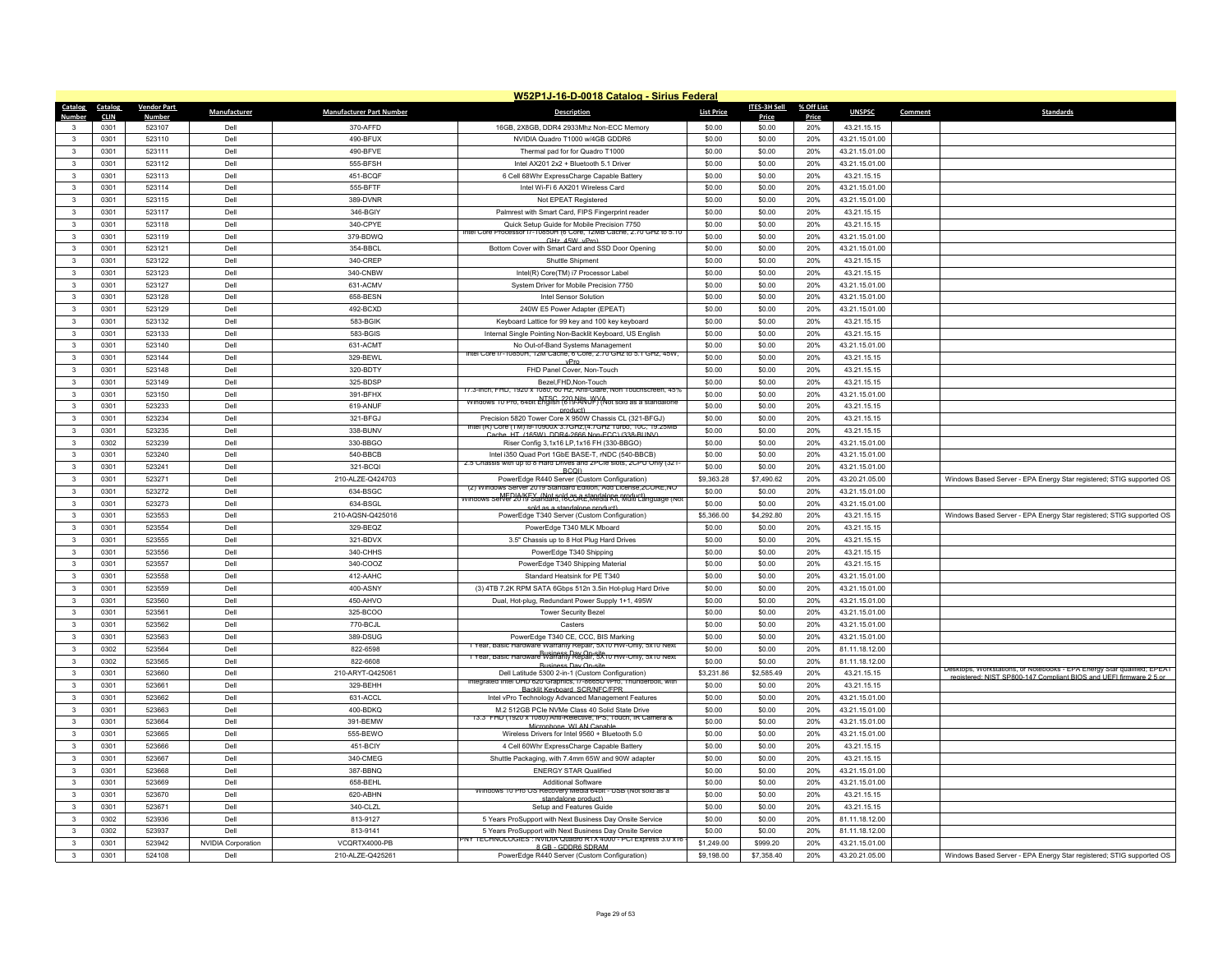|                   |              |                    |                                               |                                 | W52P1J-16-D-0018 Catalog - Sirius Federal                                                                                                                   |                   |                  |            |                                  |         |                                                                                                                                                |
|-------------------|--------------|--------------------|-----------------------------------------------|---------------------------------|-------------------------------------------------------------------------------------------------------------------------------------------------------------|-------------------|------------------|------------|----------------------------------|---------|------------------------------------------------------------------------------------------------------------------------------------------------|
| Catalog           | Catalog      | <b>Vendor Part</b> | Manufacturer                                  | <b>Manufacturer Part Number</b> | <b>Description</b>                                                                                                                                          | <b>List Price</b> | ITES-3H Sell     | % Off List | <b>UNSPSC</b>                    | Comment | Standards                                                                                                                                      |
| Number            | <b>CLIN</b>  | <b>Number</b>      |                                               |                                 |                                                                                                                                                             |                   | Price            | Price      |                                  |         |                                                                                                                                                |
|                   | 0301         | 524205             | Dell                                          | 210-ALZE-Q425303                | PowerEdge R440 Server (Custom Configuration)                                                                                                                | \$47,201.00       | \$37,760.80      | 20%        | 43.20.21.05.00                   |         | Windows Based Server - EPA Energy Star registered; STIG supported OS                                                                           |
| $\mathbf{R}$      | 0301         | 524206             | Dell                                          | 540-BBVI                        | Broadcom 57412 Dual Port 10GbE SFP+ Adapter, PCIe Low Profile<br>itel Xeon Gold 6222V 1.8G, 20C/401, 10.4G1/s, 27.5M Cache, Turbo, H                        | \$0.00            | \$0.00           | 20%        | 43.21.15.01.00                   |         |                                                                                                                                                |
| $\mathbf{3}$      | 0301         | 524208             | Del                                           | 338-BTSU                        | (115W) DDR4-2400                                                                                                                                            | \$0.00            | \$0.00           | 20%        | 43.21.15.15                      |         |                                                                                                                                                |
| $\mathbf{3}$      | 0301         | 524228             | Dell                                          | 329-BEQV                        | PowerEdge R340 MLK Mboard                                                                                                                                   | \$0.00            | \$0.00           | 20%        | 43.21.15.15                      |         |                                                                                                                                                |
| $\mathbf{R}$      | 0301         | 524229             | Dell                                          | 350-BBUZ                        | Dell EMC Luggage Tag for NX440                                                                                                                              | \$0.00            | \$0.00           | 20%        | 43.21.15.01.00                   |         |                                                                                                                                                |
| 3                 | 0301         | 524230             | Dell                                          | 389-DQGX                        | NX440 ORI Cover                                                                                                                                             | \$0.00            | \$0.00           | 20%        | 43.21.15.01.00                   |         |                                                                                                                                                |
| 3                 | 0302         | 524231             | Dell                                          | 824-9715                        | Dell Hardware Limited Warranty                                                                                                                              | \$0.00            | \$0.00           | 20%        | 81.11.18.12.00                   |         |                                                                                                                                                |
| $\mathbf{R}$      | 0301         | 524232             | Dell                                          | 340-CMFT                        | Dell EMC NX440 Shipping                                                                                                                                     | \$0.00            | \$0.00           | 20%        | 43.21.15.15                      |         |                                                                                                                                                |
| 3                 | 0301         | 524233             | Dell                                          | 450-AEUV                        | Dual Hot Plug Power Supplies 350W                                                                                                                           | \$0.00            | \$0.00           | 20%        | 43.21.15.01.00                   |         |                                                                                                                                                |
| $\mathbf{3}$      | 0301         | 524234             | Dell                                          | 328-BDHN                        | Dell EMC NX440 Shipping Material                                                                                                                            | \$0.00            | \$0.00           | 20%        | 43.21.15.15                      |         | Desktops, Workstations, or Notepooks - EPA Energy Star qualified: EPEAT                                                                        |
| $\mathbf{3}$      | 0301         | 524607             | DELL TECHNOLOGIES                             | 210-AMR-Q425663                 | Precision 7920 Tower XCTO Base- (Custom Configuration)                                                                                                      | \$14,823.58       | \$11,858.86      | 20%        | 43.21.15.15                      |         | registered: NIST SP800-147 Compliant RIOS and LIFFL firmware 2.5 or                                                                            |
| 3                 | 0301         | 524608             | DELL TECHNOLOGIES                             | 401-ABJT                        | M.2 512GB PCIe NVMe Class 40 Solid State Drive                                                                                                              | \$0.00            | \$0.00           | 20%        | 43.21.15.01.00                   |         |                                                                                                                                                |
| $\mathbf{3}$      | 0301         | 524609             | DELL TECHNOLOGIES                             | 400-AVDM                        | hoose to add 5th-8th SATA Drives to Rear FlexBays with Integrated Inte<br>ntel Xeon Silver 4216 2.1GHz, <mark>(3.2GHz Turbo, 16C, 9.6GT/s 2UPI, 22MB</mark> | \$0.00            | \$0.00           | 20%        | 43.21.15.01.00                   |         |                                                                                                                                                |
| 3                 | 0301         | 524610             | DELL TECHNOLOGIES                             | 338-BSLP                        | nter xeon Silver 4216 2.15Hz.(3.2GHz Turbo, 16C, 3.6GT/s 2UPI, 22ME                                                                                         | \$0.00            | \$0.00           | 20%        | 43.21.15.15                      |         |                                                                                                                                                |
| 3                 | 0301         | 524611             | <b>DELL TECHNOLOGIES</b>                      | 338-BSNH                        | ache HT (100W) DDR4-2400 1st                                                                                                                                | \$0.00            | \$0.00           | 20%        | 43.21.15.15                      |         |                                                                                                                                                |
| $\mathbf{3}$      | 0301         | 525525             | DELL TECHNOLOGIES                             | 210-ASGZ-Q425795                | Precision 3431 SFF CTO BASE                                                                                                                                 | \$2,199.00        | \$1,759.20       | 20%        | 43.21.15.15                      |         | Jesktops, workstations, or Notebooks - EPA Energy Star qualified; EPEAT<br>registered: NIST SP800-147 Compliant RIOS and LIFFI firmware 2.5 or |
| 3                 | 0301         | 525526             | DELL TECHNOLOGIES                             | 490-BFOP                        | AMD Radeon Pro WX3200 LP, 4GB, 4 mDP (343x)                                                                                                                 | \$0.00            | \$0.00           | 20%        | 43.21.15.01.00                   |         |                                                                                                                                                |
| $\mathbf{R}$      | 0301         | 525529             | <b>DELL TECHNOLOGIES</b>                      | 387-BBLW                        | <b>ENERGY STAR Qualified</b>                                                                                                                                | \$0.00            | \$0.00           | 20%        | 43.21.15.01.00                   |         |                                                                                                                                                |
| $\mathbf{3}$      | 0301         | 525533             | DELL TECHNOLOGIES                             | 575-BBBI                        | No Stand Option                                                                                                                                             | \$0.00            | \$0.00           | 20%        | 23.15.30.34.00                   |         |                                                                                                                                                |
| $\overline{2}$    | 0301         | 525551             | DELL TECHNOLOGIES                             | 210-AQSN-Q425816                | PowerEdge T340 Server (Custom Configuration)                                                                                                                | \$5,366.00        | \$4.292.80       | 20%        | 43.21.15.15                      |         | Windows Based Server - EPA Energy Star registered; STIG supported OS                                                                           |
| 3                 | 0301         | 525552             | DELL TECHNOLOGIES                             | 900-9997                        | No Installation                                                                                                                                             | \$0.00            | \$0.00           | 20%        | 23.15.30.34.00                   |         |                                                                                                                                                |
| $\mathbf{3}$      | 0301         | 525553             | DELL TECHNOLOGIES                             | 210-ANJK-Q425823                | Precision 5820 Tower XCTO (Custom Configuration)                                                                                                            | \$5,262.28        | \$4,209.82       | 20%        | 43.21.15.15                      |         | Jesktops, Workstations, or Notebooks - EPA Energy Star qualified; EPEAT<br>tered: NIST SP800-147 Compliant RIOS and LIFFL firm                 |
| 3                 | 0301         | 525554             | DELL TECHNOLOGIES                             | 338-BUNQ                        | ntel Core I9-10980XE (3.0GHz, 4.8GHz Turbo, 18C, 24.75MB Cache, HT<br>(165W) DDR4-2666 Non-ECC                                                              | \$0.00            | \$0.00           | 20%        | 43.21.15.15                      |         |                                                                                                                                                |
| 3                 | 0301         | 525555             | DELL TECHNOLOGIES                             | 490-BEBV                        | Radeon Pro WX 7100, 8GB, 4DP (5820T)                                                                                                                        | \$0.00            | \$0.00           | 20%        | 43.21.15.01.00                   |         |                                                                                                                                                |
| 3                 | 0301         | 525557             | DELL TECHNOLOGIES                             | 997-7189                        | 4 Years ProSupport with Next Business Day Onsite Service                                                                                                    | \$0.00            | \$0.00           | 20%        | 81.11.18.11.00                   |         |                                                                                                                                                |
| $\mathbf{3}$      | 0301         | 525558             | DELL TECHNOLOGIES                             | 997-7209                        | 4 Years ProSupport with Next Business Day Onsite Service                                                                                                    | \$0.00            | \$0.00           | 20%        | 81.11.18.11.00                   |         |                                                                                                                                                |
| $\mathbf{3}$      | 0301         | 525760             | DELL TECHNOLOGIES                             | 210-AVUY-Q425972                | Mobile Precision 7550 CTOG Base (Custom Configuration)                                                                                                      | \$3,534.15        | \$2,827.32       | 20%        | 43.21.15.15                      |         | Desktops, Workstations, or Notebooks - EPA Energy Star qualified; EPEAT<br>registered: NIST SP800-147 Compliant BIOS and LIFFI firmware 2.5 or |
| $\mathbf{3}$      | 0301         | 525761             | DELL TECHNOLOGIES                             | 379-BDXD                        | Core Processor (/-10/50H (6 Core, 12MB Cache, 2.60 GHz to 5.0)<br>GHz 45W)                                                                                  | \$0.00            | \$0.00           | 20%        | 43.21.15.01.00                   |         |                                                                                                                                                |
| $\mathbf{3}$      | 0301         | 525762             | DELL TECHNOLOGIES                             | 329-BEYF                        | Intel Core i7-10750H, 12M Cache, 6 Core, 2.60 GHz to 5.0 GHz, 45W                                                                                           | \$0.00            | \$0.00           | 20%        | 43.21.15.15                      |         |                                                                                                                                                |
| 3                 | 0301         | 525763             | DELL TECHNOLOGIES                             | 490-BFUP                        | NVIDIA Quadro T1000 w/4GB GDDR6                                                                                                                             | \$0.00            | \$0.00           | 20%        | 43.21.15.01.00                   |         |                                                                                                                                                |
| $\mathbf{R}$      | 0301         | 525764             | DELL TECHNOLOGIES                             | 490-BFUQ                        | NVIDIA Quadro T1000 w/4GB GDDR6                                                                                                                             | \$0.00            | \$0.00           | 20%        | 43.21.15.01.00                   |         |                                                                                                                                                |
| $\mathbf{3}$      | 0301         | 525765             | DELL TECHNOLOGIES                             | 320-BDTW                        | 15.6" FHD, 1920x1080, 60Hz, Anti-Glare, Non-Touch, 100% DCIP3, 500                                                                                          | \$0.00            | \$0.00           | 20%        | 43.21.15.15                      |         |                                                                                                                                                |
| $\mathbf{3}$      | 0301         | 525766             | DELL TECHNOLOGIES                             | 325-BDSN                        | 15.6" FHD, 1920x1080, 60Hz, Anti-Glare, Non-Touch, 100% DCIP3, 500                                                                                          | \$0.00            | \$0.00           | 20%        | 43.21.15.15                      |         |                                                                                                                                                |
| $\mathbf{3}$      | 0301         | 525767             | DELL TECHNOLOGIES                             | 391-BFHV                        | 15.6" FHD. 1920x1080. 60Hz. Anti-Glare. Non-Touch. 100% DCIP3. 500<br>15.6" FHD. 1920x1080. 60Hz. Anti-Glare. Non-Touch. 100% DCIP3. 500                    | \$0.00            | \$0.00           | 20%        | 43.21.15.01.00                   |         |                                                                                                                                                |
| 3                 | 0301         | 525768             | DELL TECHNOLOGIES                             | 370-AFFC                        | Nits WVA WI AN<br>8GB, 1X8GB, DDR4 2933Mhz Non-ECC Memory                                                                                                   | \$0.00            | \$0.00           | 20%        | 43.21.15.01.00                   |         |                                                                                                                                                |
| $\mathbf{3}$      | 0301         | 525769             | DELL TECHNOLOGIES                             | 400-BILM                        | M.2 512GB PCIe NVMe Class 50 Solid State Drive                                                                                                              | \$0.00            | \$0.00           | 20%        | 43.21.15.01.00                   |         |                                                                                                                                                |
| $\mathbf{3}$      | 0301         | 525770             | DELL TECHNOLOGIES                             | 346-BGIT                        | Palmrest with Smart Card only                                                                                                                               | \$0.00            | \$0.00           | 20%        | 43.21.15.15                      |         |                                                                                                                                                |
| 3                 | 0301         | 525771             | <b>DELL TECHNOLOGIES</b>                      | 354-BBCJ                        | Bottom Cover with Smart Card Door Opening                                                                                                                   | \$0.00            | \$0.00           | 20%        | 43.21.15.01.00                   |         |                                                                                                                                                |
| $\mathbf{3}$      | 0301         | 525772             | DELL TECHNOLOGIES                             | 492-BCXC                        | 180W E5 Power Adapter (EPEAT)                                                                                                                               | \$0.00            | \$0.00           | 20%        | 43.21.15.01.00                   |         |                                                                                                                                                |
| 3                 | 0301         | 525773             | DELL TECHNOLOGIES                             | 340-CPXT                        | Quick Setup Guide for Mobile Precision 7550                                                                                                                 | \$0.00            | \$0.00           | 20%        | 43.21.15.15                      |         |                                                                                                                                                |
| 3                 | 0301         | 525774             | DELL TECHNOLOGIES                             | 340-CREO                        | Shuttle Shipment                                                                                                                                            | \$0.00            | \$0.00           | 20%        | 43.21.15.15                      |         |                                                                                                                                                |
| $\mathbf{3}$      | 0301         | 525775             | DELL TECHNOLOGIES                             | 631-ACMS                        | Dell Applications Windows 10 7550                                                                                                                           | \$0.00            | \$0.00           | 20%        | 43.21.15.01.00                   |         |                                                                                                                                                |
| 3                 | 0301         | 526196             | DELL TECHNOLOGIES                             | 210-AVLM                        | OptiPlex 7080 Micro TAA                                                                                                                                     | \$2,148.00        | \$1,718.40       | 20%        | 43.21.15.15                      |         | Desktops, Workstations, or Notebooks - FPA Energy Star qualified: FPEAT                                                                        |
| 3                 | 0301         | 526197             | DELL TECHNOLOGIES                             | 338-BVCC                        | Intel Core i5-10600 (6 Cores/12MB/12T/3 3GHz to 4 8GHz/65W)                                                                                                 | \$0.00            | \$0.00           | 20%        | 43.21.15.15                      |         | registered: NIST SP800-147 Compliant BIOS and UFFI firmware 2.5 or                                                                             |
| $\mathbf{3}$      | 0301         | 526199             | DELL TECHNOLOGIES                             | 370-AFJB                        | 32GB 2x16GB 2666MHz or 2933MHz (2933MHz requires Intel Core i/                                                                                              | \$0.00            | \$0.00           | 20%        | 43.21.15.01.00                   |         |                                                                                                                                                |
| $\mathbf{3}$      | 0301         | 526200             | DELL TECHNOLOGIES                             | 400-BEUL                        | M.2 256GB PCIe NVMe Class 40 Self Encrypting Opal 2.0 Solid State                                                                                           | \$0.00            | \$0.00           | 20%        | 43.21.15.01.00                   |         |                                                                                                                                                |
| 3                 | 0301         | 526201             | <b>DELL TECHNOLOGIES</b>                      | 412-AALV                        | M.2 256GB PCIe NVMe Class 40 Self Encrypting Opal 2.0 Solid State                                                                                           | \$0.00            | \$0.00           | 20%        | 43.21.15.01.00                   |         |                                                                                                                                                |
| $\mathbf{3}$      | 0301         | 526202             | DELL TECHNOLOGIES                             | 329-BETU                        | Driv<br>OptiPlex 7080 Micro 65W                                                                                                                             | \$0.00            | \$0.00           | 20%        | 43.21.15.15                      |         | Jesktops, Workstations, or Notebooks - EPA Energy Star qualified; EPEAT                                                                        |
| $\mathbf{3}$      | 0301         | 526203             | DELL TECHNOLOGIES                             | 450-AAZN                        | US Power Cord                                                                                                                                               | \$0.00            | \$0.00           | 20%        | 43.21.15.15                      |         | registered: NIST SP800-147 Compliant BIOS and UFFI firmware 2.5 or                                                                             |
| $\mathbf{3}$      | 0301         | 526204             | DELL TECHNOLOGIES                             | 580-AABG                        | No Keyboard Selected                                                                                                                                        | \$0.00            | \$0.00           | 20%        | 24.10.20.01.00                   |         |                                                                                                                                                |
| $\mathbf{R}$      | 0301         | 526205             | DELL TECHNOLOGIES                             | 570-ABIE                        | Dell Optical Mouse - MS116 (Black)                                                                                                                          | \$0.00            | \$0.00           | 20%        | 43.21.15.15                      |         |                                                                                                                                                |
| $\mathbf{3}$      | 0301         | 526206             | DELL TECHNOLOGIES                             | 658-BEQP                        | Dell Applications Windows 10 with Dell Optimizer                                                                                                            | \$0.00            | \$0.00           | 20%        | 43.21.15.01.00                   |         |                                                                                                                                                |
| 3                 | 0301         | 526207             | DELL TECHNOLOGIES                             | 379-BDWG                        | Dell Watchdog Timer                                                                                                                                         | \$0.00            | \$0.00           | 20%        | 43.21.15.01.00                   |         |                                                                                                                                                |
| $\mathbf{R}$      | 0301         | 526208             | DELL TECHNOLOGIES                             | 340-CQNH                        | Quick Start Guide for OptiPlex 7080 Micro                                                                                                                   | \$0.00            | \$0.00           | 20%        |                                  |         |                                                                                                                                                |
|                   | 0301         | 526209             | <b>DELL TECHNOLOGIES</b>                      | 340-CQYN                        | Shipping Material for MFF(DAO)                                                                                                                              | \$0.00            | \$0.00           | 20%        | 43.21.15.15<br>43.21.15.15       |         |                                                                                                                                                |
| 3<br>$\mathbf{3}$ |              |                    |                                               |                                 |                                                                                                                                                             |                   |                  |            |                                  |         |                                                                                                                                                |
| $\mathbf{R}$      | 0301<br>0301 | 526210<br>526211   | DELL TECHNOLOGIES                             | 389-BBUU<br>389-DVNY            | Shipping Material for MFF(DAO)                                                                                                                              | \$0.00<br>\$0.00  | \$0.00<br>\$0.00 | 20%<br>20% | 43.21.15.01.00<br>43.21.15.01.00 |         |                                                                                                                                                |
| $\mathbf{R}$      | 0301         | 526212             | DELL TECHNOLOGIES<br><b>DELL TECHNOLOGIES</b> | 340-CPOY                        | Regulatory Label, 7080 Micro, 180 W Adapter (DAO)<br>Intel Core i5 Label for vPro                                                                           | \$0.00            | \$0.00           | 20%        | 43.21.15.15                      |         |                                                                                                                                                |
| $\mathbf{3}$      | 0301         | 526214             |                                               |                                 |                                                                                                                                                             | \$0.00            | \$0.00           | 20%        |                                  |         |                                                                                                                                                |
|                   |              |                    | DELL TECHNOLOGIES                             | 450-AHBG                        | 180W A/C Adapter                                                                                                                                            |                   |                  |            | 43.21.15.15                      |         |                                                                                                                                                |
| $\mathbf{R}$      | 0301         | 526215             | DELL TECHNOLOGIES                             | 631-ACNM                        | Intel vPro Technology Enabled                                                                                                                               | \$0.00            | \$0.00           | 20%        | 43.21.15.01.00                   |         |                                                                                                                                                |
| $\mathbf{R}$      | 0301         | 526216             | DELL TECHNOLOGIES                             | 520-AARC                        | Speaker for OptiPlex MFF                                                                                                                                    | \$0.00            | \$0.00           | 20%        | 43.21.15.15                      |         |                                                                                                                                                |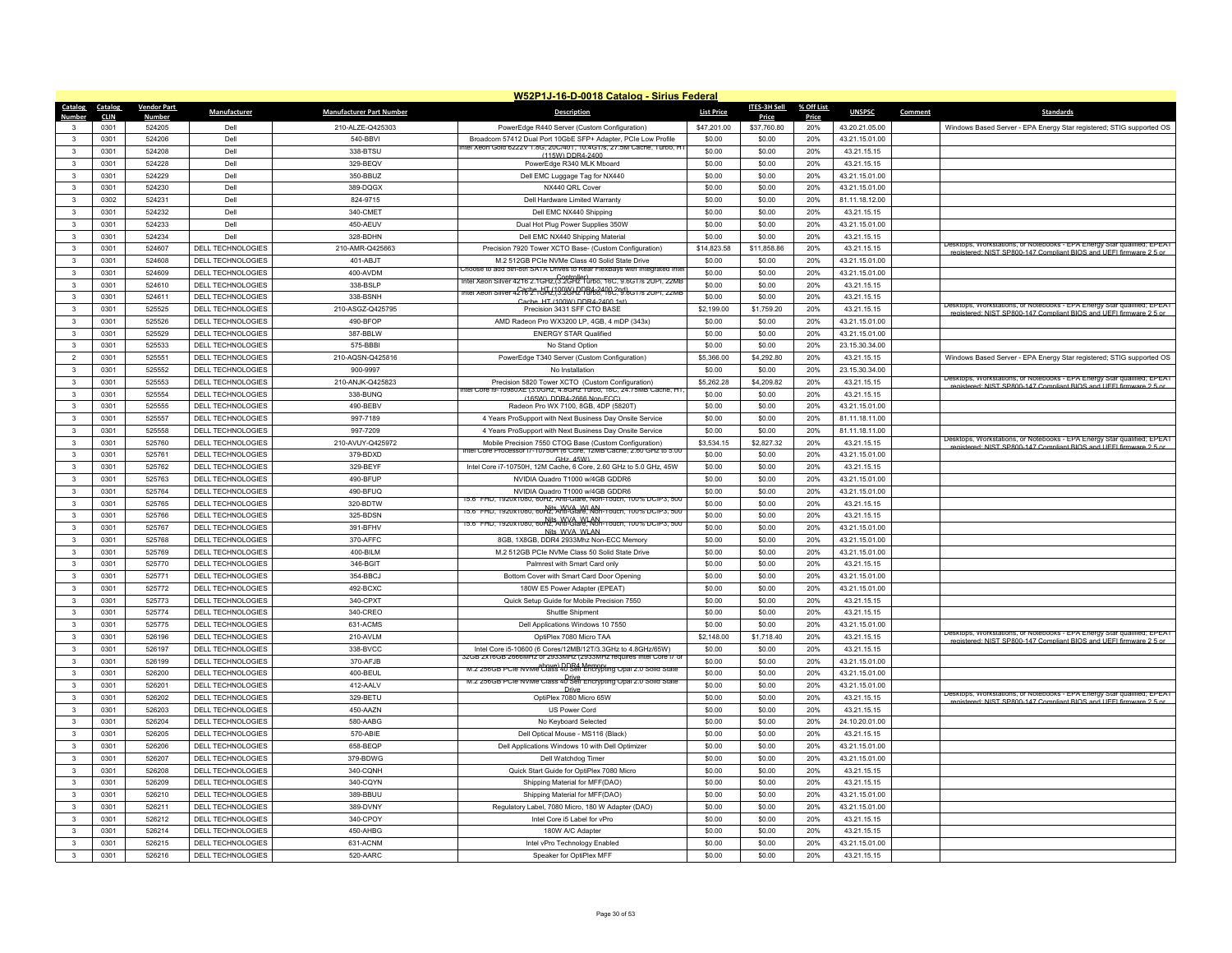|                                           |                         |                          |                                 | W52P1J-16-D-0018 Catalog - Sirius Federal                                                                                                                       |                   |                     |              |                |                                                                                                                                                 |
|-------------------------------------------|-------------------------|--------------------------|---------------------------------|-----------------------------------------------------------------------------------------------------------------------------------------------------------------|-------------------|---------------------|--------------|----------------|-------------------------------------------------------------------------------------------------------------------------------------------------|
| Catalog<br>Catalog                        | <b>Vendor Part</b>      | <b>Manufacturer</b>      | <b>Manufacturer Part Number</b> | <b>Description</b>                                                                                                                                              | <b>List Price</b> | <b>ITES-3H Sell</b> | % Off List   | <b>UNSPSC</b>  | <b>Standards</b><br>Comment                                                                                                                     |
| <b>Number</b><br><b>CLIN</b><br>0301<br>3 | <b>Number</b><br>526217 | DELL TECHNOLOGIES        | 379-BDTO                        | EPEAT 2018 Registered (Silver)                                                                                                                                  | \$0.00            | Price<br>\$0.00     | Price<br>20% | 43.21.15.01.00 |                                                                                                                                                 |
| $\mathbf{3}$<br>0301                      | 526218                  | <b>DELL TECHNOLOGIES</b> | 812-3886                        | 3 Years Hardware Service with Onsite/In-Home Service After Remote                                                                                               | \$0.00            | \$0.00              | 20%          | 81.11.23.06    |                                                                                                                                                 |
| $\overline{2}$<br>0301                    | 526244                  | <b>DELL TECHNOLOGIES</b> | 210-AKXJ-Q426083                | Diannosis<br>PowerEdge R740 Server (Custom Configuration)                                                                                                       | \$8,816.00        | \$7,052.80          | 20%          | 43.21.15.01.00 | Windows Based Server - EPA Energy Star registered; STIG supported OS                                                                            |
| $\mathbf{3}$<br>0301                      | 526591                  | DELL TECHNOLOGIES        | 210-AKZR-Q426309                | PowerEdge R740XD Server (Custom Configuration)                                                                                                                  | \$65,182.76       | \$52,146.21         | 20%          | 43.21.15.01.00 | Windows Based Server - EPA Energy Star registered; STIG supported OS                                                                            |
| $\mathbf{3}$<br>0301                      | 526592                  | DELL TECHNOLOGIES        | 338-BSDT                        | Intel Xeon Gold 5217 3.0G, 8C/161, 10.4G1/s, 11M Cache, Turbo, HT                                                                                               | \$0.00            | \$0.00              | 20%          | 43.21.15.15    |                                                                                                                                                 |
| 0301<br>$\mathbf{3}$                      | 526594                  | <b>DELL TECHNOLOGIES</b> | 812-4005                        | <u>115W) DDR4-2666.</u><br>ProDeploy Plus Training Credits 300 Redeem at equcation.deliemc.com                                                                  | \$0.00            | \$0.00              | 20%          | 23.15.30.34.00 |                                                                                                                                                 |
| 0301<br>$\mathbf{3}$                      | 526596                  | DELL TECHNOLOGIES        | 403-BBSV                        | Expires 1Yr from Order Dat<br>BOSS controller card + with 2 M.2 Sticks 480GB (RAID 1), FH                                                                       | \$0.00            | \$0.00              | 20%          | 43.21.15.01.00 |                                                                                                                                                 |
| $\mathbf{3}$<br>0301                      | 526676                  | DELL TECHNOLOGIES        | 210-ASMS-Q426343                | Wyse 5470, CTOG                                                                                                                                                 | \$659.00          | \$527.20            | 20%          | 43.21.15.15    | Desktops, Workstations, or Notebooks - EPA Energy Star qualified; EPEAT                                                                         |
| 0301<br>$\mathbf{3}$                      | 526677                  | <b>DELL TECHNOLOGIES</b> | 634-BSSW                        | ThinOS English OS                                                                                                                                               | \$0.00            | \$0.00              | 20%          | 43.21.15.01.00 | registered: NIST SP800-147 Compliant BIOS and UFFI firmware 2.5 or                                                                              |
| $\mathbf{3}$<br>0301                      | 526678                  | DELL TECHNOLOGIES        | 379-BDPM                        | Intel Celeron N4100 (4 Cores/4MB/4T/up to 2.4GHz/6W)                                                                                                            | \$0.00            | \$0.00              | 20%          | 43.21.15.01.00 |                                                                                                                                                 |
| $\mathbf{3}$<br>0301                      | 526745                  | DELL TECHNOLOGIES        | AB106713                        | hount chassis assembly for use with 1-7040<br>∪S-FED-19 rackr                                                                                                   | \$7,860.00        | \$6,288.00          | 20%          | 43.21.15.15    |                                                                                                                                                 |
| 0301<br>3                                 | 526746                  | <b>DELL TECHNOLOGIES</b> | AB106714                        | CS-FED-7040M Sled Assembly, Shell only Excludes the Dell 7040M                                                                                                  | \$1,680.99        | \$1,344.79          | 20%          | 43 21 15 15    |                                                                                                                                                 |
| $\mathbf{3}$<br>0301                      | 526747                  | DELL TECHNOLOGIES        | AB106715                        | computer and nower supply<br>CS-FED-Chassis support tray Slide rail set with adjustable rear brackets                                                           | \$1,530.00        | \$1,224.00          | 20%          | 43.21.15.15    |                                                                                                                                                 |
| $\mathbf{3}$<br>0301                      | 526834                  | DELL TECHNOLOGIES        | 379-BDXG                        | 10th Generation Intel Core (7-10850H (6 Core, 12M cache, 2./GHz,                                                                                                | \$0.00            | \$0.00              | 20%          | 43.21.15.01.00 |                                                                                                                                                 |
| 0301<br>$\mathbf{3}$                      | 526835                  | DELL TECHNOLOGIES        | 338-BUVZ                        | 5 1GHz Turbo 35W vPro)                                                                                                                                          | \$0.00            | \$0.00              | 20%          | 43.21.15.15    |                                                                                                                                                 |
| $\overline{\mathbf{3}}$<br>0301           | 526836                  | DELL TECHNOLOGIES        | 631-ACLC                        | Intel(R) UHD Graphics with Thunderbolt for Intel 10th Gen Core i7 vPro<br>No Out-of-Band Systems Management - vPro Disabled                                     | \$0.00            | \$0.00              | 20%          | 43.21.15.01.00 |                                                                                                                                                 |
| $\mathbf{3}$<br>0301                      | 526837                  | DELL TECHNOLOGIES        | 370-AFNS                        | 32GB, 1x32GB, DDR4 Non-ECC                                                                                                                                      | \$0.00            | \$0.00              | 20%          | 43.21.15.01.00 |                                                                                                                                                 |
| 0301<br>$\mathbf{3}$                      | 526838                  | DELL TECHNOLOGIES        | 400-BEMX                        | M.2 256GB PCIe NVMe Class 40 Solid State Drive                                                                                                                  | \$0.00            | \$0.00              | 20%          | 43.21.15.01.00 |                                                                                                                                                 |
| 0301<br>$\mathbf{3}$                      | 526839                  | <b>DELL TECHNOLOGIES</b> | 320-BDSO                        | 5.6" HD (1366 x /68) Anti-Glare Non-Touch, RGB Cam & Mio                                                                                                        | \$0.00            | \$0.00              | 20%          | 43.21.15.15    |                                                                                                                                                 |
|                                           |                         |                          |                                 | WI AN/WWAN Canable<br>15.6" HD (1366 x 768) Anti-Glare Non-Touch, RGB Cam & Mic,                                                                                |                   |                     |              |                |                                                                                                                                                 |
| $\mathbf{3}$<br>0301                      | 526840                  | DELL TECHNOLOGIES        | 325-BDRC                        | <del>oo HD (1366 x 768) ANNWAN Capable , RGB Cam &amp; Mic</del>                                                                                                | \$0.00            | \$0.00              | 20%          | 43.21.15.15    |                                                                                                                                                 |
| 0301<br>$\mathbf{3}$                      | 526841                  | DELL TECHNOLOGIES        | 391-BFBB                        | WI AN/WWAN Canable                                                                                                                                              | \$0.00            | \$0.00              | 20%          | 43.21.15.01.00 |                                                                                                                                                 |
| $\overline{\mathbf{3}}$<br>0301           | 526842                  | DELL TECHNOLOGIES        | 346-BFZD                        | DP Palmrest w/ FIPS Contacted Smart Card Only, TBT                                                                                                              | \$0.00            | \$0.00              | 20%          | 43.21.15.15    |                                                                                                                                                 |
| $\mathbf{3}$<br>0301                      | 526844                  | DELL TECHNOLOGIES        | 555-BFNY                        | Wireless Driver, QCA61x4A WLAN card                                                                                                                             | \$0.00            | \$0.00              | 20%          | 43.21.15.01.00 |                                                                                                                                                 |
| $\mathbf{3}$<br>0301                      | 526845                  | DELL TECHNOLOGIES        | 451-BCPF                        | 3 Cell 51Whr ExpressCharge Capable Battery                                                                                                                      | \$0.00            | \$0.00              | 20%          | 43.21.15.15    |                                                                                                                                                 |
| $\overline{\mathbf{3}}$<br>0301           | 526846                  | DELL TECHNOLOGIES        | 492-BCWW                        | 90W AC Adapter, 7.4mm Barrel, EPEAT                                                                                                                             | \$0.00            | \$0.00              | 20%          | 43.21.15.01.00 |                                                                                                                                                 |
| 0301<br>$\mathbf{3}$                      | 526848                  | <b>DELL TECHNOLOGIES</b> | 340-CPRR                        | Latitude 5511 Quick Start Guide                                                                                                                                 | \$0.00            | \$0.00              | 20%          | 43.21.15.15    |                                                                                                                                                 |
| $\mathbf{3}$<br>0301                      | 526849                  | DELL TECHNOLOGIES        | 658-BESS                        | Dell Applications for Windows 10                                                                                                                                | \$0.00            | \$0.00              | 20%          | 43.21.15.01.00 |                                                                                                                                                 |
| $\mathbf 3$<br>0301                       | 526850                  | DELL TECHNOLOGIES        | 328-BDKE                        | <b>GSA PCKG</b>                                                                                                                                                 | \$0.00            | \$0.00              | 20%          | 43.21.15.15    |                                                                                                                                                 |
| 0301<br>$\mathbf{3}$                      | 526851                  | DELL TECHNOLOGIES        | 570-AAAG                        | Dell USB 6-Button Laser Mouse                                                                                                                                   | \$0.00            | \$0.00              | 20%          | 43.21.15.01.00 |                                                                                                                                                 |
| $\mathbf{3}$<br>0301                      | 526853                  | DELL TECHNOLOGIES        | 800-BBQN                        | Standard Shipment (S)                                                                                                                                           | \$0.00            | \$0.00              | 20%          | 43.21.15.01.00 |                                                                                                                                                 |
| $\mathbf{3}$<br>0301                      | 526854                  | <b>DELL TECHNOLOGIES</b> | 750-ABKO                        | <b>SSD Filler</b>                                                                                                                                               | \$0.00            | \$0.00              | 20%          | 43.21.15.01.00 |                                                                                                                                                 |
| 0301<br>$\mathbf{3}$                      | 526855                  | <b>DELL TECHNOLOGIES</b> | 321-BFKP                        | Latitude 5511 Bottom Door L10                                                                                                                                   | \$0.00            | \$0.00              | 20%          | 43.21.15.15    |                                                                                                                                                 |
| 0301<br>$\mathbf{3}$                      | 526859                  | DELL TECHNOLOGIES        | 210-ARYS                        | Dell Dock- WD19 130w Power Delivery - 180w AC<br>Dual Intel Xeon Gold 6238 2.1GHz, (3.7GHz, 1urbo, 22C, 10.4G1/s 3UP)                                           | \$319.99          | \$255.99            | 20%          | 43.21.15.15    |                                                                                                                                                 |
| $\mathbf{3}$<br>0301                      | 526980                  | DELL TECHNOLOGIES        | 338-BUHW                        | 30 25MB Cache HT(130W) DDR4-293<br>Dual Intel Xeon Gold 6238 2.1GHz, (3.7GHz Turbo, 22C, 10.4GT/s 3OPT                                                          | \$0.00            | \$0.00              | 20%          | 43.21.15.15    |                                                                                                                                                 |
| 0301<br>3                                 | 526981                  | DELL TECHNOLOGIES        | 338-BUIF                        | 30.25MB Cache HT/130W) DDR4-29                                                                                                                                  | \$0.00            | \$0.00              | 20%          | 43.21.15.15    |                                                                                                                                                 |
| $\overline{2}$<br>0301                    | 527183                  | DELL TECHNOLOGIES        | 210-AKXJ-Q426653                | PowerEdge R740 Server (Custom Configuration)                                                                                                                    | \$9,173.00        | \$7,338.40          | 20%          | 43.21.15.01.00 | Windows Based Server - EPA Energy Star registered; STIG supported OS<br>Desktops, Workstations, or Notebooks - EPA Energy Star qualified; EPEAT |
| $\mathbf{3}$<br>0301                      | 527300                  | <b>DELL TECHNOLOGIES</b> | 210-AVEL-Q426700                | Dell Latitude 7210 MLK 2n1                                                                                                                                      | \$3,993.05        | \$3,194.44          | 20%          | 43.21.15.15    | registered: NIST SP800-147 Compliant RIOS and LIEEL firmware 2.5 or                                                                             |
| 0301<br>3                                 | 527301                  | DELL TECHNOLOGIES        | 379-BDYC                        | 10th Generation Intel Core i/-10610U (4 Core, 8MB Cache, 1.80GHz,<br>oth Gen Intel Core ו-15W Yero Capable)<br>דער Gen Intel Core ו-106100 VPro and 16GB memory | \$0.00            | \$0.00              | 20%          | 43.21.15.01.00 |                                                                                                                                                 |
| $\overline{\mathbf{3}}$<br>0301           | 527302                  | DELL TECHNOLOGIES        | 338-BUSP                        | wFPR SC NFC uSIM<br>Intel vPro Technology Advanced Management Features (for vPro CPU)                                                                           | \$0.00            | \$0.00              | 20%          | 43.21.15.15    |                                                                                                                                                 |
| $\mathbf{3}$<br>0301                      | 527303                  | DELL TECHNOLOGIES        | 631-ACLO                        | vPro Canable)                                                                                                                                                   | \$0.00            | \$0.00              | 20%          | 43.21.15.01.00 |                                                                                                                                                 |
| 0301<br>3                                 | 527304                  | <b>DELL TECHNOLOGIES</b> | 400-BHRH                        | M.2 512GB PCIe NVMe Class 35 Solid State Drive                                                                                                                  | \$0.00            | \$0.00              | 20%          | 43.21.15.01.00 |                                                                                                                                                 |
| 0301<br>$\mathbf{3}$                      | 527305                  | <b>DELL TECHNOLOGIES</b> | 391-BEZN                        | 12.3" FHD (1920 x 1280) Touch Anti-Glare Anti-Smudge with DX glass                                                                                              | \$0.00            | \$0.00              | 20%          | 43.21.15.01.00 |                                                                                                                                                 |
| 0301<br>$\mathbf{3}$                      | 527306                  | <b>DELL TECHNOLOGIES</b> | 580-AHZW                        | Dell Latitude 7200 & 7210 2-in-1 Keyboard US English                                                                                                            | \$0.00            | \$0.00              | 20%          | 43.21.15.01.00 |                                                                                                                                                 |
| $\mathbf{3}$<br>0301                      | 527307                  | DELL TECHNOLOGIES        | 555-BFOW                        | Intel Wi-Fi 6 AX201 Wireless Driver, Bluetooth 5.1                                                                                                              | \$0.00            | \$0.00              | 20%          | 43.21.15.01.00 |                                                                                                                                                 |
| $\mathbf{3}$<br>0301                      | 527308                  | DELL TECHNOLOGIES        | 555-BFNI                        | Intel Wi-Fi 6 AX201 2x2 802.11ax 160MHz + Bluetooth 5.1                                                                                                         | \$0.00            | \$0.00              | 20%          | 43.21.15.01.00 |                                                                                                                                                 |
| $\mathbf{3}$<br>0301                      | 527309                  | <b>DELL TECHNOLOGIES</b> | 319-BBHJ                        | <b>RGB Camera</b>                                                                                                                                               | \$0.00            | \$0.00              | 20%          | 43.21.15.15    |                                                                                                                                                 |
| $\mathbf{3}$<br>0301                      | 527310                  | DELL TECHNOLOGIES        | 492-BCWX                        | 65W AC Adapter, USB Type-C, EPEAT                                                                                                                               | \$0.00            | \$0.00              | 20%          | 43.21.15.01.00 |                                                                                                                                                 |
| $\mathbf{3}$<br>0301                      | 527311                  | DELL TECHNOLOGIES        | 340-CPHH                        | Quick Reference Guide                                                                                                                                           | \$0.00            | \$0.00              | 20%          | 43.21.15.15    |                                                                                                                                                 |
| 0301<br>$\mathbf{3}$                      | 527312                  | <b>DELL TECHNOLOGIES</b> | 389-DUMW                        | Regulatory Label for WLAN AX201NGW+NFC                                                                                                                          | \$0.00            | \$0.00              | 20%          | 43.21.15.01.00 |                                                                                                                                                 |
| 0301<br>$\mathbf{3}$                      | 527313                  | DELL TECHNOLOGIES        | 658-BESP                        | Non-Microsoft Application Software                                                                                                                              | \$0.00            | \$0.00              | 20%          | 43.21.15.01.00 |                                                                                                                                                 |
| $\mathbf 3$<br>0301                       | 527314                  | DELL TECHNOLOGIES        | 320-BDWT                        | System Shipment, Latitude 7210 2-in-1                                                                                                                           | \$0.00            | \$0.00              | 20%          | 43.21.15.15    |                                                                                                                                                 |
| 0301<br>3                                 | 527315                  | DELL TECHNOLOGIES        | 340-CQBE                        | System Shipment, Latitude 7210 2-in-1                                                                                                                           | \$0.00            | \$0.00              | 20%          | 43.21.15.15    |                                                                                                                                                 |
| 0301<br>$\mathbf{3}$                      | 527316                  | DELL TECHNOLOGIES        | 389-DULM                        | Intel Core i7 vPRO Label for CML-U                                                                                                                              | \$0.00            | \$0.00              | 20%          | 43.21.15.01.00 |                                                                                                                                                 |
| $\mathbf{3}$<br>0301                      | 527317                  | DELL TECHNOLOGIES        | 807-7362                        | 5 Years Hardware Service with Onsite/In-Home Service After Remote<br>b Years Hardware Service with Onsite/In-Home Service After Remote                          | \$0.00            | \$0.00              | 20%          | 81.11.18.11.00 |                                                                                                                                                 |
| 0301<br>$\mathbf{3}$                      | 527318                  | DELL TECHNOLOGIES        | 807-7369                        | Diagnosi                                                                                                                                                        | \$0.00            | \$0.00              | 20%          | 81.11.18.11.00 |                                                                                                                                                 |
| $\mathbf{3}$<br>0301                      | 527319                  | DELL TECHNOLOGIES        | 980-9374                        | 5 Years, Federal Keep Your Hard Drive Service                                                                                                                   | \$0.00            | \$0.00              | 20%          | 43.21.15.15    |                                                                                                                                                 |
| $\mathbf{3}$<br>0301                      | 527321                  | DELL TECHNOLOGIES        | 452-BCYT                        | Dell Universal Dock - D6000                                                                                                                                     | \$284.99          | \$227.99            | 20%          | 43.21.15.15    |                                                                                                                                                 |
| 0301<br>$\mathbf{3}$                      | 527443                  | DELL TECHNOLOGIES        | 210-AMRM-Q426742                | Precision 7920 Tower XCTO Base- (Custom Configuration)                                                                                                          | \$16,192.99       | \$12,954.39         | 20%          | 43.21.15.15    | Desktops, Workstations, or Notebooks - EPA Energy Star qualified; EPEAT<br>registered: NIST SP800-147 Compliant BIOS and UFFI firmware 2.5 or   |
| $\mathbf{3}$<br>0301                      | 527444                  | DELL TECHNOLOGIES        | 338-BWTC                        | Gold 6246R 3.4GHz, 4.1GHz Turbo, 16C, 10.4GT/s 2UF<br>35 75MB Cache HT (205W) DDR4-2933)                                                                        | \$0.00            | \$0.00              | 20%          | 43.21.15.15    |                                                                                                                                                 |
| $\overline{\mathbf{3}}$<br>0301           | 527445                  | DELL TECHNOLOGIES        | 370-AESG                        | 128GB 2x64GB DDR4 2933 RDIM ECC Memory                                                                                                                          | \$0.00            | \$0.00              | 20%          | 43.21.15.01.00 |                                                                                                                                                 |
| 0301<br>$\mathbf{3}$                      | 527446                  | DELL TECHNOLOGIES        | 387-BBMV                        | <b>ENERGY STAR Qualified</b>                                                                                                                                    | \$0.00            | \$0.00              | 20%          | 43.21.15.01.00 |                                                                                                                                                 |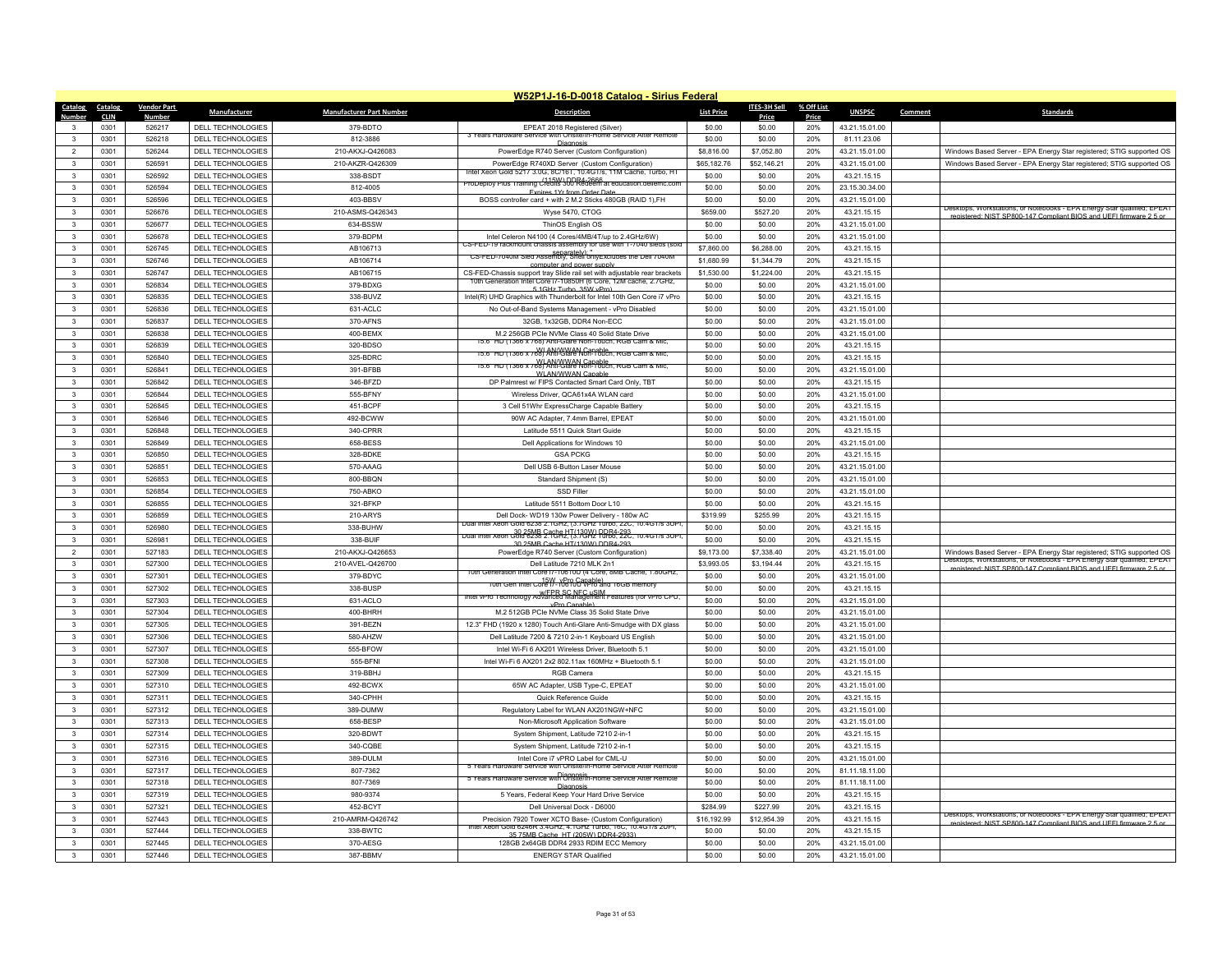|                              |              |                    |                                               |                                 | W52P1J-16-D-0018 Catalog - Sirius Federal                                                                                              |                   |                  |            |                                  |         |                                                                                                                                                |
|------------------------------|--------------|--------------------|-----------------------------------------------|---------------------------------|----------------------------------------------------------------------------------------------------------------------------------------|-------------------|------------------|------------|----------------------------------|---------|------------------------------------------------------------------------------------------------------------------------------------------------|
| Catalog                      | Catalog      | <b>Vendor Part</b> | <b>Manufacturer</b>                           | <b>Manufacturer Part Number</b> | <b>Description</b>                                                                                                                     | <b>List Price</b> | ITES-3H Sell     | % Off List | <b>UNSPSC</b>                    | Comment | <b>Standards</b>                                                                                                                               |
| Number                       | <b>CLIN</b>  | <b>Number</b>      |                                               |                                 |                                                                                                                                        |                   | Price            | Price      |                                  |         |                                                                                                                                                |
|                              | 0301         | 527447             | DELL TECHNOLOGIES                             | 555-BEVZ                        | Intel Dual Band Wireless AC 8265 (802.11ac) 2x2 + Bluetooth module                                                                     | \$0.00            | \$0.00           | 20%        | 43.21.15.01.00                   |         |                                                                                                                                                |
| $\mathbf{R}$                 | 0301         | 527448<br>527449   | <b>DELL TECHNOLOGIES</b><br>DELL TECHNOLOGIES | 555-BEWB                        | Intel Dual Band Wireless AC 8265 (802.11ac) 2x2 + Bluetooth module                                                                     | \$0.00            | \$0.00           | 20%<br>20% | 43.21.15.01.00                   |         |                                                                                                                                                |
| $\mathbf{3}$                 | 0301         |                    |                                               | 555-BEVY                        | Firmware and Driver for Intel 8265 Wi-Fi + Bluetooth module<br>Dell Storage MD1420, 24 HDs 2.5", rackmount, 2Us (Custom                | \$0.00            | \$0.00           |            | 43.21.15.01.00                   |         |                                                                                                                                                |
| $\mathbf{3}$<br>$\mathbf{3}$ | 0301         | 527520             | DELL TECHNOLOGIES                             | 210-ADBP-Q426757<br>405-AAGN    | Configuration)                                                                                                                         | \$37,545.00       | \$30,036.00      | 20%        | 43.21.15.01.00                   |         | Windows Based Server - EPA Energy Star registered; STIG supported OS                                                                           |
|                              | 0301<br>0301 | 527521             | DELL TECHNOLOGIES<br>DELL TECHNOLOGIES        | 450-AJHI                        | Controller Included Shipping Separately                                                                                                | \$0.00<br>\$0.00  | \$0.00<br>\$0.00 | 20%<br>20% | 43.21.15.01.00<br>43 21 15 01 00 |         |                                                                                                                                                |
| 3<br>3                       | 0301         | 527522<br>527523   | DELL TECHNOLOGIES                             | 978-2478                        | Power Supply, AC 600W Gold, Redundant<br>3 Year ProSupport and NBD On-site Service                                                     | \$0.00            | \$0.00           | 20%        | 81.11.18.11.00                   |         |                                                                                                                                                |
| $\mathbf{R}$                 | 0301         | 527524             | DELL TECHNOLOGIES                             | 978-2479                        | 3 Year ProSupport and NBD On-site Service                                                                                              | \$0.00            | \$0.00           | 20%        | 81.11.18.11.00                   |         |                                                                                                                                                |
| 3                            | 0301         | 527525             | <b>DELL TECHNOLOGIES</b>                      | 978-2494                        | 3 Year ProSupport and NBD On-site Service                                                                                              | \$0.00            | \$0.00           | 20%        | 81.11.18.11.00                   |         |                                                                                                                                                |
| $\mathbf{3}$                 | 0301         | 527526             | DELL TECHNOLOGIES                             | 405-AANN                        | PERC H840 RAID Adapter for External MD14XX Only, 8GB NV Cache                                                                          | \$1,114.32        | \$891.46         | 20%        | 43.21.15.01.00                   |         |                                                                                                                                                |
| $\mathbf{3}$                 | 0301         | 527682             | DELL TECHNOLOGIES                             | 210-AMDT-Q426792                | Low Profile, Customer Instal<br>Precision 7820 Tower XCTO Base (Custom Configuration)                                                  | \$7,527.86        | \$6,022.29       | 20%        | 43.21.15.15                      |         | Jesktops, workstations, or Notebooks - EPA Energy Star qualified; EPEAT                                                                        |
| 3                            | 0301         | 527690             | DELL TECHNOLOGIES                             | 210-ANJK-Q426803                | Precision 5820 Tower XCTO (Custom Configuration)                                                                                       | \$9,825.84        | \$7,860.67       | 20%        | 43.21.15.15                      |         | Fenistered: NIST SP800-147 Compliant BIOS and UFFI firmware 2-DEAT<br>Desktops: Workstations, or Notebooks - EPA Energy Star qualified; EDEAT  |
| $\mathbf{3}$                 | 0301         | 527691             | DELL TECHNOLOGIES                             | 338-BUNR                        | Intel Xeon Processor W-2255 (10C, 3.7GHz 4.7GHz Turbo HT 19.25MB                                                                       | \$0.00            | \$0.00           | 20%        | 43.21.15.15                      |         | registered: NIST SP800-147 Compliant BIOS and LIFEL firmware 2.5 o                                                                             |
| $\mathbf{3}$                 | 0301         | 527692             | DELL TECHNOLOGIES                             | 321-BFGK                        | 165W DDR4-2933)<br>Precision 5820 Tower 950W PCIe FlexBay Chassis CL                                                                   | \$0.00            | \$0.00           | 20%        | 43.21.15.15                      |         |                                                                                                                                                |
| $\mathbf{3}$                 | 0301         | 527693             | DELL TECHNOLOGIES                             | 370-AFSV                        | 128GB 8x16GB DDR4 2933MHz RDIMM FCC Memory                                                                                             | \$0.00            | \$0.00           | 20%        | 43.21.15.01.00                   |         |                                                                                                                                                |
| $\mathbf{3}$                 | 0301         | 527694             | <b>DELL TECHNOLOGIES</b>                      | 997-7235                        | 5 Years ProSupport Plus with Next Business Day Onsite Service                                                                          | \$0.00            | \$0.00           | 20%        | 81.11.18.11.00                   |         |                                                                                                                                                |
| $\mathbf{3}$                 | 0301         | 527695             | DELL TECHNOLOGIES                             | 997-7245                        | 5 Years ProSupport Plus with Next Business Day Onsite Service                                                                          | \$0.00            | \$0.00           | 20%        | 81.11.18.11.00                   |         |                                                                                                                                                |
| 3                            | 0301         | 527696             | DELL TECHNOLOGIES                             | 997-7255                        | 5 Years ProSupport Plus with Next Business Day Onsite Service                                                                          | \$0.00            | \$0.00           | 20%        | 81.11.18.11.00                   |         |                                                                                                                                                |
| $\mathbf{3}$                 | 0301         | 527697             | DELL TECHNOLOGIES                             | 997-7275                        | 5 Years ProSupport Plus with Next Business Day Onsite Service                                                                          | \$0.00            | \$0.00           | 20%        | 81.11.18.11.00                   |         |                                                                                                                                                |
| $\mathbf{3}$                 | 0301         | 527698             | DELL TECHNOLOGIES                             | 210-AVUY-Q426803                | Mobile Precision 7550 CTOG Base (Custom Configuration)                                                                                 | \$10,105.28       | \$8,084.22       | 20%        | 43.21.15.15                      |         | Jesktops, Workstations, or Notebooks - EPA Energy Star qualified; EPEAT                                                                        |
| $\mathbf{3}$                 | 0301         | 527699             | DELL TECHNOLOGIES                             | 379-BDWJ                        | tel xeon W-10885M (8 Core, 16MB Cache, 2.40 GHZ to 5.30 GHZ, 45W                                                                       | \$0.00            | \$0.00           | 20%        | 43.21.15.01.00                   |         | registered: NIST SP800-147 Compliant BIOS and LIFFI firmware 2.5                                                                               |
| $\mathbf{3}$                 | 0301         | 527700             | DELL TECHNOLOGIES                             | 631-ACMU                        | vPr()<br>Intel vPro Technology Enabled                                                                                                 | \$0.00            | \$0.00           | 20%        | 43.21.15.01.00                   |         |                                                                                                                                                |
| $\mathbf{3}$                 | 0301         | 527701             | DELL TECHNOLOGIES                             | 329-BEWT                        | ntel Xeon W-10885M, 16M Cache, 8 Core, 2.40 GHz to 5.30 GHz, 45W                                                                       | \$0.00            | \$0.00           | 20%        | 43.21.15.15                      |         |                                                                                                                                                |
| 3                            | 0301         | 527702             | DELL TECHNOLOGIES                             | 490-BFUS                        | vPro<br>NVIDIA Quadro RTX 3000 w/6GB GDDR6                                                                                             | \$0.00            | \$0.00           | 20%        | 43.21.15.01.00                   |         |                                                                                                                                                |
| $\mathbf{R}$                 | 0301         | 527703             | DELL TECHNOLOGIES                             | 490-BFUU                        | NVIDIA Quadro RTX 3000 w/6GB GDDR6                                                                                                     | \$0.00            | \$0.00           | 20%        | 43.21.15.01.00                   |         |                                                                                                                                                |
| 3                            | 0301         | 527704             | <b>DELL TECHNOLOGIES</b>                      | 320-BDTV                        | 15.6" UHD HDR400, 3840x2160, 60Hz, Anti-Glare, Non-Touch, 100%                                                                         | \$0.00            | \$0.00           | 20%        | 43.21.15.15                      |         |                                                                                                                                                |
| $\mathbf{3}$                 | 0301         | 527705             | DELL TECHNOLOGIES                             | 325-BDSO                        | 15.6" UHD HDR400, 3840x2160, 60Hz, Anti-Glare, Non-Touch, 100%                                                                         | \$0.00            | \$0.00           | 20%        | 43.21.15.15                      |         |                                                                                                                                                |
| $\mathbf{R}$                 | 0301         | 527706             | DELL TECHNOLOGIES                             | 391-BFHS                        | 15.6" UHD HDR400; 3840x2160, 60Hz, Anti-Glare, Non-Touch, 100%                                                                         | \$0.00            | \$0.00           | 20%        | 43.21.15.01.00                   |         |                                                                                                                                                |
| 3                            | 0301         | 527707             | <b>DELL TECHNOLOGIES</b>                      | 370-AEZL                        | Adobe 500 Nits WVA IRCamMic/WI AN<br>128GB, 4x32GB, 2666MHz DDR4 ECC                                                                   | \$0.00            | \$0.00           | 20%        | 43 21 15 01 00                   |         |                                                                                                                                                |
| $\mathbf{3}$                 | 0301         | 527708             | DELL TECHNOLOGIES                             | 400-BILL                        | M.2 1TB PCIe NVMe Class 50 Solid State Drive                                                                                           | \$0.00            | \$0.00           | 20%        | 43.21.15.01.00                   |         |                                                                                                                                                |
| $\mathbf{3}$                 | 0301         | 527709             | DELL TECHNOLOGIES                             | 583-BGIN                        | Internal Single Pointing Backlit Keyboard, US English                                                                                  | \$0.00            | \$0.00           | 20%        | 43.21.15.15                      |         |                                                                                                                                                |
| $\mathbf{3}$                 | 0301         | 527710             | <b>DELL TECHNOLOGIES</b>                      | 451-BCQE                        | 6 Cell 95Whr ExpressCharge Capable Battery                                                                                             | \$0.00            | \$0.00           | 20%        | 43.21.15.15                      |         |                                                                                                                                                |
| $\mathbf{3}$                 | 0301         | 527711             | DELL TECHNOLOGIES                             | 812-3189                        | 5 Years ProSupport Plus with Next Business Day Onsite Service                                                                          | \$0.00            | \$0.00           | 20%        | 81.11.23.06                      |         |                                                                                                                                                |
| $\mathbf{3}$                 | 0301         | 527712             | DELL TECHNOLOGIES                             | 812-3190                        | 5 Years ProSupport Plus with Next Business Day Onsite Service                                                                          | \$0.00            | \$0.00           | 20%        | 81.11.23.06                      |         |                                                                                                                                                |
| 3                            | 0301         | 527713             | DELL TECHNOLOGIES                             | 812-3191                        | 5 Years ProSupport Plus with Next Business Day Onsite Service                                                                          | \$0.00            | \$0.00           | 20%        | 81.11.23.06                      |         |                                                                                                                                                |
| $\overline{\mathbf{3}}$      | 0301         | 527714             | <b>DELL TECHNOLOGIES</b>                      | 812-3192                        | 5 Years ProSupport Plus with Next Business Day Onsite Service                                                                          | \$0.00            | \$0.00           | 20%        | 81.11.23.06                      |         |                                                                                                                                                |
| $\mathbf{3}$                 | 0301         | 528392             | DELL TECHNOLOGIES                             | 210-AVBI-Q427385                | Dell Mobile Precision Workstation 3550 CTOG                                                                                            | \$2,321.14        | \$1,856.91       | 20%        | 43.21.15.15                      |         | Desktops, Workstations, or Notebooks - EPA Energy Star qualified: EPEAT                                                                        |
| 3                            | 0301         | 528393             | DELL TECHNOLOGIES                             | 379-BDUI                        | Intel Core Processor i5-10310U (4 Core, 6MB Cache, 1.7GHz, up to<br>4 4 GHz 15W vPro)                                                  | \$0.00            | \$0.00           | 20%        | 43.21.15.01.00                   |         | registered: NIST SP800-147 Compliant BIOS and UEEL firmware 2.5 or                                                                             |
| $\overline{\mathbf{3}}$      | 0301         | 528394             | DELL TECHNOLOGIES                             | 329-BECH                        | Intel Core Processor i5-10310U with Intel UHD Graphics 620                                                                             | \$0.00            | \$0.00           | 20%        | 43.21.15.15                      |         |                                                                                                                                                |
| $\mathbf{3}$                 | 0301         | 528395             | DELL TECHNOLOGIES                             | 490-BFRO                        | Integrated Intel UHD 620 Graphics                                                                                                      | \$0.00            | \$0.00           | 20%        | 43.21.15.01.00                   |         |                                                                                                                                                |
| 3                            | 0301         | 528396             | DELL TECHNOLOGIES                             | 320-BDQI                        | 15.6" HD, 1366x/68, Anti-Glare Non-Touch, 45% color gamut, Camera &                                                                    | \$0.00            | \$0.00           | 20%        | 43.21.15.15                      |         |                                                                                                                                                |
| $\mathbf{3}$                 | 0301         | 528397             | DELL TECHNOLOGIES                             | 325-BDOF                        | it - HD, 1366x768, Anti-Glare Non-Touch, 45% color gamut, Camera &<br>אוני HD, 1366x768, Anti-Glare Non-Touch, 45% color gamut, Camera | \$0.00            | \$0.00           | 20%        | 43 21 15 15                      |         |                                                                                                                                                |
| $\mathbf{3}$                 | 0301         | 528398             | DELL TECHNOLOGIES                             | 391-BFYW                        | 15.6" HD. 1366x768, Anti-Glare Non-Touch, 45% color gamut, Camera &<br>Mic_No WWAN Support                                             | \$0.00            | \$0.00           | 20%        | 43.21.15.01.00                   |         |                                                                                                                                                |
| $\mathbf{3}$                 | 0301         | 528399             | DELL TECHNOLOGIES                             | 370-AFDV                        | 16GB, 1X16GB, DDR4 2666Mhz Non-ECC Memory                                                                                              | \$0.00            | \$0.00           | 20%        | 43.21.15.01.00                   |         |                                                                                                                                                |
| $\mathbf{A}$                 | 0301         | 528400             | DELL TECHNOLOGIES                             | 400-BEBV                        | M.2 256GB PCIe NVMe Class 40 Opal 2.0 Self Encrypting Solid State                                                                      | \$0.00            | \$0.00           | 20%        | 43.21.15.01.00                   |         |                                                                                                                                                |
| 3                            | 0301         | 528401             | DELL TECHNOLOGIES                             | 346-BFYH                        | Dual Pointing with Contacted Smart Card Only                                                                                           | \$0.00            | \$0.00           | 20%        | 43.21.15.15                      |         |                                                                                                                                                |
| 3                            | 0301         | 528402             | DELL TECHNOLOGIES                             | 451-BCJJ                        | 4 Cell 68Whr ExpressCharge Capable Battery                                                                                             | \$0.00            | \$0.00           | 20%        | 43.21.15.15                      |         |                                                                                                                                                |
| $\mathbf{R}$                 | 0301         | 528403             | DELL TECHNOLOGIES                             | 492-BCWT                        | 90W Type-C Epeat Adapter                                                                                                               | \$0.00            | \$0.00           | 20%        | 43.21.15.01.00                   |         |                                                                                                                                                |
| 3                            | 0301         | 528404             | DELL TECHNOLOGIES                             | 631-ACKV                        | No Out-of-Band Systems Management - vPro Disabled                                                                                      | \$0.00            | \$0.00           | 20%        | 43.21.15.01.00                   |         |                                                                                                                                                |
| $\mathbf{3}$                 | 0301         | 528405             | DELL TECHNOLOGIES                             | 340-COOQ                        | Quick Setup Guide for Mobile Precision 3550                                                                                            | \$0.00            | \$0.00           | 20%        | 43.21.15.15                      |         |                                                                                                                                                |
| $\mathbf{3}$                 | 0301         | 528406             | DELL TECHNOLOGIES                             | 555-BFNK                        | Driver for Qualcomm QCA61x4A 802.11ac Dual Band (2x2) Wireles<br>danter+ Bluetooth 4                                                   | \$0.00            | \$0.00           | 20%        | 43.21.15.01.00                   |         |                                                                                                                                                |
| 3                            | 0301         | 528407             | DELL TECHNOLOGIES                             | 354-BBCB                        | <b>Bottom Door</b>                                                                                                                     | \$0.00            | \$0.00           | 20%        | 43.21.15.01.00                   |         |                                                                                                                                                |
| $\mathbf{3}$                 | 0301         | 528408             | DELL TECHNOLOGIES                             | 340-CRFI                        | Mix Model Packaging                                                                                                                    | \$0.00            | \$0.00           | 20%        | 43 21 15 15                      |         |                                                                                                                                                |
| $\mathbf{3}$                 | 0301         | 528409             | DELL TECHNOLOGIES                             | 340-CNBZ                        | Intel Core i5 Processor Label                                                                                                          | \$0.00            | \$0.00           | 20%        | 43.21.15.15                      |         |                                                                                                                                                |
| 3                            | 0301         | 528410             | DELL TECHNOLOGIES                             | 631-ACKW                        | Dell Applications Windows 11                                                                                                           | \$0.00            | \$0.00           | 20%        | 43.21.15.01.00                   |         |                                                                                                                                                |
| $\overline{\mathbf{3}}$      | 0301         | 529248             | DELL TECHNOLOGIES                             | 210-AMRM-Q427734                | Precision 7920 Tower XCTO Base- (Custom Configuration)                                                                                 | \$19,848.15       | \$15,878.52      | 20%        | 43.21.15.15                      |         | Desktops, Workstations, or Notebooks - EPA Energy Star qualified; EPEAT<br>registered: NIST SP800-147 Compliant BIOS and LIFFL firmware 2.5 or |
| $\mathbf{3}$                 | 0301         | 529249             | DELL TECHNOLOGIES                             | 338-BUHY                        | Dell TProcessor TDual Intel Xeon Gold 6234 3.3GHz, 4.0GHz Turbo, 8C                                                                    | \$0.00            | \$0.00           | 20%        | 43.21.15.15                      |         |                                                                                                                                                |
| 3                            | 0301         | 529250             | DELL TECHNOLOGIES                             | 338-BUIG                        | pell   Processor   Dual Intel 24 25MB Cache H3 433443.30442, 4.0GHz 1 uno, 8C<br>10 4GT/s 3UPL 24 75MB Cache HT(130W) DDR4-293         | \$0.00            | \$0.00           | 20%        | 43.21.15.15                      |         |                                                                                                                                                |
| $\mathbf{R}$                 | 0301         | 529297             | <b>DELL TECHNOLOGIES</b>                      | 210-AMRM-Q427808                | Precision 7920 Tower XCTO Base-CUSTOM                                                                                                  | \$49,833.00       | \$39,866.40      | 20%        | 43.21.15.15                      |         | Jesktops, Workstations, or Notebooks - EPA Energy Star qualified; EPEAT<br>registered: NIST SP800-147 Compliant BIOS and UFFI firmware 2.5 or  |
|                              | 0301         | 529298             | <b>DELL TECHNOLOGIES</b>                      | 338-BSLX                        | Dual Intel Xeon Platinum 8260L 2.4GHz, 3.9GHz 1urbo.24C, 10.4G1/9                                                                      | \$0.00            | \$0.00           | 20%        | 43.21.15.15                      |         |                                                                                                                                                |
| 3                            | 0301         | 529299             | DELL TECHNOLOGIES                             | 338-BSNS                        | Dual Intel Xeon Platinum 82601 2:4GHz, 3.9GHz 1urbo, 24C, 10.4G1/s<br>3LIPL35 75 HT/165WV4 5TB DDR4-2933                               | \$0.00            | \$0.00           | 20%        | 43.21.15.15                      |         |                                                                                                                                                |
|                              |              |                    |                                               |                                 |                                                                                                                                        |                   |                  |            |                                  |         |                                                                                                                                                |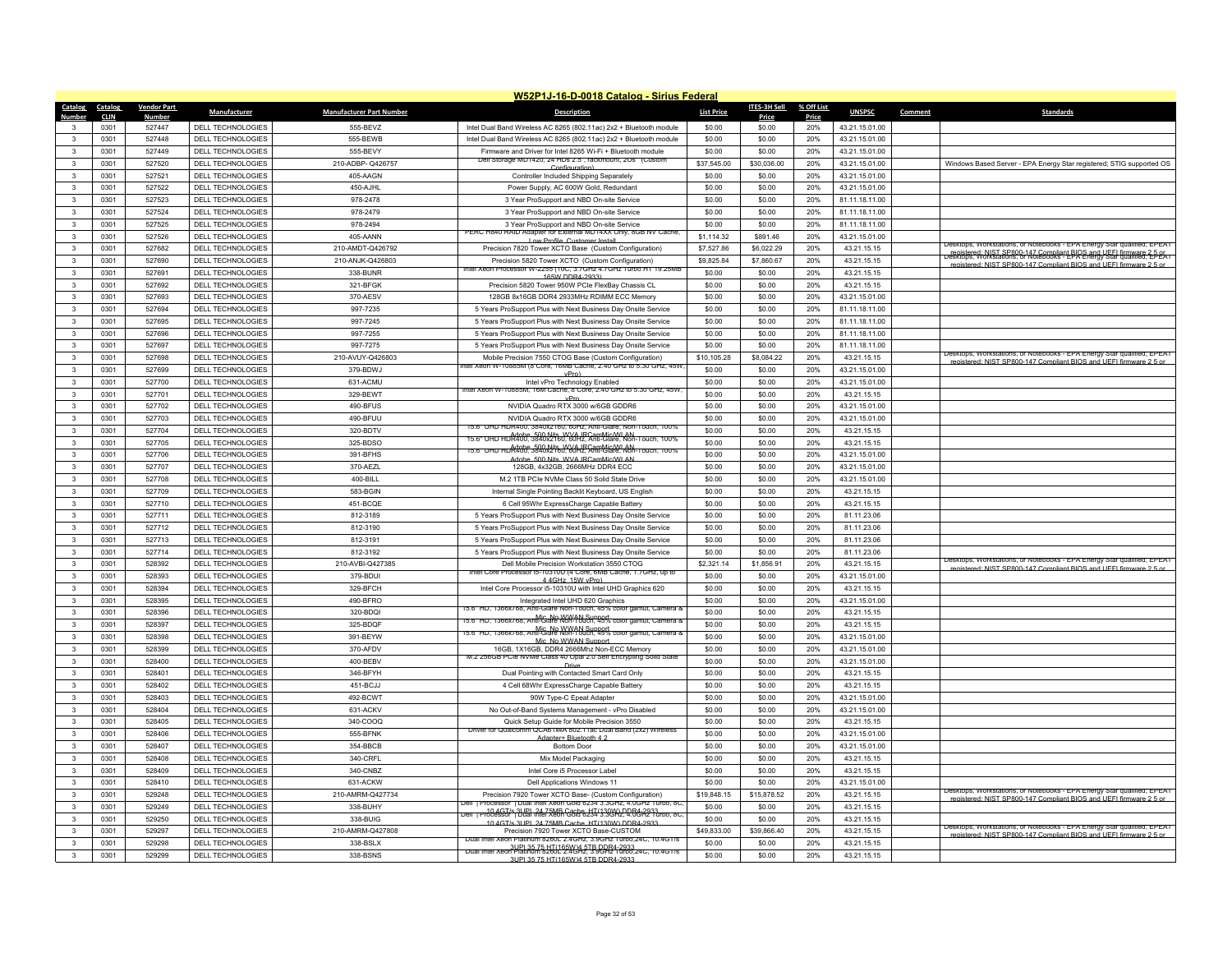|                                   |                    |                                                     |                                 | W52P1J-16-D-0018 Catalog - Sirius Federal                                                                                                 |                   |                     |            |                |         |                                                                                                                                                   |
|-----------------------------------|--------------------|-----------------------------------------------------|---------------------------------|-------------------------------------------------------------------------------------------------------------------------------------------|-------------------|---------------------|------------|----------------|---------|---------------------------------------------------------------------------------------------------------------------------------------------------|
| Catalog<br>Catalog                | <b>Vendor Part</b> | Manufacturer                                        | <b>Manufacturer Part Number</b> | <b>Description</b>                                                                                                                        | <b>List Price</b> | <b>ITES-3H Sell</b> | % Off List | <b>UNSPSC</b>  | Comment | <b>Standards</b>                                                                                                                                  |
| <b>CLIN</b>                       | Numbe<br>529300    |                                                     | 470-ADRT                        |                                                                                                                                           |                   | Price<br>\$0.00     | Price      |                |         |                                                                                                                                                   |
| 0301<br>3<br>0301<br>$\mathbf{R}$ | 529301             | DELL TECHNOLOGIES                                   | 490-BFIF                        | Triple Nvidia Quadro RTX5000, 16GB, 4DP, VirtualLink (7920T)                                                                              | \$0.00            |                     | 20%        | 43.21.15.01.00 |         |                                                                                                                                                   |
|                                   |                    | DELL TECHNOLOGIES                                   |                                 | Triple Nvidia Quadro RTX5000, 16GB, 4DP, VirtualLink (7920T)                                                                              | \$0.00            | \$0.00              | 20%        | 43.21.15.01.00 |         |                                                                                                                                                   |
| 0301<br>$\mathbf{3}$              | 529302             | <b>DELL TECHNOLOGIES</b>                            | 400-AVDN                        | Lockable Hard Drive/SSD Sled (2.5"/3.5") - set of 4 with 2 keys                                                                           | \$0.00            | \$0.00              | 20%        | 43.21.15.01.00 |         | Desktops, Workstations, or Notebooks - EPA Energy Star qualified; EPEAT                                                                           |
| 0301<br>$\mathbf{3}$              | 530043             | DELL TECHNOLOGIES                                   | 210-AVEU                        | Latitude 5510 Base                                                                                                                        | \$3,500.00        | \$2,800.00          | 20%        | 43.21.15.15    |         | registered: NIST SP800-147 Compliant BIOS and UFFI firmware 2.5 or                                                                                |
| $\mathbf{3}$<br>0301              | 530044             | DELL TECHNOLOGIES                                   | 370-AFEE                        | 16GB, 1x16GB, DDR4 Non-ECC                                                                                                                | \$0.00            | \$0.00              | 20%        | 43.21.15.01.00 |         |                                                                                                                                                   |
| 0301<br>$\mathbf{3}$              | 530045             | DELL TECHNOLOGIES                                   | 555-RFRH                        | Wireless Intel AX201 WLAN No Bluetooth Driver                                                                                             | \$0.00            | \$0.00              | 20%        | 43.21.15.01.00 |         |                                                                                                                                                   |
| $\mathbf{3}$<br>0301              | 530046             | DELL TECHNOLOGIES                                   | 400-BIJU                        | M.2 512G PCle NVMe Class 35 2230 Solid State Drive                                                                                        | \$0.00            | \$0.00              | 20%        | 43.21.15.01.00 |         |                                                                                                                                                   |
| $\mathbf{3}$<br>0301              | 530047             | DELL TECHNOLOGIES                                   | 555-BFNQ                        | Intel WiFi6 AX201 wireless card for No Bluetooth                                                                                          | \$0.00            | \$0.00              | 20%        | 43.21.15.01.00 |         |                                                                                                                                                   |
| 0301<br>3                         | 530048             | DELL TECHNOLOGIES                                   | 450-AAEL                        | E5 European Power Cord                                                                                                                    | \$0.00            | \$0.00              | 20%        | 43.21.15.15    |         |                                                                                                                                                   |
| $\mathbf{3}$<br>0301              | 530049             | DELL TECHNOLOGIES                                   | 988-5542                        | Extended Battery Service for Years 2 and 3 of System Life                                                                                 | \$0.00            | \$0.00              | 20%        | 81.11.23.06    |         |                                                                                                                                                   |
| $\mathbf{3}$<br>0301              | 530050             | DELL TECHNOLOGIES                                   | 631-ACKU                        | Intel vPro Active Management Technology (for vPro CPU, vPro Capable)                                                                      | \$0.00            | \$0.00              | 20%        | 43.21.15.01.00 |         |                                                                                                                                                   |
| 0301<br>3                         | 530051             | DELL TECHNOLOGIES                                   | 346-BFYN                        | Dual Pointing with Contacted Smart Card Only, Thunderbolt                                                                                 | \$0.00            | \$0.00              | 20%        | 43.21.15.15    |         |                                                                                                                                                   |
| $\mathbf{3}$<br>0301              | 530052             | DELL TECHNOLOGIES                                   | 340-CPPF                        | 5510 Quick Start Guide for Windows 10, Ubuntu                                                                                             | \$0.00            | \$0.00              | 20%        | 43.21.15.15    |         |                                                                                                                                                   |
| 0301<br>$\mathbf{3}$              | 530053             | <b>DELL TECHNOLOGIES</b>                            | 451-BCMC                        | 3 Cell 42Whr ExpressChargeTM Capable Battery                                                                                              | \$0.00            | \$0.00              | 20%        | 43.21.15.15    |         |                                                                                                                                                   |
| $\mathbf{3}$<br>0301              | 530054             | DELL TECHNOLOGIES                                   | 321-BFIZ                        | Latitude 5510 Bottom Door                                                                                                                 | \$0.00            | \$0.00              | 20%        | 43.21.15.15    |         |                                                                                                                                                   |
| $\mathbf{3}$<br>0301              | 530055             | DELL TECHNOLOGIES                                   | 379-BDVK                        | Intel Corei / - 108100 (6 Core, 12M cache, base 1.1GH<br>un to 4.9GHz, vPro                                                               | \$0.00            | \$0.00              | 20%        | 43.21.15.01.00 |         |                                                                                                                                                   |
| $\mathbf{3}$<br>0301              | 530056             | <b>DELL TECHNOLOGIES</b>                            | 338-BURV                        | Intel UHD Graphics 620 with Thunderbolt for i7-10810U                                                                                     | \$0.00            | \$0.00              | 20%        | 43.21.15.15    |         |                                                                                                                                                   |
| $\mathbf{3}$<br>0301              | 530057             | DELL TECHNOLOGIES                                   | 340-CQGH                        | MIX Shuttle SHIP                                                                                                                          | \$0.00            | \$0.00              | 20%        | 43.21.15.15    |         |                                                                                                                                                   |
| $\mathbf{3}$<br>0301              | 530058             | DELL TECHNOLOGIES                                   | 320-BDRM                        | LCD back cover for Latitude 5510/5511, WLAN Capable, Carbon Fiber<br><b>Reinforced Polymer</b>                                            | \$0.00            | \$0.00              | 20%        | 43.21.15.15    |         |                                                                                                                                                   |
| 0301<br>3                         | 530059             | DELL TECHNOLOGIES                                   | 325-BDRM                        | RGB Cam/Mic Bezel with Dell Privacy Shutter                                                                                               | \$0.00            | \$0.00              | 20%        | 43.21.15.15    |         |                                                                                                                                                   |
| 0301<br>$\mathbf{3}$              | 530060             | DELL TECHNOLOGIES                                   | 391-BEZW                        | 15.6" FHD WVA (1920 x 1080) Anti-Glare with Embedded Touch, 220 nits                                                                      | \$0.00            | \$0.00              | 20%        | 43.21.15.01.00 |         |                                                                                                                                                   |
| $\mathbf{3}$<br>0301              | 530061             | DELL TECHNOLOGIES                                   | 658-BESB                        | Dell Latitude 5510 SRV                                                                                                                    | \$0.00            | \$0.00              | 20%        | 43.21.15.01.00 |         | Desktops, Workstations, or Notebooks - EPA Energy Star qualified: EPEAT<br>istered: NIST SP800-147 Compliant BIOS and LIFFL firm                  |
| 0301<br>$\mathbf{3}$              | 530062             | DELL TECHNOLOGIES                                   | 468-8003                        | Europe Latitude Notebook OCONUS Delivery                                                                                                  | \$0.00            | \$0.00              | 20%        | 43.21.15.01.00 |         |                                                                                                                                                   |
| 0301<br>$\mathbf{3}$              | 530120             | DELL TECHNOLOGIES                                   | 210-AMRM-Q428166                | Precision 7920 Tower XCTO Base-CUSTOM                                                                                                     | \$11,204.00       | \$8,963.20          | 20%        | 43.21.15.15    |         | Desktops, Workstations, or Notebooks - EPA Energy Star qualified; EPEAT                                                                           |
| 0301<br>$\mathbf{3}$              | 530121             | DELL TECHNOLOGIES                                   | 338-BSMI                        | Dual Intel Xeon Gold 5218 2.3GHz, 3.9GHz Turbo, 16C, 10.4GT/s 2UPT                                                                        | \$0.00            | \$0.00              | 20%        | 43.21.15.15    |         | registered: NIST SP800-147 Compliant BIOS and UFFI firmware 2.5 or                                                                                |
| 0301<br>$\mathbf{3}$              | 530122             | DELL TECHNOLOGIES                                   | 338-BSNB                        | puar inter xeon Gold 5218 2.3 GHz (1258) PDR4-2666), 10.4G 1/s 2UPT.                                                                      | \$0.00            | \$0.00              | 20%        | 43.21.15.15    |         |                                                                                                                                                   |
| $\mathbf{3}$<br>0301              | 530147             | DELL TECHNOLOGIES                                   | 210-AVUC-Q428230                | 22MR Cache HT (125W) DDR4-2666<br>Precision 3440 SFF CTO BASE (210-AVUC)                                                                  | \$1,499.00        | \$1,199.20          | 20%        | 43.21.15.15    |         | Desktops, Workstations, or Notebooks - EPA Energy Star qualified; EPEAT                                                                           |
| $\mathbf{3}$<br>0301              | 530148             | DELL TECHNOLOGIES                                   | 370-AFGL                        | 16GB 2X8GB DDR4 2666MHz or 2933MHz (2933MHz requires Intel Con                                                                            | \$0.00            | \$0.00              | 20%        | 43.21.15.01.00 |         | registered: NIST SP800-147 Compliant RIOS and LIFFI firmware 2.5 of                                                                               |
| 0301<br>$\mathbf{3}$              | 530149             | DELL TECHNOLOGIES                                   | 490-BFVO                        | i7 or above) UDIMM Non-FCC Memory (370-AFGL)<br>NVIDIA Quadro P400, 2GB, 3 mDP to DP adapter (490-BFVQ)                                   | \$0.00            | \$0.00              | 20%        | 43.21.15.01.00 |         |                                                                                                                                                   |
| $\mathbf{3}$<br>0301              | 530150             | DELL TECHNOLOGIES                                   | 400-BFGN                        | 256GB PCIe NVMe Class 40 M.2 SSD (400-BFGN)                                                                                               | \$0.00            | \$0.00              | 20%        | 43.21.15.01.00 |         |                                                                                                                                                   |
|                                   |                    |                                                     |                                 |                                                                                                                                           |                   |                     |            |                |         |                                                                                                                                                   |
| $\mathbf{3}$<br>0301<br>0301      | 530151<br>530152   | <b>DELL TECHNOLOGIES</b>                            | 640-BBSD<br>321-BFJR            | Dell Premier Color 5.1 (640-BBSD)<br>recision 3440 SFF with 200W up to 92% efficient (80 Plus Platinum) PS                                | \$0.00<br>\$0.00  | \$0.00              | 20%<br>20% | 43.21.15.01.00 |         |                                                                                                                                                   |
| $\mathbf{3}$                      |                    | DELL TECHNOLOGIES                                   |                                 | $(321 - REJR)$                                                                                                                            |                   | \$0.00              |            | 43.21.15.15    |         |                                                                                                                                                   |
| $\mathbf{3}$<br>0301              | 530153             | DELL TECHNOLOGIES                                   | 429-ABKH                        | Bezel ODD (429-ABKH)                                                                                                                      | \$0.00            | \$0.00              | 20%        | 43.21.15.01.00 |         |                                                                                                                                                   |
| $\mathbf{3}$<br>0301              | 530154             | DELL TECHNOLOGIES                                   | 520-AARD                        | Speaker for Tower and SFF (520-AARD)                                                                                                      | \$0.00            | \$0.00              | 20%        | 43.21.15.15    |         |                                                                                                                                                   |
| 0301<br>$\mathbf{3}$              | 530155             | DELL TECHNOLOGIES                                   | 631-ACOW                        | Intel Management Engine disabled (631-ACOW)                                                                                               | \$0.00            | \$0.00              | 20%        | 43.21.15.01.00 |         |                                                                                                                                                   |
| 0301<br>$\mathbf{3}$              | 530156             | DELL TECHNOLOGIES                                   | 340-CRGV                        | Quick Setup Guide - Precision 3440 (340-CRGV)<br>Intel Core 17-10700 (8 Core, 16M cache, base 2.9GHz, up to 4.8GHz)                       | \$0.00            | \$0.00              | 20%        | 43.21.15.15    |         |                                                                                                                                                   |
| 0301<br>$\mathbf{3}$              | 530157             | DELL TECHNOLOGIES                                   | 338-BVOL                        | DDR4-2933 (338-RVOL)                                                                                                                      | \$0.00            | \$0.00              | 20%        | 43.21.15.15    |         |                                                                                                                                                   |
| 0301<br>$\mathbf{3}$              | 530158             | DELL TECHNOLOGIES                                   | 412-AATF                        | HEATSINK for 65W CPU (412-AATF)<br>hermal Pad                                                                                             | \$0.00            | \$0.00              | 20%        | 43.21.15.01.00 |         |                                                                                                                                                   |
| $\mathbf{3}$<br>0301              | 530159             | DELL TECHNOLOGIES                                   | 412-AATG                        | AATG)                                                                                                                                     | \$0.00            | \$0.00              | 20%        | 43.21.15.01.00 |         |                                                                                                                                                   |
| $\mathbf{3}$<br>0301              | 530160             | <b>DELL TECHNOLOGIES</b>                            | 449-BBNC                        | C3 M.2 PCle Boot SSD (449-BBNC                                                                                                            | \$0.00            | \$0.00              | 20%        | 43.21.15.15    |         |                                                                                                                                                   |
| 0301<br>$\mathbf{3}$              | 530161             | DELL TECHNOLOGIES                                   | 340-CQYR                        | Shipping Material for SFF (DAO) (340-CQYR)                                                                                                | \$0.00            | \$0.00              | 20%        | 43.21.15.15    |         |                                                                                                                                                   |
| $\mathbf{3}$<br>0301              | 530162             | <b>DELL TECHNOLOGIES</b><br><b>10ZIG TECHNOLOGY</b> | 389-DVHK                        | Precision 3440, 200W Reg Label DAO (389-DVHK)                                                                                             | \$0.00            | \$0.00              | 20%        | 43.21.15.01.00 |         |                                                                                                                                                   |
| $\mathbf{3}$<br>0301              | 530237             | <b>LG ELECTRONICS</b>                               | 6048OVF-4801                    | 10 ZIG TECHNOLOGY INC : 6048qvf SFP Zero Client VMware w/TPM                                                                              | \$693.00          | \$554.40            | 20%        | 43.20.18.03.00 |         |                                                                                                                                                   |
| $\mathbf{3}$<br>0301              | 530396             | USA INC                                             | 27BL55U-B                       | 27IN MON 38X21 IPS PANEL HDMI 2 DPT BLK                                                                                                   | \$700.00          | \$560.00            | 20%        | 43.21.15.15    |         | Displays - EPA Energy Star qualified and EPEAT registered                                                                                         |
| $\overline{2}$<br>0301            | 530398             | DELL TECHNOLOGIES                                   | 210-AKXJ-Q428417                | PowerEdge R740 Server (Custom Configuration)                                                                                              | \$15,166.00       | \$12,132.80         | 20%        | 43.21.15.01.00 |         | Windows Based Server - EPA Energy Star registered; STIG supported OS                                                                              |
| $\mathbf{3}$<br>0301              | 530399             | DELL TECHNOLOGIES                                   | 370-AFVO                        | (2) 16GB RDIMM, 3200MT/s, Dual Rank                                                                                                       | \$0.00            | \$0.00              | 20%        | 43.21.15.01.00 |         | Desktops, Workstations, or Notebooks - EPA Energy Star qualified; EPEAT                                                                           |
| 0301<br>$\mathbf{3}$              | 530650             | DELL TECHNOLOGIES                                   | 210-AVUY-Q428542                | Mobile Precision 7550 CTOG Base (Custom Configuration)                                                                                    | \$6,863.86        | \$5,491.09          | 20%        | 43.21.15.15    |         | registered: NIST SP800-147 Compliant BIOS and LIEEL firmware 2.5 o                                                                                |
| $\mathbf{3}$<br>0301              | 530651             | DELL TECHNOLOGIES                                   | 379-BDWL                        | htel Xeon W-10855M (6 Core, 12MB Cache, 2.80 GHz to 5.10 GHz, 45W<br>Dro)<br>htel® Xeon W-10855M, 12M Cache, 6 Core, 2.80 GHz to 5.10 GHz | \$0.00            | \$0.00              | 20%        | 43.21.15.01.00 |         |                                                                                                                                                   |
| 0301<br>$\mathbf{3}$              | 530652             | <b>DELL TECHNOLOGIES</b>                            | 329-BEWQ                        | 45W vPro                                                                                                                                  | \$0.00            | \$0.00              | 20%        | 43.21.15.15    |         |                                                                                                                                                   |
| $\mathbf{3}$<br>0301              | 530653             | DELL TECHNOLOGIES                                   | 490-BFUN                        | NVIDIA Quadro T2000 w/4GB GDDR6                                                                                                           | \$0.00            | \$0.00              | 20%        | 43.21.15.01.00 |         |                                                                                                                                                   |
| $\mathbf{3}$<br>0301              | 530654             | <b>DELL TECHNOLOGIES</b>                            | 320-BDTR                        | 15.6" FHD, 1920x1080, 60Hz, Anti-Glare, Non-Touch, 100% DCIP3                                                                             | \$0.00            | \$0.00              | 20%        | 43.21.15.15    |         |                                                                                                                                                   |
| 0301<br>3                         | 530655             | DELL TECHNOLOGIES                                   | 325-BDSM                        | 15.6" FHD, 1920X1080; 60Hz, Anti-Glare, Non-Touch, 100% DCIP;<br>500 Nits, WVA, CamMic/WLAN                                               | \$0.00            | \$0.00              | 20%        | 43.21.15.15    |         |                                                                                                                                                   |
| $\mathbf{3}$<br>0301              | 530656             | <b>DELL TECHNOLOGIES</b>                            | 401-ABYH                        | Additional 1TB M.2 NVMe PCIe SSD Class 50                                                                                                 | \$0.00            | \$0.00              | 20%        | 43.21.15.01.00 |         |                                                                                                                                                   |
| $\mathbf{3}$<br>0301              | 530658             | DELL TECHNOLOGIES                                   | 210-AVUY                        | Mobile Precision 7550 CTOG Base                                                                                                           | \$7,239.28        | \$5,791.42          | 20%        | 43.21.15.15    |         | Desktops, Workstations, or Notebooks - EPA Energy Star qualified; EPEAT<br>registered: NIST SP800-147 Compliant BIOS and UFFI firmware 2.5 or     |
| 0301<br>$\mathbf{3}$              | 530660             | DELL TECHNOLOGIES                                   | 320-BDTT                        | 15.6" FHD, 1920x1080, 60Hz, Anti-Glare, Non-Touch, 100% DCIP3<br>500 Nits WVA CamMic/WWA                                                  | \$0.00            | \$0.00              | 20%        | 43.21.15.15    |         |                                                                                                                                                   |
| $\overline{\mathbf{3}}$<br>0301   | 530663             | DELL TECHNOLOGIES                                   | 387-BBOQ                        | <b>ENERGY STAR Qualified</b>                                                                                                              | \$0.00            | \$0.00              | 20%        | 43.21.15.01.00 |         |                                                                                                                                                   |
| $\mathbf{3}$<br>0301              | 530799             | DELL TECHNOLOGIES                                   | 210-AMRM-Q428778                | Precision 7920 Tower XCTO Base-CUSTOM                                                                                                     | \$12,581.33       | \$10,065.06         | 20%        | 43.21.15.15    |         | Desktops, Workstations, or Notebooks - EPA Energy Star qualified: EPEAT<br>registered: NIST SP800-147 Compliant BIOS and LIFFL firm<br>ware 25 or |
| 0301<br>$\mathbf{3}$              | 530857             | STARTECH.COM LTD.                                   | USBA2DPGB                       | USB 3.0 mini dock with dual monitor DisplayPort 4K 60Hz / Gigabit<br>et - DisplayLink certified - Bus powered USB docking st              | \$123.99          | \$99.19             | 20%        | 43.22.26.05.00 |         |                                                                                                                                                   |
| $\mathbf{3}$<br>0301              | 531173             | <b>DELL TECHNOLOGIES</b>                            | 210-AVUY-Q428831-1              | Mobile Precision 7550 CTOG Base (Custom Configuration)                                                                                    | \$7,247.00        | \$5,797.60          | 20%        | 43.21.15.15    |         | Desktops, Workstations, or Notebooks - EPA Energy Star qualified; EPEAT                                                                           |
| $\mathbf{3}$<br>0301              | 531183             | DELL TECHNOLOGIES                                   | 370-AEEV                        | 32GB, 2x16GB, DDR4 2666MHz ECC Memory                                                                                                     | \$0.00            | \$0.00              | 20%        | 43 21 15 01 00 |         | registered: NIST SP800-147 Compliant BIOS and UFFI firmware 2.5 or                                                                                |
| 0301<br>$\mathbf{3}$              | 531216             | DELL TECHNOLOGIES                                   | 210-AVUY-Q428831                | Mobile Precision 7550 CTOG Base (Custom Configuration)                                                                                    | \$7,295.00        | \$5,836.00          | 20%        | 43.21.15.15    |         | Desktops, Workstations, or Notebooks - EPA Energy Star qualified; EPEAT                                                                           |
|                                   |                    |                                                     |                                 |                                                                                                                                           |                   |                     |            |                |         | registered: NIST SP800-147 Compliant BIOS and LIFFI firmware 2.5 or                                                                               |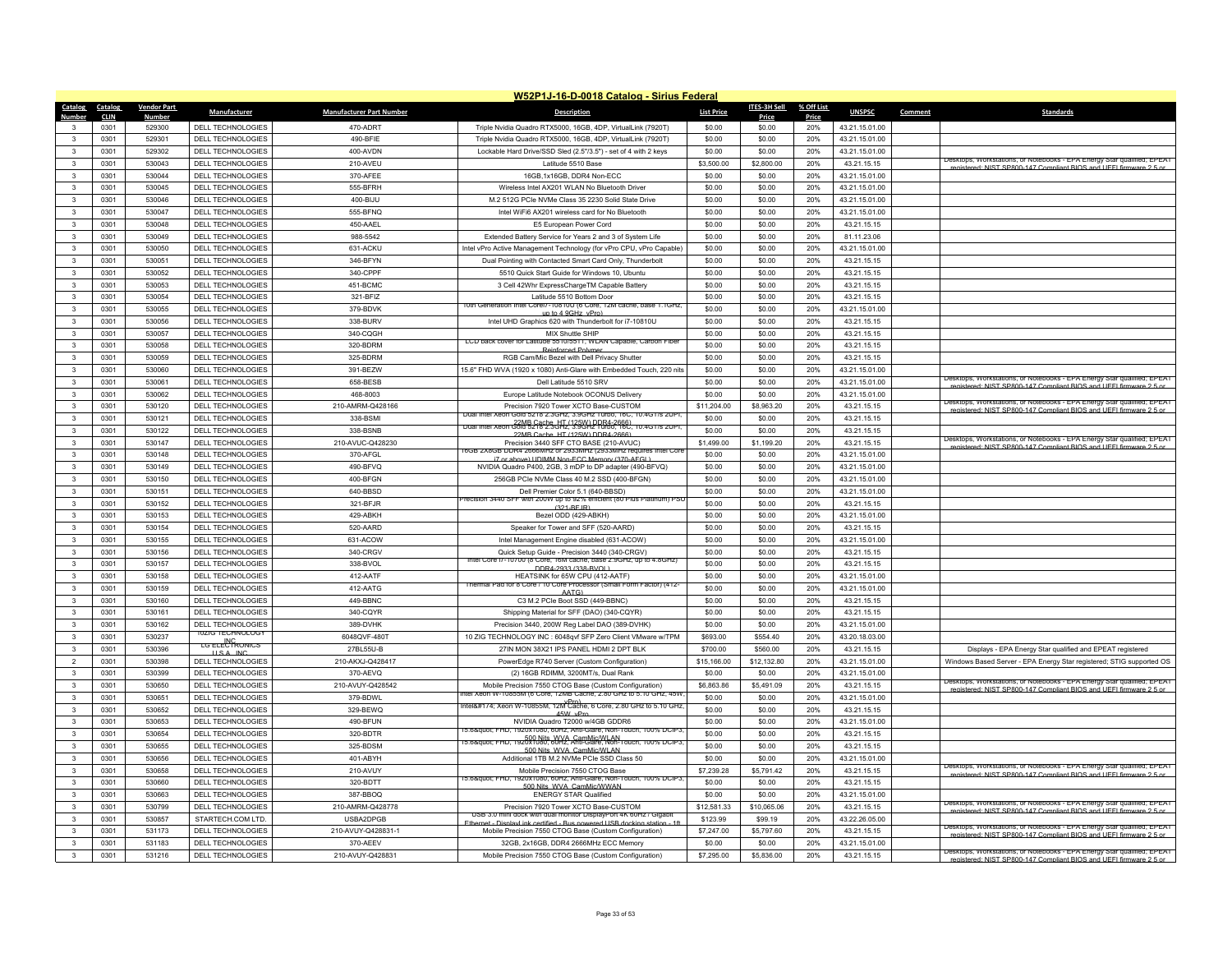|                                              |                    |                                                      |                                 | W52P1J-16-D-0018 Catalog - Sirius Federal                                                                                  |                   |                     |            |                               |         |                                                                                                                                                                                                                                                                                                        |
|----------------------------------------------|--------------------|------------------------------------------------------|---------------------------------|----------------------------------------------------------------------------------------------------------------------------|-------------------|---------------------|------------|-------------------------------|---------|--------------------------------------------------------------------------------------------------------------------------------------------------------------------------------------------------------------------------------------------------------------------------------------------------------|
| Catalog<br>Catalog                           | <b>Vendor Part</b> | Manufacturer                                         | <b>Manufacturer Part Number</b> | <b>Description</b>                                                                                                         | <b>List Price</b> | <b>ITES-3H Sell</b> | % Off List | <b>UNSPSC</b>                 | Comment | Standards                                                                                                                                                                                                                                                                                              |
| <b>CLIN</b>                                  | <b>Numbe</b>       |                                                      |                                 |                                                                                                                            |                   | Price               | Price      |                               |         |                                                                                                                                                                                                                                                                                                        |
| 0301<br>3<br>$\mathbf{R}$                    | 531287             | DELL TECHNOLOGIES                                    | 210-APXG-336245                 | Precision 3930 Rack XCTO Base (Custom Configuration)                                                                       | \$4,500.00        | \$3,600.00          | 20%        | 43.21.15.15                   |         | registered: NIST SP800-147 Compliant BIOS and LIFFI firmware 2.5 or                                                                                                                                                                                                                                    |
| 0301                                         | 531288             | <b>DELL TECHNOLOGIES</b>                             | 470-ADBD                        | GPU Power cable for75W GFX                                                                                                 | \$0.00            | \$0.00              | 20%        | 43.21.15.01.00                |         |                                                                                                                                                                                                                                                                                                        |
| 0301<br>$\mathbf{3}$                         | 531289             | <b>DELL TECHNOLOGIES</b>                             | 490-BFXK                        | Nvidia GeForce RTX 2080 Super, 8GB, 3DP, HDMI (Precision 3930T)                                                            | \$0.00            | \$0.00              | 20%        | 43.21.15.01.00                |         |                                                                                                                                                                                                                                                                                                        |
| 0301<br>$\mathbf{3}$                         | 531290             | DELL TECHNOLOGIES                                    | 819-5018                        | ProSupport Flex Client: 7x24 Technical Support, 5 Years                                                                    | \$0.00            | \$0.00              | 20%        | 81.11.18.12.00                |         |                                                                                                                                                                                                                                                                                                        |
| $\mathbf{3}$<br>0301                         | 531291             | <b>DELL TECHNOLOGIES</b>                             | 822-3495                        | ProSupport Flex: Next Business Day Onsite 5 Years<br>ntel Core is subject of Core, Tomb Cache, 3.1Ghz, 5.0 Ghz Turbo w/UHD | \$0.00            | \$0.00              | 20%        | 81.11.18.12.00                |         |                                                                                                                                                                                                                                                                                                        |
| 0301<br>3                                    | 531292             | DELL TECHNOLOGIES                                    | 338-BTNW                        | Graphics 630)                                                                                                              | \$0.00            | \$0.00              | 20%        | 43.21.15.15                   |         |                                                                                                                                                                                                                                                                                                        |
| $\mathbf{3}$<br>0301                         | 531293             | DELL TECHNOLOGIES                                    | 389-DRIJ                        | Intel Core i9 Labe                                                                                                         | \$0.00            | \$0.00              | 20%        | 43.21.15.01.00                |         | Desktops, Workstations, or Notebooks - EPA Energy Star qualified: EPEAT                                                                                                                                                                                                                                |
| $\mathbf{3}$<br>0301                         | 531294             | DELL TECHNOLOGIES                                    | 210-AVLH 336245                 | OptiPlex 7080 Tower XCTO                                                                                                   | \$2,500.00        | \$2,000.00          | 20%        | 43.21.15.15                   |         | registered: NIST SP800-147 Compliant BIOS and UFFL firmware 2-5-05.<br>Jesktops, Workstations, or Notebooks - EPA Energy Star qualified: 2-5-05.                                                                                                                                                       |
| 0301<br>3                                    | 531295             | DELL TECHNOLOGIES                                    | 210-AVLH                        | OptiPlex 7080 Tower XCTO                                                                                                   | \$0.00            | \$0.00              | 20%        | 43.21.15.15                   |         | registered: NIST SP800-147 Compliant BIOS and UFFI firmware 2.5 or                                                                                                                                                                                                                                     |
| $\mathbf{3}$<br>0301                         | 531296             | DELL TECHNOLOGIES                                    | 325-BDLS                        | DVD+/-RW Bezel                                                                                                             | \$0.00            | \$0.00              | 20%        | 43.21.15.15                   |         |                                                                                                                                                                                                                                                                                                        |
| $\mathbf{3}$<br>0301                         | 531299             | <b>DELL TECHNOLOGIES</b>                             | 340-CQNG                        | Quick Start Guide for OptiPlex 7080 Tower<br>16GB 1x16GB 2666MHz or 2933MHz (2933MHz requires Intel Core I/ c              | \$0.00            | \$0.00              | 20%        | 43.21.15.15                   |         |                                                                                                                                                                                                                                                                                                        |
| 0301<br>3                                    | 531300             | DELL TECHNOLOGIES                                    | 370-AFI X                       | above) DDR4 Memo                                                                                                           | \$0.00            | \$0.00              | 20%        | 43.21.15.01.00                |         |                                                                                                                                                                                                                                                                                                        |
| $\mathbf{3}$<br>0301                         | 531301             | DELL TECHNOLOGIES                                    | 389-DVNS                        | EPA Regulatory Label with 260W PSU (DAO)                                                                                   | \$0.00            | \$0.00              | 20%        | 43.21.15.01.00                |         |                                                                                                                                                                                                                                                                                                        |
| 0301<br>$\mathbf{3}$                         | 531303             | <b>DELL TECHNOLOGIES</b>                             | 412-AATR                        | VR Heatink Thermal Pad for 8 Core / 10 Core Processor (Tower)                                                              | \$0.00            | \$0.00              | 20%        | 43.21.15.01.00                |         |                                                                                                                                                                                                                                                                                                        |
| 0301<br>$\mathbf{3}$                         | 531304             | <b>DELL TECHNOLOGIES</b>                             | 631-ACNO                        | No Out-of-Band Systems Management                                                                                          | \$0.00            | \$0.00              | 20%        | 43.21.15.01.00                |         |                                                                                                                                                                                                                                                                                                        |
| $\mathbf{3}$<br>0301                         | 531305             | DELL TECHNOLOGIES                                    | 210-AVLH-336245-2               | OptiPlex 7080 Tower XCTO                                                                                                   | \$2,200.00        | \$1,760.00          | 20%        | 43.21.15.15                   |         | esktops, workstations, or ivotebooks - EPA Energy Star qualified; EPEAT<br>ered: NIST SP800-147 Compliant BIOS and LIFFI firm                                                                                                                                                                          |
| $\mathbf{3}$<br>0301                         | 531309             | DELL TECHNOLOGIES                                    | 338-BVCD                        | Intel(R) Core(TM) i7-10700 (8 Cores/16MB/16T/2.9GHz to 4.8GHz/65W)                                                         | \$0.00            | \$0.00              | 20%        | 43.21.15.15                   |         |                                                                                                                                                                                                                                                                                                        |
| 0301<br>$\mathbf{3}$                         | 531310             | <b>DELL TECHNOLOGIES</b>                             | 340-CNZU                        | Ship Material for OptiPlex Tower Plus                                                                                      | \$0.00            | \$0.00              | 20%        | 43.21.15.15                   |         |                                                                                                                                                                                                                                                                                                        |
| $\mathbf{3}$<br>0301                         | 531314             | DELL TECHNOLOGIES                                    | 400-BFUX                        | M.2 512GB PCIe NVMe Class 35 Solid State Drive                                                                             | \$0.00            | \$0.00              | 20%        | 43.21.15.01.00                |         |                                                                                                                                                                                                                                                                                                        |
| $\mathbf{3}$<br>0301                         | 531317             | <b>DELL TECHNOLOGIES</b>                             | 812-3905                        | ProSupport Flex Client: 7x24 Technical Support Assistance, 3 Years                                                         | \$0.00            | \$0.00              | 20%        | 81.11.23.06                   |         |                                                                                                                                                                                                                                                                                                        |
| 0301<br>$\mathbf{3}$                         | 531318             | DELL TECHNOLOGIES                                    | 822-3438                        | ProSupport Flex: Next Business Day Onsite 3 Years                                                                          | \$0.00            | \$0.00              | 20%        | 81.11.18.12.00                |         |                                                                                                                                                                                                                                                                                                        |
| $\mathbf{3}$<br>0301                         | 531319             | DELL TECHNOLOGIES                                    | 468-8008                        | Europe Optiplex Desktops OCONUS Delivery                                                                                   | \$0.00            | \$0.00              | 20%        | 43.21.15.01.00                |         |                                                                                                                                                                                                                                                                                                        |
| $\mathbf{3}$<br>0301                         | 531321             | <b>DELL TECHNOLOGIES</b>                             | 210-AVLH-336245-3               | OptiPlex 7080 Tower XCTO                                                                                                   | \$2,250.00        | \$1,800.00          | 20%        | 43.21.15.15                   |         | Desktops, Workstations, or Notebooks - EPA Energy Star qualified; EPEAT                                                                                                                                                                                                                                |
| 0301<br>$\mathbf{3}$                         | 531324             | DELL TECHNOLOGIES                                    | 329-BEUE                        | OptiPlex 7080 Tower with 260W Power Supply (Bronze), Supports up to                                                        | \$0.00            | \$0.00              | 20%        | 43.21.15.15                   |         | registered: NIST SP800-147 Compliant BIOS and UEEL firmware 2.5 or<br>Desktops, Workstations, or Notebooks - EPA Energy Star qualified; EPEA I                                                                                                                                                         |
| $\mathbf{3}$<br>0301                         | 531328             | DELL TECHNOLOGIES                                    | 370-AFKK                        | 32GB 2x16GB 2666MHz or 2933MHz (2933MHz requires intel Core 17 or                                                          | \$0.00            | \$0.00              | 20%        | 43.21.15.01.00                |         | registered: NIST SP800-147 Compliant BIOS and UFFI firmware 2.5 or                                                                                                                                                                                                                                     |
| 0301<br>$\mathbf{3}$                         | 531329             | <b>DELL TECHNOLOGIES</b>                             | 389-DUIJ                        | above) DDR4 Memor<br>Intel(R) Core(TM) i9 Processor Label                                                                  | \$0.00            | \$0.00              | 20%        | 43.21.15.01.00                |         |                                                                                                                                                                                                                                                                                                        |
| $\mathbf{3}$<br>0301                         | 531332             | DELL TECHNOLOGIES                                    | 490-BFTJ                        | NVIDIA GeForce GT 730, 2GB, FH (DP/DP)                                                                                     | \$0.00            | \$0.00              | 20%        | 43.21.15.01.00                |         |                                                                                                                                                                                                                                                                                                        |
| $\mathbf{3}$<br>0301                         | 531334             | DELL TECHNOLOGIES                                    | 812-3890                        | Onsite/In-Home Service After Remote Diagnosis 5 Years                                                                      | \$0.00            | \$0.00              | 20%        | 81.11.23.06                   |         |                                                                                                                                                                                                                                                                                                        |
| 0301<br>$\mathbf{3}$                         | 531335             | DELL TECHNOLOGIES                                    | 210-AVUT-Q428892                | Mobile Precision 7750 CTOG Base                                                                                            | \$7,654.58        | \$6,123.66          | 20%        | 43.21.15.15                   |         | Jesktops, Workstations, or Notebooks - EPA Energy Star qualified; EPEAT                                                                                                                                                                                                                                |
| $\mathbf{3}$<br>0301                         | 531336             | DELL TECHNOLOGIES                                    | 605-BBNT                        | Ubuntu Linux 18.04                                                                                                         | \$0.00            | \$0.00              | 20%        | 43.21.15.01.00                |         | registered: NIST SP800-147 Compliant BIOS and UFFI firmware 2.5 or                                                                                                                                                                                                                                     |
|                                              |                    |                                                      |                                 | intel Xeon W-10855M, 12M Cache, 6 Core, 2.80 GHz to 5.10 GHz, 45W,                                                         |                   |                     |            |                               |         |                                                                                                                                                                                                                                                                                                        |
| $\mathbf{3}$<br>0301<br>0301<br>$\mathbf{3}$ | 531337<br>531338   | <b>DELL TECHNOLOGIES</b><br><b>DELL TECHNOLOGIES</b> | 329-BEXE<br>490-BFUY            | vPm<br>NVIDIA Quadro RTX 5000 w/16GB GDDR6                                                                                 | \$0.00<br>\$0.00  | \$0.00<br>\$0.00    | 20%<br>20% | 43.21.15.15<br>43.21.15.01.00 |         |                                                                                                                                                                                                                                                                                                        |
| 0301                                         |                    |                                                      | 490-BFVC                        | NVIDIA Quadro RTX 5000 w/16GB GDDR6                                                                                        |                   |                     |            |                               |         |                                                                                                                                                                                                                                                                                                        |
| $\mathbf{3}$                                 | 531339             | DELL TECHNOLOGIES                                    |                                 | 17.3" FHD, 1920x1080, 60Hz, Anti-Glare, Non-Touch, 45% NTSC, 220                                                           | \$0.00            | \$0.00              | 20%        | 43.21.15.01.00                |         |                                                                                                                                                                                                                                                                                                        |
| $\mathbf{3}$<br>0301                         | 531340             | <b>DELL TECHNOLOGIES</b>                             | 320-BDTZ                        | Nits WVA Mic/WI AN<br>17.3" FHD, 1920x1080, 60Hz, Anti-Glare, Non-Touch, 45% NTSC, 220                                     | \$0.00            | \$0.00              | 20%        | 43.21.15.15                   |         |                                                                                                                                                                                                                                                                                                        |
| 0301<br>$\mathcal{R}$                        | 531341             | DELL TECHNOLOGIES                                    | 325-BDSR                        | Nits WVA MicANLAN                                                                                                          | \$0.00            | \$0.00              | 20%        | 43.21.15.15                   |         |                                                                                                                                                                                                                                                                                                        |
| $\mathbf{3}$<br>0301                         | 531342             | DELL TECHNOLOGIES                                    | 346-BGIV                        | Palmrest with Smart Card only                                                                                              | \$0.00            | \$0.00              | 20%        | 43.21.15.15                   |         |                                                                                                                                                                                                                                                                                                        |
| $\mathbf{3}$<br>0301                         | 531343             | <b>DELL TECHNOLOGIES</b>                             | 354-BBCM                        | Bottom Cover with Smart Card Door Opening                                                                                  | \$0.00            | \$0.00              | 20%        | 43.21.15.01.00                |         |                                                                                                                                                                                                                                                                                                        |
| 0301<br>3                                    | 531356             | DELL TECHNOLOGIES                                    | 376-7960                        | CFI, Information, BIOS, MPHNE, 9010A, D, Factory Install                                                                   | \$0.00            | \$0.00              | 20%        | 23.15.30.34.00                |         | Desktops, Workstations, or Notebooks - EPA Energy Star qualified; EPEAT                                                                                                                                                                                                                                |
| $\mathbf{3}$<br>0301                         | 531487             | DELL TECHNOLOGIES                                    | 210-ASDJ                        | OptiPlex 5070 Micro XCTOG                                                                                                  | \$1,168.64        | \$934.91            | 20%        | 43.21.15.15                   |         | registered: NIST SP800-147 Compliant BIOS and UFFI firmware 2.5 or                                                                                                                                                                                                                                     |
| $\mathbf{3}$<br>0301                         | 531488             | <b>DELL TECHNOLOGIES</b>                             | 338-BRSV                        | Intel Core i5-9500T (6 Cores/9MB/6T/2.2GHz to 3.7GHz/35W)                                                                  | \$0.00            | \$0.00              | 20%        | 43.21.15.15                   |         |                                                                                                                                                                                                                                                                                                        |
| $\mathbf{3}$<br>0301                         | 531489             | DELL TECHNOLOGIES                                    | 370-ADZL                        | 8GB 1X8GB 2666MHz DDR4 Memory                                                                                              | \$0.00            | \$0.00              | 20%        | 43.21.15.01.00                |         |                                                                                                                                                                                                                                                                                                        |
| $\mathbf{3}$<br>0301                         | 531493             | DELL TECHNOLOGIES                                    | 575-BBTS                        | OptiPlex Micro DVD+/-RW Enclosure<br>8th Generation Intel Core in-8365U Processor (4 Core 6MF                              | \$0.00            | \$0.00              | 20%        | 43.21.15.01.00                |         |                                                                                                                                                                                                                                                                                                        |
| 0301<br>$\mathbf{3}$                         | 531502             | <b>DELL TECHNOLOGIES</b>                             | 379-BDKM                        | 15-8365U Vpro, UMA, TPM, thunderbolt, 8G, palmrest FPR & smart card.                                                       | \$0.00            | \$0.00              | 20%        | 43.21.15.01.00                |         |                                                                                                                                                                                                                                                                                                        |
| 0301<br>$\mathbf{3}$                         | 531503             | <b>DELL TECHNOLOGIES</b>                             | 329-BEBX                        | WI AN/WWAN US FNG Kybd                                                                                                     | \$0.00            | \$0.00              | 20%        | 43.21.15.15                   |         |                                                                                                                                                                                                                                                                                                        |
| $\mathbf{3}$<br>0301                         | 531504             | DELL TECHNOLOGIES                                    | 370-AFRL                        | 8 GB, LPDDR3, 2133 MHz, Integrated                                                                                         | \$0.00            | \$0.00              | 20%        | 43.21.15.01.00                |         |                                                                                                                                                                                                                                                                                                        |
| $\mathbf{3}$<br>0301                         | 531505             | DELL TECHNOLOGIES                                    | 400-BBNS                        | M.2 256GB PCIe NVMe Class 35 Solid State Drive                                                                             | \$0.00            | \$0.00              | 20%        | 43.21.15.01.00                |         |                                                                                                                                                                                                                                                                                                        |
| $\mathbf{3}$<br>0301                         | 531506             | DELL TECHNOLOGIES                                    | 575-BBXP                        | M.2 256GB PCIe NVMe Class 35 Solid State Drive                                                                             | \$0.00            | \$0.00              | 20%        | 43.21.15.01.00                |         |                                                                                                                                                                                                                                                                                                        |
| $\mathbf{3}$<br>0301                         | 531507             | DELL TECHNOLOGIES                                    | 340-CQKV                        | Shuttle Packaging                                                                                                          | \$0.00            | \$0.00              | 20%        | 43.21.15.15                   |         |                                                                                                                                                                                                                                                                                                        |
| $\mathbf{3}$<br>0301                         | 531609             | <b>DELL TECHNOLOGIES</b>                             | 329-BEYC                        | Intel Core i/-10850H, 12M Cache, 6 Core, 2.70 GHz to 5.1 GHz, 45W<br>vPro                                                  | \$0.00            | \$0.00              | 20%        | 43.21.15.15                   |         |                                                                                                                                                                                                                                                                                                        |
| 0301<br>$\mathbf{3}$                         | 531610             | DELL TECHNOLOGIES                                    | 400-BJRB                        | M.2 256GB PCIe NVMe Class 35 Solid State Drive                                                                             | \$0.00            | \$0.00              | 20%        | 43.21.15.01.00                |         |                                                                                                                                                                                                                                                                                                        |
| $\mathbf{3}$<br>0301                         | 531611             | <b>DELL TECHNOLOGIES</b>                             | 575-BCDV                        | M.2 256GB PCIe NVMe Class 35 Solid State Drive                                                                             | \$0.00            | \$0.00              | 20%        | 43.21.15.01.00                |         |                                                                                                                                                                                                                                                                                                        |
| $\mathbf{3}$<br>0301                         | 531848             | <b>DELL TECHNOLOGIES</b>                             | 210-AVUT-Q429205                | Mobile Precision 7750 CTOG Base                                                                                            | \$7,654.58        | \$6,123.66          | 20%        | 43.21.15.15                   |         | Desktops, Workstations, or Notebooks - EPA Energy Star qualified; EPEAT                                                                                                                                                                                                                                |
| 0301<br>$\mathbf{3}$                         | 531933             | DELL TECHNOLOGIES                                    | 210-ALXM-Q426576                | Dell   Precision / 920 Rack   Precision / 920 Rack XCTO Base (Custom<br>Configuration)                                     | \$15,605.67       | \$12,484.54         | 20%        | 43.21.15.01.00                |         | registered: NIST SP800-147 Compliant BIOS and UEEL firmward; 2-DEA I<br>Desktops, Workstations, or Notebooks - EPA Energy Star qualified; 2-DEA I<br>Legistered: NIST SP800-147 Compliant BIOS and UFFI firmware. 2-PEAT-<br>Desktops, Workstations, or Notebooks - EPA Energy Star qualified; 2-PEAT- |
| 0301<br>$\mathbf{3}$                         | 531934             | DELL TECHNOLOGIES                                    | 210-ARYO-Q426576                | Dell Latitude 7400 (Custom Configuration)                                                                                  | \$2,670.86        | \$2,136.69          | 20%        | 43.21.15.15                   |         | registered: NIST SP800-147 Compliant BIOS and UFFI firmware 2.5 or                                                                                                                                                                                                                                     |
| 0301<br>$\mathbf{3}$                         | 531945             | DELL TECHNOLOGIES                                    | 310-5109                        | POWER CORD, 220V, EUROPE                                                                                                   | \$25.00           | \$20.00             | 20%        | 43.21.15.01.00                |         |                                                                                                                                                                                                                                                                                                        |
| $\mathbf{3}$<br>0301                         | 531946             | DELL TECHNOLOGIES                                    | 310-5111                        | Power Cord, 220V, Italy, Customer Install                                                                                  | \$15.00           | \$12.00             | 20%        | 43.21.15.01.00                |         |                                                                                                                                                                                                                                                                                                        |
| $\overline{2}$<br>0301                       | 532263             | DELL TECHNOLOGIES                                    | 210-AVEK                        | PowerEdge XE2420                                                                                                           | \$65,000.00       | \$52,000.00         | 20%        | 43.21.15.15                   |         | Windows Based Server - EPA Energy Star registered: STIG supported OS                                                                                                                                                                                                                                   |
| 0301<br>3                                    | 532264             | <b>DELL TECHNOLOGIES</b>                             | 834-0301                        | roSupport Plus Next Business Day On-Site Service After Problen<br>Diagnosis 3 Years                                        | \$0.00            | \$0.00              | 20%        | 81.11.18.12.00                |         |                                                                                                                                                                                                                                                                                                        |
| $\mathbf{3}$<br>0301                         | 532265             | <b>DELL TECHNOLOGIES</b>                             | 834-0313                        | ProSupport Plus 7x24 HW/SW Technical Support and Assistance 3 Years                                                        | \$0.00            | \$0.00              | 20%        | 81.11.18.12.00                |         |                                                                                                                                                                                                                                                                                                        |
| 3<br>0301                                    | 532266             | DELL TECHNOLOGIES                                    | 834-0363                        | Dell Hardware Limited Warranty Plus On-Site Service                                                                        | \$0.00            | \$0.00              | 20%        | 81.11.18.12.00                |         |                                                                                                                                                                                                                                                                                                        |
| 0301<br>3                                    | 532267             | DELL TECHNOLOGIES                                    | 340-COWI                        | PowerEdge XE2420 Shipping                                                                                                  | \$0.00            | \$0.00              | 20%        | 43.21.15.15                   |         |                                                                                                                                                                                                                                                                                                        |
|                                              |                    |                                                      |                                 |                                                                                                                            |                   |                     |            |                               |         |                                                                                                                                                                                                                                                                                                        |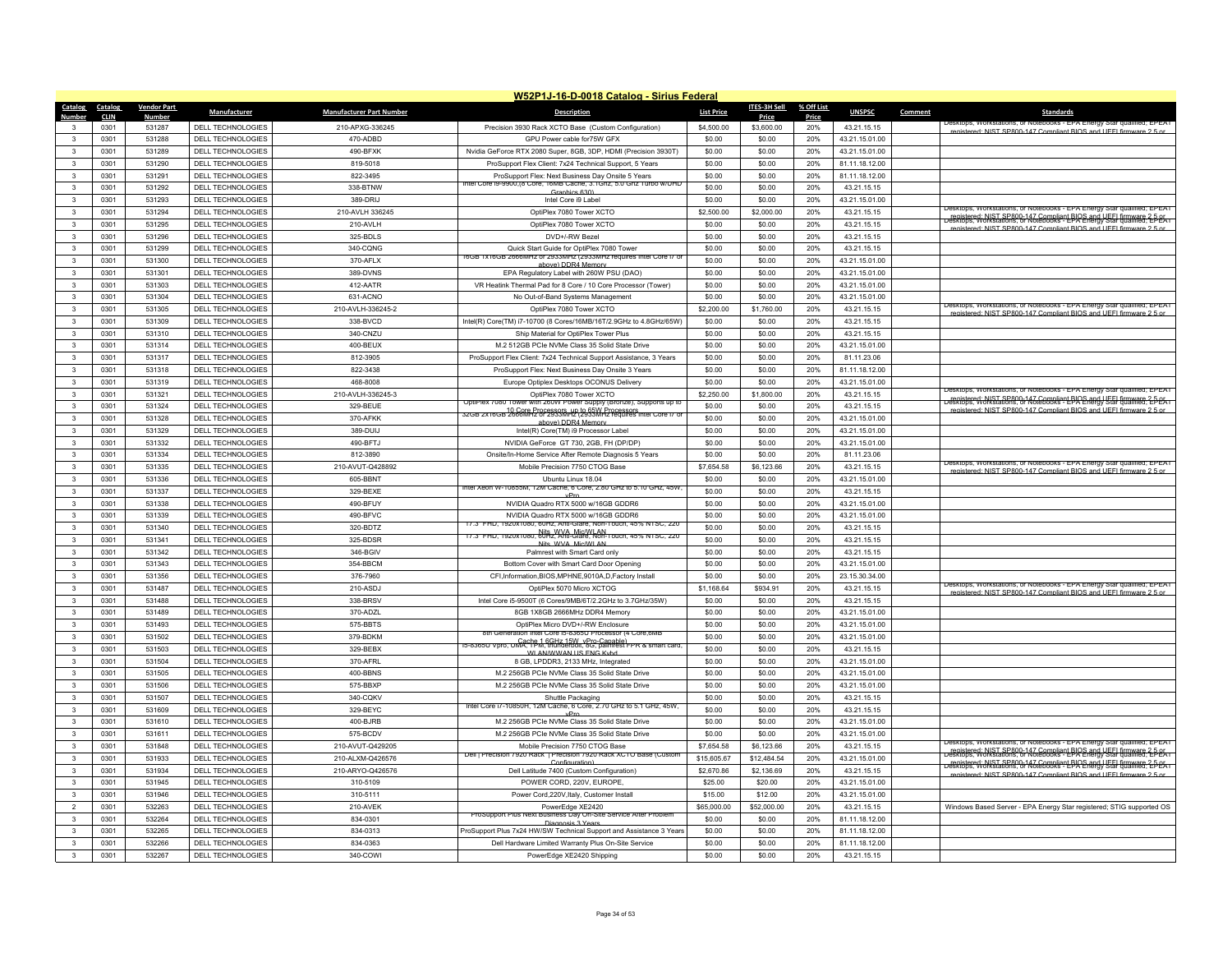|                                              |                    |                          |                                 | W52P1J-16-D-0018 Catalog - Sirius Federal                                                                                             |                   |                     |            |                |         |                                                                                                                                       |
|----------------------------------------------|--------------------|--------------------------|---------------------------------|---------------------------------------------------------------------------------------------------------------------------------------|-------------------|---------------------|------------|----------------|---------|---------------------------------------------------------------------------------------------------------------------------------------|
| Catalog<br>Catalog                           | <b>Vendor Part</b> | Manufacturer             | <b>Manufacturer Part Number</b> | <b>Description</b>                                                                                                                    | <b>List Price</b> | <b>ITES-3H Sell</b> | % Off List | <b>UNSPSC</b>  | Comment | <b>Standards</b>                                                                                                                      |
| <b>CLIN</b>                                  | <b>Numbe</b>       |                          |                                 |                                                                                                                                       |                   | Price               | Price      |                |         |                                                                                                                                       |
| 0301<br>3<br>0301<br>$\mathbf{R}$            | 532268<br>532269   | DELL TECHNOLOGIES        | 379-BDUW                        | SATA/NVMe Capable Backplane                                                                                                           | \$0.00            | \$0.00              | 20%        | 43.21.15.01.00 |         |                                                                                                                                       |
|                                              |                    | DELL TECHNOLOGIES        | 389-DTER                        | PowerEdge XE2420 CE and BIS Marking, No CCC Marking                                                                                   | \$0.00            | \$0.00              | 20%        | 43.21.15.01.00 |         |                                                                                                                                       |
| 0301<br>$\mathbf{3}$                         | 532270             | <b>DELL TECHNOLOGIES</b> | 330-BBPD                        | Riser Config 1, up to 2 Dual Width cards or 4 single Width cards, no PER                                                              | \$0.00            | \$0.00              | 20%        | 43.21.15.15    |         |                                                                                                                                       |
| $\mathbf{3}$<br>0301                         | 532271             | DELL TECHNOLOGIES        | 490-BEYL                        | NVIDIA(R) Tesla(TM) T4 16GB Passive, Single Slot, Full Height GPU                                                                     | \$0.00            | \$0.00              | 20%        | 43.21.15.01.00 |         |                                                                                                                                       |
| $\mathbf{3}$<br>0301                         | 532272             | <b>DELL TECHNOLOGIES</b> | 385-BBKX                        | iDRAC9,Enterprise                                                                                                                     | \$0.00            | \$0.00              | 20%        | 43.21.15.01.00 |         |                                                                                                                                       |
| 0301<br>$\mathbf{3}$                         | 532273             | DELL TECHNOLOGIES        | 321-BFID                        | Chassis with XE2420 backplane                                                                                                         | \$0.00            | \$0.00              | 20%        | 43.21.15.15    |         |                                                                                                                                       |
| $\mathbf{3}$<br>0301                         | 532274             | DELL TECHNOLOGIES        | 384-BCLW                        | VHPR fan modules                                                                                                                      | \$0.00            | \$0.00              | 20%        | 43.21.15.01.00 |         |                                                                                                                                       |
| $\mathbf{3}$<br>0301                         | 532275             | DELL TECHNOLOGIES        | 350-BBYU                        | Bezel with filte                                                                                                                      | \$0.00            | \$0.00              | 20%        | 43.21.15.01.00 |         |                                                                                                                                       |
| 0301<br>$\mathbf{3}$                         | 532276             | DELL TECHNOLOGIES        | 780-BCOF                        | D20, No RAID Chipset SATA, Config 1 only                                                                                              | \$0.00            | \$0.00              | 20%        | 43.21.15.01.00 |         |                                                                                                                                       |
| $\overline{\mathbf{3}}$<br>0301              | 532277             | DELL TECHNOLOGIES        | 838-7931                        | ProDeploy Plus Dell Server XE Series 1U-2U                                                                                            | \$0.00            | \$0.00              | 20%        | 43.20.15.00.00 |         |                                                                                                                                       |
| $\mathbf{3}$<br>0301                         | 532278             | DELL TECHNOLOGIES        | 770-BDRH                        | Static Rail, Standard Depth, No Cable Management Arm                                                                                  | \$0.00            | \$0.00              | 20%        | 43.21.15.01.00 |         |                                                                                                                                       |
| 0301<br>$\mathbf{3}$                         | 532279             | DELL TECHNOLOGIES        | 450-AJJD                        | Dual, Reverse Flow Hot-plug Redundant Power Supply (1+1), 2000W                                                                       | \$0.00            | \$0.00              | 20%        | 43.21.15.01.00 |         |                                                                                                                                       |
| $\overline{\mathbf{3}}$<br>0301              | 532280             | DELL TECHNOLOGIES        | 340-COWJ                        | PowerEdge XE2420 Shipping Material                                                                                                    | \$0.00            | \$0.00              | 20%        | 43.21.15.15    |         |                                                                                                                                       |
| $\mathbf{3}$<br>0301                         | 532281             | <b>DELL TECHNOLOGIES</b> | 403-BCIW                        | BOSS controller card + with 1 M.2 Sticks 240G (No RAID), FH                                                                           | \$0.00            | \$0.00              | 20%        | 43.21.15.01.00 |         |                                                                                                                                       |
| $\mathbf{3}$<br>0301                         | 532282             | DELL TECHNOLOGIES        | 412-AATE                        | Standard Heatsink for 2 CPU                                                                                                           | \$0.00            | \$0.00              | 20%        | 43.21.15.01.00 |         |                                                                                                                                       |
| $\mathbf{3}$<br>0301                         | 532392             | DELL TECHNOLOGIES        | 321-BFSH                        | 5.5" Chassis with up to 8 Hot Plug Hard Drives,OEM XRZ , GPU Enabl<br>Brand/LCD Bezel, Standard OS, Dell Branded, PowerEdge XR2 (325- | \$0.00            | \$0.00              | 20%        | 43.21.15.15    |         |                                                                                                                                       |
| $\mathbf{3}$<br>0301                         | 532393             | DELL TECHNOLOGIES        | 325-BCSS                        | BCSS)                                                                                                                                 | \$0.00            | \$0.00              | 20%        | 43.21.15.15    |         |                                                                                                                                       |
| 0301<br>3                                    | 532394             | DELL TECHNOLOGIES        | 330-BBNP                        | High Performance Chassis Thermal Configuration (330-BBNP)                                                                             | \$0.00            | \$0.00              | 20%        | 43.21.15.15    |         |                                                                                                                                       |
| $\overline{2}$<br>0301                       | 532395             | DELL TECHNOLOGIES        | 210-ANPW-338757                 | OEM PowerEdge XR2 Server (Custom Configuration)                                                                                       | \$45,000.00       | \$36,000.00         | 20%        | 43.21.15.15    |         | Windows Based Server - EPA Energy Star registered; STIG supported OS                                                                  |
| 0301<br>$\mathbf{3}$                         | 532771             | DELL TECHNOLOGIES        | 379-BDXB                        | ntel Core Processor i/-10850H (6 Core, 12MB Cache, 2./0 GHz to 5.10<br>GHz 35W vPro)                                                  | \$4,896.52        | \$3,917.22          | 20%        | 43.21.15.01.00 |         |                                                                                                                                       |
| 0301<br>$\mathbf{3}$                         | 532772             | DELL TECHNOLOGIES        | 490-BFBH                        | Nvidia Quadro P620 w/ 4GB GDDR5                                                                                                       | \$0.00            | \$0.00              | 20%        | 43.21.15.01.00 |         |                                                                                                                                       |
| $\overline{\mathbf{3}}$<br>0301              | 532773             | <b>DELL TECHNOLOGIES</b> | 575-BBYI                        | M.2 1TB PCIe NVMe Class 40 Solid State Drive                                                                                          | \$0.00            | \$0.00              | 20%        | 43.21.15.01.00 |         |                                                                                                                                       |
| 0301<br>$\mathbf{3}$                         | 532774             | <b>DELL TECHNOLOGIES</b> | 555-BFNV                        | Intel Wi-Fi 6 AX201 2x2 .11ax 160MHz + Bluetooth 5.1                                                                                  | \$0.00            | \$0.00              | 20%        | 43.21.15.01.00 |         |                                                                                                                                       |
| 0301<br>$\mathbf{3}$                         | 532775             | DELL TECHNOLOGIES        | 631-ACLE                        | Intel vPro Technology Enabled                                                                                                         | \$0.00            | \$0.00              | 20%        | 43.21.15.01.00 |         |                                                                                                                                       |
| $\mathbf{3}$<br>0301                         | 532776             | DELL TECHNOLOGIES        | 555-BFNX                        | Intel AX201 2x2 + Bluetooth 5.1 Driver                                                                                                | \$0.00            | \$0.00              | 20%        | 43.21.15.01.00 |         |                                                                                                                                       |
| 0301<br>3                                    | 532777             | DELL TECHNOLOGIES        | 340-COUO                        | Quick Setup Guide for Mobile Precision 3551                                                                                           | \$0.00            | \$0.00              | 20%        | 43 21 15 15    |         |                                                                                                                                       |
| $\mathbf{3}$<br>0301                         | 532778             | DELL TECHNOLOGIES        | 340-CRFR                        | Mix Model Packaging                                                                                                                   | \$0.00            | \$0.00              | 20%        | 43.21.15.15    |         |                                                                                                                                       |
| $\mathbf{3}$<br>0301                         | 532779             | DELL TECHNOLOGIES        | 631-ACLD                        | Dell Applications Windows 10                                                                                                          | \$0.00            | \$0.00              | 20%        | 43.21.15.01.00 |         |                                                                                                                                       |
| 0301<br>$\mathbf{3}$                         | 532780             | DELL TECHNOLOGIES        | 210-AVJX                        | Dell Mobile Precision Workstation 3551 CTOG                                                                                           | \$0.00            | \$0.00              | 20%        | 43.21.15.15    |         | Desktops, Workstations, or Notebooks - EPA Energy Star qualified; EPEAT                                                               |
| $\mathbf{3}$<br>0301                         | 532781             | DELL TECHNOLOGIES        | 329-BETG                        | Intel Core Processor i/-10850H with Nvidia Quadro P620 Graphics,                                                                      | \$0.00            | \$0.00              | 20%        | 43.21.15.15    |         | : NIST SP800-147 Compliant BIOS and UFFI firm                                                                                         |
| $\mathbf{3}$<br>0301                         | 532782             | <b>DELL TECHNOLOGIES</b> | 354-BBCD                        | Thunderbo<br>Bottom door                                                                                                              | \$0.00            | \$0.00              | 20%        | 43.21.15.01.00 |         |                                                                                                                                       |
| 0301<br>3                                    | 532783             | DELL TECHNOLOGIES        | 451-BCJI                        | 6 Cell 97Whr ExpressCharge Capable Battery                                                                                            | \$0.00            | \$0.00              | 20%        | 43 21 15 15    |         |                                                                                                                                       |
| $\mathbf{3}$<br>0301                         | 532784             | DELL TECHNOLOGIES        | 470-ADOZ                        | 6 Cell 97Whr ExpressCharge Capable Battery                                                                                            | \$0.00            | \$0.00              | 20%        | 43.21.15.01.00 |         |                                                                                                                                       |
| $\mathbf{3}$<br>0301                         | 532785             | DELL TECHNOLOGIES        | 320-BDRS                        | 5.6" FHD 1920x1080, Anti-Glare Non-Touch, 45% color gamut, WVA, IF                                                                    | \$0.00            | \$0.00              | 20%        | 43.21.15.15    |         |                                                                                                                                       |
| $\mathbf{3}$<br>0301                         | 532786             | DELL TECHNOLOGIES        | 325-BDRQ                        | 15.6" FHD 1920x1080, Anti-Glare Non-Touch, 45% color gamut, WVA, IF                                                                   | \$0.00            | \$0.00              | 20%        | 43.21.15.15    |         |                                                                                                                                       |
| $\mathbf{3}$<br>0301                         | 532787             | DELL TECHNOLOGIES        | 391-BEYZ                        | 15.6" FHD 1920x1080, Anti-Glare Non-Touch, 45% color gamut, WVA, IF                                                                   | \$0.00            | \$0.00              | 20%        | 43.21.15.01.00 |         |                                                                                                                                       |
| $\mathbf{3}$<br>0301                         | 532788             | <b>DELL TECHNOLOGIES</b> | 750-ABI D                       | Camera & Mic WWAN Ca<br>No HD/SSD Filler                                                                                              | \$0.00            | \$0.00              | 20%        | 43.21.15.01.00 |         |                                                                                                                                       |
|                                              |                    |                          |                                 |                                                                                                                                       |                   |                     |            |                |         | Desktops, Workstations, or Notebooks - EPA Energy Star qualified; EPEAT                                                               |
| $\mathbf{3}$<br>0301<br>$\mathbf{3}$<br>0301 | 532991<br>532992   | <b>DELL TECHNOLOGIES</b> | 210-AVLE<br>370-AFKL            | Dell   OptiPlex 7080 Small Form Factor   OptiPlex 7080 SFF XCTO                                                                       | \$1,605.00        | \$1,284.00          | 20%        | 43.21.15.15    |         | registered: NIST SP800-147 Compliant BIOS and UFFI firmware 2.5 or                                                                    |
|                                              |                    | <b>DELL TECHNOLOGIES</b> |                                 | Dell   Memory   8GB, 1x8GB, DDR4 non-ECC Memory                                                                                       | \$0.00            | \$0.00              | 20%        | 43.21.15.01.00 |         |                                                                                                                                       |
| 0301<br>3                                    | 532993             | DELL TECHNOLOGIES        | 400-AEFT                        | Dell   Hard Drive   2.5" 500GB 7200RPM SATA Hard Disk Drive<br>OptiPlex 7080 Small Form Factor with 200W (Bronze), Supports up to 10  | \$0.00            | \$0.00              | 20%        | 43.21.15.01.00 |         | Desktops, Workstations, or Notebooks - EPA Energy Star qualified; EPEAT                                                               |
| $\mathbf{3}$<br>0301                         | 532994             | DELL TECHNOLOGIES        | 329-BETW                        | Core Processo                                                                                                                         | \$0.00            | \$0.00              | 20%        | 43.21.15.15    |         | nistered: NIST SP800-147 Compliant BIOS and LIFFL firm                                                                                |
| $\mathbf{3}$<br>0301                         | 532995             | DELL TECHNOLOGIES        | 325-BDSH                        | Dell   Optical Drive   8x DVD+/-RW 9.5mm Optical Disk Drive                                                                           | \$0.00            | \$0.00              | 20%        | 43.21.15.15    |         |                                                                                                                                       |
| 0301<br>$\mathbf{3}$                         | 532996             | <b>DELL TECHNOLOGIES</b> | 340-CQNI                        | Dell   Placemat   Quick Start Guide for OptiPlex 7080 SFF<br>Dell   Label   EPA Regulatory Label, 7080 Small Form Factor, 200 W PSI   | \$0.00            | \$0.00              | 20%        | 43.21.15.15    |         |                                                                                                                                       |
| 0301<br>$\mathbf{3}$                         | 532997             | DELL TECHNOLOGIES        | 389-DVNV                        | (DAO)                                                                                                                                 | \$0.00            | \$0.00              | 20%        | 43.21.15.01.00 |         |                                                                                                                                       |
| $\mathbf{3}$<br>0301                         | 532998             | DELL TECHNOLOGIES        | 575-BCEI                        | Hard Drive Cables and Brackets   2.5 Inch Drive Caddy                                                                                 | \$0.00            | \$0.00              | 20%        | 43.21.15.01.00 |         |                                                                                                                                       |
| 0301<br>3                                    | 532999             | <b>DELL TECHNOLOGIES</b> | 492-BCKH                        | Dell   Additional Video Ports   No Additional Video Ports                                                                             | \$0.00            | \$0.00              | 20%        | 43.21.15.01.00 |         | Desktops, Workstations, or Notebooks - EPA Energy Star qualified; EPEAT                                                               |
| $\mathbf{3}$<br>0301                         | 533047             | DELL TECHNOLOGIES        | 210-ASED-Q429911                | OptiPlex 7070 MFF XCTOG Custom Configuration                                                                                          | \$1,981.36        | \$1,585.09          | 20%        | 43.21.15.15    |         | registered: NIST SP800-147 Compliant BIOS and UEEL firmware 2 DeSktops, Workstations, or Notebooks - LPA Energy Star qualified; LPEAT |
| $\mathbf{3}$<br>0301                         | 533048             | DELL TECHNOLOGIES        | 210-ASED                        | OptiPlex 7070 MFF XCTOG                                                                                                               | \$0.00            | \$0.00              | 20%        | 43.21.15.15    |         | registered: NIST SP800-147 Compliant BIOS and UFFI firmware 2.5 of                                                                    |
| 0301<br>$\mathbf{3}$                         | 533049             | DELL TECHNOLOGIES        | 338-BRSW                        | Intel Core i7-9700T (8 Cores/12MB/8T/2.0GHz to 4.3GHz/35W)                                                                            | \$0.00            | \$0.00              | 20%        | 43.21.15.15    |         |                                                                                                                                       |
| $\mathbf{3}$<br>0301                         | 533052             | DELL TECHNOLOGIES        | 370-ADZP                        | 16GB, 1X16GB, DDR4 non-ECC Memory                                                                                                     | \$0.00            | \$0.00              | 20%        | 43.21.15.01.00 |         |                                                                                                                                       |
| $\mathbf{3}$<br>0301                         | 533053             | DELL TECHNOLOGIES        | 400-BEUO                        | M.2 512GB PCIe NVMe Class 35 Solid State Drive                                                                                        | \$0.00            | \$0.00              | 20%        | 43.21.15.01.00 |         |                                                                                                                                       |
| 0301<br>3                                    | 533054             | DELL TECHNOLOGIES        | 329-BEJG                        | OptiPlex 7070 Micro with 90W up to 87% efficient adapter                                                                              | \$0.00            | \$0.00              | 20%        | 43.21.15.15    |         |                                                                                                                                       |
| $\mathbf{3}$<br>0301                         | 533057             | DELL TECHNOLOGIES        | 750-ABKV                        | Quick Setup Guide for OptiPlex 7070 Micro Form Factor                                                                                 | \$0.00            | \$0.00              | 20%        | 43.21.15.01.00 |         |                                                                                                                                       |
| 0301<br>$\mathbf{3}$                         | 533060             | <b>DELL TECHNOLOGIES</b> | 389-DQJV                        | Regulatory Label 7070 MFF 90W (35W CPU)                                                                                               | \$0.00            | \$0.00              | 20%        | 43.21.15.01.00 |         |                                                                                                                                       |
| $\mathbf{3}$<br>0301                         | 533192             | DELL TECHNOLOGIES        | 370-AFMH                        | Dell     16GB, 2666 MHz, DDR4 Non-ECC, Integrated                                                                                     | \$0.00            | \$0.00              | 20%        | 43.21.15.01.00 |         |                                                                                                                                       |
| $\mathbf{3}$<br>0301                         | 533193             | DELL TECHNOLOGIES        | 583-BGHO                        | Dell     Single Point Keyboard US-English with backlight                                                                              | \$0.00            | \$0.00              | 20%        | 43.21.15.15    |         |                                                                                                                                       |
| $\mathbf{3}$<br>0301                         | 533194             | DELL TECHNOLOGIES        | 555-BFTY                        | Intel Wi-Fi 6 AX201 2x2 802.11ax 160MHz + Bluetooth 5.1 Wireless Drive                                                                | \$0.00            | \$0.00              | 20%        | 43.21.15.01.00 |         |                                                                                                                                       |
| 0301<br>3                                    | 533195             | DELL TECHNOLOGIES        | 451-BCPV                        | 3 Cell 39WHr ExpressCharge Capable Battery                                                                                            | \$0.00            | \$0.00              | 20%        | 43.21.15.15    |         |                                                                                                                                       |
| $\mathbf{R}$<br>0301                         | 533196             | <b>DELL TECHNOLOGIES</b> | 321-BFRP                        | Door Bottom, Carbon Fiber, WLAN, no i5 10210U, 4G, HD                                                                                 | \$0.00            | \$0.00              | 20%        | 43.21.15.15    |         |                                                                                                                                       |
| 0301<br>3                                    | 533197             | <b>DELL TECHNOLOGIES</b> | 387-BBOP                        | Dell     ENERGY STAR Qualified                                                                                                        | \$0.00            | \$0.00              | 20%        | 43.21.15.01.00 |         |                                                                                                                                       |
| 0301<br>$\mathbf{3}$                         | 533198             | DELL TECHNOLOGIES        | 555-BFVZ                        | Intel Wi-Fi 6 AX201 2x2 802.11ax 160MHz + Bluetooth 5.1                                                                               | \$0.00            | \$0.00              | 20%        | 43.21.15.01.00 |         |                                                                                                                                       |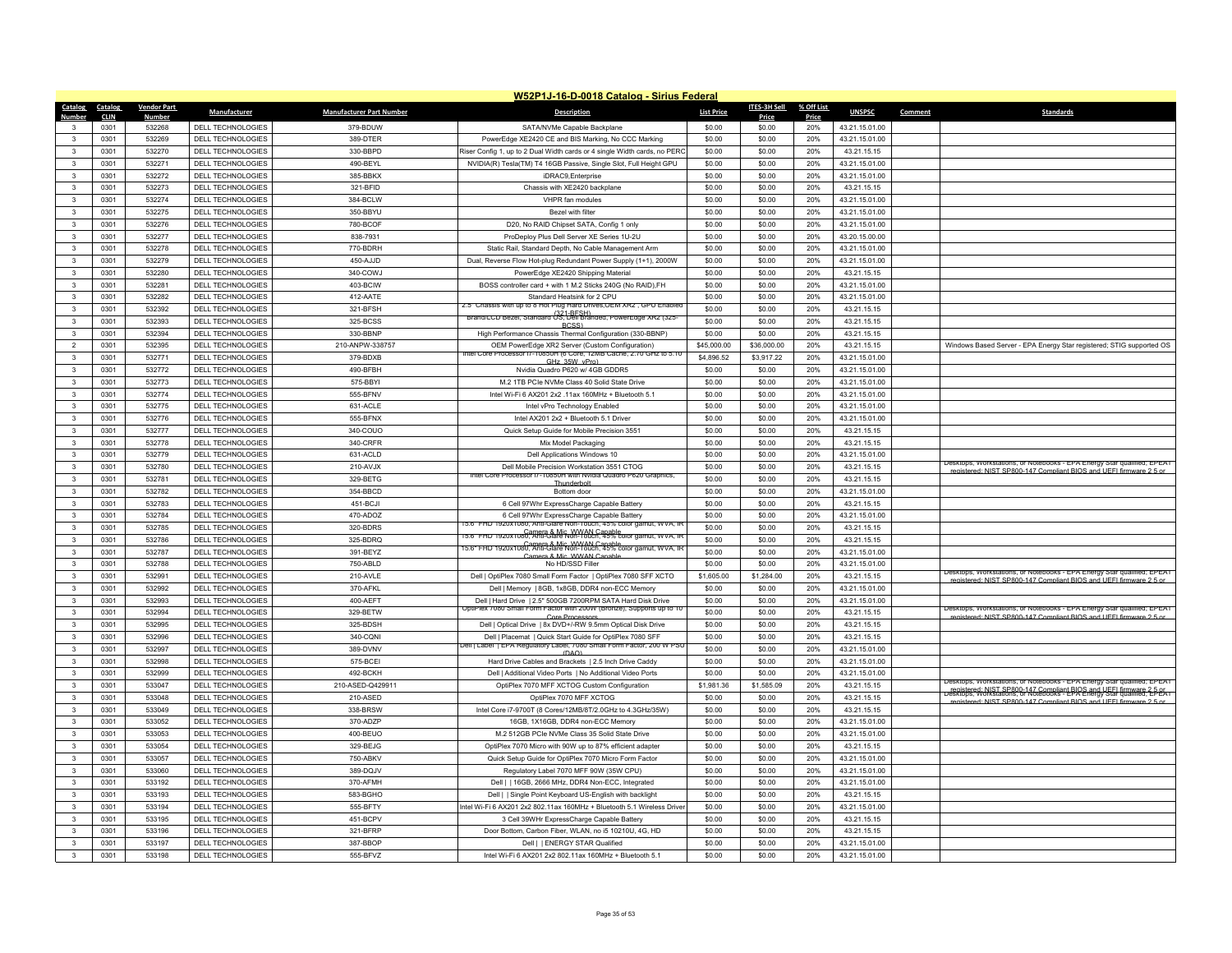|                       |                     |                    |                                        |                                 | W52P1J-16-D-0018 Catalog - Sirius Federal                                                                                                                                     |                      |                      |              |                               |         |                                                                                                                                                                                                                       |
|-----------------------|---------------------|--------------------|----------------------------------------|---------------------------------|-------------------------------------------------------------------------------------------------------------------------------------------------------------------------------|----------------------|----------------------|--------------|-------------------------------|---------|-----------------------------------------------------------------------------------------------------------------------------------------------------------------------------------------------------------------------|
| Catalog               | Catalog             | <b>Vendor Part</b> | Manufacturer                           | <b>Manufacturer Part Number</b> | <b>Description</b>                                                                                                                                                            | <b>List Price</b>    | <b>ITES-3H Sell</b>  | % Off List   | <b>UNSPSC</b>                 | Comment | Standards                                                                                                                                                                                                             |
| Numbe<br>$\mathbf{R}$ | <b>CLIN</b><br>0301 | Number<br>533199   | DELL TECHNOLOGIES                      | 631-ACNF                        | Dell     No Out-of-Band Systems Management - vPro Disabled                                                                                                                    | \$0.00               | Price<br>\$0.00      | Price<br>20% | 43.21.15.01.00                |         |                                                                                                                                                                                                                       |
| $\mathbf{R}$          | 0301                | 533200             | DELL TECHNOLOGIES                      | 346-BGHT                        | Dell     SmartCard Reader, Thunderbolt 3, Carbon Fiber                                                                                                                        | \$0.00               | \$0.00               | 20%          | 43.21.15.15                   |         |                                                                                                                                                                                                                       |
| 3                     | 0301                | 533201             | DELL TECHNOLOGIES                      | 340-CPWB                        | Dell     Quick Reference Guide for Laptop                                                                                                                                     | \$0.00               | \$0.00               | 20%          | 43.21.15.15                   |         |                                                                                                                                                                                                                       |
| $\mathbf{3}$          | 0301                | 533202             | DELL TECHNOLOGIES                      | 379-BDVB                        | Dell   Intel Core 17-10610U Processor (4 Core, 8MB Cache, 1.80GHz                                                                                                             | \$0.00               | \$0.00               | 20%          | 43.21.15.01.00                |         |                                                                                                                                                                                                                       |
| 3                     | 0301                | 533203             | DELL TECHNOLOGIES                      | 338-BVWL                        | 15W KPm Capable) Untel Core 17-10610U Processor (4 Core 8MB                                                                                                                   | \$0.00               | \$0.00               | 20%          | 43.21.15.15                   |         |                                                                                                                                                                                                                       |
| 3                     | 0301                | 533204             | DELL TECHNOLOGIES                      | 340-CQSB                        | 15W vPro Capable) I MOD ASSY BASE I 10 WW 7410<br>Dell     Compal Factory Info??Shuttle Packaging, Laptop                                                                     | \$0.00               | \$0.00               | 20%          | 43.21.15.15                   |         |                                                                                                                                                                                                                       |
| $\mathbf{3}$          | 0301                | 533205             | DELL TECHNOLOGIES                      | 391-BFGO                        | Dell   Laptop, 14.0" HD (1366 x 768) AG, 6.0mm HD Cam/Mic, WLAN                                                                                                               | \$0.00               | \$0.00               | 20%          | 43.21.15.01.00                |         |                                                                                                                                                                                                                       |
| 3                     | 0301                | 533206             | DELL TECHNOLOGIES                      | 658-BESL                        | arbon Fiber, Non-Touch Hanton, 14.0" HPL(1366 x 768) AG & Own HD:<br>SupportAssist Deli(1M) Haital Delivery CIPL(s Client, Del) Client System                                 | \$0.00               | \$0.00               | 20%          | 43.21.15.01.00                |         |                                                                                                                                                                                                                       |
| $\mathbf{3}$          | 0301                | 533207             | DELL TECHNOLOGIES                      | 492-BCXP                        | Undate (Undates latest Dell Recommended BIOS, Drivers, Firmware and<br>Dell     65W Type-C Epeat Adapter                                                                      | \$0.00               | \$0.00               | 20%          | 43.21.15.01.00                |         |                                                                                                                                                                                                                       |
| $\mathbf{3}$          | 0301                | 533208             | DELL TECHNOLOGIES                      | 210-AI XM-Q430029               | Dell   Precision 7920 Rack XCTO Base   Custom configured as follows:                                                                                                          | \$15,605.67          | \$12,484.54          | 20%          | 43.21.15.01.00                |         | Jesktops, Workstations, or Notebooks - EPA Energy Star qualified: EPEAT                                                                                                                                               |
|                       | 0301                | 533209             | DELL TECHNOLOGIES                      | 210-AVOE-Q430029                | Dell   Latitude 7410   Custom configured as follows:                                                                                                                          | \$3,159.19           | \$2,527.35           | 20%          | 43.21.15.15                   |         |                                                                                                                                                                                                                       |
| 3                     | 0301                | 533220             | DELL TECHNOLOGIES                      | 210-ALXM-Q430033                | Precision 7920 Rack XCTO Base (Custom Configuration)                                                                                                                          | \$7,101.00           | \$5,680.80           | 20%          | 43.21.15.01.00                |         | Legistered: NIST SP800-147 Compliant BIOS and UFEL firmware 2-5-05.<br>Desktops: Workstations. or Notebooks - EPA Energy Stal gualified: EPEAT<br>registered: NIST SP800-147 Compliant BIOS and LIFFL firmware 2.5 or |
| $\mathbf{3}$          | 0301                | 533221             | DELL TECHNOLOGIES                      | 338-BSMD                        | <b>Dual Intel Xeor</b><br>i Silver 4208 2.1GHz, (3.2GHz Turbo, 8C, 9.6GT/s 2UI<br>11MB Cache HT (85W) DDR4-2400)                                                              | \$0.00               | \$0.00               | 20%          | 43.21.15.15                   |         |                                                                                                                                                                                                                       |
| $\mathbf{3}$          | 0301                | 533222             | DELL TECHNOLOGIES                      | 490-BFQZ                        | NVIDIA Quadro P620, 2GB, 4 mDP to DP adapter(PWS 7920R)                                                                                                                       | \$0.00               | \$0.00               | 20%          | 43.21.15.01.00                |         |                                                                                                                                                                                                                       |
| $\mathbf{3}$          | 0301                | 533223             | DELL TECHNOLOGIES                      | 461-AAEX                        | Trusted Platform Module 1.2                                                                                                                                                   | \$0.00               | \$0.00               | 20%          | 43.21.15.15                   |         |                                                                                                                                                                                                                       |
| $\mathbf{R}$          | 0301                | 533413             | NUTANIX, INC.                          | NX-8235-G7-72123                | Nutanix Hardware Platform * NX-8235-G7, 2 Node Nutanix Softw<br>Foundation - Hypervisor Agnostic Installer * Controller VM * Priso                                            | \$17,389.14          | \$13,911.31          | 20%          | 43.22.26.05.00                |         |                                                                                                                                                                                                                       |
| $\mathbf{3}$          | 0301                | 533414             | NUTANIX, INC.                          | C-CPU-4208                      | Intel Xeon Silver Processor 4208 (2.1 GHz, 8 cores, Cascade Lake)                                                                                                             | \$0.00               | \$0.00               | 20%          | 31.15.17.06.00                |         |                                                                                                                                                                                                                       |
| 3                     | 0301                | 533415             | NUTANIX, INC.                          | C-MEM-32GB-2933-A               | 32GB Memory Module (2933MHz DDR4 RDIMM)                                                                                                                                       | \$0.00               | \$0.00               | 20%          | 43.20.18.03.00                |         |                                                                                                                                                                                                                       |
| $\mathbf{R}$          | 0301                | 533416             | NUTANIX, INC.                          | C-HDD-8TB-A5-A                  | 8TB 3.5" HDD                                                                                                                                                                  | \$0.00               | \$0.00               | 20%          | 43.20.18.03.00                |         |                                                                                                                                                                                                                       |
| 3                     | 0301                | 533417             | NUTANIX, INC.                          | C-SSD-3.84TB-A5-A               | 3.84TB 3.5" SSD                                                                                                                                                               | \$0.00               | \$0.00               | 20%          | 43.20.18.03.00                |         |                                                                                                                                                                                                                       |
| 3                     | 0301                | 533418             | NUTANIX, INC.                          | C-NIC-10GSFP2-A                 | 10GbE Dual SFP+ Network Adapter                                                                                                                                               | \$0.00               | \$0.00               | 20%          | 43.22.26.05.00                |         |                                                                                                                                                                                                                       |
| $\mathbf{R}$          | 0301                | 533419             | NUTANIX, INC.                          | C-CBI-3M-SFP+-SFP+              | Cable 3m SFP+ to SFP+                                                                                                                                                         | \$26.64              | \$21.31              | 20%          | 31.15.17.06.00                |         |                                                                                                                                                                                                                       |
| $\mathbf{R}$          | 0301                | 533420             | NUTANIX, INC.                          | S-HW-FED-PRD                    | 24/7 Federal Production Level HW Support for Nutanix HCI appliance                                                                                                            | \$806.31             | \$645.05             | 20%          | 43.22.26.05.00                |         |                                                                                                                                                                                                                       |
| 3                     | 0301                | 533421             | NUTANIX, INC.                          | Support-Term                    | Support Term in Months                                                                                                                                                        | \$0.00               | \$0.00               | 20%          | 43.22.26.05.00                |         |                                                                                                                                                                                                                       |
| $\mathbf{3}$          | 0301                | 533422             | NUTANIX, INC                           | C-TPM-2.0-U                     | TPM 2.0 Module Unprovisioned                                                                                                                                                  | \$48.86              | \$39.09              | 20%          | 43.22.26.05.00                |         |                                                                                                                                                                                                                       |
| 3                     | 0301                | 533423             | NUTANIX, INC.                          | LIC-PRS-PRO-1YR-1               | License: Prism Pro Edition, 1 Year                                                                                                                                            | \$2,500.00           | \$2,000.00           | 20%          | 43.22.26.05.00                |         |                                                                                                                                                                                                                       |
| $\mathbf{3}$          | 0301                | 533424             | NUTANIX, INC.                          | SW-AOS-ULT-FED-PRD-1YR          | ricense, AOS UL Lentitlement & Federal Production 24// System support                                                                                                         | \$186,824.00         | \$149,459.20         | 20%          | 43.22.26.05.00                |         |                                                                                                                                                                                                                       |
| $\mathbf{3}$          | 0301                | 533425             | NUTANIX, INC.                          | L-CORES-ULT-FED-PRD-1YR         | icense, AOS ULT entitlement & Federal Production 24/7 System suppor<br>bundle for 1 CPLI core for 1YR<br>Icense, AOS UL I entitlement & Federal Production 24/7 System suppor | \$0.00               | \$0.00               | 20%          | 43.22.26.05.00                |         |                                                                                                                                                                                                                       |
| 3                     | 0301                | 533426             | NUTANIX, INC.                          | I-FI ASHTIB-UI T-FFD-PRD-1YR    | bundle for 1 TiB of flash for 1YR                                                                                                                                             | \$0.00               | \$0.00               | 20%          | 43.22.26.05.00                |         |                                                                                                                                                                                                                       |
| $\mathbf{3}$          | 0301                | 533427             | NUTANIX, INC.                          | S-NRDK-SSD-3840GB-A-1YR         | Support for non-returned 3840GB SSD replacement, 1 yr (per drive)                                                                                                             | \$756.00             | \$604.80             | 20%          | 43.22.26.05.00                |         |                                                                                                                                                                                                                       |
| 3                     | 0301                | 533428             | NUTANIX, INC.                          | S-NRDK-HDD-8TB-1YR              | Support for non-returned 8TB HDD replacement, 1 yr (per drive)                                                                                                                | \$108.00             | \$86.40              | 20%          | 43.22.26.05.00                |         |                                                                                                                                                                                                                       |
| 3                     | 0301                | 533429             | NUTANIX INC                            | SW-FILES-AOS-TiB-PRD-FED-1YR    | les License & Entitlement for Deploying Files on top of AOS Cluster<br>Iv * Also includes 12 Months FED Production 24/7 Software Sunnor                                       | \$1.158.00           | \$926.40             | 20%          | 43.22.26.05.00                |         |                                                                                                                                                                                                                       |
| $\overline{2}$        | 0301                | 533524             | DELL TECHNOLOGIES                      | 210-AQUB-Q430232                | PowerEdge R340 Server (Custom Configuration)                                                                                                                                  | \$2,644.00           | \$2,115.20           | 20%          | 43.21.15.15                   |         | Windows Based Server - EPA Energy Star registered; STIG supported OS                                                                                                                                                  |
| $\mathbf{3}$          | 0301                | 533525             | DELL TECHNOLOGIES                      | 338-BUJF                        | Intel Xeon E-2246G 3.6GHz, 12M cache, 6C/12T, turbo (80W)                                                                                                                     | \$0.00               | \$0.00               | 20%          | 43.21.15.15                   |         | Desktops, Workstations, or Notebooks - EPA Energy Star qualified; EPEAT                                                                                                                                               |
| 3                     | 0301                | 533556             | DELL TECHNOLOGIES                      | 210-AVEU-Q430284                | Latitude 5510 Base                                                                                                                                                            | \$2,345.85           | \$1,876.68           | 20%          | 43.21.15.15                   |         | registered: NIST SP800-147 Compliant RIOS and LIFFL firmware 2                                                                                                                                                        |
| $\mathbf{3}$          | 0301                | 533557             | DELL TECHNOLOGIES                      | 379-BDVG                        | 10th Generation Intel Core i5-10310U (4 Core, 6M cache, base 1.7GHz,<br>un to 4 4GHz vPro                                                                                     | \$0.00               | \$0.00               | 20%          | 43.21.15.01.00                |         |                                                                                                                                                                                                                       |
| 3                     | 0301                | 533558             | DELL TECHNOLOGIES                      | 338-BURT                        | Intel UHD Graphics 620 with Displayport over Type-C for i5-10310U                                                                                                             | \$0.00               | \$0.00               | 20%          | 43.21.15.15                   |         |                                                                                                                                                                                                                       |
| 3                     | 0301                | 533559             | DELL TECHNOLOGIES                      | 370-AFED                        | 4GB, 1x4GB, DDR4 Non-ECC                                                                                                                                                      | \$0.00               | \$0.00               | 20%          | 43.21.15.01.00                |         |                                                                                                                                                                                                                       |
| $\mathbf{3}$          | 0301                | 533560             | DELL TECHNOLOGIES                      | 400-BIKC                        | M.2 256GB PCIe NVMe Class 35 2230 Solid State Drive<br>15.6" FHD WVA (1920 x 1080) Anti-Glare Non-Touch, NO CAMERA (mi                                                        | \$0.00               | \$0.00               | 20%          | 43.21.15.01.00                |         |                                                                                                                                                                                                                       |
|                       | 0301                | 533561             | DELL TECHNOLOGIES                      | 320-BDQZ                        | 15.6" FHD WVA (1920 x 1080) Anti-Glare Non-Touch, NO CAMERA (mio                                                                                                              | \$0.00               | \$0.00               | 20%          | 43.21.15.15                   |         |                                                                                                                                                                                                                       |
| 3                     | 0301                | 533562             | DELL TECHNOLOGIES                      | 325-BDQX                        |                                                                                                                                                                               | \$0.00               | \$0.00               | 20%          | 43.21.15.15                   |         |                                                                                                                                                                                                                       |
| $\mathbf{R}$          | 0301                | 533563             | <b>DELL TECHNOLOGIES</b>               | 391-BEZZ                        | Driver for Qualcomm QCAB x4A 802.11ac Dual Band (2x2) Wireless                                                                                                                | \$0.00               | \$0.00               | 20%          | 43.21.15.01.00                |         |                                                                                                                                                                                                                       |
| 3                     | 0301                | 533564             | <b>DELL TECHNOLOGIES</b>               | 555-BFOB                        | Adapter+ Bluetooth 4.2                                                                                                                                                        | \$0.00               | \$0.00               | 20%          | 43.21.15.01.00                |         |                                                                                                                                                                                                                       |
| $\mathbf{3}$          | 0301                | 533565             | DELL TECHNOLOGIES                      | 492-BCWY                        | 65W AC Adapter, 7.4mm Barrel, EPEAT<br>ntel Core Processor ib-103100 (4 Core, 6MB Cache, 1, /GHz, up to                                                                       | \$0.00               | \$0.00               | 20%          | 43.21.15.01.00                |         |                                                                                                                                                                                                                       |
| $\mathbf{3}$          | 0301                | 533817             | DELL TECHNOLOGIES                      | 379-BDUI-Q430408                | 4 4 GHz 15 W vPro                                                                                                                                                             | \$2,167.14           | \$1,733.71           | 20%          | 43.21.15.01.00                |         | Desktops, Workstations, or Notebooks - EPA Energy Star qualified; EPEAT                                                                                                                                               |
| $\mathbf{3}$          | 0301                | 533818             | DELL TECHNOLOGIES                      | 210-AVBI                        | Dell Mobile Precision Workstation 3550 CTOG                                                                                                                                   | \$0.00               | \$0.00               | 20%          | 43.21.15.15                   |         | stered: NIST SP800-147 Compliant BIOS and LIFFL firm                                                                                                                                                                  |
| 3<br>$\mathbf{3}$     | 0301<br>0301        | 533819<br>534089   | DELL TECHNOLOGIES                      | 492-BCWU<br>210-AVUT-Q430500    | 65W 7.4mm barrel EPEAT adapter                                                                                                                                                | \$0.00<br>\$8,647.50 | \$0.00<br>\$6,918.00 | 20%<br>20%   | 43.21.15.01.00<br>43.21.15.15 |         | Jesktops, Workstations, or Notebooks - EPA Energy Star qualified; EPEAT                                                                                                                                               |
| $\mathbf{3}$          | 0301                | 534090             | DELL TECHNOLOGIES<br>DELL TECHNOLOGIES | 379-BDWR                        | Mobile Precision 7750 CTOG Base<br>Intel Core Processor i9-10885H (8 Core, 16MB Cache, 2.40 GHz to 5.30                                                                       | \$0.00               | \$0.00               | 20%          | 43.21.15.01.00                |         | egistered: NIST SP800-147 Compliant BIOS and UFFI firmware 2.5 or                                                                                                                                                     |
| 3                     | 0301                | 534091             | DELL TECHNOLOGIES                      | 370-AFGU                        | GHz 45W vPro)                                                                                                                                                                 | \$0.00               | \$0.00               | 20%          | 43.21.15.01.00                |         |                                                                                                                                                                                                                       |
| $\mathbf{3}$          | 0301                | 534092             | DELL TECHNOLOGIES                      | 400-BEBS                        | 64GB, 4X16GB, DDR4 2933Mhz Non-ECC Memory<br>M.2 1TB PCIe NVMe C40 Opal 2.0 SED                                                                                               | \$0.00               | \$0.00               | 20%          | 43.21.15.01.00                |         |                                                                                                                                                                                                                       |
| $\mathbf{3}$          | 0301                | 534093             | DELL TECHNOLOGIES                      | 329-BFBY                        | Intel Core i9-10885H (8 Core, 16MB Cache, 2,40 GHz to 5,30 GHz,                                                                                                               | \$0.00               | \$0.00               | 20%          | 43.21.15.15                   |         |                                                                                                                                                                                                                       |
| $\mathbf{3}$          | 0301                | 534094             | DELL TECHNOLOGIES                      | 391-BFHW                        | 17.3" FHD. 1920x1080. 60Hz. Anti-Glare. Non-Touch. 100% DCIP3. 500                                                                                                            | \$0.00               | \$0.00               | 20%          | 43.21.15.01.00                |         |                                                                                                                                                                                                                       |
| $\mathbf{3}$          | 0301                | 534102             | DELL TECHNOLOGIES                      | 210-ASXU-Q430510                | Nits WVA Mic/WI AN<br>OptiPlex 707O UFF XCTO                                                                                                                                  | \$1,218.00           | \$974.40             | 20%          | 43.21.15.15                   |         | Desktops, Workstations, or Notebooks - EPA Energy Star qualified; EPEAT                                                                                                                                               |
| 3                     | 0301                | 534103             | DELL TECHNOLOGIES                      | 210-ASXU                        | OptiPlex 707O UFF XCTO                                                                                                                                                        | \$0.00               | \$0.00               | 20%          | 43.21.15.15                   |         |                                                                                                                                                                                                                       |
| $\mathbf{3}$          | 0301                | 534104             | DELL TECHNOLOGIES                      | 329-BEPC                        | Intel Core i3-8145U (2 Cores/4MB/2.1GHz to 3.9GHz/25W)                                                                                                                        | \$0.00               | \$0.00               | 20%          | 43.21.15.15                   |         | I: NIST SP800-147 Compliant BIOS and LIFFL fir                                                                                                                                                                        |
| $\mathbf{R}$          | 0301                | 534105             | DELL TECHNOLOGIES                      | 370-ADZO                        | 4GB, 1X4GB, DDR4 non-ECC Memory                                                                                                                                               | \$0.00               | \$0.00               | 20%          | 43.21.15.01.00                |         |                                                                                                                                                                                                                       |
| 3                     | 0301                | 534106             | DELL TECHNOLOGIES                      | 400-BGMM                        | M.2 256GB PCIe NVMe Class 35 Solid State Drive                                                                                                                                | \$0.00               | \$0.00               | 20%          | 43 21 15 01 00                |         |                                                                                                                                                                                                                       |
| $\mathbf{3}$          | 0301                | 534107             | DELL TECHNOLOGIES                      | 450-ADTR                        | 65 Watt AC adapte                                                                                                                                                             | \$0.00               | \$0.00               | 20%          | 43.21.15.15                   |         |                                                                                                                                                                                                                       |
| $\mathbf{3}$          | 0301                | 534108             | DELL TECHNOLOGIES                      | 470-AACI                        | US Power Cord                                                                                                                                                                 | \$0.00               | \$0.00               | 20%          | 43.21.15.01.00                |         |                                                                                                                                                                                                                       |
| $\mathbf{3}$          | 0301                | 534109             | DELL TECHNOLOGIES                      | 555-BFFW                        | Intel AX200 wireless card                                                                                                                                                     | \$0.00               | \$0.00               | 20%          | 43.21.15.01.00                |         |                                                                                                                                                                                                                       |
|                       |                     |                    |                                        |                                 |                                                                                                                                                                               |                      |                      |              |                               |         |                                                                                                                                                                                                                       |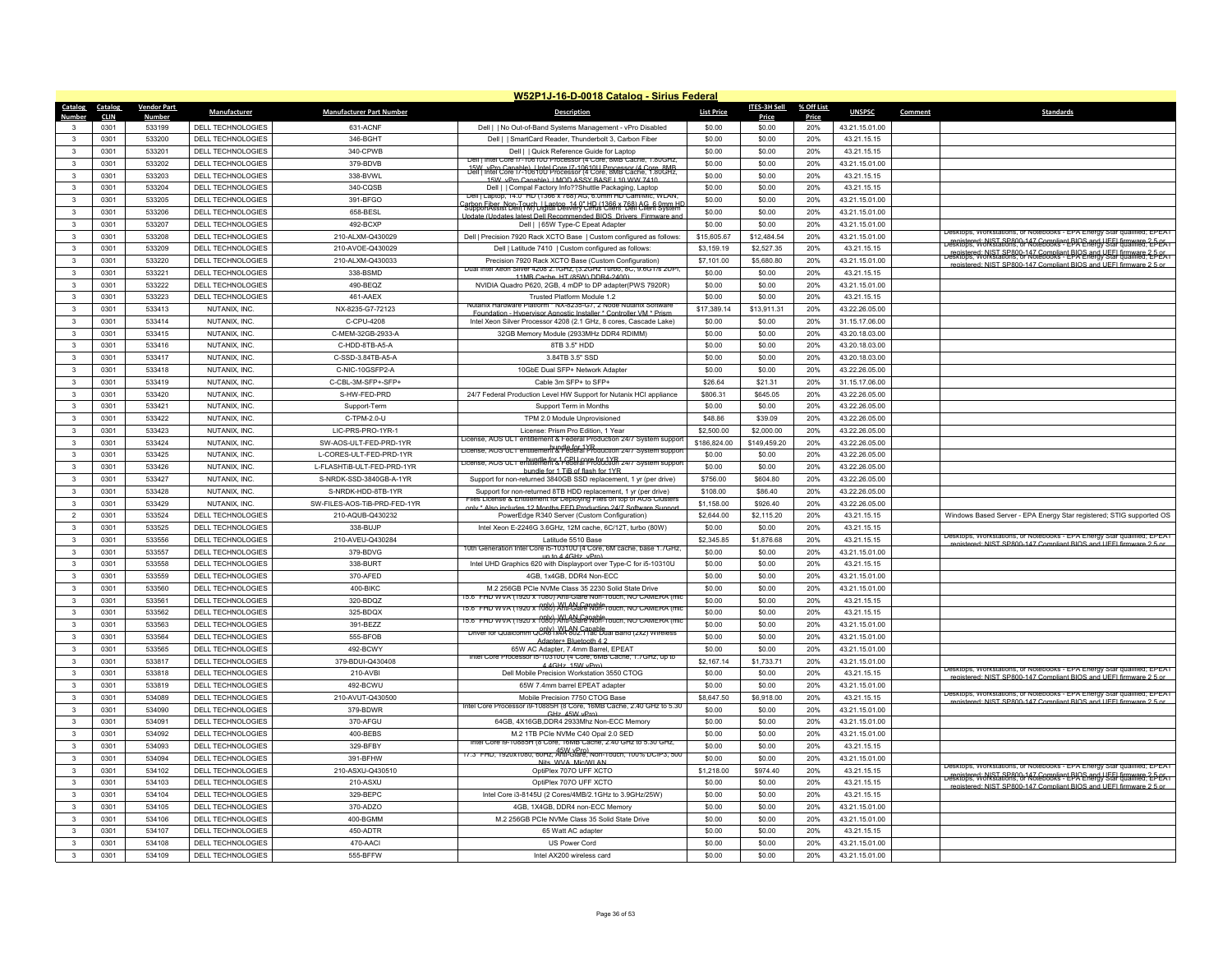|                                   |                    |                                        |                                 | W52P1J-16-D-0018 Catalog - Sirius Federal                                                                                         |                      |                      |            |                                  |         |                                                                                                                                                                                                                          |
|-----------------------------------|--------------------|----------------------------------------|---------------------------------|-----------------------------------------------------------------------------------------------------------------------------------|----------------------|----------------------|------------|----------------------------------|---------|--------------------------------------------------------------------------------------------------------------------------------------------------------------------------------------------------------------------------|
| Catalog<br>Catalog                | <b>Vendor Part</b> | Manufacturer                           | <b>Manufacturer Part Number</b> | <b>Description</b>                                                                                                                | <b>List Price</b>    | ITES-3H Sell         | % Off List | <b>UNSPSC</b>                    | Comment | <b>Standards</b>                                                                                                                                                                                                         |
| <b>Number</b><br><b>CLIN</b>      | <b>Number</b>      |                                        |                                 |                                                                                                                                   |                      | Price                | Price      |                                  |         |                                                                                                                                                                                                                          |
| 0301<br>3<br>0301<br>$\mathbf{3}$ | 534110<br>534111   | DELL TECHNOLOGIES<br>DELL TECHNOLOGIES | 575-BBZU<br>555-BEGB            | Intel AX200 wireless card<br>AX200 wireless driver                                                                                | \$0.00<br>\$0.00     | \$0.00<br>\$0.00     | 20%<br>20% | 43.21.15.01.00<br>43.21.15.01.00 |         |                                                                                                                                                                                                                          |
| $\mathbf{3}$<br>0301              | 534112             | <b>DELL TECHNOLOGIES</b>               | 575-BCBU                        | OptiPlex Ultra Fixed Stand, black                                                                                                 | \$0.00               | \$0.00               | 20%        | 43.21.15.01.00                   |         |                                                                                                                                                                                                                          |
| 0301<br>$\mathbf{3}$              | 534113             | DELL TECHNOLOGIES                      | 492-BCTK                        | Cable Bundle USB C to DisplayPort, USB C to USB C, and USB A to USI                                                               | \$0.00               | \$0.00               | 20%        | 43.21.15.01.00                   |         |                                                                                                                                                                                                                          |
| $\mathbf{3}$<br>0301              | 534114             | <b>DELL TECHNOLOGIES</b>               | 492-BCTL                        | B 3.0 cables ( 6m   able ) able bundle USB C to DisplayPort, USB C to USB C, and USB A to USB.                                    | \$0.00               | \$0.00               | 20%        | 43.21.15.01.00                   |         |                                                                                                                                                                                                                          |
| 0301<br>3                         | 534115             | DELL TECHNOLOGIES                      | 492-BCTM                        | to UISBave Bay Bables Bay USB USB USB AT TO USB                                                                                   | \$0.00               | \$0.00               | 20%        | 43 21 15 01 00                   |         |                                                                                                                                                                                                                          |
| 0301<br>$\mathbf{3}$              | 534117             | DELL TECHNOLOGIES                      | 658-BEMC                        | B.3.0 cables, 0.6<br>Dell Applications for Windows 10 non EMB                                                                     | \$0.00               | \$0.00               | 20%        | 43.21.15.01.00                   |         |                                                                                                                                                                                                                          |
| 0301<br>$\mathbf{3}$              | 534118             | DELL TECHNOLOGIES                      | 379-BDPQ                        | Dell Watchdog Timer                                                                                                               | \$0.00               | \$0.00               | 20%        | 43.21.15.01.00                   |         |                                                                                                                                                                                                                          |
| 0301<br>$\mathbf{3}$              | 534119             | DELL TECHNOLOGIES                      | 340-CNIS                        | Setup quide for 7070 Ultra                                                                                                        | \$0.00               | \$0.00               | 20%        | 43 21 15 15                      |         |                                                                                                                                                                                                                          |
| $\mathbf{3}$<br>0301              | 534120             | DELL TECHNOLOGIES                      | 340-CNIT                        | Setup guide for 7070 Ultra                                                                                                        | \$0.00               | \$0.00               | 20%        | 43.21.15.15                      |         |                                                                                                                                                                                                                          |
| $\mathbf{3}$<br>0301              | 534121             | <b>DELL TECHNOLOGIES</b>               | 340-CMYK                        | Shipping Material                                                                                                                 | \$0.00               | \$0.00               | 20%        | 43.21.15.15                      |         |                                                                                                                                                                                                                          |
| 0301<br>3                         | 534123             | <b>DELL TECHNOLOGIES</b>               | 575-BBZV                        | Bracket for NO 2.5 inch Hard Drive Disk                                                                                           | \$0.00               | \$0.00               | 20%        | 43.21.15.01.00                   |         |                                                                                                                                                                                                                          |
| $\mathbf{3}$<br>0301              | 534124             | DELL TECHNOLOGIES                      | 389-DRKW                        | Regulatory Label 7070 UFF                                                                                                         | \$0.00               | \$0.00               | 20%        | 43.21.15.01.00                   |         |                                                                                                                                                                                                                          |
| $\mathbf{3}$<br>0301              | 534125             | <b>DELL TECHNOLOGIES</b>               | 340-BYWF                        | Intel Core i3 Processor Labe                                                                                                      | \$0.00               | \$0.00               | 20%        | 43.21.15.15                      |         |                                                                                                                                                                                                                          |
| 0301<br>$\mathbf{3}$              | 534126             | DELL TECHNOLOGIES                      | 631-ACHK                        |                                                                                                                                   | \$0.00               | \$0.00               | 20%        | 43.21.15.01.00                   |         |                                                                                                                                                                                                                          |
| $\mathbf{3}$<br>0301              |                    |                                        |                                 | No Out-of-Band Systems Management<br>U80, 60HZ, Anti-Glare, Non-Touch, 100% DCIP3, 500                                            | \$0.00               |                      | 20%        |                                  |         |                                                                                                                                                                                                                          |
| $\mathbf{3}$<br>0301              | 534577<br>540729   | DELL TECHNOLOGIES                      | 320-BDTS<br>210-AVJX-Q435118    | Nits WVA IRCamMic/WLAN                                                                                                            |                      | \$0.00<br>\$2,562.95 | 20%        | 43.21.15.15                      |         | Desktops, Workstations, or Notebooks - EPA Energy Star qualified: EPEAT                                                                                                                                                  |
| $\mathbf{3}$                      | 540730             | <b>DELL TECHNOLOGIES</b>               | 370-AFFB                        | Dell Mobile Precision Workstation 3551 CTOG (Custom Configuration)<br>16GB, 1X16GB, DDR4 2933Mhz Non-ECC Memory                   | \$3,203.69<br>\$0.00 |                      | 20%        | 43.21.15.15                      |         | registered: NIST SP800-147 Compliant RIOS and LIFFI firmware 2.5 of                                                                                                                                                      |
| 0301<br>$\mathbf{3}$<br>0301      | 540731             | <b>DELL TECHNOLOGIES</b>               |                                 |                                                                                                                                   |                      | \$0.00               | 20%        | 43.21.15.01.00                   |         |                                                                                                                                                                                                                          |
|                                   |                    | DELL TECHNOLOGIES                      | 575-BBYG                        | Bracket for M.2 PCIE 2230 SSD<br>DP Palmrest, FIPS Touch Fingerprint Reader, FIPS Contacted SC                                    | \$0.00               | \$0.00               |            | 43.21.15.01.00                   |         |                                                                                                                                                                                                                          |
| $\mathbf{3}$<br>0301              | 540732             | <b>DELL TECHNOLOGIES</b>               | 346-BFZI                        | Reader Thunderbolt 3                                                                                                              | \$0.00               | \$0.00               | 20%        | 43.21.15.15                      |         |                                                                                                                                                                                                                          |
| 0301<br>$\mathbf{3}$              | 540733             | DELL TECHNOLOGIES                      | 320-BDQF                        | No WWAN Support                                                                                                                   | \$0.00               | \$0.00               | 20%        | 43.21.15.15                      |         |                                                                                                                                                                                                                          |
| $\mathbf{3}$<br>0301              | 540734             | DELL TECHNOLOGIES                      | 325-BDRO                        | Bezel, Camera & Mic                                                                                                               | \$0.00               | \$0.00               | 20%        | 43.21.15.15                      |         |                                                                                                                                                                                                                          |
| 3<br>0301                         | 540735             | <b>DELL TECHNOLOGIES</b>               | 391-BEYY                        | 15.6" FHD 1920x1080, Anti-Glare w/ Embedded Touch, 45% color gamut                                                                | \$0.00               | \$0.00               | 20%        | 43.21.15.01.00                   |         |                                                                                                                                                                                                                          |
| 0301<br>$\mathbf{3}$              | 540736             | DELL TECHNOLOGIES                      | 987-1539                        | <b>Custom Operations PM Support</b>                                                                                               | \$0.00               | \$0.00               | 20%        | 43.21.15.01.00                   |         | Desktops, Workstations, or Notebooks - EPA Energy Star qualified; EPEA1                                                                                                                                                  |
| $\mathbf{3}$<br>0301              | 540897             | DELL TECHNOLOGIES                      | 210-AVUT-Q435259                | Mobile Precision 7750 CTOG BASE (Custom Configuration)<br>17.3" UHD HDR400, 3840x2160, 60Hz, Anti-Glare, Non-Touch, 100%          | \$9,154.25           | \$7,323.40           | 20%        | 43.21.15.15                      |         | registered: NIST SP800-147 Compliant BIOS and LIFFI firmware 2.5 of                                                                                                                                                      |
| 0301<br>$\mathbf{3}$              | 540898             | DELL TECHNOLOGIES                      | 320-BDUB                        | 17.3" UHD HDR400" 3840x2460" 60Hz, Anti-Glare, Non-Touch, 100%                                                                    | \$0.00               | \$0.00               | 20%        | 43.21.15.15                      |         |                                                                                                                                                                                                                          |
| $\mathbf{3}$<br>0301              | 540899             | DELL TECHNOLOGIES                      | 391-BFHY                        | Adobe, 500 Nits WVA IRCamMic/WLAN                                                                                                 | \$0.00               | \$0.00               | 20%        | 43.21.15.01.00                   |         |                                                                                                                                                                                                                          |
| $\mathbf{3}$<br>0301              | 540900             | <b>DELL TECHNOLOGIES</b>               | 370-AFGS                        | 32GB, 4X8GB, DDR4 2933Mhz Non-ECC Memory                                                                                          | \$0.00               | \$0.00               | 20%        | 43.21.15.01.00                   |         | Desktops, Workstations, or Notebooks - EPA Energy Star qualified; EPEAT                                                                                                                                                  |
| 0301<br>3                         | 541196             | <b>DELL TECHNOLOGIES</b>               | 210-AVUY-Q435524                | Mobile Precision 7550 CTOG Base (Custom Configuration)                                                                            | \$7,792.18           | \$6,233.74           | 20%        | 43.21.15.15                      |         | registered: NIST SP800-147 Compliant BIOS and UFFI firmware 2.5 or                                                                                                                                                       |
| $\mathbf{3}$<br>0301              | 541197             | DELL TECHNOLOGIES                      | 490-BFUV                        | NVIDIA Quadro RTX 5000 w/16GB GDDR6                                                                                               | \$0.00               | \$0.00               | 20%        | 43.21.15.01.00                   |         |                                                                                                                                                                                                                          |
| $\overline{3}$<br>0301            | 541198             | <b>DELL TECHNOLOGIES</b>               | 346-BGIU                        | Palmrest with Smart Card, Fingerprint reader, & NFC                                                                               | \$0.00               | \$0.00               | 20%        | 43.21.15.15                      |         |                                                                                                                                                                                                                          |
| 0301<br>3                         | 541200             | DELL TECHNOLOGIES                      | 812-3160                        | 3 Years ProSupport Plus with Next Business Day Onsite Service                                                                     | \$0.00               | \$0.00               | 20%        | 43.20.15.00.00                   |         |                                                                                                                                                                                                                          |
| $\mathbf{3}$<br>0301              | 541201             | <b>DELL TECHNOLOGIES</b>               | 812-3161                        | 3 Years ProSupport Plus with Next Business Day Onsite Service                                                                     | \$0.00               | \$0.00               | 20%        | 43.20.15.00.00                   |         |                                                                                                                                                                                                                          |
| $\mathbf{3}$<br>0301              | 541202             | <b>DELL TECHNOLOGIES</b>               | 812-3162                        | 3 Years ProSupport Plus with Next Business Day Onsite Service                                                                     | \$0.00               | \$0.00               | 20%        | 43.20.15.00.00                   |         |                                                                                                                                                                                                                          |
| $\mathbf{3}$<br>0301              | 541203             | DELL TECHNOLOGIES                      | 812-3163                        | 3 Years ProSupport Plus with Next Business Day Onsite Service<br>Dell EMC NX3240, Dual Intel Xeon Silver 4214 2.2G, 64GB Mem      | \$0.00               | \$0.00               | 20%        | 43.20.15.00.00                   |         |                                                                                                                                                                                                                          |
| $\mathbf{3}$<br>0301              | 541269             | DELL TECHNOLOGIES                      | 350-BBQY                        | Dell EMC NX3240, Dual Intel Xeon Silver 4214 2.2G, 64GB Mem                                                                       | \$0.00               | \$0.00               | 20%        | 43.21.15.01.00                   |         |                                                                                                                                                                                                                          |
| 0301<br>$\mathbf{3}$              | 541270             | <b>DELL TECHNOLOGIES</b>               | 405-AAQU                        | Performance Confi                                                                                                                 | \$0.00               | \$0.00               | 20%        | 43.21.15.01.00                   |         |                                                                                                                                                                                                                          |
| $\mathbf{3}$<br>0301              | 541271             | DELL TECHNOLOGIES                      | 634-BRMV                        | Windows Storage Servers 2016 Standard Edition<br>C12. RAID 5 for 4 or more HDDs or SSDs (Matchin                                  | \$0.00               | \$0.00               | 20%        | 43.21.15.01.00                   |         |                                                                                                                                                                                                                          |
| $\mathbf{3}$<br>0301              | 541272             | DELL TECHNOLOGIES                      | 780-BCJX                        | (2) 600GB 10K RPM SAS 12Gbps 512n 2.5in Flex Bay Hard Drive, 3.5in                                                                | \$0.00               | \$0.00               | 20%        | 43.21.15.01.00                   |         |                                                                                                                                                                                                                          |
| 0301<br>3                         | 541273             | DELL TECHNOLOGIES                      | 401-ABCF                        | <b>HYR CARR</b>                                                                                                                   | \$0.00               | \$0.00               | 20%        | 43.21.15.01.00                   |         |                                                                                                                                                                                                                          |
| $\mathbf{3}$<br>0301              | 541274             | DELL TECHNOLOGIES                      | 400-ASIB                        | (4) 8TB 7.2K RPM NLSAS 12Gbps 512e 3.5in Hot-plug Hard Drive                                                                      | \$0.00               | \$0.00               | 20%        | 43.21.15.01.00                   |         |                                                                                                                                                                                                                          |
| $\mathbf{3}$<br>0301              | 541275             | DELL TECHNOLOGIES                      | 401-ABEE                        | (4) 8TB 7.2K RPM NLSAS 12Gbps 512e 3.5in Internal Hard Drive                                                                      | \$0.00               | \$0.00               | 20%        | 43.21.15.01.00                   |         |                                                                                                                                                                                                                          |
| $\mathbf{3}$<br>0301              | 541276             | <b>DELL TECHNOLOGIES</b>               | 340-CEMY                        | Dell EMC NX3240 Shipping                                                                                                          | \$0.00               | \$0.00               | 20%        | 43.21.15.15                      |         |                                                                                                                                                                                                                          |
| 0301<br>$\mathbf{3}$              | 541277             | DELL TECHNOLOGIES                      | 328-BDHP                        | Dell EMC NX3240 Shipping Materia<br>5 Years Basic Hardware Warranty Repair: 5x10 HW-Only, 5x10 NBD                                | \$0.00               | \$0.00               | 20%        | 43.21.15.15                      |         |                                                                                                                                                                                                                          |
| $\overline{\mathbf{3}}$<br>0301   | 541278             | <b>DELL TECHNOLOGIES</b>               | 818-4649                        | 5 Years Basic Hardware Warranty Repair: 5x10 HW-Only, 5x10 NBD                                                                    | \$0.00               | \$0.00               | 20%        | 81.11.18.12.00                   |         |                                                                                                                                                                                                                          |
| 0301<br>3                         | 541279             | <b>DELL TECHNOLOGIES</b>               | 818-4650                        | 5 Years Basic Hardware Warranty Repair: 5x10 HW-Only, 5x10 NBD                                                                    | \$0.00               | \$0.00               | 20%        | 81.11.18.12.00                   |         |                                                                                                                                                                                                                          |
| $\mathbf{3}$<br>0301              | 541280             | <b>DELL TECHNOLOGIES</b>               | 818-4655                        | Oneite                                                                                                                            | \$0.00               | \$0.00               | 20%        | 81.11.18.12.00                   |         | Desktops, Workstations, or Notebooks - EPA Energy Star qualified; EPEAT                                                                                                                                                  |
| $\mathbf{3}$<br>0301              | 541865             | <b>DELL TECHNOLOGIES</b>               | 210-AMRM-Q435881                | Precision 7920 Tower XCTO Base- (Custom Configuration)<br>Xeon Gold 6230R 2.1GHz, (4.0GHz Turbo, 26C, 10.4GT/s 3UPI,              | \$18,471.00          | \$14,776.80          | 20%        | 43.21.15.15                      |         | registered: NIST SP800-147 Compliant BIOS and UFFI firmware 2.5 or                                                                                                                                                       |
| 0301<br>3                         | 541866             | DELL TECHNOLOGIES                      | 338-BWSW                        | 35 75MB Cache HT (150W) DDR4-2933)                                                                                                | \$0.00               | \$0.00               | 20%        | 43.21.15.15                      |         |                                                                                                                                                                                                                          |
| $\mathbf{3}$<br>0301              | 541872             | DELL TECHNOLOGIES<br>PANASONIC         | 370-AESS                        | 192GB 12x16GB DDR4 2933MHz RDIMM ECC Memory<br>Win10 Pro. Intel Core i5-63000 2.40GHz, vPro. 14.0inch FHD                         | \$0.00               | \$0.00               | 20%        | 43.21.15.15                      |         |                                                                                                                                                                                                                          |
| 3<br>0301                         | 542165             | <b>UTOMOTIVE SYSTEM</b>                | CF-54EP029VM                    | ormance, AMD FirePro M5100, 500GB(7200rpm), 4GB, Intel WiF                                                                        | \$5,362.00           | \$4,289.60           | 20%        | 43.20.21.05.00                   |         |                                                                                                                                                                                                                          |
| 0301<br>3                         | 542283             | DELL TECHNOLOGIES                      | 210-ALXM-Q436204                | Precision 7920 Rack XCTO Base (Custom Configuration)                                                                              | \$3,863.00           | \$3,090.40           | 20%        | 43.21.15.01.00                   |         | Desktops, Workstations, or Notebooks - EPA Energy Star qualified; EPEAT<br>registered: NIST SP800-147 Compliant BIOS and LIFFL firmware 2.5 or                                                                           |
| $\mathbf{3}$<br>0301              | 542284             | DELL TECHNOLOGIES                      | 338-BSND                        | intel Xeon Bronze 3204 1.9GHz, (6C, 9.6GT/s 2UPI, 8.25MB Cache, H<br>(85W) DDR4-2133)                                             | \$0.00               | \$0.00               | 20%        | 43.21.15.15                      |         |                                                                                                                                                                                                                          |
| 0301<br>$\mathbf{3}$              | 542285             | <b>DELL TECHNOLOGIES</b>               | 370-AESX                        | 16GB 2x8GB DDR4 2933MHz RDIMM ECC Memory                                                                                          | \$0.00               | \$0.00               | 20%        | 43.21.15.15                      |         |                                                                                                                                                                                                                          |
| $\mathbf{3}$<br>0301              | 542286             | <b>DELL TECHNOLOGIES</b>               | 400-ASTD                        | 2.5" 256GB SATA Class 20 Solid State Drive                                                                                        | \$0.00               | \$0.00               | 20%        | 43.21.15.01.00                   |         |                                                                                                                                                                                                                          |
| $\mathbf{3}$<br>0301              | 542810             | DELL TECHNOLOGIES                      | 210-AMRM-Q436553                | Precision 7920 Tower XCTO Base- (Custom Configuration)                                                                            | \$16,954.00          | \$13,563.20          | 20%        | 43.21.15.15                      |         | Desktops, Workstations, or Notebooks - EPA Energy Star qualified; EPEAT<br>stered: NIST SP800-147 Compliant RIOS and LIFFL firm<br>are $2.5$ or                                                                          |
| $\mathbf{3}$<br>0301              | 542811             | <b>DELL TECHNOLOGIES</b>               | 338-BWPZ                        | Dual Intel Xeon Gold 5220R 2.2GHz, (4.0GHz Turbo, 24C, 10.4G1/s<br>Dual Intel Xeon Gold 5220R 2:20BHZ 74.0000 PDR4-26 . 10.4G 1/s | \$0.00               | \$0.00               | 20%        | 43.21.15.15                      |         |                                                                                                                                                                                                                          |
| 0301<br>3                         | 542812             | DELL TECHNOLOGIES                      | 338-BWTI                        | 2UPL 35 75MBCache HT(150W) DDR4-26                                                                                                | \$0.00               | \$0.00               | 20%        | 43.21.15.15                      |         |                                                                                                                                                                                                                          |
| $\mathbf{3}$<br>0301              | 544087             | DELL TECHNOLOGIES                      | 210-AVUC                        | Precision 3440 SFF CTO BASE                                                                                                       | \$2,504.00           | \$2,003.20           | 20%        | 43.21.15.15                      |         | Desktops, Workstations, or Notebooks - EPA Energy Star qualified; EPEAT<br>registered: NIST SP800-147 Compliant BIOS and UEEL firmware 2-5-PK<br>Desktops, Workstations, or Notebooks - EPA Energy Star qualified: EPEAT |
| 0301<br>3                         | 544314             | <b>DELL TECHNOLOGIES</b>               | 210-APXG-356345                 | Precision 3930 Rack XCTO Base (Custom Configuration)                                                                              | \$4,193.55           | \$3,354.84           | 20%        | 43.21.15.15                      |         | registered: NIST SP800-147 Compliant BIOS and LIFFL firmware 2.5 o                                                                                                                                                       |
| 0301<br>$\mathbf{3}$              | 544315             | DELL TECHNOLOGIES                      | 338-BTOO                        | Intel Xeon E-2288G (8 Core, 16MB Cache, 3.7Ghz, 5Ghz Turbo w/UHD<br>Graphics 630)                                                 | \$0.00               | \$0.00               | 20%        | 43.21.15.15                      |         |                                                                                                                                                                                                                          |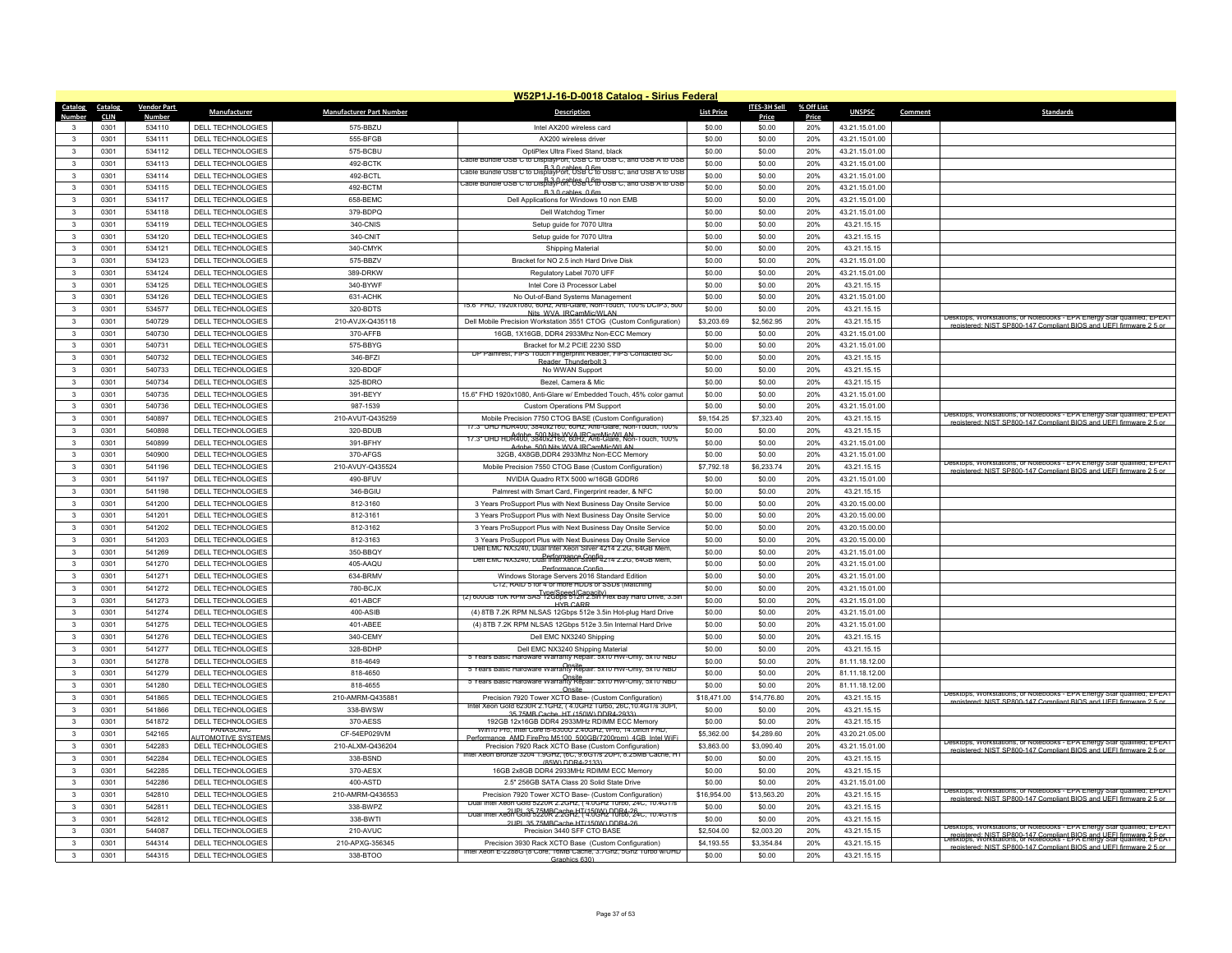|                                   |                    |                                               |                                 | W52P1J-16-D-0018 Catalog - Sirius Federal                                                                                |                   |                  |            |                               |         |                                                                                                                                                |
|-----------------------------------|--------------------|-----------------------------------------------|---------------------------------|--------------------------------------------------------------------------------------------------------------------------|-------------------|------------------|------------|-------------------------------|---------|------------------------------------------------------------------------------------------------------------------------------------------------|
| Catalog<br>Catalog                | <b>Vendor Part</b> | Manufacturer                                  | <b>Manufacturer Part Number</b> | <b>Description</b>                                                                                                       | <b>List Price</b> | ITES-3H Sell     | % Off List | <b>UNSPSC</b>                 | Comment | <b>Standards</b>                                                                                                                               |
| <b>CLIN</b>                       | Numbe              |                                               |                                 | intei ∧eon E-∠∠88G i                                                                                                     |                   | Price            | Price      |                               |         |                                                                                                                                                |
| 0301<br>3<br>0301<br>$\mathbf{R}$ | 544316<br>544317   | DELL TECHNOLOGIES                             | 412-AAPS<br>450-AHTU            | Graphics 630)                                                                                                            | \$0.00            | \$0.00           | 20%        | 43.21.15.01.00                |         |                                                                                                                                                |
|                                   |                    | DELL TECHNOLOGIES                             |                                 | Redundant Power Supply 550W                                                                                              | \$0.00            | \$0.00           | 20%        | 43.21.15.01.00                |         |                                                                                                                                                |
| 0301<br>$\mathbf{3}$              | 544318             | <b>DELL TECHNOLOGIES</b>                      | 370-AEEP                        | 32GB, 4x8GB, DDR4 UDIMM ECC memory                                                                                       | \$0.00            | \$0.00           | 20%        | 43.21.15.15                   |         |                                                                                                                                                |
| $\mathbf{3}$<br>0301              | 544319             | DELL TECHNOLOGIES                             | 340-ABIG                        | C5 SATA HDD/SSD Drives with M.2 PCIe SSD Boot Drive                                                                      | \$0.00            | \$0.00           | 20%        | 43.21.15.15                   |         |                                                                                                                                                |
| 0301<br>$\mathbf{3}$              | 544320             | DELL TECHNOLOGIES                             | 449-BBMT                        | C5 SATA HDD/SSD Drives with M.2 PCIe SSD Boot Drive                                                                      | \$0.00            | \$0.00           | 20%        | 43.21.15.15                   |         |                                                                                                                                                |
| 0301<br>$\mathbf{3}$              | 544321             | DELL TECHNOLOGIES                             | 400-AXGP                        | 3.5" 500GB 7200 RPM SATA Hard Disk Drive                                                                                 | \$0.00            | \$0.00           | 20%        | 43.21.15.01.00                |         |                                                                                                                                                |
| $\mathbf{3}$<br>0301              | 544322             | DELL TECHNOLOGIES                             | 575-BBWG                        | 3.5" 500GB 7200 RPM SATA Hard Disk Drive                                                                                 | \$0.00            | \$0.00           | 20%        | 43.21.15.01.00                |         |                                                                                                                                                |
| $\mathbf{3}$<br>0301              | 544323             | DELL TECHNOLOGIES                             | 575-BBWH                        | 3.5" 500GB 7200 RPM SATA Hard Disk Drive                                                                                 | \$0.00            | \$0.00           | 20%        | 43.21.15.01.00                |         |                                                                                                                                                |
| 0301<br>$\mathbf{3}$              | 544324             | DELL TECHNOLOGIES                             | 400-A77                         | 3.5in HDD Blank                                                                                                          | \$0.00            | \$0.00           | 20%        | 43.21.15.01.00                |         |                                                                                                                                                |
| 0301<br>$\mathbf{3}$              | 544325             | DELL TECHNOLOGIES                             | 414-BBCK                        | 256GB PCIe NVMe Class 40 SSD                                                                                             | \$0.00            | \$0.00           | 20%        | 43.21.15.01.00                |         |                                                                                                                                                |
| $\mathbf{3}$<br>0301              | 544326             | DELL TECHNOLOGIES                             | 449-BBMZ                        | 1x/2x Mboard M.2 PCle NVMe SSDs (JBOD)                                                                                   | \$0.00            | \$0.00           | 20%        | 43.21.15.15                   |         |                                                                                                                                                |
| 0301<br>$\mathbf{3}$              | 544329             | <b>DELL TECHNOLOGIES</b>                      | 555-BENC                        | Intel(R) Ethernet 10G Dual Port X550-t Adapter (2X10GbE)                                                                 | \$0.00            | \$0.00           | 20%        | 43.21.15.01.00                |         |                                                                                                                                                |
| $\mathbf{3}$<br>0301              | 544330             | DELL TECHNOLOGIES                             | 389-DOME                        | Intel XFON Label                                                                                                         | \$0.00            | \$0.00           | 20%        | 43.21.15.01.00                |         |                                                                                                                                                |
| $\mathbf{3}$<br>0301              | 544402             | DELL TECHNOLOGIES                             | 321-BENS-356299                 | Precision 7920 Rack Chassis CL (Custom Configuration)                                                                    | \$24,433.00       | \$19,546.40      | 20%        | 43.21.15.15                   |         |                                                                                                                                                |
| $\mathbf{3}$<br>0301              | 544403             | DELL TECHNOLOGIES                             | 338-BSNM                        | Keon Platinum 8280 2.7GHz (4.0GHz Turbo, 28C, 10.4GT/s 30P)<br>38 5MB HT (205W) DDR4-2933)                               | \$0.00            | \$0.00           | 20%        | 43.21.15.15                   |         |                                                                                                                                                |
| $\overline{\mathbf{3}}$<br>0301   | 544404             | DELL TECHNOLOGIES                             | 490-BFGJ                        | NVIDIA Quadro RTX5000, 16GB, 4DP, VirtualLink (7920R)                                                                    | \$0.00            | \$0.00           | 20%        | 43.21.15.01.00                |         |                                                                                                                                                |
| $\mathbf{3}$<br>0301              | 544405             | <b>DELL TECHNOLOGIES</b>                      | 400-AUIY                        | 2.5" 960GB SATA AG-Enterprise Class Solid State Drive                                                                    | \$0.00            | \$0.00           | 20%        | 43.21.15.15                   |         |                                                                                                                                                |
| 0301<br>$\mathbf{3}$              | 544406             | DELL TECHNOLOGIES                             | 400-ASSX                        | 3.5" 8TB 7200rpm SATA Hard Drive AG-Enterprise Class                                                                     | \$0.00            | \$0.00           | 20%        | 43.21.15.01.00                |         |                                                                                                                                                |
| $\mathbf{3}$<br>0301              | 544560             | DELL TECHNOLOGIES                             | 210-AXWS-Q437519                | Dell Latitude 5420 Base (Custom Configuration)                                                                           | \$3,860.70        | \$3,088.56       | 20%        | 43.21.15.15                   |         | Desktops, Workstations, or Notebooks - EPA Energy Star qualified; EPEAT<br>registered: NIST SP800-147 Compliant BIOS and UFFI firmware 2.5 or  |
| 0301<br>$\mathbf{3}$              | 544561             | DELL TECHNOLOGIES                             | 379-BEHF                        | 1th Generation Intel® Core is-1145G/ (4 Core, 8M cache, base 2.6GH;<br>up to 4 4GHz vPro)                                | \$0.00            | \$0.00           | 20%        | 43.21.15.01.00                |         |                                                                                                                                                |
| $\mathbf{3}$<br>0301              | 544562             | DELL TECHNOLOGIES                             | 338-BXUR                        | 15-1145G7 Vpro, Intel Iris Xe Graphics, Thunderbolt                                                                      | \$0.00            | \$0.00           | 20%        | 43.21.15.15                   |         |                                                                                                                                                |
| $\mathbf{3}$<br>0301              | 544563             | <b>DELL TECHNOLOGIES</b>                      | 631-ACTO                        | Intel vPro Active Mgmt Tech (vPro CPUs)                                                                                  | \$0.00            | \$0.00           | 20%        | 43.21.15.01.00                |         |                                                                                                                                                |
| 0301<br>$\mathbf{3}$              | 544564             | DELL TECHNOLOGIES                             | 370-AFVR                        | 32GB 2x16GB DDR4 Non-ECC                                                                                                 | \$0.00            | \$0.00           | 20%        | 43 21 15 01 00                |         |                                                                                                                                                |
| $\mathbf{3}$<br>0301              | 544565             | DELL TECHNOLOGIES                             | 400-BKUT                        | M.2 512GB PCIe NVMe Class 40 Opal 2.0 Self Encrypting Solid State                                                        | \$0.00            | \$0.00           | 20%        | 43.21.15.01.00                |         |                                                                                                                                                |
| 0301<br>$\mathbf{3}$              | 544566             | DELL TECHNOLOGIES                             | 320-BECW                        | Drive Drive<br>14" FHD (1920x1080) Touch, Anti-Glare, IPS, 300nits, WLAN/WWAN.                                           | \$0.00            | \$0.00           | 20%        | 43.21.15.15                   |         |                                                                                                                                                |
| 0301<br>$\mathbf{3}$              | 544567             | <b>DELL TECHNOLOGIES</b>                      | 325-BDYY                        | 14" FHD (1920x1080) Touch, Anti-Glare, IPS, 300nits, WLAN/WWAN,                                                          | \$0.00            | \$0.00           | 20%        | 43.21.15.15                   |         |                                                                                                                                                |
| $\mathbf{3}$<br>0301              | 544568             | DELL TECHNOLOGIES                             | 391-BFPL                        | 14" FHD (1920x1080) Touch, Anti-Glare, IPS, 300nits, WLAN/WWAN,                                                          | \$0.00            | \$0.00           | 20%        | 43.21.15.01.00                |         |                                                                                                                                                |
| $\mathbf{3}$<br>0301              | 544569             | DELL TECHNOLOGIES                             | 346-BGVL                        | Palmrest. NFC. Fingerprint Reader. Contacted & Contactless SmartCard                                                     | \$0.00            | \$0.00           | 20%        | 43.21.15.15                   |         |                                                                                                                                                |
| 0301<br>$\mathbf{3}$              | 544570             | <b>DELL TECHNOLOGIES</b>                      | 583-BHCH                        | Reader Thunderboltd 4<br>Single Pointing Backlit US English Keyboard                                                     | \$0.00            | \$0.00           | 20%        | 43.21.15.15                   |         |                                                                                                                                                |
| $\mathbf{3}$<br>0301              | 544571             | DELL TECHNOLOGIES                             | 555-BGJD                        | Intel AX201 WLAN Driver                                                                                                  | \$0.00            | \$0.00           | 20%        | 43.21.15.01.00                |         |                                                                                                                                                |
| $\mathbf{3}$<br>0301              | 544572             | <b>DELL TECHNOLOGIES</b>                      | 555-BGGT                        | Intel® Wi-Fi 6 AX201 2x2 .11ax 160MHz + Bluetooth 5.1                                                                    | \$0.00            | \$0.00           | 20%        | 43.21.15.01.00                |         |                                                                                                                                                |
| 0301<br>$\mathbf{3}$              | 544573             | DELL TECHNOLOGIES                             | 451-BCSW                        | 4 Cell 63Whr ExpressChargeTM Capable Battery                                                                             | \$0.00            | \$0.00           | 20%        | 43.21.15.15                   |         |                                                                                                                                                |
| $\mathbf{3}$<br>0301              | 544574             | DELL TECHNOLOGIES                             | 492-BCXB                        | 90W E5 Type-C Power Adapter, EPEAT                                                                                       | \$0.00            | \$0.00           | 20%        | 43.21.15.01.00                |         |                                                                                                                                                |
| $\mathbf{3}$<br>0301              | 544575             | DELL TECHNOLOGIES                             | 340-CTZO                        | Quick start guide for Win 10, Ubuntu                                                                                     | \$0.00            | \$0.00           | 20%        | 43.21.15.15                   |         |                                                                                                                                                |
| 0301<br>$\mathbf{3}$              | 544576             | DELL TECHNOLOGIES                             | 340-CUDE                        | BTO MIX SHUTTLE TGL CPU                                                                                                  | \$0.00            | \$0.00           | 20%        | 43.21.15.15                   |         |                                                                                                                                                |
| $\mathbf{3}$                      | 544577             |                                               |                                 |                                                                                                                          |                   |                  |            |                               |         |                                                                                                                                                |
| 0301<br>3<br>0301                 | 544578             | DELL TECHNOLOGIES<br><b>DELL TECHNOLOGIES</b> | 340-CTSV<br>387-BBPC            | Intel® Core i5 vPro Processor Label<br><b>ENERGY STAR Qualified</b>                                                      | \$0.00<br>\$0.00  | \$0.00<br>\$0.00 | 20%<br>20% | 43.21.15.15<br>43.21.15.01.00 |         |                                                                                                                                                |
|                                   |                    |                                               |                                 |                                                                                                                          |                   |                  |            |                               |         |                                                                                                                                                |
| $\mathbf{3}$<br>0301              | 544579             | DELL TECHNOLOGIES                             | 321-BGBE                        | Latitude 5420 Bottom Door                                                                                                | \$0.00            | \$0.00           | 20%        | 43.21.15.15                   |         |                                                                                                                                                |
| $\overline{3}$<br>0301            | 544580             | DELL TECHNOLOGIES                             | 815-2815                        | 2 Years Extended Battery Service for Years 2 and 3 of System Life                                                        | \$0.00            | \$0.00           | 20%        | 81.11.18.12.00                |         |                                                                                                                                                |
| 0301<br>3                         | 545032             | TECHNOLOGY CO INC                             | SKC600B/1024G                   | KINGSTON: 1024G SSD KC600 SATA3 2.5 BUNDLE                                                                               | \$233.00          | \$186.40         | 20%        | 43.21.15.15                   |         | Desktops, Workstations, or Notebooks - EPA Energy Star qualified; EPEAT                                                                        |
| $\mathbf{3}$<br>0301              | 545128             | DELL TECHNOLOGIES                             | 210-AMRM-357475                 | Precision 7920 Tower XCTO Base (Custom Configuration)<br>ntel Xeon Gold 6248R 3.0GHz,(4.0GHz Turbo, 24C, 10.4GT/s        | \$18,151.00       | \$14,520.80      | 20%        | 43.21.15.01.00                |         | registered: NIST SP800-147 Compliant RIOS and LIFFI firmware 2.5 of                                                                            |
| 0301<br>$\mathbf{3}$              | 545129             | DELL TECHNOLOGIES                             | 338-BWPX                        | ntel Xeon 35.75MB Cashc HT (205W) DDB4-2933 2nd)<br>http://www.cashchubban.com/240.710.4GT/s                             | \$0.00            | \$0.00           | 20%        | 43.21.15.15                   |         |                                                                                                                                                |
| 0301<br>$\mathbf{3}$              | 545130             | DELL TECHNOLOGIES                             | 338-BWSZ                        | 2UPL35 75MB Cache HT 205W) DDR4-2933 1st)                                                                                | \$0.00            | \$0.00           | 20%        | 43.21.15.15                   |         |                                                                                                                                                |
| $\mathbf{3}$<br>0301              | 545131             | DELL TECHNOLOGIES                             | 366-0386                        | BIOS Setting, Custom, Unlimited, RU, CONUS                                                                               | \$0.00            | \$0.00           | 20%        | 43.21.15.01.00                |         | Desktops, Workstations, or Notebooks - FPA Energy Star qualified: FPEAT                                                                        |
| $\mathbf{3}$<br>0301              | 545134             | <b>DELL TECHNOLOGIES</b>                      | 210-AMRM-357480                 | Precision 7920 Tower XCTO Base (Custom Configuration)                                                                    | \$26,609.00       | \$21,287.20      | 20%        | 43.21.15.01.00                |         | registered: NIST SP800-147 Compliant BIOS and UFEL firmware 2-DeSktops, Workstations, or Notebooks - LPA Energy Star qualified; EDEAT          |
| 0301<br>3                         | 545136             | <b>DELL TECHNOLOGIES</b>                      | 210-AMRM-357488                 | Precision 7920 Tower (Custom Configuration)                                                                              | \$19,097.00       | \$15,277.60      | 20%        | 43.21.15.01.00                |         | registered: NIST SP800-147 Compliant BIOS and UEEL firmware 2.5-EAT                                                                            |
| $\mathbf{3}$<br>0301              | 545137             | DELL TECHNOLOGIES                             | 210-ANJK-357503                 | Precision 5820 Tower XCTO Base (Custom Configuration)<br>Intel Xeon Processor W-2295 (18C 3.0GHz 4.6GHz 1urbo H1 24.75MB | \$9,171.29        | \$7,337.03       | 20%        | 43.21.15.15                   |         | egistered: NIST SP800-147 Compliant BIOS and LIFFI firm                                                                                        |
| 0301<br>$\mathbf{3}$              | 545138             | DELL TECHNOLOGIES                             | 338-BUNT                        | 165W DDR4-2933MHz)                                                                                                       | \$0.00            | \$0.00           | 20%        | 43.21.15.15                   |         | Desktops, Workstations, or Notebooks - EPA Energy Star qualified; EPEAT                                                                        |
| $\mathbf{3}$<br>0301              | 545140             | DELL TECHNOLOGIES                             | 210-ANJK-357509                 | Precision 5820 Tower XCTO Base (Custom Configuration)                                                                    | \$13,826.29       | \$11,061.03      | 20%        | 43.21.15.15                   |         | registered: NIST SP800-147 Compliant BIOS and UEEL firmware 2-5-05.<br>Desktops, Workstations, or Notebooks - EPA Energy Star qualified; EPEAT |
| $\mathbf{3}$<br>0301              | 545337             | DELL TECHNOLOGIES                             | 210-AVLH-357511                 | OptiPlex 7080 Tower XCTO (Custom Configuration)                                                                          | \$2,250.00        | \$1,800.00       | 20%        | 43.21.15.15                   |         | ed: NIST SP800-147 Compliant BIOS and LIFFL fir                                                                                                |
| 0301<br>$\mathbf{3}$              | 545338             | DELL TECHNOLOGIES                             | 429-ABIV                        | No Optical Disk Drive                                                                                                    | \$0.00            | \$0.00           | 20%        | 43.21.15.01.00                |         |                                                                                                                                                |
| $\mathbf{3}$<br>0301              | 545339             | <b>DELL TECHNOLOGIES</b>                      | 804-1410                        | Keep Your Components, 5 Years                                                                                            | \$0.00            | \$0.00           | 20%        | 43.20.15.00.00                |         |                                                                                                                                                |
| 0301<br>$\mathbf{3}$              | 545340             | DELL TECHNOLOGIES                             | 812-3907                        | ProSupport Flex Client: 7x24 Technical Support Assistance, 5 Years                                                       | \$0.00            | \$0.00           | 20%        | 43.20.15.00.00                |         |                                                                                                                                                |
| 0301<br>$\mathbf{3}$              | 545341             | DELL TECHNOLOGIES                             | 822-3440                        | ProSupport Flex: Next Business Day Onsite 5 Years                                                                        | \$0.00            | \$0.00           | 20%        | 81.11.18.12.00                |         |                                                                                                                                                |
| 0301<br>$\mathbf{3}$              | 545342             | DELL TECHNOLOGIES                             | 338-BVCE                        | Tuth Generation Intel Core I9-10900 (10-Core, 20MB Cache, 2.8GHz to<br>52GHz 65W)                                        | \$0.00            | \$0.00           | 20%        | 43.21.15.15                   |         |                                                                                                                                                |
| $\overline{\mathbf{3}}$<br>0301   | 545343             | <b>DELL TECHNOLOGIES</b>                      | 575-BBKX                        | No Hard Drive Bracket, Dell OptiPlex                                                                                     | \$0.00            | \$0.00           | 20%        | 43.21.15.01.00                |         |                                                                                                                                                |
| 0301<br>3                         | 545665             | <b>DELL TECHNOLOGIES</b>                      | 210-AKWU-359421                 | PowerEdge R640 Server                                                                                                    | \$7,438.00        | \$5,950.40       | 20%        | 43.21.15.01.00                |         | Windows Based Server - EPA Energy Star registered; STIG supported OS                                                                           |
| 0301<br>$\mathbf{3}$              | 545666             | DELL TECHNOLOGIES                             | 389-DSVJ                        | PowerEdge R640 CCC and BIS Marking, No CE Marking                                                                        | \$0.00            | \$0.00           | 20%        | 43.21.15.01.00                |         |                                                                                                                                                |
| $\overline{\mathbf{3}}$<br>0301   | 545667             | <b>DELL TECHNOLOGIES</b>                      | 405-AAJU                        | HBA330 12Gbps SAS HBA Controller (NON-RAID), Minicard                                                                    | \$0.00            | \$0.00           | 20%        | 43.21.15.01.00                |         |                                                                                                                                                |
| 0301<br>3                         | 546463             | DELL TECHNOLOGIES                             | 210-AVJX-Q439100                | Dell Mobile Precision Workstation 3551 CTOG - Custom Configuration                                                       | \$4,646.44        | \$3,717.15       | 20%        | 43.21.15.15                   |         | Desktops, Workstations, or Notebooks - EPA Energy Star qualified; EPEAT<br>registered: NIST SP800-147 Compliant BIOS and LIFFI firmware 2.5 or |
| $\mathbf{3}$<br>0301              | 546464             | DELL TECHNOLOGIES                             | 400-BKTU                        | M.2 2280 2TB PCIe Class 40 Solid State Drive                                                                             | \$0.00            | \$0.00           | 20%        | 43.21.15.15                   |         |                                                                                                                                                |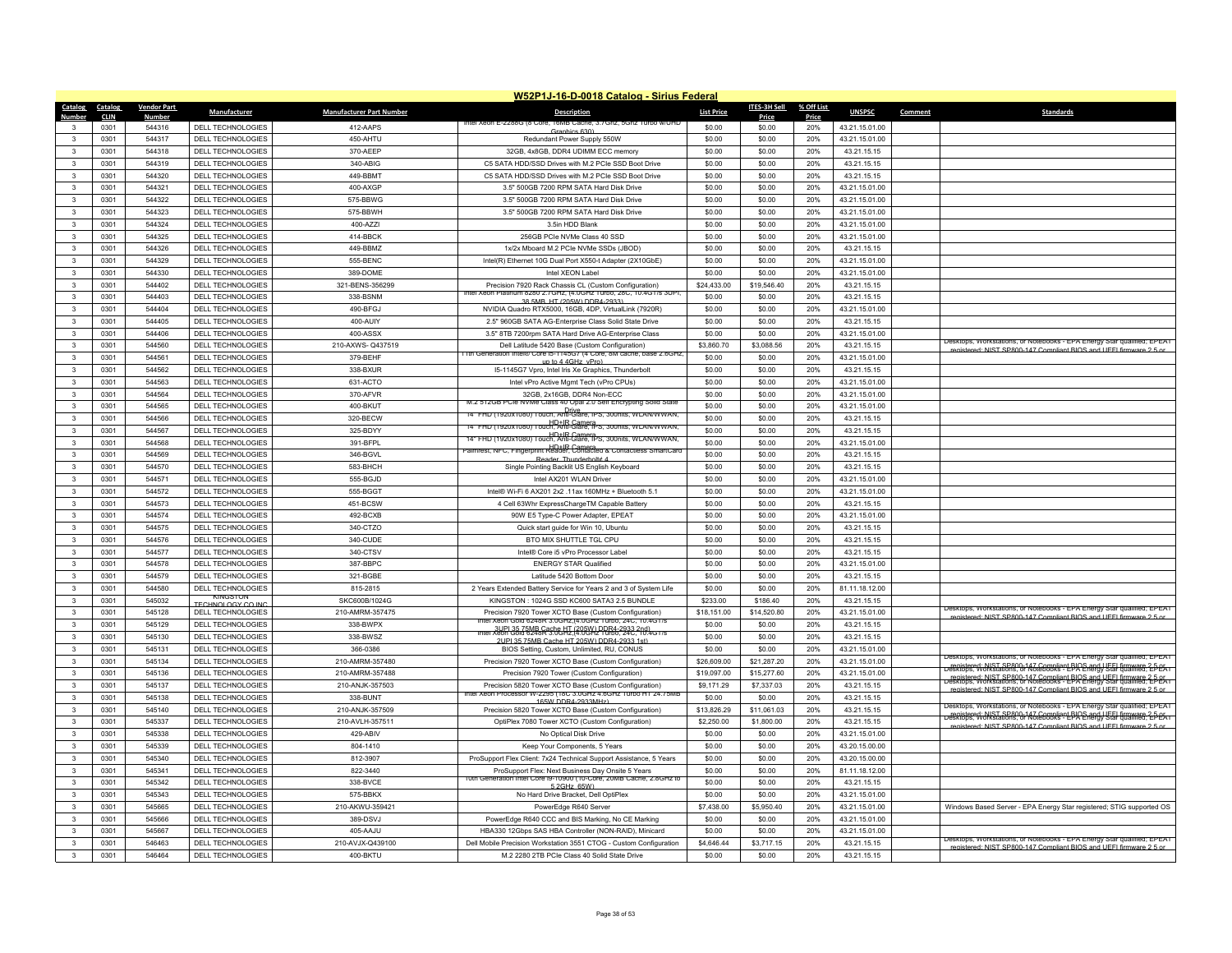|                         |             |                         |                          |                                 | W52P1J-16-D-0018 Catalog - Sirius Federal                                                                        |                   |                     |            |                |         |                                                                                                                                                 |
|-------------------------|-------------|-------------------------|--------------------------|---------------------------------|------------------------------------------------------------------------------------------------------------------|-------------------|---------------------|------------|----------------|---------|-------------------------------------------------------------------------------------------------------------------------------------------------|
| <b>Catalog</b>          | Catalog     | <b>Vendor Part</b>      | Manufacturer             | <b>Manufacturer Part Number</b> | <b>Description</b>                                                                                               | <b>List Price</b> | <b>ITES-3H Sell</b> | % Off List | <b>UNSPSC</b>  | Comment | Standards                                                                                                                                       |
| Number                  | <b>CLIN</b> | <b>Number</b><br>546465 |                          |                                 | DP Palmrest, Touch Fing<br>print Reader, FIPS Contacted SC Rea                                                   |                   | Price               | Price      |                |         |                                                                                                                                                 |
| 3                       | 0301        |                         | DELL TECHNOLOGIES        | 346-BFYY                        | 15.6" FRD 1920x1080, Anti-Glare Non-Touch, 100% sRGB, WVA,                                                       | \$0.00            | \$0.00              | 20%        | 43.21.15.15    |         |                                                                                                                                                 |
| 3                       | 0301        | 546466                  | DELL TECHNOLOGIES        | 320-BDRR                        | 15.6" FHD 1920x1080, Anti-Glare Non-Louch, 100% sRGB, WVA,                                                       | \$0.00            | \$0.00              | 20%        | 43.21.15.15    |         |                                                                                                                                                 |
| 3                       | 0301        | 546467                  | DELL TECHNOLOGIES        | 391-BFGK                        | Camera & Mic WWAN Capable                                                                                        | \$0.00            | \$0.00              | 20%        | 43.21.15.15    |         | Desktops, Workstations, or Notebooks - EPA Energy Star qualified; EPEAT                                                                         |
| 3                       | 0301        | 547568                  | DELL TECHNOLOGIES        | 210-AVJX-Q439696                | Dell Mobile Precision Workstation 3551 CTOG (Custom Configuration)                                               | \$2,500.00        | \$2,000.00          | 20%        | 43.21.15.01.00 |         | registered: NIST SP800-147 Compliant BIOS and UEEL firmware 2.5 or                                                                              |
| 3                       | 0301        | 547603                  | DELL TECHNOLOGIES        | 320-BDRQ                        | <b>WWAN Support</b>                                                                                              | \$0.00            | \$0.00              | 20%        | 43.21.15.01.00 |         | Desktops, Workstations, or Notebooks - EPA Energy Star qualified; EPEAT                                                                         |
| $\mathbf{3}$            | 0301        | 548225                  | DELL TECHNOLOGIES        | 210-AXVS-Q439921                | Dell Latitude 5520 Base (Custom Configuration)<br>11th Generation Intel® Core¢ ib-1135G/ (4 Core, 8M cache, base | \$4,986.52        | \$3,989.22          | 20%        | 43.21.15.01.00 |         | enistered: NIST SP800-147 Compliant RIOS and LIFEL firmware 2.5 or                                                                              |
| 3                       | 0301        | 548226                  | DELL TECHNOLOGIES        | 379-BEHK                        | anto 4 2 GHz up to 4 2 GHz)<br>15-1135G7 Trans, Intel Iris Xe Graphics, IBT, Palmrest w/Smart card only,         | \$0.00            | \$0.00              | 20%        | 43.21.15.01.00 |         |                                                                                                                                                 |
| 3                       | 0301        | 548227                  | <b>DELL TECHNOLOGIES</b> | 338-BYGB                        | non-backlit Keyboard WI AN                                                                                       | \$0.00            | \$0.00              | 20%        | 43.21.15.01.00 |         |                                                                                                                                                 |
| $\mathbf{R}$            | 0301        | 548228                  | DELL TECHNOLOGIES        | 631-ACTC                        | non-vPro Manageability                                                                                           | \$0.00            | \$0.00              | 20%        | 43.21.15.01.00 |         |                                                                                                                                                 |
| 3                       | 0301        | 548229                  | DELL TECHNOLOGIES        | 370-AFVP                        | 16 GB, 1X16 GB 3200MHz DDR4 Non-ECC                                                                              | \$0.00            | \$0.00              | 20%        | 43.21.15.01.00 |         |                                                                                                                                                 |
| 3                       | 0301        | 548230                  | DELL TECHNOLOGIES        | 400-BKUZ                        | M.2 256GB PCle NVMe Class 35 Solid State Drive                                                                   | \$0.00            | \$0.00              | 20%        | 43.21.15.01.00 |         |                                                                                                                                                 |
| $\mathbf{3}$            | 0301        | 548231                  | DELL TECHNOLOGIES        | 391-BFRS                        | 15.6" FHD (1920x1080) Non-Touch, Anti-Glare, IPS, FHD+IR Camera<br>Express-SignIn 250nits WI AN                  | \$0.00            | \$0.00              | 20%        | 43.21.15.01.00 |         |                                                                                                                                                 |
| 3                       | 0301        | 548232                  | DELL TECHNOLOGIES        | 346-BHEK                        | Palmrest, Contacted SmartCard Reader, Thunderbolt¢ 4                                                             | \$0.00            | \$0.00              | 20%        | 43.21.15.01.00 |         |                                                                                                                                                 |
| 3                       | 0301        | 548233                  | DELL TECHNOLOGIES        | 583-BFRS                        | Single Pointing Non Backlit US English Keyboard Included                                                         | \$0.00            | \$0.00              | 20%        | 43.21.15.01.00 |         |                                                                                                                                                 |
| $\mathbf{3}$            | 0301        | 548234                  | DELL TECHNOLOGIES        | 555-BGGN                        | Wireless Intel AX201 WLAN Driver                                                                                 | \$0.00            | \$0.00              | 20%        | 43.21.15.01.00 |         |                                                                                                                                                 |
| $\mathbf{R}$            | 0301        | 548235                  | DELL TECHNOLOGIES        | 451-BCSV                        | 3 Cell 42Whr ExpressChargeTM Capable Battery                                                                     | \$0.00            | \$0.00              | 20%        | 43.21.15.01.00 |         |                                                                                                                                                 |
| 3                       | 0301        | 548236                  | DELL TECHNOLOGIES        | 340-CTXV                        | Quick Start Guide                                                                                                | \$0.00            | \$0.00              | 20%        | 43.21.15.01.00 |         |                                                                                                                                                 |
| $\mathbf{3}$            | 0301        | 548237                  | DELL TECHNOLOGIES        | 340-CTZT                        | Shuttle Packaging TGL CPU                                                                                        | \$0.00            | \$0.00              | 20%        | 43.21.15.01.00 |         |                                                                                                                                                 |
| $\mathbf{R}$            | 0301        | 548238                  | DELL TECHNOLOGIES        | 389-DXDU                        | 11th Gen Intel Core i5 non-vPro label                                                                            | \$0.00            | \$0.00              | 20%        | 43.21.15.01.00 |         |                                                                                                                                                 |
| 3                       | 0301        | 548239                  | DELL TECHNOLOGIES        | 387-BBPI                        | <b>ENERGY STAR Qualified</b>                                                                                     | \$0.00            | \$0.00              | 20%        | 43.21.15.01.00 |         |                                                                                                                                                 |
| 3                       | 0301        | 548240                  | DELL TECHNOLOGIES        | 321-BGI                         | Latitude 5520 Laptop Bottom Door                                                                                 | \$0.00            | \$0.00              | 20%        | 43.21.15.01.00 |         |                                                                                                                                                 |
| 3                       | 0301        | 548270                  | DELL TECHNOLOGIES        | 210-AVJX-Q439957                | Dell Mobile Precision Workstation 3551 CTOG - Custom Configuration                                               | \$3,500.00        | \$2,800.00          | 20%        | 43.21.15.01.00 |         | Jesktops, Workstations, or Notebooks - EPA Energy Star qualified; EPEA1                                                                         |
| $\overline{\mathbf{3}}$ |             | 548441                  |                          |                                 | Latitude 9520, TAA                                                                                               | \$3,800.14        |                     | 20%        |                |         | registered: NIST SP800-147 Compliant BIOS and UFFL firmware 2-5-05.<br>Desktops, Workstations, or Notebooks - EPA Energy Star qualified: EPEA I |
|                         | 0301        |                         | DELL TECHNOLOGIES        | 210-AXVI                        | 11th Generation Intel® Core¢ i/-1185G/ (4 Core, 12M cache, base                                                  |                   | \$3,040.11          |            | 43.21.15.01.00 |         | registered: NIST SP800-147 Compliant BIOS and UEEI firmware 2.5 o                                                                               |
| 3                       | 0301        | 548442                  | DELL TECHNOLOGIES        | 379-BEGS                        | 3.0GHz up to 4.8GHz vPro                                                                                         | \$0.00            | \$0.00              | 20%        | 43.21.15.01.00 |         |                                                                                                                                                 |
| $\overline{\mathbf{3}}$ | 0301        | 548443                  | DELL TECHNOLOGIES        | 338-BZDC                        | Intel® Iris® Xe Graphics for Intel 7-1185G7 Processor with 16GB memory                                           | \$0.00            | \$0.00              | 20%        | 43.21.15.01.00 |         |                                                                                                                                                 |
| $\mathbf{3}$            | 0301        | 548444                  | DELL TECHNOLOGIES        | 631-ACTT                        | Intel vPro Technologys Advanced Management Features                                                              | \$0.00            | \$0.00              | 20%        | 43.21.15.01.00 |         |                                                                                                                                                 |
| 3                       | 0301        | 548445                  | DELL TECHNOLOGIES        | 370-AGBL                        | 16 GB. 4267MHz. LPDDR4x. Non-ECC                                                                                 | \$0.00            | \$0.00              | 20%        | 43.21.15.01.00 |         |                                                                                                                                                 |
| $\mathbf{3}$            | 0301        | 548446                  | DELL TECHNOLOGIES        | 400-BGVZ                        | M.2 128GB PCIe NVMe Class 35 Solid State Drive<br>2-in-1, 15.0" FHD 16:9 (1920x 1080) Touch, AR & AS, IR Cam + F | \$0.00            | \$0.00              | 20%        | 43.21.15.01.00 |         |                                                                                                                                                 |
| 3                       | 0301        | 548447                  | DELL TECHNOLOGIES        | 391-BFOM                        | Sensor Shutter Mic SLP (400 Nits)                                                                                | \$0.00            | \$0.00              | 20%        | 43.21.15.01.00 |         |                                                                                                                                                 |
| 3                       | 0301        | 548448                  | <b>DELL TECHNOLOGIES</b> | 583-BHBD                        | Single Point Keyboard English US with backlight                                                                  | \$0.00            | \$0.00              | 20%        | 43.21.15.01.00 |         |                                                                                                                                                 |
| $\mathbf{3}$            | 0301        | 548449                  | DELL TECHNOLOGIES        | 555-BGHV                        | ntel® Wi-Fi 6 AX201 2x2 802.11ax 160MHz + Bluetooth 5.1 Wireless<br>Driver                                       | \$0.00            | \$0.00              | 20%        | 43.21.15.01.00 |         |                                                                                                                                                 |
| $\mathbf{3}$            | 0301        | 548450                  | DELL TECHNOLOGIES        | 556-BCOS                        | No Mobile Broadband Card - for use with WWAN palm rest                                                           | \$0.00            | \$0.00              | 20%        | 43.21.15.01.00 |         |                                                                                                                                                 |
| $\mathbf{R}$            | 0301        | 548451                  | <b>DELL TECHNOLOGIES</b> | 451-BCSZ                        | 49 WHr Polymer, ExpressCharge capable                                                                            | \$0.00            | \$0.00              | 20%        | 43.21.15.01.00 |         |                                                                                                                                                 |
| 3                       | 0301        | 548452                  | DELL TECHNOLOGIES        | 346-BGYJ                        | Smartcard Reader, Thunderbolt4, WLAN/WWAN Capable                                                                | \$0.00            | \$0.00              | 20%        | 43.21.15.01.00 |         |                                                                                                                                                 |
| 3                       | 0301        | 548453                  | DELL TECHNOLOGIES        | 340-CUDK                        | Quick Reference Guide for 2 in 1                                                                                 | \$0.00            | \$0.00              | 20%        | 43.21.15.01.00 |         |                                                                                                                                                 |
| $\mathbf{3}$            | 0301        | 548454                  | DELL TECHNOLOGIES        | 387-BBOK                        | <b>ENERGY STAR Qualified</b>                                                                                     | \$0.00            | \$0.00              | 20%        | 43.21.15.01.00 |         |                                                                                                                                                 |
| 3                       | 0301        | 548455                  | DELL TECHNOLOGIES        | 340-CUNR                        | Shuttle Packaging, 2 in 1                                                                                        | \$0.00            | \$0.00              | 20%        | 43.21.15.01.00 |         |                                                                                                                                                 |
| $\overline{\mathbf{3}}$ | 0301        | 548456                  | DELL TECHNOLOGIES        | 340-CTSW                        | 11th Gen Intel Core i7 vPro label                                                                                | \$0.00            | \$0.00              | 20%        | 43.21.15.01.00 |         |                                                                                                                                                 |
| $\mathbf{3}$            | 0301        | 548457                  | DELL TECHNOLOGIES        | 321-BGCW                        | Door Bottom, WWAN                                                                                                | \$0.00            | \$0.00              | 20%        | 43.21.15.01.00 |         |                                                                                                                                                 |
| 3                       | 0301        | 548458                  | DELL TECHNOLOGIES        | 831-5180                        | 3 Years Hardware Warranty with Onsite In-Home Service after Remote                                               | \$0.00            | \$0.00              | 20%        | 43.21.15.01.00 |         |                                                                                                                                                 |
| $\mathbf{3}$            | 0301        | 548459                  | DELL TECHNOLOGIES        | 831-5181                        | Diagnosis<br>3 Years Hardware Warranty with Onsite In-Home Service after Remote                                  | \$0.00            | \$0.00              | 20%        | 43.21.15.01.00 |         |                                                                                                                                                 |
| 3                       | 0301        | 550530                  | DELL TECHNOLOGIES        | 210-AYSC                        | Diagnosis<br>OptiPlex 5090 Small Form Factor XCTO                                                                | \$2,101.00        | \$1,680.80          | 20%        | 43.21.15.01.00 |         | Desktops, vvorkstations, or ivotepooks - EPA Energy Star qualified; EPEA                                                                        |
| $\mathbf{3}$            | 0301        | 550531                  | DELL TECHNOLOGIES        | 370-AGFS                        | 16GB, 2x8GB, DDR4 non ECC memory                                                                                 | \$0.00            | \$0.00              | 20%        | 43.21.15.01.00 |         | registered: NIST SP800-147 Compliant BIOS and LIFEL firmware 2.5 or                                                                             |
|                         |             |                         |                          |                                 |                                                                                                                  |                   |                     |            |                |         |                                                                                                                                                 |
| $\mathbf{3}$            | 0301        | 550532                  | DELL TECHNOLOGIES        | 490-BGLT                        | AMD Radeon¢ 550 2GB LP (DP/mDP/mDP)<br>OptiPlex 5090 Small Form Factor with 200W up to 85% efficient Power       | \$0.00            | \$0.00              | 20%        | 43.21.15.01.00 |         |                                                                                                                                                 |
| 3                       | 0301        | 550533                  | DELL TECHNOLOGIES        | 329-BFHS                        | Supply (80Plus Bronze) DAO BCC                                                                                   | \$0.00            | \$0.00              | 20%        | 43.21.15.01.00 |         |                                                                                                                                                 |
| $\mathbf{3}$            | 0301        | 550535                  | DELL TECHNOLOGIES        | 379-BFKK                        | Dell Watchdog Timer                                                                                              | \$0.00            | \$0.00              | 20%        | 43.21.15.01.00 |         |                                                                                                                                                 |
| 3                       | 0301        | 550536                  | DELL TECHNOLOGIES        | 340-CVFR                        | Quick Setup Guide 5090 SFF                                                                                       | \$0.00            | \$0.00              | 20%        | 43.21.15.01.00 |         |                                                                                                                                                 |
| 3                       | 0301        | 550537                  | DELL TECHNOLOGIES        | 389-DZDJ                        | MOD,LBL,REG,SFF,JSD2,200,5090[1]                                                                                 | \$0.00            | \$0.00              | 20%        | 43.21.15.01.00 |         |                                                                                                                                                 |
| $\mathbf{3}$            | 0301        | 550538                  | DELL TECHNOLOGIES        | 631-ACXZ                        | No Out-of-Band Systems Management                                                                                | \$0.00            | \$0.00              | 20%        | 43.21.15.01.00 |         |                                                                                                                                                 |
| $\mathbf{3}$            | 0301        | 550539                  | DELL TECHNOLOGIES        | 804-9050                        | 3 Years ProSupport with Next Business Day Onsite Service                                                         | \$0.00            | \$0.00              | 20%        | 43.21.15.01.00 |         |                                                                                                                                                 |
| $\mathbf{3}$            | 0301        | 550540                  | DELL TECHNOLOGIES        | 804-9070                        | 3 Years ProSupport with Next Business Day Onsite Service                                                         | \$0.00            | \$0.00              | 20%        | 43.21.15.01.00 |         |                                                                                                                                                 |
|                         | 0301        | 550873                  | DELL TECHNOLOGIES        | 210-AXVS                        | Dell Latitude 5520 Base                                                                                          | \$3,353.57        | \$2,682.86          | 20%        | 43.21.15.01.00 |         | Desktops, Workstations, or Notepooks - EPA Energy Star qualified; EPEAT<br>registered: NIST SP800-147 Compliant BIOS and LIFEL firmware 2.5 or  |
| 3                       | 0301        | 550874                  | DELL TECHNOLOGIES        | 329-BESI                        | 17-1185G/ Vpro, NVIDIA GeForce® MX450 Graphics, IBT, palmrest<br>ard only hacklit WWAN                           | \$0.00            | \$0.00              | 20%        | 43.21.15.01.00 |         |                                                                                                                                                 |
| $\mathbf{3}$            | 0301        | 550875                  | DELL TECHNOLOGIES        | 631-ACTE                        | <b>ME Disable Manageability</b>                                                                                  | \$0.00            | \$0.00              | 20%        | 43.21.15.01.00 |         |                                                                                                                                                 |
| 3                       | 0301        | 550876                  | DELL TECHNOLOGIES        | 370-AFVQ                        | 16 GB, 2X8 GB 3200MHz DDR4 Non-ECC                                                                               | \$0.00            | \$0.00              | 20%        | 43.21.15.01.00 |         |                                                                                                                                                 |
| 3                       | 0301        | 550877                  | DELL TECHNOLOGIES        | 400-BKVG                        | M.2 256GB PCle NVMe Class 40 Solid State Drive                                                                   | \$0.00            | \$0.00              | 20%        | 43.21.15.01.00 |         |                                                                                                                                                 |
| $\overline{\mathbf{3}}$ | 0301        | 550878                  | <b>DELL TECHNOLOGIES</b> | 391-BFRV                        | 15.6" HD (1366X/68) Non-Touch, Anti-Glare, TN, ZZUNIts, HD Camera                                                | \$0.00            | \$0.00              | 20%        | 43.21.15.01.00 |         |                                                                                                                                                 |
| 3                       | 0301        | 550879                  | DELL TECHNOLOGIES        | 583-BFRR                        | WI ANAWWAN Canable<br>Single Pointing Backlit US English Keyboard Included                                       | \$0.00            | \$0.00              | 20%        | 43.21.15.01.00 |         |                                                                                                                                                 |
| 3                       | 0301        | 550880                  | DELL TECHNOLOGIES        | 389-DXDV                        | 11th Generation Intel® Core¢ i7 non-vPro Processor Label                                                         | \$0.00            | \$0.00              | 20%        | 43.21.15.01.00 |         |                                                                                                                                                 |
| $\overline{\mathbf{3}}$ | 0301        | 550881                  | DELL TECHNOLOGIES        | 210-AQCT                        | Dell 27 Monitor - P2719H                                                                                         | \$379.99          | \$303.99            | 20%        | 81.11.22.01.00 |         | Displays - EPA Energy Star qualified and EPEAT registered                                                                                       |
| 3                       | 0301        | 550959                  | <b>SAMSUNG</b>           | MZ-77E250B/AM                   | 870 EVO 250GB SATA 2.5IN 5YR WRTY                                                                                | \$59.99           | \$47.99             | 20%        | 45.11.19.02.00 |         |                                                                                                                                                 |
|                         |             |                         | <b>FLECTRONICS</b>       |                                 |                                                                                                                  |                   |                     |            |                |         |                                                                                                                                                 |
| 3                       | 0301        | 551036                  | CISCO SYSTEMS, INC.      | CS-T10-TS-K9                    | Cisco Webex Room Navigator - Table stand version                                                                 | \$1,505.25        | \$1,204.20          | 20%        | 43.23.29.00.00 |         |                                                                                                                                                 |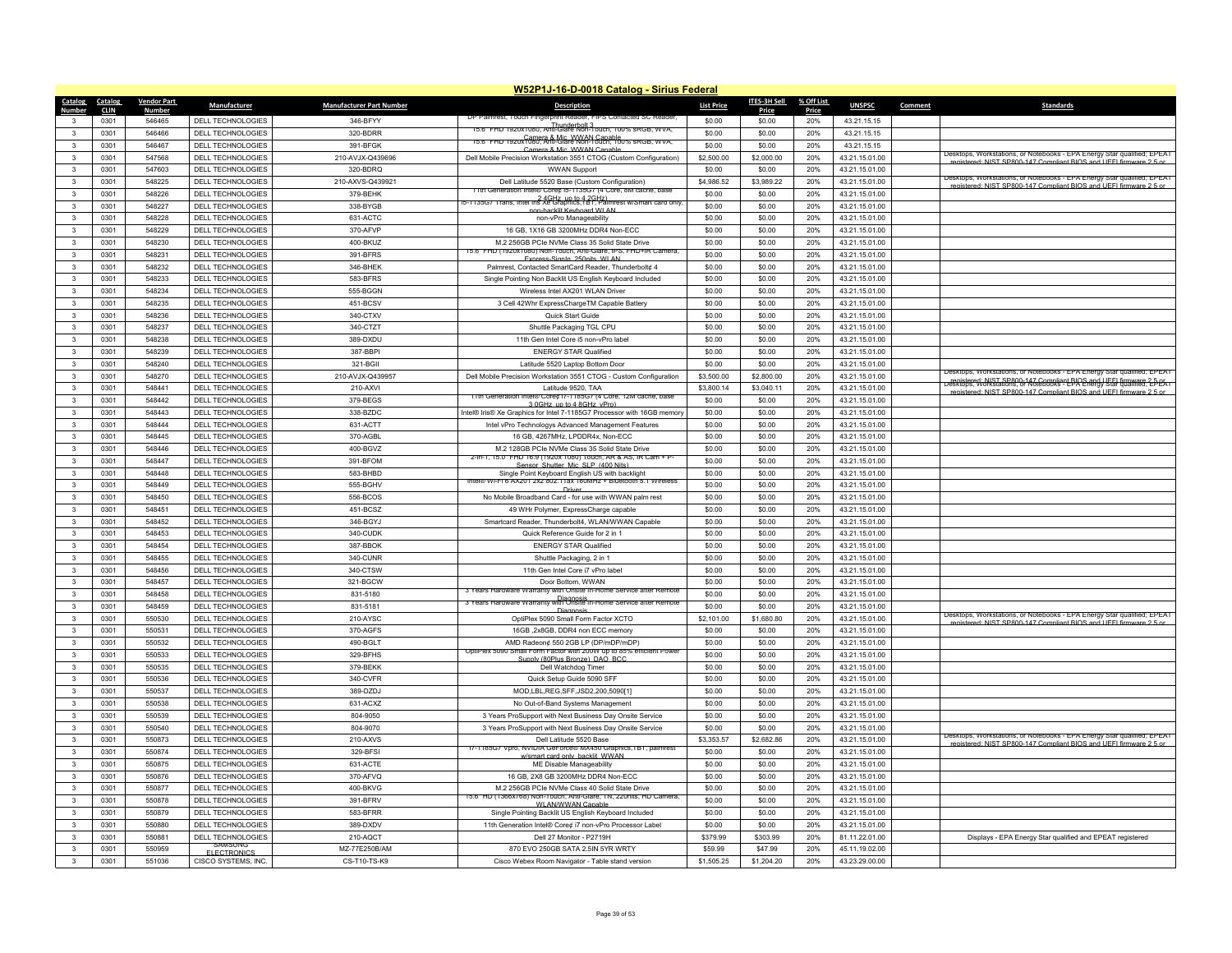|                                 |                    |                             |                                 | W52P1J-16-D-0018 Catalog - Sirius Federal                                                                  |                   |                     |            |                |         |                                                                                                                                                  |
|---------------------------------|--------------------|-----------------------------|---------------------------------|------------------------------------------------------------------------------------------------------------|-------------------|---------------------|------------|----------------|---------|--------------------------------------------------------------------------------------------------------------------------------------------------|
| Catalog<br>Catalog              | <b>Vendor Part</b> | <b>Manufacturer</b>         | <b>Manufacturer Part Number</b> | <b>Description</b>                                                                                         | <b>List Price</b> | <b>ITES-3H Sell</b> | % Off List | <b>UNSPSC</b>  | Comment | Standards                                                                                                                                        |
| <b>Number</b><br><b>CLIN</b>    | <b>Number</b>      |                             |                                 |                                                                                                            |                   | Price               | Price      |                |         | Jesktops vvorkstations or                                                                                                                        |
| 0301<br>3                       | 551203             | DELL TECHNOLOGIES           | 210-AMRM-368199                 | Precision 7920 Tower XCTO Base (Custom Configuration)                                                      | \$21,287.20       | \$17,029.76         | 20%        | 81.11.22.01.00 |         | Fenistered: NIST SP800-147 Compliant BIOS and UFEL firmware 2-DEA I                                                                              |
| 0301<br>$\mathbf{3}$            | 551208             | <b>DELL TECHNOLOGIES</b>    | 210-AMRM-368200                 | Precision 7920 Tower (Custom Configuration)                                                                | \$21,287.20       | \$17,029.76         | 20%        | 81.11.22.01.00 |         | registered: NIST SP800-147 Compliant BIOS and UFEL firmware 2-5-05.                                                                              |
| $\mathbf{3}$<br>0301            | 551231             | <b>DELL TECHNOLOGIES</b>    | 210-ANJK-368213                 | Precision 5820 Tower XCTO Base (Custom Configuration)                                                      | \$12,000.00       | \$9,600.00          | 20%        | 81.11.22.01.00 |         | registered: NIST SP800-147 Compliant BIOS and UFFI firmware 2-5-05.<br>Desktops, Workstations, or Notebooks - EPA Energy Star qualified: EPEAT   |
| $\mathbf{3}$<br>0301            | 551232             | DELL TECHNOLOGIES           | 210-AVLH-368215                 | OptiPlex 7080 Tower XCTO (Custom Configuration)                                                            | \$2,850.00        | \$2,280.00          | 20%        | 43.21.15.01.00 |         | registered: NIST SP800-147 Compliant BIOS and UEEL firmware 2-5-05.<br>Desktops, Workstations, or Notebooks - EPA Energy Star qualified; EPEAT   |
| 0301<br>$\mathbf{3}$            | 551234             | DELL TECHNOLOGIES           | 210-AVLE-368216                 | OptiPlex 7080 SFF XCTO                                                                                     | \$2,800.00        | \$2,240.00          | 20%        | 43.21.15.01.00 |         | registered: NIST SP800-147 Compliant BIOS and UFFL firmware 2-5-PL                                                                               |
| 0301<br>3                       | 551256             | <b>DELL TECHNOLOGIES</b>    | 210-AYVI                        | OptiPlex 7090 Small Form Factor XCTO                                                                       | \$3,200.00        | \$2,560.00          | 20%        | 43.21.15.01.00 |         | registered: NIST SP800-147 Compliant BIOS and LIFFL firm                                                                                         |
| 0301<br>$\mathbf{3}$            | 551257             | DELL TECHNOLOGIES           | 370-AGFT                        | 32GB (2x16GB) DDR4 non ECC memory                                                                          | \$0.00            | \$0.00              | 20%        | 43.21.15.01.00 |         |                                                                                                                                                  |
| $\mathbf{3}$<br>0301            | 551258             | DELL TECHNOLOGIES           | 379-BBHM                        | No Media Card Reader<br>OptiPlex 7090 SFF with 300W (PLT), BCC, DAO, Supports up to 8 Core                 | \$0.00            | \$0.00              | 20%        | 43.21.15.01.00 |         |                                                                                                                                                  |
| 0301<br>$\mathbf{3}$            | 551259             | <b>DELL TECHNOLOGIES</b>    | 329-BFNY                        | Processors                                                                                                 | \$0.00            | \$0.00              | 20%        | 43.21.15.01.00 |         |                                                                                                                                                  |
| $\mathbf{3}$<br>0301            | 551260             | DELL TECHNOLOGIES           | 980-7564                        | Keep Your Hard Drive, 5 Year                                                                               | \$0.00            | \$0.00              | 20%        | 43.21.15.01.00 |         |                                                                                                                                                  |
| $\mathbf{3}$<br>0301            | 551261             | <b>DELL TECHNOLOGIES</b>    | 631-ACXG                        | No Out-of-Band Systems Management                                                                          | \$0.00            | \$0.00              | 20%        | 43.21.15.01.00 |         |                                                                                                                                                  |
| 0301<br>3                       | 551262             | DELL TECHNOLOGIES           | 340-CVQT                        | Quick Setup Guide 7090 SFF                                                                                 | \$0.00            | \$0.00              | 20%        | 43.21.15.01.00 |         |                                                                                                                                                  |
| $\mathbf{3}$<br>0301            | 551263             | DELL TECHNOLOGIES           | 389-DZGR                        | Regulatory Label for OptiPlex 7090 SFF 300W, DAO                                                           | \$0.00            | \$0.00              | 20%        | 43.21.15.01.00 |         | Desktops, Workstations, or Notebooks - EPA Energy Star qualified: EPEAT                                                                          |
| $\mathbf{3}$<br>0301            | 551266             | DELL TECHNOLOGIES           | 210-ANJK-368210                 | Precision 5820 Tower X (Custom Configuration)                                                              | \$8,200.00        | \$6,560.00          | 20%        | 81.11.22.01.00 |         | Fegistered: NIST SP800-147 Compliant BIOS and UEEL firmware 2.5-PEAT<br>Desktops, Workstations, or Notebooks - EPA Energy Star qualified; EPEAT  |
| 0301<br>$\mathbf{3}$            | 551267             | DELL TECHNOLOGIES           | 210-AYVE                        | OptiPlex 7090 Tower XCTO (Custom Configuration)                                                            | \$3,500.00        | \$2,800.00          | 20%        | 43.21.15.01.00 |         | tered: NIST SP800-147 Compliant BIOS and UFFI firmware 2                                                                                         |
| $\overline{\mathbf{3}}$<br>0301 | 551268             | DELL TECHNOLOGIES           | 490-BGLR                        | AMD Radeon 550 2GB FH (DP/mDP/mDP)<br>OptiPlex 7090 Tower with 260W (Platinum), BCC, DAO, Supports up to 8 | \$0.00            | \$0.00              | 20%        | 43.21.15.01.00 |         |                                                                                                                                                  |
| $\mathbf{3}$<br>0301            | 551269             | <b>DELL TECHNOLOGIES</b>    | 329-BFNT                        | Core Processo                                                                                              | \$0.00            | \$0.00              | 20%        | 43.21.15.01.00 |         |                                                                                                                                                  |
| 0301<br>$\mathbf{3}$            | 551270             | DELL TECHNOLOGIES           | 340-CVQS                        | Quick Setup Guide 7090 MT                                                                                  | \$0.00            | \$0.00              | 20%        | 43.21.15.01.00 |         |                                                                                                                                                  |
| $\overline{\mathbf{3}}$<br>0301 | 551271             | DELL TECHNOLOGIES           | 412-AAWC                        | 7090 MTP.Heatsink.65W                                                                                      | \$0.00            | \$0.00              | 20%        | 43.21.15.01.00 |         |                                                                                                                                                  |
| $\mathbf{3}$<br>0301            | 551272             | <b>DELL TECHNOLOGIES</b>    | 389-DZHU                        | Regulatory Label for OptiPlex 7090 MT 260W/300W, DAO                                                       | \$0.00            | \$0.00              | 20%        | 43.21.15.01.00 |         |                                                                                                                                                  |
| $\mathbf{3}$<br>0301            | 551454             | DELL TECHNOLOGIES           | 210-AVUE-368836                 | Dell Mobile Precision Workstation 5550 CTOG                                                                | \$4,012.40        | \$3,209.92          | 20%        | 43.21.15.01.00 |         | Desktops, vvorkstations, or ivotebooks - EPA Energy Star qualified; EPEAT<br>registered: NIST SP800-147 Compliant BIOS and LIFFI firmware 2.5 or |
| $\mathbf{3}$<br>0301            | 551455             | DELL TECHNOLOGIES           | 370-AGMM                        | 32GB, 2X16GB, DDR4 2933Mhz Non-ECC Memory                                                                  | \$0.00            | \$0.00              | 20%        | 43.21.15.01.00 |         |                                                                                                                                                  |
| $\mathbf{3}$<br>0301            | 551456             | <b>DELL TECHNOLOGIES</b>    | 451-BCOI                        | 6-cell 86 Whr Lithium Ion battery with ExpressCharge                                                       | \$0.00            | \$0.00              | 20%        | 43.21.15.01.00 |         |                                                                                                                                                  |
| 0301<br>$\mathbf{3}$            | 551534             | <b>DELL TECHNOLOGIES</b>    | 210-AYRK                        | PowerEdge R750XA Server                                                                                    | \$117,459.00      | \$93,967.20         | 20%        | 43.21.15.01.00 |         | Windows Based Server - EPA Energy Star registered; STIG supported OS                                                                             |
| 0301<br>$\mathbf{3}$            | 551535             | DELL TECHNOLOGIES           | 461-AAIG                        | Trusted Platform Module 2.0 V3                                                                             | \$0.00            | \$0.00              | 20%        | 43.21.15.01.00 |         |                                                                                                                                                  |
| 0301<br>$\mathbf{3}$            | 551536             | DELL TECHNOLOGIES           | 321-BGKF                        | 2.5" Chassis with up to 8 NVMe Drives, RAID Config                                                         | \$0.00            | \$0.00              | 20%        | 43.21.15.01.00 |         |                                                                                                                                                  |
| $\mathbf{3}$<br>0301            | 551538             | DELL TECHNOLOGIES           | 338-BZXK                        | Intel® Xeon® Gold 6330 2G, 28C/561, 11.2G1/s, 42M Cache, Turbo, H<br>(205W) DDR4-2933                      | \$0.00            | \$0.00              | 20%        | 43.21.15.01.00 |         |                                                                                                                                                  |
| $\mathbf{3}$<br>0301            | 551539             | DELL TECHNOLOGIES           | 412-AAWO                        | Heatsink for 2 CPU                                                                                         | \$0.00            | \$0.00              | 20%        | 43.21.15.01.00 |         |                                                                                                                                                  |
| 0301<br>$\mathbf{3}$            | 551540             | <b>DELL TECHNOLOGIES</b>    | 370-AGDS                        | (16) 32GB RDIMM, 3200MT/s, Dual Rank, 16Gb BASE                                                            | \$0.00            | \$0.00              | 20%        | 43.21.15.01.00 |         |                                                                                                                                                  |
| 0301<br>$\mathbf{3}$            | 551541             | DELL TECHNOLOGIES           | 379-BEGI                        | C31, No RAID with NVMe and front PERC                                                                      | \$0.00            | \$0.00              | 20%        | 43.21.15.01.00 |         |                                                                                                                                                  |
| $\mathbf{3}$<br>0301            | 551542             | <b>DELL TECHNOLOGIES</b>    | 405-AAZE                        | PERC H755N with rear load bracket                                                                          | \$0.00            | \$0.00              | 20%        | 43.21.15.01.00 |         |                                                                                                                                                  |
| 0301<br>$\mathbf{3}$            | 551543             | <b>DELL TECHNOLOGIES</b>    | 750-ACFQ                        | PERC H755N with rear load bracket                                                                          | \$0.00            | \$0.00              | 20%        | 43.21.15.01.00 |         |                                                                                                                                                  |
| 0301<br>$\mathbf{3}$            | 551544             | DELL TECHNOLOGIES           | 400-BKGU                        | (2) 7.68TB Enterprise NVMe Read Intensive AG Drive U.2 Gen4 with<br>carrier                                | \$0.00            | \$0.00              | 20%        | 43.21.15.01.00 |         |                                                                                                                                                  |
| $\mathbf{3}$<br>0301            | 551545             | <b>DELL TECHNOLOGIES</b>    | 750-ADEP                        | Very High Performance Fan                                                                                  | \$0.00            | \$0.00              | 20%        | 43.21.15.01.00 |         |                                                                                                                                                  |
| 0301<br>$\mathbf{3}$            | 551546             | DELL TECHNOLOGIES           | 330-BBUM                        | Riser Config 0, 2 Full Height x8 Slots, 2 Low Profile x16 Slots                                            | \$0.00            | \$0.00              | 20%        | 43.21.15.01.00 |         |                                                                                                                                                  |
| $\mathbf{3}$<br>0301            | 551547             | DELL TECHNOLOGIES           | 329-BFGX                        | R750XA Motherboard DAO                                                                                     | \$0.00            | \$0.00              | 20%        | 43.21.15.01.00 |         |                                                                                                                                                  |
| $\mathbf{3}$<br>0301            | 551548             | DELL TECHNOLOGIES           | 385-BBQV                        | iDRAC9, Enterprise 15G                                                                                     | \$0.00            | \$0.00              | 20%        | 43.21.15.01.00 |         |                                                                                                                                                  |
| 0301<br>3                       | 551549             | DELL TECHNOLOGIES           | 412-AASK                        | No OCP 3.0 mezzanine NIC card, Blank Filler Only                                                           | \$0.00            | \$0.00              | 20%        | 43.21.15.01.00 |         |                                                                                                                                                  |
| $\overline{\mathbf{3}}$<br>0301 | 551550             | DELL TECHNOLOGIES           | 490-BGJR                        | 00, PCle, 250W, 40GB Passive, Dou<br>Height GPU with Bracke                                                | \$0.00            | \$0.00              | 20%        | 43.21.15.01.00 |         |                                                                                                                                                  |
| $\mathbf{3}$<br>0301            | 551551             | DELL TECHNOLOGIES           | 325-BEBV                        | PowerEdge 2U LCD Bezel                                                                                     | \$0.00            | \$0.00              | 20%        | 43.21.15.01.00 |         |                                                                                                                                                  |
| 0301<br>3                       | 551552             | DELL TECHNOLOGIES           | 350-BCEY                        | PowerEdge 2U LCD Bezel                                                                                     | \$0.00            | \$0.00              | 20%        | 43.21.15.01.00 |         |                                                                                                                                                  |
| 0301<br>$\mathbf{3}$            | 551553             | DELL TECHNOLOGIES           | 403-BCMB                        | BOSS-S2 controller card + with 2 M.2 480GB (RAID 1)                                                        | \$0.00            | \$0.00              | 20%        | 43.21.15.01.00 |         |                                                                                                                                                  |
| $\mathbf{3}$<br>0301            | 551554             | <b>DELL TECHNOLOGIES</b>    | 470-AERR                        | BOSS-S2 controller card + with 2 M.2 480GB (RAID 1)                                                        | \$0.00            | \$0.00              | 20%        | 43.21.15.01.00 |         |                                                                                                                                                  |
| $\mathbf{3}$<br>0301            | 551555             | DELL TECHNOLOGIES           | 350-BCFB                        | No Quick Sync                                                                                              | \$0.00            | \$0.00              | 20%        | 43.21.15.01.00 |         |                                                                                                                                                  |
| $\mathbf{3}$<br>0301            | 551556             | DELL TECHNOLOGIES           | 770-BDRR                        | ReadyRails Sliding Rails with Strain Relief Bar                                                            | \$0.00            | \$0.00              | 20%        | 43.21.15.01.00 |         |                                                                                                                                                  |
| 0301<br>$\mathbf{3}$            | 551557             | DELL TECHNOLOGIES           | 770-BDZR                        | ReadyRails Sliding Rails with Strain Relief Bar                                                            | \$0.00            | \$0.00              | 20%        | 43.21.15.01.00 |         |                                                                                                                                                  |
| 0301<br>3                       | 551558             | DELL TECHNOLOGIES           | 340-CUYU                        | PowerEdge R750XA Shipping                                                                                  | \$0.00            | \$0.00              | 20%        | 43.21.15.01.00 |         |                                                                                                                                                  |
| $\mathbf{3}$<br>0301            | 551559             | DELL TECHNOLOGIES           | 481-BBFK                        | PowerEdge R750XA Shipping Material                                                                         | \$0.00            | \$0.00              | 20%        | 43.21.15.01.00 |         |                                                                                                                                                  |
| 0301<br>$\mathbf{3}$            | 551560             | DELL TECHNOLOGIES           | 389-DYLU                        | PowerEdge R750XA BIS Marking , No CE or CCC Marking on 2.5                                                 | \$0.00            | \$0.00              | 20%        | 43.21.15.01.00 |         |                                                                                                                                                  |
| 0301<br>$\mathbf{3}$            | 551561             | DELL TECHNOLOGIES           | 389-DYLV                        | "PowerEdge R750XA BIS Marking, No CE or CCC Marking on 2.5                                                 | \$0.00            | \$0.00              | 20%        | 43.21.15.01.00 |         |                                                                                                                                                  |
| $\mathbf 3$<br>0301             | 551562             | <b>DELL TECHNOLOGIES</b>    | 470-AEVR                        | GPU Factory Installed cable kit for DW GPU W/CPU CONN + 2 GPU                                              | \$0.00            | \$0.00              | 20%        | 43.21.15.01.00 |         |                                                                                                                                                  |
| 0301<br>$\mathbf{3}$            | 551563             | <b>DELL TECHNOLOGIES</b>    | 490-BGRQ                        | GPU Factory Installed cable kit for DW UPU w/CPU CONN + 2 GPU<br>Blanks (2 GPHs)                           | \$0.00            | \$0.00              | 20%        | 43.21.15.01.00 |         |                                                                                                                                                  |
| 0301<br>$\mathbf{3}$            | 551565             | DELL TECHNOLOGIES           | 853-0501                        | 3 Years ProSupport with Next Business Day Onsite Service                                                   | \$0.00            | \$0.00              | 20%        | 43.21.15.01.00 |         |                                                                                                                                                  |
| $\mathbf{3}$<br>0301            | 551566             | DELL TECHNOLOGIES           | 853-0511                        | 3 Years ProSupport with Next Business Day Onsite Service                                                   | \$0.00            | \$0.00              | 20%        | 43.21.15.01.00 |         |                                                                                                                                                  |
| 0301<br>$\mathbf{3}$            | 551567             | DELL TECHNOLOGIES           | 853-0531                        | 3 Years ProSupport with Next Business Day Onsite Service                                                   | \$0.00            | \$0.00              | 20%        | 43.21.15.01.00 |         |                                                                                                                                                  |
| $\mathbf{3}$<br>0301            | 551568             | DELL TECHNOLOGIES           | 841-5952                        | 3 Years Keep Your Component For Enterprise                                                                 | \$0.00            | \$0.00              | 20%        | 43.21.15.01.00 |         |                                                                                                                                                  |
| $\mathbf{3}$<br>0301            | 551569             | MELLANOX<br>TECHNOLOGIES IN | MCX613106A-VDAT                 | ConnectX-6 EN adapter card. 200GbE. dual -port QSFP56. PCle4.0 x16<br>tall hracket                         | \$2,829.00        | \$2,263.20          | 20%        | 43.20.15.52.00 |         |                                                                                                                                                  |
| 0301<br>$\mathbf{3}$            | 551604             | ADVANTECH CORPORATION       | 96PSA-A60W12W7-3                | ADP A/D 100-240V 60W 12V C14 LOCKABLE D                                                                    | \$29.99           | \$23.99             | 20%        | 43 21 15 09    |         |                                                                                                                                                  |
| $\mathbf{3}$<br>0301            | 551916             | DELL TECHNOLOGIES           | 329-BFRZ                        | /pro, NVIDIA GeForce® MX450 Graphics, IBT, palmrest<br>17-1185G<br>w/smart card only backlit WI AN         | \$0.00            | \$0.00              | 20%        | 43.21.15.01.00 |         |                                                                                                                                                  |
| $\overline{\mathbf{3}}$<br>0301 | 551917             | <b>DELL TECHNOLOGIES</b>    | 400-BKVF                        | M.2 512GB PCIe NVMe Class 35 Solid State Drive                                                             | \$0.00            | \$0.00              | 20%        | 43.21.15.01.00 |         |                                                                                                                                                  |
| 0301<br>$\mathbf{3}$            | 551918             | DELL TECHNOLOGIES           | 391-BFRU                        | 15.6" HD (1366x/68) Non-Touch, Anti-Glare, TN, 220nits, HD Camera,<br>WI AN Only                           | \$0.00            | \$0.00              | 20%        | 43.21.15.01.00 |         |                                                                                                                                                  |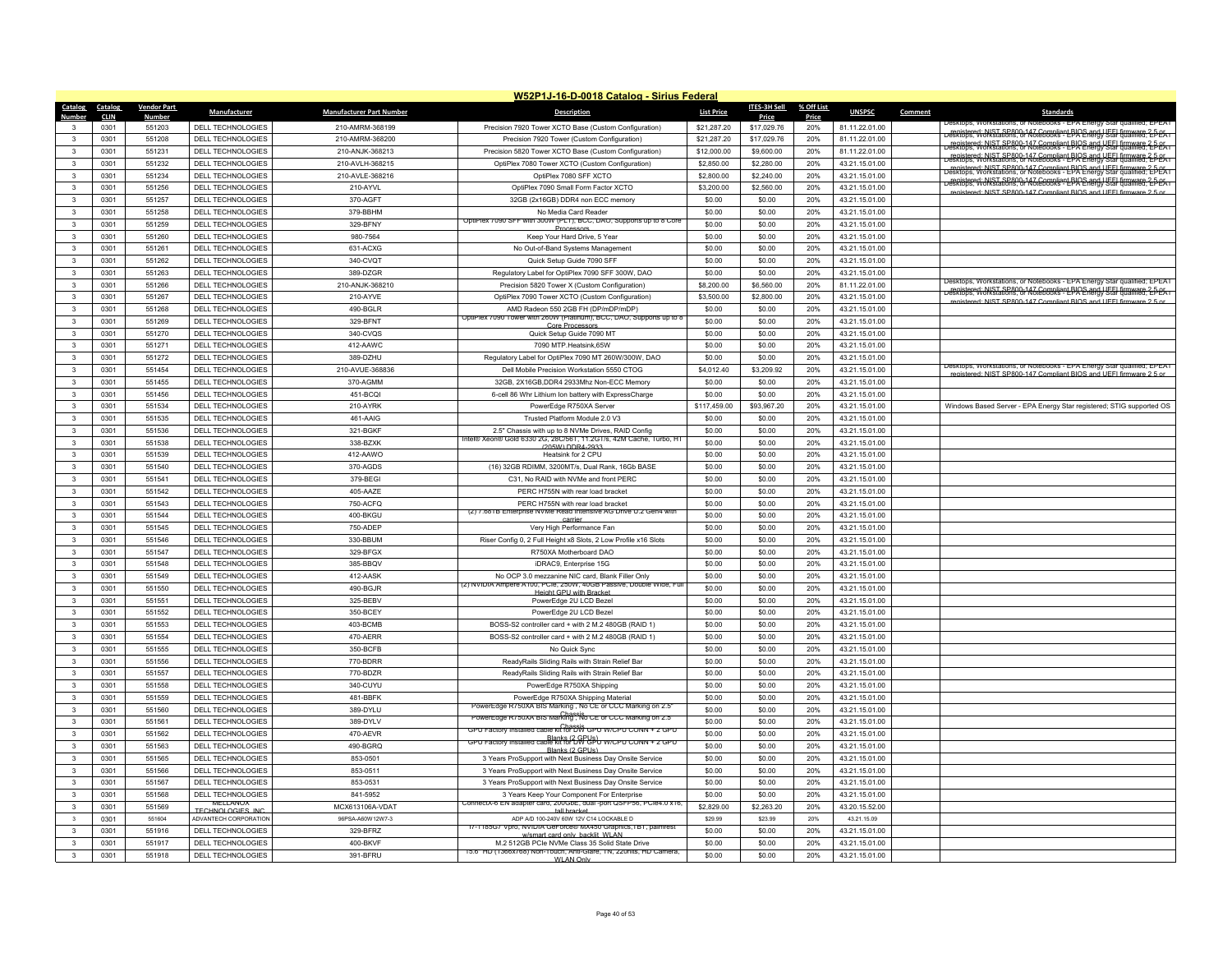|                                 |                    |                                               |                                 | W52P1J-16-D-0018 Catalog - Sirius Federal                                                                                 |                    |                     |            |                                  |         |                                                                                          |
|---------------------------------|--------------------|-----------------------------------------------|---------------------------------|---------------------------------------------------------------------------------------------------------------------------|--------------------|---------------------|------------|----------------------------------|---------|------------------------------------------------------------------------------------------|
| Catalog<br>Catalog              | <b>Vendor Part</b> | <b>Manufacturer</b>                           | <b>Manufacturer Part Number</b> | <b>Description</b>                                                                                                        | <b>List Price</b>  | <b>ITES-3H Sell</b> | % Off List | <b>UNSPSC</b>                    | Comment | <b>Standards</b>                                                                         |
| Numbe<br>CLIN<br>$\mathbf{R}$   | <b>Numbe</b>       |                                               |                                 |                                                                                                                           |                    | Price               | Price      |                                  |         |                                                                                          |
| 0301<br>$\mathbf{3}$            | 551926             | DELL TECHNOLOGIES                             | 210-AVUT                        | Mobile Precision 7750 CTOG Base                                                                                           | \$6,087.17         | \$4,869.74          | 20%        | 43.21.15.01.00                   |         | enistered: NIST SP800-147 Compliant RIOS and LIFEL firmware 2.5 or                       |
| 0301<br>0301                    | 551932<br>551976   | <b>DELL TECHNOLOGIES</b><br>DELL TECHNOLOGIES | 490-BFVB<br>210-AYYX            | NVIDIA Quadro RTX 4000 w/8GB GDDR6<br>Dell UltraSharp 24 Monitor - U2422H, 60.47cm (23.8"), TAA                           | \$0.00<br>\$429.99 | \$0.00<br>\$343.99  | 20%<br>20% | 43.21.15.01.00<br>43.21.15.01.00 |         | Displays - EPA Energy Star qualified and EPEAT registered                                |
| 3                               |                    |                                               |                                 |                                                                                                                           |                    |                     |            |                                  |         |                                                                                          |
| $\mathbf{3}$<br>0301            | 552047             | DELL TECHNOLOGIES                             | AA579532                        | Dell Memory Upgrade - 16GB - 2RX8 DDR4 RDIMM 2933MHz                                                                      | \$799.00           | \$639.20            | 20%        | 43.21.15.01.00                   |         | Desktops, Workstations, or Notebooks - FPA Energy Star qualitied: FPEAT                  |
| $\mathbf{3}$<br>0301            | 552109             | <b>DELL TECHNOLOGIES</b>                      | 210-AVUT-368779                 | Mobile Precision 7750 CTOG Base (Custom Configuration)                                                                    | \$6,087.17         | \$4,869.74          | 20%        | 43.21.15.01.00                   |         | registered: NIST SP800-147 Compliant BIOS and LIFFL firm                                 |
| $\mathbf{3}$<br>0301            | 552236             | <b>DELL TECHNOLOGIES</b>                      | 210-AKXJ-368872                 | PowerEdge R740 Server (Custom Configuration)                                                                              | \$32,500.38        | \$26,000.30         | 20%        | 81.11.22.01.00                   |         | Windows Based Server - EPA Energy Star registered; STIG supported OS                     |
| $\mathbf{3}$<br>0301            | 552237             | DELL TECHNOLOGIES                             | 389-DSWS                        | PowerEdge R740 CCC and BIS Marking, No CE Marking<br>OpenManage Integration for VMware vCenter - 1 host increment, 3 year | \$0.00             | \$0.00              | 20%        | 43.21.15.01.00                   |         |                                                                                          |
| 0301<br>$\mathbf{3}$            | 552238             | DELL TECHNOLOGIES                             | 634-BJBD                        | license digitally fulfiller                                                                                               | \$0.00             | \$0.00              | 20%        | 43.21.15.01.00                   |         |                                                                                          |
| $\mathbf{3}$<br>0301            | 552240             | <b>DELL TECHNOLOGIES</b>                      | 825-5217                        | Basic Deployment Dell EMC Rack Peripheral                                                                                 | \$0.00             | \$0.00              | 20%        | 43.21.15.01.00                   |         |                                                                                          |
| $\mathbf{3}$<br>0301            | 552242             | DELL TECHNOLOGIES                             | 210-AQQE-369247                 | PowerEdge R240 Server (Custom Configuration)                                                                              | \$47.063.30        | \$37,650.64         | 20%        | 81.11.22.01.00                   |         | Windows Based Server - EPA Energy Star registered; STIG supported OS                     |
| $\mathbf{3}$<br>0301            | 552243             | DELL TECHNOLOGIES                             | 321-BDUM                        | 3.5" Chassis with up to 4 Cabled Hard Drives                                                                              | \$0.00             | \$0.00              | 20%        | 43.21.15.01.00                   |         |                                                                                          |
| $\mathbf{3}$<br>0301            | 552244             | <b>DELL TECHNOLOGIES</b>                      | 338-BUIF                        | Intel® Xeon® E-2236 3.4GHz, 12M cache, 6C/12T, turbo (80W)                                                                | \$0.00             | \$0.00              | 20%        | 43.21.15.01.00                   |         |                                                                                          |
| 0301<br>$\mathbf{3}$            | 552245             | DELL TECHNOLOGIES                             | 400-ASNZ                        | (2) 4TB 7.2K RPM SATA 6Gbps 512n 3.5in Cabled Hard Drive                                                                  | \$0.00             | \$0.00              | 20%        | 43.21.15.01.00                   |         |                                                                                          |
| $\mathbf{3}$<br>0301            | 552246             | <b>DELL TECHNOLOGIES</b>                      | 429-ABIM                        | DVD +/-RW, SATA, Internal for cable chassis                                                                               | \$0.00             | \$0.00              | 20%        | 43.21.15.01.00                   |         |                                                                                          |
| $\mathbf{3}$<br>0301            | 552247             | DELL TECHNOLOGIES                             | 822-7939                        | 5 Years, ProSupport with Next Business Day Onsite Service                                                                 | \$0.00             | \$0.00              | 20%        | 43.21.15.01.00                   |         |                                                                                          |
| $\mathbf{3}$<br>0301            | 552248             | DELL TECHNOLOGIES                             | 822-7952                        | 5 Years, ProSupport with Next Business Day Onsite Service                                                                 | \$0.00             | \$0.00              | 20%        | 43.21.15.01.00                   |         |                                                                                          |
| $\mathbf{3}$<br>0301            | 552249             | DELL TECHNOLOGIES                             | 841-5864                        | 5 Years Keep your Hard Drive For Enterprise                                                                               | \$0.00             | \$0.00              | 20%        | 43.21.15.01.00                   |         |                                                                                          |
| 0301<br>$\mathbf{3}$            | 552290             | DELL TECHNOLOGIES                             | 210-AKWU-369290                 | PowerEdge R640 Server (Custom Configuration)<br>ntel® Xeon® Gold 6244 3.6G, 8C/161, 10.4G1/s, 24.75M Cache, Turbo,        | \$29,168.70        | \$23,334.96         | 20%        | 81.11.22.01.00                   |         | Windows Based Server - EPA Energy Star registered; STIG supported OS                     |
| $\mathbf{3}$<br>0301            | 552292             | DELL TECHNOLOGIES                             | 338-BSHH                        | HT (150W) DDR4-2933<br>(6) 800GB SSD SAS Mix Use 12Gbps 512e 2.5in Hot-plug AG Drive, 3                                   | \$0.00             | \$0.00              | 20%        | 43.21.15.01.00                   |         |                                                                                          |
| 0301<br>$\mathbf{3}$            | 552293             | <b>DELL TECHNOLOGIES</b>                      | 400-AZOO                        | <b>DWPD</b>                                                                                                               | \$0.00             | \$0.00              | 20%        | 43.21.15.01.00                   |         |                                                                                          |
| $\mathbf{3}$<br>0301            | 552294             | DELL TECHNOLOGIES                             | 813-9259                        | 3 Years ProSupport and Mission Critical 4Hr Onsite Service                                                                | \$0.00             | \$0.00              | 20%        | 43.21.15.01.00                   |         |                                                                                          |
| $\mathbf{3}$<br>0301            | 552295             | <b>DELL TECHNOLOGIES</b><br>SCHNEIDER ELECTRI | 813-9265                        | 3 Years ProSupport and Mission Critical 4Hr Onsite Service                                                                | \$0.00             | \$0.00              | 20%        | 43.21.15.01.00                   |         |                                                                                          |
| 0301<br>$\mathbf{3}$            | 553166             | <b>TANGRIGAGORP</b>                           | AP7869B                         | Rack PDU, Metered, ZeroU, 14.4kW, 208V, (24)C13, (4)C19, (2)L6-30R                                                        | \$2,000.00         | \$1,600.00          | 20%        | 39.12.10.00.00                   |         |                                                                                          |
| $\mathbf{3}$<br>0301            | 553230             | SOLUTIONS INC                                 | 4VN07AA-AX                      | AXIOM: Axiom 16GB DDR4-2666 SODIMM for HP - 4VN07AA                                                                       | \$156.00           | \$124.80            | 20%        | 43.20.18.02.00                   |         |                                                                                          |
| $\overline{\mathbf{3}}$<br>0301 | 553250             | DELL TECHNOLOGIES                             | 210-AMRM-Q442619                | Precision 7920 Tower XCTO Base (Custom Configuration)                                                                     | \$3,764.00         | \$3,011.20          | 20%        | 43.21.15.01.00                   |         | Windows Based Server - EPA Energy Star registered; STIG supported OS                     |
| 0301<br>$\overline{\mathbf{3}}$ | 553251             | DELL TECHNOLOGIES                             | 338-BSMK                        | I Intel Xeon Bronze 3204 (1.9GHz, 6C, 9.6GT/s 2UPI, 8.25MB Cache, HT (85W)) DDR4-                                         | \$0.00             | \$0.00              | 20%        | 43 21 15 01 00                   |         |                                                                                          |
| $_{3}$<br>0301                  | 553256             | <b>DELL TECHNOLOGIES</b>                      | 528-CHEC                        | VMware Carbon Black Cloud Endpoint Standard NGAV, B-EDR, w/Dell ProSupport 1 Yea                                          | \$0.00             | \$0.00              | 20%        | 43.21.15.01.00                   |         |                                                                                          |
| $\overline{\mathbf{3}}$<br>0301 | 553419             | DELL TECHNOLOGIES                             | 329-BFBL                        | PowerEdge T640 MLK Motherboard V2                                                                                         | \$0.00             | \$0.00              | 20%        | 43.21.15.01.00                   |         |                                                                                          |
| 0301<br>$\mathbf{3}$            | 553420             | DELL TECHNOLOGIES                             | 450-ADWP                        | Single, Hot-plug Power Supply (1+0), 495W                                                                                 | \$0.00             | \$0.00              | 20%        | 43 21 15 01 00                   |         |                                                                                          |
| $\mathbf 3$<br>0301             | 553421             | DELL TECHNOLOGIES                             | 815-5142                        | 3 Years Basic Hardware Warranty Repair: 5x10 HW-Only, 5x10 NBD Onsite                                                     | \$0.00             | \$0.00              | 20%        | 43.21.15.01.00                   |         |                                                                                          |
| $\overline{\mathbf{3}}$<br>0301 | 55370              | DELL TECHNOLOGIES                             | 210-AMBC-Q442780                | PowerEdge T640 Server (Custom Configuration)                                                                              | \$7,058.00         | \$5,646.40          | 20%        | 43.21.15.01.00                   |         | Windows Based Server - EPA Energy Star registered; STIG supported OS                     |
| 0301<br>$\overline{\mathbf{3}}$ | 553765             | DELL TECHNOLOGIES                             | 370-AGIY                        | 16GB, 1X16GB, DDR4 non-ECC Memory                                                                                         | \$0.00             | \$0.00              | 20%        | 43.21.15.01.00                   |         |                                                                                          |
| $_{3}$<br>0301                  | 553766             | <b>DELL TECHNOLOGIES</b>                      | 580-AJJG                        | Dell Pro Wireless Keyboard and Mouse - KM5221W - English                                                                  | \$0.00             | \$0.00              | 20%        | 43.21.15.01.00                   |         |                                                                                          |
| $\overline{\mathbf{3}}$<br>0301 | 553767             | DELL TECHNOLOGIES                             | 490-BGLN                        | AMD RX 640 4GB LP (DP/mDP/mDP)                                                                                            | \$0.00             | \$0.00              | 20%        | 43.21.15.01.00                   |         |                                                                                          |
| $\overline{\mathbf{3}}$<br>0301 | 553768             | DELL TECHNOLOGIES                             | 555-BGPR                        | Intel Wi-Fi 6 AX201 2x2 (Gig+) + Bluetooth 5                                                                              | \$0.00             | \$0.00              | 20%        | 43.21.15.01.00                   |         |                                                                                          |
| $\overline{\mathbf{3}}$<br>0301 | 553769             | <b>DELL TECHNOLOGIES</b>                      | 329-BFNX                        | OptiPlex 7090 SFF with 200W (BRZ), BCC, DAO, Supports up to 8 Core Processors                                             | \$0.00             | \$0.00              | 20%        | 43.21.15.01.00                   |         |                                                                                          |
| 0301<br>$\overline{\mathbf{3}}$ | 553770             | DELL TECHNOLOGIES                             | 555-BFPW                        | Internal Wireless Antennas                                                                                                | \$0.00             | \$0.00              | 20%        | 43.21.15.01.00                   |         |                                                                                          |
| $\overline{\mathbf{3}}$<br>0301 | 553771             | DELL TECHNOLOGIES                             | 555-BGNB                        | Intel Wi-Fi 6 AX201, Dual-band 2x2 802.11ax with MU-MIMO + Bluetooth 5.1                                                  | \$0.00             | \$0.00              | 20%        | 43.21.15.01.00                   |         |                                                                                          |
| $\overline{\mathbf{3}}$<br>0301 | 553772             | DELL TECHNOLOGIES                             | 631-ACXI                        | Intel vPro Technology Enabled                                                                                             | \$0.00             | \$0.00              | 20%        | 43.21.15.01.00                   |         |                                                                                          |
| $\overline{\mathbf{3}}$<br>0301 | 553773             | <b>DELL TECHNOLOGIES</b>                      | 984-0102                        | Keep Your Hard Drive, 3 Year                                                                                              | \$0.00             | \$0.00              | 20%        | 43.21.15.01.00                   |         |                                                                                          |
| 0301<br>$\overline{\mathbf{3}}$ | 553774             | DELL TECHNOLOGIES                             | 389-DZGS                        | Regulatory Label for OptiPlex 7090 SFF 200W, DAO                                                                          | \$0.00             | \$0.00              | 20%        | 43.21.15.01.00                   |         |                                                                                          |
| 0301<br>$\mathbf{3}$            | 553775             | DELL TECHNOLOGIES                             | 210-BBCL                        | Dell 27 Monitor - P2722H. 68.6cm (27")                                                                                    | \$499.00           | \$399.20            | 20%        | 43 21 15 01 00                   |         | Displays - EPA Energy Star qualified and EPEAT registered                                |
| $\overline{\mathbf{3}}$<br>0301 | 553776             | DELL TECHNOLOGIES                             | 814-5380                        | Dell 3 Years Advanced Exchange Service                                                                                    | \$0.00             | \$0.00              | 20%        | 43.21.15.01.00                   |         |                                                                                          |
| $\overline{\mathbf{3}}$<br>0301 | 553777             | DELL TECHNOLOGIES                             | 814-5381                        | Dell 3 Years Advanced Exchange Service                                                                                    | \$0.00             | \$0.00              | 20%        | 43.21.15.01.00                   |         | Desktops, Workstations, or Notebooks - EPA Energy Star qualified; EPEAT registered; NIST |
| $\mathbf{3}$<br>0301            | 553945             | DELL TECHNOLOGIES                             | 210-AYYG                        | Dell Mobile Precision Workstation 7760 CTOG                                                                               | \$13,270.86        | \$10,616.69         | 20%        | 43.21.15.01.00                   |         | SP800-147 Compliant BIOS and UEFI firmware 2.5 or higher w/ Firmware Lock and Secure     |
| 0301<br>$\overline{\mathbf{3}}$ | 553946             | DELL TECHNOLOGIES                             | 379-BELP                        | ntel Xeon Processor W-11855M (6 Core, 18MB Cache, 3.20GHz to 4.90GHz, 45W, vPro                                           | \$0.00             | \$0.00              | 20%        | 43.21.15.01.00                   |         |                                                                                          |
| 0301<br>$\overline{\mathbf{3}}$ | 553947             | <b>DELL TECHNOLOGIES</b>                      | 619-APQY                        | Windows 10 Pro for Workstations (6 Cores) Multi - English, French, Spanish                                                | \$0.00             | \$0.00              | 20%        | 43.21.15.01.00                   |         |                                                                                          |
| $\mathbf{3}$<br>0301            | 553948             | <b>DELL TECHNOLOGIES</b>                      | 329-BEPL                        | Intel Xeon W-11855M, 18MB Cache, 6 Cores, 3.20GHz to 4.90GHz, 45W, vPro                                                   | \$0.00             | \$0.00              | 20%        | 43.21.15.01.00                   |         |                                                                                          |
| 0301<br>$\overline{\mathbf{3}}$ | 553949             | DELL TECHNOLOGIES                             | 490-BGQS                        | NVIDIA RTX A5000 w/16 GB GDDR6                                                                                            | \$0.00             | \$0.00              | 20%        | 43.21.15.01.00                   |         |                                                                                          |
| $\overline{\mathbf{3}}$<br>0301 | 553950             | DELL TECHNOLOGIES                             | 490-BGRC                        | NVIDIA RTX A5000 w/16 GB GDDR6                                                                                            | \$0.00             | \$0.00              | 20%        | 43.21.15.01.00                   |         |                                                                                          |
| $\overline{\mathbf{3}}$<br>0301 | 553951             | DELL TECHNOLOGIES                             | 391-BGBK                        | HD, 1920x1080, 60Hz, Anti-Glare, Non-Touch, 100% DCIP3,500 Nits,Cam/Mic,WWAN/W                                            | \$0.00             | \$0.00              | 20%        | 43.21.15.01.00                   |         |                                                                                          |
| 0301<br>$\overline{\mathbf{3}}$ | 553952             | DELL TECHNOLOGIES                             | 370-AGMY                        | 128 GB, 4 x 32 GB, DDR4, 3200MHz, Non-ECC, SODIMM                                                                         | \$0.00             | \$0.00              | 20%        | 43 21 15 01 00                   |         |                                                                                          |
| $\overline{\mathbf{3}}$<br>0301 | 553953             | <b>DELL TECHNOLOGIES</b>                      | 400-BMFO                        | M.2 2280 2 TB. Gen 4 PCle x4 NVMe. Solid State Drive                                                                      | \$0.00             | \$0.00              | 20%        | 43.21.15.01.00                   |         |                                                                                          |
| $\overline{\mathbf{3}}$<br>0301 | 553954             | DELL TECHNOLOGIES                             | 401-ACFB                        | Additional M.2 2280 2 TB, Gen 4 PCle x4 NVMe, Solid State Drive                                                           | \$0.00             | \$0.00              | 20%        | 43.21.15.01.00                   |         |                                                                                          |
| 0301<br>$\overline{\mathbf{3}}$ | 553955             | DELL TECHNOLOGIES                             | 346-BHIN                        | Palmrest Smart Card Only                                                                                                  | \$0.00             | \$0.00              | 20%        | 43 21 15 01 00                   |         |                                                                                          |
| $\overline{\mathbf{3}}$<br>0301 | 553956             | <b>DELL TECHNOLOGIES</b>                      | 354-BBEH                        | Bottom Cover w/Smart Card slot & SSD Quick Access Door                                                                    | \$0.00             | \$0.00              | 20%        | 43.21.15.01.00                   |         |                                                                                          |
| 0301<br>$\overline{\mathbf{3}}$ | 553957             | <b>DELL TECHNOLOGIES</b>                      | 340-CWIE                        | Quick Setup Guide for Mobile Precision 7760                                                                               | \$0.00             | \$0.00              | 20%        | 43.21.15.01.00                   |         |                                                                                          |
| 0301<br>$\mathbf{3}$            | 553958             | DELL TECHNOLOGIES                             | 340-CVCR                        | 11th Gen Intel Xeon vPro and non-vPro label                                                                               | \$0.00             | \$0.00              | 20%        | 43 21 15 01 00                   |         |                                                                                          |
| $\overline{3}$<br>0301          | 553959             | <b>DELL TECHNOLOGIES</b>                      | 340-CWID                        | 7760 Shuttle Shinmen                                                                                                      | \$0.00             | \$0.00              | 20%        | 43.21.15.01.00                   |         | Desktops, Workstations, or Notebooks - EPA Energy Star qualified; EPEAT registered; NIST |
| $\overline{\mathbf{3}}$<br>0301 | 554007             | DELL TECHNOLOGIES                             | 210-AYYD                        | Dell Mobile Precision Workstation 7560 CTOG                                                                               | \$13,883.60        | \$11,106.88         | 20%        | 43.21.15.01.00                   |         | SP800-147 Compliant BIOS and UEFI firmware 2.5 or higher w/ Firmware Lock and Secure     |
| 0301<br>$\overline{\mathbf{3}}$ | 554008             | DELL TECHNOLOGIES                             | 379-BELS                        | Intel Xeon Processor W-11955M (8 Core, 24MB Cache, 2.60GHz to 5.00GHz, 45W, vPro                                          | \$0.00             | \$0.00              | 20%        | 43 21 15 01 00                   |         |                                                                                          |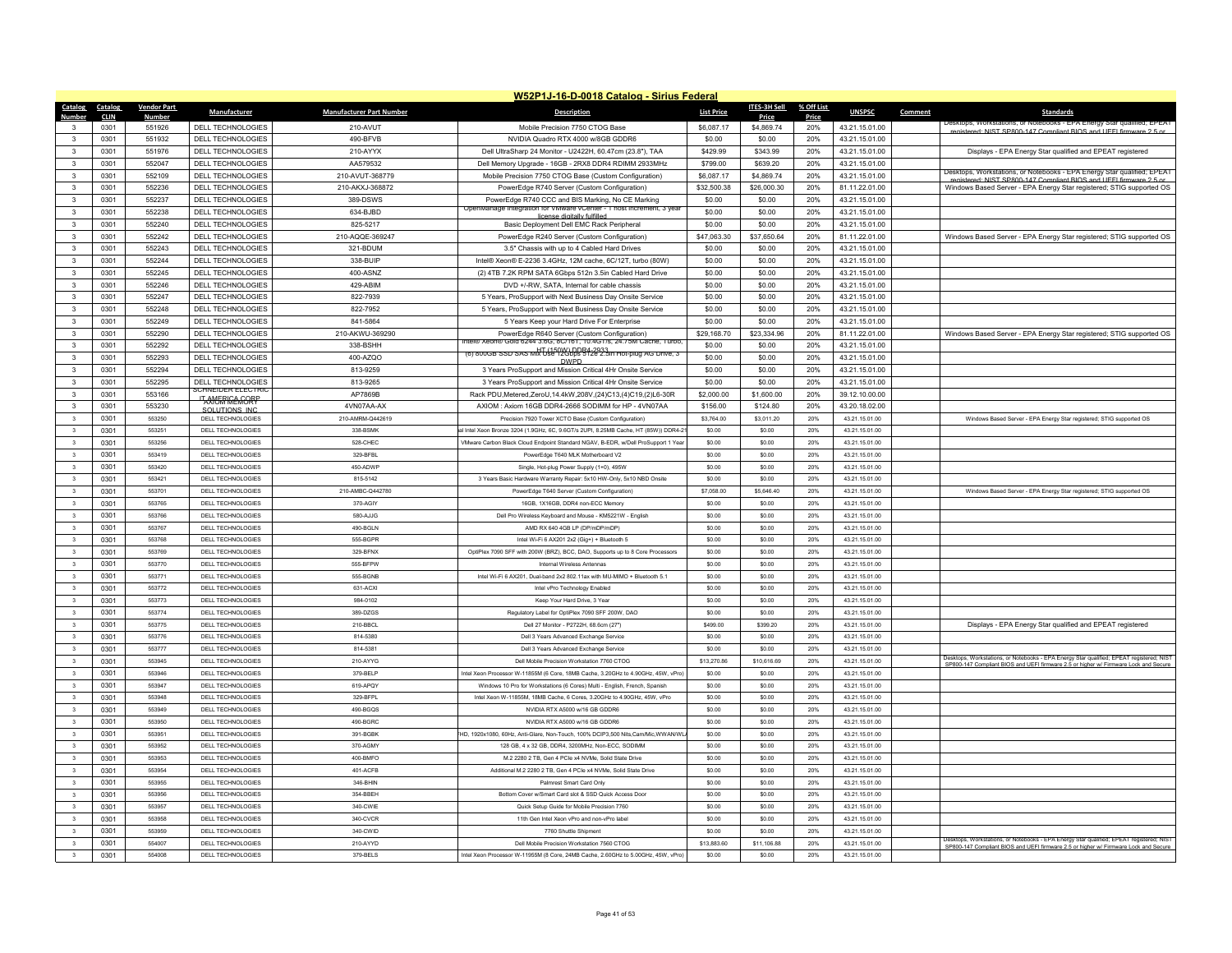|                                 |                    |                          |                                 | W52P1J-16-D-0018 Catalog - Sirius Federal                                             |                   |                     |            |                |         |                                                                                                                                                                        |
|---------------------------------|--------------------|--------------------------|---------------------------------|---------------------------------------------------------------------------------------|-------------------|---------------------|------------|----------------|---------|------------------------------------------------------------------------------------------------------------------------------------------------------------------------|
| Catalog<br>Catalog              | <b>Vendor Part</b> | <b>Manufacturer</b>      | <b>Manufacturer Part Number</b> | <b>Description</b>                                                                    | <b>List Price</b> | <b>ITES-3H Sell</b> | % Off List | <b>UNSPSC</b>  | Comment | Standard:                                                                                                                                                              |
| <b>CLIN</b><br>Number           | <b>Number</b>      |                          |                                 |                                                                                       |                   | <b>Price</b>        | Price      |                |         |                                                                                                                                                                        |
| 0301<br>$\overline{\mathbf{3}}$ | 554009             | DELL TECHNOLOGIES        | 619-APRU                        | Windows 10 Pro for Workstations (6 Cores Plus) Multi - English, French, Spanish       | \$0.00            | \$0.00              | 20%        | 43.21.15.01.00 |         |                                                                                                                                                                        |
| 0301<br>$\mathbf{3}$            | 554010             | <b>DELL TECHNOLOGIES</b> | 329-BFOM                        | Intel Xeon W-11955M, 24MB Cache, 8 Cores, 2,60GHz to 5,00GHz, 45W, vPro               | \$0.00            | \$0.00              | 20%        | 43.21.15.01.00 |         |                                                                                                                                                                        |
| $\overline{\mathbf{3}}$<br>0301 | 55401              | DELL TECHNOLOGIES        | 490-BGRB                        | NVIDIA RTX A5000 w/16 GB GDDR6                                                        | \$0.00            | \$0.00              | 20%        | 43.21.15.01.00 |         |                                                                                                                                                                        |
| 0301<br>$\overline{\mathbf{3}}$ | 554012             | DELL TECHNOLOGIES        | 490-BGRG                        | NVIDIA RTX A5000 w/16 GB GDDR6                                                        | \$0.00            | \$0.00              | 20%        | 43 21 15 01 00 |         |                                                                                                                                                                        |
| $\overline{\mathbf{3}}$<br>0301 | 554013             | DELL TECHNOLOGIES        | 391-BGBC                        | UHD HDR 600, 3840x2160, Anti-Glare, Non-Touch, 100% Adobe, 600 Nits, IR Cam/Mic.V     | \$0.00            | \$0.00              | 20%        | 43.21.15.01.00 |         |                                                                                                                                                                        |
| $\overline{\mathbf{3}}$<br>0301 | 554014             | DELL TECHNOLOGIES        | 346-BHIJ                        | Palmrest FIPS Fingerprint Reader & Smart card Reader, no NFC                          | \$0.00            | \$0.00              | 20%        | 43.21.15.01.00 |         |                                                                                                                                                                        |
| 0301<br>$\overline{\mathbf{3}}$ | 554015             | DELL TECHNOLOGIES        | 354-BBDZ                        | Bottom Cover with Smart Card slot Only                                                | \$0.00            | \$0.00              | 20%        | 43.21.15.01.00 |         |                                                                                                                                                                        |
| $\overline{\mathbf{3}}$<br>0301 | 554129             | <b>DELL TECHNOLOGIES</b> | 210-APMM                        | R640.VSAN-RN.AF Server                                                                | \$79,486.01       | \$63,588.81         | 20%        | 43.21.15.01.00 |         | Windows Based Server - EPA Energy Star registered: STIG supported OS                                                                                                   |
| $\overline{\mathbf{3}}$<br>0301 | 554130             | <b>DELL TECHNOLOGIES</b> | 821-2090                        | ProSupport Plus: Next Business Day Onsite Service After Problem Diagnosis, 3 Years    | \$0.00            | \$0.00              | 20%        | 43.21.15.01.00 |         |                                                                                                                                                                        |
| $\overline{\mathbf{3}}$<br>0301 | 554131             | DELL TECHNOLOGIES        | 821-2098                        | ProSupport Plus: 7x24 HW/SW Technical Support and Assistance, 3 Years                 | \$0.00            | \$0.00              | 20%        | 43.21.15.01.00 |         |                                                                                                                                                                        |
| $\mathbf{3}$<br>0301            | 554132             | DELL TECHNOLOGIES        | 815-9081                        | Virtual SAN Ready Node 3 Years                                                        | \$0.00            | \$0.00              | 20%        | 43.21.15.01.00 |         |                                                                                                                                                                        |
| 0301<br>$\overline{\mathbf{3}}$ | 554133             | DELL TECHNOLOGIES        | 540-BBVK                        | Broadcom 57414 Dual Port 10/25GbE SFP28 Adapter, PCle Low Profile                     | \$0.00            | \$0.00              | 20%        | 43.21.15.01.00 |         |                                                                                                                                                                        |
| 0301<br>$\overline{\mathbf{3}}$ | 554134             | DELL TECHNOLOGIES        | 321-BCQL                        | 2.5 Chassis with up to 10 Hard Drives and 3PCle slots                                 | \$0.00            | \$0.00              | 20%        | 43.21.15.01.00 |         |                                                                                                                                                                        |
| $\mathbf{3}$<br>0301            | 554135             | DELL TECHNOLOGIES        | 325-BCZO                        | Dell EMC Ready Nodes 1U Standard Bezel                                                | \$0.00            | \$0.00              | 20%        | 43.21.15.01.00 |         |                                                                                                                                                                        |
| 0301<br>$\overline{\mathbf{3}}$ | 554136             | DELL TECHNOLOGIES        | 350-BBQT                        | Luggage Tag for x10, VSAN RN R640                                                     | \$0.00            | \$0.00              | 20%        | 43.21.15.01.00 |         |                                                                                                                                                                        |
| $\overline{\mathbf{3}}$         | 554137             | <b>DELL TECHNOLOGIES</b> | 350-BBQU                        | IDM/ Personality Module for VSAN RN R640                                              | \$0.00            | \$0.00              | 20%        |                |         |                                                                                                                                                                        |
| 0301                            |                    |                          |                                 |                                                                                       |                   |                     |            | 43.21.15.01.00 |         |                                                                                                                                                                        |
| $\overline{\mathbf{3}}$<br>0301 | 555362             | DELL TECHNOLOGIES        | 379-BELN                        | Gen Intel Core Processor i7-11850H (8 Core, 24MB Cache, 2.50GHz to 4.80GHz, 45W,      | \$0.00            | \$0.00              | 20%        | 43.21.15.01.00 |         |                                                                                                                                                                        |
| 0301<br>$\overline{\mathbf{3}}$ | 555364             | DELL TECHNOLOGIES        | 490-BGQI                        | Intel® UHD Graphics for 11th Gen Intel® Processors                                    | \$0.00            | \$0.00              | 20%        | 43.21.15.01.00 |         |                                                                                                                                                                        |
| $\overline{\mathbf{3}}$<br>0301 | 555365             | DELL TECHNOLOGIES        | 490-BGQZ                        | Intel® UHD Graphics for 11th Gen Intel® Processors                                    | \$0.00            | \$0.00              | 20%        | 43.21.15.01.00 |         |                                                                                                                                                                        |
| 0301<br>$\overline{\mathbf{3}}$ | 555367             | DELL TECHNOLOGIES        | 391-BGBE                        | 7.3" FHD, 1920x1080, 60Hz, Anti-Glare, Non-Touch, 45% NTSC, 220 Nits, Cam/Mic, WLA    | \$0.00            | \$0.00              | 20%        | 43.21.15.01.00 |         |                                                                                                                                                                        |
| 0301<br>$\overline{\mathbf{3}}$ | 555368             | DELL TECHNOLOGIES        | 370-AFXT                        | 64 GB, 2 x 32 GB, DDR4, 3200MHz, Non-ECC, SODIMM                                      | \$0.00            | \$0.00              | 20%        | 43.21.15.01.00 |         |                                                                                                                                                                        |
| $\overline{\mathbf{3}}$<br>0301 | 555369             | <b>DELL TECHNOLOGIES</b> | 400-BKTZ                        | M.2 2280 1 TB. Gen 3 PCle x4 NVMe. Solid State Drive                                  | \$0.00            | \$0.00              | 20%        | 43.21.15.01.00 |         |                                                                                                                                                                        |
| $\overline{\mathbf{3}}$<br>0301 | 555371             | DELL TECHNOLOGIES        | 354-BBED                        | Bottom Cover w/Smart Card slot Only                                                   | \$0.00            | \$0.00              | 20%        | 43.21.15.01.00 |         |                                                                                                                                                                        |
| $\overline{\mathbf{3}}$<br>0301 | 555373             | DELL TECHNOLOGIES        | 387-BBPS                        | <b>ENERGY STAR Qualified</b>                                                          | \$0.00            | \$0.00              | 20%        | 43.21.15.01.00 |         |                                                                                                                                                                        |
| 0301<br>$\overline{\mathbf{3}}$ | 555560             | DELL TECHNOLOGIES        | 210-ANJK-443741                 | Precision 5820 Tower XCTO Base (Custom Configuration)                                 | \$4.014.29        | \$3.211.43          | 20%        | 43.21.15.01.00 |         | Windows Based Server - EPA Energy Star registered; STIG supported OS                                                                                                   |
| $\overline{\mathbf{3}}$<br>0301 | 555561             | DELL TECHNOLOGIES        | 338-BUNW                        | Intel Xeon Processor W-2223 (4C, 3.6GHz 3.9GHz Turbo HT 8.25MB (120W)) DDR4-2666      | \$0.00            | \$0.00              | 20%        | 43.21.15.01.00 |         |                                                                                                                                                                        |
| 0301<br>$\overline{\mathbf{3}}$ | 555562             | DELL TECHNOLOGIES        | 490-BFKK                        | AMD Radeon Pro WX 3200, 4GB, 4 mDP (FWS)                                              | \$0.00            | \$0.00              | 20%        | 43.21.15.01.00 |         |                                                                                                                                                                        |
| $\overline{\mathbf{3}}$<br>0301 | 555563             | DELL TECHNOLOGIES        | 401-ABJS                        | M.2 256GB PCle NVMe Class 40 Solid State Drive                                        | \$0.00            | \$0.00              | 20%        | 43.21.15.01.00 |         |                                                                                                                                                                        |
| $\overline{\mathbf{3}}$<br>0301 | 555576             | EATON CORPORATION        | EMO360-10                       | ePDU G3 Metered input, 3W + N                                                         | \$3,587.24        | \$2,869.79          | 20%        | 39.12.10.17.00 |         |                                                                                                                                                                        |
| $\overline{\mathbf{3}}$<br>0301 | 555615             | DELL TECHNOLOGIES        | 379-BELQ                        | Gen Intel Core Processor i9-11950H (8 Core, 24MB Cache, 2.60GHz to 5.00GHz, 45W, v    | \$0.00            | \$0.00              | 20%        | 43.21.15.01.00 |         |                                                                                                                                                                        |
|                                 |                    |                          |                                 |                                                                                       |                   |                     |            |                |         |                                                                                                                                                                        |
| $\overline{\mathbf{3}}$<br>0301 | 555616             | DELL TECHNOLOGIES        | 329-BFQR                        | 11th Gen Intel Core i9-11950H, 24MB Cache, 8 Cores, 2,60GHz to 5,00GHz, 45W, vPro     | \$0.00            | \$0.00              | 20%        | 43.21.15.01.00 |         |                                                                                                                                                                        |
| 0301<br>$\overline{\mathbf{3}}$ | 555617             | DELL TECHNOLOGIES        | 490-BGQR                        | NVIDIA RTX A3000 w/6 GB GDDR6                                                         | \$0.00            | \$0.00              | 20%        | 43.21.15.01.00 |         |                                                                                                                                                                        |
| $\overline{\mathbf{3}}$<br>0301 | 555620             | DELL TECHNOLOGIES        | 370-AGMR                        | 32 GB, 4 x 8 GB, DDR4, 3200MHz, Non-ECC, SODIMM                                       | \$0.00            | \$0.00              | 20%        | 43.21.15.01.00 |         |                                                                                                                                                                        |
| $\overline{\mathbf{3}}$<br>0301 | 555622             | DELL TECHNOLOGIES        | 583-BIEY                        | Internal Single Pointing Backlit Keyboard, US English with 10 Key Numeric Keypad      | \$0.00            | \$0.00              | 20%        | 43.21.15.01.00 |         |                                                                                                                                                                        |
| 0301<br>$\overline{\mathbf{3}}$ | 555623             | DELL TECHNOLOGIES        | 346-BHIO                        | Palmrest FIPS Fingerprint Reader & Smart card Reader, no NFC                          | \$0.00            | \$0.00              | 20%        | 43.21.15.01.00 |         |                                                                                                                                                                        |
| $\overline{\mathbf{3}}$<br>0301 | 555624             | DELL TECHNOLOGIES        | 555-BGJL                        | Intel Wi-Fi 6E AX210 Wireless Card with Bluetooth 5.2                                 | \$0.00            | \$0.00              | 20%        | 43.21.15.01.00 |         |                                                                                                                                                                        |
| 0301<br>$\overline{\mathbf{3}}$ | 555625             | DELL TECHNOLOGIES        | 340-CVCS                        | 11th Gen Intel Core i9 vPro label                                                     | \$0.00            | \$0.00              | 20%        | 43.21.15.01.00 |         |                                                                                                                                                                        |
| 0301<br>$\overline{\mathbf{3}}$ | 555626             | DELL TECHNOLOGIES        | 555-BGUF                        | Intel® Wi-Fi 6E AX210. (6GHz), 2x2 with BT5.2                                         | \$0.00            | \$0.00              | 20%        | 43.21.15.01.00 |         |                                                                                                                                                                        |
| $\overline{\mathbf{3}}$<br>0301 | 555627             | DELL TECHNOLOGIES        | 210-AYYG-Q443816                | Dell Mobile Precision Workstation 7760 CTOG (Custom Configuration)                    | \$6,419.08        | \$5,135.26          | 20%        | 43.21.15.01.00 |         | Workstations, or Notebooks - EPA Energy Star qualified; EPEAT registered; NIST<br>SP800-147 Compliant BIOS and UEFI firmware 2.5 or higher w/ Firmware Lock and Secure |
| $\overline{\mathbf{3}}$<br>0301 | 555634             | DELL TECHNOLOGIES        | 490-BGRK                        | NVIDIA RTX A4000 w/8 GB GDDR6                                                         | \$0.00            | \$0.00              | 20%        | 43.21.15.01.00 |         |                                                                                                                                                                        |
| $\overline{\mathbf{3}}$<br>0301 | 555635             | DELL TECHNOLOGIES        | 391-BGBJ                        | IPS FHD, 1920x1080, 60Hz, Anti-Glare, Non-Touch, 100% DCIP3, 500 Nits, IR Cam/Mic,    | \$0.00            | \$0.00              | 20%        | 43.21.15.01.00 |         |                                                                                                                                                                        |
| 0301<br>$\overline{\mathbf{3}}$ | 555774             | <b>DELL TECHNOLOGIES</b> | 210-AQPU-443900                 | Dell Latitude 5420 Rugged (Custom Configuration)                                      | \$2,884.43        | \$2,307.54          | 20%        | 43.21.15.01.00 |         | Desktops, Workstations, or Notebooks - EPA Energy Star qualified; EPEAT registered; NIST                                                                               |
| $\overline{\mathbf{3}}$<br>0301 | 555779             | DELL TECHNOLOGIES        | 370-AGKD                        | 16GB, 2x8GB, 2400MHz DDR4 Non-ECC                                                     | \$0.00            | \$0.00              | 20%        | 43.21.15.01.00 |         | SP800-147 Compliant BIOS and UEFI firmware 2.5 or higher w/ Firmware Lock and Secure                                                                                   |
| $\overline{\mathbf{3}}$<br>0301 | 555984             | DELL TECHNOLOGIES        | 210-AYIZ                        | Dell Latitude 5320 GSA                                                                | \$3,162.15        | \$2,529.72          | 20%        | 43.21.15.01.00 |         | Desktops, Workstations, or Notebooks - EPA Energy Star qualified; EPEAT registered; NIST                                                                               |
| $\overline{\mathbf{3}}$         |                    |                          |                                 |                                                                                       |                   |                     |            | 43.21.15.01.00 |         | SP800-147 Compliant BIOS and UEFI firmware 2.5 or higher w/ Firmware Lock and Secure                                                                                   |
| 0301                            | 555985             | <b>DELL TECHNOLOGIES</b> | 379-BEHZ                        | th Generation Intel® Core i7-1185G7 (4 Core, 12M cache, base 3.0GHz, up to 4.8GHz, vF | \$0.00            | \$0.00              | 20%        |                |         |                                                                                                                                                                        |
| 0301<br>$\overline{\mathbf{3}}$ | 555986             | DELL TECHNOLOGIES        | 338-BXWP                        | 1185G7 Vpro, Intel® Iris® Xe Graphics, Thunderbolt, 16G, SmartCard Only, Backlit, WWA | \$0.00            | \$0.00              | 20%        | 43.21.15.01.00 |         |                                                                                                                                                                        |
| 0301<br>$\overline{\mathbf{3}}$ | 555987             | DELL TECHNOLOGIES        | 631-ACTZ                        | vPro Manageability                                                                    | \$0.00            | \$0.00              | 20%        | 43.21.15.01.00 |         |                                                                                                                                                                        |
| $\overline{\mathbf{3}}$<br>0301 | 555988             | DELL TECHNOLOGIES        | 370-AFVV                        | 16 GB. LPDDR4 SDRAM, 3200MHz (on board)                                               | \$0.00            | \$0.00              | 20%        | 43.21.15.01.00 |         |                                                                                                                                                                        |
| 0301<br>$\overline{\mathbf{3}}$ | 555989             | DELL TECHNOLOGIES        | 391-BFPD                        | top, 13.3" FHD (1920x1080) Non-Touch, AG, IPS, FHD+RGB Cam, 250 nits, WLANWW.         | \$0.00            | \$0.00              | 20%        | 43.21.15.01.00 |         |                                                                                                                                                                        |
| $\overline{\mathbf{3}}$<br>0301 | 555990             | DELL TECHNOLOGIES        | 583-BHCE                        | English Backlit Keyboard                                                              | \$0.00            | \$0.00              | 20%        | 43.21.15.01.00 |         |                                                                                                                                                                        |
| $\overline{\mathbf{3}}$<br>0301 | 555991             | <b>DELL TECHNOLOGIES</b> | 555-BGHE                        | Wireless Intel AX201 WLAN Drive                                                       | \$0.00            | \$0.00              | 20%        | 43.21.15.01.00 |         |                                                                                                                                                                        |
| 0301<br>$\overline{\mathbf{3}}$ | 555992             | DELL TECHNOLOGIES        | 451-BCSI                        | 3 Cell 42Whr ExpressChargeTM Capable Battery                                          | \$0.00            | \$0.00              | 20%        | 43.21.15.01.00 |         |                                                                                                                                                                        |
| $\overline{\mathbf{3}}$<br>0301 | 555993             | DELL TECHNOLOGIES        | 346-BHFQ                        | Palmrest, Contacted SmartCard Reader, Thunderbolt4, Included                          | \$0.00            | \$0.00              | 20%        | 43.21.15.01.00 |         |                                                                                                                                                                        |
| $\overline{3}$<br>0301          | 555004             | DELL TECHNOLOGIES        | 340-CTXL                        | Quick setup guide worldwide laptop                                                    | \$0.00            | \$0.00              | 20%        | 43.21.15.01.00 |         |                                                                                                                                                                        |
| 0301<br>$\overline{\mathbf{3}}$ | 555995             | DELL TECHNOLOGIES        | 387-BBPH                        | <b>ENERGY STAR Qualified</b>                                                          | \$0.00            | \$0.00              | 20%        | 43 21 15 01 00 |         |                                                                                                                                                                        |
| $\overline{\mathbf{3}}$<br>0301 | 555996             | DELL TECHNOLOGIES        | 340-CTWP                        | Shuttle Box Pckg - (Clamshell)                                                        | \$0.00            | \$0.00              | 20%        | 43.21.15.01.00 |         |                                                                                                                                                                        |
| 0301<br>$\overline{\mathbf{3}}$ | 555997             | <b>DELL TECHNOLOGIES</b> | 354-BBDX                        | Bottom Door, Included                                                                 | \$0.00            | \$0.00              | 20%        | 43.21.15.01.00 |         |                                                                                                                                                                        |
| 0301<br>$\mathbf{3}$            | 556111             | DELL TECHNOLOGIES        | 210-AKWP-444080                 | PowerEdge R940 Server (Custom Configuration)                                          | \$91 163 00       | \$72,930.40         | 20%        | 43 21 15 01 00 |         | Windows Based Server - EPA Energy Star registered; STIG supported OS                                                                                                   |
| $\overline{3}$<br>0301          | 556112             | DELL TECHNOLOGIES        | A9781929-444080                 | Dell Memory Upgrade - 32GB - 2Rx4 DDR4 RDIMM 2666MHz                                  | \$1,569.00        | \$1,255.20          | 20%        | 43.21.15.01.00 |         |                                                                                                                                                                        |
|                                 |                    |                          |                                 |                                                                                       |                   |                     |            |                |         |                                                                                                                                                                        |
| $\overline{\mathbf{3}}$<br>0301 | 556146             | DELL TECHNOLOGIES        | 400-BKVB                        | M.2 512GB PCIe NVMe Class 40 Solid State Drive                                        | \$0.00            | \$0.00              | 20%        | 43.21.15.01.00 |         |                                                                                                                                                                        |
| 0301<br>$\overline{\mathbf{3}}$ | 556175             | DELL TECHNOLOGIES        | 210-APXG-444116                 | Precision 3930 Rack XCTO Base (Custom Configuration)                                  | \$2,464.95        | \$1,971.96          | 20%        | 43 21 15 01 00 |         | Windows Based Server - EPA Energy Star registered; STIG supported OS                                                                                                   |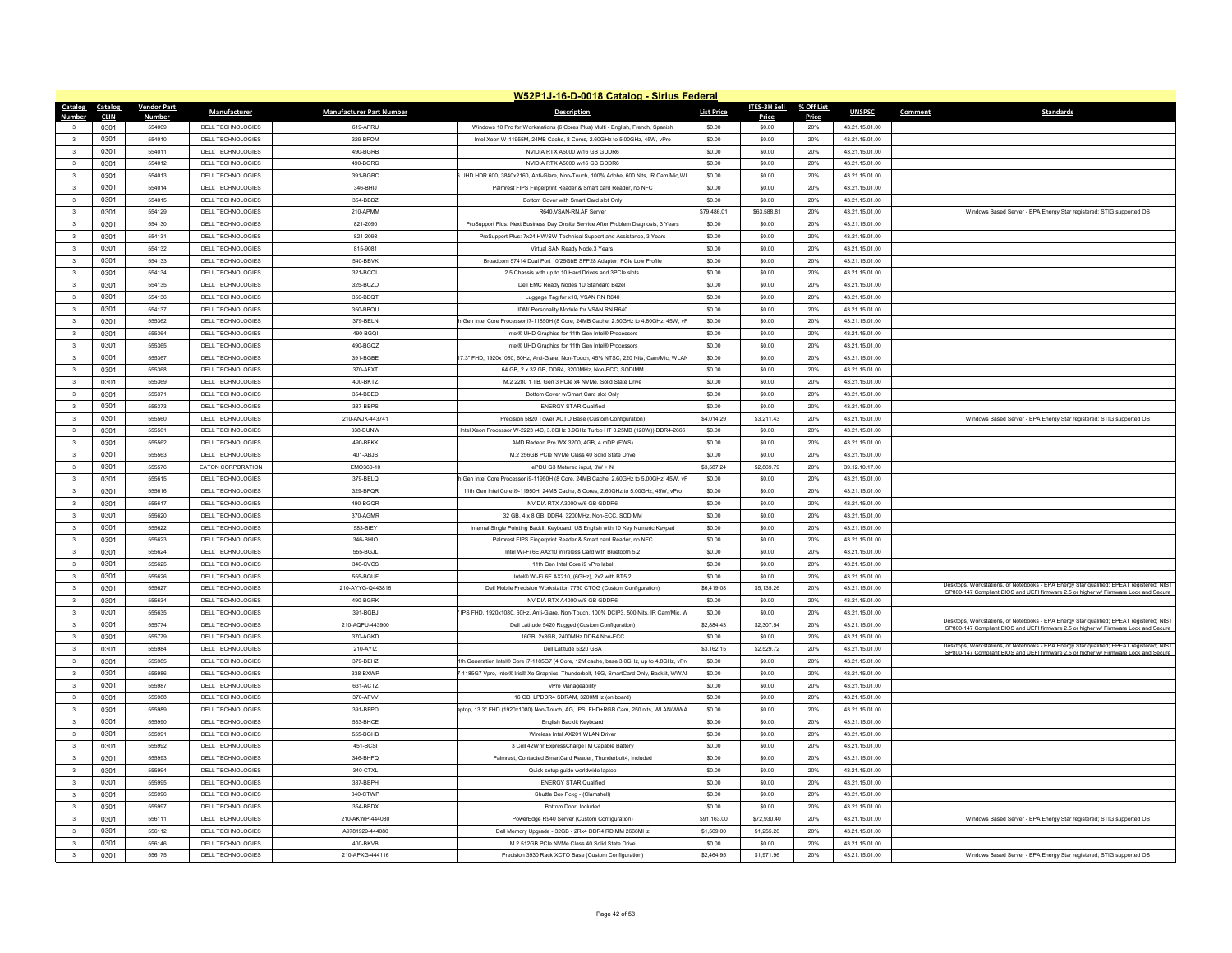|                                 |                    |                                               |                                 | W52P1J-16-D-0018 Catalog - Sirius Federal                                                                                           |                      |                      |              |                                  |         |                                                                                                                                                                                  |
|---------------------------------|--------------------|-----------------------------------------------|---------------------------------|-------------------------------------------------------------------------------------------------------------------------------------|----------------------|----------------------|--------------|----------------------------------|---------|----------------------------------------------------------------------------------------------------------------------------------------------------------------------------------|
| Catalog<br>Catalog              | <b>Vendor Part</b> | Manufacturer                                  | <b>Manufacturer Part Number</b> | <b>Description</b>                                                                                                                  | <b>List Price</b>    | ITES-3H Sell         | % Off List   | <b>UNSPSC</b>                    | Comment | Standards                                                                                                                                                                        |
| <b>CLIN</b>                     | Numbe<br>556176    | DELL TECHNOLOGIES                             | 210-AQUB-444118                 |                                                                                                                                     | \$5,337.00           | Price<br>\$4,269.60  | Price<br>20% | 43.21.15.01.00                   |         |                                                                                                                                                                                  |
| 0301<br>0301                    | 556177             |                                               | 389-DSUH                        | PowerEdge R340 Server (Custom Configuration)                                                                                        |                      |                      |              |                                  |         | Windows Based Server - EPA Energy Star registered; STIG supported OS                                                                                                             |
| 0301                            | 556179             | <b>DELL TECHNOLOGIES</b><br>DELL TECHNOLOGIES | 338-BMIZ-444119                 | PowerEdge R340 CCC and BIS Marking. No CE Marking<br>eon Silver 4210R (2.4GHz, 3.2GHz Turbo, 10C, 9.6GT/s 2UPI,13.75MBCache,HT(100W | \$0.00<br>\$5,852.00 | \$0.00<br>\$4,681.60 | 20%          | 43.21.15.01.00<br>43.21.15.01.00 |         |                                                                                                                                                                                  |
| $\overline{\mathbf{3}}$         |                    |                                               |                                 |                                                                                                                                     |                      |                      | 20%          |                                  |         |                                                                                                                                                                                  |
| $\overline{\mathbf{3}}$<br>0301 | 556180             | DELL TECHNOLOGIES                             | 338-BMIZ-444121                 | eon Gold 6226R (2.9GHz, 3.9GHz Turbo, 16C.10.4GT/s 2UPI, 22MB Cache, HT (150W))E                                                    | \$11,218.87          | \$8,975.10           | 20%          | 43.21.15.01.00                   |         |                                                                                                                                                                                  |
| 0301<br>$\overline{\mathbf{3}}$ | 556181             | DELL TECHNOLOGIES                             | 370-AESI                        | 64GB 8x8GB DDR4 2933MHz RDIMM ECC Memory                                                                                            | \$0.00               | \$0.00               | 20%          | 43.21.15.01.00                   |         |                                                                                                                                                                                  |
| 0301<br>$\mathbf{3}$            | 556186             | DELL TECHNOLOGIES                             | 490-BGRD                        | NVIDIA T1200 w/4 GB GDDR6                                                                                                           | \$0.00               | \$0.00               | 20%          | 43 21 15 01 00                   |         |                                                                                                                                                                                  |
| $_{3}$<br>0301                  | 556187             | DELL TECHNOLOGIES                             | 490-BGRF                        | NVIDIA T1200 w/4 GB GDDR6                                                                                                           | \$0.00               | \$0.00               | 20%          | 43.21.15.01.00                   |         |                                                                                                                                                                                  |
| $\overline{\mathbf{3}}$<br>0301 | 556210             | DELL TECHNOLOGIES                             | 210-AKWLI-444147                | PowerEdge R640 Server (Custom Configuration)                                                                                        | \$20,297.65          | \$16,238.12          | 20%          | 43.21.15.01.00                   |         | Windows Based Server - EPA Energy Star registered; STIG supported OS<br>Desktops, Workstations, or Notebooks - EPA Energy Star qualified; EPEAT registered; NIST                 |
| 0301<br>$\mathbf{3}$            | 556252             | DELL TECHNOLOGIES                             | 210-AVCY-0444153                | Dell Latitude 5511 MLK GSA (Custom Configuration)                                                                                   | \$2,587.85           | \$2,070.28           | 20%          | 43 21 15 01 00                   |         | SP800-147 Compliant BIOS and UEFI firmware 2.5 or higher w/ Firmware Lock and Secure                                                                                             |
| $_{3}$<br>0301                  | 556253             | DELL TECHNOLOGIES                             | 379-BDXF                        | th Generation Intel® Core i5-10400H (4 Core, 8M cache, 2.6GHz, 4.6GHz Turbo, 35W vPn                                                | \$0.00               | \$0.00               | 20%          | 43.21.15.01.00                   |         |                                                                                                                                                                                  |
| $\overline{\mathbf{3}}$<br>0301 | 556255             | DELL TECHNOLOGIES                             | 338-BUVV                        | Intel® UHD Graphics with Thunderbolt for i5-10400H Processor                                                                        | \$0.00               | \$0.00               | 20%          | 43.21.15.01.00                   |         |                                                                                                                                                                                  |
| 0301<br>$\overline{\mathbf{3}}$ | 556259             | DELL TECHNOLOGIES                             | 400-BEMW                        | 2.5" 500GB 7200 RPM SATA Hard Drive                                                                                                 | \$0.00               | \$0.00               | 20%          | 43.21.15.01.00                   |         |                                                                                                                                                                                  |
| $\overline{3}$<br>0301          | 556316             | DELL TECHNOLOGIES                             | 338-BTSW                        | Intel Xeon Gold 6226 2.7G, 12C/24T, 10.4GT/s, 19.25M Cache, Turbo, HT (125W) DDR4-2                                                 | \$0.00               | \$0.00               | 20%          | 43.21.15.01.00                   |         |                                                                                                                                                                                  |
| $\overline{\mathbf{3}}$<br>0301 | 556410             | DELL TECHNOLOGIES                             | 210-AYSV                        | Precision 3650 Tower CTO BASE (210-AYSV) (Custom Configuration)                                                                     | \$3,703.85           | \$2,963.08           | 20%          | 43.21.15.01.00                   |         | Windows Based Server - EPA Energy Star registered; STIG supported OS                                                                                                             |
| $\overline{\mathbf{3}}$<br>0301 | 556411             | DELL TECHNOLOGIES                             | 370-AFKR                        | 64GB, 2x32GB, DDR4 UDIMM non-ECC memory (370-AFKR)                                                                                  | \$0.00               | \$0.00               | 20%          | 43.21.15.01.00                   |         |                                                                                                                                                                                  |
| $\overline{\mathbf{3}}$<br>0301 | 556412             | DELL TECHNOLOGIES                             | 490-BGXS                        | Dual Nvidia T600, 4GB, 4 mDP to DP adapter (Precision xx20T, 3650T) (490-BGXS)                                                      | \$0.00               | \$0.00               | 20%          | 43.21.15.01.00                   |         |                                                                                                                                                                                  |
| $\overline{\mathbf{3}}$<br>0301 | 556413             | DELL TECHNOLOGIES                             | 321-BGKT                        | ver with 460W up to 90% efficient (80 Plus Gold) PSU, Advanced Front I/O, with SD card r                                            | \$0.00               | \$0.00               | 20%          | 43.21.15.01.00                   |         |                                                                                                                                                                                  |
| 0301<br>$\overline{\mathbf{3}}$ | 556414             | DELL TECHNOLOGIES                             | 570-ABGR                        | Dell Laser Wired Mouse - MS3220 Black (570-ABGR)                                                                                    | \$0.00               | \$0.00               | 20%          | 43.21.15.01.00                   |         |                                                                                                                                                                                  |
| $\overline{\mathbf{3}}$<br>0301 | 556415             | DELL TECHNOLOGIES                             | 429-ABHB                        | No Optical Drive (429-ABHB                                                                                                          | \$0.00               | \$0.00               | 20%          | 43.21.15.01.00                   |         |                                                                                                                                                                                  |
| 0301<br>$\overline{\mathbf{3}}$ | 556416             | DELL TECHNOLOGIES                             | 520-AASQ                        | Internal Speaker for Precision 3650 (520-AASQ)                                                                                      | \$0.00               | \$0.00               | 20%          | 43.21.15.01.00                   |         |                                                                                                                                                                                  |
| 0301<br>$\overline{\mathbf{3}}$ | 556418             | DELL TECHNOLOGIES                             | 340-CVFC                        | Quick setup guide, Precision 3650 (340-CVFC)                                                                                        | \$0.00               | \$0.00               | 20%          | 43.21.15.01.00                   |         |                                                                                                                                                                                  |
| 0301<br>$\mathbf{3}$            | 556419             | DELL TECHNOLOGIES                             | 400-BLOV                        | 1TB PCIe NVMe Class 40 M.2 SSD (400-BLQV)                                                                                           | \$0.00               | \$0.00               | 20%          | 43.21.15.01.00                   |         |                                                                                                                                                                                  |
| 0301<br>$\overline{\mathbf{3}}$ | 556420             | DELL TECHNOLOGIES                             | 412-AATT                        | Thermal Pad 3640 (412-AATT)                                                                                                         | \$0.00               | \$0.00               | 20%          | 43.21.15.01.00                   |         |                                                                                                                                                                                  |
| $\overline{\mathbf{3}}$<br>0301 | 556421             | DELL TECHNOLOGIES                             | 338-BZKG                        | 1th Generation Intel Core i9-11900, 16 MB Cache, 8 Core, 2.5 GHz to 5.2 GHz (338-BZKG                                               | \$0.00               | \$0.00               | 20%          | 43.21.15.01.00                   |         |                                                                                                                                                                                  |
| $\mathbf{3}$<br>0301            | 556422             | DELL TECHNOLOGIES                             | 412-AAW.                        | HEATSINK for 65W CPU (412-AAWJ)                                                                                                     | \$0.00               | \$0.00               | 20%          | 43.21.15.01.00                   |         |                                                                                                                                                                                  |
| 0301<br>$\overline{\mathbf{3}}$ | 556423             | DELL TECHNOLOGIES                             | 449-BBWL                        | C1: M.2 SSD Boot + Optional M.2 SSD (No SATA HDD) (449-BBWL)                                                                        | \$0.00               | \$0.00               | 20%          | 43.21.15.01.00                   |         |                                                                                                                                                                                  |
| 0301<br>$\overline{\mathbf{3}}$ | 556424             | DELL TECHNOLOGIES                             | 384-BCGU                        | No Front Cooling Fan (384-BCGU)                                                                                                     | \$0.00               | \$0.00               | 20%          | 43.21.15.01.00                   |         |                                                                                                                                                                                  |
| $\overline{3}$<br>0301          | 556425             | DELL TECHNOLOGIES                             | 340-COYI                        | Ship material - EPEAT Certification (340-COYI)                                                                                      | \$0.00               | \$0.00               | 20%          | 43.21.15.01.00                   |         |                                                                                                                                                                                  |
| 0301<br>$\overline{\mathbf{3}}$ | 556426             | DELL TECHNOLOGIES                             | 389-DYMM                        | 460W Gold PSU label (389-DYMM)                                                                                                      | \$0.00               | \$0.00               | 20%          | 43.21.15.01.00                   |         |                                                                                                                                                                                  |
| $\overline{\mathbf{3}}$<br>0301 | 556427             | DELL TECHNOLOGIES                             | 389-DYKH                        | 11th Gen Intel Core i9 non-vPro label (389-DYKH)                                                                                    | \$0.00               | \$0.00               | 20%          | 43.21.15.01.00                   |         |                                                                                                                                                                                  |
| 0301<br>$\overline{\mathbf{3}}$ | 556549             | DELL TECHNOLOGIES                             | 605-BBNY                        | Ubuntu Linux 20.04                                                                                                                  | \$0.00               | \$0.00               | 20%          | 43.21.15.01.00                   |         |                                                                                                                                                                                  |
| 0301<br>$\overline{\mathbf{3}}$ | 556550             | DELL TECHNOLOGIES                             | 631-ACYS                        | vPro Disabled                                                                                                                       | \$0.00               | \$0.00               | 20%          | 43.21.15.01.00                   |         |                                                                                                                                                                                  |
| $\overline{\mathbf{3}}$<br>0301 | 556551             | DELL TECHNOLOGIES                             | 391-BGBH                        | PS FHD, 1920x1080, 60Hz, Anti-Glare, Non-Touch, 100% DCIP3, 500 Nits, No Mic/No Cam                                                 | \$0.00               | \$0.00               | 20%          | 43.21.15.01.00                   |         |                                                                                                                                                                                  |
| $\overline{\mathbf{3}}$<br>0301 | 556552             | DELL TECHNOLOGIES                             | 658-BEXM                        | Dell Applications for Ubuntu                                                                                                        | \$0.00               | \$0.00               | 20%          | 43.21.15.01.00                   |         |                                                                                                                                                                                  |
| $\overline{\mathbf{3}}$<br>0301 | 557107             | DELL TECHNOLOGIES                             | 210-AI XM-444550                | Precision 7920 Rack XCTO Base (210-ALXM) (Custom Configuration)                                                                     | \$11,218.37          | \$8,974.70           | 20%          | 43.21.15.01.00                   |         | Windows Based Server - EPA Energy Star registered; STIG supported OS                                                                                                             |
| $\overline{\mathbf{3}}$<br>0301 | 557175             | DELL TECHNOLOGIES                             | 210-ALXM-444551                 | Precision 7920 Rack XCTO Base (210-ALXM) (Custom Configuration)                                                                     | \$5,286.93           | \$4,229.54           | 20%          | 43.21.15.01.00                   |         | Windows Based Server - EPA Energy Star registered; STIG supported OS                                                                                                             |
| 0301<br>$\overline{\mathbf{3}}$ | 557181             | <b>DELL TECHNOLOGIES</b>                      | 210-APXG-444558                 | Precision 3930 Rack XCTO Base (210-APXG) (Custom Configuration)                                                                     | \$2,206.39           | \$1,765.11           | 20%          | 43.21.15.01.00                   |         | Windows Based Server - EPA Energy Star registered; STIG supported OS                                                                                                             |
| 0301<br>$\overline{\mathbf{3}}$ | 557182             | DELL TECHNOLOGIES                             | 210-AXVS-444559                 | DELL Latitude 5520 Base (210-AXVS) (Custom Configuration)                                                                           | \$3,448.88           | \$2,759.10           | 20%          | 43.21.15.01.00                   |         | Windows Based Server - EPA Energy Star registered; STIG supported OS                                                                                                             |
| $\overline{\mathbf{3}}$<br>0301 | 557183             | DELL TECHNOLOGIES                             | 451-BCUM                        | 4 Cell 63Whr Long Life Battery (includes 3 year limited hardware warranty) (451-BCUM)                                               | \$0.00               | \$0.00               | 20%          | 43.21.15.01.00                   |         |                                                                                                                                                                                  |
| $\overline{\mathbf{3}}$<br>0301 | 557184             | <b>DELL TECHNOLOGIES</b>                      | 391-BFRZ                        | 15.6" FHD T, AG, FHD+IRCam, Express-SignIn, 250, WLAN (391-BFRZ)                                                                    | \$0.00               | \$0.00               | 20%          | 43.21.15.01.00                   |         |                                                                                                                                                                                  |
| 0301<br>$\overline{\mathbf{3}}$ | 557185             | DELL TECHNOLOGIES                             | 381-6332                        | CFI, INFO, SMART SI, BIOS, FACTORY INSTALL (381-6332)                                                                               | \$0.00               | \$0.00               | 20%          | 43.21.15.01.00                   |         |                                                                                                                                                                                  |
| 0301<br>$\mathbf{3}$            | 557186             | DELL TECHNOLOGIES                             | 210-AOUR-444560                 | PowerEdge R340 Server (210-AQUB) (Custom Configuration                                                                              | \$5,034,34           | \$4 027 47           | 20%          | 43 21 15 01 00                   |         | Windows Based Server - EPA Energy Star registered; STIG supported OS                                                                                                             |
| $\overline{\mathbf{3}}$<br>0301 | 557187             | <b>DELL TECHNOLOGIES</b>                      | 370-AGOU                        | 16GB UDIMM, 3200MT/s, ECC (370-AGQU)                                                                                                | \$0.00               | \$0.00               | 20%          | 43.21.15.01.00                   |         |                                                                                                                                                                                  |
| $\overline{\mathbf{3}}$<br>0301 | 557188             | DELL TECHNOLOGIES                             | 370-AGNY                        | 3200MT/s UDIMM (370-AGNY)                                                                                                           | \$0.00               | \$0.00               | 20%          | 43.21.15.01.00                   |         |                                                                                                                                                                                  |
| $\mathbf{3}$<br>0301            | 557322             | DELL TECHNOLOGIES                             | 210-AVCY-444675                 | Dell Latitude 5511 MLK (210-AVCY) (Custom Configuration)                                                                            | \$4,305.30           | \$3 444 24           | 20%          | 43.21.15.01.00                   |         | Desktops, Workstations, or Notebooks - EPA Energy Star qualified; EPEAT registered; NIST<br>SP800-147 Compliant BIOS and UEFI firmware 2.5 or higher w/ Firmware Lock and Secure |
| $\overline{\mathbf{3}}$<br>0301 | 557328             | DELL TECHNOLOGIES                             | 451-BCPI                        | 4 Cell 68Whr Long Life Battery (includes 3 year limited hardware warranty) (451-BCPI)                                               | \$0.00               | \$0.00               | 20%          | 43.21.15.01.00                   |         |                                                                                                                                                                                  |
| 0301<br>$\overline{\mathbf{3}}$ | 557735             | Micropac Technologies                         | SB-ROCKET-4TB                   | 4TB ROCKET NVMe PCIe M.2 2280 Internal SSD Solid State Drive                                                                        | \$2,000.00           | \$1,600.00           | 20%          | 81.11.18.11.00                   |         |                                                                                                                                                                                  |
| 0301<br>$\mathbf{3}$            | 557799             | DELL TECHNOLOGIES                             | 338-BVKF                        | ® Xeon® Gold 5220R 2.2G. 24C/48T. 10.4GT/s. 35.75M Cache. Turbo. HT (150W) DDR4-                                                    | \$0.00               | \$000                | 20%          | 43 21 15 01 00                   |         |                                                                                                                                                                                  |
| 0301<br>$\overline{\mathbf{3}}$ | 557800             | DELL TECHNOLOGIES                             | 401-ABDD                        | (2) 1.2TB 10K RPM SAS 12Gbps 512n 2.5in Flex Bay Hard Drive                                                                         | \$0.00               | \$0.00               | 20%          | 43.21.15.01.00                   |         |                                                                                                                                                                                  |
| $\overline{\mathbf{3}}$<br>0301 | 557801             | <b>DELL TECHNOLOGIES</b>                      | 330-BBHF                        | Riser Config 1, 4 x8 slots                                                                                                          | \$0.00               | \$0.00               | 20%          | 43.21.15.01.00                   |         |                                                                                                                                                                                  |
| $\overline{\mathbf{3}}$<br>0301 | 557802             | DELL TECHNOLOGIES                             | 813-6076                        | 5 Years ProSupport with Next Business Day Onsite Service                                                                            | \$0.00               | \$0.00               | 20%          | 43.21.15.01.00                   |         |                                                                                                                                                                                  |
| 0301<br>$\mathbf{3}$            | 557803             | DELL TECHNOLOGIES                             | 813-6090                        | 5 Years ProSupport with Next Business Day Onsite Service                                                                            | \$0.00               | \$0.00               | 20%          | 43 21 15 01 00                   |         |                                                                                                                                                                                  |
| $\overline{\mathbf{3}}$<br>0301 | 557804             | DELL TECHNOLOGIES                             | 841-6043                        | 5 Years Keep Your Component For Enterprise                                                                                          | \$0.00               | \$0.00               | 20%          | 43.21.15.01.00                   |         |                                                                                                                                                                                  |
| $\overline{\mathbf{3}}$<br>0301 | 557805             | DELL TECHNOLOGIES                             | 210-ALSS                        | Dell EMC Switch S4148F-ON.48x10GbE SFP+.4xQ28.2xQSFP.PSU tolO.2PSU.OS10                                                             | \$37,270.52          | \$29.816.42          | 20%          | 43.21.15.01.00                   |         | Router/Switches - DODIN APL listed                                                                                                                                               |
| 0301<br>$\overline{\mathbf{3}}$ | 557806             | DELL TECHNOLOGIES                             | 343-BBRX                        | DELL VLT Tech Sheet Document                                                                                                        | \$0.00               | \$0.00               | 20%          | 43 21 15 01 00                   |         |                                                                                                                                                                                  |
| $_{3}$<br>0301                  | 557807             | DELL TECHNOLOGIES                             | 619-AMIU                        | OS10 Enterprise, S4148F-ON                                                                                                          | \$0.00               | \$0.00               | 20%          | 43.21.15.01.00                   |         |                                                                                                                                                                                  |
| 0301<br>$\overline{\mathbf{3}}$ | 557808             | <b>DELL TECHNOLOGIES</b>                      | 343-BBGC                        | Dell EMC Networking S4100-ON Americas User Guide                                                                                    | \$0.00               | \$0.00               | 20%          | 43.21.15.01.00                   |         |                                                                                                                                                                                  |
| 0301<br>$\mathbf{3}$            | 557809             | DELL TECHNOLOGIES                             | 813-0806                        | 3 Years ProSupport with Next Business Day Onsite Service                                                                            | \$0.00               | \$0.00               | 20%          | 43 21 15 01 00                   |         |                                                                                                                                                                                  |
| $\overline{3}$<br>0301          | 557810             | <b>DELL TECHNOLOGIES</b>                      | 813-0840                        | 3 Years ProSupport with Next Business Day Onsite Service                                                                            | \$0.00               | \$0.00               | 20%          | 43.21.15.01.00                   |         |                                                                                                                                                                                  |
| $\overline{\mathbf{3}}$<br>0301 | 55781              | DELL TECHNOLOGIES                             | 813-0842                        | 3 Years ProSupport with Next Business Day Onsite Service                                                                            | \$0.00               | \$0.00               | 20%          | 43.21.15.01.00                   |         |                                                                                                                                                                                  |
| 0301<br>$\overline{\mathbf{3}}$ | 557812             | DELL TECHNOLOGIES                             | 813-0888                        | 3 Years ProSupport with Next Business Day Onsite Service                                                                            | \$0.00               | \$0.00               | 20%          | 43.21.15.01.00                   |         |                                                                                                                                                                                  |
|                                 |                    |                                               |                                 |                                                                                                                                     |                      |                      |              |                                  |         |                                                                                                                                                                                  |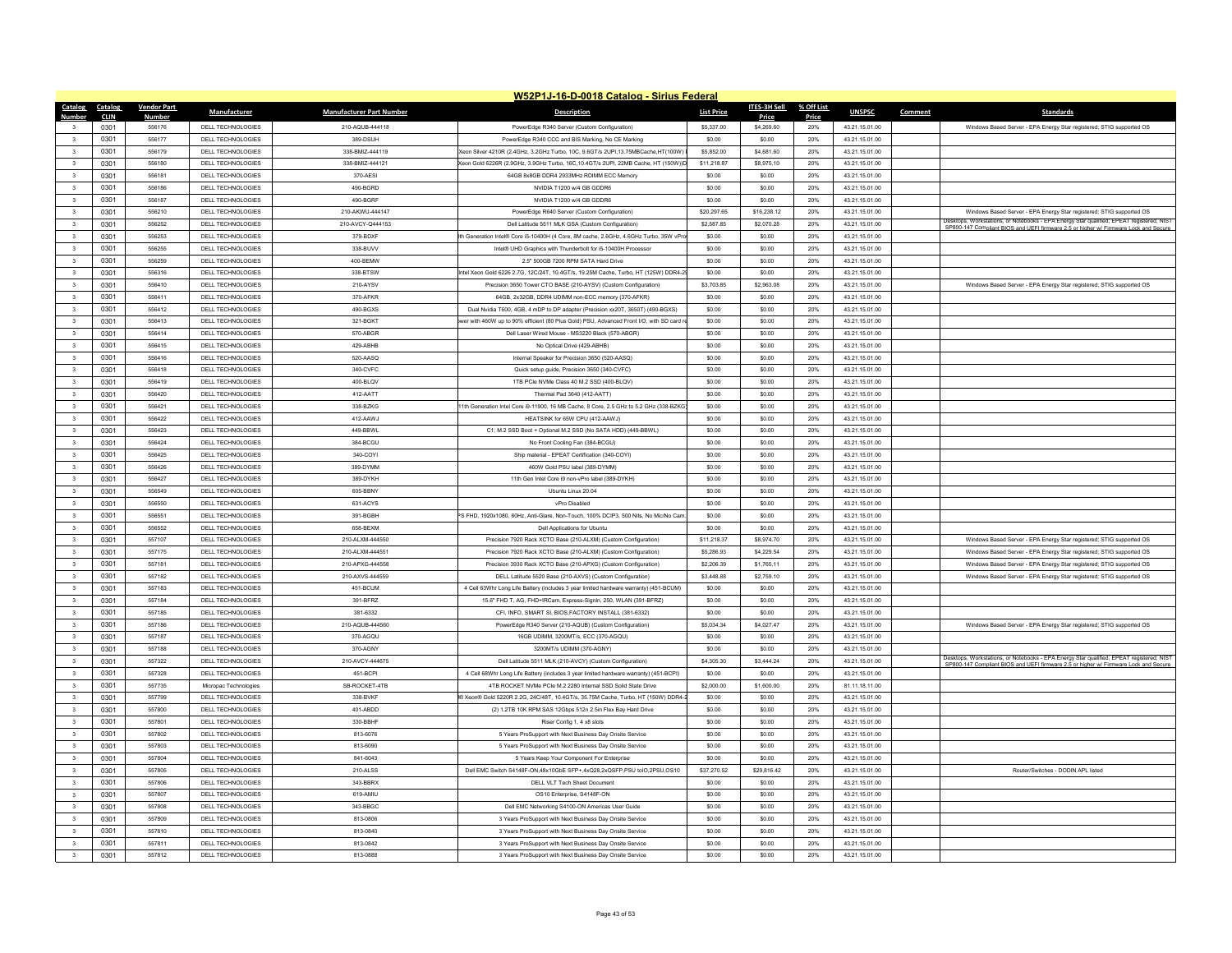|                         |             |                    |                                        |                                    | W52P1J-16-D-0018 Catalog - Sirius Federal                                                                                 |                            |                            |            |                                  |         |                                                                                                                                                                                  |
|-------------------------|-------------|--------------------|----------------------------------------|------------------------------------|---------------------------------------------------------------------------------------------------------------------------|----------------------------|----------------------------|------------|----------------------------------|---------|----------------------------------------------------------------------------------------------------------------------------------------------------------------------------------|
| Catalog                 | Catalog     | <b>Vendor Part</b> | <b>Manufacturer</b>                    | <b>Manufacturer Part Number</b>    | <b>Description</b>                                                                                                        | <b>List Price</b>          | ITES-3H Sell               | % Off List | <b>UNSPSC</b>                    | Comment | <b>Standards</b>                                                                                                                                                                 |
| Number                  | <b>CLIN</b> | <b>Number</b>      |                                        |                                    |                                                                                                                           |                            | Price                      | Price      |                                  |         |                                                                                                                                                                                  |
|                         | 0301        | 557813             | DELL TECHNOLOGIES                      | 804-2146                           | ProDeploy Dell Networking S Series 4XXX Switch                                                                            | \$0.00                     | \$0.00                     | 20%        | 43.21.15.01.00                   |         |                                                                                                                                                                                  |
|                         | 0301        | 557814             | DELL TECHNOLOGIES                      | 821-5785                           | ProDeploy Dell Networking S Series 4XXX Switch                                                                            | \$0.00                     | \$0.00                     | 20%        | 43 21 15 01 00                   |         |                                                                                                                                                                                  |
| $\overline{\mathbf{3}}$ | 0301        | 557815             | <b>DELL TECHNOLOGIES</b>               | 210-AKWU-444984                    | PowerEdge R640 Server (Custom Configuration)                                                                              | \$22,635.96                | \$18,108.77                | 20%        | 43.21.15.01.00                   |         | Windows Based Server - EPA Energy Star registered; STIG supported OS                                                                                                             |
| $\overline{\mathbf{3}}$ | 0301        | 557817<br>557818   | DELL TECHNOLOGIES<br>DELL TECHNOLOGIES | 210-AKZR-444984<br>210-ALSS-444984 | PowerEdge R740XD Server (Custom Configuration)<br>Dell EMC Switch S4148E-ON 48x10GbE SEP+ 4x028 2x0SEP PSU tolO 2PSU OS10 | \$54,835.33<br>\$37,270.52 | \$43,868.26<br>\$29,816.42 | 20%<br>20% | 43.21.15.01.00<br>43 21 15 01 00 |         | Windows Based Server - EPA Energy Star registered; STIG supported OS<br>Router/Switches - DODIN API lister                                                                       |
| $\overline{3}$          | 0301        |                    |                                        |                                    |                                                                                                                           |                            |                            |            |                                  |         |                                                                                                                                                                                  |
| $\mathbf{3}$            | 0301        | 557887             | <b>DELL TECHNOLOGIES</b>               | 370-AGMF                           | 64 GB, 4 x 16 GB, DDR4, 3200MHz, ECC, SODIMM                                                                              | \$0.00                     | \$0.00                     | 20%        | 43.21.15.01.00                   |         |                                                                                                                                                                                  |
| $\overline{\mathbf{3}}$ | 0301        | 557888             | <b>DELL TECHNOLOGIES</b>               | 401-ACBN                           | Additional M.2 2280 512 GB. Gen 3 PCle x4 NVMe. Solid State Drive                                                         | \$0.00                     | \$0.00                     | 20%        | 43.21.15.01.00                   |         |                                                                                                                                                                                  |
| $\mathbf{3}$            | 0301        | 557949             | DELL TECHNOLOGIES                      | 338-BVUZ                           | 0th Generation Intel® Core i7-10700K (16 MB Cache, 8 Core, 3.8 GHz to 5.1 GHz (125W)                                      | \$2,927.34                 | \$2,341.87                 | 20%        | 43 21 15 01 00                   |         |                                                                                                                                                                                  |
| 3                       | 0301        | 557950             | DELL TECHNOLOGIES                      | 340-CWTE                           | 0th Generation Intel® Core i7-10700K (16 MB Cache, 8 Core, 3.8 GHz to 5.1 GHz (125W                                       | \$0.00                     | \$0.00                     | 20%        | 43.21.15.01.00                   |         |                                                                                                                                                                                  |
| $\overline{\mathbf{3}}$ | 0301        | 557951             | <b>DELL TECHNOLOGIES</b>               | 412-AAWK                           | 10th Generation Intel® Core i7-10700K (16 MB Cache, 8 Core, 3.8 GHz to 5.1 GHz (125W                                      | \$0.00                     | \$0.00                     | 20%        | 43.21.15.01.00                   |         |                                                                                                                                                                                  |
| $\overline{\mathbf{3}}$ | 0301        | 557952             | DELL TECHNOLOGIES                      | 370-AGEH                           | 32GB, 2x16GB, DDR4 UDIMM non-ECC Memor                                                                                    | \$0.00                     | \$0.00                     | 20%        | 43.21.15.01.00                   |         |                                                                                                                                                                                  |
| $\mathbf{3}$            | 0301        | 557953             | DELL TECHNOLOGIES                      | 490-BGXV                           | Nvidia T1000, 4GB, 4 mDP to DP adapter (Precision xx20T, 3650T                                                            | \$0.00                     | \$0.00                     | 20%        | 43 21 15 01 00                   |         |                                                                                                                                                                                  |
| $\overline{\mathbf{3}}$ | 0301        | 557954             | <b>DELL TECHNOLOGIES</b>               | 384-BCVG                           | 120mm Front Cooling Fan, Precision 36xx                                                                                   | \$0.00                     | \$0.00                     | 20%        | 43.21.15.01.00                   |         |                                                                                                                                                                                  |
| $\overline{\mathbf{3}}$ | 0301        | 557955             | DELL TECHNOLOGIES                      | 750-ABFW                           | Dust filter for Towe                                                                                                      | \$0.00                     | \$0.00                     | 20%        | 43.21.15.01.00                   |         |                                                                                                                                                                                  |
| $\overline{3}$          | 0301        | 557981             | DELL TECHNOLOGIES                      | 338-BVUZ-445076                    | 0th Generation Intel® Core i7-10700K (16 MB Cache, 8 Core, 3 8 GHz to 5 1 GHz (125W)                                      | \$2,927.34                 | \$2,341.87                 | 20%        | 43 21 15 01 00                   |         | Desktops, Workstations, or Notebooks - EPA Energy Star qualified; EPEAT registered; NIST                                                                                         |
| $\overline{3}$          | 0301        | 558163             | <b>DELL TECHNOLOGIES</b>               | 210-AVJX-Q445194                   | Dell Mobile Precision Workstation 3551 CTOG (Custom Configuration                                                         | \$3,359.44                 | \$2,687.55                 | 20%        | 43.21.15.01.00                   |         | SP800-147 Compliant BIOS and UEFI firmware 2.5 or higher w/ Firmware Lock and Secure                                                                                             |
|                         | 0301        | 558194             | <b>DELL TECHNOLOGIES</b>               | 346-BFZH                           | vrest w/ Touch Fingerprint Reader, FIPS Contacted + Contactless Smart Card Reader, NF                                     | \$0.00                     | \$0.00                     | 20%        | 43.21.15.01.00                   |         |                                                                                                                                                                                  |
| $\mathbf{3}$            | 0301        | 558206             | DELL TECHNOLOGIES                      | 997-1109                           | 3 Years ProSupport with Next Business Day Onsite Service                                                                  | \$0.00                     | \$0.00                     | 20%        | 43 21 15 01 00                   |         |                                                                                                                                                                                  |
| $\overline{3}$          | 0301        | 558208             | <b>DELL TECHNOLOGIES</b>               | 997-6028                           | 3 Years ProSupport with Next Business Day Onsite Service                                                                  | \$0.00                     | \$0.00                     | 20%        | 43.21.15.01.00                   |         |                                                                                                                                                                                  |
| $\overline{\mathbf{3}}$ | 0301        | 558229             | <b>DELL TECHNOLOGIES</b>               | 210-AYHN                           | Dell 27 4K USB-C Monitor - P2721Q, 68,6cm (27")                                                                           | \$659.99                   | \$527.99                   | 20%        | 43.21.15.01.00                   |         | Displays - EPA Energy Star qualified and EPEAT registered                                                                                                                        |
| $\overline{\mathbf{3}}$ | 0301        | 558230             | <b>DELL TECHNOLOGIES</b>               | 490-BGNI                           | Nvidia Quadro P1000, 4GB, 4 mDP to DP adapter (Precision 3650T)                                                           | \$0.00                     | \$0.00                     | 20%        | 43.21.15.01.00                   |         |                                                                                                                                                                                  |
| $\mathbf{3}$            | 0301        | 558231             | DELL TECHNOLOGIES                      | 338-B7LD                           | 1th Generation Intel Core i7-11700K 16 MB Cache, 8 Core, 3.6 GHz to 5.0 GHz, 125W TD                                      | \$0.00                     | \$0.00                     | 20%        | 43 21 15 01 00                   |         |                                                                                                                                                                                  |
| $\overline{\mathbf{3}}$ | 0301        | 558308             | <b>DELL TECHNOLOGIES</b>               | 210-AKWU-369290                    | PowerEdge R640 Server (Custom Configuration)                                                                              | \$30,108.70                | \$24.086.96                | 20%        | 43.21.15.01.00                   |         | Windows Based Server - EPA Energy Star registered; STIG supported OS                                                                                                             |
| $\overline{\mathbf{3}}$ | 0301        | 558328             | DELL TECHNOLOGIES                      | 210-AQUB-375484                    | PowerEdge R340 Server (Custom Configuration)                                                                              | \$5,515.00                 | \$4,412.00                 | 20%        | 43.21.15.01.00                   |         | Windows Based Server - EPA Energy Star registered; STIG supported OS                                                                                                             |
| $\mathbf{R}$            | 0301        | 558332             | DELL TECHNOLOGIES                      | 210-AYYG-Q445370                   | Dell Mobile Precision Workstation 7760 CTOG (Custom Configuration)                                                        | \$6,522.90                 | \$5 218 32                 | 20%        | 43 21 15 01 00                   |         | Desktops, Workstations, or Notebooks - EPA Energy Star qualified; EPEAT registered; NIST<br>SP800-147 Compliant BIOS and UEFI firmware 2.5 or higher w/ Firmware Lock and Secure |
| $\mathbf{3}$            | 0301        | 558343             | <b>DELL TECHNOLOGIES</b>               | 400-BKTV                           | M.2 2280 256 GB. Gen 3 PCle x4 NVMe. Solid State Drive                                                                    | \$0.00                     | \$0.00                     | 20%        | 43.21.15.01.00                   |         |                                                                                                                                                                                  |
| $\overline{\mathbf{3}}$ | 0301        | 558475             | <b>DELL TECHNOLOGIES</b>               | 210-AVUE-37407                     | Dell Mobile Precision Workstation 5550 CTOG (Custom Configuration)                                                        | \$4,135.40                 | \$3,308.32                 | 20%        | 43.21.15.01.00                   |         | Desktops, Workstations, or Notebooks - EPA Energy Star qualified; EPEAT registered; NIST<br>SP800-147 Compliant BIOS and UEFI firmware 2.5 or higher w/ Firmware Lock and Secure |
| $\mathbf{R}$            | 0301        | 558476             | DELL TECHNOLOGIES                      | 631-ACMZ                           | No Out-of-Band Systems Management                                                                                         | \$0.00                     | \$0.00                     | 20%        | 43 21 15 01 00                   |         |                                                                                                                                                                                  |
| $\mathbf{3}$            | 0301        | 558477             | DELL TECHNOLOGIES                      | 391-BFIE                           | rasharp UHD+ HDR400, 3840x2400. Touch, w/Prem Panel Guar, 100% Adobe, Low BL w                                            | \$0.00                     | \$0.00                     | 20%        | 43.21.15.01.00                   |         |                                                                                                                                                                                  |
| $\overline{\mathbf{3}}$ | 0301        | 558478             | <b>DELL TECHNOLOGIES</b>               | 400-BIIE                           | M.2 256GB PCIe NVMe Class 35 Solid State Drive                                                                            | \$0.00                     | \$0.00                     | 20%        | 43.21.15.01.00                   |         |                                                                                                                                                                                  |
| $\mathbf{3}$            | 0301        | 558479             | DELL TECHNOLOGIES                      | 575-BCEL                           | M.2 256GB PCIe NVMe Class 35 Solid State Drive                                                                            | \$0.00                     | \$0.00                     | 20%        | 43.21.15.01.00                   |         |                                                                                                                                                                                  |
| $\mathbf{3}$            | 0301        | 558480             | DELL TECHNOLOGIES                      | 804-9784                           | 1 Year ProSupport with Next Business Day Onsite Service                                                                   | \$0.00                     | \$0.00                     | 20%        | 43 21 15 01 00                   |         |                                                                                                                                                                                  |
| $\overline{\mathbf{3}}$ | 0301        | 558481             | <b>DELL TECHNOLOGIES</b>               | 804-9785                           | 1 Year ProSupport with Next Business Day Onsite Service                                                                   | \$0.00                     | \$0.00                     | 20%        | 43.21.15.01.00                   |         |                                                                                                                                                                                  |
| $\mathbf{3}$            | 0301        | 558482             | DELL TECHNOLOGIES                      | 210-AQPU-374077                    | Dell Latitude 5420 Rugged (Custom Configuration)                                                                          | \$5,885.43                 | \$4,708.34                 | 20%        | 43.21.15.01.00                   |         | Desktops, Workstations, or Notebooks - EPA Energy Star qualified: EPEAT registered: NIST<br>SP800-147 Compliant BIOS and UEFI firmware 2.5 or higher w/ Firmware Lock and Secure |
| $\mathbf{3}$            | 0301        | 558483             | DELL TECHNOLOGIES                      | 631-ARW.                           | Intel vPro Technology Advanced Management Features                                                                        | \$0.00                     | \$0.00                     | 20%        | 43 21 15 01 00                   |         |                                                                                                                                                                                  |
| $\overline{3}$          | 0301        | 558484             | <b>DELL TECHNOLOGIES</b>               | 370-AGKE                           | 32GB, 2x16GB, 2400MHz DDR4 Non-ECC                                                                                        | \$0.00                     | \$0.00                     | 20%        | 43.21.15.01.00                   |         |                                                                                                                                                                                  |
|                         | 0301        | 558485             | <b>DELL TECHNOLOGIES</b>               | 400-BBTY                           | M.2 1TB PCIe NVMe Class 40 Solid State Drive                                                                              | \$0.00                     | \$0.00                     | 20%        | 43.21.15.01.00                   |         |                                                                                                                                                                                  |
| $\mathbf{3}$            | 0301        | 558486             | DELL TECHNOLOGIES                      | 389-CG.IM                          | Intel® Core"! i7 VPro Processor Label                                                                                     | \$0.00                     | \$0.00                     | 20%        | 43 21 15 01 00                   |         |                                                                                                                                                                                  |
| $\overline{3}$          | 0301        | 558487             | <b>DELL TECHNOLOGIES</b>               | 319-BBFN                           | <b>RGB Camera</b>                                                                                                         | \$0.00                     | \$0.00                     | 20%        | 43.21.15.01.00                   |         |                                                                                                                                                                                  |
| $\overline{\mathbf{3}}$ | 0301        | 558488             | <b>DELL TECHNOLOGIES</b>               | 210-AYBD                           | Dell Latitude 7420                                                                                                        | \$3,242.14                 | \$2,593.71                 | 20%        | 43.21.15.01.00                   |         | Windows Based Server - EPA Energy Star registered; STIG supported OS                                                                                                             |
| 3                       | 0301        | 558489             | <b>DELL TECHNOLOGIES</b>               | 210-AYBD-374077                    | Dell Latitude 7420 (Custom Configuration)                                                                                 | \$3,242.14                 | \$2,593.71                 | 20%        | 43.21.15.01.00                   |         | Windows Based Server - EPA Energy Star registered; STIG supported OS                                                                                                             |
| $\mathbf{R}$            | 0301        | 558490             | DELL TECHNOLOGIES                      | 379-BEGT                           | 1th Generation Intel® Core i5-1145G7 (4 Core, 8M cache, base 2.6GHz, up to 4.4GHz, vP                                     | \$0.00                     | \$0.00                     | 20%        | 43 21 15 01 00                   |         |                                                                                                                                                                                  |
| $\overline{\mathbf{3}}$ | 0301        | 558491             | <b>DELL TECHNOLOGIES</b>               | 338-BYWE                           | Intel® Iris® XE Graphics for i5-1145G7 vPro Processor with 16GB Memory                                                    | \$0.00                     | \$0.00                     | 20%        | 43.21.15.01.00                   |         |                                                                                                                                                                                  |
| $\overline{\mathbf{3}}$ | 0301        | 558492             | <b>DELL TECHNOLOGIES</b>               | 631-ACTN                           | vPro Manageability                                                                                                        | \$0.00                     | \$0.00                     | 20%        | 43.21.15.01.00                   |         |                                                                                                                                                                                  |
| $\overline{a}$          | 0301        | 558493             | DELL TECHNOLOGIES                      | 391-BERH                           | "FHD(1920x1080) AR+AS SLP Touch WVA 300nit HD IR Cam ALS Mic WLAN CF I                                                    | \$0.00                     | \$0.00                     | 20%        | 43 21 15 01 00                   |         |                                                                                                                                                                                  |
| $\mathbf{3}$            | 0301        | 558494             | <b>DELL TECHNOLOGIES</b>               | 346-BGYT                           | Palmrest, Contacted SmartCard Reader, Carbon Fiber, Thunderbolt 4                                                         | \$0.00                     | \$0.00                     | 20%        | 43.21.15.01.00                   |         |                                                                                                                                                                                  |
| $\overline{\mathbf{3}}$ | 0301        | 558495             | <b>DELL TECHNOLOGIES</b>               | 583-BHFD                           | Single Point keyboard English US with backlit                                                                             | \$0.00                     | \$0.00                     | 20%        | 43.21.15.01.00                   |         |                                                                                                                                                                                  |
| $\mathbf{3}$            | 0301        | 558496             | DELL TECHNOLOGIES                      | 555-BGHO                           | Wireless Intel AX201 WI AN Drive                                                                                          | \$0.00                     | \$0.00                     | 20%        | 43 21 15 01 00                   |         |                                                                                                                                                                                  |
| 3                       | 0301        | 558497             | <b>DELL TECHNOLOGIES</b>               | 451-BCSM                           | 4 Cell 63Whr ExpressChargeTM Capable Battery                                                                              | \$0.00                     | \$0.00                     | 20%        | 43.21.15.01.00                   |         |                                                                                                                                                                                  |
| $\overline{\mathbf{3}}$ | 0301        | 558498             | <b>DELL TECHNOLOGIES</b>               | 340-CUEI                           | Quick Reference Guide for 2-in-1                                                                                          | \$0.00                     | \$0.00                     | 20%        | 43.21.15.01.00                   |         |                                                                                                                                                                                  |
| $\mathbf{R}$            | 0301        | 558499             | DELL TECHNOLOGIES                      | 340-CUSH                           | Shuttle Packaging, 2 n 1                                                                                                  | \$0.00                     | \$0.00                     | 20%        | 43.21.15.01.00                   |         |                                                                                                                                                                                  |
| $\mathbf{3}$            | 0301        | 558500             | DELL TECHNOLOGIES                      | 389-DX7H                           | Intel 11th Gen EVO label 15vPro                                                                                           | \$0.00                     | \$0.00                     | 20%        | 43 21 15 01 00                   |         |                                                                                                                                                                                  |
| $\overline{\mathbf{3}}$ | 0301        | 558526             | <b>DELL TECHNOLOGIES</b>               | 391-BGBL                           | 3" FHD, 1920x1080, 60Hz, Anti-Glare, Non-Touch, 45% NTSC, 220 Nits, IR Cam/Mic, WL                                        | \$0.00                     | \$0.00                     | 20%        | 43.21.15.01.00                   |         |                                                                                                                                                                                  |
| $\mathbf{3}$            | 0301        | 558534             | DELL TECHNOLOGIES                      | 379-BDSZ-375810                    | Chassis with up to 4x3.5" Drive                                                                                           | \$10,574.01                | S8 459 21                  | 20%        | 43.21.15.01.00                   |         |                                                                                                                                                                                  |
| $\mathbf{3}$            | 0301        | 558536             | DELL TECHNOLOGIES                      | 338-CBWI                           | al® Xeon® Silver 4309Y 2.8G, 8C/16T, 10.4GT/s, 12M Cache, Turbo, HT (105W) DDR4-26                                        | \$0.00                     | \$0.00                     | 20%        | 43 21 15 01 00                   |         |                                                                                                                                                                                  |
| $\overline{3}$          | 0301        | 558537             | DELL TECHNOLOGIES                      | 429-ABLH                           | DVD +/-RW SATA Internal                                                                                                   | \$0.00                     | \$0.00                     | 20%        | 43.21.15.01.00                   |         |                                                                                                                                                                                  |
|                         | 0301        | 558538             | DELL TECHNOLOGIES                      | 389-DYME                           | PowerEdge 1U CCC and BIS Marking, No CE Marking on Chassis                                                                | \$0.00                     | \$0.00                     | 20%        | 43.21.15.01.00                   |         |                                                                                                                                                                                  |
| $\mathbf{3}$            | 0301        | 558539             | DELL TECHNOLOGIES                      | 841-6012                           | 3 Years Keep your Hard Drive For Enterprise                                                                               | \$0.00                     | \$0.00                     | 20%        | 43 21 15 01 00                   |         |                                                                                                                                                                                  |
| $\mathbf{3}$            | 0301        | 558541             | <b>DELL TECHNOLOGIES</b>               | 210-AKWU-376050                    | PowerEdge R640 Server (Custom Configuration)                                                                              | \$20,728.36                | \$16,582.69                | 20%        | 43.21.15.01.00                   |         | Windows Based Server - EPA Energy Star registered; STIG supported OS                                                                                                             |
|                         | 0301        | 558542             | DELL TECHNOLOGIES                      | 813-9257                           | 5 Years Basic Hardware Warranty Repair: 5x10 HW-Only, 5x10 NBD Onsite                                                     | \$0.00                     | \$0.00                     | 20%        | 43.21.15.01.00                   |         |                                                                                                                                                                                  |
| $\mathbf{3}$            | 0301        | 558544             | DELL TECHNOLOGIES                      | 210-AK7R-376050                    | PowerEdge R740XD Server (Custom Configuration)                                                                            | \$54 123 33                | \$43,298.66                | 20%        | 43 21 15 01 00                   |         | Windows Based Server - EPA Energy Star registered; STIG supported OS                                                                                                             |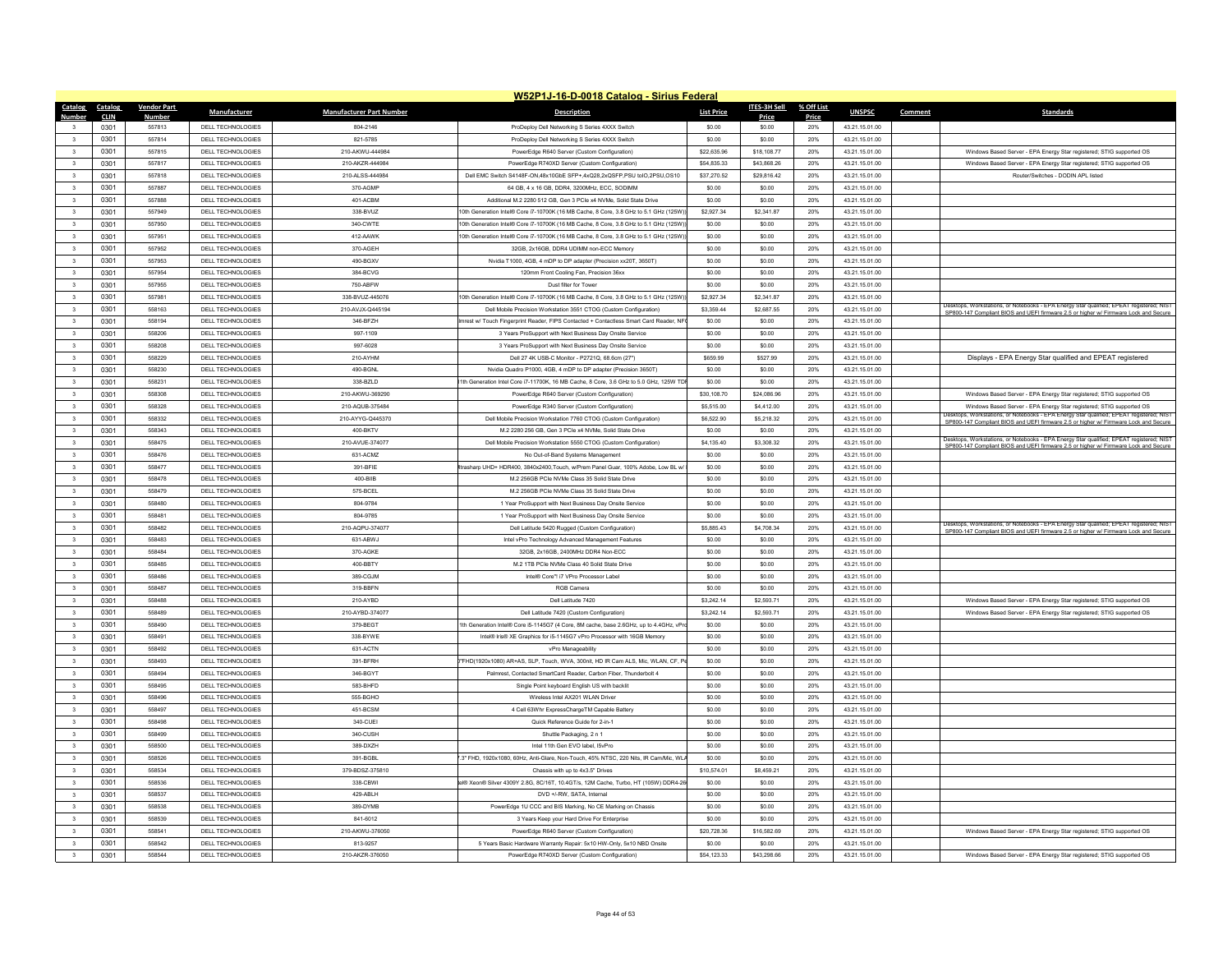|                                                    |              |                    |                                               |                                 | W52P1J-16-D-0018 Catalog - Sirius Federal                                         |                   |                  |            |                                  |         |                                                                                                                                                                               |
|----------------------------------------------------|--------------|--------------------|-----------------------------------------------|---------------------------------|-----------------------------------------------------------------------------------|-------------------|------------------|------------|----------------------------------|---------|-------------------------------------------------------------------------------------------------------------------------------------------------------------------------------|
| Catalog                                            | Catalog      | <b>Vendor Part</b> | <b>Manufacturer</b>                           | <b>Manufacturer Part Number</b> | <b>Description</b>                                                                | <b>List Price</b> | ITES-3H Sell     | % Off List | <b>UNSPSC</b>                    | Comment | <b>Standards</b>                                                                                                                                                              |
| Number                                             | <b>CLIN</b>  | <b>Number</b>      |                                               |                                 |                                                                                   |                   | Price            | Price      |                                  |         |                                                                                                                                                                               |
|                                                    | 0301         | 558545             | DELL TECHNOLOGIES                             | 210-ALS.I                       | Dell EMC Switch S4148E-ON 48x10GbE SEP+ 4x028 2x0SEP IO toPSU 2PSU OS10           | \$41,881.31       | \$33,505.05      | 20%        | 43.21.15.01.00                   |         | Router/Switches - DODIN APL listed                                                                                                                                            |
| $\overline{\mathbf{a}}$                            | 0301         | 558546             | DELL TECHNOLOGIES                             | 210-ALS 1-376050                | Dell EMC Switch S4148E-ON 48x10GbE SEP+ 4x028 2x0SEP IO toPSU 2PSU OS10           | \$41,881.31       | \$33,505.05      | 20%        | 43 21 15 01 00                   |         | Router/Switches - DODIN API listed                                                                                                                                            |
| $\overline{\mathbf{3}}$                            | 0301         | 558547             | <b>DELL TECHNOLOGIES</b>                      | 848-8532                        | 3 Years ProSupport OS10 Enterprise Software Support-Maintenance                   | \$0.00            | \$0.00           | 20%        | 43.21.15.01.00                   |         |                                                                                                                                                                               |
| $\overline{\mathbf{3}}$                            | 0301         | 558577             | DELL TECHNOLOGIES                             | 210-APXG-376000                 | Precision 3930 Rack XCTO Base (Custom Configuration)                              | \$3,719.55        | \$2,975.64       | 20%        | 43.21.15.01.00                   |         | Windows Based Server - EPA Energy Star registered; STIG supported OS                                                                                                          |
| $\overline{3}$                                     | 0301         | 558578             | DELL TECHNOLOGIES                             | 338-BTOK                        | Intel Core i7-9700 (8 Core 12MB Cache 3 0Ghz 4 8 Ghz Turbo w/UHD Graphics 630)    | \$0.00            | \$0.00           | 20%        | 43 21 15 01 00                   |         |                                                                                                                                                                               |
| $\mathbf{3}$                                       | 0301         | 558583             | <b>DELL TECHNOLOGIES</b>                      | 490-BGXZ                        | Nvidia T600, 4GB, 4 mDP to DP adapter (Precision xx20T, 3650T)                    | \$0.00            | \$0.00           | 20%        | 43.21.15.01.00                   |         |                                                                                                                                                                               |
| $\overline{\mathbf{3}}$                            | 0301         | 558613             | DELL TECHNOLOGIES                             | 389-DRI                         | Intel Core i7 Labe                                                                | \$0.00            | \$0.00           | 20%        | 43.21.15.01.00                   |         | Desktops, Workstations, or Notebooks - EPA Energy Star qualified; EPEAT registered; NIST                                                                                      |
| $\mathbf{3}$                                       | 0301         | 558925             | DELL TECHNOLOGIES                             | 210-AYUN-0445823                | Dell Mobile Precision Workstation 3561 CTOG (Custom Configuration)                | \$3,337.00        | \$2,669.60       | 20%        | 43 21 15 01 00                   |         | SP800-147 Compliant BIOS and UEFI firmware 2.5 or higher w/ Firmware Lock and Secure                                                                                          |
| 3                                                  | 0301         | 558927             | <b>DELL TECHNOLOGIES</b>                      | 379-BELU                        | Intel Core i7-11850H (8 Core, 24 MB Cache, 2.50 GHz to 4.80 GHz, 45w, vPro)       | \$0.00            | \$0.00           | 20%        | 43.21.15.01.00                   |         |                                                                                                                                                                               |
| $\overline{\mathbf{3}}$                            | 0301         | 558929             | <b>DELL TECHNOLOGIES</b>                      | 329-BFKP                        | Intel Core i7-11850H vPro with NVIDIA T600 4GB graphics. Smartcard, backlit       | \$0.00            | \$0.00           | 20%        | 43.21.15.01.00                   |         |                                                                                                                                                                               |
| 3                                                  | 0301         | 558930             | DELL TECHNOLOGIES                             | 490-BGI X                       | NVIDIA T600 4 GB GDDR                                                             | \$0.00            | \$0.00           | 20%        | 43.21.15.01.00                   |         |                                                                                                                                                                               |
| $\mathbf{3}$                                       | 0301         | 558931             | DELL TECHNOLOGIES                             | 391-RFYO                        | 16x9 1366x768 220 nit TN 45% NTSC 60Hz Non-Touch Mic only No Camera WI AN         | \$0.00            | \$0.00           | 20%        | 43 21 15 01 00                   |         |                                                                                                                                                                               |
| $\overline{\mathbf{3}}$                            | 0301         | 558932             | DELL TECHNOLOGIES                             | 370-AGKT                        | 32 GB, 1 X 32 GB, DDR4, 3200Mhz Non-ECC, SODIMM                                   | \$0.00            | \$0.00           | 20%        | 43.21.15.01.00                   |         |                                                                                                                                                                               |
| $\overline{3}$                                     | 0301         | 558034             | DELL TECHNOLOGIES                             | 575-BCHO                        | M.2 2230 512 GB, Gen 3 PCle x4 NVMe, Solid State Drive                            | \$0.00            | \$0.00           | 20%        | 43.21.15.01.00                   |         |                                                                                                                                                                               |
| $\mathbf{3}$                                       | 0301         | 558936             | DELL TECHNOLOGIES                             | 583-BHIW                        | Single Pointing Backlif English US Keyhoard and 10 Key Numpad                     | \$0.00            | \$0.00           | 20%        | 43 21 15 01 00                   |         |                                                                                                                                                                               |
| $\overline{\mathbf{3}}$                            | 0301         | 558937             | DELL TECHNOLOGIES                             | 346-BHBH                        | Thunderbolt, Palmrest with SmartCard                                              | \$0.00            | \$0.00           | 20%        | 43.21.15.01.00                   |         |                                                                                                                                                                               |
| $\overline{\mathbf{3}}$                            | 0301         | 558940             | DELL TECHNOLOGIES                             | 451-BCUO                        | 4 Cell 64Whr Battery                                                              | \$0.00            | \$0.00           | 20%        | 43.21.15.01.00                   |         |                                                                                                                                                                               |
| $\mathbf{3}$                                       | 0301         | 558941             | DELL TECHNOLOGIES                             | 470-AFTD                        | 4 Cell 64Whr Battery                                                              | \$0.00            | \$0.00           | 20%        | 43 21 15 01 00                   |         |                                                                                                                                                                               |
| $\overline{\mathbf{3}}$                            | 0301         | 558943             | DELL TECHNOLOGIES                             | 631-ACWD                        | No Out-of-Band Systems Management - vPro Disabled                                 | \$0.00            | \$0.00           | 20%        | 43.21.15.01.00                   |         |                                                                                                                                                                               |
| $\overline{\mathbf{3}}$                            | 0301         | 558951             | DELL TECHNOLOGIES                             | 340-CWKZ                        | Shuttle Packaging                                                                 | \$0.00            | \$0.00           | 20%        | 43.21.15.01.00                   |         |                                                                                                                                                                               |
| $\overline{\mathbf{3}}$                            | 0301         | 558052             | <b>DELL TECHNOLOGIES</b>                      | 340-CVHY                        | Quick Setup Guide for Mobile Precision 3561                                       | SO OD             | \$0.00           | 20%        | 43.21.15.01.00                   |         |                                                                                                                                                                               |
| $\overline{\mathbf{3}}$                            | 0301         | 558954             | <b>DELL TECHNOLOGIES</b>                      | 750-ADFE                        | SSD Filler                                                                        | \$0.00            | \$0.00           | 20%        | 43.21.15.01.00                   |         |                                                                                                                                                                               |
| $\overline{\mathbf{3}}$                            | 0301         | 558962             | DELL TECHNOLOGIES                             | 354-BBDP                        | Bottom cove                                                                       | \$0.00            | \$0.00           | 20%        | 43.21.15.01.00                   |         |                                                                                                                                                                               |
| 3                                                  | 0301         | 559296             | DELL TECHNOLOGIES                             | 210-AYUN-Q446203                | Dell Mobile Precision Workstation 3561 CTOG (Custom Configuration)                | \$3,212.14        | \$2,569.71       | 20%        | 43.21.15.01.00                   |         | Desktops, Workstations, or Notebooks - EPA Energy Star qualified; EPEAT registered; NIST                                                                                      |
| $\mathbf{3}$                                       | 0301         | 559302             | <b>DELL TECHNOLOGIES</b>                      | 391-BFYM                        | ID. 16x9. 1920x1080. 250 nit. WVA. 45% NTSC.60Hz. Non-Touch. RGB Cam. Mic. WLAN   | \$0.00            | \$0.00           | 20%        | 43.21.15.01.00                   |         | SP800-147 Compliant BIOS and UEFI firmware 2.5 or higher w/ Firmware Lock and Secure                                                                                          |
| $\overline{\mathbf{3}}$                            | 0301         | 559303             | DELL TECHNOLOGIES                             | 370-AFXW                        | 16 GB, 1 x 16 GB, DDR4, 3200Mhz Non-ECC, SODIMM                                   | \$0.00            | \$0.00           | 20%        | 43.21.15.01.00                   |         |                                                                                                                                                                               |
|                                                    |              |                    |                                               |                                 |                                                                                   |                   |                  |            |                                  |         |                                                                                                                                                                               |
| $\overline{\mathbf{3}}$<br>$\overline{\mathbf{3}}$ | 0301<br>0301 | 559310<br>559311   | DELL TECHNOLOGIES<br><b>DELL TECHNOLOGIES</b> | 451-BCUP<br>470-AETC            | 6 Cell 97Whr Battery<br>6 Cell 97Whr Battery                                      | \$0.00<br>\$0.00  | \$0.00<br>\$0.00 | 20%<br>20% | 43.21.15.01.00<br>43.21.15.01.00 |         |                                                                                                                                                                               |
|                                                    |              | 559318             | <b>DELL TECHNOLOGIES</b>                      | 555-BGOU                        | Wireless Intel AX210 WLAN Drive                                                   | \$0.00            | \$0.00           |            |                                  |         |                                                                                                                                                                               |
| $\overline{\mathbf{3}}$                            | 0301         |                    |                                               |                                 |                                                                                   |                   |                  | 20%        | 43.21.15.01.00                   |         |                                                                                                                                                                               |
| $\overline{\mathbf{3}}$                            | 0301         | 559336             | DELL TECHNOLOGIES                             | 338-BWSR                        | (eon Gold 6256 (3.6GHz, 4.5GHz Turbo, 12C, 10.4GT/s 3UPI, 33MB Cache, HT(205W)) D | \$0.00            | \$0.00           | 20%        | 43.21.15.01.00                   |         |                                                                                                                                                                               |
| $\mathbf{3}$                                       | 0301         | 559337             | <b>DELL TECHNOLOGIES</b>                      | 338-BWUM                        | (eon Gold 6256 (3.6GHz, 4.5GHz Turbo, 12C, 10.4GT/s 3UPI, 33MB Cache.HT(205W)) D  | \$0.00            | \$0.00           | 20%        | 43.21.15.01.00                   |         |                                                                                                                                                                               |
| 3                                                  | 0301         | 559338             | <b>DELL TECHNOLOGIES</b>                      | 321-BGVK                        | Precision 7920 Tower Chassis (BC PCle) CL FMX                                     | \$0.00            | \$0.00           | 20%        | 43.21.15.01.00                   |         |                                                                                                                                                                               |
| $\overline{\mathbf{3}}$                            | 0301         | 559339             | DELL TECHNOLOGIES                             | 490-BGZU                        | Nvidia RTX A5000, 24GB, 4DP (Precision 7920T, 7820, 5820)                         | \$0.00            | \$0.00           | 20%        | 43.21.15.01.00                   |         |                                                                                                                                                                               |
| $\overline{3}$                                     | 0301         | 559340             | <b>DELL TECHNOLOGIES</b>                      | 370-AFSK                        | 384GB 12x32GB DDR4 2933MHz RDIMM ECC Memor                                        | \$0.00            | \$0.00           | 20%        | 43.21.15.01.00                   |         |                                                                                                                                                                               |
| 3                                                  | 0301         | 559341             | <b>DELL TECHNOLOGIES</b>                      | 580-AJJL                        | Dell Premier Multi-Device Wireless Keyboard and Mouse - KM7321W                   | \$0.00            | \$0.00           | 20%        | 43.21.15.01.00                   |         |                                                                                                                                                                               |
| $\overline{\mathbf{3}}$                            | 0301         | 559342             | <b>DELL TECHNOLOGIES</b>                      | 210-AMRM446213                  | Precision 7920 Tower XCTO Base (Custom Configuration)                             | \$30,749.35       | \$24,599.48      | 20%        | 43.21.15.01.00                   |         | Windows Based Server - EPA Energy Star registered; STIG supported OS                                                                                                          |
| $\overline{\mathbf{3}}$                            | 0301         | 559344             | DELL TECHNOLOGIES                             | 210-ANJK-446219                 | Precision 5820 Tower XCTO Base (Custom Configuration)                             | \$3,906.42        | \$3,125.14       | 20%        | 43.21.15.01.00                   |         | Windows Based Server - EPA Energy Star registered; STIG supported OS                                                                                                          |
| 3                                                  | 0301         | 559345             | <b>DELL TECHNOLOGIES</b>                      | 321-BGTP                        | Precision 5820 Tower Core X 950W PCIe FlexBay Chassis CL FMX                      | \$0.00            | \$0.00           | 20%        | 43.21.15.01.00                   |         |                                                                                                                                                                               |
| $\overline{\mathbf{3}}$                            | 0301         | 559346             | DELL TECHNOLOGIES                             | 370-AFGF                        | 32GB, 2x16GB, DDR4 UDIMM non-ECC memory                                           | \$0.00            | \$0.00           | 20%        | 43.21.15.01.00                   |         |                                                                                                                                                                               |
| $\overline{\mathbf{3}}$                            | 0301         | 559347             | DELL TECHNOLOGIES                             | 540-BCBP                        | USB 3.1 G2 PCle Card - 2 Type C Ports. 1DP in                                     | \$0.00            | \$0.00           | 20%        | 43.21.15.01.00                   |         |                                                                                                                                                                               |
| $\mathbf{3}$                                       | 0301         | 559375             | <b>DELL TECHNOLOGIES</b>                      | 580-AIWD                        | Dell Multi-Device Wireless Keyboard and Mouse Combo - KM7120W                     | \$0.00            | \$0.00           | 20%        | 43.21.15.01.00                   |         |                                                                                                                                                                               |
| $\overline{3}$                                     | 0301         | 559580             | <b>DELL TECHNOLOGIES</b>                      | 210-AYYG-Q44634                 | Dell Mobile Precision Workstation 7760 CTOG (Custom Configuration)                | \$4,799.58        | \$3,839.66       | 20%        | 43.21.15.01.00                   |         | Desktops, Workstations, or Notebooks - EPA Energy Star qualified; EPEAT registered; NIST<br>SP800-147 Compliant BIOS and UEFI firmware 2.5 or higher w/ Firmware Lock and Sec |
| $\overline{\mathbf{3}}$                            | 0301         | 559594             | DELL TECHNOLOGIES                             | 346-BHIP                        | Palmrest FIPS Fingerprint Reader, Smart card Reader, & NFC                        | \$0.00            | \$0.00           | 20%        | 43.21.15.01.00                   |         |                                                                                                                                                                               |
| $\overline{\mathbf{3}}$                            | 0301         | 559617             | DELL TECHNOLOGIES                             | 823-3823                        | 4 Years ProSupport with Next Business Day Onsite Service                          | \$0.00            | \$0.00           | 20%        | 43.21.15.01.00                   |         |                                                                                                                                                                               |
| $\mathbf{3}$                                       | 0301         | 559681             | <b>DELL TECHNOLOGIES</b>                      | 400-BLOU                        | M.2 1TB PCIe NVMe Class 40 Solid State Drive                                      | \$0.00            | \$0.00           | 20%        | 43.21.15.01.00                   |         |                                                                                                                                                                               |
| $\overline{\mathbf{3}}$                            | 0301         | 559682             | DELL TECHNOLOGIES                             | 490-BGLL                        | AMD Radeon 540 1GB LP (DP/DP)                                                     | \$0.00            | \$0.00           | 20%        | 43.21.15.01.00                   |         |                                                                                                                                                                               |
| $\overline{\mathbf{3}}$                            | 0301         | 559713             | DELL TECHNOLOGIES                             | 210-AYJZ                        | PowerEdge R650 Server (Custom Configuration)                                      | \$15,023.65       | \$12,018.92      | 20%        | 43.21.15.01.00                   |         | Windows Based Server - EPA Energy Star registered; STIG supported OS                                                                                                          |
| $\overline{3}$                                     | 0301         | 559714             | <b>DELL TECHNOLOGIES</b>                      | 379-BEID                        | 10x2.5 Front Storage                                                              | \$0.00            | \$0.00           | 20%        | 43.21.15.01.00                   |         |                                                                                                                                                                               |
| $\overline{\mathbf{3}}$                            | 0301         | 559716             | <b>DELL TECHNOLOGIES</b>                      | 379-BDTE                        | No Rear Storage                                                                   | \$0.00            | \$0.00           | 20%        | 43.21.15.01.00                   |         |                                                                                                                                                                               |
| $\overline{\mathbf{3}}$                            | 0301         | 559718             | <b>DELL TECHNOLOGIES</b>                      | 321-BGKY                        | 2.5" Chassis with up to 10 Hard Drives (SAS/SATA), 1 PCle Slot, 1 CPU             | \$0.00            | \$0.00           | 20%        | 43.21.15.01.00                   |         |                                                                                                                                                                               |
| $\overline{3}$                                     | 0301         | 559720             | DELL TECHNOLOGIES                             | 412-AAVO                        | Heatsink for 1 CPU configuration (CPU less than or equal to 165W)                 | \$0.00            | \$0.00           | 20%        | 43 21 15 01 00                   |         |                                                                                                                                                                               |
| $\mathbf{3}$                                       | 0301         | 559724             | <b>DELL TECHNOLOGIES</b>                      | 405-AAUW                        | PERC H345 with rear load bracket                                                  | \$0.00            | \$0.00           | 20%        | 43.21.15.01.00                   |         |                                                                                                                                                                               |
| $\overline{\mathbf{3}}$                            | 0301         | 559726             | DELL TECHNOLOGIES                             | 400-BIFV                        | (3) 600GB Hard Drive SAS 12Gbps 10k 512n 2.5in Hot-Plug                           | \$0.00            | \$0.00           | 20%        | 43.21.15.01.00                   |         |                                                                                                                                                                               |
| $\overline{3}$                                     | 0301         | 559728             | DELL TECHNOLOGIES                             | 384-BBBH                        | Power Saving BIOS Setting                                                         | \$0.00            | \$0.00           | 20%        | 43 21 15 01 00                   |         |                                                                                                                                                                               |
| 3                                                  | 0301         | 559730             | <b>DELL TECHNOLOGIES</b>                      | 384-BCTH                        | 3 Very High Performance Fans for 1 CPU                                            | \$0.00            | \$0.00           | 20%        | 43.21.15.01.00                   |         |                                                                                                                                                                               |
| $\overline{\mathbf{3}}$                            | 0301         | 559732             | <b>DELL TECHNOLOGIES</b>                      | 330-BBRO                        | Riser Config 0, 1CPU, Half Length, Low Profile, 1 x16 Slot                        | \$0.00            | \$0.00           | 20%        | 43.21.15.01.00                   |         |                                                                                                                                                                               |
| $\ddot{\mathbf{z}}$                                | 0301         | 559733             | <b>DELL TECHNOLOGIES</b>                      | 329-BEGW                        | PowerEdge R650 Motherboard                                                        | \$0.00            | \$0.00           | 20%        | 43.21.15.01.00                   |         |                                                                                                                                                                               |
| -3.                                                | 0301         | 559735             | <b>DELL TECHNOLOGIES</b>                      | 540-BCOD                        | Broadcom 57416 Dual Port 10GbE BASE-T Adapter, OCP NIC 3.0                        | \$0.00            | \$0.00           | 20%        | 43.21.15.01.00                   |         |                                                                                                                                                                               |
| $\overline{\mathbf{3}}$                            | 0301         | 559736             | <b>DELL TECHNOLOGIES</b>                      | 350-BCEI                        | No Bezel for x8 and x10 Chassi                                                    | \$0.00            | \$0.00           | 20%        | 43.21.15.01.00                   |         |                                                                                                                                                                               |
|                                                    | 0301         | 559737             | DELL TECHNOLOGIES                             | 403-BCID                        | No BOSS Card                                                                      | \$0.00            | \$0.00           | 20%        | 43.21.15.01.00                   |         |                                                                                                                                                                               |
|                                                    |              | 559738             | DELL TECHNOLOGIES                             | 350-BBXM                        | No Quick Sync                                                                     | \$0.00            | \$0.00           | 20%        | 43 21 15 01 00                   |         |                                                                                                                                                                               |
| $\mathbf{3}$                                       | 0301         |                    |                                               |                                 |                                                                                   |                   |                  |            |                                  |         |                                                                                                                                                                               |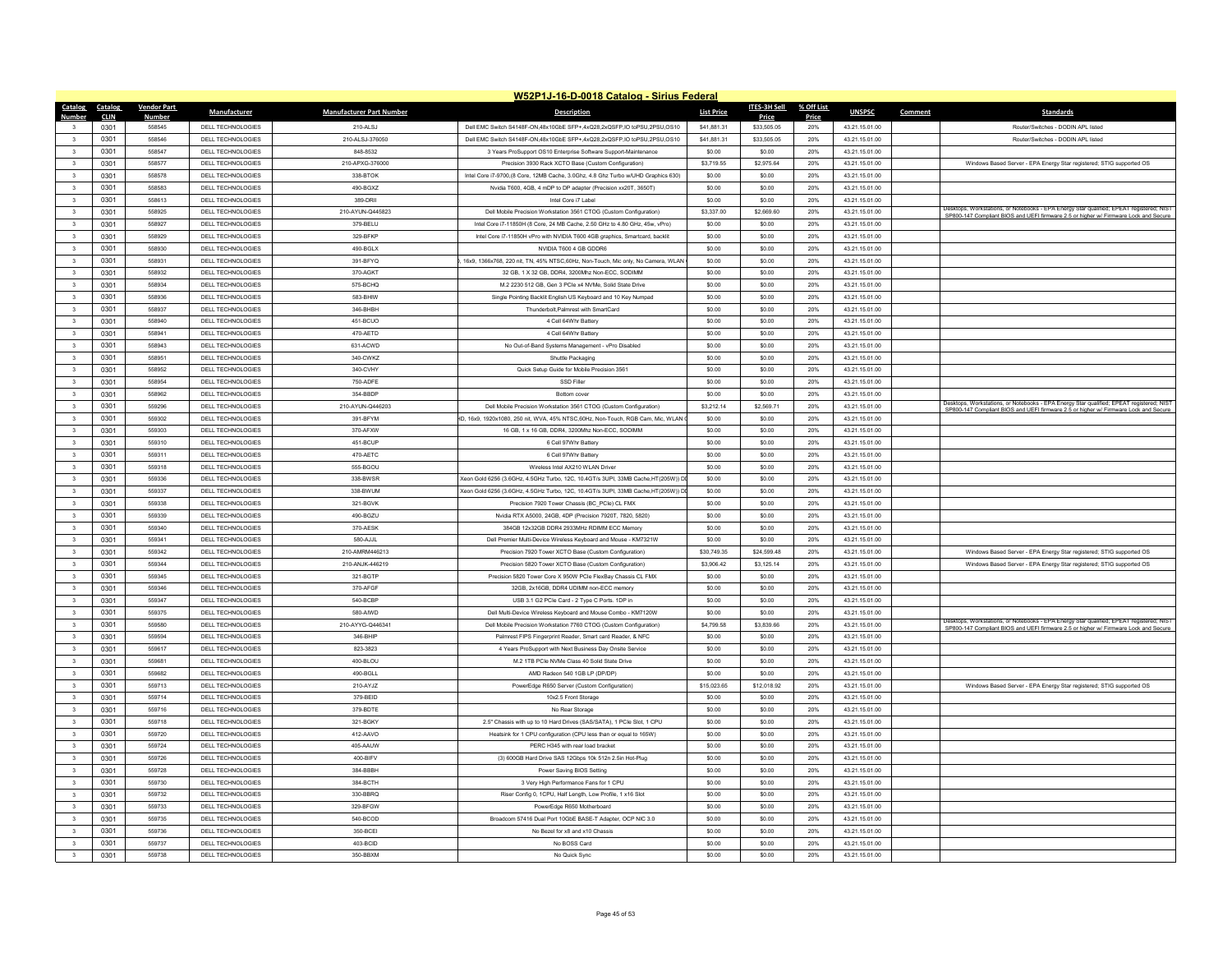|                                  |                    |                          |                                 | W52P1J-16-D-0018 Catalog - Sirius Federal                                                |                   |              |            |                |         |                                                                      |
|----------------------------------|--------------------|--------------------------|---------------------------------|------------------------------------------------------------------------------------------|-------------------|--------------|------------|----------------|---------|----------------------------------------------------------------------|
| Catalog<br>Catalog               | <b>Vendor Part</b> | <b>Manufacturer</b>      | <b>Manufacturer Part Number</b> | <b>Description</b>                                                                       | <b>List Price</b> | ITES-3H Sell | % Off List | <b>UNSPSC</b>  | Comment | <b>Standards</b>                                                     |
| <b>Number</b><br><b>CLIN</b>     | <b>Number</b>      |                          |                                 |                                                                                          |                   | Price        | Price      |                |         |                                                                      |
| 0301                             | 559743             | DELL TECHNOLOGIES        | 770-BDMV                        | No Rack Rails or Cable Management Arm or Strain Relief Bar                               | \$0.00            | \$0.00       | 20%        | 43.21.15.01.00 |         |                                                                      |
| 0301<br>$\mathbf{3}$             | 559745             | DELL TECHNOLOGIES        | 340-CUOR                        | PowerEdge R650 Shipping                                                                  | \$0.00            | \$0.00       | 20%        | 43 21 15 01 00 |         |                                                                      |
| $\overline{\mathbf{3}}$<br>0301  | 559746             | <b>DELL TECHNOLOGIES</b> | 340-CUQN                        | R650 Ship 4x3.5, 10x2.5, 8x2.5 NVMe                                                      | \$0.00            | \$0.00       | 20%        | 43.21.15.01.00 |         |                                                                      |
| $\overline{\mathbf{3}}$<br>0301  | 559747             | DELL TECHNOLOGIES        | 343-BBQY                        | PowerEdge R650 CE,CCC and BIS Marking on 2.5" Chassis                                    | \$0.00            | \$0.00       | 20%        | 43.21.15.01.00 |         |                                                                      |
| $\mathbf{3}$<br>0301             | 559748             | DELL TECHNOLOGIES        | 389-DYIB                        | PowerEdge R650 CE.CCC and BIS Marking on 2.5" Chassis                                    | \$0.00            | \$0.00       | 20%        | 43.21.15.01.00 |         |                                                                      |
| 0301<br>$\overline{\mathbf{3}}$  | 559750             | DELL TECHNOLOGIES        | 853-2136                        | 3 Years Basic Hardware Warranty Repair 5x10 HW-Only 5x10 Next Business Day Onsite        | \$0.00            | \$0.00       | 20%        | 43.21.15.01.00 |         |                                                                      |
| 0301<br>$\overline{\mathbf{3}}$  | 559751             | <b>DELL TECHNOLOGIES</b> | 853-2137                        | 3 Years Basic Hardware Warranty Repair 5x10 HW-Only 5x10 Next Business Day Onsite        | \$0.00            | \$0.00       | 20%        | 43.21.15.01.00 |         |                                                                      |
| 0301<br>$\mathbf{3}$             | 559762             | DELL TECHNOLOGIES        | 141-BIEG                        | CyberSense Tier 1.36Mo PP Sub=CA (141-BIEG)                                              | \$0.00            | \$0.00       | 20%        | 43.21.15.01.00 |         |                                                                      |
| 0301<br>$\overline{\mathbf{3}}$  | 559764             | DELL TECHNOLOGIES        | 210-AOYS                        | witch S4112F, 12 x 10GbE SFP+, 3 x 100GbE QSFP28, FAN to IO, 2 x AC PSU, OS10 (2         | \$18,784.31       | \$15,027.45  | 20%        | 43.21.15.01.00 |         | Router/Switches - DODIN APL listed                                   |
| $\overline{\mathbf{3}}$<br>0301  | 559770             | DELL TECHNOLOGIES        | 634-BQZX                        | OS10 Enterprise, S4112F (634-BQZX)                                                       | \$0.00            | \$0.00       | 20%        | 43.21.15.01.00 |         |                                                                      |
| 0301<br>$\overline{\mathbf{3}}$  | 559780             | DELL TECHNOLOGIES        | 528-CKBU                        | are vSphere 7 Standard for 1 CPU, up to 32 cores, 3 Year License and Subscription (528-0 | \$0.00            | \$0.00       | 20%        | 43.21.15.01.00 |         |                                                                      |
| 0301<br>$\overline{\mathbf{3}}$  | 559781             | DELL TECHNOLOGIES        | A7522216                        | Dell EMC Netshelter SX 42U Rack - 600mm Wide x 1070mm Deep (A7522216)                    | \$1,822.50        | \$1,458.00   | 20%        | 43 21 15 01 00 |         |                                                                      |
| $\overline{\mathbf{3}}$<br>0301  | 559785             | DELL TECHNOLOGIES        | AA174459                        | icWall NSA 3650 - Security appliance - 10 GigE, 2.5 GigE - 1U - rack-mountable (AA1744   | \$5,393.25        | \$4,314.60   | 20%        | 43.21.15.01.00 |         |                                                                      |
| $\overline{\mathbf{3}}$<br>0301  | 559786             | DELL TECHNOLOGIES        | A7293750                        | G Cat6a Snagless Shielded (STP) Network Patch Cable - patch cable - 6 ft - blue (A72937  | \$18.25           | \$14.60      | 20%        | 43.21.15.01.00 |         |                                                                      |
| 0301<br>$\overline{\mathbf{3}}$  | 559787             | DELL TECHNOLOGIES        | A7004438                        | 10GB-SR SEP+ SHORT REACH FIRER MODULE MULTI-MODE NO CABLE (A7004438)                     | \$1 748 25        | \$1,398.60   | 20%        | 43 21 15 01 00 |         |                                                                      |
| 0301<br>$\overline{\mathbf{3}}$  | 559789             | DELL TECHNOLOGIES        | AB665691                        | 24X7 SUPPORT FOR NSA 3650 3YR (AB665691)                                                 | \$3,324.47        | \$2,659.58   | 20%        | 43.21.15.01.00 |         |                                                                      |
| 0301<br>$\overline{\mathbf{3}}$  | 559902             | DELL TECHNOLOGIES        | 210-AXQX                        | CyberSense Software, Subscription (210-AXQX)                                             | \$32,800.14       | \$26,240.11  | 20%        | 43.21.15.01.00 |         |                                                                      |
| 0301<br>$\overline{\mathbf{3}}$  | 559903             | DELL TECHNOLOGIES        | 844-4050                        | 36 Months ProSupport Mission Critical CyberSense Software Support Contract (844-4050     | \$0.00            | \$0.00       | 20%        | 43 21 15 01 00 |         |                                                                      |
| $\overline{\mathbf{3}}$<br>0301  | 559904             | DELL TECHNOLOGIES        | 844-7060                        | ProDeploy Plus for CyberSense (844-7060)                                                 | \$0.00            | \$0.00       | 20%        | 43.21.15.01.00 |         |                                                                      |
| $\overline{\mathbf{3}}$<br>0301  | 559905             | DELL TECHNOLOGIES        | 858-0187                        | onths ProSupport Mission Critical CyberSense Tier 1 Software Support-Maintenance (858-   | \$0.00            | \$0.00       | 20%        | 43.21.15.01.00 |         |                                                                      |
| $\overline{\phantom{a}}$<br>0301 | 559907             | DELL TECHNOLOGIES        | 379-BDTQ                        | Thank you for buying Dell EMC (379-BDTQ)                                                 | \$0.00            | \$0.00       | 20%        | 43.21.15.01.00 |         |                                                                      |
| 0301<br>$\mathbf{3}$             | 559909             | DELL TECHNOLOGIES        | 817-7146                        | Dell Hardware Limited Warranty 1 Year (817-7146)                                         | \$0.00            | \$0.00       | 20%        | 43 21 15 01 00 |         |                                                                      |
| $\overline{\mathbf{3}}$<br>0301  | 559910             | <b>DELL TECHNOLOGIES</b> | 817-7165                        | ProSupport:7x24 HW/SW Technical Support and Assistance. 3 Years (817-7165)               | \$0.00            | \$0.00       | 20%        | 43.21.15.01.00 |         |                                                                      |
| 0301<br>$\overline{\mathbf{3}}$  | 559911             | DELL TECHNOLOGIES        | 817-7183                        | pport:Next Business Day Onsite Service After Problem Diagnosis, 2 Years Extended (817    | \$0.00            | \$0.00       | 20%        | 43.21.15.01.00 |         |                                                                      |
| 0301<br>$\mathbf{3}$             | 559912             | DELL TECHNOLOGIES        | 817-7184                        | ProSupport:Next Business Day Onsite Service After Problem Diagnosis, 1 Year (817-7184    | \$0.00            | \$0.00       | 20%        | 43.21.15.01.00 |         |                                                                      |
| $\overline{\mathbf{3}}$<br>0301  | 559913             | DELL TECHNOLOGIES        | 848-8544                        | 3 Years ProSupport OS10 Enterprise Software Support-Maintenance (848-8544)               | \$0.00            | \$0.00       | 20%        | 43.21.15.01.00 |         |                                                                      |
| 0301<br>$\overline{\mathbf{3}}$  | 559915             | <b>DELL TECHNOLOGIES</b> | 210-AQQE-446384                 | PowerEdge R240 Server (210-AQQE) (Custom Configuration)                                  | \$7,576.75        | \$6,061.40   | 20%        | 43.21.15.01.00 |         |                                                                      |
| $\mathbf{3}$<br>0301             | 559916             | DELL TECHNOLOGIES        | 822-7937                        | roSupport: Next Business Day Onsite Service After Problem Diagnosis, 3 Years (822-793    | \$0.00            | \$0.00       | 20%        | 43.21.15.01.00 |         | Windows Based Server - EPA Energy Star registered; STIG supported OS |
| 0301                             | 559917             | DELL TECHNOLOGIES        |                                 | ProSupport: 7x24 HW/SW Tech Support and Assistance. 3 Years (822-7950)                   |                   |              |            | 43.21.15.01.00 |         |                                                                      |
| $\mathbf{3}$                     |                    |                          | 822-7950                        |                                                                                          | \$0.00            | \$0.00       | 20%        |                |         |                                                                      |
| $\overline{\mathbf{3}}$<br>0301  | 559918             | DELL TECHNOLOGIES        | 841-5849                        | Keep your Hard Drive For Enterprise 3 Years (841-5849)                                   | \$0.00            | \$0.00       | 20%        | 43.21.15.01.00 |         |                                                                      |
| $\overline{\mathbf{3}}$<br>0301  | 559919             | DELL TECHNOLOGIES        | 366-8125                        | Configuration Services, Standard ISG Asset Service Report (366-8125)                     | \$0.00            | \$0.00       | 20%        | 43.21.15.01.00 |         |                                                                      |
| 0301<br>$\overline{\mathbf{3}}$  | 559920             | DELL TECHNOLOGIES        | 338-BUILL                       | Intel Xeon E-2234 3.6GHz. 8M cache. 4C/8T. turbo (71W) (338-BUIU)                        | \$0.00            | \$0.00       | 20%        | 43 21 15 01 00 |         |                                                                      |
| $\overline{\mathbf{3}}$<br>0301  | 559921             | DELL TECHNOLOGIES        | 370-AGOW                        | 8GB UDIMM, 3200MT/s, ECC (370-AGQW)                                                      | \$0.00            | \$0.00       | 20%        | 43.21.15.01.00 |         |                                                                      |
| $\overline{\mathbf{3}}$<br>0301  | 559922             | DELL TECHNOLOGIES        | 379-BCQW                        | iDRAC Service Module (ISM), Pre-Installed in OS (379-BCQW)                               | \$0.00            | \$0.00       | 20%        | 43.21.15.01.00 |         |                                                                      |
| 0301<br>$\overline{\mathbf{3}}$  | 559923             | DELL TECHNOLOGIES        | 210-AKWLI-446384                | PowerEdge R640 Server (210-AKWU) (Custom Configuration)                                  | \$38,341.75       | \$30,673.40  | 20%        | 43.21.15.01.00 |         | Windows Based Server - EPA Energy Star registered: STIG supported OS |
| $_{3}$<br>0301                   | 560115             | DELL TECHNOLOGIES        | 210-AWOJ                        | IDPA DP4400S 12TB 8X10GBASE-T RJ45 (210-AWOJ)                                            | \$55,082.66       | \$44,066.13  | 20%        | 43.21.15.01.00 |         |                                                                      |
| 0301<br>$\overline{\mathbf{3}}$  | 560116             | <b>DELL TECHNOLOGIES</b> | 321-BFRI                        | IDPA DP4400S 12TB 8X10GBASE-T RJ45 (321-BFRI)                                            | \$0.00            | \$0.00       | 20%        | 43.21.15.01.00 |         |                                                                      |
| 0301<br>$\overline{\mathbf{3}}$  | 560117             | DELL TECHNOLOGIES        | 350-BBSU                        | IDPA DP4400 Branding (350-BBSU)                                                          | \$0.00            | \$0.00       | 20%        | 43 21 15 01 00 |         |                                                                      |
| $\overline{\mathbf{3}}$<br>0301  | 560118             | <b>DELL TECHNOLOGIES</b> | 838-9364                        | Dell Hardware Limited Warranty 1 Year (838-9364)                                         | \$0.00            | \$0.00       | 20%        | 43.21.15.01.00 |         |                                                                      |
| $\overline{\mathbf{3}}$<br>0301  | 560119             | DELL TECHNOLOGIES        | 838-9366                        | upport Next Business Day Onsite Service After Problem Diagnosis 2 Years Extended (838-   | \$0.00            | \$0.00       | 20%        | 43.21.15.01.00 |         |                                                                      |
| $\overline{\mathbf{3}}$<br>0301  | 560120             | DELL TECHNOLOGIES        | 838-9369                        | ProSupport 7x24 HW Tech Support and Assistance 3 Years (838-9369)                        | \$0.00            | \$0.00       | 20%        | 43.21.15.01.00 |         |                                                                      |
| 0301<br>$\mathbf{3}$             | 560121             | DELL TECHNOLOGIES        | 838-9379                        | ProSupport Next Business Dav Onsite Service After Problem Diagnosis 1 Year (838-9379     | \$0.00            | \$0.00       | 20%        | 43 21 15 01 00 |         |                                                                      |
| $\overline{\mathbf{3}}$<br>0301  | 560122             | <b>DELL TECHNOLOGIES</b> | 838-3579                        | port Next Business Day IDPA DP4400 Cloud Tier Starter Pack Software Support-Mainten      | \$0.00            | \$0.00       | 20%        | 43.21.15.01.00 |         |                                                                      |
| $\overline{\mathbf{3}}$<br>0301  | 560123             | DELL TECHNOLOGIES        | 847-6594                        | Keep your Component For Enterprise 3 Years (847-6594)                                    | \$0.00            | \$0.00       | 20%        | 43.21.15.01.00 |         |                                                                      |
| $\mathbf{3}$<br>0301             | 560124             | <b>DELL TECHNOLOGIES</b> | 626-BBBI                        | Storage Dell Fulfilled Info (626-BBBI                                                    | \$0.00            | \$0.00       | 20%        | 43.21.15.01.00 |         |                                                                      |
| 0301<br>$\overline{\mathbf{3}}$  | 560125             | DELL TECHNOLOGIES        | 812-4027                        | Plus Training Credits 900 Redeem at education.dellemc.com Expires 1Yr from Order Date    | \$0.00            | \$0.00       | 20%        | 43.21.15.01.00 |         |                                                                      |
| 0301<br>$\overline{\mathbf{3}}$  | 560126             | DELL TECHNOLOGIES        | 821-4441                        | ProDeploy Plus Dell EMC Data Protection DP4xxx Appliance (821-4441)                      | \$0.00            | \$0.00       | 20%        | 43.21.15.01.00 |         |                                                                      |
| $\mathbf{3}$<br>0301             | 560127             | DELL TECHNOLOGIES        | 821-4442                        | Deploy Plus Dell EMC Data Protection DP4xxx Appliance Deployment Verification (821-44    | \$0.00            | \$0.00       | 20%        | 43.21.15.01.00 |         |                                                                      |
| 0301<br>$\overline{\mathbf{3}}$  | 560128             | DELL TECHNOLOGIES        | 844-3856                        | Services - Integrated Data Protection Appliance Admin Instructor Led Training Expire 1YR | \$0.00            | \$0.00       | 20%        | 43.21.15.01.00 |         |                                                                      |
| $\overline{\mathbf{3}}$<br>0301  | 560129             | <b>DELL TECHNOLOGIES</b> | 838-3699                        | oSupport Next Business Day IDPA DP4400 ENV Enablers Software Support-Maintenance         | \$0.00            | \$0.00       | 20%        | 43.21.15.01.00 |         |                                                                      |
| $\overline{\mathbf{3}}$<br>0301  | 560130             | DELL TECHNOLOGIES        | 528-CJZF                        | IDPA DP4400S ENV Config 4TB (528-CJZF)                                                   | \$0.00            | \$0.00       | 20%        | 43.21.15.01.00 |         |                                                                      |
| 0301<br>$\mathbf{3}$             | 560131             | DELL TECHNOLOGIES        | 528-CKBD                        | IDPA BU App Enabler ENTRY=IA (528-CKBD)                                                  | \$0.00            | \$0.00       | 20%        | 43 21 15 01 00 |         |                                                                      |
| $\overline{\mathbf{3}}$<br>0301  | 560132             | DELL TECHNOLOGIES        | 528-CKBE                        | Federated Reporting Server ENTRY=IA (528-CKBE)                                           | \$0.00            | \$0.00       | 20%        | 43.21.15.01.00 |         |                                                                      |
| $\overline{\mathbf{3}}$<br>0301  | 560133             | DELL TECHNOLOGIES        | 528-CKBF                        | IDPA Target Protocol Enabler ENTRY=CA (528-CKBF)                                         | \$0.00            | \$0.00       | 20%        | 43.21.15.01.00 |         |                                                                      |
| 0301<br>$\overline{\mathbf{3}}$  | 560134             | DELL TECHNOLOGIES        | 528-CKBG                        | vRealize Enabler ENTRY=IA (528-CKBG)                                                     | \$0.00            | \$0.00       | 20%        | 43 21 15 01 00 |         |                                                                      |
| $_{3}$<br>0301                   | 560135             | DELL TECHNOLOGIES        | 528-CKBH                        | IDPA BoostFS Enabler ENTRY=IA (528-CKBH)                                                 | \$0.00            | \$0.00       | 20%        | 43.21.15.01.00 |         |                                                                      |
| 0301<br>$\overline{\mathbf{3}}$  | 560136             | <b>DELL TECHNOLOGIES</b> | 528-CKBI                        | IDPA BU Search Enabler ENTRY=CA (528-CKBI)                                               | \$0.00            | \$0.00       | 20%        | 43.21.15.01.00 |         |                                                                      |
| 0301<br>$\mathbf{3}$             | 560137             | DELL TECHNOLOGIES        | 528-CKBJ                        | Analytics Enabler ENTRY=CB (528-CKBJ)                                                    | \$0.00            | \$0.00       | 20%        | 43 21 15 01 00 |         |                                                                      |
| $\overline{3}$<br>0301           | 560138             | DELL TECHNOLOGIES        | 528-CKBM                        | Data Protection Central for DPD=CA (528-CKBM)                                            | \$0.00            | \$0.00       | 20%        | 43.21.15.01.00 |         |                                                                      |
| $\overline{\mathbf{3}}$          | 560139             | DELL TECHNOLOGIES        | 528-BEHL                        | IDPA DP4400 Cloud Tier 5TB Starter Pack (528-BEHL)                                       | \$0.00            | \$0.00       | 20%        | 43.21.15.01.00 |         |                                                                      |
| 0301                             |                    |                          |                                 |                                                                                          |                   |              |            |                |         |                                                                      |
| 0301<br>$\overline{\mathbf{3}}$  | 560140             | DELL TECHNOLOGIES        | 823-9268                        | eploy Additional Deployment Time:8 Hour Onsite Data Protection Technical Resource (823-  | \$0.00            | \$0.00       | 20%        | 43.21.15.01.00 |         |                                                                      |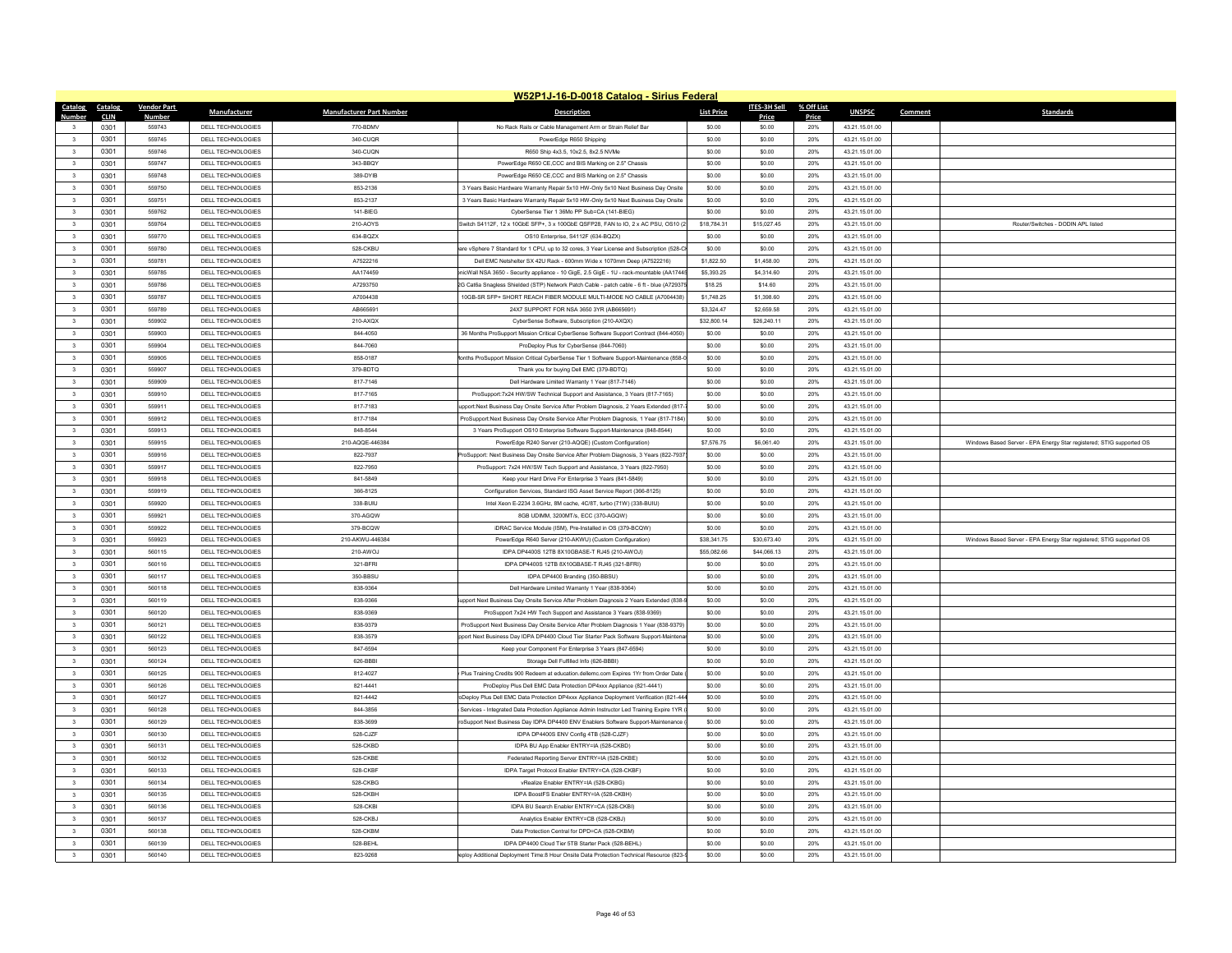|                         |             |                    |                          |                                 | W52P1J-16-D-0018 Catalog - Sirius Federal                                             |                   |              |            |                |         |                                                                                          |
|-------------------------|-------------|--------------------|--------------------------|---------------------------------|---------------------------------------------------------------------------------------|-------------------|--------------|------------|----------------|---------|------------------------------------------------------------------------------------------|
| Catalog                 | Catalog     | <b>Vendor Part</b> | <b>Manufacturer</b>      | <b>Manufacturer Part Number</b> | <b>Description</b>                                                                    | <b>List Price</b> | ITES-3H Sell | % Off List | <b>UNSPSC</b>  | Comment | <b>Standards</b>                                                                         |
| <b>Number</b>           | <b>CLIN</b> | <b>Number</b>      |                          |                                 |                                                                                       |                   | Price        | Price      |                |         |                                                                                          |
|                         | 0301        | 560141             | DELL TECHNOLOGIES        | 800-BBSN                        | IDPA DP4400 Platform Hypervisor (800-BBSN)                                            | \$0.00            | \$0.00       | 20%        | 43.21.15.01.00 |         |                                                                                          |
| $\overline{\mathbf{a}}$ | 0301        | 560142             | DELL TECHNOLOGIES        | 800-BBSM                        | IDPA DP4400 Platform HPVSR MAINT 3YR (800-BBSM)                                       | \$0.00            | \$0.00       | 20%        | 43 21 15 01 00 |         |                                                                                          |
| $\overline{\mathbf{3}}$ | 0301        | 560143             | <b>DELL TECHNOLOGIES</b> | 340-CHLV                        | IDPA DP4400 Shipping (340-CHLV)                                                       | \$0.00            | \$0.00       | 20%        | 43.21.15.01.00 |         |                                                                                          |
| $\overline{\mathbf{3}}$ | 0301        | 560144             | DELL TECHNOLOGIES        | 385-BBNZ                        | iDRAC9, Enterprise (385-BBNZ)<br>IDPA DP4400 2U 14G Bezel (350-BBXS)                  | \$0.00            | \$0.00       | 20%        | 43.21.15.01.00 |         |                                                                                          |
| $\overline{3}$          | 0301        | 560145             | <b>DELL TECHNOLOGIES</b> | 350-BBXS                        |                                                                                       | \$0.00            | \$0.00       | 20%        | 43.21.15.01.00 |         |                                                                                          |
| 3                       | 0301        | 560146             | <b>DELL TECHNOLOGIES</b> | 407-BCMD                        | CAT6a Network Cables 7 Meter (407-BCMD)                                               | \$0.00            | \$0.00       | 20%        | 43.21.15.01.00 |         |                                                                                          |
| $\overline{\mathbf{3}}$ | 0301        | 560147             | <b>DELL TECHNOLOGIES</b> | 658-BDZK                        | IDPA DP4400 Software Factory Installed (658-BDZK)                                     | \$0.00            | \$0.00       | 20%        | 43.21.15.01.00 |         |                                                                                          |
| $\overline{3}$          | 0301        | 560148             | DELL TECHNOLOGIES        | 528-C-IZM                       | IDPA DP4400 Cloud DR 5TB Starter Pack (528-CJZM)                                      | \$0.00            | \$0.00       | 20%        | 43 21 15 01 00 |         |                                                                                          |
| 3                       | 0301        | 560149             | <b>DELL TECHNOLOGIES</b> | 844-2361                        | upport Next Business Day IDPA DP4400 ENV CONFIG 4TB Software Support-Maintenar        | \$0.00            | \$0.00       | 20%        | 43.21.15.01.00 |         |                                                                                          |
| $\overline{\mathbf{3}}$ | 0301        | 560150             | <b>DELL TECHNOLOGIES</b> | 838-3639                        | port Next Business Day IDPA DP4400 Cloud DR Starter Pack Software Support-Mainten     | \$0.00            | \$0.00       | 20%        | 43.21.15.01.00 |         |                                                                                          |
| $\overline{\mathbf{3}}$ | 0301        | 560151             | DELL TECHNOLOGIES        | 210-AWPV                        | Granular Recovery (210-AWPV                                                           | \$0.00            | \$0.00       | 20%        | 43.21.15.01.00 |         |                                                                                          |
| $\mathbf{3}$            | 0301        | 560152             | <b>DELL TECHNOLOGIES</b> | 838-3759                        | ipport Next Business Day EMC Granular Recovery Microsoft Software Support-Maintenar   | \$0.00            | \$0.00       | 20%        | 43 21 15 01 00 |         |                                                                                          |
| $\overline{\mathbf{3}}$ | 0301        | 560153             | <b>DELL TECHNOLOGIES</b> | 528-BFNZ                        | EMC Granular Recovery Microsoft MID=CA (528-BFNZ)                                     | \$0.00            | \$0.00       | 20%        | 43.21.15.01.00 |         |                                                                                          |
| $\overline{\mathbf{3}}$ | 0301        | 560154             | DELL TECHNOLOGIES        | 210-ARZC                        | Recover Point for Virtual Machine (210-ARZC)                                          | \$0.00            | \$0.00       | 20%        | 43.21.15.01.00 |         |                                                                                          |
| $\overline{3}$          | 0301        | 560155             | DELL TECHNOLOGIES        | 838-3719                        | s ProSupport Next Business Day RP4VM Starter Pack Software Support-Maintenance (838   | \$0.00            | \$0.00       | 20%        | 43 21 15 01 00 |         |                                                                                          |
| $\overline{\mathbf{3}}$ | 0301        | 560156             | <b>DELL TECHNOLOGIES</b> | 528-CJZF                        | RP4VM 5VM Starter Pack for DP4400 (528-CJZP                                           | \$0.00            | \$0.00       | 20%        | 43.21.15.01.00 |         | Desktops, Workstations, or Notebooks - EPA Energy Star qualified; EPEAT registered; NIST |
| $\overline{\mathbf{3}}$ | 0301        | 560273             | DELL TECHNOLOGIES        | 210-AXWO-Q446700                | Dell Mobile Precision Workstation 3560 CTOG (Custom Configuration)                    | \$3,246.12        | \$2,596.90   | 20%        | 43.21.15.01.00 |         | SP800-147 Compliant BIOS and UEFI firmware 2.5 or higher w/ Firmware Lock and Secure     |
| $\overline{\mathbf{3}}$ | 0301        | 560275             | DELL TECHNOLOGIES        | 379-BEHP                        | Core Processor i5-1145G7 (4 Core, 8MB Cache, 2.6 GHz up to 4.40 GHz Turbo, 17.5W)     | \$0.00            | \$0.00       | 20%        | 43 21 15 01 00 |         |                                                                                          |
| $\overline{3}$          | 0301        | 560277             | <b>DELL TECHNOLOGIES</b> | 329-BFCT                        | Intel Core Processor i5-1145G7 vPro with NVIDIA T500 2GB, TBT, SmartCard, backlit     | \$0.00            | \$0.00       | 20%        | 43.21.15.01.00 |         |                                                                                          |
| $\overline{\mathbf{3}}$ | 0301        | 560278             | DELL TECHNOLOGIES        | 490-BGHE                        | NVIDIA T500 2GB GDDR6                                                                 | \$0.00            | \$0.00       | 20%        | 43.21.15.01.00 |         |                                                                                          |
| $\overline{\mathbf{3}}$ | 0301        | 560279             | <b>DELL TECHNOLOGIES</b> | 391-BFOV                        | 0, 16x9, 1920x1080, 250 nit, WVA, 45% sRGB, 60Hz, Touch, IR Proximity Camera and Mi   | \$0.00            | \$0.00       | 20%        | 43.21.15.01.00 |         |                                                                                          |
| $\overline{3}$          | 0301        | 560280             | DELL TECHNOLOGIES        | 400-BHRV                        | M.2 2230 512 GB. Gen 3 PCle x4 NVMe. Solid State Drive                                | \$0.00            | \$0.00       | 20%        | 43 21 15 01 00 |         |                                                                                          |
| $\overline{\mathbf{3}}$ | 0301        | 560282             | <b>DELL TECHNOLOGIES</b> | 401-AAGM                        | No Additional Hard Drive                                                              | \$0.00            | \$0.00       | 20%        | 43.21.15.01.00 |         |                                                                                          |
| $\overline{\mathbf{3}}$ | 0301        | 560285             | DELL TECHNOLOGIES        | 555-BDDK                        | Qualcomm QCA61x4A 802.11ac Dual Band, 2x2, Wireless Adapter + Bluetooth 4.2           | \$0.00            | \$0.00       | 20%        | 43.21.15.01.00 |         |                                                                                          |
| $\overline{3}$          | 0301        | 560287             | DELL TECHNOLOGIES        | 451-RCSU                        | 4-cell 63 Whr Lithium Ion battery with ExpressCharge                                  | \$0.00            | \$0.00       | 20%        | 43 21 15 01 00 |         |                                                                                          |
| $\overline{\mathbf{3}}$ | 0301        | 560296             | <b>DELL TECHNOLOGIES</b> | 340-CUJW                        | Shuttle Packaging                                                                     | \$0.00            | \$0.00       | 20%        | 43.21.15.01.00 |         |                                                                                          |
| $\overline{\mathbf{3}}$ | 0301        | 560298             | <b>DELL TECHNOLOGIES</b> | 340-CUEW                        | 11th Gen Intel Core i5 non-vPro label                                                 | \$0.00            | \$0.00       | 20%        | 43.21.15.01.00 |         |                                                                                          |
| $\overline{3}$          | 0301        | 560303             | <b>DELL TECHNOLOGIES</b> | 800-BBGU                        | Standard shinment                                                                     | \$0.00            | \$0.00       | 20%        | 43 21 15 01 00 |         |                                                                                          |
| 3                       | 0301        | 560305             | <b>DELL TECHNOLOGIES</b> | 340-CUEN                        | Quick Setup Guide for Mobile Precision 3560                                           | \$0.00            | \$0.00       | 20%        | 43.21.15.01.00 |         |                                                                                          |
| $\overline{\mathbf{3}}$ | 0301        | 560310             | <b>DELL TECHNOLOGIES</b> | 210-AMDT-Q446700                | Precision 7820 Tower XCTO Base (Custom Configuration)                                 | \$6,945.80        | \$5,556.64   | 20%        | 43.21.15.01.00 |         | Windows Based Server - EPA Energy Star registered; STIG supported OS                     |
| $\overline{\mathbf{3}}$ | 0301        | 560311             | DELL TECHNOLOGIES        | 338-BWTF                        | Silver 4214R (2.4GHz, 3.5GHz Turbo, 12C, 9.6GT/s 2UPI, 16.5MB Cache, HT (100W)) DI    | \$0.00            | \$0.00       | 20%        | 43.21.15.01.00 |         |                                                                                          |
| $\mathbf{3}$            | 0301        | 560315             | DELL TECHNOLOGIES        | 321-BGUD                        | Precision 7820 Tower 950W PCIe FlexBay Chassis CL EMX                                 | \$0.00            | \$0.00       | 20%        | 43 21 15 01 00 |         |                                                                                          |
| $\overline{\mathbf{3}}$ | 0301        | 560316             | <b>DELL TECHNOLOGIES</b> | 490-BDTO                        | NVIDIA® Quadro® P1000, 4GB, 4 mDP (7X20T)                                             | \$0.00            | \$0.00       | 20%        | 43.21.15.01.00 |         |                                                                                          |
| $\mathbf{3}$            | 0301        | 560342             | DELL TECHNOLOGIES        | 430-XXYU                        | Resource DVD not Included                                                             | \$0.00            | \$0.00       | 20%        | 43.21.15.01.00 |         |                                                                                          |
| $\mathbf{3}$            | 0301        | 560349             | <b>DELL TECHNOLOGIES</b> | 575-BBCH                        | No Stand                                                                              | \$0.00            | \$0.00       | 20%        | 43 21 15 01 00 |         |                                                                                          |
| $_{3}$                  | 0301        | 560358             | <b>DELL TECHNOLOGIES</b> | 984-1772                        | Keep Your Hard Drive, 3 Years                                                         | \$0.00            | \$0.00       | 20%        | 43.21.15.01.00 |         |                                                                                          |
| $\overline{\mathbf{3}}$ | 0301        | 560359             | <b>DELL TECHNOLOGIES</b> | 520-AABF                        | No External Speaker                                                                   | \$0.00            | \$0.00       | 20%        | 43.21.15.01.00 |         |                                                                                          |
| $\overline{\mathbf{3}}$ | 0301        | 560360             | DELL TECHNOLOGIES        | 210-AXVS-Q446700                | Dell Latitude 5520 Base (Custom Configuration)                                        | \$3,938.42        | \$3 150 74   | 20%        | 43 21 15 01 00 |         | Windows Based Server - EPA Energy Star registered; STIG supported OS                     |
| $\overline{\mathbf{3}}$ | 0301        | 560362             | <b>DELL TECHNOLOGIES</b> | 379-BEHI                        | th Generation Intel® Core i7-1185G7 (4 Core, 12M cache, base 3.0GHz, up to 4.8GHz, vP | \$0.00            | \$0.00       | 20%        | 43.21.15.01.00 |         |                                                                                          |
| $\overline{\mathbf{3}}$ | 0301        | 560376             | DELL TECHNOLOGIES        | 450-AJNO                        | E5 130W Type-C Adapter (EPEAT)                                                        | \$0.00            | \$0.00       | 20%        | 43.21.15.01.00 |         |                                                                                          |
| $\overline{\mathbf{3}}$ | 0301        | 560378             | <b>DELL TECHNOLOGIES</b> | 450-AAE.I                       | E5 US Power Cord                                                                      | \$0.00            | \$0.00       | 20%        | 43.21.15.01.00 |         |                                                                                          |
| $\mathbf{3}$            | 0301        | 560385             | DELL TECHNOLOGIES        | 658-BEDO                        | Dell Applications Windows 10                                                          | \$0.00            | \$0.00       | 20%        | 43 21 15 01 00 |         |                                                                                          |
| $\overline{\mathbf{3}}$ | 0301        | 560389             | <b>DELL TECHNOLOGIES</b> | 430-XXYG                        | No Resource USB Media                                                                 | \$0.00            | \$0.00       | 20%        | 43.21.15.01.00 |         |                                                                                          |
| $\overline{\mathbf{3}}$ | 0301        | 560400             | <b>DELL TECHNOLOGIES</b> | 824-3984                        | 3 Years Advanced Exchange Service                                                     | \$0.00            | \$0.00       | 20%        | 43.21.15.01.00 |         |                                                                                          |
| $\overline{3}$          | 0301        | 560401             | DELL TECHNOLOGIES        | 824-3993                        | 3 Years Advanced Exchange Service                                                     | \$0.00            | \$0.00       | 20%        | 43 21 15 01 00 |         |                                                                                          |
| 3                       | 0301        | 560402             | DELL TECHNOLOGIES        | 210-AYSV-Q446702                | Precision 3650 Tower CTO BASE (Custom Configuration)                                  | \$5,375.44        | \$4,300.35   | 20%        | 43.21.15.01.00 |         | Windows Based Server - EPA Energy Star registered; STIG supported OS                     |
| $\overline{\mathbf{3}}$ | 0301        | 560406             | DELL TECHNOLOGIES        | 321-BGKS                        | sion 3650 Tower with 1000W (80 Plus Gold) PSU. Advanced Front I/O, with SD Card Re    | \$0.00            | \$0.00       | 20%        | 43.21.15.01.00 |         |                                                                                          |
| $\mathbf{3}$            | 0301        | 560407             | DELL TECHNOLOGIES        | 370-AGDZ                        | 64GB 4x16GB DDR4 UDIMM non-ECC Memorr                                                 | \$0.00            | \$0.00       | 20%        | 43 21 15 01 00 |         |                                                                                          |
| 3                       | 0301        | 560408             | <b>DELL TECHNOLOGIES</b> | 490-BGNX                        | Nvidia Quadro RTX 4000, 8GB, 3DP, VirtualLink (Precision 3650T)                       | \$0.00            | \$0.00       | 20%        | 43.21.15.01.00 |         |                                                                                          |
| $\overline{\mathbf{3}}$ | 0301        | 560409             | <b>DELL TECHNOLOGIES</b> | 449-BBWP                        | C5: M.2 SSD Boot + Optional M.2 SSD + 3.5" SATA HDD                                   | \$0.00            | \$0.00       | 20%        | 43.21.15.01.00 |         |                                                                                          |
| $\mathbf{3}$            | 0301        | 560414             | DELL TECHNOLOGIES        | 401-ABVX                        | 2TB 7200rpm SATA 3.5" HDD(non boot                                                    | \$0.00            | \$0.00       | 20%        | 43.21.15.01.00 |         |                                                                                          |
| $\mathbf{3}$            | 0301        | 560415             | DELL TECHNOLOGIES        | 575-BCFN                        | 2TB 7200rpm SATA 3.5" HDD(non boot)                                                   | \$0.00            | \$0.00       | 20%        | 43 21 15 01 00 |         |                                                                                          |
| $\overline{\mathbf{3}}$ | 0301        | 560422             | <b>DELL TECHNOLOGIES</b> | 429-ABKQ                        | 8x DVD+/-RW 9.5mm Optical Disk Drive                                                  | \$0.00            | \$0.00       | 20%        | 43.21.15.01.00 |         |                                                                                          |
| $\overline{3}$          | 0301        | 560424             | DELL TECHNOLOGIES        | 631-ACWK                        | Intel® Management Engine disabled                                                     | \$0.00            | \$0.00       | 20%        | 43.21.15.01.00 |         |                                                                                          |
| $\mathbf{3}$            | 0301        | 560427             | DELL TECHNOLOGIES        | 340-ACBY                        | Dell Precision TPM                                                                    | \$0.00            | \$0.00       | 20%        | 43 21 15 01 00 |         |                                                                                          |
| $_{3}$                  | 0301        | 560428             | DELL TECHNOLOGIES        | 384-BCVH                        | 92mm Front Cooling Fan, Precision 36xx                                                | \$0.00            | \$0.00       | 20%        | 43.21.15.01.00 |         |                                                                                          |
| $\mathbf{3}$            | 0301        | 560434             | DELL TECHNOLOGIES        | 389-DYMK                        | 1000W Gold PSU labe                                                                   | \$0.00            | \$0.00       | 20%        | 43.21.15.01.00 |         |                                                                                          |
| $\mathbf{3}$            | 0301        | 560440             | DELL TECHNOLOGIES        | 640-BBSH                        | Additional Software Windows 10                                                        | \$0.00            | \$0.00       | 20%        | 43 21 15 01 00 |         |                                                                                          |
| $\overline{3}$          | 0301        | 560446             | DELL TECHNOLOGIES        | 997-2811                        | 3 Years Hardware Service with Onsite/In-Home Service After Remote Diagnosis           | \$0.00            | \$0.00       | 20%        | 43.21.15.01.00 |         |                                                                                          |
| $\mathbf{3}$            | 0301        | 560447             | DELL TECHNOLOGIES        | 210-ANJK-Q446704                | Precision 5820 Tower XCTO Base (Custom Configuration)                                 | \$4,272.29        | \$3,417.83   | 20%        | 43.21.15.01.00 |         | Windows Based Server - EPA Energy Star registered; STIG supported OS                     |
| $\overline{\mathbf{3}}$ | 0301        | 560448             | DELL TECHNOLOGIES        | 338-BUNU                        | re i9-10920X (3.5GHz, 4.8GHz Turbo, 12C, 19.25MB Cache, HT, (165W)) DDR4-2933 No      | \$0.00            | \$0.00       | 20%        | 43.21.15.01.00 |         |                                                                                          |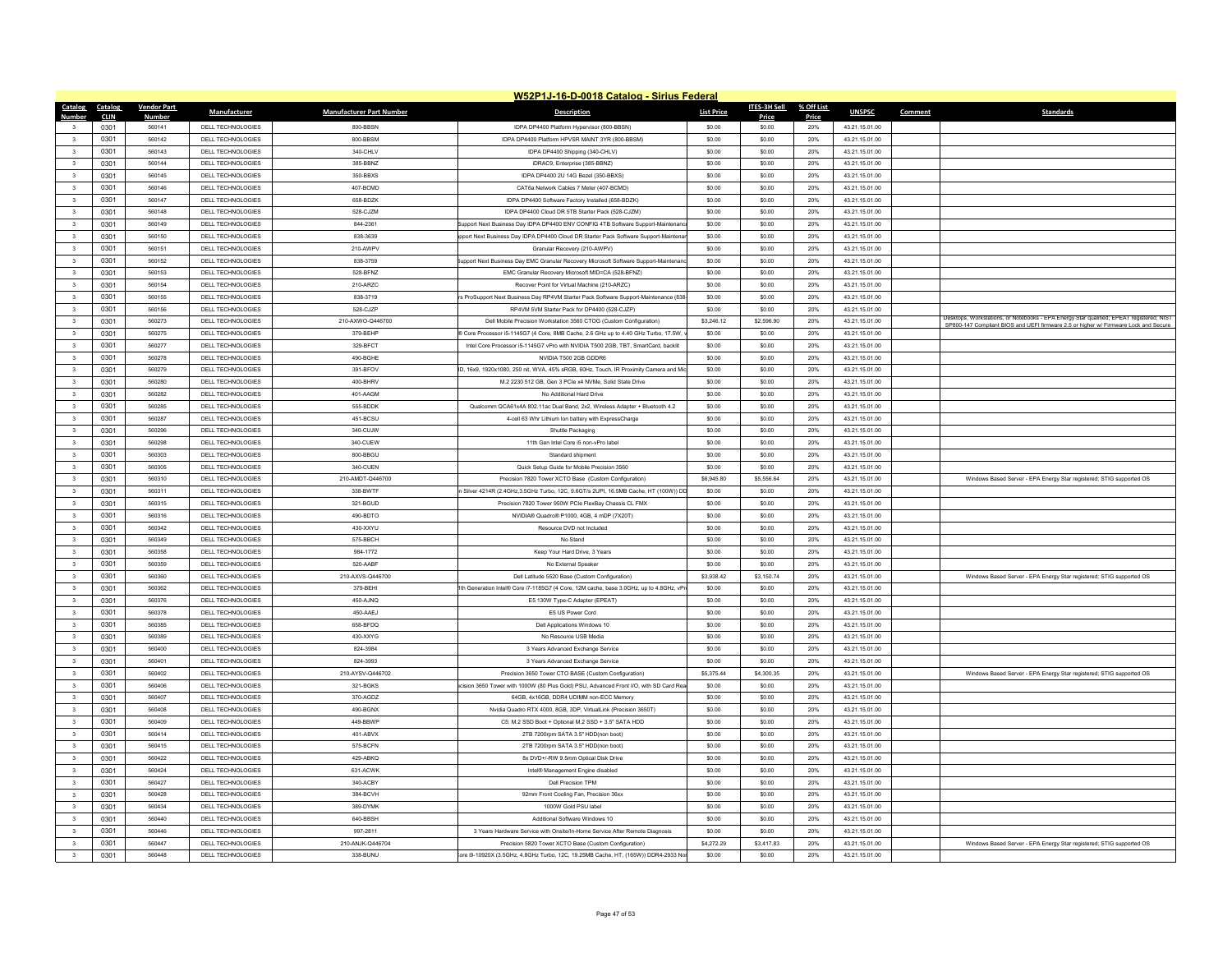|                               |                     |                         |                           |                                 | W52P1J-16-D-0018 Catalog - Sirius Federal                                                                                         |                   |                 |              |                |                                                                         |
|-------------------------------|---------------------|-------------------------|---------------------------|---------------------------------|-----------------------------------------------------------------------------------------------------------------------------------|-------------------|-----------------|--------------|----------------|-------------------------------------------------------------------------|
| Catalog                       | Catalog             | <b>Vendor Part</b>      | Manufacturer              | <b>Manufacturer Part Number</b> | <b>Description</b>                                                                                                                | <b>List Price</b> | ITES-3H Sell    | % Off List   | <b>UNSPSC</b>  | <b>Standards</b><br>Comment                                             |
| <b>Number</b><br>$\mathbf{3}$ | <b>CLIN</b><br>0301 | <b>Number</b><br>560451 | DELL TECHNOLOGIES         | 605-BBNP                        | Ubuntu Linux 18.04                                                                                                                | \$0.00            | Price<br>\$0.00 | Price<br>20% | 43.21.15.01.00 |                                                                         |
| $\mathbf{3}$                  | 0301                | 560454                  | DELL TECHNOLOGIES         | 370-AFG.I                       | 64GB, 4x16GB, DDR4 UDIMM non-ECC memory                                                                                           | \$0.00            | \$0.00          | 20%          | 43 21 15 01 00 |                                                                         |
| $\overline{\mathbf{3}}$       | 0301                | 560456                  | <b>DELL TECHNOLOGIES</b>  | 400-AGXX                        | Internal NVMe PCIe SSD (Dell Ultra-Speed Drive)                                                                                   | \$0.00            | \$0.00          | 20%          | 43.21.15.01.00 |                                                                         |
| $\overline{\mathbf{3}}$       | 0301                | 560471                  | DELL TECHNOLOGIES         | 570-AADK                        | No Mouse                                                                                                                          | \$0.00            | \$0.00          | 20%          | 43.21.15.01.00 |                                                                         |
| $\mathbf{3}$                  | 0301                | 560478                  | DELL TECHNOLOGIES         | 387-BBBF                        | Not ENERGY STAR Qualified                                                                                                         | \$0.00            | \$0.00          | 20%          | 43.21.15.01.00 |                                                                         |
| $\overline{\mathbf{3}}$       | 0301                | 560486                  | DELL TECHNOLOGIES         | 640-BBJD                        | Ubuntu Linux                                                                                                                      | \$0.00            | \$0.00          | 20%          | 43.21.15.01.00 |                                                                         |
| $\overline{\mathbf{3}}$       | 0301                | 560487                  | DELL TECHNOLOGIES         | 658-BBMQ                        | Ubuntu Linux                                                                                                                      | \$0.00            | \$0.00          | 20%          | 43.21.15.01.00 |                                                                         |
| $\mathbf{3}$                  | 0301                | 560490                  | DELL TECHNOLOGIES         | 340-CKSZ                        | No Windows AutoPilot                                                                                                              | \$0.00            | \$0.00          | 20%          | 43.21.15.01.00 |                                                                         |
| $\mathbf{3}$                  | 0301                | 571367                  | <b>DELL TECHNOLOGIES</b>  | 210-AYKX                        | DELL UltraSharp U4021QW 39.7" WUHD Curved Screen LCD Monitor                                                                      | \$2,549.99        | \$2,039.99      | 20%          | 43 21 15 15    | Displays - EPA Energy Star qualified and EPEAT registered               |
| $\mathbf{3}$                  | 0301                | 571545                  | <b>DELL TECHNOLOGIES</b>  | 210-AMDT-390279                 | 40" Class MONITOR U4021QW<br>Precision 7820 Tower XCTO Base (Custom Configuration)                                                | \$53,694.66       | \$42,955.73     | 20%          | 43.21.15.15    | Windows Based Server - EPA Energy Star registered; STIG supported OS    |
| $\overline{\mathbf{3}}$       | 0301                | 571546                  | <b>DELL TECHNOLOGIES</b>  | 338-BSLK                        | nter xeon Platinum 8260 (2.4GHZ,3.9GHZ Turbo, 24C, 10.4GT/8                                                                       | \$0.00            | \$0.00          | 20%          | 43.21.15.15    |                                                                         |
| $\mathbf{3}$                  | 0301                | 571547                  | <b>DELL TECHNOLOGIES</b>  | 338-BSMQ                        | Dual Intel Xeon Platinum 8260 (2740 http://www.com/20175/2400175/2400175                                                          | \$0.00            | \$0.00          | 20%          | 43 21 15 15    |                                                                         |
| $\mathbf{3}$                  | 0301                | 571549                  | DELL TECHNOLOGIES         | 490-BGXC                        | 3LIPL 35 75MR HT/165W)) DDR4-2933<br>Dual Nvidia RTX A6000, 48GB, 4DP (7920T)                                                     | \$0.00            | \$0.00          | 20%          | 43.21.15.15    |                                                                         |
| $\overline{\mathbf{3}}$       | 0301                | 571550                  | DELL TECHNOLOGIES         | 370-AESE                        | 768GB 12x64GB DDR4 2933MHz RDIMM ECC Memory                                                                                       | \$0.00            | \$0.00          | 20%          | 43.21.15.15    |                                                                         |
|                               | 0301                | 571675                  | <b>HEWLETT PACKARD</b>    | <b>JW703A</b>                   | ARUBA 7010 US FIPS/TAA BRANCH WRLS CNTLR PL-FA                                                                                    |                   |                 | 20%          | 43.21.16.00.00 |                                                                         |
| $\mathbf{3}$                  |                     |                         | <b>NERPRISE COMRANY</b>   |                                 |                                                                                                                                   | \$5,245.00        | \$4,196.00      |              |                |                                                                         |
| $\overline{\mathbf{3}}$       | 0301                | 571676                  | <b>ENTERPRISE COMPANY</b> | Q9G71A                          | 10PK AP-MNT-MP10-D AP SVCS MOUNT BRACKET D PL-VL                                                                                  | \$260.00          | \$208.00        | 20%          | 43.21.16.00.00 | Desktops, Workstations, or Notebooks - EPA Energy Star qualified: EPEAT |
| $\mathbf{3}$                  | 0301                | 571686                  | DELL TECHNOLOGIES         | 210-AZGD-390201                 | Dell Latitude 5521 Base (Custom Configuration)                                                                                    | \$3,840.39        | \$3,072.31      | 20%          | 43.21.15.15    | registered: NIST SP800-147 Compliant BIOS and LIFEL firmware 2.5 or     |
| 3                             | 0301                | 571687                  | DELL TECHNOLOGIES         | 370-AGJV                        | 32 GB, 1X32 GB 3200MHz DDR4 Non-ECC                                                                                               | \$0.00            | \$0.00          | 20%          | 43.21.15.15    |                                                                         |
| $\mathbf{3}$                  | 0301                | 571688                  | DELL TECHNOLOGIES         | 400-BLOB                        | M.2 2230 512GB PCIe NVME Class 35 Solid State Drive                                                                               | \$0.00            | \$0.00          | 20%          | 43.21.15.15    | Desktops, Workstations, or Notebooks - EPA Energy Star qualified: EPEAT |
| $\mathbf{3}$                  | 0301                | 571789                  | <b>DELL TECHNOLOGIES</b>  | 210-AQPX-390371                 | Dell Latitude 5424 Rugged (Custom Configuration)<br>intelle Core, ib-83500 processor Base with integrated inter UHD 620           | \$3,172.93        | \$2,538.34      | 20%          | 43.21.15.15    | registered: NIST SP800-147 Compliant BIOS and UFFI firm                 |
| $\mathbf{3}$                  | 0301                | 571790                  | DELL TECHNOLOGIES         | 338-BPVI                        | Full Security - Fingerprint Reader, Contacted Smartcard Reader                                                                    | \$0.00            | \$0.00          | 20%          | 43.21.15.15    |                                                                         |
| $\mathbf{3}$                  | 0301                | 571791                  | DELL TECHNOLOGIES         | 346-BFVF                        | Contactless Smartcard Reader                                                                                                      | \$0.00            | \$0.00          | 20%          | 43 21 15 15    |                                                                         |
| $\overline{3}$                | 0301                | 571792                  | <b>DELL TECHNOLOGIES</b>  | 590-TEYM                        | Single Primary HD & ODD Brackets, 5424                                                                                            | \$0.00            | \$0.00          | 20%          | 43.21.15.15    |                                                                         |
| $\mathbf{3}$                  | 0301                | 571793                  | DELL TECHNOLOGIES         | 429-ABHV                        | 8X DVD+/-RW 9.5mm Optical Drive                                                                                                   | \$0.00            | \$0.00          | 20%          | 43.21.15.15    |                                                                         |
| $\mathbf{3}$                  | 0301                | 571794                  | DELL TECHNOLOGIES         | 590-TEYW                        | Express Card Slot with Security Bundle<br>Intel Core is-11500H (6 Core, 12 MB Cache, 2.90 GHz to 4.60 GHz,                        | \$0.00            | \$0.00          | 20%          | 43.21.15.15    |                                                                         |
| $\mathbf{3}$                  | 0301                | 571920                  | DELL TECHNOLOGIES         | 379-BELW                        | Intel Core is-11500H vPro with NVIDIA 1600 4GB graphics, Smartcard,                                                               | \$0.00            | \$0.00          | 20%          | 43 21 15 15    |                                                                         |
| $\mathbf{3}$                  | 0301                | 571921                  | DELL TECHNOLOGIES         | 329-BFKR                        | hacklit                                                                                                                           | \$0.00            | \$0.00          | 20%          | 43.21.15.15    |                                                                         |
| $\mathbf{3}$                  | 0301                | 571928                  | DELL TECHNOLOGIES         | 555-BGGX                        | Intel Wi-Fi 6 AX201 Wireless Card with Bluetooth 5.2                                                                              | \$0.00            | \$0.00          | 20%          | 43.21.15.15    |                                                                         |
| $\mathbf{3}$                  | 0301                | 571941                  | <b>DELL TECHNOLOGIES</b>  | 819-9622                        | 2 Years Extended Battery Service for Years 2 and 3 of System Life                                                                 | \$0.00            | \$0.00          | 20%          | 43 21 15 15    |                                                                         |
| $\mathbf{3}$                  | 0301                | 571950                  | DELL TECHNOLOGIES         | 210-AYUN-390708                 | Dell Mobile Precision Workstation 3561 CTOG (Custom Configuration)                                                                | \$3,658.99        | \$2,927.19      | 20%          | 43.21.15.15    | Windows Based Server - EPA Energy Star registered; STIG supported OS    |
| $\overline{\mathbf{3}}$       | 0301                | 571952                  | <b>DELL TECHNOLOGIES</b>  | 401-ACCU                        | Additional 2.5" 500 GB 7200RPM SATA Hard Drive                                                                                    | \$0.00            | \$0.00          | 20%          | 43.21.15.15    |                                                                         |
| $\mathbf{3}$                  | 0301                | 571953                  | <b>DELL TECHNOLOGIES</b>  | 575-BCIK                        | Additional 2.5" 500 GB 7200RPM SATA Hard Drive                                                                                    | \$0.00            | \$0.00          | 20%          | 43.21.15.15    | Desktops, Workstations, or Notebooks - EPA Energy Star qualified; EPEAT |
| $\mathbf{3}$                  | 0301                | 572028                  | DELL TECHNOLOGIES         | 210-AYUN-Q453547                | Dell Mobile Precision Workstation 3561 CTOG (Custom Configuration)                                                                | \$2,855.14        | \$2,284.11      | 20%          | 43.21.15.15    | registered: NIST SP800-147 Compliant BIOS and UEEI firmware 2.5 or      |
| $\overline{\mathbf{3}}$       | 0301                | 572055                  | <b>DELL TECHNOLOGIES</b>  | 210-AYYG-390654                 | Dell Mobile Precision Workstation 7760 CTOG (Custom Configuration)                                                                | \$8,142.58        | \$6,514.06      | 20%          | 43.21.15.15    | Windows Based Server - EPA Energy Star registered; STIG supported OS    |
| $\mathbf{3}$                  | 0301                | 572080                  | DELL TECHNOLOGIES         | 619-AOI O                       | Windows 11 Pro for Workstations (6 cores plus), English, French, Spanish                                                          | \$0.00            | \$0.00          | 20%          | 43.21.15.15    | Desktops, Workstations, or Notebooks - EPA Energy Star qualified; EPEAT |
| $\mathbf{3}$                  | 0301                | 572216                  | <b>DELL TECHNOLOGIES</b>  | 210-AYYG-Q453785                | Dell Mobile Precision Workstation 7760 CTOG (Custom Configuration)                                                                | \$4,954.50        | \$3,963.60      | 20%          | 43.21.15.15    | registered: NIST SP800-147 Compliant BIOS and LIFFL firmware 2.5 or     |
| $\mathbf{3}$                  | 0301                | 572226                  | DELL TECHNOLOGIES         | 401-ACFL                        | Additional M.2 2280 512 GB, Gen 4 PCIe x4 NVMe, Solid State Drive                                                                 | \$0.00            | \$0.00          | 20%          | 43.21.15.15    |                                                                         |
| $\mathbf{3}$                  | 0301                | 572516                  | DELL TECHNOLOGIES         | 210-AKXJ-389196                 | PowerEdge R740 Server (Custom Configuration)                                                                                      | \$101,278.91      | \$81,023.13     | 20%          | 43.21.15.15    | Windows Based Server - EPA Energy Star registered; STIG supported OS    |
| $\overline{\mathbf{3}}$       | 0301                | 572598                  | DELL TECHNOLOGIES         | 210-APXG-391233                 | Precision 3930 Rack XCTO Base (Custom Configuration)<br>ntel Xeon E-2286G (6 Core, 12MB Cache, 4.0Ghz, 4.9Ghz Turbo w/UHL         | \$4,817.88        | \$3,854.30      | 20%          | 43.21.15.15    | Windows Based Server - EPA Energy Star registered; STIG supported OS    |
| $\mathbf{3}$                  | 0301                | 572599                  | DELL TECHNOLOGIES         | 338-BTNR                        | Graphics 630                                                                                                                      | \$0.00            | \$0.00          | 20%          | 43.21.15.15    |                                                                         |
| $\mathbf{3}$                  | 0301                | 572600                  | DELL TECHNOLOGIES         | 490-BFJB                        | Nvidia Quadro RTX4000, 8GB, 3DP, VirtualLink (3930R)                                                                              | \$0.00            | \$0.00          | 20%          | 43.21.15.15    |                                                                         |
| $\mathbf{3}$                  | 0301                | 572601                  | DELL TECHNOLOGIES         | 631-ABVO                        | Intel® vPro Technology Enabled                                                                                                    | \$0.00            | \$0.00          | 20%          | 43.21.15.15    |                                                                         |
| $\overline{3}$                | 0301                | 572602                  | <b>DELL TECHNOLOGIES</b>  | 540-BCHT                        | Thunderbolt 3 PCIe card - 2 Type C Ports, 1 DP in                                                                                 | \$0.00            | \$0.00          | 20%          | 43.21.15.15    |                                                                         |
| $\mathbf{3}$                  | 0301                | 572638                  | DELL TECHNOLOGIES         | 210-AYBD-391120                 | Dell Latitude 7420 (Custom Configuration)<br>Laptop 14.0" FHD(1920x1080) Anti-glare, Non-Touch, WVA, 250 nits, HD                 | \$3,508.13        | \$2,806.50      | 20%          | 43.21.15.15    | Windows Based Server - EPA Energy Star registered; STIG supported OS    |
| $\mathbf{3}$                  | 0301                | 572639                  | DELL TECHNOLOGIES         | 391-BFRL                        | Palmrest, Fingerprint Reader, Contacted/Contactless SmartCard                                                                     | \$0.00            | \$0.00          | 20%          | 43.21.15.15    |                                                                         |
| $\mathbf{3}$                  | 0301                | 572641                  | DELL TECHNOLOGIES         | 346-BGZD                        | ader/NEC, Carbon Eiber, Thunderbolt/                                                                                              | \$0.00            | \$0.00          | 20%          | 43 21 15 15    |                                                                         |
| 3                             | 0301                | 572642                  | DELL TECHNOLOGIES         | 340-CUEH                        | Quick Reference Guide for Laptop                                                                                                  | \$0.00            | \$0.00          | 20%          | 43.21.15.15    |                                                                         |
| $\mathbf{3}$                  | 0301                | 572644                  | DELL TECHNOLOGIES         | 340-CUS                         | Shuttle Packaging, Laptop                                                                                                         | \$0.00            | \$0.00          | 20%          | 43.21.15.15    |                                                                         |
| $\mathbf{3}$                  | 0301                | 572645                  | <b>DELL TECHNOLOGIES</b>  | 400-BGWP                        | M.2 512GB PCIe NVMe Class 40 Solid State Opal 2.0 SED<br>ears Hardware Warranty with Onsite/In-Home Service after Remote          | \$0.00            | \$0.00          | 20%          | 43.21.15.15    |                                                                         |
| $\overline{\mathbf{3}}$       | 0301                | 572646                  | DELL TECHNOLOGIES         | 804-2169                        |                                                                                                                                   | \$0.00            | \$0.00          | 20%          | 43.21.15.15    |                                                                         |
| $\overline{\mathbf{3}}$       | 0301                | 572651                  | <b>DELL TECHNOLOGIES</b>  | 321-BGKG                        | 2.5" Chassis with up to 8 SAS/SATA Drives<br>(8) 960GB SSD vSAS Mixed Use 12Gbps 512e 2.5in Hot-Plug ,AG Drive                    | \$0.00            | \$0.00          | 20%          | 43.21.15.15    |                                                                         |
| $\mathbf{3}$                  | 0301                | 572652                  | <b>DELL TECHNOLOGIES</b>  | 345-BCVV                        | SED 3DWPD                                                                                                                         | \$0.00            | \$0.00          | 20%          | 43.21.15.15    |                                                                         |
| $\mathbf{3}$                  | 0301                | 572653                  | DELL TECHNOLOGIES         | 540-BCOC                        | Broadcom 57414 Dual Port 10/25GbE SFP28, OCP NIC 3.0                                                                              | \$0.00            | \$0.00          | 20%          | 43.21.15.15    |                                                                         |
| 3                             | 0301                | 572654                  | <b>DELL TECHNOLOGIES</b>  | 490-BGSK                        | (2) NVIDIA Tesla M10 GPU, with R750xa Bracket                                                                                     | \$0.00            | \$0.00          | 20%          | 43.21.15.15    |                                                                         |
| $\mathbf{3}$                  | 0301                | 572655                  | DELL TECHNOLOGIES         | 470-AEVU                        | GPU Factory Installed cable kit for DW GPU W/PCIe CONN + 2 GPU<br>Blanks (2 GPHs                                                  | \$0.00            | \$0.00          | 20%          | 43.21.15.15    |                                                                         |
| $\overline{\mathbf{3}}$       | 0301                | 572674                  | <b>DELL TECHNOLOGIES</b>  | 210-AXWO                        | Dell Mobile Precision Workstation 3560 CTOG                                                                                       | \$2,929.66        | \$2,343.73      | 20%          | 43.21.15.15    | Windows Based Server - EPA Energy Star registered; STIG supported OS    |
| $\mathbf{3}$                  | 0301                | 572675                  | <b>DELL TECHNOLOGIES</b>  | 210-AXWO-391806                 | Dell Mobile Precision Workstation 3560 CTOG (Custom Configuration)                                                                | \$2,929.66        | \$2,343.73      | 20%          | 43.21.15.15    | Windows Based Server - EPA Energy Star registered; STIG supported OS    |
| 3                             | 0301                | 572676                  | DELL TECHNOLOGIES         | 379-BEHO                        | Intel® Core, Processor i/-1185G/ (4 Core, 12MB Cache, 3.0 GHz up to<br>Intel Core Processor   스타킹 U/P N-17 5W NVPDA 1500 2GB, 1BT | \$0.00            | \$0.00          | 20%          | 43.21.15.15    |                                                                         |
| $\mathbf{3}$                  | 0301                | 572677                  | <b>DELL TECHNOLOGIES</b>  | 329-BFDF                        | SmartCard_backlif<br>15.6"HD, 16x9, 1366x768, 220 nit brightness, IN, 45% sRGB, 60Hz, Non                                         | \$0.00            | \$0.00          | 20%          | 43.21.15.15    |                                                                         |
| 3                             | 0301                | 572679                  | <b>DELL TECHNOLOGIES</b>  | 391-BFOS                        | Touch, RGB Camera and Mic. WI AN                                                                                                  | \$0.00            | \$0.00          | 20%          | 43.21.15.15    |                                                                         |
| $\mathbf{3}$                  | 0301                | 572680                  | DELL TECHNOLOGIES         | 400-BKTW                        | M.2 2280 256 GB, Gen 3 PCIe x4 NVMe, SED Solid State Drive                                                                        | \$0.00            | \$0.00          | 20%          | 43.21.15.15    |                                                                         |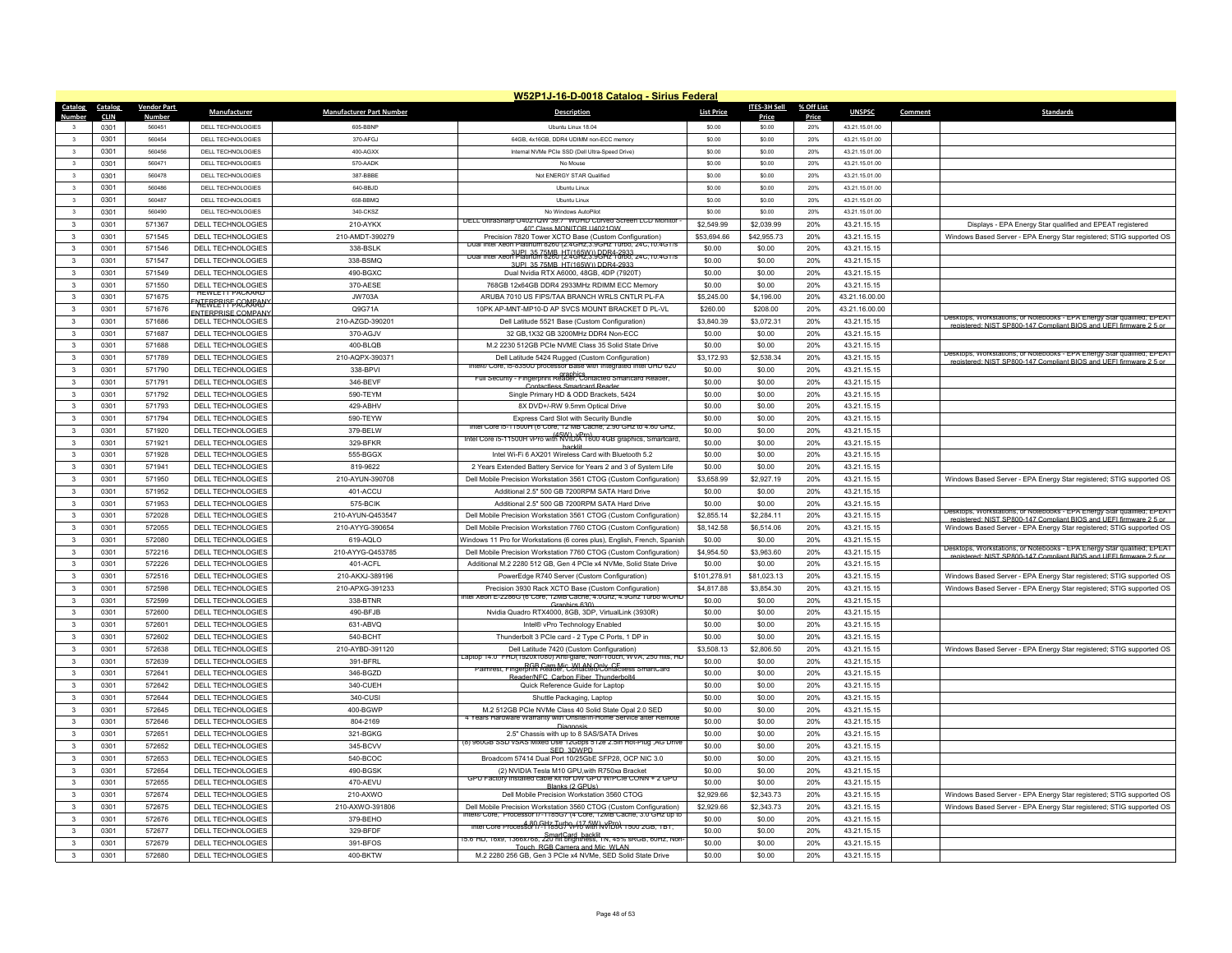| W52P1J-16-D-0018 Catalog - Sirius Federal                  |                    |                          |                                 |                                                                                                                                        |                   |                     |            |                            |         |                                                                                                                                                                                                                      |
|------------------------------------------------------------|--------------------|--------------------------|---------------------------------|----------------------------------------------------------------------------------------------------------------------------------------|-------------------|---------------------|------------|----------------------------|---------|----------------------------------------------------------------------------------------------------------------------------------------------------------------------------------------------------------------------|
| Catalog<br>Catalog                                         | <b>Vendor Part</b> | Manufacturer             | <b>Manufacturer Part Number</b> | <b>Description</b>                                                                                                                     | <b>List Price</b> | <b>ITES-3H Sell</b> | % Off List | <b>UNSPSC</b>              | Comment | Standard:                                                                                                                                                                                                            |
| <b>Number</b><br><b>CLIN</b>                               | <b>Number</b>      |                          |                                 |                                                                                                                                        |                   | Price               | Price      |                            |         |                                                                                                                                                                                                                      |
| 0301                                                       | 572686             | DELL TECHNOLOGIES        | 210-AMRM-391686                 | Precision 7920 Tower XCTO Base (Custom Configuration)                                                                                  | \$7,395.67        | \$5,916.54          | 20%        | 43.21.15.15                |         | Windows Based Server - EPA Energy Star registered; STIG supported OS<br>Jesktops, Workstations, or Notebooks - EPA Energy Star qualified; EPEAT                                                                      |
| 0301<br>$\mathbf{3}$                                       | 572750             | <b>DELL TECHNOLOGIES</b> | 210-AXVS-Q454172                | Dell Latitude 5520 Base (Custom Configuration)                                                                                         | \$2,697.27        | \$2,157.82          | 20%        | 43 21 15 15                |         | Legistered: NIST SP800-147 Compliant BIOS and UFEL firmware 2-5-05.<br>Desktops: Workstations. or Notebooks - EPA Energy Stal gualified: EPEAT                                                                       |
| $\overline{3}$<br>0301                                     | 572779             | <b>DELL TECHNOLOGIES</b> | 210-AYYD-Q454173                | Dell Mobile Precision Workstation 7560 CTOG (Custom Configuration)<br>15.6" FHD, 1920x1080, 60Hz, Anti-Glare, Non-Touch, 45% NTSC, 220 | \$3,254.90        | \$2,603.92          | 20%        | 43.21.15.15                |         | registered: NIST SP800-147 Compliant BIOS and UFFI firmware 2.5 or                                                                                                                                                   |
| $\mathbf{3}$<br>0301                                       | 572785             | DELL TECHNOLOGIES        | 391-BGBD                        | Nits No Mic/No Cam WI AN                                                                                                               | \$0.00            | \$0.00              | 20%        | 43.21.15.15                |         |                                                                                                                                                                                                                      |
| $\mathbf{3}$<br>0301                                       | 572943             | DELL TECHNOLOGIES        | DM3WC                           | Battery, Primary, 60WHR, 4C, Lithium, Symmetric Multiprocessing                                                                        | \$184.78          | \$147.82            | 20%        | 43.21.15.15                |         |                                                                                                                                                                                                                      |
| 0301<br>$\mathbf{3}$                                       | 572944             | <b>DELL TECHNOLOGIES</b> | 1VY7F                           | BTRY.PRI.68WHR.4C.LITH.SMP                                                                                                             | \$184.78          | \$147.82            | 20%        | 43 21 15 15                |         | Desktops, Workstations, or Notebooks - EPA Energy Star qualified; EPEAT                                                                                                                                              |
| 0301<br>$\overline{\mathbf{3}}$                            | 573111             | DELL TECHNOLOGIES        | 210-AYYG-Q454443                | Dell Mobile Precision Workstation 7760 CTOG (Custom Configuration)                                                                     | \$7,506.50        | \$6,005.20          | 20%        | 43.21.15.15                |         | registered: NIST SP800-147 Compliant BIOS and LIFEL firmware 2.5 or                                                                                                                                                  |
| $\mathbf{3}$<br>0301                                       | 573323             | DELL TECHNOLOGIES        | 210-AXWO-392648                 | Dell Mobile Precision Workstation 3560 CTOG (Custom Configuration)                                                                     | \$2,575.23        | \$2,060.18          | 20%        | 43.21.15.15                |         | Windows Based Server - EPA Energy Star registered; STIG supported OS                                                                                                                                                 |
| 0301<br>$\mathbf{3}$                                       | 573326             | <b>DELL TECHNOLOGIES</b> | 329-BFCS                        | Intel Core Processor ib-1145G/ vPro with UMA graphics, 1B1, WWAN<br>SmartCard backlit                                                  | \$0.00            | \$0.00              | 20%        | 43.21.15.15                |         |                                                                                                                                                                                                                      |
| $\mathbf{3}$<br>0301                                       | 573327             | DELL TECHNOLOGIES        | 490-BGHF                        | Intel® Iris® Xe Graphics                                                                                                               | \$0.00            | \$0.00              | 20%        | 43.21.15.15                |         |                                                                                                                                                                                                                      |
| $\mathbf{3}$<br>0301                                       | 573328             | <b>DELL TECHNOLOGIES</b> | 391-BFOR                        | 15.6 FHD, 16X9, 1920X1080, 250 filt, WVA, 45% SRGB, 60HZ, Nor<br>Touch, RGR Cam and Mic. WI AN + WWAN                                  | \$0.00            | \$0.00              | 20%        | 43.21.15.15                |         |                                                                                                                                                                                                                      |
| 0301<br>$\mathbf{3}$                                       | 573329             | DELL TECHNOLOGIES        | 451-BCST                        | 3-cell 42Whr Lithium Ion battery with ExpressCharge                                                                                    | \$0.00            | \$0.00              | 20%        | 43 21 15 15                |         |                                                                                                                                                                                                                      |
| $\mathbf{3}$<br>0301                                       | 573333             | DELL TECHNOLOGIES        | 605-BBOM                        | Ubuntu Linux 20.04 with DCA enable                                                                                                     | \$0.00            | \$0.00              | 20%        | 43.21.15.15                |         |                                                                                                                                                                                                                      |
| $\mathbf{3}$<br>0301                                       | 573651             | <b>DELL TECHNOLOGIES</b> | 210-AQPU-392791                 | Dell Latitude 5420 Rugged (Custom Configuration)                                                                                       | \$2,940.43        | \$2,352.34          | 20%        | 43.21.15.15                |         | Desktops, Workstations, or Notebooks - EPA Energy Star qualified: EPEAT<br>registered: NIST SP800-147 Compliant BIOS and UFFI firmware 2.5 or                                                                        |
| 0301<br>$\mathbf{3}$                                       | 573820             | DELL TECHNOLOGIES        | 210-AXWO-392651                 | Dell Mobile Precision Workstation 3560 CTOG (Custom Configuration)                                                                     | \$2,575.23        | \$2,060.18          | 20%        | 43.21.15.15                |         | Windows Based Server - EPA Energy Star registered; STIG supported OS                                                                                                                                                 |
| $\overline{\mathbf{3}}$<br>0301                            | 573826             | <b>DELL TECHNOLOGIES</b> | 210-AYYD- Q454912               | Dell Mobile Precision Workstation 7560 CTOG (Custom Configuration)                                                                     | \$7,262.50        | \$5,810.00          | 20%        | 43.21.15.15                |         | Jesktops, workstations, or Notebooks - EPA Energy Star qualified; EPEAT<br>enistered: NIST SP800-147 Compliant BIOS and LIFFI firmware 2.5 or                                                                        |
| $\mathbf{3}$<br>0301                                       | 573829             | DELL TECHNOLOGIES        | 619-AQCE                        | Windows 11 Pro, English, French, Spanish                                                                                               | \$0.00            | \$0.00              | 20%        | 43.21.15.15                |         |                                                                                                                                                                                                                      |
| 0301<br>3                                                  | 573831             | DELL TECHNOLOGIES        | 490-BGOU                        | NVIDIA RTX A4000 w/8 GB GDDR6                                                                                                          | \$0.00            | \$0.00              | 20%        | 43.21.15.15                |         |                                                                                                                                                                                                                      |
| $\overline{\mathbf{3}}$<br>0301                            | 573847             | DELL TECHNOLOGIES        | 210-AZGM-Q454912                | Dell Mobile Precision Workstation 5560 CTOG (Custom Configuration)                                                                     | \$3,700.65        | \$2,960.52          | 20%        | 43.21.15.15                |         | Jesktops, Workstations, or Notebooks - EPA Energy Star qualified; EPEAT                                                                                                                                              |
| $\mathbf{3}$<br>0301                                       | 573849             | <b>DELL TECHNOLOGIES</b> | 379-BEMI                        | Intel Core Processor (/-11850H (8 Core, 24MB Cache, 2.50 GHz to 4.80                                                                   | \$0.00            | \$0.00              | 20%        | 43.21.15.15                |         | registered: NIST SP800-147 Compliant BIOS and UFFI firmware 2.5 or                                                                                                                                                   |
| $\mathbf{3}$<br>0301                                       | 573850             | DELL TECHNOLOGIES        | 329-BFVG                        | GHz (45W) vPro)<br>Intel Core i7-11850H vPro with Nvidia T1200 graphics                                                                | \$0.00            | \$0.00              | 20%        | 43.21.15.15                |         |                                                                                                                                                                                                                      |
| $\mathbf{3}$<br>0301                                       | 573851             | DELL TECHNOLOGIES        | 490-BGMX                        | NVIDIA T1200 w/4GF                                                                                                                     | \$0.00            | \$0.00              | 20%        | 43.21.15.15                |         |                                                                                                                                                                                                                      |
| $\overline{3}$<br>0301                                     | 573852             | <b>DELL TECHNOLOGIES</b> | 631-ACZF                        | Intel vPro Technology Enabled                                                                                                          | \$0.00            | \$0.00              | 20%        | 43.21.15.15                |         |                                                                                                                                                                                                                      |
| $\mathbf{3}$<br>0301                                       | 573853             | <b>DELL TECHNOLOGIES</b> | 391-BFZL                        | 15.6" UltraSharp FHD+, 1920x1200.AG.NT, w/Prem Panel Guar, 100%                                                                        | \$0.00            | \$0.00              | 20%        | 43.21.15.15                |         |                                                                                                                                                                                                                      |
| $\mathbf{3}$<br>0301                                       | 573858             |                          |                                 | sRGB Low BL w/ IR Cam                                                                                                                  | \$0.00            |                     | 20%        |                            |         |                                                                                                                                                                                                                      |
|                                                            |                    | DELL TECHNOLOGIES        | 354-BBEJ                        | <b>Bottom Door</b>                                                                                                                     |                   | \$0.00              |            | 43.21.15.15                |         |                                                                                                                                                                                                                      |
| $\overline{\mathbf{3}}$<br>0301                            | 573860             | DELL TECHNOLOGIES        | 387-BBPT                        | <b>ENERGY STAR Qualified</b>                                                                                                           | \$0.00            | \$0.00              | 20%        | 43.21.15.15                |         |                                                                                                                                                                                                                      |
| $\mathbf{3}$<br>0301                                       | 573862             | DELL TECHNOLOGIES        | 340-CWND                        | Quick Start Guide for Mobile Precision 5560                                                                                            | \$0.00            | \$0.00              | 20%        | 43.21.15.15                |         |                                                                                                                                                                                                                      |
| $\mathbf{3}$<br>0301                                       | 573863             | DELL TECHNOLOGIES        | 555-BGUL                        | Intel Dual Band Wireless AX201 2x2 + Bluetooth 5.2 Driver                                                                              | \$0.00            | \$0.00              | 20%        | 43.21.15.15                |         |                                                                                                                                                                                                                      |
| 0301<br>$\mathbf{3}$                                       | 573864             | <b>DELL TECHNOLOGIES</b> | 340-CWLP                        | Shuttle Packaging                                                                                                                      | \$0.00            | \$0.00              | 20%        | 43.21.15.15                |         | Desktops, Workstations, or Notebooks - EPA Energy Star qualified; EPEAT                                                                                                                                              |
| 0301<br>$\mathbf{3}$                                       | 573895             | DELL TECHNOLOGIES        | 210-AYYG-Q454916                | Dell Mobile Precision Workstation 7760 CTOG (Custom Configuration)                                                                     | \$3,933.38        | \$3,146.70          | 20%        | 43.21.15.15                |         | registered: NIST SP800-147 Compliant BIOS and LIFFL firmware 2.5 or                                                                                                                                                  |
| $\overline{\mathbf{3}}$<br>0301                            | 573916             | <b>DELL TECHNOLOGIES</b> | 983-8362                        | 3 Years Accidental Damage Service                                                                                                      | \$0.00            | \$0.00              | 20%        | 43.21.15.15                |         | Jesktops, Workstations, or Notebooks - EPA Energy Star qualified; EPEAT                                                                                                                                              |
| 0301<br>$\mathbf{3}$                                       | 574193             | <b>DELL TECHNOLOGIES</b> | 210-AYYD- Q455078               | Dell Mobile Precision Workstation 7560 CTOG (Custom Configuration)<br>11th Gen Intel Core (/-11800H, 24MB Cache, 8 Cores, 2.30GHz to   | \$5,421.50        | \$4,337.20          | 20%        | 43.21.15.15                |         | registered: NIST SP800-147 Compliant RIOS and LIFFI firmware 2.5 or                                                                                                                                                  |
| 0301<br>$\mathbf{3}$                                       | 574196             | DELL TECHNOLOGIES        | 329-BFOU                        | 4 60GHz 45W                                                                                                                            | \$0.00            | \$0.00              | 20%        | 43.21.15.15                |         |                                                                                                                                                                                                                      |
| $\mathbf{3}$<br>0301                                       | 574212             | <b>DELL TECHNOLOGIES</b> | 804-1366                        | KEEP YOUR COMPONENTS, 3 Years                                                                                                          | \$0.00            | \$0.00              | 20%        | 43.21.15.15                |         |                                                                                                                                                                                                                      |
| 0301<br>3                                                  | 574247             | DELL TECHNOLOGIES        | 210-AYYD-393404                 | Dell Mobile Precision Workstation 7560 CTOG (Custom Configuration)                                                                     | \$4,129.68        | \$3,303.74          | 20%        | 43 21 15 15                |         | Windows Based Server - EPA Energy Star registered; STIG supported OS                                                                                                                                                 |
| $\mathbf{3}$<br>0301                                       | 574660             | DELL TECHNOLOGIES        | 210-ALXM-Q455554                | Precision 7920 Rack XCTO Base (Custom Configuration)                                                                                   | \$12,288.20       | \$9,830.56          | 20%        | 43.21.15.15                |         | Desktops, Workstations, or Notebooks - EPA Energy Star qualified; EPEAT<br>registered: NIST SP800-147 Compliant RIOS and LIFFL firmware 2.5 or                                                                       |
| $\mathbf{3}$<br>0301                                       | 574677             | DELL TECHNOLOGIES        | 400-BFXL                        | 1.92 TB, 2.5-inch, SATA, SSD, AG-Enterprise Class                                                                                      | \$0.00            | \$0.00              | 20%        | 43.21.15.15                |         |                                                                                                                                                                                                                      |
| 0301<br>$\mathbf{3}$                                       | 574913             | DELL TECHNOLOGIES        | 210-AXVS-Q455691                | Dell Latitude 5520 Base (Custom Configuration)                                                                                         | \$3,006.62        | \$2,405.30          | 20%        | 43.21.15.15                |         | Desktops, Workstations, or Notebooks - EPA Energy Star qualified; EPEAT<br>registered: NIST SP800-147 Compliant BIOS and UEEL firmware 2-D-PA resistered: NIST SP800-147 Compliant BIOS and UEEL firmware 2-D-PA     |
| $\overline{3}$<br>0301                                     | 575099             | DELL TECHNOLOGIES        | 210-AXVI-395502                 | Latitude 9520, TAA (Custom Configuration)                                                                                              | \$4,525.27        | \$3,620.22          | 20%        | 43.21.15.15                |         | registered: NIST SP800-147 Compliant BIOS and UFFI firmware 2.5 or                                                                                                                                                   |
| $\mathbf{3}$<br>0301                                       | 575100             | DELL TECHNOLOGIES        | 619-APWO                        | Windows 11 Home, English, French, Spanish                                                                                              | \$0.00            | \$0.00              | 20%        | 43.21.15.15                |         |                                                                                                                                                                                                                      |
| $\mathbf{3}$<br>0301                                       | 575101             | DELL TECHNOLOGIES        | 658-BFNW                        | Dell Applications for Windows 11                                                                                                       | \$0.00            | \$0.00              | 20%        | 43.21.15.15                |         |                                                                                                                                                                                                                      |
| 0301<br>$\mathbf{3}$                                       | 575102             | DELL TECHNOLOGIES        | 831-5187                        | 3 Years ProSupport with Next Business Day Onsite Service                                                                               | \$0.00            | \$0.00              | 20%        | 43.21.15.15                |         |                                                                                                                                                                                                                      |
| $\overline{3}$<br>0301                                     | 575103             | <b>DELL TECHNOLOGIES</b> | 831-5188                        | 3 Years ProSupport with Next Business Day Onsite Service                                                                               | \$0.00            | \$0.00              | 20%        | 43.21.15.15                |         |                                                                                                                                                                                                                      |
| $\mathbf{3}$<br>0301                                       | 575111             | DELL TECHNOLOGIES        | 210-AYYD-395455                 | Dell Mobile Precision Workstation 7560 CTOG (Custom Configuration)                                                                     | \$3,804.08        | \$3,043.26          | 20%        | 43.21.15.15                |         | Windows Based Server - EPA Energy Star registered; STIG supported OS                                                                                                                                                 |
| $\mathbf{3}$<br>0301                                       | 575113             | DELL TECHNOLOGIES        | 391-BGBO                        | 15.6" FHD, 1920x1080, 60Hz, Anti-Glare, Non-Touch, 100% DCIP3, 500<br>Nits IR Cam/Mic WI AN                                            | \$0.00            | \$0.00              | 20%        | 43.21.15.15                |         |                                                                                                                                                                                                                      |
| 0301<br>$\mathbf{3}$                                       | 575168             | DELL TECHNOLOGIES        | 210-AYYG-395602                 | Dell Mobile Precision Workstation 7760 CTOG (Custom Configuration)                                                                     | \$6,002.08        | \$4,801.66          | 20%        | 43.21.15.15                |         | Windows Based Server - EPA Energy Star registered; STIG supported OS                                                                                                                                                 |
| $\mathbf{3}$<br>0301                                       | 575169             | DELL TECHNOLOGIES        | 210-BCFP                        | Latitude 5430 Rgd, GSA                                                                                                                 | \$3,734.00        | \$2,987.20          | 20%        | 43.21.15.15                |         | Desktops, Workstations, or Notebooks - EPA Energy Star qualified; EPEAT                                                                                                                                              |
| $\mathbf{3}$<br>0301                                       | 575170             | DELL TECHNOLOGIES        | 210-BCFP-395602                 | Latitude 5430 Rgd, GSA (Custom Configuration)                                                                                          | \$3,734.00        | \$2,987.20          | 20%        | 43.21.15.15                |         | registered: NIST SP800-147 Compliant BIOS and UFEL firmware 2-5-05<br>Desktops, Workstations, or Notebooks - EPA Energy Star qualified; EPEA i<br>registered: NIST SP800-147 Compliant BIOS and UFFI firmware 2.5 or |
| 0301<br>$\mathbf{3}$                                       | 575171             | DELL TECHNOLOGIES        | 379-BERT                        | 1th Generation IntelA® Corea"¢ i5-1135G/ (8MB cache, 4 cores, 8                                                                        | \$0.00            | \$0.00              | 20%        | 43.21.15.15                |         |                                                                                                                                                                                                                      |
| 0301<br>$\overline{\mathbf{3}}$                            | 575172             | DELL TECHNOLOGIES        | 338-CCRK                        | threads 2.40 to 3.80 GHz Turbo 28W)<br>Intel® Coreâ,¢ non-vPro i5-1135G7 with Iris Xe Graphics                                         | \$0.00            | \$0.00              | 20%        | 43.21.15.15                |         |                                                                                                                                                                                                                      |
| $\overline{\mathbf{3}}$<br>0301                            | 575173             | <b>DELL TECHNOLOGIES</b> | 631-ADED                        | ME Lockout MOD - Manageability                                                                                                         | \$0.00            | \$0.00              | 20%        | 43.21.15.15                |         |                                                                                                                                                                                                                      |
| 0301<br>$\mathbf{3}$                                       | 575174             | <b>DELL TECHNOLOGIES</b> | 370-AGTH                        | 16 GB, 2 x 8 GB, DDR4, 3200 MHz                                                                                                        | \$0.00            | \$0.00              | 20%        | 43.21.15.15                |         |                                                                                                                                                                                                                      |
| 0301<br>$\mathbf{3}$                                       | 575175             | DELL TECHNOLOGIES        | 400-BMSB                        | 256 GB, M.2, PCIe NVMe, SSD, Class 35                                                                                                  | \$0.00            | \$0.00              | 20%        | 43.21.15.15                |         |                                                                                                                                                                                                                      |
| 3<br>0301                                                  | 575176             | DELL TECHNOLOGIES        | 391-BGGF                        | 14" Non-touch 400 nits WVA FHD (1920 x 1080) 100% sRGB Anti-Glare                                                                      | \$0.00            | \$0.00              | 20%        | 43.21.15.15                |         |                                                                                                                                                                                                                      |
| 0301                                                       | 575177             | DELL TECHNOLOGIES        | 583-BILE                        |                                                                                                                                        | \$0.00            | \$0.00              | 20%        |                            |         |                                                                                                                                                                                                                      |
| $\overline{\mathbf{3}}$<br>$\overline{\mathbf{3}}$<br>0301 | 575178             | DELL TECHNOLOGIES        | 389-ECGC                        | English US RGB Backlit Sealed Internal keyboard                                                                                        | \$0.00            | \$0.00              | 20%        | 43.21.15.15<br>43.21.15.15 |         |                                                                                                                                                                                                                      |
| $\mathbf{3}$<br>0301                                       | 575179             | <b>DELL TECHNOLOGIES</b> | 451-BCWC                        | Primary 3 Cell 53.5 Whr ExpressCharge Capable Battery<br>Primary 3 Cell 53.5 Whr ExpressCharge Capable Battery                         | \$0.00            | \$0.00              | 20%        | 43.21.15.15                |         |                                                                                                                                                                                                                      |
| 0301                                                       | 575180             | DELL TECHNOLOGIES        | 346-BHOJ                        | Full Security - Fingerprint Reader, Contacted Smartcard Reader,                                                                        | \$0.00            | \$0.00              | 20%        |                            |         |                                                                                                                                                                                                                      |
| 3<br>$\mathbf{3}$                                          |                    |                          |                                 | <b>Intactless Smartcard Reade</b>                                                                                                      |                   |                     |            | 43.21.15.15                |         |                                                                                                                                                                                                                      |
| 0301                                                       | 575181             | <b>DELL TECHNOLOGIES</b> | 340-CXCE                        | Setup and Features Guide                                                                                                               | \$0.00            | \$0.00              | 20%        | 43.21.15.15                |         |                                                                                                                                                                                                                      |
| 3<br>0301                                                  | 575182             | <b>DELL TECHNOLOGIES</b> | 325-BEIV                        | Dummy Airbay Cover                                                                                                                     | \$0.00            | \$0.00              | 20%        | 43.21.15.15                |         |                                                                                                                                                                                                                      |
| 0301<br>$\mathbf{3}$                                       | 575183             | DELL TECHNOLOGIES        | 658-BFIP                        | Dell Applications for Windows 11                                                                                                       | \$0.00            | \$0.00              | 20%        | 43.21.15.15                |         |                                                                                                                                                                                                                      |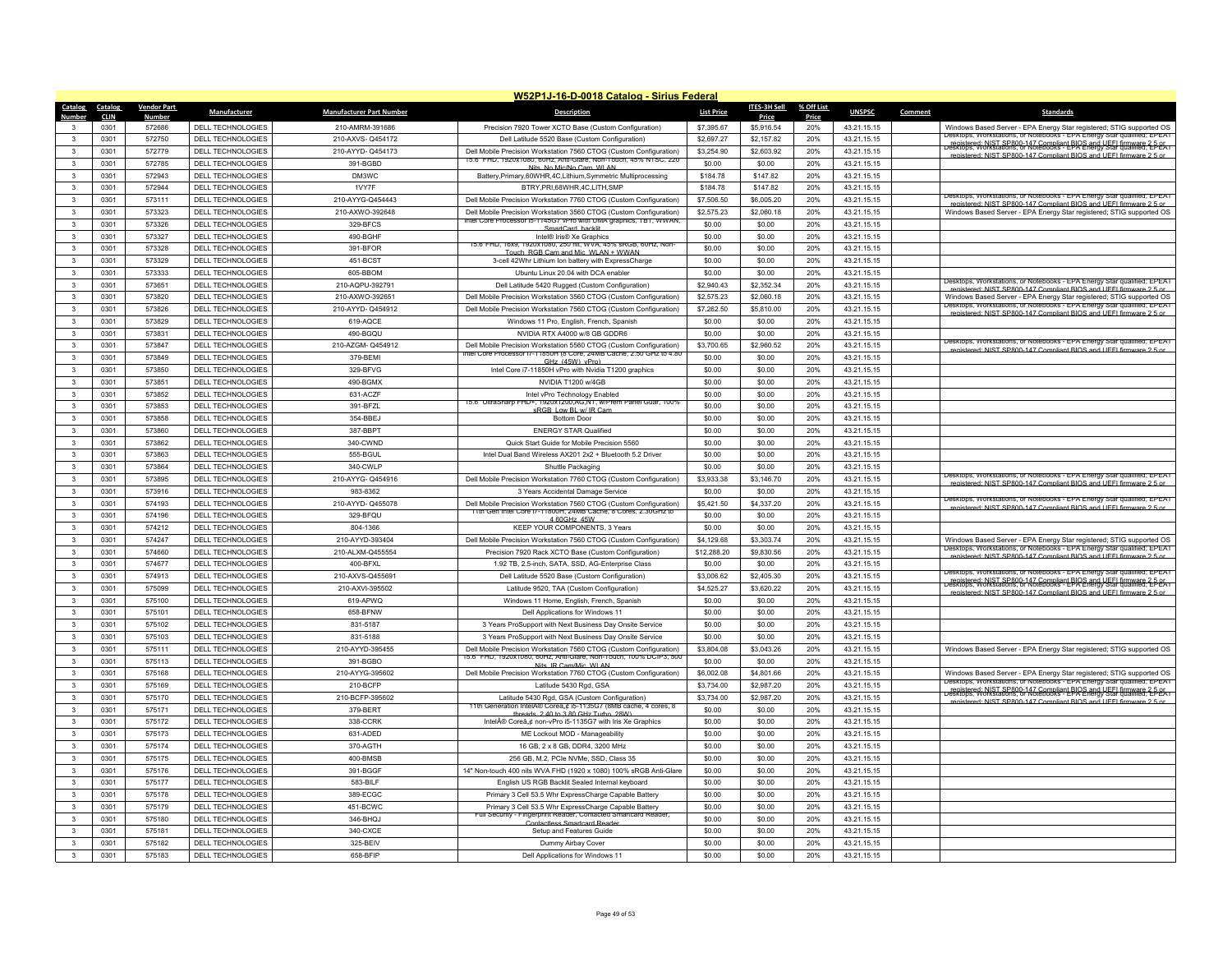| W52P1J-16-D-0018 Catalog - Sirius Federal |                    |                          |                                 |                                                                                                                                                                    |                   |              |            |               |         |                                                                                                                                                                                                                      |
|-------------------------------------------|--------------------|--------------------------|---------------------------------|--------------------------------------------------------------------------------------------------------------------------------------------------------------------|-------------------|--------------|------------|---------------|---------|----------------------------------------------------------------------------------------------------------------------------------------------------------------------------------------------------------------------|
| Catalog<br>Catalog                        | <b>Vendor Part</b> | Manufacturer             | <b>Manufacturer Part Number</b> | Description                                                                                                                                                        | <b>List Price</b> | ITES-3H Sell | % Off List | <b>UNSPSC</b> | Comment | <b>Standards</b>                                                                                                                                                                                                     |
| <b>Number</b><br><b>CLIN</b>              | <b>Number</b>      |                          |                                 |                                                                                                                                                                    |                   | Price        | Price      |               |         |                                                                                                                                                                                                                      |
| 0301<br>$\mathbf{3}$                      | 575184             | DELL TECHNOLOGIES        | 340-CYJC                        | Mix Ship, Notebook, 5430 Rugged<br>No mic / no camera; Non-touch; WWAN/WLAN antennae; Pogo vehicle                                                                 | \$0.00            | \$0.00       | 20%        | 43.21.15.15   |         |                                                                                                                                                                                                                      |
| 0301<br>$\mathbf{3}$                      | 575185             | <b>DELL TECHNOLOGIES</b> | 319-BBHR                        | docking and RE passthrough                                                                                                                                         | \$0.00            | \$0.00       | 20%        | 43 21 15 15   |         |                                                                                                                                                                                                                      |
| $\overline{3}$<br>0301                    | 575186             | <b>DELL TECHNOLOGIES</b> | 590-TFHR                        | Additional USB-A rear port                                                                                                                                         | \$0.00            | \$0.00       | 20%        | 43.21.15.15   |         |                                                                                                                                                                                                                      |
| $\mathbf{3}$<br>0301                      | 575187             | DELL TECHNOLOGIES        | 325-BEJZ                        | Additional TBT/Type-C port                                                                                                                                         | \$0.00            | \$0.00       | 20%        | 43.21.15.15   |         |                                                                                                                                                                                                                      |
| $\overline{3}$<br>0301                    | 575188             | DELL TECHNOLOGIES        | 750-ADPK                        | Rigid handle<br>3 Years Hardware<br>with in-Home/Unsite Service After Rem                                                                                          | \$0.00            | \$0.00       | 20%        | 43.21.15.15   |         |                                                                                                                                                                                                                      |
| 0301<br>$\mathbf{3}$                      | 575189             | <b>DELL TECHNOLOGIES</b> | 821-4745                        |                                                                                                                                                                    | \$0.00            | \$0.00       | 20%        | 43 21 15 15   |         | Desktops, Workstations, or Notebooks - EPA Energy Star qualified; EPEAT                                                                                                                                              |
| 0301<br>$\overline{\mathbf{3}}$           | 575262             | DELL TECHNOLOGIES        | 210-AZGD-395996                 | Dell Latitude 5521 Base (Custom Configuration)                                                                                                                     | \$3,635.82        | \$2,908.66   | 20%        | 43.21.15.15   |         | registered: NIST SP800-147 Compliant BIOS and LIFEL firmware 2.5 or                                                                                                                                                  |
| $\mathbf{3}$<br>0301                      | 575263             | DELL TECHNOLOGIES        | 340-CYHT                        | Mix Model Packaging UMA                                                                                                                                            | \$0.00            | \$0.00       | 20%        | 43.21.15.15   |         |                                                                                                                                                                                                                      |
| 0301<br>$\mathbf{3}$                      | 575297             | <b>DELL TECHNOLOGIES</b> | 210-AMRM-396069                 | Precision 7920 Tower XCTO Base (Custom Configuration)<br>Dual IntelA® XeonA® Gold 5217 (11 MB cache, 8 cores, 16 threads, 3.0                                      | \$20,335.80       | \$16,268.64  | 20%        | 43.21.15.15   |         | Windows Based Server - EPA Energy Star registered; STIG supported OS                                                                                                                                                 |
| $\mathbf{3}$<br>0301                      | 575298             | DELL TECHNOLOGIES        | 338-BSI W                       | iA@ xeonA@ਉਨੀ93279 (ਮੋ7ਨJY@2n115W)es, 16 mreads, 3.00                                                                                                              | \$0.00            | \$0.00       | 20%        | 43.21.15.15   |         |                                                                                                                                                                                                                      |
| $\mathbf{3}$<br>0301                      | 575299             | DELL TECHNOLOGIES        | 338-BSMP                        | GHz to 3.70 GHz Turbo, 115 W)                                                                                                                                      | \$0.00            | \$0.00       | 20%        | 43.21.15.15   |         |                                                                                                                                                                                                                      |
| 0301<br>$\mathbf{3}$                      | 575424             | DELL TECHNOLOGIES        | 210-AYUR-396193                 | Precision 3450 SFF CTO BASE (Custom Configuration)                                                                                                                 | \$2,209.11        | \$1,767.29   | 20%        | 43.21.15.15   |         | Windows Based Server - EPA Energy Star registered; STIG supported OS                                                                                                                                                 |
| $\mathbf{3}$<br>0301                      | 575425             | DELL TECHNOLOGIES        | 490-BGXT                        | NVIDIA® Quadro® T600, 4 GB GDDR6, 4 mDP to DP adapters                                                                                                             | \$0.00            | \$0.00       | 20%        | 43.21.15.15   |         |                                                                                                                                                                                                                      |
| $\mathbf{3}$<br>0301                      | 575426             | DELL TECHNOLOGIES        | 631-ACXW                        | Intel® Management Engine with vPro                                                                                                                                 | \$0.00            | \$0.00       | 20%        | 43.21.15.15   |         |                                                                                                                                                                                                                      |
| 0301<br>$\mathbf{3}$                      | 575427             | DELL TECHNOLOGIES        | 385-BBPLL                       | Media Card Reader                                                                                                                                                  | \$0.00            | \$0.00       | 20%        | 43.21.15.15   |         | Desktops, Workstations, or Notebooks - EPA Energy Star qualified; EPEAT                                                                                                                                              |
| $\overline{3}$<br>0301                    | 575755             | DELL TECHNOLOGIES        | 210-AMDT-396292                 | Precision 7820 Tower XCTO Base                                                                                                                                     | \$5,019.01        | \$4,015.21   | 20%        | 43.21.15.15   |         | registered: NIST SP800-147 Compliant RIOS and LIFFI firmware 2.5 or                                                                                                                                                  |
| $\mathbf{3}$<br>0301                      | 575756             | DELL TECHNOLOGIES        | 321-BGUE                        | Precision 7820 Tower 950W Chassis CL FMX                                                                                                                           | \$0.00            | \$0.00       | 20%        | 43.21.15.15   |         |                                                                                                                                                                                                                      |
| 0301<br>3                                 | 575757             | DELL TECHNOLOGIES        | 490-BGZV                        | NVIDIA® Quadro® T400, 2 GB GDDR6, 3 mDP to DP adapters                                                                                                             | \$0.00            | \$0.00       | 20%        | 43.21.15.15   |         |                                                                                                                                                                                                                      |
| $\overline{3}$<br>0301                    | 575758             | DELL TECHNOLOGIES        | 872-6702                        | 3 Years ProSupport Flex with Next Business Day Onsite Service-LOW                                                                                                  | \$0.00            | \$0.00       | 20%        | 43.21.15.15   |         |                                                                                                                                                                                                                      |
| $\mathbf{3}$<br>0301                      | 575759             | DELL TECHNOLOGIES        | 872-6738                        | 3 Years ProSupport Flex with Next Business Day Onsite Service-LOW                                                                                                  | \$0.00            | \$0.00       | 20%        | 43.21.15.15   |         |                                                                                                                                                                                                                      |
| $\mathbf{3}$<br>0301                      | 575760             | DELL TECHNOLOGIES        | 872-6743                        | 3 Years ProSupport Flex with Next Business Day Onsite Service-LOW                                                                                                  | \$0.00            | \$0.00       | 20%        | 43.21.15.15   |         |                                                                                                                                                                                                                      |
| $\mathbf{3}$<br>0301                      | 575761             | DELL TECHNOLOGIES        | 210-AMRM-397092                 | Precision 7920 Tower XCTO Base                                                                                                                                     | \$27,281.40       | \$21.825.12  | 20%        | 43 21 15 15   |         | Windows Based Server - EPA Energy Star registered; STIG supported OS                                                                                                                                                 |
| $\overline{3}$<br>0301                    | 575762             | DELL TECHNOLOGIES        | 338-BWPY                        | Dual IntelA® XeonA® Gold 6258R (38.5 MB cache, 28 cores, 56 threads<br>2.70 GHz to 4.00 GHz Turbo, 205W)<br>conA® Gold 6258R (38.5 MB cache, 28 cores, 56 threads, | \$0.00            | \$0.00       | 20%        | 43.21.15.15   |         |                                                                                                                                                                                                                      |
| $\mathbf{3}$<br>0301                      | 575763             | DELL TECHNOLOGIES        | 338-BWSX                        | Dual IntelA® X<br>2 70 GHz to 4 00 GHz Turbo 205W)                                                                                                                 | \$0.00            | \$0.00       | 20%        | 43.21.15.15   |         |                                                                                                                                                                                                                      |
| 0301<br>$\mathbf{3}$                      | 575764             | DELL TECHNOLOGIES        | 490-BGZS                        | Dual NVIDIA® RTX™ A5000, 24 GB GDDR6, 4 DP                                                                                                                         | \$0.00            | \$0.00       | 20%        | 43.21.15.15   |         |                                                                                                                                                                                                                      |
| 0301<br>$\mathbf{3}$                      | 575766             | DELL TECHNOLOGIES        | 370-AESD                        | 8 GB, 1 x 8 GB, DDR4, 2933 MHz, ECC                                                                                                                                | \$0.00            | \$0.00       | 20%        | 43.21.15.15   |         |                                                                                                                                                                                                                      |
| $\mathbf{3}$<br>0301                      | 575767             | DELL TECHNOLOGIES        | 804-2522                        | 5 Years ProSupport Flex with Next Business Day Onsite & KYHD Service<br>5 Years ProSupport Flex with Next Business Day Onsite & KYHD Service                       | \$0.00            | \$0.00       | 20%        | 43.21.15.15   |         |                                                                                                                                                                                                                      |
| $\mathbf{3}$<br>0301                      | 575768             | DELL TECHNOLOGIES        | 822-3555                        | FFD10W                                                                                                                                                             | \$0.00            | \$0.00       | 20%        | 43.21.15.15   |         |                                                                                                                                                                                                                      |
| 0301<br>$\mathbf{3}$                      | 575769             | <b>DELL TECHNOLOGIES</b> | 210-ANJK-397092                 | Precision 5820 Tower XCTO Base                                                                                                                                     | \$8,935.84        | \$7,148.67   | 20%        | 43.21.15.15   |         | Desktops, Workstations, or Notebooks - EPA Energy Star qualified; EPEAT<br>registered: NIST SP800-147 Compliant BIOS and UFFI firmware 2.5 or                                                                        |
| $\mathbf{3}$<br>0301                      | 575770             | DELL TECHNOLOGIES        | 370-AFGI                        | 128 GB, 4 x 32 GB, DDR4                                                                                                                                            | \$0.00            | \$0.00       | 20%        | 43.21.15.15   |         |                                                                                                                                                                                                                      |
| $\overline{\mathbf{3}}$<br>0301           | 575771             | <b>DELL TECHNOLOGIES</b> | 634-BZBF                        | PowerDirector & PhotoDirector 365                                                                                                                                  | \$0.00            | \$0.00       | 20%        | 43.21.15.15   |         |                                                                                                                                                                                                                      |
| 0301<br>$\mathbf{3}$                      | 575772             | <b>DELL TECHNOLOGIES</b> | 997-7233                        | 4 Years ProSupport Plus with Next Business Day Onsite Service                                                                                                      | \$0.00            | \$0.00       | 20%        | 43.21.15.15   |         |                                                                                                                                                                                                                      |
| 0301<br>$\mathbf{3}$                      | 575773             | DELL TECHNOLOGIES        | 997-7243                        | 4 Years ProSupport Plus with Next Business Day Onsite Service                                                                                                      | \$0.00            | \$0.00       | 20%        | 43.21.15.15   |         |                                                                                                                                                                                                                      |
| $\overline{\mathbf{3}}$<br>0301           | 575774             | <b>DELL TECHNOLOGIES</b> | 997-7253                        | 4 Years ProSupport Plus with Next Business Day Onsite Service                                                                                                      | \$0.00            | \$0.00       | 20%        | 43.21.15.15   |         |                                                                                                                                                                                                                      |
| 0301<br>$\mathbf{3}$                      | 575775             | DELL TECHNOLOGIES        | 997-7273                        | 4 Years ProSupport Plus with Next Business Day Onsite Service                                                                                                      | \$0.00            | \$0.00       | 20%        | 43 21 15 15   |         |                                                                                                                                                                                                                      |
| $\mathbf{3}$<br>0301                      | 575776             | <b>DELL TECHNOLOGIES</b> | 210-AYUN-396853                 | Dell Mobile Precision Workstation 3561 CTOG                                                                                                                        | \$3,522.99        | \$2,818.39   | 20%        | 43.21.15.15   |         | Windows Based Server - EPA Energy Star registered; STIG supported OS                                                                                                                                                 |
| $\mathbf{3}$<br>0301                      | 575958             | DELL TECHNOLOGIES        | 210-AYBD-Q456527                | Dell Latitude 7420                                                                                                                                                 | \$3,098.99        | \$2,479.19   | 20%        | 43.21.15.15   |         | Desktops, Workstations, or Notebooks - EPA Energy Star qualified: EPEAT                                                                                                                                              |
| 0301<br>$\mathbf{3}$                      | 575987             | DELL TECHNOLOGIES        | 210-AYQZ-Q456544                | Latitude 7320 DTBL, GSA                                                                                                                                            | \$3,472.03        | \$2,777.62   | 20%        | 43.21.15.15   |         | registered: NIST SP800-147 Compliant BIOS and UFEL firmware 2-DeCAT<br>Desktops, Workstations, or Notebooks - EPA Energy Stal qualified; EDEAT<br>registered: NIST SP800-147 Compliant BIOS and UFFI firmware 2.5 or |
| $\overline{3}$<br>0301                    | 575989             | DELL TECHNOLOGIES        | 379-BEKG                        | ntelA® Corea ¢ ib-1140G/, vProA@<br>0 (8MB cache, 4 cor<br>8 threads 1 80 to 4 20 GHz Turbo                                                                        | \$0.00            | \$0.00       | 20%        | 43.21.15.15   |         |                                                                                                                                                                                                                      |
| $\mathbf{3}$<br>0301                      | 575990             | DELL TECHNOLOGIES        | 338-BZHG                        | 15-1140G7 VPro 16G                                                                                                                                                 | \$0.00            | \$0.00       | 20%        | 43.21.15.15   |         |                                                                                                                                                                                                                      |
| $\mathbf{3}$<br>0301                      | 575993             | DELL TECHNOLOGIES        | 400-BHRB                        | 256 GB, M.2, PCIe NVMe, SSD, Class 35                                                                                                                              | \$0.00            | \$0.00       | 20%        | 43.21.15.15   |         |                                                                                                                                                                                                                      |
| $\mathbf{3}$<br>0301                      | 576004             | DELL TECHNOLOGIES        | 634-BJQQ                        | <b>Wireless Disable</b>                                                                                                                                            | \$0.00            | \$0.00       | 20%        | 43.21.15.15   |         |                                                                                                                                                                                                                      |
| $\overline{3}$<br>0301                    | 576012             | <b>DELL TECHNOLOGIES</b> | 389-DYXO                        | Intel 11th Gen EVO label, I5 vPro                                                                                                                                  | \$0.00            | \$0.00       | 20%        | 43.21.15.15   |         |                                                                                                                                                                                                                      |
| $\mathbf{3}$<br>0301                      | 576067             | DELL TECHNOLOGIES        | 210-AYYG-397516                 | Dell Mobile Precision Workstation 7760 CTOG                                                                                                                        | \$5,831.08        | \$4,664.86   | 20%        | 43.21.15.15   |         | Windows Based Server - EPA Energy Star registered; STIG supported OS                                                                                                                                                 |
| $\mathbf{3}$<br>0301                      | 576233             | DELL TECHNOLOGIES        | 210-ALXM-Q456816                | Precision 7920 Rack XCTO Base                                                                                                                                      | \$12,288.20       | \$9,830.56   | 20%        | 43.21.15.15   |         | Desktops, Workstations, or Notebooks - EPA Energy Star qualified; EPEAT<br>enistered: NIST SP800-147 Compliant BIOS and LIFFL fin                                                                                    |
| 0301<br>$\mathbf{3}$                      | 576243             | DELL TECHNOLOGIES        | 490-BGHK                        | AMD® Radeon™ Pro W5500, 8 GB GDDR6, 4 DP                                                                                                                           | \$0.00            | \$0.00       | 20%        | 43.21.15.15   |         |                                                                                                                                                                                                                      |
| 0301<br>3                                 | 576301             | DELL TECHNOLOGIES        | 210-ALXM-Q456817                | Precision 7920 Rack XCTO Base                                                                                                                                      | \$31,509.00       | \$25,207.20  | 20%        | 43.21.15.15   |         | Desktops, Workstations, or Notebooks - EPA Energy Star qualified; EPEAT                                                                                                                                              |
| $\mathbf{3}$<br>0301                      | 576362             | DELL TECHNOLOGIES        | 210-AYBI-Q456821                | Dell Latitude 7520                                                                                                                                                 | \$3,094.03        | \$2,475.22   | 20%        | 43.21.15.15   |         | registered: NIST SP800-147 Compliant BIOS and UFEL firmware 2-5-05<br>Desktops, Workstations, or Notebooks - EPA Energy Star qualified; EPEA i<br>registered: NIST SP800-147 Compliant BIOS and UFFI firmware 2.5 or |
| 0301<br>$\mathbf{3}$                      | 576364             | DELL TECHNOLOGIES        | 338-BYXJ                        | IntelA® IrisA® XE Graphics for ib-1145G/ vPro Processor with 8GB<br>Memory                                                                                         | \$0.00            | \$0.00       | 20%        | 43.21.15.15   |         |                                                                                                                                                                                                                      |
| $\overline{\mathbf{3}}$<br>0301           | 576366             | DELL TECHNOLOGIES        | 370-AFMG                        | 8 GB, Non-ECC, Integrated                                                                                                                                          | \$0.00            | \$0.00       | 20%        | 43.21.15.15   |         |                                                                                                                                                                                                                      |
| $\overline{\mathbf{3}}$<br>0301           | 576368             | <b>DELL TECHNOLOGIES</b> | 391-BFSC                        | 15.6" FHD(1920x1080)AG Non-Touch WVA 250nits, FHD IR Cam/Mic<br>WI AN WWAN Carbon Fibe                                                                             | \$0.00            | \$0.00       | 20%        | 43.21.15.15   |         |                                                                                                                                                                                                                      |
| 0301<br>$\mathbf{3}$                      | 576372             | <b>DELL TECHNOLOGIES</b> | 556-BCNN                        | Qualcomm® Snapdragon™ X20 LTE, CAT 9, no eSIM, AT&T, Laptop                                                                                                        | \$0.00            | \$0.00       | 20%        | 43.21.15.15   |         |                                                                                                                                                                                                                      |
| 0301<br>$\mathbf{3}$                      | 576375             | DELL TECHNOLOGIES        | 346-BHDG                        | Palmrest, SmartCard Reader, Carbon Fiber, Thunderboltâ, ¢ 4                                                                                                        | \$0.00            | \$0.00       | 20%        | 43.21.15.15   |         |                                                                                                                                                                                                                      |
| 3<br>0301                                 | 576376             | DELL TECHNOLOGIES        | 340-CURX                        | Quick Reference Guide                                                                                                                                              | \$0.00            | \$0.00       | 20%        | 43.21.15.15   |         |                                                                                                                                                                                                                      |
| 0301<br>$\overline{\mathbf{3}}$           | 576378             | DELL TECHNOLOGIES        | 340-CUTJ                        | Shuttle Packaging                                                                                                                                                  | \$0.00            | \$0.00       | 20%        | 43.21.15.15   |         |                                                                                                                                                                                                                      |
| $\overline{\mathbf{3}}$<br>0301           | 576444             | DELL TECHNOLOGIES        | 210-AXZP-384290                 | Dell Latitude 7320 Base                                                                                                                                            | \$3,198.99        | \$2,559.19   | 20%        | 43.21.15.15   |         | Windows Based Server - EPA Energy Star registered; STIG supported OS                                                                                                                                                 |
| $\mathbf{3}$<br>0301                      | 576450             | DELL TECHNOLOGIES        | 400-BNKX                        | 512 GB, M.2, PCIe NVMe, SSD, Class 40                                                                                                                              | \$0.00            | \$0.00       | 20%        | 43.21.15.15   |         |                                                                                                                                                                                                                      |
| 0301<br>3                                 | 576619             | <b>DELL TECHNOLOGIES</b> | 210-APXG-Q457050                | Precision 3930 Rack XCTO Base                                                                                                                                      | \$3,984.55        | \$3,187.64   | 20%        | 43.21.15.15   |         | Desktops, Workstations, or Notebooks - EPA Energy Star qualified; EPEAT<br>registered: NIST SP800-147 Compliant BIOS and UFFI firm                                                                                   |
| $\mathbf{3}$<br>0301                      | 576624             | DELL TECHNOLOGIES        | 490-BHKC                        | Dual NVIDIA® Quadro® P2000, 5 GB GDDR5, 8 DP                                                                                                                       | \$0.00            | \$0.00       | 20%        | 43.21.15.15   |         |                                                                                                                                                                                                                      |
| 3<br>0301                                 | 576653             | <b>DELL TECHNOLOGIES</b> | 210-AXVS-Q457050                | Dell Latitude 5520 Base                                                                                                                                            | \$3,496.21        | \$2,796.97   | 20%        | 43.21.15.15   |         | Desktops, Workstations, or Notebooks - EPA Energy Star qualified; EPEAT<br>registered: NIST SP800-147 Compliant BIOS and LIFFL firmware 2.5 or                                                                       |
| 0301<br>$\mathbf{3}$                      | 576656             | DELL TECHNOLOGIES        | 329-BFSC                        | 17-1185G7 Vpro, Intel Iris Xe Graphics, IBT, palmrest w/smart card only<br>hacklit WWAN                                                                            | \$0.00            | \$0.00       | 20%        | 43.21.15.15   |         |                                                                                                                                                                                                                      |
|                                           |                    |                          |                                 |                                                                                                                                                                    |                   |              |            |               |         |                                                                                                                                                                                                                      |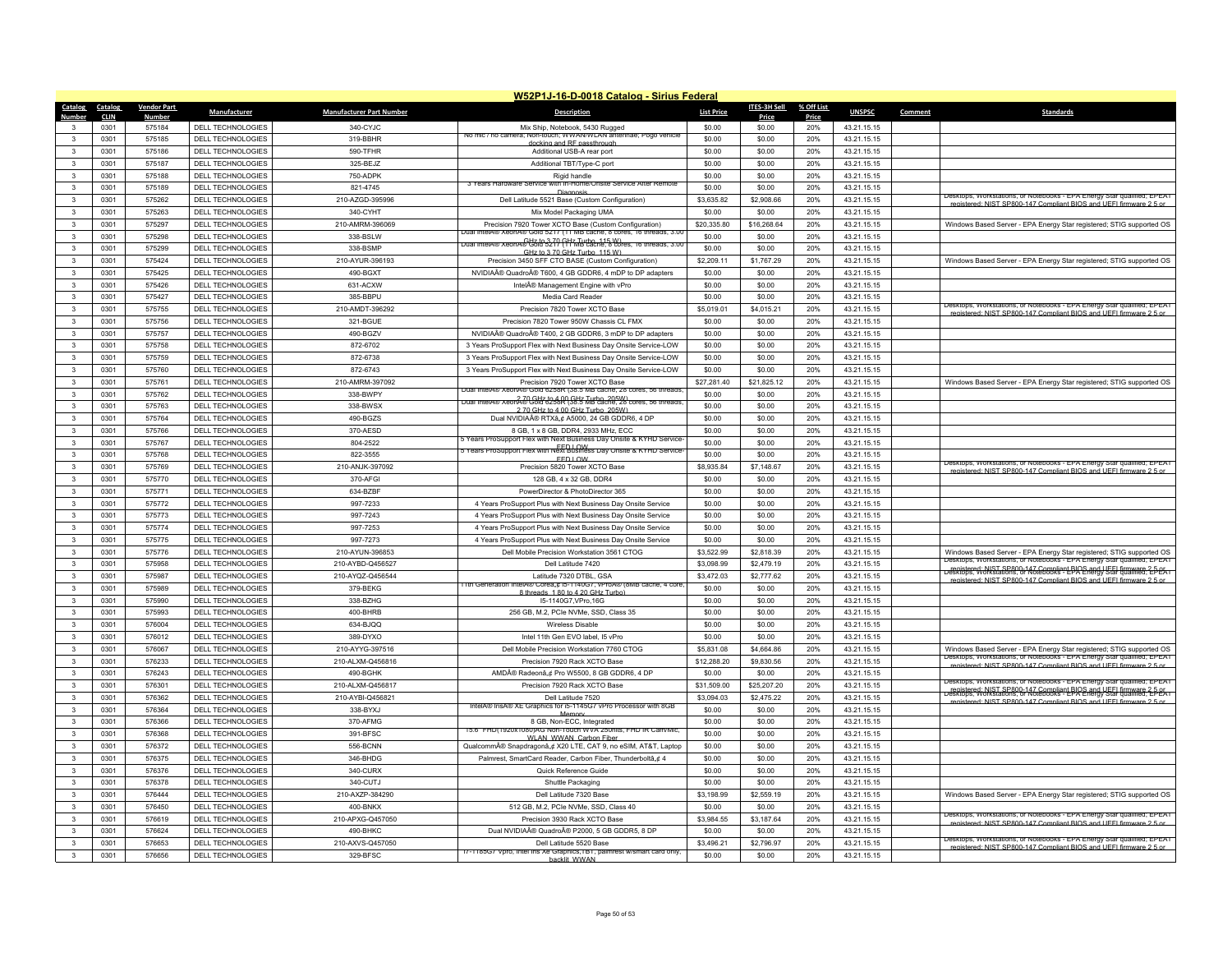| W52P1J-16-D-0018 Catalog - Sirius Federal |                    |                          |                                 |                                                                                                                    |                   |              |            |               |         |                                                                                                                                                                                                              |
|-------------------------------------------|--------------------|--------------------------|---------------------------------|--------------------------------------------------------------------------------------------------------------------|-------------------|--------------|------------|---------------|---------|--------------------------------------------------------------------------------------------------------------------------------------------------------------------------------------------------------------|
| Catalog<br>Catalog                        | <b>Vendor Part</b> | Manufacturer             | <b>Manufacturer Part Number</b> | <b>Description</b>                                                                                                 | <b>List Price</b> | ITES-3H Sell | % Off List | <b>UNSPSC</b> | Comment | <b>Standards</b>                                                                                                                                                                                             |
| <u>Number</u><br><b>CLIN</b>              | <b>Number</b>      |                          |                                 |                                                                                                                    |                   | Price        | Price      |               |         |                                                                                                                                                                                                              |
| 0301<br>$\mathbf{3}$                      | 576660             | DELL TECHNOLOGIES        | 400-BMZF                        | 1 TB, M.2, PCle NVMe, SSD, Class 40<br>15.6" FHD (1920x1080) Non-Touch, Anti-Glare, IPS, 250nits, HD+IR            | \$0.00            | \$0.00       | 20%        | 43.21.15.15   |         |                                                                                                                                                                                                              |
| 0301<br>$\mathbf{3}$                      | 576661             | <b>DELL TECHNOLOGIES</b> | 391-BERT                        | IntelA® IrisA® XE Camera, WI, ANAWWAN Canable<br>IntelA® IrisA® XE Craphics for i7-1185C7 VPro Processor with 16GB | \$0.00            | \$0.00       | 20%        | 43.21.15.15   |         |                                                                                                                                                                                                              |
| 3<br>0301                                 | 576686             | <b>DELL TECHNOLOGIES</b> | 338-BYBG                        | Memory                                                                                                             | \$0.00            | \$0.00       | 20%        | 43.21.15.15   |         | Desktops, Workstations, or Notebooks - EPA Energy Star qualified: EPEAT                                                                                                                                      |
| $\mathbf{3}$<br>0301                      | 577400             | DELL TECHNOLOGIES        | 210BCFP-Q457401                 | Latitude 5430 Rgd, GSA<br>11th Generation IntelA® Corea.c i/-1185G/, vProA® (12MB, 4 core, 8                       | \$5,162.00        | \$4,129.60   | 20%        | 43.21.15.15   |         | registered: NIST SP800-147 Compliant BIOS and UFFI firmware 2.5 or                                                                                                                                           |
| $\overline{3}$<br>0301                    | 577401             | DELL TECHNOLOGIES        | 379-BERR                        | thread 3.00 to 4.30 GHz Turbo 28W                                                                                  | \$0.00            | \$0.00       | 20%        | 43.21.15.15   |         |                                                                                                                                                                                                              |
| $\mathbf{3}$<br>0301                      | 577402             | <b>DELL TECHNOLOGIES</b> | 338-CCRI                        | Intel® Core™ vPro i7-1185G7 with Iris Xe Graphics                                                                  | \$0.00            | \$0.00       | 20%        | 43.21.15.15   |         |                                                                                                                                                                                                              |
| 0301<br>$\overline{\mathbf{3}}$           | 577403             | DELL TECHNOLOGIES        | 400-BMRX                        | 1 TB, M.2, PCle NVMe, SSD, Class 40                                                                                | \$0.00            | \$0.00       | 20%        | 43.21.15.15   |         |                                                                                                                                                                                                              |
| $\mathbf{3}$<br>0301                      | 577404             | DELL TECHNOLOGIES        | 658-BFIO                        | Dell Applications for Windows 10                                                                                   | \$0.00            | \$0.00       | 20%        | 43.21.15.15   |         |                                                                                                                                                                                                              |
| 0301<br>3                                 | 577757             | DELL TECHNOLOGIES        | 210-AZBQ-Q456906                | Dell Thunderbolt Dock-WD19TBS 130w Power Delivery                                                                  | \$491.98          | \$393.58     | 20%        | 43.21.15.15   |         |                                                                                                                                                                                                              |
| $\mathbf{3}$<br>0301                      | 577805             | DELL TECHNOLOGIES        | 210AOII-Q457579                 | Wyse 5070 thin client, CTOG                                                                                        | \$674.00          | \$539.20     | 20%        | 43.21.15.15   |         | Desktops, Workstations, or Notebooks - EPA Energy Star qualified; EPEAT<br>registered: NIST SP800-147 Compliant BIOS and UFFI firmware 2.5 or                                                                |
| 3<br>0301                                 | 577806             | <b>DELL TECHNOLOGIES</b> | 370-AFBG                        | 4GB 1x4GB, 2400MHz DDR Memory                                                                                      | \$0.00            | \$0.00       | 20%        | 43.21.15.15   |         |                                                                                                                                                                                                              |
| 0301<br>$\mathbf{3}$                      | 577807             | <b>DELL TECHNOLOGIES</b> | 400-AWEB                        | 32 GB eMMC, on-board                                                                                               | \$0.00            | \$0.00       | 20%        | 43.21.15.15   |         |                                                                                                                                                                                                              |
| $\mathbf{3}$<br>0301                      | 577808             | DELL TECHNOLOGIES        | 329-BGQL                        | Wyse 5070 thin client, IntelA® PentiumA® Silver Processor J5005, 32G<br>eMMC                                       | \$0.00            | \$0.00       | 20%        | 43.21.15.15   |         |                                                                                                                                                                                                              |
| 3<br>0301                                 | 577812             | <b>DELL TECHNOLOGIES</b> | 210AYVL-Q457582                 | OptiPlex 7090 Small Form Factor XCTO                                                                               | \$1,746.00        | \$1,396.80   | 20%        | 43.21.15.15   |         | Desktops, Workstations, or Notebooks - EPA Energy Star qualified: EPEAT<br>registered: NIST SP800-147 Compliant BIOS and UFFI firmware 2.5 or                                                                |
| $\overline{\mathbf{3}}$<br>0301           | 577813             | <b>DELL TECHNOLOGIES</b> | 338-BZOV                        | 10th Gen IntelA® Corea"¢ i5-10505 (12 MB cache, 6 cores, 12 threads<br>3.20 to 4.60 GHz Turbo, 65W)                | \$0.00            | \$0.00       | 20%        | 43.21.15.15   |         |                                                                                                                                                                                                              |
| $\mathbf{3}$<br>0301                      | 577975             | DELL TECHNOLOGIES        | 210AYYD-Q457654                 | Dell Mobile Precision Workstation 7560 CTOG                                                                        | \$5,028.65        | \$4,022.92   | 20%        | 43.21.15.15   |         | Desktops, workstations, or Notebooks - EPA Energy Star qualified; EPEAT                                                                                                                                      |
| $\mathbf{3}$<br>0301                      | 577983             | <b>DELL TECHNOLOGIES</b> | 210AYVL-Q457660                 | OptiPlex 7090 Small Form Factor XCTO                                                                               | \$1,946.00        | \$1,556.80   | 20%        | 43.21.15.15   |         | registered: NIST SP800-147 Compliant BIOS and USEL firmware 2-5-05.<br>Desktops, Workstations, or Notebooks - EPA Energy Stal qualified; 2-5-05.1<br>registered: NIST SP800-147 Compliant BIOS and LIFFL fir |
| 0301<br>3                                 | 578046             | <b>DELL TECHNOLOGIES</b> | 210AYSF-Q457697                 | OptiPlex 5090 Tower XCTO                                                                                           | \$2,042.00        | \$1,633.60   | 20%        | 43.21.15.15   |         | Windows Based Server - EPA Energy Star registered; STIG supported OS                                                                                                                                         |
| 3<br>0301                                 | 578047             | DELL TECHNOLOGIES        | 329-BFHO                        | JptiPlex 5090 Tower with 260W up to 85% efficient Power Supply (80Plt                                              | \$0.00            | \$0.00       | 20%        | 43.21.15.15   |         |                                                                                                                                                                                                              |
| $\mathbf{3}$<br>0301                      | 578048             | <b>DELL TECHNOLOGIES</b> | 325-BDSF                        | Bronze)<br>8x DVD+/-RW 9.5mm Optical Disk Drive                                                                    | \$0.00            | \$0.00       | 20%        | 43.21.15.15   |         |                                                                                                                                                                                                              |
| $\mathbf{3}$<br>0301                      | 578049             | <b>DELL TECHNOLOGIES</b> | 461-AAHP                        | Chassis Intrusion Switch - Tower                                                                                   | \$0.00            | \$0.00       | 20%        | 43.21.15.15   |         |                                                                                                                                                                                                              |
| $\mathbf{3}$<br>0301                      | 578050             | DELL TECHNOLOGIES        | 340-CVFQ                        | Quick Setup Guide 5090 Tower                                                                                       | \$0.00            | \$0.00       | 20%        | 43.21.15.15   |         |                                                                                                                                                                                                              |
| $\overline{\mathbf{3}}$<br>0301           | 578051             | <b>DELL TECHNOLOGIES</b> | 340-CQZG                        | Shipping Material for MT                                                                                           | \$0.00            | \$0.00       | 20%        | 43.21.15.15   |         |                                                                                                                                                                                                              |
| $\mathbf{3}$<br>0301                      | 578052             | DELL TECHNOLOGIES        | 389-DZDF                        | Regulatory Label for OptiPlex 5090 MT 260/300W                                                                     | \$0.00            | \$0.00       | 20%        | 43.21.15.15   |         |                                                                                                                                                                                                              |
| $\mathbf{3}$<br>0301                      | 578053             | DELL TECHNOLOGIES        | 631-ACYB                        | Intel Standard Manageability                                                                                       | \$0.00            | \$0.00       | 20%        | 43.21.15.15   |         |                                                                                                                                                                                                              |
| $\mathbf{3}$<br>0301                      | 578277             | DELL TECHNOLOGIES        | 210AMRM-Q457909                 | Precision 7920 Tower XCTO Base                                                                                     | \$9,498.00        | \$7,598.40   | 20%        | 43.21.15.15   |         | Desktops. Workstations, or Notebooks - EPA Energy Star qualified; EPEAT                                                                                                                                      |
| $\overline{\mathbf{3}}$<br>0301           | 578286             | <b>DELL TECHNOLOGIES</b> | 210BCFP-Q457946                 | Dell Latitude 5430 Rugged (210-BCFP)                                                                               | \$4,599.25        | \$3,679.40   | 20%        | 43.21.15.15   |         | registered: NIST SP800-147 Compliant BIOS and LIFEL firmware 2.5-PEAT<br>Desktops, Workstations, or Notebooks - EPA Energy Star qualified; EPEAT                                                             |
| $\mathbf{3}$<br>0301                      | 578287             |                          | 381-1194                        | CFI, INFO, COMPLEX-SOLUTION, Factory Install (381-1194)                                                            | \$0.00            | \$0.00       | 20%        |               |         | registered: NIST SP800-147 Compliant RIOS and LIFFL firm                                                                                                                                                     |
|                                           |                    | <b>DELL TECHNOLOGIES</b> |                                 |                                                                                                                    |                   |              |            | 43.21.15.15   |         |                                                                                                                                                                                                              |
| 0301<br>3                                 | 578288             | DELL TECHNOLOGIES        | 372-9739                        | CFI, Software, Image, Generic, Domesti, Factory Install (372-9739)                                                 | \$0.00            | \$0.00       | 20%        | 43.21.15.15   |         |                                                                                                                                                                                                              |
| $\overline{\mathbf{3}}$<br>0301           | 578289             | DELL TECHNOLOGIES        | 381-9210                        | CFI, INFO, WIN10, UPDT, 20H2. Factory Install (381-9210)                                                           | \$0.00            | \$0.00       | 20%        | 43.21.15.15   |         | Desktops, Workstations, or Notebooks - EPA Energy Star qualified; EPEAT                                                                                                                                      |
| 3<br>0301                                 | 578293             | DELL TECHNOLOGIES        | 210AYSC-Q457963                 | OptiPlex 5090 Small Form Factor XCTO                                                                               | \$1,934.00        | \$1,547.20   | 20%        | 43.21.15.15   |         | ristered: NIST SP800-147 Compliant RIOS and LIFFL firm                                                                                                                                                       |
| $\overline{3}$<br>0301                    | 578294             | <b>DELL TECHNOLOGIES</b> | 804-9052                        | 5 Years ProSupport with Next Business Day Onsite Service                                                           | \$0.00            | \$0.00       | 20%        | 43.21.15.15   |         |                                                                                                                                                                                                              |
| $\mathbf{3}$<br>0301                      | 578295             | DELL TECHNOLOGIES        | 804-9072                        | 5 Years ProSupport with Next Business Day Onsite Service                                                           | \$0.00            | \$0.00       | 20%        | 43.21.15.15   |         |                                                                                                                                                                                                              |
| 3<br>0301                                 | 578296             | <b>DELL TECHNOLOGIES</b> | 814-5401                        | 5 Years ProSupport with Advanced Exchange Service                                                                  | \$0.00            | \$0.00       | 20%        | 43.21.15.15   |         |                                                                                                                                                                                                              |
| 0301<br>3                                 | 578297             | DELL TECHNOLOGIES        | 814-5409                        | 5 Years ProSupport with Advanced Exchange Service                                                                  | \$0.00            | \$0.00       | 20%        | 43.21.15.15   |         |                                                                                                                                                                                                              |
| $\mathbf{3}$<br>0302                      | B3M72AV            | <b>Hewlett Packard</b>   | B3M72AV                         | CTO 3YR BATT WTY CARD                                                                                              | \$1.00            | \$0.80       | 20%        | 81.11.18.12   |         |                                                                                                                                                                                                              |
| $\overline{3}$<br>0301                    | C8N37AV            | <b>Hewlett Packard</b>   | C8N37AV                         | CTO USB 1000DPI LASER MSE                                                                                          | \$8.00            | \$6.40       | 20%        | 43.21.15.03   |         |                                                                                                                                                                                                              |
| 0301<br>$\mathbf{3}$                      | D2W67AA#ABA        | <b>Hewlett Packard</b>   | D2W67AA#ABA                     | 19IN PRODISP P19A I ED MON                                                                                         | \$249.00          | \$199.20     | 20%        | 43.21.15.03   |         | Displays - EPA Energy Star qualified and EPEAT registered                                                                                                                                                    |
| $\mathbf{3}$<br>0301                      | D7Z72AA#ABA        | <b>Hewlett Packard</b>   | D7Z72AA#ABA                     | ELITEDISPLAY E271I 27 LED LCD MON                                                                                  | \$499.00          | \$399.20     | 20%        | 43.21.15.03   |         | Displays - EPA Energy Star qualified and EPEAT registered                                                                                                                                                    |
| $\mathbf{3}$<br>0301                      | D9Y19AV#ABA        | <b>Hewlett Packard</b>   | D9Y19AV#ABA                     | CTO DIB ULTRASLIM DOCK 2013                                                                                        | \$149.00          | \$119.20     | 20%        | 43.21.15.03   |         |                                                                                                                                                                                                              |
| $\mathbf{3}$<br>0301                      | E6D77AA#ABA        | <b>Hewlett Packard</b>   | E6D77AA#ABA                     | USB SMARTCARD CCID KYBD                                                                                            | \$49.00           | \$39.20      | 20%        | 43.21.15.03   |         |                                                                                                                                                                                                              |
| $\mathbf{3}$<br>0301                      | F2B56AA            | <b>Hewlett Packard</b>   | <b>F2B56AA</b>                  | MOBILE USB DVDRW                                                                                                   | \$99.00           | \$79.20      | 20%        | 43.21.15.03   |         |                                                                                                                                                                                                              |
| 0301<br>$\mathbf{3}$                      | F2D64AV            | <b>Hewlett Packard</b>   | F2D64AV                         | CTO Z640 WS                                                                                                        | \$730.00          | \$584.00     | 20%        | 43.21.15.03   |         |                                                                                                                                                                                                              |
| 0301<br>$\mathbf{3}$                      | F2D67AV#ABA        | <b>Hewlett Packard</b>   | F2D67AV#ABA                     | CTO Z640 COUNTRY KIT                                                                                               | \$5.00            | \$4.00       | 20%        | 43.21.15.03   |         |                                                                                                                                                                                                              |
| $\mathbf{3}$<br>0301                      | F2D70AV            | <b>Hewlett Packard</b>   | F2D70AV                         | CTO 9.5MM SLIM SUPERMULTI DVDR 1ST ODRV                                                                            | \$60.00           | \$48.00      | 20%        | 43.21.15.03   |         |                                                                                                                                                                                                              |
| $\mathbf{3}$<br>0302                      | F2D82AV#ABA        | <b>Hewlett Packard</b>   | F2D82AV#ABA                     | CTO 3/3/3 WTY                                                                                                      | \$60.00           | \$48.00      | 20%        | 81.11.18.12   |         |                                                                                                                                                                                                              |
| $\mathbf{3}$<br>0301                      | F2D85AV#ABA        | <b>Hewlett Packard</b>   | F2D85AV#ABA                     | CTO W8.1P 64 BIT OS                                                                                                | \$150.00          | \$120.00     | 20%        | 43.21.15.03   |         |                                                                                                                                                                                                              |
| $\mathbf{3}$<br>0301                      | <b>F5W13AV</b>     | <b>Hewlett Packard</b>   | F5W13AV                         | CTO Z440 WS                                                                                                        | \$620.00          | \$496.00     | 20%        | 43.21.15.03   |         |                                                                                                                                                                                                              |
| 3<br>0301                                 | F5W14AV#ABA        | <b>Hewlett Packard</b>   | F5W14AV#ABA                     | CTO Z440 COUNTRY KIT                                                                                               | \$5.00            | \$4.00       | 20%        | 43.21.15.03   |         |                                                                                                                                                                                                              |
| 0301<br>$\mathbf{3}$                      | F5W18AV            | <b>Hewlett Packard</b>   | F5W18AV                         | CTO 9.5MM SLIM SUPERMULTI DVDR 1ST ODRV                                                                            | \$60.00           | \$48.00      | 20%        | 43.21.15.03   |         |                                                                                                                                                                                                              |
| $\mathbf{3}$<br>0302                      | F5W21AV#ABA        | <b>Hewlett Packard</b>   | F5W21AV#ABA                     | CTO 3/3/3 WTY                                                                                                      | \$60.00           | \$48.00      | 20%        | 81.11.18.12   |         |                                                                                                                                                                                                              |
| $\mathbf{3}$<br>0301                      | F5W24AV#ABA        | <b>Hewlett Packard</b>   | F5W24AV#ABA                     | CTO W8.1P 64 DOWNGRADE TO W7P 64                                                                                   | \$150.00          | \$120.00     | 20%        | 43.21.15.03   |         |                                                                                                                                                                                                              |
| 0301<br>$\mathbf{3}$                      | FG972AV            | <b>Hewlett Packard</b>   | FG972AV                         | CTO NO VPRO AMT SUPPORTED FEATURE                                                                                  | \$1.00            | \$0.80       | 20%        | 43.21.15.03   |         |                                                                                                                                                                                                              |
| $\mathbf{3}$<br>0301                      | G8T96AV            | <b>Hewlett Packard</b>   | G8T96AV                         | CTO Z440 700W 90PCT EFFICIENT CHAS                                                                                 | \$250.00          | \$200.00     | 20%        | 43.21.15.03   |         |                                                                                                                                                                                                              |
| 0301<br>3                                 | <b>G8U19AV</b>     | <b>Hewlett Packard</b>   | G8U19AV                         | CTO USB OP MSE                                                                                                     | \$10.00           | \$8.00       | 20%        | 43.21.15.03   |         |                                                                                                                                                                                                              |
| $\mathbf{3}$<br>0301                      | <b>G8U24AV</b>     | <b>Hewlett Packard</b>   | G8U24AV                         | CTO SGL UNIT PACKAGING                                                                                             | \$1.00            | \$0.80       | 20%        | 43.21.15.03   |         |                                                                                                                                                                                                              |
| $\mathbf{R}$<br>0301                      | G8U27AV            | <b>Hewlett Packard</b>   | G8U27AV                         | CTO 4GB DDR4-2133 1X4GB REGRAM                                                                                     | \$250.00          | \$200.00     | 20%        | 43.21.15.03   |         |                                                                                                                                                                                                              |
| 0301<br>3                                 | <b>G8U40AV</b>     | <b>Hewlett Packard</b>   | G8U40AV                         | CTO PROC AIR COOLING KIT                                                                                           | \$25.00           | \$20.00      | 20%        | 43.21.15.03   |         |                                                                                                                                                                                                              |
| $\mathbf{3}$<br>0301                      | G8U61AV            | <b>Hewlett Packard</b>   | G8U61AV                         | CTO USB OP MSE                                                                                                     | \$10.00           | \$8.00       | 20%        | 43.21.15.03   |         |                                                                                                                                                                                                              |
| 3<br>0301                                 | G8U66AV            | <b>Hewlett Packard</b>   | G8U66AV                         | CTO SGL UNIT PACKAGING                                                                                             | \$1.00            | \$0.80       | 20%        | 43.21.15.03   |         |                                                                                                                                                                                                              |
| 0301<br>3                                 | G8X22AV            | <b>Hewlett Packard</b>   | G8X22AV                         | CTO Z640 925W 90PCT EFFICIENT CHAS                                                                                 | \$450.00          | \$360.00     | 20%        | 43.21.15.03   |         |                                                                                                                                                                                                              |
|                                           |                    |                          |                                 |                                                                                                                    |                   |              |            |               |         |                                                                                                                                                                                                              |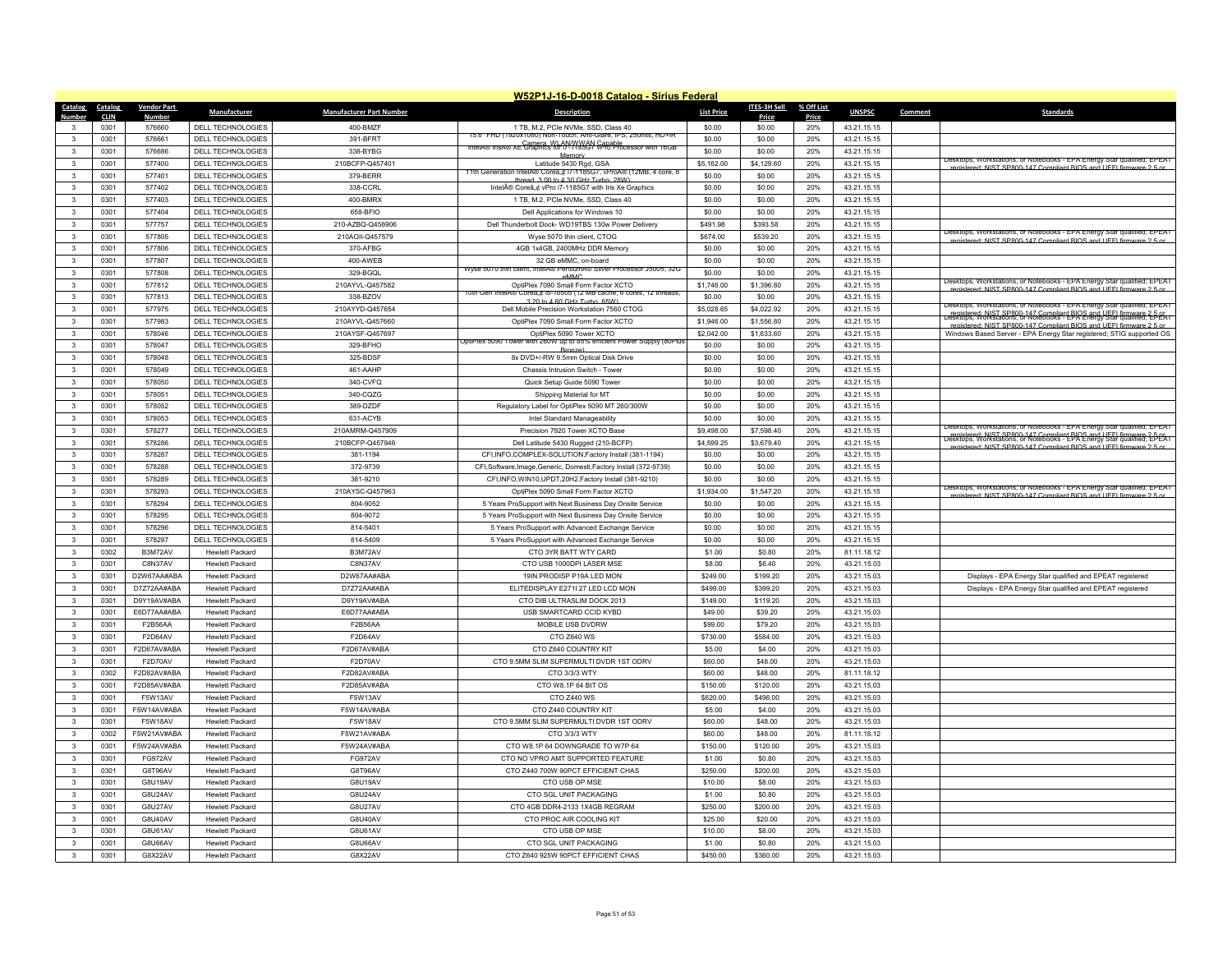| W52P1J-16-D-0018 Catalog - Sirius Federal |              |                           |                                                  |                                 |                                                                                |                        |                    |            |                            |         |                                                           |
|-------------------------------------------|--------------|---------------------------|--------------------------------------------------|---------------------------------|--------------------------------------------------------------------------------|------------------------|--------------------|------------|----------------------------|---------|-----------------------------------------------------------|
| Catalog                                   | Catalog      | <b>Vendor Part</b>        | Manufacturer                                     | <b>Manufacturer Part Number</b> | <b>Description</b>                                                             | <b>List Price</b>      | ITES-3H Sell       | % Off List | <b>UNSPSC</b>              | Comment | <b>Standards</b>                                          |
| Number                                    | <b>CLIN</b>  | <b>Number</b>             |                                                  |                                 |                                                                                |                        | Price              | Price      |                            |         |                                                           |
| $\mathbf{3}$                              | 0301         | G8X30AV                   | Hewlett Packard                                  | G8X30AV                         | CTO 16GB DDR4-2133 2X8GB 1CPU REG RAM                                          | \$600.00               | \$480.00           | 20%        | 43.21.15.03                |         |                                                           |
| $\mathbf{3}$                              | 0301         | G9F08AT#ABA               | <b>Hewlett Packard</b>                           | G9F08AT#ABA                     | T520 TC 4GR 16GF WES 7E SBY                                                    | \$439.00               | \$351.20           | 20%<br>20% | 43.21.15.03                |         |                                                           |
| $\mathbf{3}$                              | 0301         | J1P93AV                   | <b>Hewlett Packard</b>                           | J1P93AV                         | CTO NVIDIA QUADRO K620 2GB 1ST GFX                                             | \$179.00               | \$143.20           |            | 43.21.15.03                |         |                                                           |
| $\mathbf{3}$<br>$\mathbf{3}$              | 0301         | J3H77AV                   | <b>Hewlett Packard</b><br><b>Hewlett Packard</b> | J3H77AV                         | CTO 500GB SATA 7200 RPM 1ST HD                                                 | \$110.00               | \$88.00<br>\$88.00 | 20%<br>20% | 43.21.15.03                |         |                                                           |
|                                           | 0301<br>0301 | J3J74AV<br><b>J6F36AV</b> | <b>Hewlett Packard</b>                           | J3J74AV<br>J6F36AV              | CTO 500GB 1ST HD SATA 7.2K                                                     | \$110.00<br>\$1,300.00 | \$1,040.00         | 20%        | 43.21.15.03<br>43.21.15.03 |         |                                                           |
| -3<br>$\mathbf{3}$                        | 0301         | J6S69AV                   | <b>Hewlett Packard</b>                           | J6S69AV                         | CTO INTEL E5-2630 V3 X/2.4 1866 1ST CPU<br>CTO E5-1630V3 X/3.7 4C 10M 2133 CPU | \$800.00               | \$640.00           | 20%        | 43.21.15.03                |         |                                                           |
| $\mathbf{3}$                              | 0301         | J9N92AV                   | <b>Hewlett Packard</b>                           | J9N92AV                         | CTO OS LD TO SATA SAS                                                          | \$1.00                 | \$0.80             | 20%        | 43.21.15.03                |         |                                                           |
| $\mathbf{3}$                              | 0301         | <b>J9N94AV</b>            | <b>Hewlett Packard</b>                           | J9N94AV                         | CTO OPERATING SYS LOAD TO SATA SAS                                             | \$1.00                 | \$0.80             | 20%        | 43.21.15.03                |         |                                                           |
| $\mathbf{3}$                              | 0301         | J9P82AA                   | Hewlett Packard                                  | J9P82AA                         | 8GB 1X8GB DDR4-2133 ECC REG RAM                                                | \$325.00               | \$260.00           | 20%        | 43.21.15.03                |         |                                                           |
| $\overline{\mathbf{3}}$                   | 0301         | K7X30AA#ABA               | <b>Hewlett Packard</b>                           | K7X30AA#ABA                     | PRODISPLAY P222VA 21.5IN LED MON 19X10                                         | \$249.00               | \$199.20           | 20%        | 43.21.15.03                |         | Displays - EPA Energy Star qualified and EPEAT registered |
| $\mathbf{3}$                              | 0301         | K7X32AA#ABA               | <b>Hewlett Packard</b>                           | K7X32AA#ABA                     | PRODISPLAY P242VA 24IN LED MON 19X10 8MS                                       | \$299.00               | \$239.20           | 20%        | 43.21.15.03                |         | Displays - EPA Energy Star qualified and EPEAT registered |
| $\mathbf{3}$                              | 0301         | KB428AV                   | <b>Hewlett Packard</b>                           | KB428AV                         | CTO DIB VALUE NYLON CCASE                                                      | \$29.00                | \$23.20            | 20%        | 43.21.15.03                |         |                                                           |
| $\overline{\mathbf{3}}$                   | 0302         | L1G10AV#ABA               | <b>Hewlett Packard</b>                           | L1G10AV#ABA                     | CTO 3/3/3 MT WTY                                                               | \$68.00                | \$54.40            | 20%        | 81.11.18.12                |         |                                                           |
| $\mathbf{3}$                              | 0301         | L1J38AV#ABA               | <b>Hewlett Packard</b>                           | L1J38AV#ABA                     | CTO USB SMARTCARD CCID KYBD ME                                                 | \$34.00                | \$27.20            | 20%        | 43.21.15.03                |         |                                                           |
| $\overline{\mathbf{3}}$                   | 0301         | L1M81AV#ABA               | <b>Hewlett Packard</b>                           | L1M81AV#ABA                     | CTO W7P 64                                                                     | \$202.00               | \$161.60           | 20%        | 43.21.15.03                |         |                                                           |
| $\overline{\mathbf{3}}$                   | 0301         | L1M86AV#ABA               | <b>Hewlett Packard</b>                           | L1M86AV#ABA                     | CTO W8.1P 64 OS                                                                | \$202.00               | \$161.60           | 20%        | 43.21.15.03                |         |                                                           |
| $\mathbf{3}$                              | 0301         | L1Q03AV                   | <b>Hewlett Packard</b>                           | L1Q03AV                         | CTO 4GB DDR3-1600 DIMM RAM                                                     | \$47.00                | \$37.60            | 20%        | 43.21.15.03                |         |                                                           |
| $\mathbf{3}$                              | 0301         | <b>11007AV</b>            | <b>Hewlett Packard</b>                           | L1Q07AV                         | CTO 8GB DDR3-1600 DIMM RAM                                                     | \$118.00               | \$94.40            | 20%        | 43.21.15.03                |         |                                                           |
| $\overline{\mathbf{3}}$                   | 0301         | L1Q14AV                   | <b>Hewlett Packard</b>                           | L1Q14AV                         | CTO SD MEDIA CARD READER CLASSIC                                               | \$14.00                | \$11.20            | 20%        | 43.21.15.03                |         |                                                           |
| $\mathbf{3}$                              | 0301         | L1Q38AV                   | <b>Hewlett Packard</b>                           | L1Q38AV                         | CTO 600PD G2 MT                                                                | \$226.00               | \$180.80           | 20%        | 43.21.15.03                |         |                                                           |
| $\overline{\mathbf{3}}$                   | 0301         | L1R89AV                   | <b>Hewlett Packard</b>                           | L1R89AV                         | CTO SGL UNIT PKG                                                               | \$10.00                | \$8.00             | 20%        | 43.21.15.03                |         |                                                           |
| $\overline{\mathbf{3}}$                   | 0301         | L2B22AV                   | <b>Hewlett Packard</b>                           | L2B22AV                         | CTO 500GB HD SATA 72K 3.5 6G                                                   | \$96.00                | \$76.80            | 20%        | 43.21.15.03                |         |                                                           |
| $\mathbf{3}$                              | 0301         | L2B28AV                   | <b>Hewlett Packard</b>                           | L2B28AV                         | CTO 9.5MM SLIM SUPERMULTI DVDRW ODD                                            | \$24.00                | \$19.20            | 20%        | 43.21.15.03                |         |                                                           |
| $\mathbf{R}$                              | 0301         | L2B30AV#ABA               | <b>Hewlett Packard</b>                           | L2B30AV#ABA                     | CTO PRODESK 600 COUNTRY KIT                                                    | \$2.00                 | \$1.60             | 20%        | 43.21.15.03                |         |                                                           |
| $\mathbf{3}$                              | 0301         | L2D82AV                   | <b>Hewlett Packard</b>                           | L2D82AV                         | CTO PRODESK 600 MT HV HA STD G2 CHAS                                           | \$79.00                | \$63.20            | 20%        | 43.21.15.03                |         |                                                           |
| $\mathbf{3}$                              | 0301         | L2D83AV                   | Hewlett Packard                                  | L2D83AV                         | CTO 600PD MT PLATINUM G2 CHAS                                                  | \$84.00                | \$67.20            | 20%        | 43.21.15.03                |         |                                                           |
| $\overline{\mathbf{3}}$                   | 0301         | L3C69AV                   | Hewlett Packard                                  | L3C69AV                         | CTO UMA 15-6200U 15/2.3 2C F/ FPR 840 G3                                       | \$929.00               | \$743.20           | 20%        | 43.21.15.03                |         |                                                           |
| $\mathbf{3}$                              | 0301         | L3C71AV                   | <b>Hewlett Packard</b>                           | L3C71AV                         | RCTO UMA I7-6600U FFPR 840 G3 BNBPC                                            | \$1,539.00             | \$1,231.20         | 20%        | 43.21.15.03                |         |                                                           |
| $\mathbf{3}$                              | 0301         | L3C75AV                   | <b>Hewlett Packard</b>                           | L3C75AV                         | CTO NO WEBCAM 840                                                              | \$4.00                 | \$3.20             | 20%        | 43.21.15.03                |         |                                                           |
| $\overline{\mathbf{3}}$                   | 0301         | L3C79AV                   | <b>Hewlett Packard</b>                           | L3C79AV                         | CTO 14 LED LCD FHD SVA AG 840                                                  | \$129.00               | \$103.20           | 20%        | 43.21.15.03                |         | Displays - EPA Energy Star qualified and EPEAT registered |
| $\mathbf{3}$                              | 0301         | L3C84AV                   | <b>Hewlett Packard</b>                           | L3C84AV                         | CTO 4GB 2133 DDR4 840                                                          | \$59.00                | \$47.20            | 20%        | 43.21.15.03                |         |                                                           |
| $\mathbf{3}$                              | 0301         | L3C95AV                   | <b>Hewlett Packard</b>                           | L3C95AV                         | CTO 500GB 7200RPM 840                                                          | \$82.00                | \$65.60            | 20%        | 43.21.15.03                |         |                                                           |
| $\overline{\mathbf{3}}$                   | 0301         | L3C97AV                   | <b>Hewlett Packard</b>                           | L3C97AV                         | CTO 3C 46WHR LONG LIFE 840                                                     | \$40.00                | \$32.00            | 20%        | 43.21.15.03                |         |                                                           |
| $\mathbf{3}$                              | 0301         | L3D03AV                   | <b>Hewlett Packard</b>                           | L3D03AV                         | CTO FPR 840                                                                    | \$7.00                 | \$5.60             | 20%        | 43.21.15.03                |         |                                                           |
| $\mathbf{3}$                              | 0301         | L3D09AV                   | <b>Hewlett Packard</b>                           | L3D09AV                         | CTO NO NEAR FLD COMMUNICATION 840                                              | \$1.00                 | \$0.80             | 20%        | 43.21.15.03                |         |                                                           |
| $\mathbf{3}$                              | 0301         | L3D13AV                   | <b>Hewlett Packard</b>                           | L3D13AV                         | CTO NO WWAN 840                                                                | \$1.00                 | \$0.80             | 20%        | 43.21.15.03                |         |                                                           |
| $\mathbf{3}$                              | 0301         | L3V04AV#ABA               | <b>Hewlett Packard</b>                           | L3V04AV#ABA                     | CTO W7P 64 840                                                                 | \$226.00               | \$180.80           | 20%        | 43.21.15.03                |         |                                                           |
| $\overline{\mathbf{3}}$                   | 0301         | L3V09AV#ABA               | <b>Hewlett Packard</b>                           | L3V09AV#ABA                     | CTO DP BL 840                                                                  | \$59.00                | \$47.20            | 20%        | 43.21.15.03                |         |                                                           |
| $\mathbf{3}$                              | 0301         | L3V22AV#ABA               | Hewlett Packard                                  | L3V22AV#ABA                     | CTO C5 1.0M PWR CORD 840                                                       | \$1.00                 | \$0.80             | 20%        | 43.21.15.03                |         |                                                           |
| 3                                         | 0301         | L4S03AV#ABA               | <b>Hewlett Packard</b>                           | L4S03AV#ABA                     | CTO COUNTRY LOCALIZATION 840                                                   | \$1.00                 | \$0.80             | 20%        | 43.21.15.03                |         |                                                           |
| $\overline{\mathbf{3}}$                   | 0301         | <b>18174AV</b>            | <b>Hewlett Packard</b>                           | L8L74AV                         | CTO 500GB 7.2K FIPS OPAL2 840                                                  | \$116.00               | \$92.80            | 20%        | 43.21.15.03                |         |                                                           |
| $\overline{\mathbf{3}}$                   | 0301         | LQ036AA                   | <b>Hewlett Packard</b>                           | LQ036AA                         | 500GB SATA 6GB/S 7200 HD                                                       | \$140.00               | \$112.00           | 20%        | 43.21.15.03                |         |                                                           |
| $\mathbf{3}$                              | 0301         | LQ037AA                   | <b>Hewlett Packard</b>                           | LQ037AA                         | 1TB SATA 6GB/S 7200 HD                                                         | \$280.00               | \$224.00           | 20%        | 43.21.15.03                |         |                                                           |
| $\overline{\mathbf{3}}$                   | 0301         | M6P12AV                   | <b>Hewlett Packard</b>                           | M6P12AV                         | CTO ESTAR ENABLE IOPT                                                          | \$1.00                 | \$0.80             | 20%        | 43.21.15.03                |         |                                                           |
| $\mathbf{3}$                              | 0301         | M6P15AV                   | <b>Hewlett Packard</b>                           | M6P15AV                         | CTO SGX PERMANENT DISABLE IOPT                                                 | \$1.00                 | \$0.80             | 20%        | 43.21.15.03                |         |                                                           |
| $\mathbf{3}$                              | 0301         | M6V26AV                   | <b>Hewlett Packard</b>                           | M6V26AV                         | CTO NVIDIA NVS 310 1GB 1ST GFX                                                 | \$109.00               | \$87.20            | 20%        | 43.21.15.03                |         |                                                           |
| $\mathbf{3}$                              | 0301         | <b>M8S98AV</b>            | <b>Hewlett Packard</b>                           | M8S98AV                         | CTO INTEL 3165 AC 1X1 BT 4.0 LE MOW 840                                        | \$6.00                 | \$4.80             | 20%        | 43.21.15.03                |         |                                                           |
| $\mathbf{3}$                              | 0302         | N1M24AV#ABA               | Hewlett Packard                                  | N1M24AV#ABA                     | CTO 3/3/0 WTY 840                                                              | \$125.00               | \$100.00           | 20%        | 81.11.18.12                |         |                                                           |
| $\mathbf{3}$                              | 0301         | N2L55AV                   | Hewlett Packard                                  | N2L55AV                         | CTO INTEL INSIDE CORE I5 TWR MT LBL                                            | \$1.00                 | \$0.80             | 20%        | 43.21.15.03                |         |                                                           |
| $\mathbf{3}$                              | 0301         | N4T79AV                   | <b>Hewlett Packard</b>                           | N4T79AV                         | CTO INTEL CORE I5 G6 AN LBL                                                    | \$1.00                 | \$0.80             | 20%        | 43.21.15.03                |         |                                                           |
| $\mathbf{3}$                              | 0301         | N4T82AV                   | <b>Hewlett Packard</b>                           | N4T82AV                         | CTO INTEL CORE I7 VPRO G6 AN LABEL                                             | \$1.00                 | \$0.80             | 20%        | 43.21.15.03                |         |                                                           |
| $\mathbf{3}$                              | 0301         | N8G29AV                   | <b>Hewlett Packard</b>                           | N8G29AV                         | CTO 15/3.3 4C 15-6600 6M 2133 CPU                                              | \$455.00               | \$364.00           | 20%        | 43.21.15.03                |         |                                                           |
| $\mathbf{3}$                              | 0301         | N8G30AV                   | Hewlett Packard                                  | N8G30AV                         | CTO CORE 17-6700 17/3.4G 8M 2133 4C CPU                                        | \$625.00               | \$500.00           | 20%        | 43.21.15.03                |         |                                                           |
| $\mathbf{3}$                              | 0301         | <b>P1N51AA</b>            | <b>Hewlett Packard</b>                           | P1N51AA                         | 4GB DDR4-2133 DIMM                                                             | \$45.00                | \$36.00            | 20%        | 43.21.15.03                |         |                                                           |
| $\overline{\mathbf{3}}$                   | 0302         | P-LM-1C3X23A              | Samsung                                          | P-LM-1C3X23A                    | 1YR EXTENDED WTY FOR LCD MON17 23IN W/3                                        | \$13.95                | \$11.16            | 20%        | 81.11.18.12                |         |                                                           |
| $\mathbf{3}$                              | 0302         | P-LM-2C3X23A              | Samsung                                          | P-LM-2C3X23A                    | 2YR EXTENDED WTY FOR LCD MON17 23IN W/3                                        | \$23.25                | \$18.60            | 20%        | 81.11.18.12                |         |                                                           |
| $\mathbf{3}$                              | 0301         | <b>OK554AA</b>            | <b>Hewlett Packard</b>                           | QK554AA                         | 500GB 7200RPM SATA 6GBPS HD                                                    | \$179.00               | \$143.20           | 20%        | 43.21.15.03                |         |                                                           |
| $\mathbf{3}$                              | 0301         | QK555AA                   | <b>Hewlett Packard</b>                           | QK555AA                         | 1TB 7200PRM SATA 6GBPS HD                                                      | \$239.00               | \$191.20           | 20%        | 43.21.15.03                |         |                                                           |
| $\overline{\mathbf{3}}$                   | 0301         | S19E450BR                 | Samsung                                          | S19E450BR                       | S19E450BR 19IN LED LCD MON 12X10 VGA                                           | \$162.74               | \$130.19           | 20%        | 43.21.15.03                |         | Displays - EPA Energy Star qualified and EPEAT registered |
| $\mathbf{3}$                              | 0301         | S22E450BW                 | Samsung                                          | S22E450BW                       | S22E450BW 22IN LED LCD MON 16X10 VGA                                           | \$278.58               | \$222.86           | 20%        | 43.21.15.03                |         | Displays - EPA Energy Star qualified and EPEAT registered |